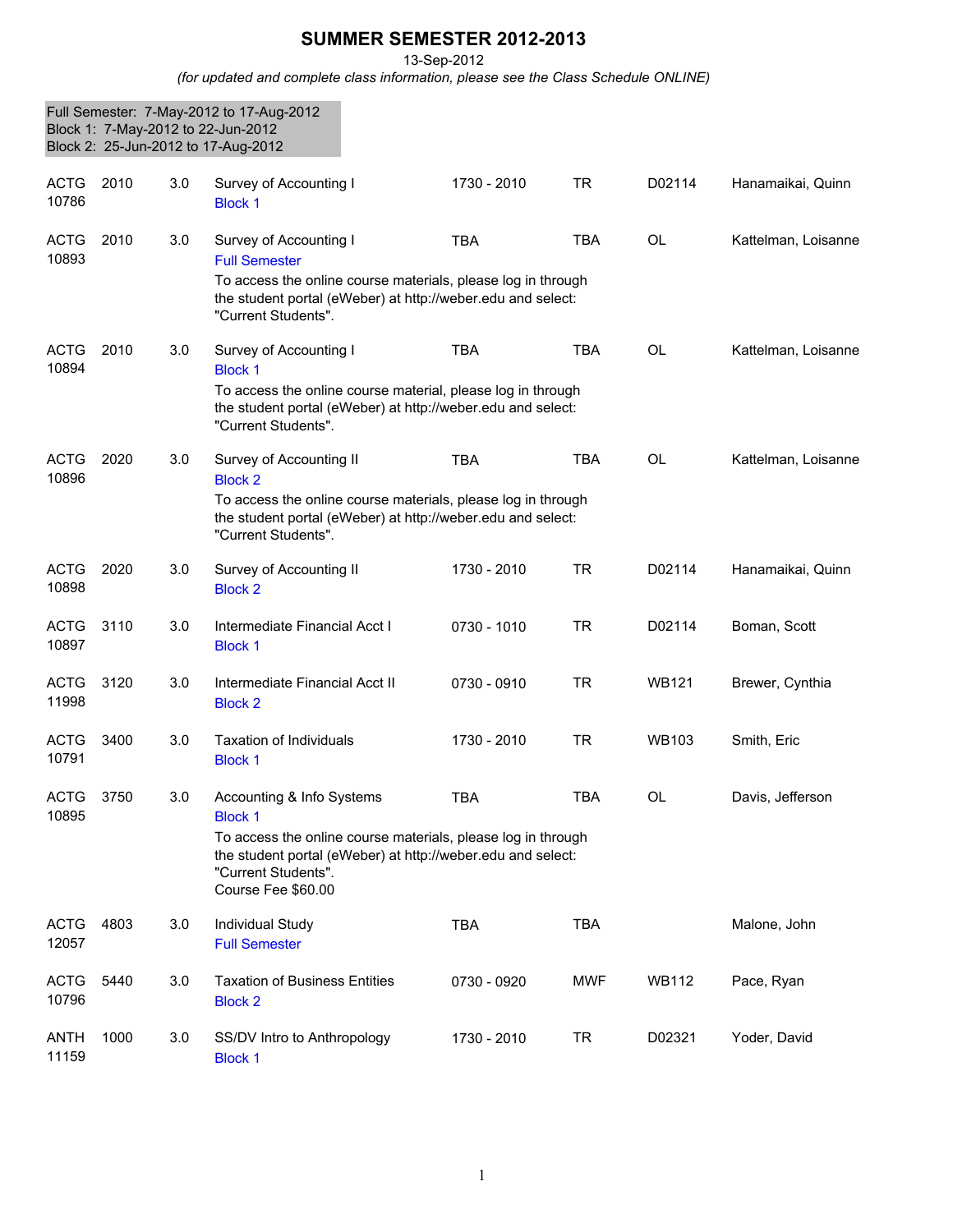| <b>ANTH</b><br>11162 | 1000 | 3.0 | SS/DV Intro to Anthropology<br><b>Block 1</b>                                                                                                                                                            | <b>TBA</b>  | <b>TBA</b> | <b>OL</b> | McManama-Kearin, Lisa |
|----------------------|------|-----|----------------------------------------------------------------------------------------------------------------------------------------------------------------------------------------------------------|-------------|------------|-----------|-----------------------|
|                      |      |     | To access online course materials, please log on through the<br>student portal (eWeber) at http://weber.edu and select:<br>"Current Students".                                                           |             |            |           |                       |
| <b>ANTH</b><br>11163 | 1000 | 3.0 | SS/DV Intro to Anthropology<br><b>Block 2</b>                                                                                                                                                            | <b>TBA</b>  | <b>TBA</b> | <b>OL</b> | McManama-Kearin, Lisa |
|                      |      |     | To access online course materials, please log on through the<br>student portal (eWeber) at http://weber.edu and select:<br>"Current Students".                                                           |             |            |           |                       |
| <b>ANTH</b><br>11239 | 1000 | 3.0 | SS/DV Intro to Anthropology<br><b>Block 2</b>                                                                                                                                                            | 0930 - 1210 | <b>TR</b>  | SS103     | Young, Susan          |
| <b>ANTH</b><br>11160 | 1020 | 3.0 | LS/DV Biological Anthropology<br><b>Block 2</b>                                                                                                                                                          | 0930 - 1210 | <b>TR</b>  | D02321    | Niedzwiecki, Stephen  |
| <b>ANTH</b><br>11238 | 2010 | 3.0 | SS/DV Peoples & Cultures World<br><b>Block 1</b>                                                                                                                                                         | 0930 - 1210 | <b>TR</b>  | SS103     | Davies, Legrande      |
| <b>ANTH</b><br>11318 | 3300 | 4.0 | Archaeological Field Technique<br><b>Block 1</b>                                                                                                                                                         | <b>TBA</b>  | <b>TBA</b> |           | Arkush, Brooke        |
| <b>ANTH</b><br>11320 | 3300 | 6.0 | Archaeological Field Technique<br><b>Block 1</b>                                                                                                                                                         | <b>TBA</b>  | <b>TBA</b> |           | Arkush, Brooke        |
| <b>ANTH</b><br>11240 | 3600 | 3.0 | DV Cult Area St: Latin America<br><b>Block 2</b>                                                                                                                                                         | 1230 - 1510 | <b>TR</b>  | SS103     | Young, Susan          |
| ANTH<br>11326        | 4830 | 1.0 | Readings and/or Projects<br><b>Full Semester</b>                                                                                                                                                         | <b>TBA</b>  | <b>TBA</b> |           | Arkush, Brooke        |
| ANTH<br>11328        | 4830 | 2.0 | Readings and/or Projects<br><b>Full Semester</b>                                                                                                                                                         | <b>TBA</b>  | <b>TBA</b> |           | Arkush, Brooke        |
| ANTH<br>11331        | 4890 | 1.0 | Internship in Anthropology<br><b>Full Semester</b>                                                                                                                                                       | <b>TBA</b>  | <b>TBA</b> |           | Arkush, Brooke        |
| <b>ANTH</b><br>11332 | 4890 | 2.0 | Internship in Anthropology<br><b>Full Semester</b>                                                                                                                                                       | <b>TBA</b>  | <b>TBA</b> |           | Arkush, Brooke        |
| <b>ANTH</b><br>11336 | 4890 | 3.0 | Internship in Anthropology<br><b>Full Semester</b>                                                                                                                                                       | <b>TBA</b>  | <b>TBA</b> |           | Arkush, Brooke        |
| <b>ART</b><br>11120  | 1010 | 3.0 | CA Introduction to Visual Arts<br><b>Full Semester</b><br>To access online course materials, please log on through the<br>student portal (eWeber) at http://weber.edu and select:<br>"Current Students". | <b>TBA</b>  | <b>TBA</b> | OL        | Stecklein, Brian      |
|                      |      |     | Course Fee: \$10.00                                                                                                                                                                                      |             |            |           |                       |
| ART<br>11121         | 1010 | 3.0 | CA Introduction to Visual Arts<br><b>Block 1</b>                                                                                                                                                         | <b>TBA</b>  | <b>TBA</b> | OL        | Stott, Jeremy         |
|                      |      |     | To access online course materials, please log on through the<br>student portal (eWeber) at http://weber.edu and select:<br>"Current Students".<br>Course Fee: \$10.00                                    |             |            |           |                       |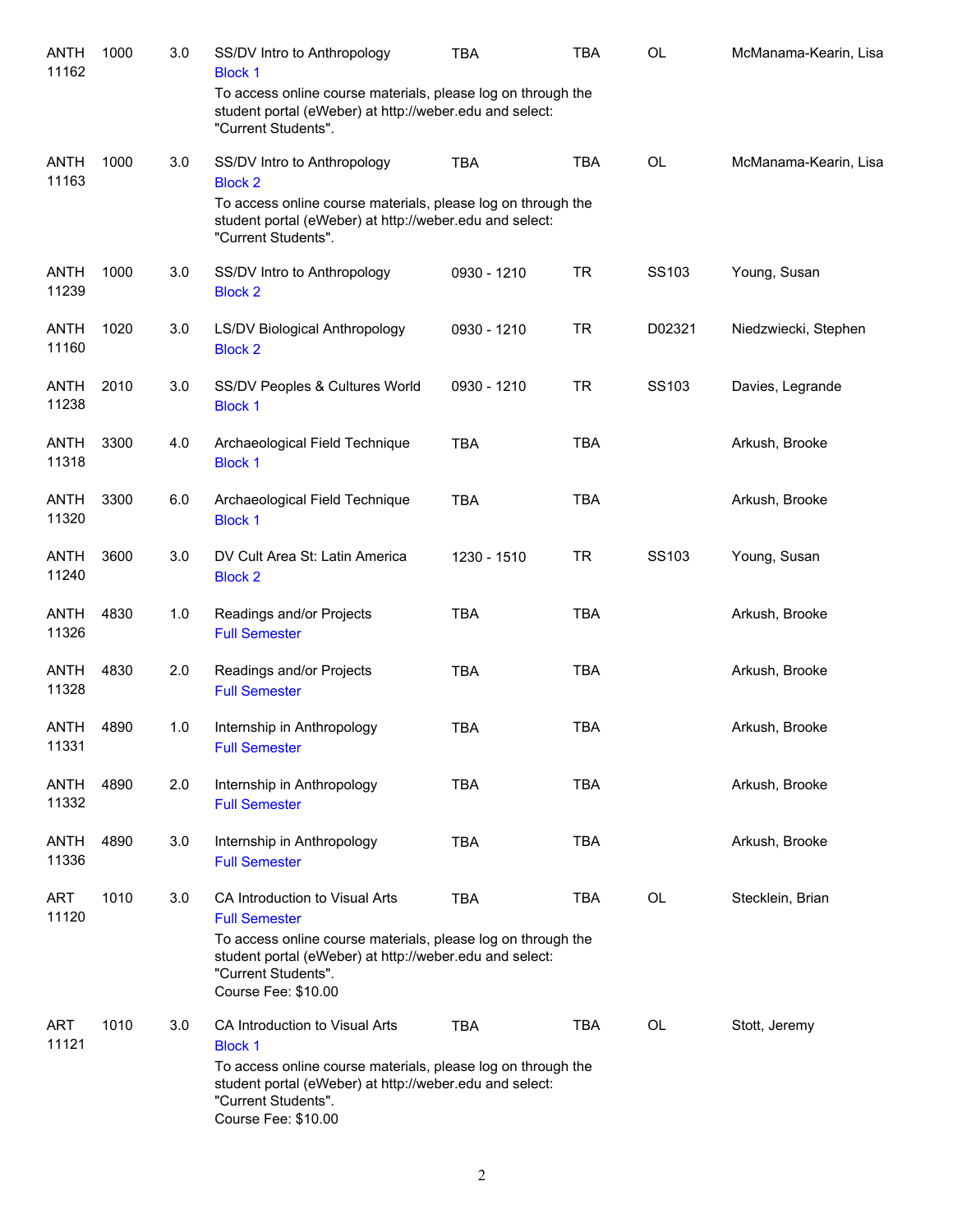| <b>ART</b><br>11122 | 1010 | 3.0 | CA Introduction to Visual Arts<br><b>Block 1</b>                                                                                                                      | <b>TBA</b>  | <b>TBA</b> | OL           | Stones, Steve      |
|---------------------|------|-----|-----------------------------------------------------------------------------------------------------------------------------------------------------------------------|-------------|------------|--------------|--------------------|
|                     |      |     | To access online course materials, please log on through the<br>student portal (eWeber) at http://weber.edu and select:<br>"Current Students".<br>Course Fee: \$10.00 |             |            |              |                    |
| ART<br>11123        | 1010 | 3.0 | CA Introduction to Visual Arts<br><b>Block 2</b>                                                                                                                      | <b>TBA</b>  | <b>TBA</b> | OL           | Lenzi, Kristina    |
|                     |      |     | To access online course materials, please log on through the<br>student portal (eWeber) at http://weber.edu and select:<br>"Current Students".<br>Course Fee: \$10.00 |             |            |              |                    |
| ART<br>11124        | 1010 | 3.0 | CA Introduction to Visual Arts<br><b>Block 2</b>                                                                                                                      | <b>TBA</b>  | <b>TBA</b> | OL           | Adams, Amy         |
|                     |      |     | To access online course materials, please log on through the<br>student portal (eWeber) at http://weber.edu and select:<br>"Current Students".<br>Course Fee: \$10.00 |             |            |              |                    |
| <b>ART</b><br>11125 | 1010 | 3.0 | CA Introduction to Visual Arts<br><b>Block 2</b>                                                                                                                      | <b>TBA</b>  | <b>TBA</b> | <b>OL</b>    | Stones, Steve      |
|                     |      |     | To access online course materials, please log on through the<br>student portal (eWeber) at http://weber.edu and select:<br>"Current Students".<br>Course Fee: \$10.00 |             |            |              |                    |
| ART<br>11126        | 1010 | 3.0 | CA Introduction to Visual Arts<br><b>Block 1</b>                                                                                                                      | <b>TBA</b>  | <b>TBA</b> | OL           | Reynolds, Gretchen |
|                     |      |     | To access online course materials, please log on through the<br>student portal (eWeber) at http://weber.edu and select:<br>"Current Students".<br>Course Fee: \$10.00 |             |            |              |                    |
| <b>ART</b><br>11128 | 1030 | 3.0 | CA Studio Art for NonArt Major<br><b>Full Semester</b><br>Course Fee: \$15.00                                                                                         | 1330 - 1530 | <b>MW</b>  | WW108        | Stones, Steve      |
| <b>ART</b><br>11129 | 1030 | 3.0 | CA Studio Art for NonArt Major<br><b>Block 1</b><br>Course Fee: \$15.00                                                                                               | 1700 - 2100 | <b>TR</b>  | <b>WW108</b> | Lenzi, Kristina    |
| <b>ART</b><br>10946 | 1040 | 3.0 | Orientation to Visual Studies<br><b>Block 1</b><br>Course Fee: \$23.00                                                                                                | 0830 - 1420 | <b>TR</b>  | KA150        | Adams, Amy         |
| <b>ART</b><br>10950 | 1110 | 3.0 | Drawing I<br><b>Block 1</b><br>Course Fee: \$23.00                                                                                                                    | 1030 - 1620 | <b>TR</b>  | KA307        | Choberka, Matthew  |
| ART<br>10966        | 1130 | 3.0 | Design: 3D<br><b>Block 1</b><br>Course Fee: \$123.00                                                                                                                  | 0830 - 1420 | <b>MW</b>  | KA168        | Reynolds, Gretchen |
| ART<br>10945        | 1140 | 3.0 | Color Theory<br><b>Block 1</b><br>Course Fee: \$23.00                                                                                                                 | 1430 - 2020 | <b>MW</b>  | KA307        | Lenzi, Kristina    |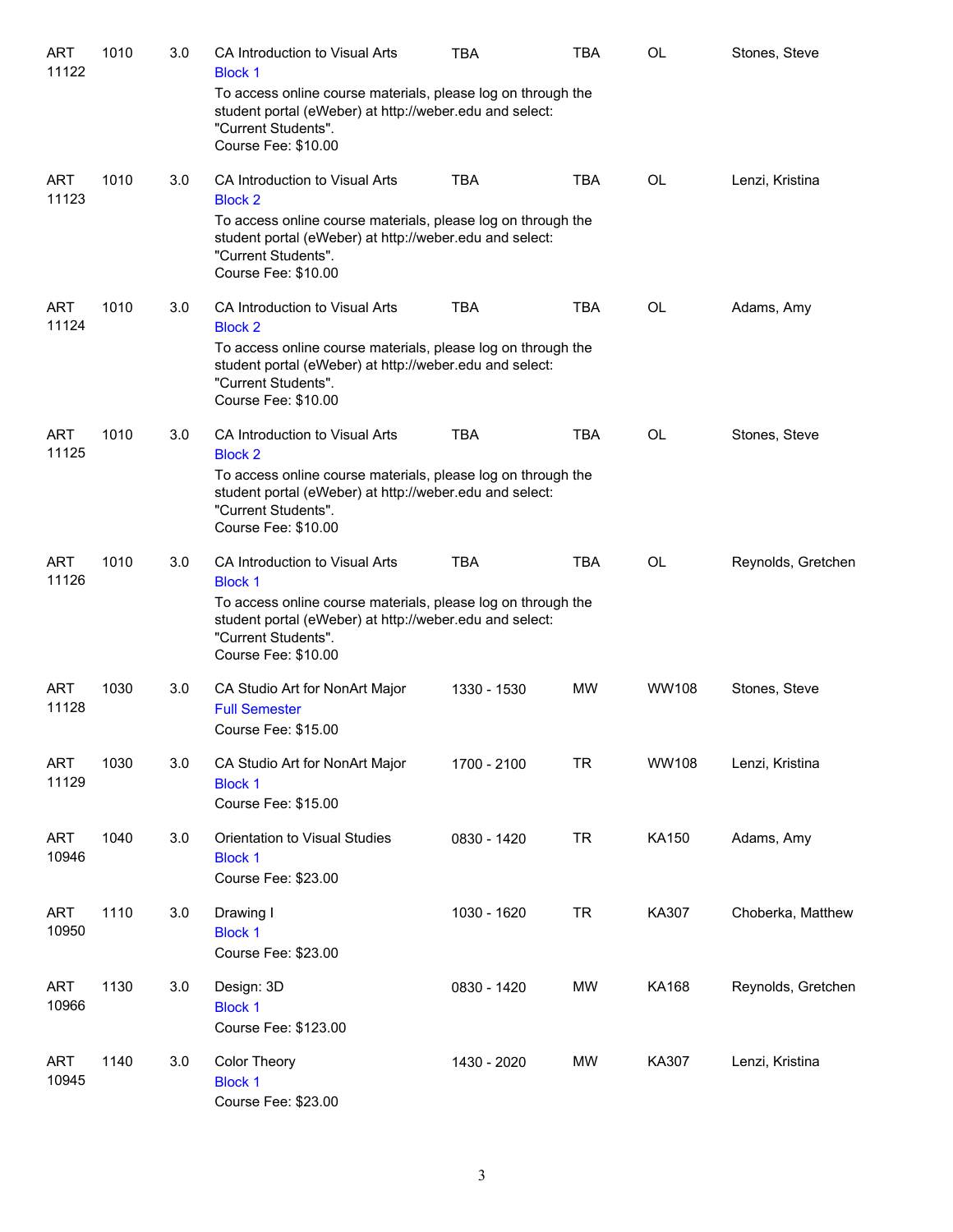| ART<br>10951         | 2450  | 3.0 | Photography: Color/Digital<br><b>Block 2</b><br>Course Fee: \$148.00                                                                 | 1430 - 2020                | <b>TR</b>                  | KA223                      | Ripplinger, Kent       |
|----------------------|-------|-----|--------------------------------------------------------------------------------------------------------------------------------------|----------------------------|----------------------------|----------------------------|------------------------|
| <b>ART</b><br>10947  | 3420D | 1.0 | Design for the Internet<br><b>Block 1</b><br>Course Fee: \$23.00                                                                     | 0830 - 1420                | F                          | KA210                      | Stott, Jeremy          |
| <b>ART</b><br>12095  | 4900  | 3.0 | <b>Individual Studies</b><br><b>Full Semester</b><br>Course Fee \$18.00                                                              | <b>TBA</b>                 | <b>TBA</b>                 | KA                         | Gravis, Lydia          |
| <b>ART</b><br>12183  | 4900  | 3.0 | <b>Individual Studies</b><br><b>Full Semester</b><br>Course Fee \$18.00                                                              | <b>TBA</b>                 | <b>TBA</b>                 |                            | Stott, Jeremy          |
| <b>ART</b><br>12211  | 4900  | 3.0 | <b>Individual Studies</b><br><b>Block 2</b><br>Course Fee \$18.00                                                                    | <b>TBA</b>                 | <b>TBA</b>                 |                            | Ripplinger, Kent       |
| <b>ART</b><br>12232  | 4900  | 3.0 | <b>Individual Studies</b><br><b>Block 2</b><br>Course Fee \$18.00                                                                    | <b>TBA</b>                 | <b>TBA</b>                 |                            | Choberka, Matthew      |
| <b>ARTH</b><br>10944 | 1090  | 4.0 | CA Art/Arch: Paleolith-AD1000<br><b>Block 2</b><br>Course Fee: \$30.00                                                               | 1000 - 1330                | MW                         | <b>KA143</b>               | Hohlios, Stephanie     |
| ASL<br>10122         | 1010  | 3.0 | First Year Sign Language I<br><b>Block 1</b><br>Course Fee: \$6.00                                                                   | 0830 - 1020                | <b>MWF</b>                 | EH115                      | Williams, Amelia       |
| <b>ASL</b><br>10123  | 1020  | 3.0 | First Year Sign Language II<br><b>Block 2</b><br>Course Fee: \$6.00                                                                  | 0830 - 1020                | <b>MWF</b>                 | EH115                      | Harrop, Scott          |
| <b>ASTR</b><br>11571 | 1040  | 3.0 | PS/SI Elementary Astronomy<br><b>Full Semester</b><br>This course is the same as PHYS 1040 (CRN 11570).<br>Course Fee: \$10.00       | 1730 - 2020                | M                          | LL203                      | Kaur, Simranjit        |
| AT<br>12145          | 1300  | 2.0 | First Aid: Resp to Emergencies<br><b>Block 2</b><br>Class meets July 28 and August 4 only.<br>Class meets July 28 and August 4 only. | 0815 - 1700<br>0815 - 1700 | $\mathbb S$<br>$\mathbf S$ | <b>SW68</b><br><b>SW68</b> | Stone, Lester          |
| AT<br>11487          | 2300  | 3.0 | <b>Emergency Response</b><br><b>Block 2</b><br>Course Fee: \$30.00                                                                   | 0900 - 1150                | <b>TR</b>                  | <b>SW68</b>                | Bugnet, Paul           |
| AT<br>12015          | 2300  | 3.0 | <b>Emergency Response</b><br><b>Block 2</b><br>Course Fee \$30.00                                                                    | 1600 - 1830                | MW                         | <b>SW68</b>                | Bass, Joel             |
| AT<br>11646          | 3200  | 3.0 | Psychology of Sport & Injury<br><b>Block 1</b><br>This is a Hybrid class.<br>Course Fee: \$15.00                                     | 1730 - 2010                | Τ                          | <b>SW34</b>                | Hamson-Utley, Jennifer |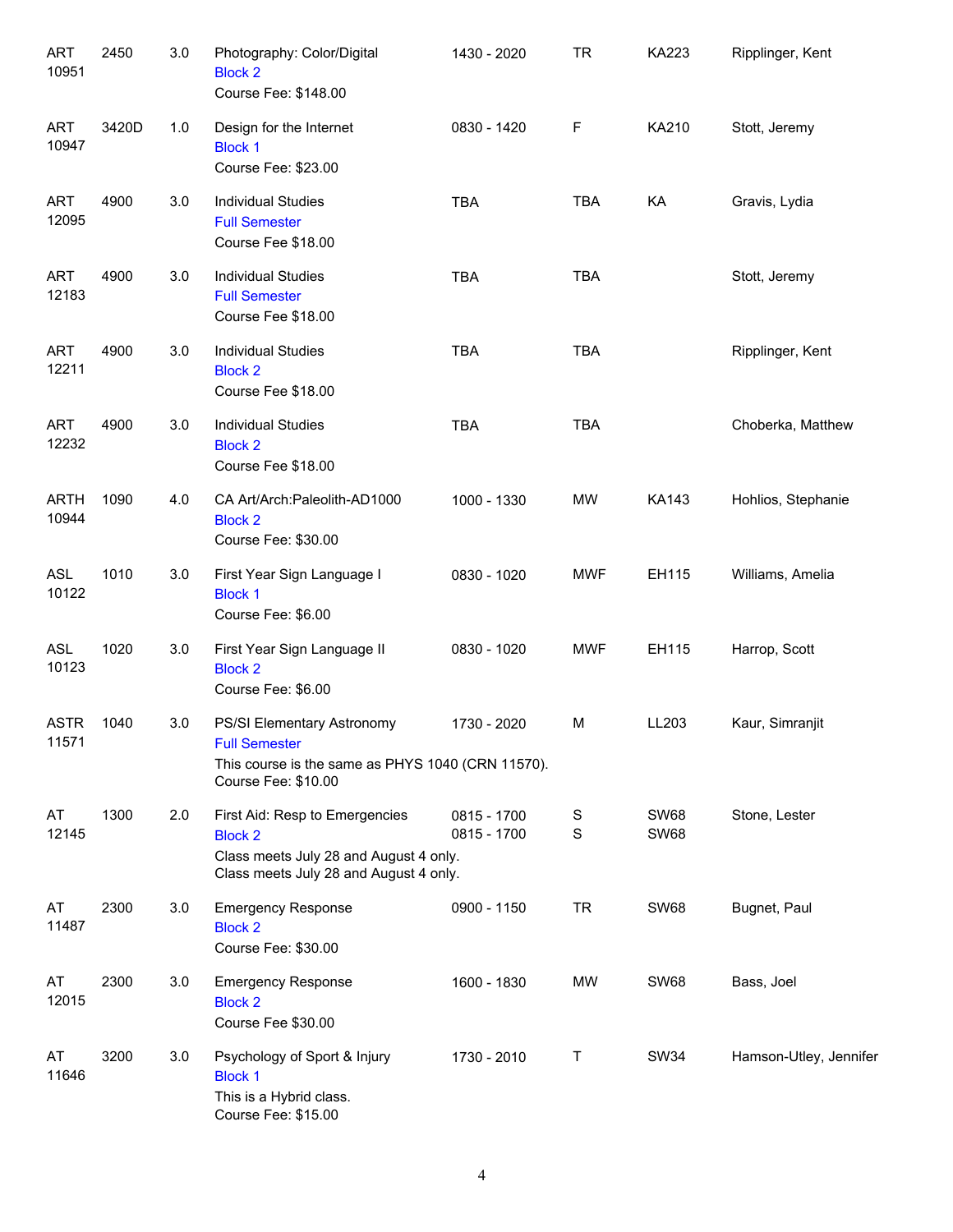| AT<br>11866          | 3300 | 3.0 | Eval & Care/Lower Extremity<br><b>Block 2</b><br>Class starts the week of June 18.                                                                                                                                                                                                                   | 1030 - 1220 | <b>MWF</b> | <b>SW68</b>  | Ostrowski, Jennifer    |
|----------------------|------|-----|------------------------------------------------------------------------------------------------------------------------------------------------------------------------------------------------------------------------------------------------------------------------------------------------------|-------------|------------|--------------|------------------------|
| AT<br>11608          | 3301 | 3.0 | Eval & Care/Upper Extremity<br><b>Block 1</b>                                                                                                                                                                                                                                                        | 1200 - 1415 | <b>TR</b>  | <b>SW117</b> | Hamson-Utley, Jennifer |
| AT<br>12075          | 3301 | 3.0 | Eval & Care/Upper Extremity<br><b>Block 1</b>                                                                                                                                                                                                                                                        | 1700 - 2130 | W          | SW117        | Hamson-Utley, Jennifer |
| AT<br>11590          | 4100 | 3.0 | <b>Basic Therapeutic Modalities</b><br><b>Block 2</b><br>Class starts June 18<br>Course Fee: \$20.00                                                                                                                                                                                                 | 0830 - 1020 | <b>MWF</b> | <b>SW117</b> | Ostrowski, Jennifer    |
| AT<br>12048          | 4800 | 3.0 | Individual Projects<br><b>Full Semester</b>                                                                                                                                                                                                                                                          | <b>TBA</b>  | <b>TBA</b> |              | Hamson-Utley, Jennifer |
| <b>ATTC</b><br>12037 | 3880 | 3.0 | Cooperative Practicum<br><b>Full Semester</b><br>To access online course materials, please log into your student portal at<br>www.weber.edu and click on your Student Services tab.                                                                                                                  | <b>TBA</b>  | <b>TBA</b> | <b>OL</b>    | Kelly, John            |
| <b>AUSV</b><br>10855 | 2860 | 3.0 | Auto Shop Practice<br><b>Block 1</b><br>This course is for Collision students only                                                                                                                                                                                                                   | <b>TBA</b>  | <b>TBA</b> |              | Tate, Justin           |
| <b>AUSV</b><br>10856 | 2860 | 3.0 | Auto Shop Practice<br><b>Block 2</b><br>This class for Collision students only                                                                                                                                                                                                                       | <b>TBA</b>  | <b>TBA</b> |              | Tate, Justin           |
| <b>AUSV</b><br>10857 | 2860 | 3.0 | Auto Shop Practice<br><b>Full Semester</b><br>This class for ATEP students only                                                                                                                                                                                                                      | <b>TBA</b>  | <b>TBA</b> |              | Speigle, William       |
| <b>AUSV</b><br>10858 | 2880 | 3.0 | Cooperative Practicum<br><b>Block 1</b><br>This course for CAP students only                                                                                                                                                                                                                         | <b>TBA</b>  | <b>TBA</b> |              | Hadzik, Scott          |
| AUSV<br>10859        | 2880 | 3.0 | Cooperative Practicum<br><b>Block 2</b><br>This class for CAP students only                                                                                                                                                                                                                          | <b>TBA</b>  | <b>TBA</b> |              | Hadzik, Scott          |
| <b>AUSV</b><br>10860 | 2880 | 3.0 | Cooperative Practicum<br><b>Full Semester</b><br>This class for GM students only                                                                                                                                                                                                                     | <b>TBA</b>  | <b>TBA</b> |              | Grundvig, Joseph       |
| <b>AUSV</b><br>10861 | 2880 | 3.0 | Cooperative Practicum<br><b>Full Semester</b><br>This class for TTEN students only                                                                                                                                                                                                                   | <b>TBA</b>  | <b>TBA</b> |              | Roner, Kevin           |
| <b>BIS</b><br>10124  | 3800 | 2.0 | BIS Capstone & Grad Prep<br><b>Full Semester</b><br>To register for this class, please contact the BIS office at<br>801-626-7713 or bis@weber.edu. To access the online course<br>materials, please log in through the student portal (eWeber)<br>at http://weber.edu and select: "Current Students" | <b>TBA</b>  | <b>TBA</b> | OL           | Clayton, Marie         |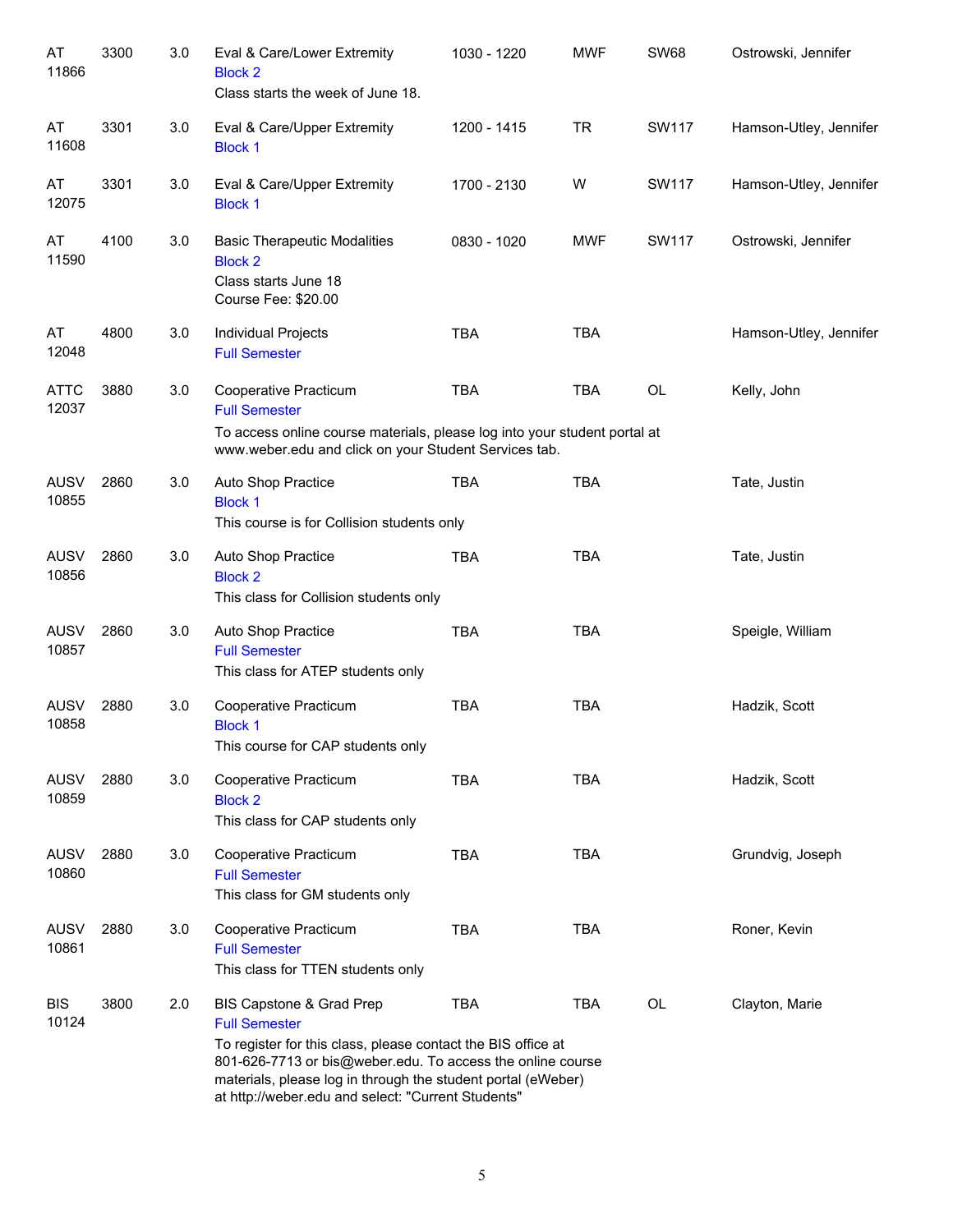| <b>BIS</b><br>10125  | 4800 | 3.0 | <b>BIS Senior Capstone</b><br><b>Full Semester</b>                                                                                                                                                                                               | TBA         | TBA        | OL           | Cena, Michael     |
|----------------------|------|-----|--------------------------------------------------------------------------------------------------------------------------------------------------------------------------------------------------------------------------------------------------|-------------|------------|--------------|-------------------|
|                      |      |     | To register for this class, please contact the BIS office at<br>801-626-7713 or bis@weber.edu. To access the online course<br>materials, please log in through the student portal (eWeber)<br>at http://weber.edu and select: "Current Students" |             |            |              |                   |
| <b>BSAD</b><br>11688 | 1010 | 3.0 | Introduction To Business                                                                                                                                                                                                                         | <b>TBA</b>  | <b>TBA</b> | <b>OL</b>    | Davis, Brian      |
|                      |      |     | <b>Full Semester</b><br>To access the online course materials, please log in through<br>the student portal (eWeber) at http://weber.edu and select:<br>"Current Students".                                                                       |             |            |              |                   |
| <b>BSAD</b><br>11736 | 2899 | 0.0 | <b>Business Foundations Assessmnt</b><br><b>Full Semester</b>                                                                                                                                                                                    | <b>TBA</b>  | <b>TBA</b> | <b>OL</b>    | Sikkink, Mara     |
|                      |      |     | To access the online course materials, please log in through<br>the student portal (eWeber) at http://weber.edu and select:<br>"Current Students".                                                                                               |             |            |              |                   |
| <b>BSAD</b><br>11690 | 3000 | 3.0 | <b>Small Business Management</b><br><b>Block 1</b>                                                                                                                                                                                               | TBA         | <b>TBA</b> | <b>OL</b>    | Addams, H         |
|                      |      |     | To access the online course materials, please log in through<br>the student portal (eWeber) at http://weber.edu and select:<br>"Current Students".                                                                                               |             |            |              |                   |
| <b>BSAD</b><br>11358 | 3200 | 3.0 | Legal Environment of Business<br><b>Block 1</b>                                                                                                                                                                                                  | 0730 - 0920 | <b>MWF</b> | <b>WB116</b> | Pace, Ryan        |
| <b>BSAD</b><br>11691 | 3200 | 3.0 | <b>Legal Environment of Business</b><br><b>Full Semester</b>                                                                                                                                                                                     | <b>TBA</b>  | <b>TBA</b> | <b>OL</b>    | Junk, Michael     |
|                      |      |     | To access the online course materials, please log in through<br>the student portal (eWeber) at http://weber.edu and select:<br>"Current Students".                                                                                               |             |            |              |                   |
| <b>BSAD</b><br>11662 | 3330 | 3.0 | Bus Ethics & Environ Respons<br><b>Block 2</b>                                                                                                                                                                                                   | 1730 - 2010 | <b>MW</b>  | <b>WB119</b> | Stark, David      |
| <b>BSAD</b><br>12132 | 3330 | 3.0 | Bus Ethics & Environ Respons<br><b>Block 2</b>                                                                                                                                                                                                   | 0730 - 1010 | <b>MW</b>  | <b>WB117</b> | Read, David       |
| <b>BSAD</b><br>11692 | 4210 | 3.0 | Survey of Business Law<br><b>Full Semester</b>                                                                                                                                                                                                   | <b>TBA</b>  | <b>TBA</b> | <b>OL</b>    | Junk, Michael     |
|                      |      |     | To access the online course materials, please log in through<br>the student portal (eWeber) at http://weber.edu and select:<br>"Current Students".                                                                                               |             |            |              |                   |
| <b>BSAD</b><br>11693 | 4620 | 1.0 | <b>Executive Lectures</b><br><b>Block 1</b>                                                                                                                                                                                                      | <b>TBA</b>  | <b>TBA</b> | OL           | Steagall, Jeffrey |
|                      |      |     | To access the online course materials, please log in through<br>the student portal (eWeber) at http://weber.edu and select:<br>"Current Students".                                                                                               |             |            |              |                   |
| <b>BSAD</b><br>11694 | 4780 | 3.0 | Strategic Management<br><b>Block 1</b>                                                                                                                                                                                                           | <b>TBA</b>  | <b>TBA</b> | <b>OL</b>    | Valentin, Erhard  |
|                      |      |     | To access the online course materials, please log in through<br>the studnet portal (eWeber) at http://weber.edu and select:<br>"Current Students".                                                                                               |             |            |              |                   |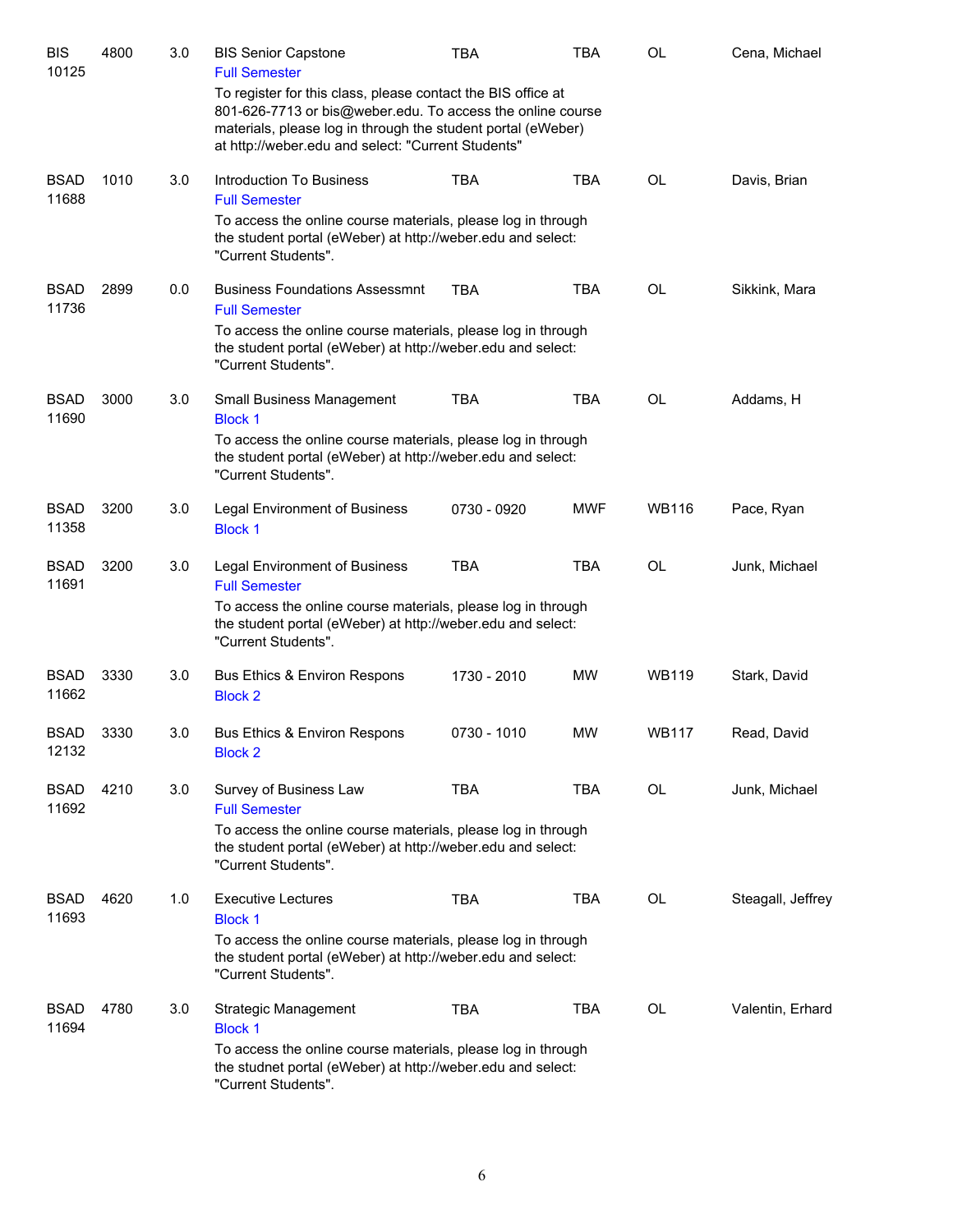| <b>BSAD</b><br>11695 | 4780 | 3.0 | Strategic Management<br><b>Block 1</b><br>To access the online course materials, please log in through                                             | <b>TBA</b>  | <b>TBA</b> | <b>OL</b> | Valentin, Erhard  |
|----------------------|------|-----|----------------------------------------------------------------------------------------------------------------------------------------------------|-------------|------------|-----------|-------------------|
|                      |      |     | the student portal (eWeber) at http://weber.edu and select:<br>"Current Students".                                                                 |             |            |           |                   |
| <b>BTNY</b><br>11177 | 1203 | 3.0 | LS Plant Biology<br><b>Block 1</b>                                                                                                                 | <b>TBA</b>  | <b>TBA</b> | <b>OL</b> | Harley, Suzanne   |
|                      |      |     | To access the online course materials, please log in through<br>the student portal (eWeber) at http://weber.edu and select:<br>"Current Students". |             |            |           |                   |
| <b>BTNY</b><br>11179 | 1203 | 3.0 | LS Plant Biology<br><b>Full Semester</b>                                                                                                           | 1730 - 2010 | M          | WW116     | Peterson, Annita  |
| <b>BTNY</b><br>11178 | 1303 | 3.0 | LS Plants in Human Affairs<br><b>Full Semester</b>                                                                                                 | <b>TBA</b>  | <b>TBA</b> | <b>OL</b> | Gatherum, Dawn    |
|                      |      |     | To access the online course materials, please log in through<br>the student portal (eWeber) at http://weber.edu and select:<br>"Current Students". |             |            |           |                   |
| <b>BTNY</b><br>11208 | 1403 | 3.0 | LS Enviroment Appreciation<br><b>Block 1</b>                                                                                                       | 0830 - 1110 | MW         | LL129     | Clark, Stephen    |
| <b>BTNY</b><br>11210 | 1403 | 4.0 | LS Enviroment Appreciation<br><b>Block 1</b>                                                                                                       | 0830 - 1110 | MW         | LL129     | Clark, Stephen    |
| <b>BTNY</b><br>11212 | 1403 | 3.0 | LS Enviroment Appreciation<br><b>Full Semester</b>                                                                                                 | 1730 - 2010 | W          | LL129     | Wachocki, Barbara |
| <b>BTNY</b><br>11211 | 3403 | 3.0 | <b>Environment Appreciation</b><br><b>Block 1</b>                                                                                                  | 0830 - 1110 | <b>MW</b>  | LL129     | Clark, Stephen    |
| <b>BTNY</b><br>10972 | 4800 | 2.0 | Individual Research<br><b>Full Semester</b>                                                                                                        | <b>TBA</b>  | <b>TBA</b> |           | Wachocki, Barbara |
| <b>BTNY</b><br>11066 | 4830 | 2.0 | Readings In Botany<br><b>Full Semester</b>                                                                                                         | <b>TBA</b>  | <b>TBA</b> |           | Wachocki, Barbara |
| <b>BTNY</b><br>11068 | 4840 | 2.0 | <b>Thesis Readings</b><br><b>Full Semester</b>                                                                                                     | TBA         | <b>TBA</b> |           | Wachocki, Barbara |
| <b>BTNY</b><br>11070 | 4850 | 2.0 | Thesis Research<br><b>Full Semester</b>                                                                                                            | <b>TBA</b>  | <b>TBA</b> |           | Wachocki, Barbara |
| <b>BTNY</b><br>12217 | 4850 | 2.0 | Thesis Research<br><b>Block 2</b>                                                                                                                  | <b>TBA</b>  | <b>TBA</b> |           | Harley, Suzanne   |
| <b>BTNY</b><br>11072 | 4890 | 2.0 | Co-op Work Experience<br><b>Full Semester</b>                                                                                                      | <b>TBA</b>  | <b>TBA</b> |           | Wachocki, Barbara |
| <b>BTNY</b><br>11075 | 4970 | 2.0 | <b>Botany Thesis</b><br><b>Full Semester</b>                                                                                                       | <b>TBA</b>  | <b>TBA</b> |           | Wachocki, Barbara |
| <b>CEET</b><br>12144 | 4900 | 4.0 | <b>Special Topics</b><br><b>Full Semester</b><br>Course Fee \$5.00 per credit hour                                                                 | <b>TBA</b>  | <b>TBA</b> |           | McCulley, Julanne |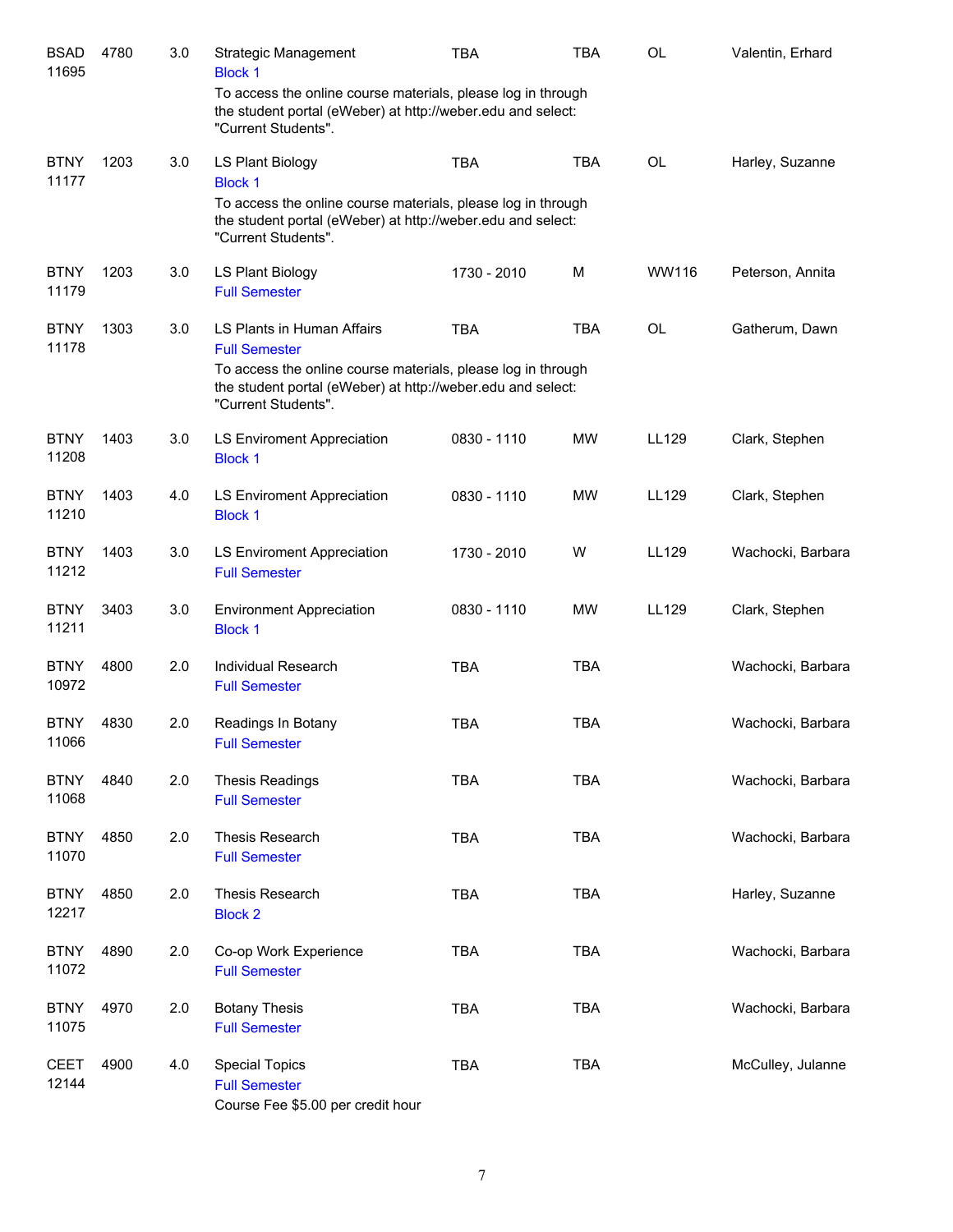| <b>CHEM</b><br>10833 | 1010  | 3.0 | PS Introductory Chemistry<br><b>Block 2</b>                                                                                                                                                                                                                                                                                            | 1030 - 1220 | <b>MWF</b> | <b>HC014</b> | Hartman, Laird         |
|----------------------|-------|-----|----------------------------------------------------------------------------------------------------------------------------------------------------------------------------------------------------------------------------------------------------------------------------------------------------------------------------------------|-------------|------------|--------------|------------------------|
| <b>CHEM</b><br>10834 | 1010  | 3.0 | PS Introductory Chemistry<br><b>Block 2</b><br>Interactive Audio Visual Delivery -- EdNet.                                                                                                                                                                                                                                             | 1030 - 1220 | <b>MWF</b> | WW102        | Hartman, Laird         |
|                      |       |     |                                                                                                                                                                                                                                                                                                                                        |             |            |              |                        |
| <b>CHEM</b><br>10836 | 1010  | 3.0 | PS Introductory Chemistry<br><b>Block 1</b>                                                                                                                                                                                                                                                                                            | 0830 - 1110 | <b>MW</b>  | D02301       | Davidson, Charles      |
| <b>CHEM</b><br>11647 | 1010  | 3.0 | PS Introductory Chemistry<br><b>Full Semester</b><br>To access the online course materials, please log in through<br>the student portal (eWeber) at http://weber.edu and select:<br>"Current Students".<br>This class is team taught by Dr. Paustenbaugh and<br>Dr. Berghout.                                                          | <b>TBA</b>  | <b>TBA</b> | OL           | Paustenbaugh, Michelle |
| <b>CHEM</b><br>11648 | 1010  | 3.0 | PS Introductory Chemistry<br><b>Full Semester</b><br>To access the online course materials, please log in through<br>the student portal (eWeber) at http://weber.edu and select:<br>"Current Students".<br>This class is team taught by Dr. Davidson and Dr. Davidson                                                                  | <b>TBA</b>  | <b>TBA</b> | <b>OL</b>    | Davidson, Charles      |
| <b>CHEM</b><br>11649 | 1010  | 3.0 | PS Introductory Chemistry<br><b>Full Semester</b><br>To access the online course materials, please log in through<br>the student portal (eWeber) at http://weber.edu and select:<br>"Current Students".<br>This class is team taught by Dr. Davidson and Dr. Davidson.                                                                 | <b>TBA</b>  | <b>TBA</b> | <b>OL</b>    | Davidson, Robert       |
| <b>CHEM</b><br>11650 | 1050  | 5.0 | PS Intro Gen, Organic, & Bio<br><b>Full Semester</b><br>To access the online course materials, please log in through<br>the student portal (eWeber) at http://weber.edu and select:<br>"Current Students".<br>Course Fee: \$30.00<br>You MUST register for Lab CRN 11651.<br>This class is team taught by Dr. Seager and Dr. Slabaugh. | <b>TBA</b>  | <b>TBA</b> | <b>OL</b>    | Seager, Spencer        |
| <b>CHEM</b><br>11651 | 1050L | 0.0 | Lab<br><b>Full Semester</b><br>To access the online course materials, please log in through<br>the student portal (eWeber) at http://weber.edu and select:<br>"Current Students".<br>You MUST register for class Lab CRN 11650.<br>This lab is team taught by Dr. Seager and Dr. Slabaugh.                                             | <b>TBA</b>  | TBA        | OL           | Seager, Spencer        |
| <b>CHEM</b><br>11440 | 1055  | 1.0 | General, Organic & Biochem Lab<br><b>Full Semester</b><br>Chem 1055 registration will be allowed only by special<br>permission from the department chair.                                                                                                                                                                              | <b>TBA</b>  | TBA        | OL           | Seager, Spencer        |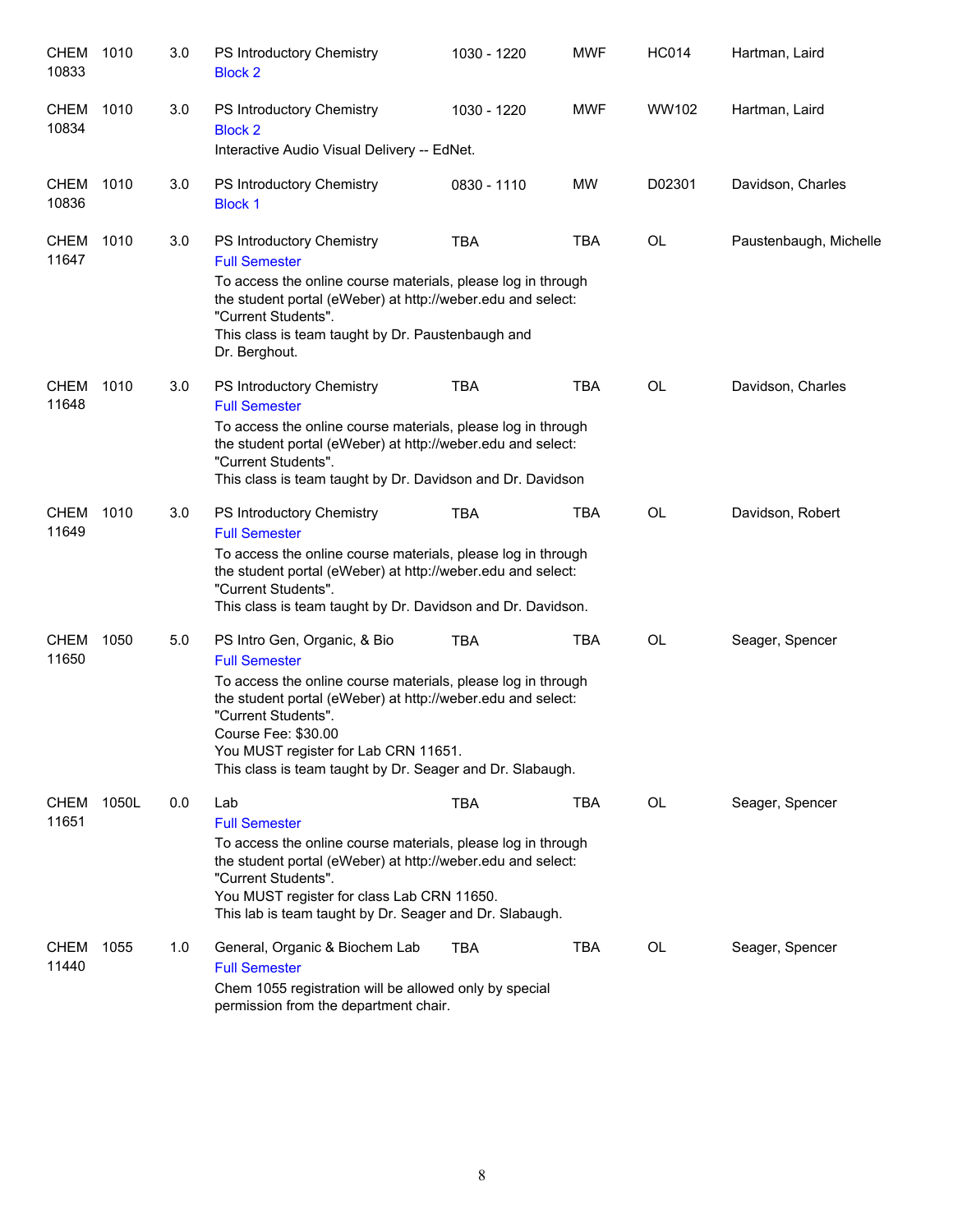| <b>CHEM</b><br>11652 | 1110  | 5.0 | PS Elementary Chemistry<br><b>Full Semester</b>                                                                                                                                                                                                                                                      | <b>TBA</b> | <b>TBA</b> | OL        | Seager, Spencer |
|----------------------|-------|-----|------------------------------------------------------------------------------------------------------------------------------------------------------------------------------------------------------------------------------------------------------------------------------------------------------|------------|------------|-----------|-----------------|
|                      |       |     | To access the online course materials, please log in through the student portal<br>(eWeber) at http://weber.edu and select: "Current Students". Course Fee: \$30.00<br>You MUST register for the CHEM Lab CRN 11653 with this class. This class is<br>team taught by Dr. Seager and Dr. Slabaugh.    |            |            |           |                 |
| <b>CHEM</b><br>11654 | 1110  | 5.0 | <b>PS Elementary Chemistry</b><br><b>Full Semester</b>                                                                                                                                                                                                                                               | <b>TBA</b> | <b>TBA</b> | OL        | Johnson, Todd   |
|                      |       |     | To access the online course materials, please log in through<br>the student portal (eWeber) at http://weber.edu and select:<br>"Current Students".<br>This class is team taught by Dr. Johnson and Dr. Lippert.<br>Course Fee: \$30.00.<br>You MUST register for CHEM Lab CRN 11655 with this Class. |            |            |           |                 |
| <b>CHEM</b>          | 1110L | 0.0 | Lab                                                                                                                                                                                                                                                                                                  | <b>TBA</b> | <b>TBA</b> | OL        | Seager, Spencer |
| 11653                |       |     | <b>Full Semester</b><br>To access the online course materials, please log in through<br>the student portal (eWeber) at http://weber.edu and select:<br>"Current Students".<br>You MUST register for CHEM 1110 class CRN 11652.<br>This lab is team taught by Dr. Seager and Dr. Slabaugh.            |            |            |           |                 |
| CHEM<br>11655        | 1110L | 0.0 | Lab                                                                                                                                                                                                                                                                                                  | <b>TBA</b> | <b>TBA</b> | OL        | Lippert, J      |
|                      |       |     | <b>Full Semester</b><br>To access the online course materials, please log in through<br>the student portal (eWeber) at http://weber.edu and select:<br>"Current Students". You MUST also be registered for CHEM<br>1110 CRN 11654. This class is team taught by Dr. Johnson<br>and Dr. Lippert.      |            |            |           |                 |
| CHEM<br>11663        | 1115  | 1.0 | <b>Elementary Chemistry Lab</b><br><b>Full Semester</b><br>Chem 1115 registration will be allowed only by special<br>permission from the department chair.                                                                                                                                           | <b>TBA</b> | TBA        | OL        | Seager, Spencer |
| CHEM<br>11656        | 1120  | 5.0 | Elem Organic Bio-Chemistry<br><b>Full Semester</b>                                                                                                                                                                                                                                                   | <b>TBA</b> | <b>TBA</b> | <b>OL</b> | Seager, Spencer |
|                      |       |     | To access the online course materials, please log in through<br>the student portal (eWeber) at http://weber.edu and select:<br>"Current Students".<br>Course Fee: \$30.00<br>You MUST register for Lab CRN 11657.<br>This class is team taught by Dr. Seager and Dr. Slabaugh.                       |            |            |           |                 |
| <b>CHEM</b><br>11657 | 1120L | 0.0 | Lab<br><b>Full Semester</b>                                                                                                                                                                                                                                                                          | <b>TBA</b> | <b>TBA</b> | OL        | Seager, Spencer |
|                      |       |     | To access the online course materials, please log in through<br>the student portal (eWeber) at http://weber.edu and select:<br>"Current Students".<br>You MUST register for Lab CRN 11656.<br>This lab is team taught by Dr. Seager and Dr. Slabaugh.                                                |            |            |           |                 |
| CHEM<br>11665        | 1125  | 1.0 | Elemen Organic Bio-Chem Lab<br><b>Full Semester</b><br>Chem 1125 registration will be allowed only by special                                                                                                                                                                                        | <b>TBA</b> | <b>TBA</b> | OL        | Seager, Spencer |
|                      |       |     | permission from the department chair.                                                                                                                                                                                                                                                                |            |            |           |                 |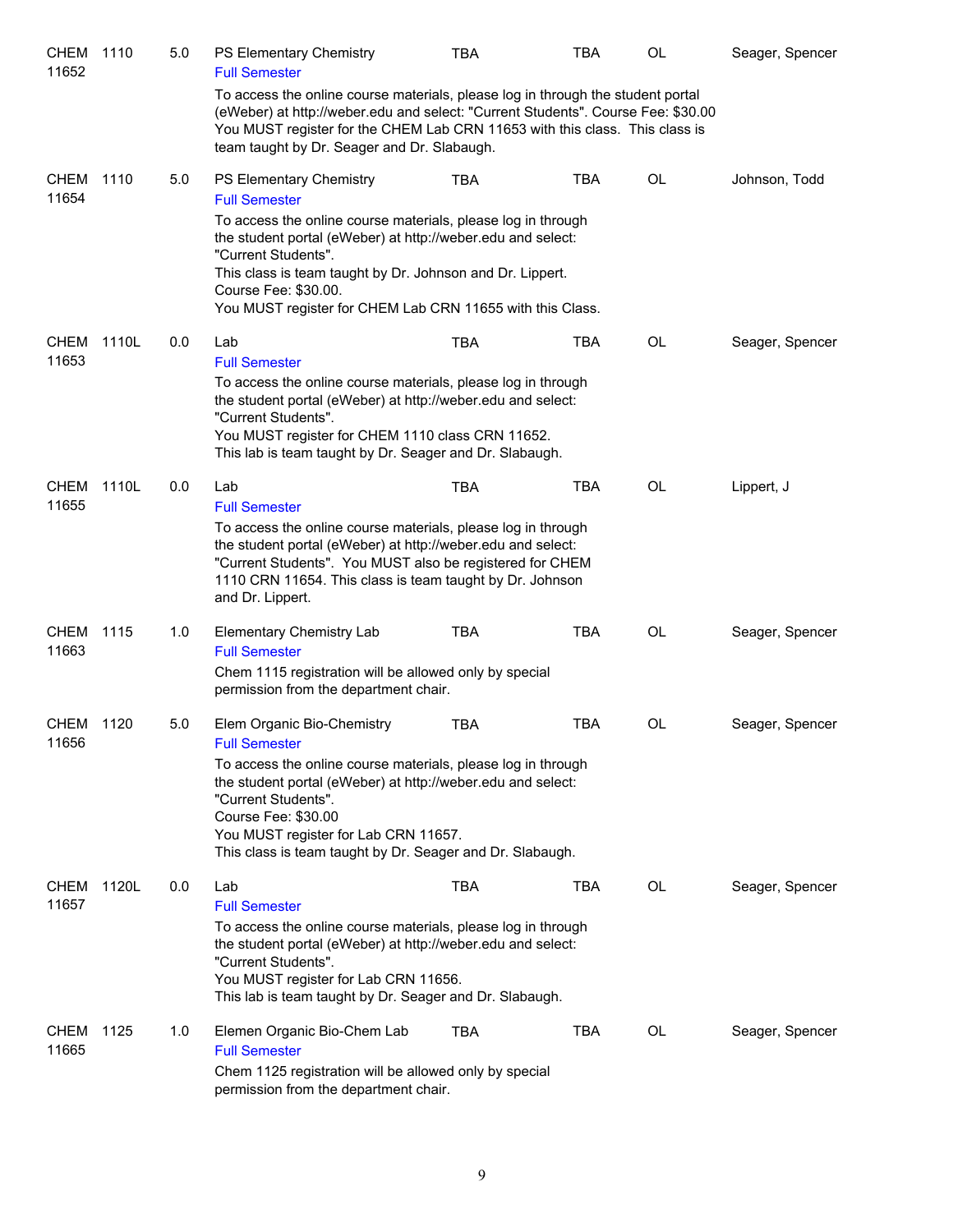| CHEM<br>11031        | 1200  | 3.0 | Preparation for College Chem<br><b>Block 2</b>                                                                                                                                                 | 1130 - 1320 | <b>TWR</b>  | LL123        | Paustenbaugh, Michelle |
|----------------------|-------|-----|------------------------------------------------------------------------------------------------------------------------------------------------------------------------------------------------|-------------|-------------|--------------|------------------------|
| <b>CHEM</b><br>11658 | 1200  | 3.0 | Preparation for College Chem<br><b>Full Semester</b><br>To access the online course materials, please log in through                                                                           | <b>TBA</b>  | <b>TBA</b>  | <b>OL</b>    | Johnson, Todd          |
|                      |       |     | the student portal (eWeber) at http://weber.edu and select:<br>"Current Students".<br>This class is team taught by Dr. Johnson and Dr. Lippert.                                                |             |             |              |                        |
| <b>CHEM</b><br>11033 | 1210  | 5.0 | PS Principles of Chemistry I<br><b>Full Semester</b><br>This is a HYBRID course. Class attendance is once a week for 1 hour followed<br>by a 3 hour lab. You must register for labs CRN 11034. | 1700 - 1750 | W           | <b>SL540</b> | Davidson, Charles      |
| <b>CHEM</b><br>11130 | 1210  | 5.0 | This class is team taught by Dr. Davidson and Dr. Berghout<br>PS Principles of Chemistry I<br><b>Block 1</b><br>You MUST register for a lab with this class. Course fee \$35.00                | 0730 - 1020 | <b>MTWR</b> | LL123        | Stoker, H              |
| <b>CHEM</b><br>11034 | 1210L | 0.0 | Lab<br><b>Full Semester</b><br>This lab is ONLY for those students taking CHEM 1210 CRN 11033.<br>This class is team taught by Dr. Davidson and Dr. Berghout                                   | 1800 - 2100 | W           | <b>SL531</b> | Davidson, Charles      |
| <b>CHEM</b><br>11131 | 1210L | 0.0 | Lab<br><b>Block 1</b>                                                                                                                                                                          | 1030 - 1520 | <b>TR</b>   | <b>SL531</b> | Stoker, H              |
| <b>CHEM</b><br>11132 | 1210L | 0.0 | Lab<br><b>Block 1</b>                                                                                                                                                                          | 1030 - 1520 | <b>TR</b>   | <b>SL532</b> | Stoker, H              |
| <b>CHEM</b><br>11454 | 1215  | 1.0 | Principles of Chemistry I Lab<br><b>Full Semester</b><br>Chem 1215 registration will be allowed only by special<br>permission from the department chair.                                       | <b>TBA</b>  | <b>TBA</b>  | <b>OL</b>    | Stoker, H              |
| <b>CHEM</b><br>11139 | 1220  | 5.0 | Principles of Chemistry II<br><b>Block 2</b><br>Course Fee: \$35.00                                                                                                                            | 0730 - 1020 | <b>MTWR</b> | LL123        | Stoker, H              |
| <b>CHEM</b><br>11140 | 1220L | 0.0 | Lab<br><b>Block 2</b>                                                                                                                                                                          | 1030 - 1520 | <b>TR</b>   | <b>SL531</b> | Stoker, H              |
| <b>CHEM</b><br>11565 | 1220L | 0.0 | Lab<br><b>Block 2</b>                                                                                                                                                                          | 1030 - 1520 | <b>TR</b>   | <b>SL532</b> | Stoker, H              |
| CHEM<br>11142        | 1225  | 1.0 | Principles of Chemistry II Lab<br><b>Full Semester</b><br>CHEM 1225 registration will be allowed only by special permission from the<br>Chair of Chemistry.                                    | <b>TBA</b>  | <b>TBA</b>  |              | Davidson, Charles      |
| <b>CHEM</b><br>11143 | 2310  | 4.0 | Organic Chemistry I<br><b>Block 1</b><br>You MUST register for a lab with this class. Course Fee: \$35.00                                                                                      | 0730 - 0920 | <b>MTWR</b> | <b>LL122</b> | Davies, Don            |
| CHEM<br>11144        | 2315  | 1.0 | Organic Chemistry I Lab<br><b>Block 1</b>                                                                                                                                                      | 0930 - 1220 | MW          | <b>SL621</b> | Davies, Don            |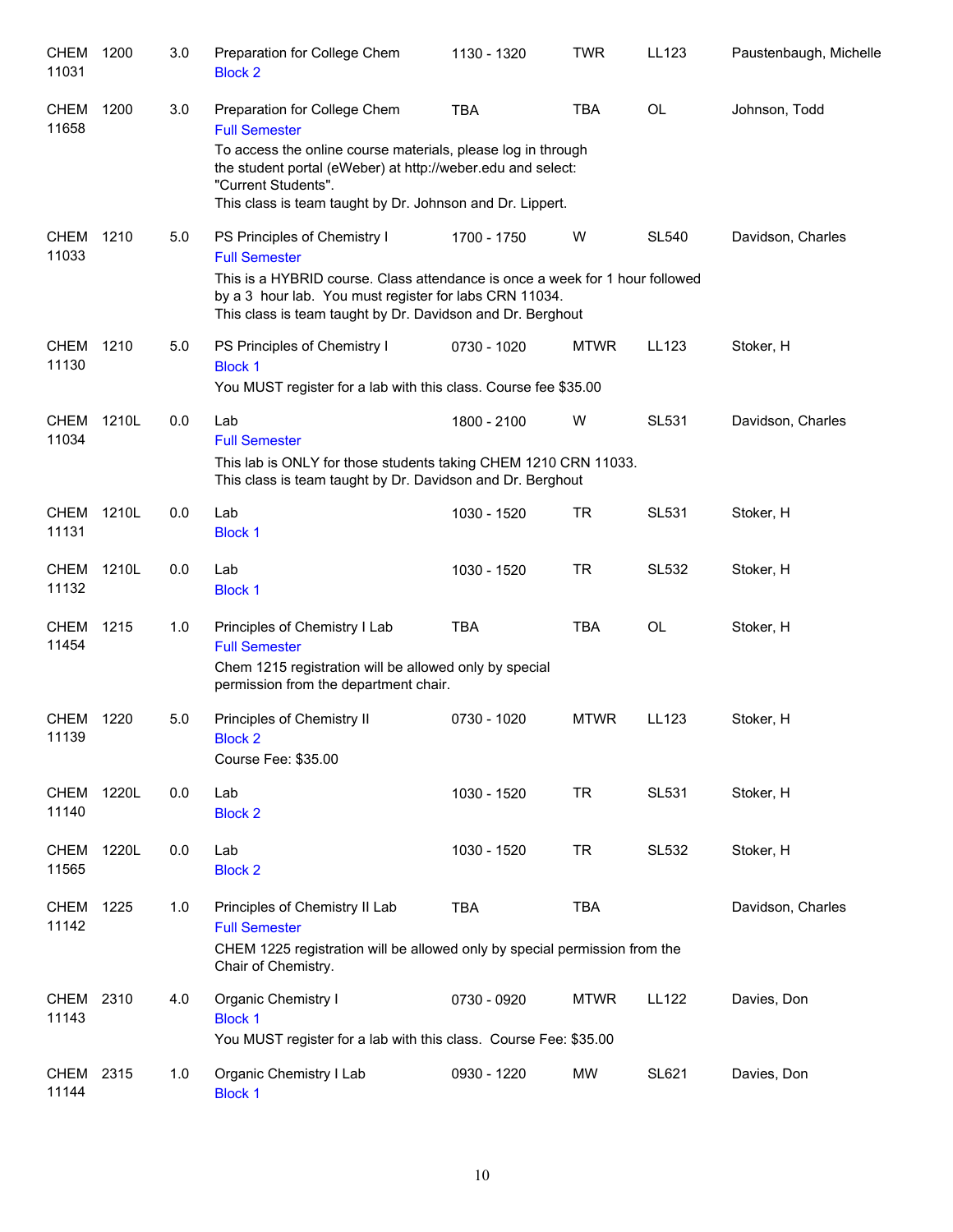| CHEM<br>11152        | 2315  | 1.0 | Organic Chemistry I Lab<br><b>Block 1</b>                                                                            | 0930 - 1220 | <b>MW</b>   | <b>SL626</b> | Davies, Don     |
|----------------------|-------|-----|----------------------------------------------------------------------------------------------------------------------|-------------|-------------|--------------|-----------------|
| <b>CHEM</b><br>11153 | 2320  | 4.0 | Organic Chemistry II<br><b>Block 2</b><br>You MUST register for a lab with this class.                               | 0730 - 0920 | <b>MTWR</b> | LL122        | Lloyd, Barry    |
| CHEM<br>11154        | 2325  | 1.0 | Organic Chemistry II Lab<br><b>Block 2</b>                                                                           | 0930 - 1220 | MW          | <b>SL621</b> | Lloyd, Barry    |
| CHEM 2325<br>12047   |       | 1.0 | Organic Chemistry II Lab<br><b>Block 2</b>                                                                           | 0930 - 1220 | MW          | <b>SL626</b> | Lloyd, Barry    |
| CHEM 2890<br>11042   |       | 1.0 | Cooperative Work Experience<br><b>Full Semester</b>                                                                  | <b>TBA</b>  | <b>TBA</b>  |              | Walker, Edward  |
| CHEM 2890<br>11156   |       | 2.0 | Cooperative Work Experience<br><b>Full Semester</b>                                                                  | <b>TBA</b>  | <b>TBA</b>  |              | Walker, Edward  |
| CHEM<br>11158        | 2890  | 3.0 | Cooperative Work Experience<br><b>Full Semester</b>                                                                  | <b>TBA</b>  | <b>TBA</b>  |              | Walker, Edward  |
| <b>CHEM</b><br>11164 | 3000  | 4.0 | Quantitative Analysis<br><b>Block 1</b>                                                                              | 0830 - 1020 | <b>MTWR</b> | <b>SL540</b> | Lippert, J      |
|                      |       |     | You MUST register for a lab with this class. NOTE THIS CLASS WILL ONLY BE<br>TAUGHT WITH AN ENROLLMENT OF 5 OR MORE. |             |             |              |                 |
| <b>CHEM</b><br>11166 | 3000L | 0.0 | Lab<br><b>Block 1</b>                                                                                                | 1030 - 1320 | <b>MTW</b>  | <b>SL525</b> | Lippert, J      |
| <b>CHEM</b><br>11167 | 4800  | 1.0 | Research & Independent Study<br><b>Full Semester</b><br>Course Fee: \$5.00                                           | <b>TBA</b>  | <b>TBA</b>  |              | Berghout, Henry |
| <b>CHEM</b><br>11168 | 4800  | 3.0 | Research & Independent Study<br><b>Full Semester</b><br>Course Fee: \$5.00                                           | <b>TBA</b>  | <b>TBA</b>  |              | Berghout, Henry |
| <b>CHEM</b><br>11171 | 4800  | 3.0 | Research & Independent Study<br><b>Full Semester</b><br>Course Fee: \$5.00                                           | <b>TBA</b>  | <b>TBA</b>  |              | Berghout, Henry |
| <b>CHEM</b><br>11172 | 4800  | 1.0 | Research & Independent Study<br><b>Full Semester</b><br>Course Fee: \$5.00                                           | <b>TBA</b>  | <b>TBA</b>  |              | Davies, Don     |
| CHEM<br>11180        | 4800  | 2.0 | Research & Independent Study<br><b>Full Semester</b><br>Course Fee: \$5.00                                           | <b>TBA</b>  | <b>TBA</b>  |              | Davies, Don     |
| <b>CHEM</b><br>11181 | 4800  | 3.0 | Research & Independent Study<br><b>Full Semester</b><br>Course Fee: \$5.00                                           | <b>TBA</b>  | <b>TBA</b>  |              | Davies, Don     |
| <b>CHEM</b><br>11183 | 4800  | 1.0 | Research & Independent Study<br><b>Full Semester</b><br>Course Fee: \$5.00                                           | <b>TBA</b>  | <b>TBA</b>  |              | Herzog, Timothy |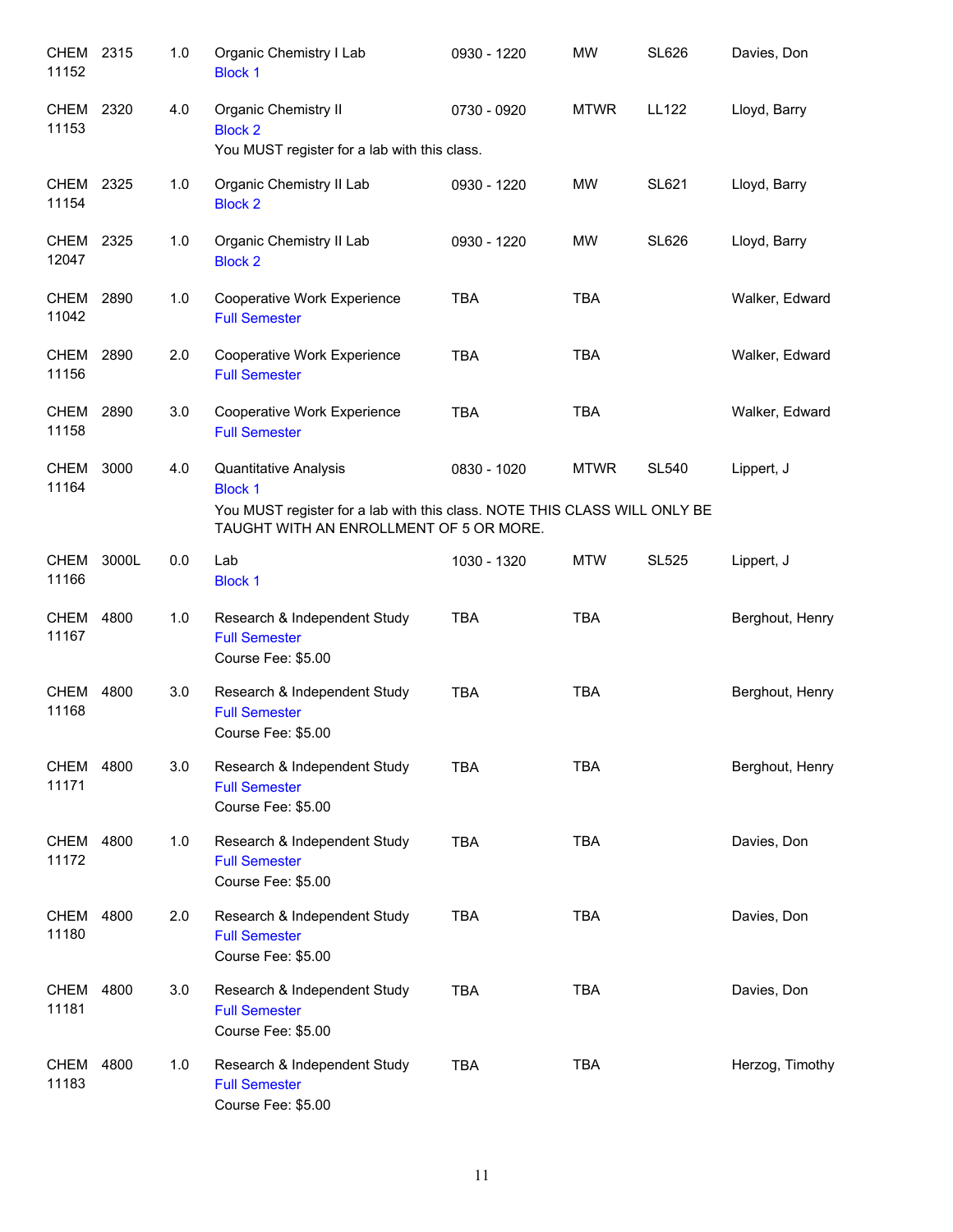| CHEM<br>11184        | 4800 | 2.0 | Research & Independent Study<br><b>Full Semester</b><br>Course Fee: \$5.00 | <b>TBA</b> | <b>TBA</b> | Herzog, Timothy        |
|----------------------|------|-----|----------------------------------------------------------------------------|------------|------------|------------------------|
| CHEM<br>11185        | 4800 | 3.0 | Research & Independent Study<br><b>Full Semester</b><br>Course Fee: \$5.00 | <b>TBA</b> | <b>TBA</b> | Herzog, Timothy        |
| CHEM<br>11186        | 4800 | 1.0 | Research & Independent Study<br><b>Full Semester</b><br>Course Fee: \$5.00 | <b>TBA</b> | <b>TBA</b> | Johnson, Todd          |
| CHEM<br>11187        | 4800 | 2.0 | Research & Independent Study<br><b>Full Semester</b><br>Course Fee: \$5.00 | <b>TBA</b> | <b>TBA</b> | Johnson, Todd          |
| CHEM<br>11188        | 4800 | 3.0 | Research & Independent Study<br><b>Full Semester</b><br>Course Fee: \$5.00 | <b>TBA</b> | <b>TBA</b> | Johnson, Todd          |
| <b>CHEM</b><br>11189 | 4800 | 1.0 | Research & Independent Study<br><b>Full Semester</b><br>Course Fee: \$5.00 | <b>TBA</b> | <b>TBA</b> | Lippert, J             |
| <b>CHEM</b><br>11190 | 4800 | 2.0 | Research & Independent Study<br><b>Full Semester</b><br>Course Fee: \$5.00 | <b>TBA</b> | <b>TBA</b> | Lippert, J             |
| <b>CHEM</b><br>11191 | 4800 | 3.0 | Research & Independent Study<br><b>Full Semester</b><br>Course Fee: \$5.00 | <b>TBA</b> | <b>TBA</b> | Lippert, J             |
| <b>CHEM</b><br>11192 | 4800 | 1.0 | Research & Independent Study<br><b>Full Semester</b><br>Course Fee: \$5.00 | <b>TBA</b> | <b>TBA</b> | Lloyd, Barry           |
| CHEM<br>11193        | 4800 | 2.0 | Research & Independent Study<br><b>Full Semester</b><br>Course Fee: \$5.00 | <b>TBA</b> | <b>TBA</b> | Lloyd, Barry           |
| CHEM<br>11195        | 4800 | 3.0 | Research & Independent Study<br><b>Full Semester</b><br>Course Fee: \$5.00 | <b>TBA</b> | <b>TBA</b> | Lloyd, Barry           |
| CHEM<br>11196        | 4800 | 1.0 | Research & Independent Study<br><b>Full Semester</b><br>Course Fee: \$5.00 | <b>TBA</b> | <b>TBA</b> | Paustenbaugh, Michelle |
| CHEM<br>11197        | 4800 | 2.0 | Research & Independent Study<br><b>Full Semester</b><br>Course Fee: \$5.00 | <b>TBA</b> | <b>TBA</b> | Paustenbaugh, Michelle |
| <b>CHEM</b><br>11198 | 4800 | 3.0 | Research & Independent Study<br><b>Full Semester</b><br>Course Fee: \$5.00 | <b>TBA</b> | <b>TBA</b> | Paustenbaugh, Michelle |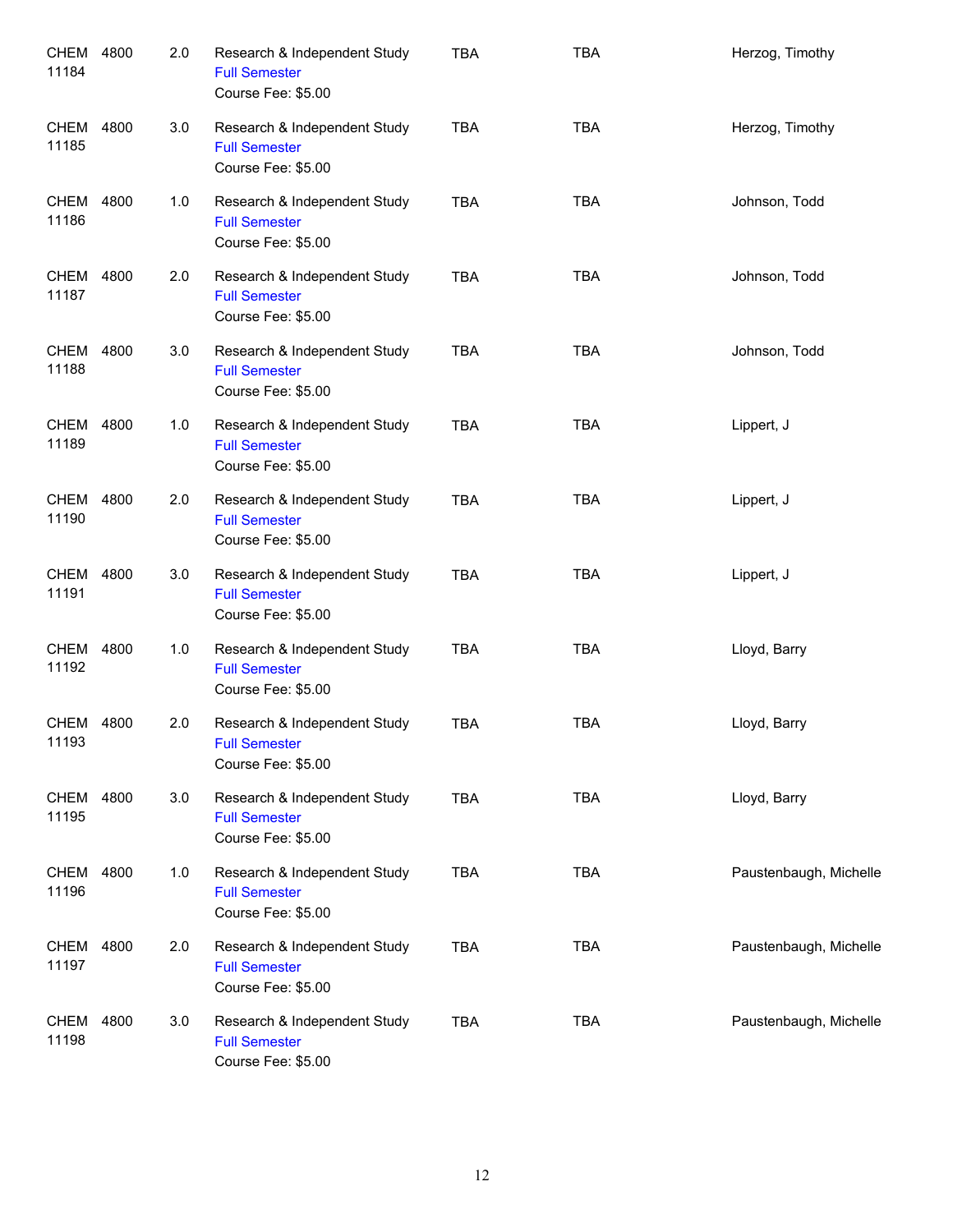| <b>CHEM</b><br>11199 | 4800 | 1.0 | Research & Independent Study<br><b>Full Semester</b><br>Course Fee: \$5.00                                                                                                                       | <b>TBA</b>  | <b>TBA</b> |              | Walker, Edward    |
|----------------------|------|-----|--------------------------------------------------------------------------------------------------------------------------------------------------------------------------------------------------|-------------|------------|--------------|-------------------|
| CHEM<br>11200        | 4800 | 2.0 | Research & Independent Study<br><b>Full Semester</b><br>Course Fee: \$5.00                                                                                                                       | <b>TBA</b>  | <b>TBA</b> |              | Walker, Edward    |
| CHEM<br>11202        | 4800 | 3.0 | Research & Independent Study<br><b>Full Semester</b><br>Course Fee: \$5.00                                                                                                                       | <b>TBA</b>  | <b>TBA</b> |              | Walker, Edward    |
| CHEM<br>11636        | 4800 | 1.0 | Research & Independent Study<br><b>Full Semester</b><br>Course Fee: \$5.00                                                                                                                       | <b>TBA</b>  | <b>TBA</b> |              | Davidson, Charles |
| CHEM<br>11637        | 4800 | 2.0 | Research & Independent Study<br><b>Full Semester</b><br>Course Fee: \$5.00                                                                                                                       | <b>TBA</b>  | <b>TBA</b> |              | Davidson, Charles |
| CHEM<br>11638        | 4800 | 3.0 | Research & Independent Study<br><b>Full Semester</b><br>Course Fee: \$5.00                                                                                                                       | <b>TBA</b>  | <b>TBA</b> |              | Davidson, Charles |
| <b>CHEM</b><br>11205 | 4890 | 1.0 | Cooperative Work Experience<br><b>Full Semester</b>                                                                                                                                              | <b>TBA</b>  | <b>TBA</b> |              | Walker, Edward    |
| CHEM<br>11206        | 4890 | 2.0 | Cooperative Work Experience<br><b>Full Semester</b>                                                                                                                                              | <b>TBA</b>  | <b>TBA</b> |              | Walker, Edward    |
| <b>CHEM</b><br>11207 | 4890 | 3.0 | Cooperative Work Experience<br><b>Full Semester</b>                                                                                                                                              | <b>TBA</b>  | <b>TBA</b> |              | Walker, Edward    |
| <b>CHF</b><br>10286  | 1400 | 3.0 | Marriage as Interpersonal Proc<br><b>Block 1</b><br>To access online course materials, please log on through the<br>student portal (eWeber) at http://weber.edu & select:<br>"Current Students". | <b>TBA</b>  | <b>TBA</b> | <b>OL</b>    | Merrill, Chloe    |
| <b>CHF</b><br>10283  | 1500 | 3.0 | SS Human Development<br><b>Block 1</b>                                                                                                                                                           | 0730 - 1010 | <b>TR</b>  | <b>HC014</b> | Smith, Julee      |
| <b>CHF</b><br>10284  | 1500 | 3.0 | SS Human Development<br><b>Block 1</b><br>Interactive Audio Visual Delivery -- EdNet                                                                                                             | 0730 - 1010 | <b>TR</b>  | WW102        | Smith, Julee      |
| <b>CHF</b><br>10285  | 1500 | 3.0 | SS Human Development<br><b>Full Semester</b>                                                                                                                                                     | 1730 - 1900 | <b>TR</b>  | D02318       | Smith, Julee      |
| <b>CHF</b><br>10287  | 1500 | 3.0 | SS Human Development<br><b>Block 2</b><br>To access online course materials, please log on through the<br>student portal (eWeber) at http://weber.edu and select:<br>"Current Students".         | <b>TBA</b>  | <b>TBA</b> | OL           | Bird, James       |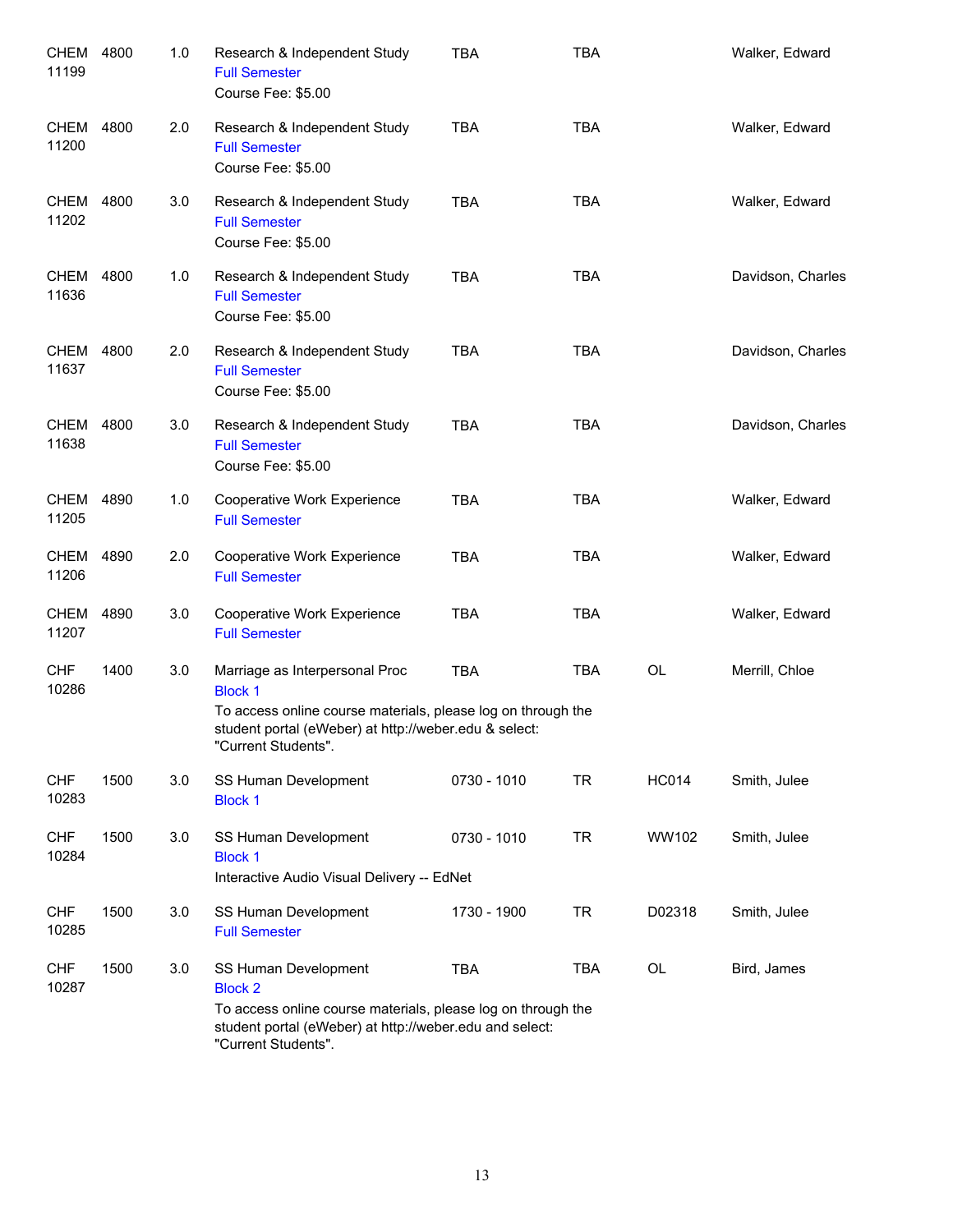| <b>CHF</b><br>10288 | 2100 | 3.0 | Family Resource Management<br><b>Full Semester</b>                                                                                             | <b>TBA</b>  | <b>TBA</b> | OL          | Buck, Joyce        |
|---------------------|------|-----|------------------------------------------------------------------------------------------------------------------------------------------------|-------------|------------|-------------|--------------------|
|                     |      |     | To access online course materials, please log on through the<br>student portal (eWeber) at http://weber.edu and select:<br>"Current Students". |             |            |             |                    |
| <b>CHF</b><br>10289 | 2400 | 3.0 | <b>Family Relations</b><br><b>Block 1</b>                                                                                                      | <b>TBA</b>  | <b>TBA</b> | <b>OL</b>   | Schvaneveldt, Paul |
|                     |      |     | To access online course materials, please log on through the<br>student portal (eWeber) at http://weber.edu and select:<br>"Current Students". |             |            |             |                    |
| <b>CHF</b><br>10290 | 2500 | 3.0 | Develop of Child Birth - 8<br><b>Block 1</b>                                                                                                   | <b>TBA</b>  | <b>TBA</b> | OL          | Qiu, Wei           |
|                     |      |     | To access online course materials, please log on through the<br>student portal (eWeber) at http://weber.edu and select:<br>"Current Students". |             |            |             |                    |
| <b>CHF</b><br>10340 | 2610 | 3.0 | Guidance - Development Theory<br><b>Full Semester</b>                                                                                          | 0900 - 1015 | <b>TR</b>  | ED10        | West, Sherrie      |
| <b>CHF</b><br>10341 | 2620 | 3.0 | <b>Planning Creative Experiences</b><br><b>Full Semester</b>                                                                                   | 1030 - 1145 | <b>TR</b>  | ED10        | Bearden, Camie     |
| <b>CHF</b><br>12022 | 2620 | 3.0 | <b>Planning Creative Experiences</b><br><b>Full Semester</b>                                                                                   | 1200 - 1315 | <b>TR</b>  | <b>ED10</b> | Bearden, Camie     |
| <b>CHF</b><br>10291 | 3150 | 3.0 | Consumer Rights & Responsibil<br><b>Full Semester</b>                                                                                          | <b>TBA</b>  | <b>TBA</b> | <b>OL</b>   | Buck, Joyce        |
|                     |      |     | To access online course materials, please log on through the<br>student portal (eWeber) at http://weber.edu and select:<br>"Current Students". |             |            |             |                    |
| <b>CHF</b><br>10292 | 3550 | 3.0 | Parenting Education<br><b>Block 1</b>                                                                                                          | <b>TBA</b>  | <b>TBA</b> | <b>OL</b>   | Schvaneveldt, Paul |
|                     |      |     | To access online course materials, please log on through the<br>student portal (eWeber) at http://weber.edu and select:<br>"Current Students". |             |            |             |                    |
| <b>CHF</b><br>10506 | 4300 | 3.0 | Latino Child and Family Devel<br><b>Block 1</b>                                                                                                | TBA         | TBA        | OL          | Schvaneveldt, Paul |
|                     |      |     | To access online course materials, please log on through the<br>student portal (eWeber) at http://weber.edu and select:<br>"Current Students". |             |            |             |                    |
| <b>CHF</b><br>10293 | 4400 | 3.0 | The Family in Stress<br><b>Block 1</b>                                                                                                         | TBA         | <b>TBA</b> | <b>OL</b>   | Merrill, Chloe     |
|                     |      |     | To access online course materials, please log on through the<br>student portal (eWeber) at http://weber.edu and select:<br>"Current Students". |             |            |             |                    |
| <b>CHF</b><br>10294 | 4500 | 3.0 | Comp Study of Childhood/Adoles<br><b>Block 1</b>                                                                                               | <b>TBA</b>  | <b>TBA</b> | OL          | Schvaneveldt, Paul |
|                     |      |     | To access online course materials, please log on through the<br>student portal (eWeber) at http://weber.edu and select:<br>"Current Students". |             |            |             |                    |
| <b>CHF</b><br>11724 | 4720 | 3.0 | Student Teach/Childrens School<br><b>Full Semester</b>                                                                                         | <b>TBA</b>  | <b>TBA</b> |             | Biehl, Sara        |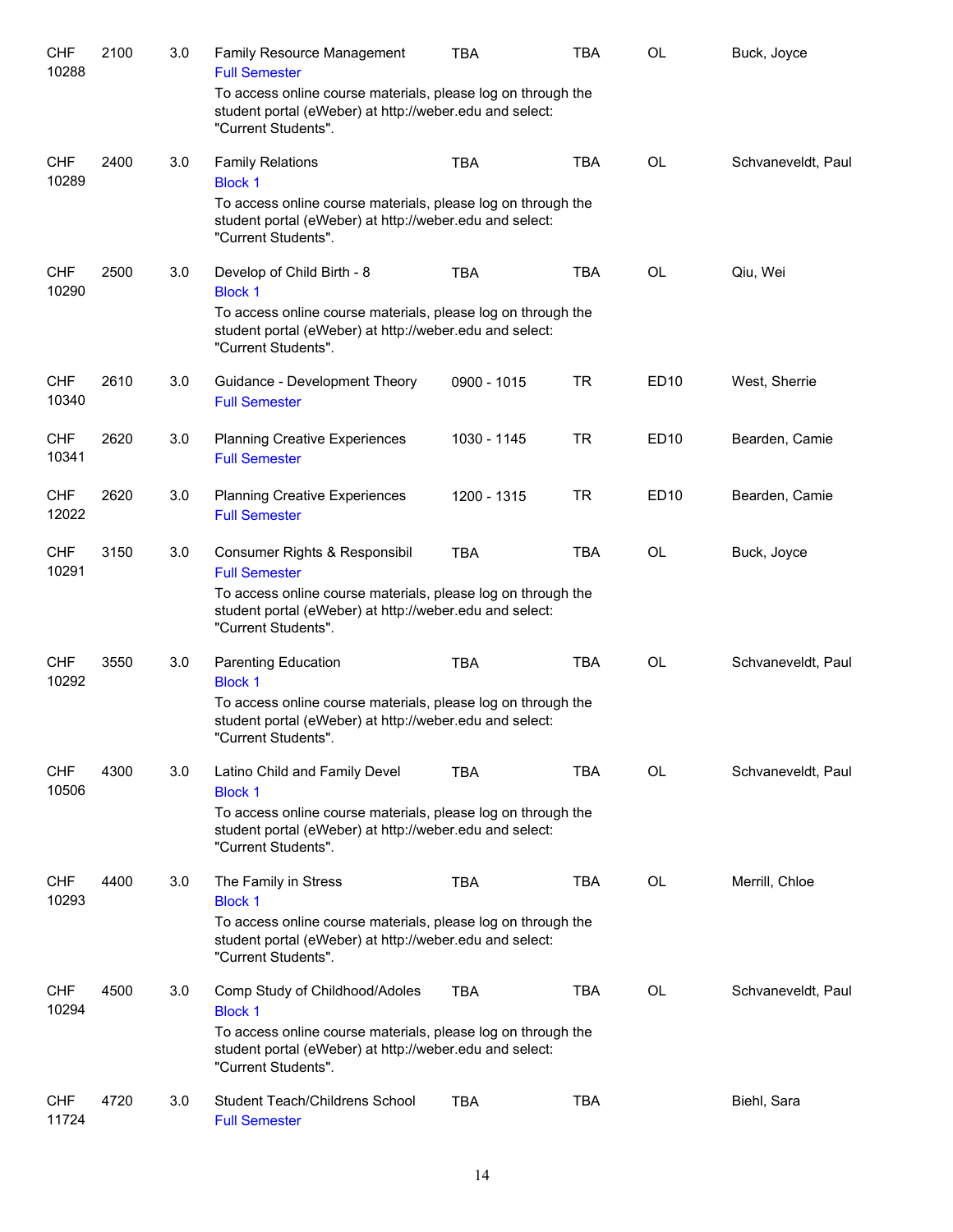| <b>CHF</b><br>12178 | 4830 | 1.0 | <b>Directed Readings</b><br><b>Full Semester</b>                                                                                                                                                                                                                                 | <b>TBA</b>  | TBA        |              | Buck, Joyce            |
|---------------------|------|-----|----------------------------------------------------------------------------------------------------------------------------------------------------------------------------------------------------------------------------------------------------------------------------------|-------------|------------|--------------|------------------------|
| <b>CHF</b><br>10827 | 4860 | 3.0 | Practicum<br><b>Full Semester</b>                                                                                                                                                                                                                                                | 0900 - 0950 | M          | ED239        | Buck, Joyce            |
|                     |      |     | CBL stands for Community-Based Learning which means that students engage<br>in meaningful community service that is connected to specific course objectives.<br>See http://www.weber.edu/CommunityInvolvement/CBL_Designation.html for a<br>full list of CBL designated courses. |             |            |              |                        |
| <b>CHF</b><br>12155 | 4860 | 6.0 | Practicum<br><b>Full Semester</b>                                                                                                                                                                                                                                                | <b>TBA</b>  | <b>TBA</b> |              | Schvaneveldt, Paul     |
| <b>CHF</b><br>12073 | 4890 | 3.0 | Cooperative Work Experience<br><b>Full Semester</b>                                                                                                                                                                                                                              | <b>TBA</b>  | <b>TBA</b> |              | Qiu, Wei               |
| <b>CHF</b><br>12147 | 4890 | 6.0 | Cooperative Work Experience<br><b>Full Semester</b>                                                                                                                                                                                                                              | <b>TBA</b>  | <b>TBA</b> |              | Qiu, Wei               |
| CJ<br>10803         | 1010 | 3.0 | SS Intro to Criminal Justice<br><b>Full Semester</b>                                                                                                                                                                                                                             | 0730 - 0845 | <b>TR</b>  | <b>SS215</b> | Pilkington, Mitchell   |
| CJ<br>10804         | 1010 | 3.0 | SS Intro to Criminal Justice<br><b>Full Semester</b>                                                                                                                                                                                                                             | 1330 - 1445 | <b>TR</b>  | SS215        | Senjo, Scott           |
| CJ<br>10812         | 1010 | 3.0 | SS Intro to Criminal Justice<br><b>Full Semester</b>                                                                                                                                                                                                                             | <b>TBA</b>  | <b>TBA</b> | <b>OL</b>    | Chabries, Michael      |
|                     |      |     | To access online course materials, please log on through the<br>student portal (eWeber) at http://weber.edu and select:<br>"Current Students".                                                                                                                                   |             |            |              |                        |
| CJ<br>10813         | 1010 | 3.0 | SS Intro to Criminal Justice<br><b>Full Semester</b>                                                                                                                                                                                                                             | <b>TBA</b>  | <b>TBA</b> | OL           | Sween, Molly           |
|                     |      |     | To access online course materials, please log on through the<br>student portal (eWeber) at http://weber.edu and select:<br>"Current Students".                                                                                                                                   |             |            |              |                        |
| CJ<br>10814         | 1010 | 3.0 | SS Intro to Criminal Justice<br><b>Full Semester</b>                                                                                                                                                                                                                             | <b>TBA</b>  | <b>TBA</b> | OL           | Kapenda, Jean          |
|                     |      |     | To access online course materials, please log on through the<br>student portal (eWeber) at http://weber.edu and select:<br>"Current Students".                                                                                                                                   |             |            |              |                        |
| CJ<br>10815         | 1010 | 3.0 | SS Intro to Criminal Justice<br><b>Full Semester</b>                                                                                                                                                                                                                             | 0900 - 1015 | <b>TR</b>  | D02325       | Namba, Brian           |
| CJ<br>10816         | 1330 | 3.0 | <b>Criminal Law</b><br><b>Full Semester</b>                                                                                                                                                                                                                                      | <b>TBA</b>  | <b>TBA</b> | OL           | Senjo, Scott           |
|                     |      |     | To access online course materials, please log on through the<br>student portal (eWeber) at http://weber.edu and select:<br>"Current Students".                                                                                                                                   |             |            |              |                        |
| CJ<br>10817         | 1330 | 3.0 | <b>Criminal Law</b><br><b>Full Semester</b>                                                                                                                                                                                                                                      | 1730 - 1950 | M          | D02324       | Westmoreland, Fredrick |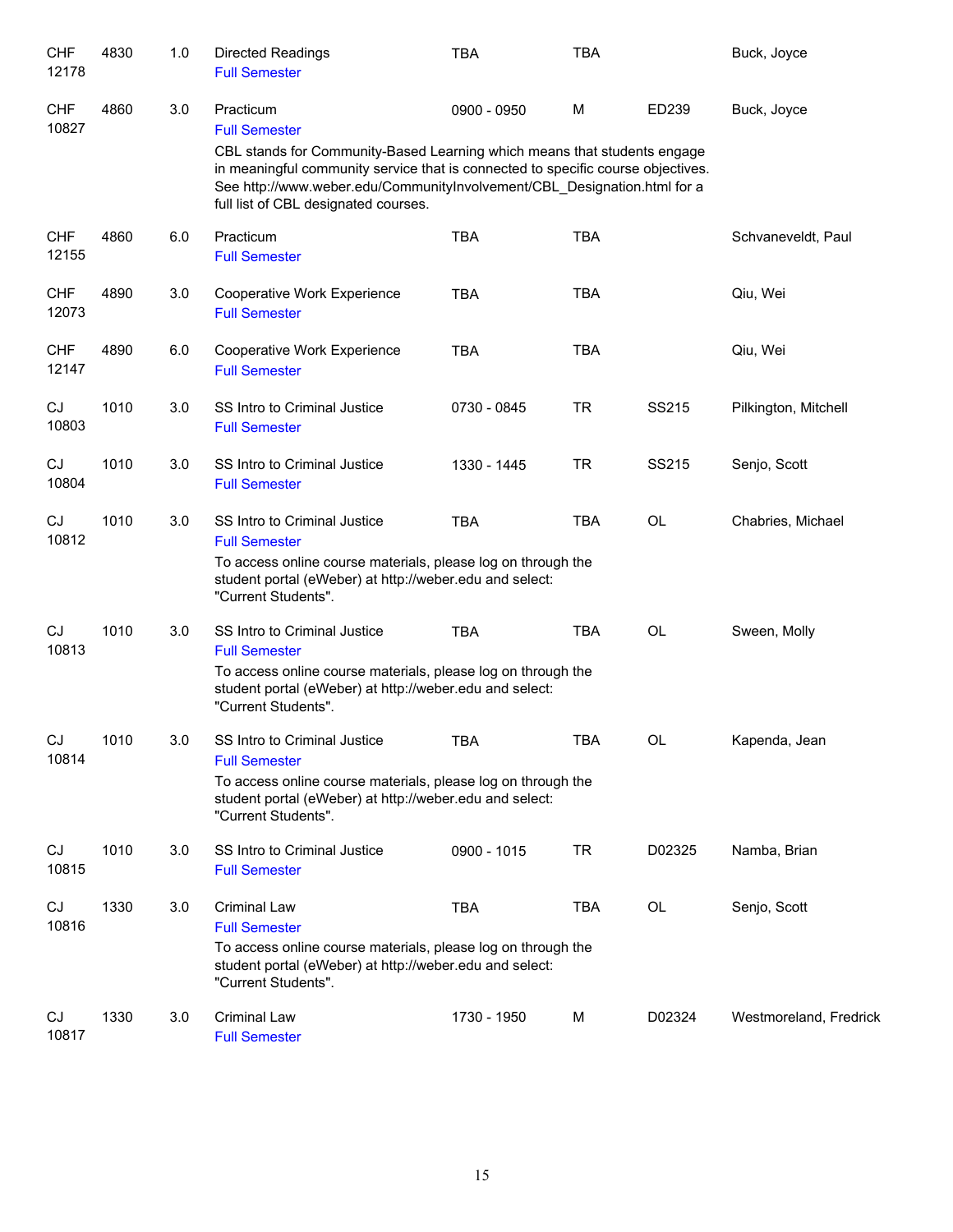| CJ<br>10818 | 2330 | 3.0 | Juvenile Justice<br><b>Full Semester</b>                                                                                                       | <b>TBA</b>  | <b>TBA</b> | OL           | Bayley, Bruce     |
|-------------|------|-----|------------------------------------------------------------------------------------------------------------------------------------------------|-------------|------------|--------------|-------------------|
|             |      |     | To access online course materials, please log on through the<br>student portal (eWeber) at http://weber.edu and select:<br>"Current Students". |             |            |              |                   |
| CJ<br>10805 | 2360 | 3.0 | Juvenile Law and Procedure<br><b>Full Semester</b>                                                                                             | 0930 - 1020 | <b>MWF</b> | SS215        | Rawlings, Troy    |
| CJ<br>10819 | 3060 | 3.0 | Corrections in the Community<br><b>Full Semester</b>                                                                                           | 1200 - 1315 | <b>TR</b>  | D02325       | Namba, Brian      |
| CJ<br>10537 | 3080 | 3.0 | <b>Criminal Courts</b><br><b>Full Semester</b>                                                                                                 | 1700 - 1940 | W          | <b>PS207</b> | Torgensen, Kirk   |
| CJ<br>10807 | 3270 | 3.0 | Theories - Crime & Delinquency<br><b>Full Semester</b>                                                                                         | 0900 - 1015 | <b>TR</b>  | <b>SS239</b> | Sween, Molly      |
| CJ<br>10820 | 3270 | 3.0 | Theories - Crime & Delinquency<br><b>Full Semester</b>                                                                                         | <b>TBA</b>  | <b>TBA</b> | <b>OL</b>    | Reyns, Bradford   |
|             |      |     | To access online course materials, please log on through the<br>student portal (eWeber) at http://weber.edu and select:<br>"Current Students". |             |            |              |                   |
| CJ<br>10822 | 3300 | 3.0 | Victimology<br><b>Full Semester</b>                                                                                                            | 1730 - 1950 | M          | D02325       | Namba, Brian      |
| CJ<br>10823 | 3300 | 3.0 | Victimology<br><b>Full Semester</b>                                                                                                            | <b>TBA</b>  | <b>TBA</b> | <b>OL</b>    | Reyns, Bradford   |
|             |      |     | To access online course materials, please log on through the<br>student portal (eWeber) at http://weber.edu and select:<br>"Current Students". |             |            |              |                   |
| CJ<br>10808 | 3600 | 3.0 | <b>Criminal Justice Statistics</b><br><b>Full Semester</b>                                                                                     | 1200 - 1315 | <b>TR</b>  | SS215        | Senjo, Scott      |
| CJ<br>10824 | 4200 | 3.0 | Ethical Issues in CJ<br><b>Full Semester</b>                                                                                                   | <b>TBA</b>  | <b>TBA</b> | <b>OL</b>    | Bayley, Bruce     |
|             |      |     | To access online course materials, please log on through the<br>student portal (eWeber) at http://weber.edu and select:<br>"Current Students". |             |            |              |                   |
| CJ<br>12226 | 4830 | 1.0 | Directed Readings/Special Proj<br><b>Block 2</b>                                                                                               | <b>TBA</b>  | <b>TBA</b> |              | Lynch, David      |
| CJ<br>12227 | 4830 | 2.0 | Directed Readings/Special Proj<br><b>Block 2</b>                                                                                               | <b>TBA</b>  | <b>TBA</b> |              | Lynch, David      |
| CJ<br>10837 | 4860 | 3.0 | Crim Justice Field Experience<br><b>Full Semester</b>                                                                                          | 1730 - 2010 | W          | <b>SS239</b> | Bayley, Bruce     |
| CJ<br>10825 | 4900 | 3.0 | Clashing Views in CJ<br><b>Full Semester</b><br>To access online course materials, please log on through the                                   | <b>TBA</b>  | <b>TBA</b> | OL           | Chabries, Michael |
|             |      |     | student portal (eWeber) at http://weber.edu and select:<br>"Current Students".                                                                 |             |            |              |                   |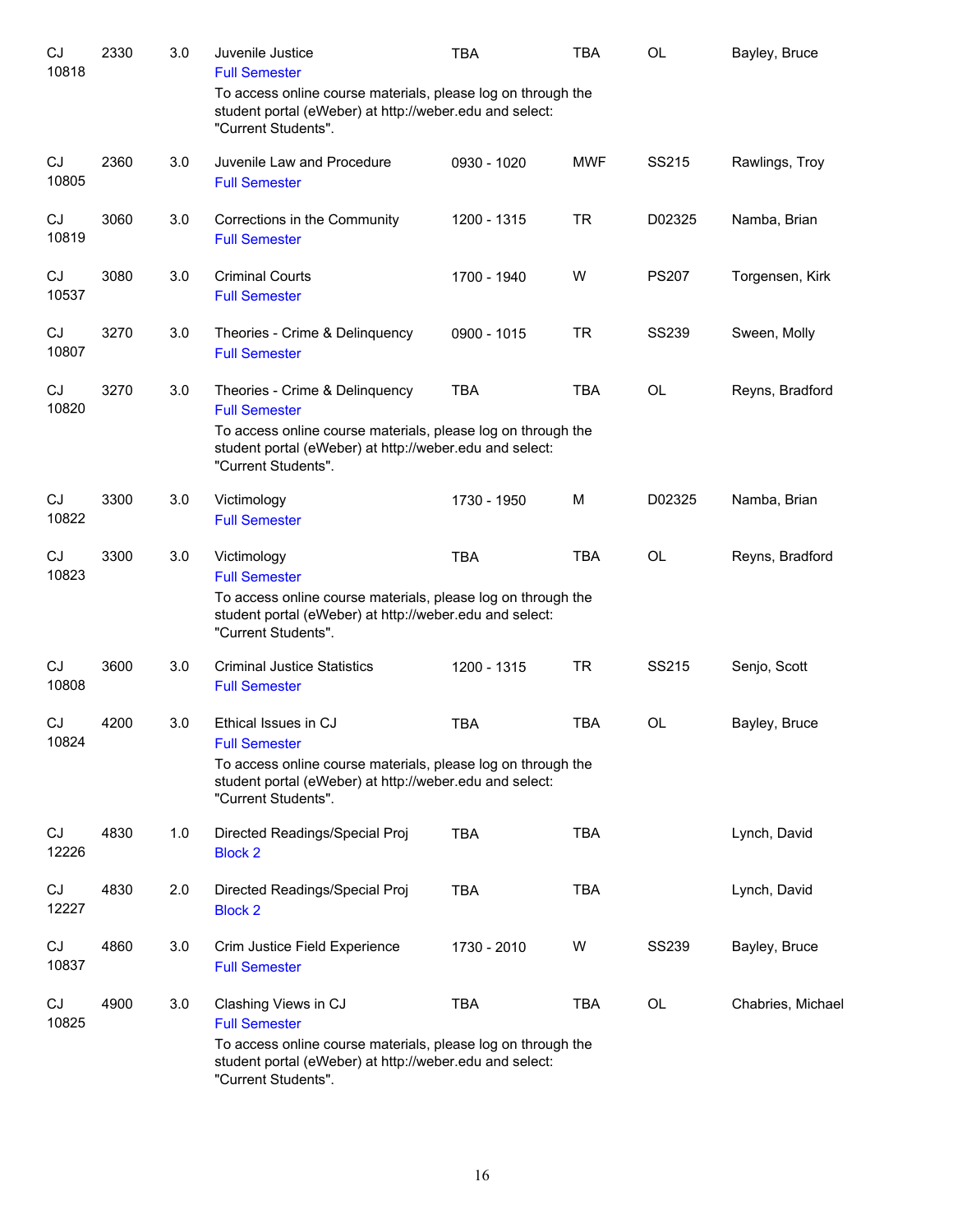| CJ<br>10535         | 4980 | 3.0 | Research Methods in CJ<br><b>Full Semester</b>                                                                                | 1700 - 1940 | M          | <b>PS207</b> | Haddon, Michael   |
|---------------------|------|-----|-------------------------------------------------------------------------------------------------------------------------------|-------------|------------|--------------|-------------------|
| CJ<br>10826         | 4980 | 3.0 | Research Methods in CJ<br><b>Full Semester</b><br>To access online course materials, please log on through the                | <b>TBA</b>  | <b>TBA</b> | <b>OL</b>    | Senjo, Scott      |
|                     |      |     | student portal (eWeber) at http://weber.edu and select:<br>"Current Students".                                                |             |            |              |                   |
| <b>CJ</b><br>10536  | 4990 | 3.0 | <b>Criminal Justice Seminar</b><br><b>Full Semester</b>                                                                       | 1700 - 1940 | T.         | <b>PS207</b> | Chabries, Michael |
| <b>CMT</b><br>11981 | 1100 | 1.0 | <b>Construction Manag Orientation</b><br><b>Full Semester</b>                                                                 | <b>TBA</b>  | <b>TBA</b> | <b>OL</b>    | Soelberg, Chris   |
|                     |      |     | To access online course materials, please log in to your student portal at<br>weber.edu and select your student services tab. |             |            |              |                   |
| <b>CMT</b><br>11982 | 1150 | 3.0 | <b>Construction Graphics</b><br><b>Block 1</b>                                                                                | <b>TBA</b>  | <b>TBA</b> | <b>OL</b>    | Peterson, Steven  |
|                     |      |     | To access online course materials, please log in to your student portal at<br>weber.edu and select your student services tab. |             |            |              |                   |
| <b>CMT</b><br>11983 | 2220 | 3.0 | Const Contracts & Specificati<br><b>Block 2</b>                                                                               | <b>TBA</b>  | <b>TBA</b> | <b>OL</b>    | Park, Kristen     |
|                     |      |     | To access online course materials, please log in to your student portal at<br>weber.edu and select your student services tab. |             |            |              |                   |
| <b>CMT</b><br>11660 | 2340 | 2.0 | <b>Construction Surveying</b><br><b>Block 1</b><br>Course Fee: \$10.00                                                        | 1730 - 1920 | M          | ET238        | Peterson, Steven  |
| <b>CMT</b><br>11984 | 2360 | 2.0 | <b>Building Codes &amp; Inspection</b><br><b>Block 1</b>                                                                      | <b>TBA</b>  | <b>TBA</b> | <b>OL</b>    | Peterson, Steven  |
|                     |      |     | To access online course materials, please log in to your student portal at<br>weber.edu and select your student services tab. |             |            |              |                   |
| <b>CMT</b><br>11985 | 2640 | 2.0 | <b>Architectural Estimating</b><br>Block 1                                                                                    | <b>TBA</b>  | <b>TBA</b> | <b>OL</b>    | Peterson, Steven  |
|                     |      |     | To access online course materials, please log in to your student portal at<br>weber.edu and select your student services tab. |             |            |              |                   |
| <b>CMT</b><br>11986 | 2880 | 3.0 | Internship<br><b>Full Semester</b>                                                                                            | <b>TBA</b>  | <b>TBA</b> | OL           | Soelberg, Chris   |
|                     |      |     | To access online course materials, please log in to your student portal at<br>weber.edu and select your student services tab. |             |            |              |                   |
| <b>CMT</b><br>11987 | 3260 | 4.0 | Mechanical/Electrical Systems<br><b>Block 1</b>                                                                               | <b>TBA</b>  | <b>TBA</b> | OL           | Peterson, Steven  |
|                     |      |     | To access online course materials, please log in to your student portal at<br>weber.edu and select your student services tab. |             |            |              |                   |
| <b>CMT</b><br>11988 | 4890 | 2.0 | Practicum<br><b>Full Semester</b>                                                                                             | <b>TBA</b>  | TBA        | OL           | Soelberg, Chris   |
|                     |      |     | To access online course materials, please log in to your student portal at<br>weber.edu and select your student services tab. |             |            |              |                   |
| COMM 1020<br>10539  |      | 3.0 | HU Princip Of Public Speaking<br><b>Block 1</b>                                                                               | 1730 - 2010 | <b>MW</b>  | EH304        | Cheek, Ryan       |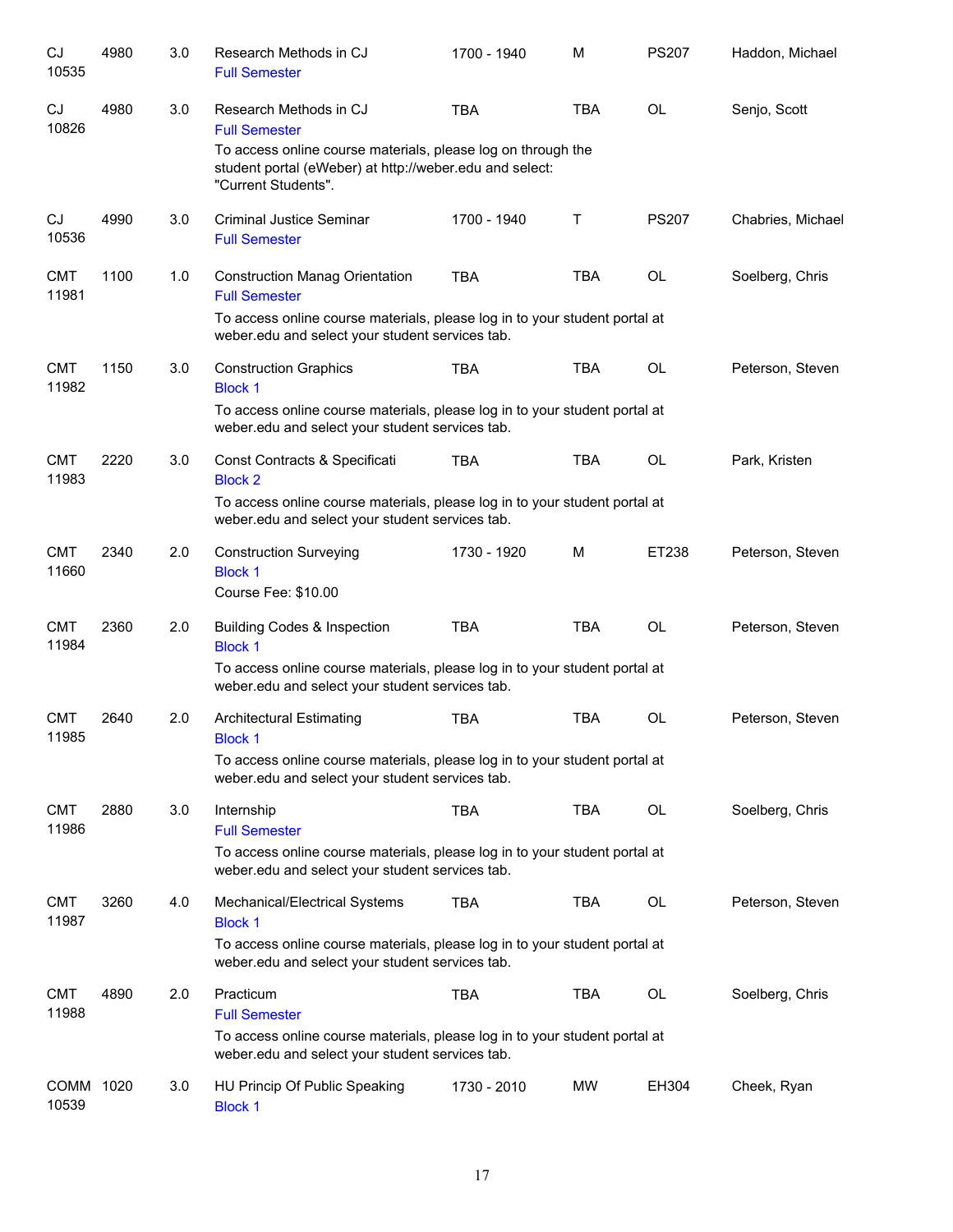| COMM 1020<br>10540 | 3.0 | HU Princip Of Public Speaking<br><b>Block 1</b>                                                                                                                                                         | 0730 - 1010 | <b>TR</b>  | EH406        | Bishop, Cynthia  |
|--------------------|-----|---------------------------------------------------------------------------------------------------------------------------------------------------------------------------------------------------------|-------------|------------|--------------|------------------|
| COMM 1020<br>10541 | 3.0 | HU Princip Of Public Speaking<br><b>Block 2</b>                                                                                                                                                         | 0930 - 1210 | <b>MW</b>  | <b>EH307</b> | Merkley, Mark    |
| COMM 1020<br>10542 | 3.0 | HU Princip Of Public Speaking<br><b>Block 2</b>                                                                                                                                                         | 1730 - 2010 | MW         | EH307        | Cheek, Ryan      |
| COMM 1020<br>10543 | 3.0 | HU Princip Of Public Speaking<br><b>Block 2</b>                                                                                                                                                         | 1030 - 1310 | <b>TR</b>  | EH406        | Rampton, Russ    |
| COMM 1020<br>10846 | 3.0 | HU Princip Of Public Speaking<br><b>Block 1</b>                                                                                                                                                         | 0730 - 1010 | <b>TR</b>  | D02320       | Guevara, Omar    |
| COMM 1020<br>10850 | 3.0 | HU Princip Of Public Speaking<br><b>Block 2</b>                                                                                                                                                         | 1730 - 2010 | <b>TR</b>  | <b>WW108</b> | Cheek, Ryan      |
| COMM 1020<br>10851 | 3.0 | HU Princip Of Public Speaking<br><b>Block 1</b><br>To access online course materials, please log on through the<br>student portal (eWeber) at http://weber.edu and select:<br>"Current Students".       | <b>TBA</b>  | <b>TBA</b> | <b>OL</b>    | Johns, Rebecca   |
| COMM 1020<br>10852 | 3.0 | HU Princip Of Public Speaking<br><b>Full Semester</b><br>To access online course materials, please log on through the<br>student portal (eWeber) at http://weber.edu and select:<br>"Current Students". | <b>TBA</b>  | <b>TBA</b> | <b>OL</b>    | Merkley, Mark    |
| COMM 1130<br>10544 | 3.0 | <b>Media Writing</b><br><b>Block 1</b><br>Must be proficient in word processing programs.<br>Course Fee: \$15.00                                                                                        | 1030 - 1310 | <b>MW</b>  | EH410        | Farver, Shane    |
| COMM 1500<br>10853 | 3.0 | Intro to Mass Communication<br><b>Full Semester</b><br>To access online course materials, please log on through the<br>student portal (eWeber) at http://weber.edu and select:<br>"Current Students".   | <b>TBA</b>  | <b>TBA</b> | OL           | Sanders, Anthony |
| COMM 2110<br>10546 | 3.0 | HU CBL Intrprsnl/Sm Group Comm<br><b>Block 1</b>                                                                                                                                                        | 1030 - 1310 | <b>TR</b>  | EH406        | Bishop, Cynthia  |
| COMM 2110<br>10547 | 3.0 | HU CBL Intrprsnl/Sm Group Comm<br><b>Block 2</b>                                                                                                                                                        | 1730 - 2010 | <b>MW</b>  | EH407        | Johns, Rebecca   |
| COMM 2110<br>10548 | 3.0 | HU CBL Intrprsnl/Sm Group Comm<br><b>Block 2</b>                                                                                                                                                        | 0730 - 1010 | TR         | EH406        | Rampton, Russ    |
| COMM 2110<br>10848 | 3.0 | HU CBL Intrprsnl/Sm Group Comm<br><b>Block 2</b>                                                                                                                                                        | 1030 - 1310 | <b>TR</b>  | D02322       | Canfield, Clair  |
| COMM 2730<br>10545 | 1.0 | Radio Production Workshop<br><b>Full Semester</b><br>Prerequisite: COMM 1560 or permission of instructor.<br>Course Fee: \$25.00                                                                        | 1330 - 1445 | Τ          | SU235        | Sanders, Anthony |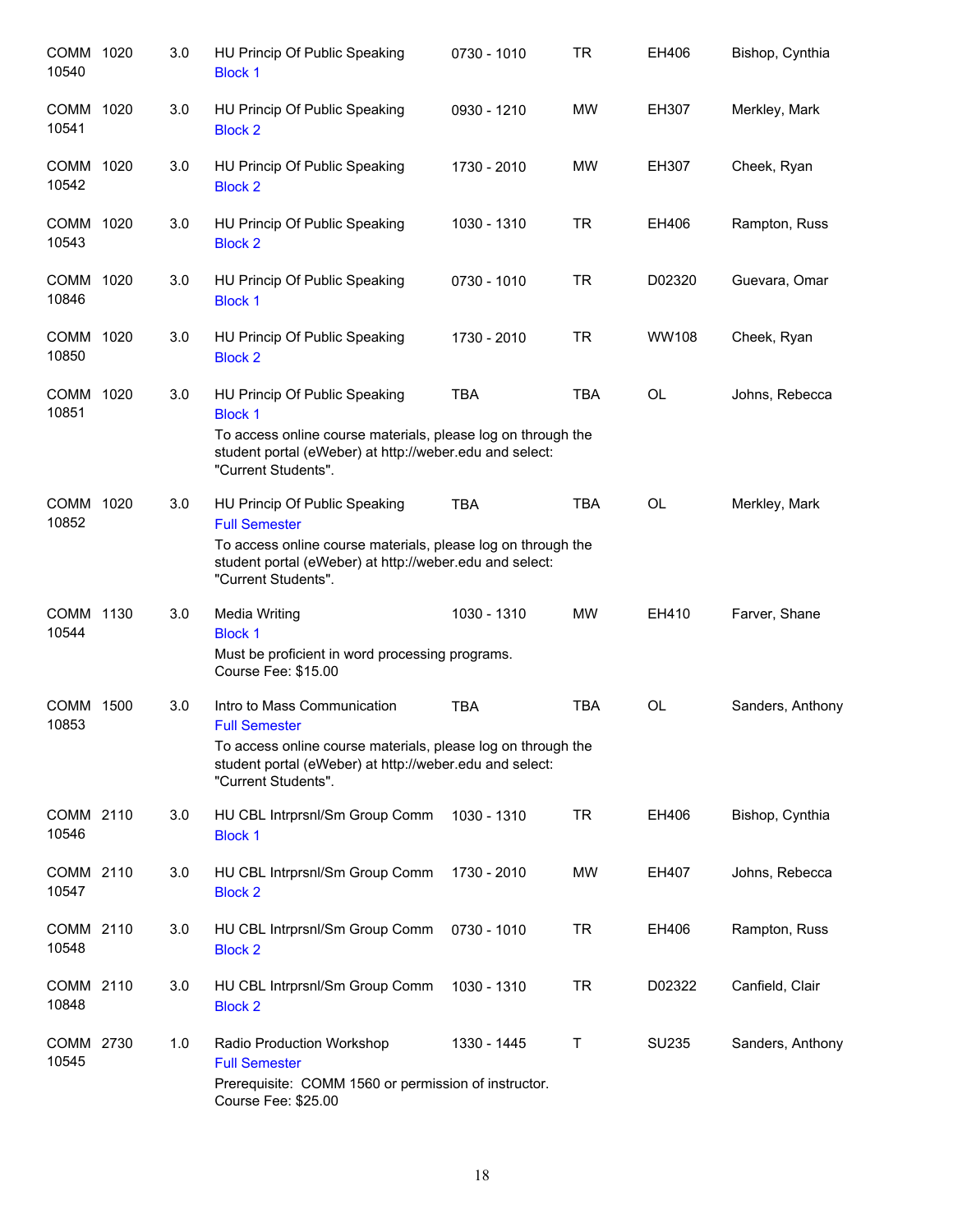| COMM 2810<br>10584 | 3.0 | <b>Essentials of Digital Media</b><br><b>Block 2</b>                                                                                                                                                                                                          | 1030 - 1310                | TR        | EH314 | Tyler, AnDrew  |
|--------------------|-----|---------------------------------------------------------------------------------------------------------------------------------------------------------------------------------------------------------------------------------------------------------------|----------------------------|-----------|-------|----------------|
| COMM 2920<br>11585 | 2.0 | Josten's Yrbk Wkshp-Winter Pk<br><b>Block 1</b>                                                                                                                                                                                                               | 0800 - 2100<br>0800 - 2100 | M<br>Τ    |       |                |
|                    |     |                                                                                                                                                                                                                                                               | 0800 - 1700                | W         |       |                |
| COMM 2920          | 2.0 | Josten's Yrbk Wkshp-Snowbird                                                                                                                                                                                                                                  | 0800 - 2100                | M         |       |                |
| 11586              |     | <b>Block 1</b>                                                                                                                                                                                                                                                | 0800 - 2100<br>0800 - 1700 | T<br>W    |       |                |
| COMM 2920          | 2.0 | Josten's Yrbk Wkshp-Boise ID                                                                                                                                                                                                                                  | 0800 - 2100                | W         |       |                |
| 11587              |     | <b>Block 1</b>                                                                                                                                                                                                                                                | 0800 - 2100                | R         |       |                |
|                    |     |                                                                                                                                                                                                                                                               | 0800 - 1700                | F         |       |                |
| COMM 3000<br>10549 | 3.0 | <b>Communication Theory</b><br><b>Block 1</b>                                                                                                                                                                                                                 | 1730 - 2010                | MW        | EH307 | Steimel, Sarah |
|                    |     | Prerequisites for Comm majors, minors & BIS students Comm<br>2110. Non-communication students: Advanced standing or<br>permission of instructor.                                                                                                              |                            |           |       |                |
| COMM 3150<br>10550 | 3.0 | <b>Communication Research Methods</b><br><b>Block 1</b>                                                                                                                                                                                                       | 0730 - 1010                | MW        | EH410 | Kim, Yeonsoo   |
|                    |     | Prerequisite: Comm 3000 and instructor permission.<br>Prerequisites for non-communication students: quantitiative<br>literacy and advanced standing, permission from instructor.<br>If you need an override, please call 801-626-8924.<br>Course Fee: \$15.00 |                            |           |       |                |
| COMM 3650<br>10551 | 3.0 | Communication Law<br><b>Block 1</b>                                                                                                                                                                                                                           | 1730 - 2010                | <b>MW</b> | EH407 | Guevara, Omar  |
|                    |     | Prerequisites: Comm 3000 or instructor permission.<br>Call 801-626-8924 for override, if needed.                                                                                                                                                              |                            |           |       |                |
| COMM 4800<br>10553 | 1.0 | Spec Study/Indiv Projects<br><b>Full Semester</b>                                                                                                                                                                                                             | 0730 - 1010                | м         | EH304 | Hafen, Susan   |
|                    |     | Prerequisites: COMM 3000 and instructor permission. After<br>receiving permission from instructor, call 801-626-8924 or<br>801-626-6426 if you need an override.<br>This class will meet FTF one time.                                                        |                            |           |       |                |
| COMM 4800<br>10554 | 2.0 | Spec Study/Indiv Projects<br><b>Full Semester</b>                                                                                                                                                                                                             | 0730 - 1010                | м         | EH304 | Hafen, Susan   |
|                    |     | Class meets one time. Prerequisites: COMM 3000 and permission<br>of the instructor. After receiving instructor permission,<br>call 801-626-8924 or 801-626-6426 for an override, if needed                                                                    |                            |           |       |                |
| COMM 4800<br>10555 | 3.0 | Spec Study/Indiv Projects<br><b>Full Semester</b>                                                                                                                                                                                                             | 0730 - 1010                | M         | EH304 | Hafen, Susan   |
|                    |     | Prerequisites: COMM 3000 and instructor permission.<br>After receiving permission, you may need an override.<br>Call 801-626-8924 or 801-626-6426. This is a one-time<br>FTF class meeting.                                                                   |                            |           |       |                |
| COMM 4890<br>10568 | 1.0 | Co-op Work Exper<br><b>Full Semester</b>                                                                                                                                                                                                                      | 0730 - 1010                | м         | EH304 | Hafen, Susan   |
|                    |     | Prerequisite: 3000 and instructor permission. After getting<br>permission, call 801-626-8924 or 801-626-6426 if you need<br>an override. This class meets FTF one time. Class will only<br>meet on Monday May 7, 2012 at 7:30a.m.                             |                            |           |       |                |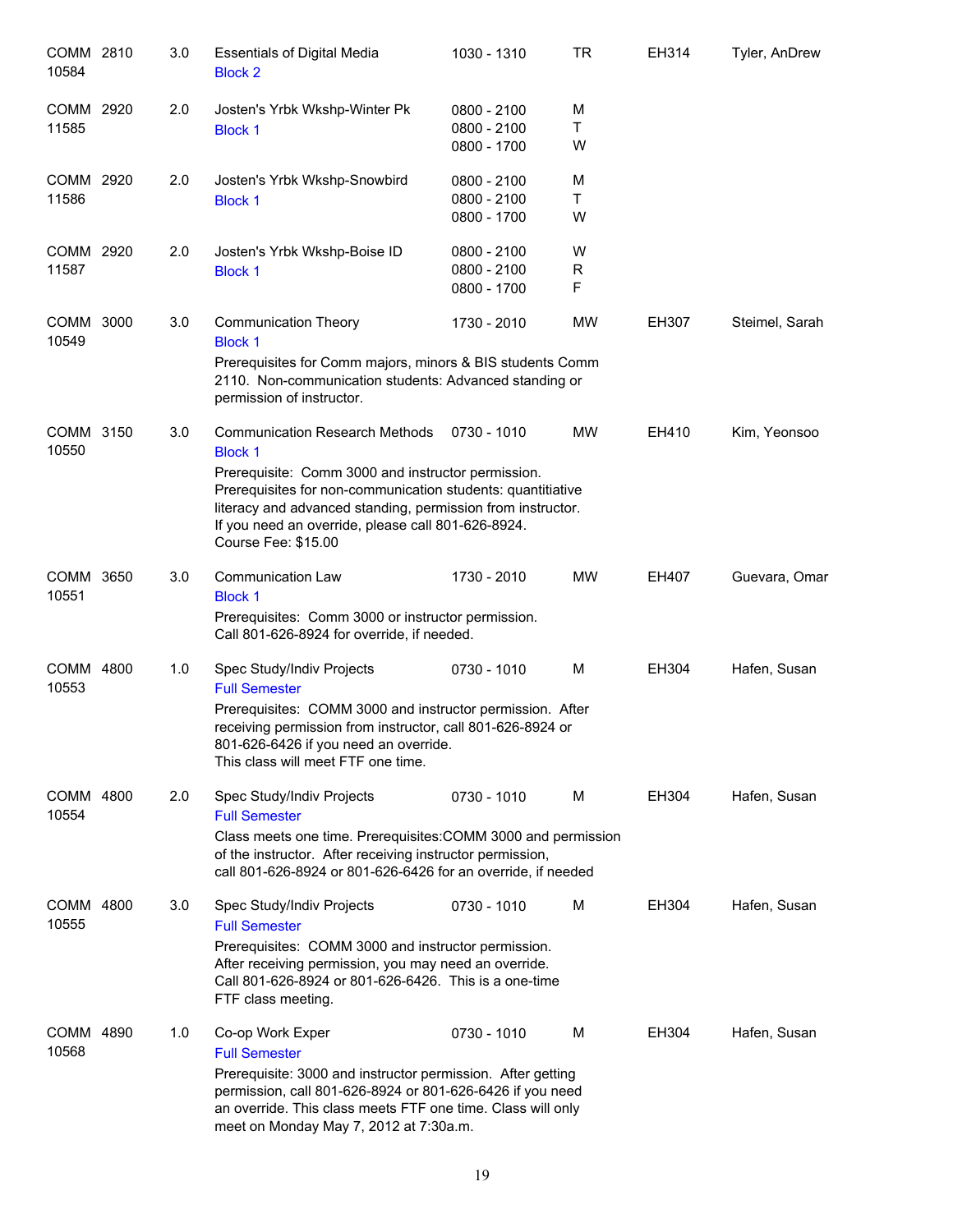| COMM 4890<br>10569   |      | 2.0 | Co-op Work Exper<br><b>Full Semester</b><br>Prerequisite: Comm 3000 and instructor permission.<br>After receiving instructor permission call 801-626-8924<br>or 801-626-6426 if you need an override. This class meets                                                                   | 0730 - 1010 | M          | EH304        | Hafen, Susan       |
|----------------------|------|-----|------------------------------------------------------------------------------------------------------------------------------------------------------------------------------------------------------------------------------------------------------------------------------------------|-------------|------------|--------------|--------------------|
|                      |      |     | one time FTF. Class will only meet in class once on Monday<br>May 7, 2012 at 7:30a.m.                                                                                                                                                                                                    |             |            |              |                    |
| COMM 4890<br>10570   |      | 3.0 | Co-op Work Exper<br><b>Full Semester</b><br>Prerequisite: COMM 3000 and instructor permission. After<br>receiving permission, call 801-626-8924 or 801-626-6424 if<br>you need an override. The class meets one time FTF. Class<br>will only meet once on Monday May 7, 2012 at 7:30a.m. | 0730 - 1010 | м          | EH304        | Hafen, Susan       |
| COMM 4990<br>10571   |      | 3.0 | Senior Seminar<br><b>Full Semester</b><br>Prerequisites: COMM major with senior-level standing, COMM<br>3000 and 3150. If you need an override, call 801-626-8924 or<br>801-626-6426.                                                                                                    | 0730 - 1010 | <b>TR</b>  | <b>EH307</b> | Packer, Colleen    |
| <b>CONC</b><br>10090 | 0001 | 1.0 | <b>Concurrent Nursing</b><br><b>Full Semester</b><br>THIS IS NOT A COURSE FOR STUDENTS TO ENROLL IN. Do not attempt to get<br>an override for this section!                                                                                                                              | <b>TBA</b>  | <b>TBA</b> |              |                    |
| <b>CONC</b><br>10091 | 0002 | 1.0 | Off Campus Programs<br><b>Full Semester</b><br>THIS IS NOT A COURSE FOR STUDENTS TO ENROLL IN. Do not attempt to get<br>an override for this section!                                                                                                                                    | <b>TBA</b>  | <b>TBA</b> |              |                    |
| CS<br>11928          | 1010 | 3.0 | CA Intro to Interact Entertain<br><b>Full Semester</b><br>To access the online course materials, please go to canvas weber edu and<br>login using your portal username and password. Course Fee \$15.00                                                                                  | <b>TBA</b>  | TBA        | OL           | Anderson, Gregory  |
| CS<br>11100          | 1030 | 4.0 | Foundations - Computer Science<br><b>Full Semester</b><br>Course Fee: \$20.00                                                                                                                                                                                                            | 1730 - 1920 | <b>MW</b>  | D02312       | Wright, Johnathan  |
| CS<br>11907          | 1030 | 4.0 | Foundations - Computer Science<br><b>Full Semester</b><br>To access the online course materials, please go to canvas.weber.edu and<br>login using your portal username and password. Course Fee \$20.00                                                                                  | <b>TBA</b>  | <b>TBA</b> | OL           | Hilton, Spencer    |
| CS<br>11102          | 1400 | 4.0 | <b>Fundamentals of Programming</b><br><b>Full Semester</b><br>Course Fee: \$20.00                                                                                                                                                                                                        | 1930 - 2120 | MW         | D02312       | Sunderland, Alison |
| CS<br>11929          | 1400 | 4.0 | Fundamentals of Programming<br><b>Full Semester</b><br>Course Fee: \$20.00. To access the online course materials, please go to<br>canvas.weber.edu and login using your portal username and password.                                                                                   | <b>TBA</b>  | TBA        | OL           | Hilton, Spencer    |
| CS<br>11573          | 1410 | 4.0 | Object-Oriented Programming<br><b>Full Semester</b><br>Course Fee: \$20.00                                                                                                                                                                                                               | 1730 - 1920 | MW         | D02314       | Beus, Daniel       |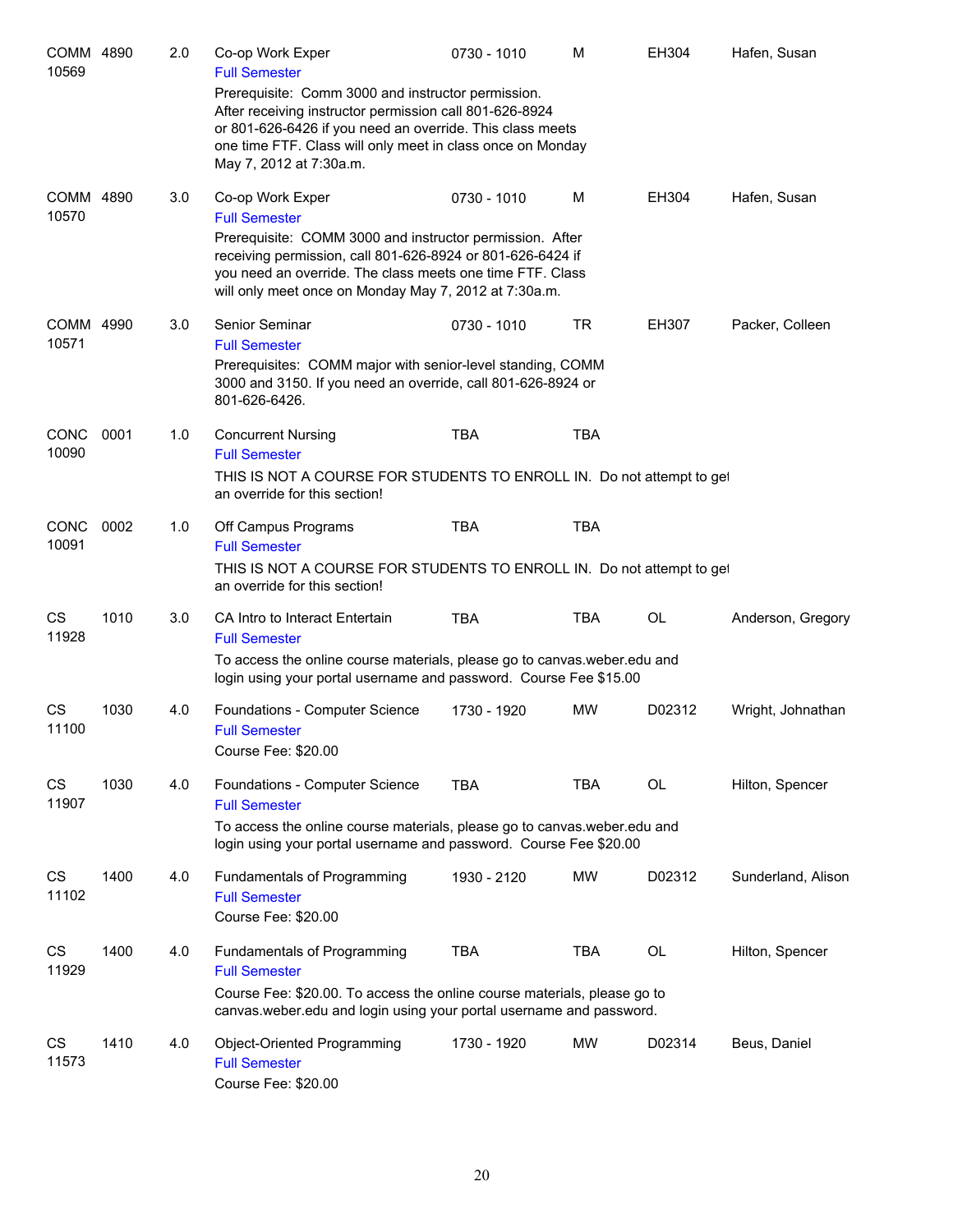| CS<br>11931 | 1410 | 4.0 | Object-Oriented Programming<br><b>Full Semester</b>                                                                                                                                                       | <b>TBA</b>  | <b>TBA</b> | OL        | Rague, Brian      |
|-------------|------|-----|-----------------------------------------------------------------------------------------------------------------------------------------------------------------------------------------------------------|-------------|------------|-----------|-------------------|
|             |      |     | Course Fee: \$20.00. To access the online course materials, please go to<br>canvas.weber.edu and login using your portal username and password.                                                           |             |            |           |                   |
| CS<br>11103 | 2350 | 4.0 | Web Development<br><b>Full Semester</b><br>Course Fee: \$30.00                                                                                                                                            | 1930 - 2120 | <b>TR</b>  | D02314    | Fry, Richard      |
| CS<br>11932 | 2350 | 4.0 | Web Development<br><b>Full Semester</b><br>Course Fee: \$30.00. To access the online course materials, please go to<br>canvas weber edu and login using your portal username and password.                | <b>TBA</b>  | <b>TBA</b> | <b>OL</b> | Tuck, Garth       |
| CS<br>11104 | 2420 | 4.0 | Data Structures & Algorithms<br><b>Full Semester</b><br>Course Fee: \$20.00                                                                                                                               | 1930 - 2120 | <b>TR</b>  | D02312    | Peterson, Bradley |
| CS<br>11933 | 2420 | 4.0 | Data Structures & Algorithms<br><b>Full Semester</b><br>Course Fee: \$20.00. To access the online course materials, please go to<br>canvas weber edu and login using your portal username and password.   | <b>TBA</b>  | <b>TBA</b> | <b>OL</b> | Peterson, Bradley |
| CS<br>11934 | 2450 | 4.0 | Software Engineering<br><b>Full Semester</b><br>Course Fee: \$20.00. To access the online course materials, please go to<br>canvas weber edu and login using your portal username and password.           | <b>TBA</b>  | <b>TBA</b> | OL        | Anderson, Gregory |
| CS<br>11572 | 2550 | 4.0 | Database Design & Application<br><b>Full Semester</b><br>Course Fee: \$20.00                                                                                                                              | 1730 - 1920 | <b>TR</b>  | D02311    | Grayston, Scott   |
| CS<br>11935 | 2550 | 4.0 | Database Design & Application<br><b>Full Semester</b><br>Course Fee: \$20.00. To access the online course materials, please go to<br>canvas weber edu and login using your portal username and password.  | <b>TBA</b>  | <b>TBA</b> | <b>OL</b> | Hilton, Robert    |
| CS<br>11937 | 2650 | 4.0 | Comp Architecture/Organization<br><b>Full Semester</b><br>Course Fee: \$20.00. To access the online course materials, please go to<br>canvas.weber.edu and login using your portal username and password. | <b>TBA</b>  | <b>TBA</b> | OL        | Jensen, Joshua    |
| CS<br>11936 | 2705 | 4.0 | Network Fundamentals/Design<br><b>Full Semester</b><br>Course Fee: \$20.00. To access the online course materials, please go to<br>canvas.weber.edu and login using your portal username and password.    | <b>TBA</b>  | <b>TBA</b> | OL        | Weidman, Drew     |
| CS<br>10871 | 2800 | 1.0 | Individual Projects and Resear<br><b>Full Semester</b>                                                                                                                                                    | <b>TBA</b>  | <b>TBA</b> |           | Weidman, Drew     |
| CS<br>10872 | 2800 | 2.0 | Individual Projects and Resear<br><b>Full Semester</b>                                                                                                                                                    | <b>TBA</b>  | <b>TBA</b> |           | Weidman, Drew     |
| CS<br>10873 | 2800 | 3.0 | Individual Projects and Resear<br><b>Full Semester</b>                                                                                                                                                    | <b>TBA</b>  | <b>TBA</b> |           | Weidman, Drew     |
| CS<br>10874 | 2800 | 4.0 | Individual Projects and Resear<br><b>Full Semester</b>                                                                                                                                                    | <b>TBA</b>  | <b>TBA</b> |           | Weidman, Drew     |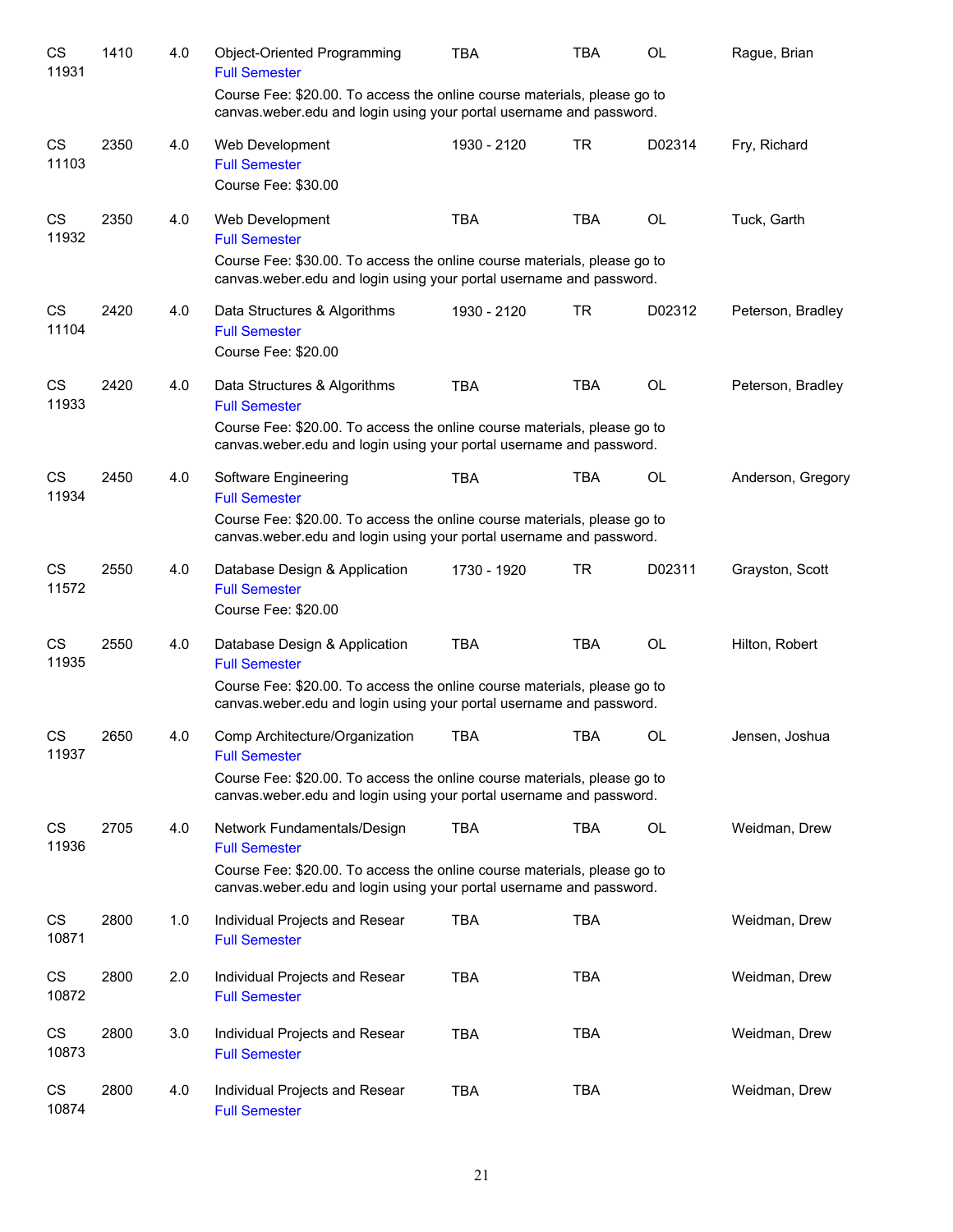| CS<br>10875        | 2890 | 1.0 | Coop Work Experience<br><b>Full Semester</b>                                                                                                                                                                                                   | <b>TBA</b>  | <b>TBA</b> |              | Weidman, Drew       |
|--------------------|------|-----|------------------------------------------------------------------------------------------------------------------------------------------------------------------------------------------------------------------------------------------------|-------------|------------|--------------|---------------------|
| CS<br>10876        | 2890 | 2.0 | Coop Work Experience<br><b>Full Semester</b>                                                                                                                                                                                                   | <b>TBA</b>  | <b>TBA</b> |              | Weidman, Drew       |
| CS<br>10877        | 2890 | 3.0 | Coop Work Experience<br><b>Full Semester</b>                                                                                                                                                                                                   | <b>TBA</b>  | <b>TBA</b> |              | Weidman, Drew       |
| CS<br>10878        | 2890 | 4.0 | Coop Work Experience<br><b>Full Semester</b>                                                                                                                                                                                                   | <b>TBA</b>  | <b>TBA</b> |              | Weidman, Drew       |
| CS<br>11938        | 3100 | 4.0 | <b>Operating Systems</b><br><b>Full Semester</b><br>Course Fee: \$20.00. To access the online course materials, please go to<br>canvas.weber.edu and login using your portal username and password. \$20.00                                    | <b>TBA</b>  | <b>TBA</b> | <b>OL</b>    | Fry, Richard        |
| CS<br>11939        | 3230 | 4.0 | course fee.<br>Internet Multimedia Serv Java<br><b>Full Semester</b><br>Course Fee: \$20.00. To access the online course materials, please go to<br>canvas.weber.edu and login using your portal username and password. \$20.00<br>course fee. | <b>TBA</b>  | <b>TBA</b> | <b>OL</b>    | Brinkerhoff, Delroy |
| <b>CS</b><br>10862 | 3260 | 4.0 | Mobile Develop for the iPhone<br><b>Full Semester</b>                                                                                                                                                                                          | 1730 - 1920 | <b>TR</b>  | <b>TE108</b> | Holmes, Klint       |
| CS<br>11940        | 3270 | 4.0 | Mobile Develop for Android<br><b>Full Semester</b><br>To access the online course materials, please go to canvas weber edu and<br>login using<br>your portal username and password.                                                            | <b>TBA</b>  | <b>TBA</b> | <b>OL</b>    | Hilton, Robert      |
| <b>CS</b><br>11085 | 3540 | 4.0 | Database Administration<br><b>Full Semester</b><br>Course Fee: \$20.00                                                                                                                                                                         | 1930 - 2120 | <b>MW</b>  | <b>SM126</b> | Brown, Danny        |
| CS<br>11978        | 3550 | 4.0 | Distrib Database Architecture<br><b>Full Semester</b><br>\$20.00 course fee.                                                                                                                                                                   | 1930 - 2120 | MW         | D02314       | Horton, Matthew     |
| CS<br>11105        | 3610 | 4.0 | Intro to Gaming Industry<br><b>Full Semester</b>                                                                                                                                                                                               | 1730 - 1920 | <b>TR</b>  | D02314       | Fry, Richard        |
| CS<br>11095        | 3705 | 4.0 | <b>Protocol Analysis</b><br><b>Full Semester</b><br>Course Fee: \$20.00                                                                                                                                                                        | 1930 - 2120 | <b>TR</b>  | SM130        | Hill, Matthew       |
| CS<br>11096        | 3840 | 4.0 | Comp Forensics for Secur Assur<br><b>Full Semester</b><br>Course Fee: \$20.00                                                                                                                                                                  | 1730 - 1920 | <b>TR</b>  | SM130        | Hokanson, Bradford  |
| CS<br>11097        | 4110 | 4.0 | Formal Languages & Algorithms<br><b>Full Semester</b><br>Course Fee: \$20.00                                                                                                                                                                   | 1730 - 1920 | <b>TR</b>  | <b>SM126</b> | Cousin, Larry       |
| <b>CS</b><br>11098 | 4230 | 4.0 | Java Application Development<br><b>Full Semester</b>                                                                                                                                                                                           | 1930 - 2120 | <b>TR</b>  | <b>SM126</b> | Larsen, K           |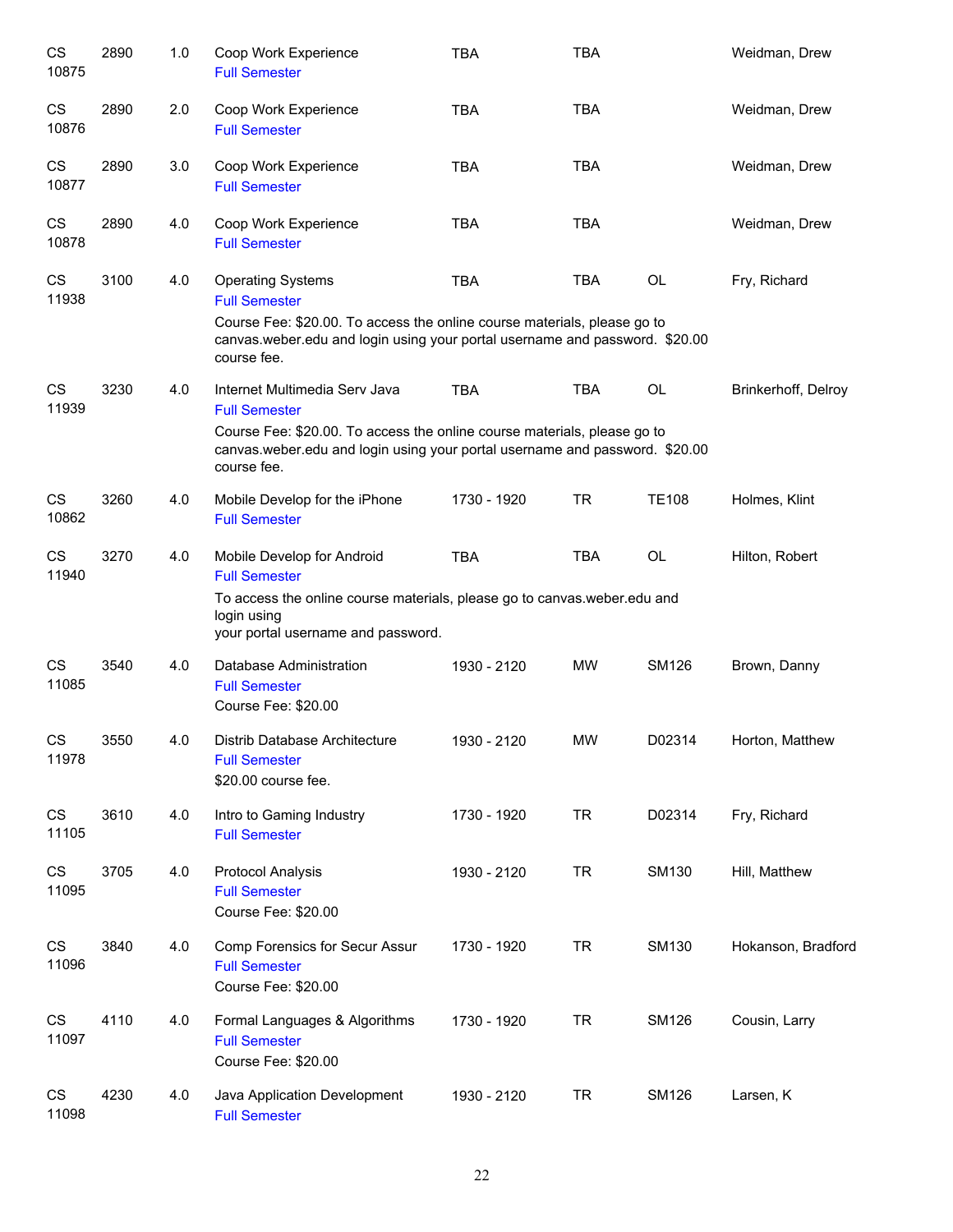| CS<br>11099          | 4350 | 4.0 | Adv Internet Programming<br><b>Full Semester</b><br>Course Fee: \$20.00                                                             | 1730 - 1920                | <b>MW</b>              | <b>SM126</b>               | Stringham, Don    |
|----------------------|------|-----|-------------------------------------------------------------------------------------------------------------------------------------|----------------------------|------------------------|----------------------------|-------------------|
| CS<br>11107          | 4750 | 4.0 | <b>Advanced Software Engineering</b><br><b>Full Semester</b><br>Course Fee: \$20.00                                                 | 1730 - 1920                | <b>TR</b>              | D02312                     | Peterson, Bradley |
| CS<br>11108          | 4780 | 4.0 | <b>Object Oriented Windows</b><br><b>Full Semester</b><br>Course Fee: \$20.00                                                       | 1930 - 2120                | <b>TR</b>              | D02311                     | Cowder, Shawn     |
| CS<br>10879          | 4800 | 1.0 | Individual Projects & Research<br><b>Full Semester</b><br>Course Fee: \$7.50 per credit hour                                        | <b>TBA</b>                 | <b>TBA</b>             |                            | Weidman, Drew     |
| CS<br>10880          | 4800 | 2.0 | Individual Projects & Research<br><b>Full Semester</b><br>Course Fee: \$7.50 per credit hour                                        | <b>TBA</b>                 | <b>TBA</b>             |                            | Weidman, Drew     |
| CS<br>10881          | 4800 | 3.0 | Individual Projects & Research<br><b>Full Semester</b><br>Course Fee: \$7.50 per credit hour                                        | <b>TBA</b>                 | <b>TBA</b>             |                            | Weidman, Drew     |
| CS<br>10882          | 4800 | 4.0 | Individual Projects & Research<br><b>Full Semester</b><br>Course Fee: \$7.50 per credit hour                                        | <b>TBA</b>                 | <b>TBA</b>             |                            | Weidman, Drew     |
| CS<br>10883          | 4890 | 1.0 | Cooperative Work Experience<br><b>Full Semester</b>                                                                                 | <b>TBA</b>                 | <b>TBA</b>             |                            | Weidman, Drew     |
| CS<br>10884          | 4890 | 2.0 | Cooperative Work Experience<br><b>Full Semester</b>                                                                                 | <b>TBA</b>                 | <b>TBA</b>             |                            | Weidman, Drew     |
| CS<br>10885          | 4890 | 3.0 | Cooperative Work Experience<br><b>Full Semester</b>                                                                                 | <b>TBA</b>                 | <b>TBA</b>             |                            | Weidman, Drew     |
| CS<br>10886          | 4890 | 4.0 | Cooperative Work Experience<br><b>Full Semester</b>                                                                                 | TBA                        | TBA                    |                            | Weidman, Drew     |
| <b>DANC</b><br>10442 | 1010 | 3.0 | CA/DV Introduction to Dance<br><b>Block 1</b><br>This class will meet during the 1st seven-week block,<br>May 7th to June 22nd.     | 1730 - 1920<br>1730 - 1920 | <b>MWF</b><br>MWF      | <b>SG71</b><br><b>SG72</b> | Sowerby, Amanda   |
| <b>DANC</b><br>10443 | 1010 | 3.0 | CA/DV Introduction to Dance<br><b>Block 2</b><br>This class will meet during the 2nd seven-week block,<br>June 25th to August 17th. | 1730 - 2010<br>1730 - 2010 | <b>TR</b><br><b>TR</b> | <b>SG71</b><br><b>SG72</b> | Hamblin, Michael  |
| <b>DANC</b><br>10444 | 1010 | 3.0 | CA/DV Introduction to Dance<br><b>Full Semester</b>                                                                                 | 1200 - 1320<br>1200 - 1320 | MW<br><b>MW</b>        | <b>SG71</b><br><b>SG72</b> | Sowerby, Amanda   |
| <b>DANC</b><br>10445 | 3860 | 1.0 | <b>Field Experience</b><br><b>Block 1</b><br>See instructor before the end of Spring Semester. BC 213A                              | <b>TBA</b>                 | <b>TBA</b>             |                            | Sowerby, Amanda   |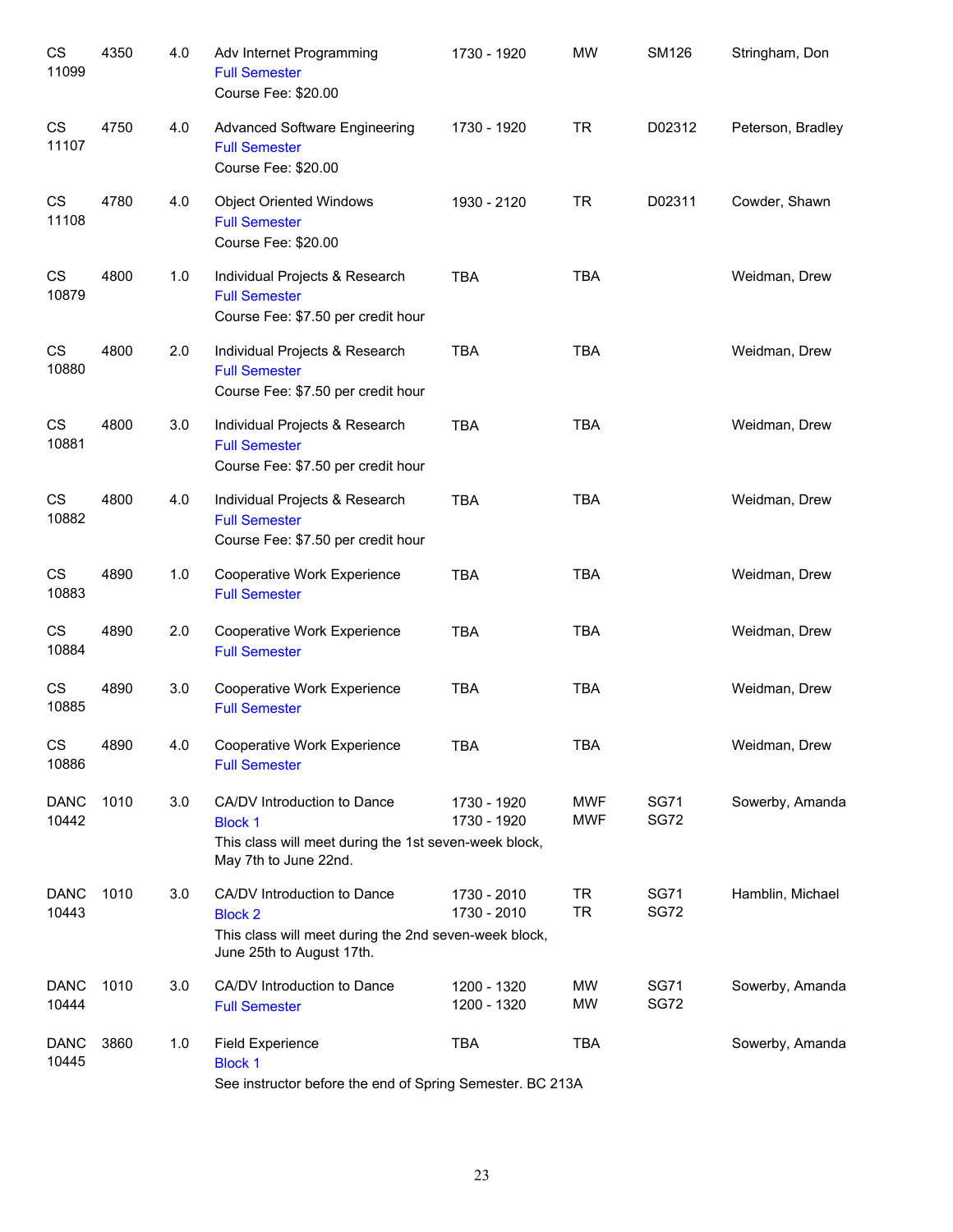| <b>DMS</b><br>10167 | 4120 | 3.0 | <b>Quality Assurance</b><br><b>Full Semester</b><br>Course Fee: \$9.00 | <b>TBA</b> | <b>TBA</b> | MH | Kawamura, Diane    |
|---------------------|------|-----|------------------------------------------------------------------------|------------|------------|----|--------------------|
| <b>DMS</b><br>10172 | 4120 | 3.0 | <b>Quality Assurance</b><br><b>Full Semester</b><br>Course Fee: \$9.00 | <b>TBA</b> | <b>TBA</b> | MH | Kawamura, Diane    |
| <b>DMS</b><br>10230 | 4120 | 3.0 | <b>Quality Assurance</b><br><b>Full Semester</b><br>Course Fee \$9.00  | <b>TBA</b> | <b>TBA</b> |    | Kawamura, Diane    |
| <b>DMS</b><br>10235 | 4120 | 3.0 | <b>Quality Assurance</b><br><b>Full Semester</b><br>Course Fee \$9.00  | <b>TBA</b> | <b>TBA</b> |    | Kawamura, Diane    |
| <b>DMS</b><br>10254 | 4120 | 3.0 | <b>Quality Assurance</b><br><b>Full Semester</b><br>Course Fee \$9.00  | <b>TBA</b> | <b>TBA</b> |    | Kawamura, Diane    |
| <b>DMS</b><br>10255 | 4230 | 3.0 | Cardiac Sonography III<br><b>Full Semester</b><br>Course Fee \$9.00    | <b>TBA</b> | <b>TBA</b> |    | Devenport, Michael |
| <b>DMS</b><br>10169 | 4801 | 1.0 | Individualized Research<br><b>Full Semester</b>                        | <b>TBA</b> | <b>TBA</b> | MH | Kawamura, Diane    |
| <b>DMS</b><br>10170 | 4801 | 2.0 | Individualized Research<br><b>Full Semester</b>                        | <b>TBA</b> | <b>TBA</b> | MH | Kawamura, Diane    |
| <b>DMS</b><br>10171 | 4801 | 3.0 | Individualized Research<br><b>Full Semester</b>                        | <b>TBA</b> | <b>TBA</b> | MH | Kawamura, Diane    |
| <b>DMS</b><br>10175 | 4801 | 1.0 | Individualized Research<br><b>Full Semester</b>                        | <b>TBA</b> | <b>TBA</b> | MH | Kawamura, Diane    |
| <b>DMS</b><br>10176 | 4801 | 2.0 | Individualized Research<br><b>Full Semester</b>                        | <b>TBA</b> | <b>TBA</b> | МH | Kawamura, Diane    |
| <b>DMS</b><br>10177 | 4801 | 3.0 | Individualized Research<br><b>Full Semester</b>                        | <b>TBA</b> | <b>TBA</b> | MH | Kawamura, Diane    |
| <b>DMS</b><br>10232 | 4801 | 1.0 | Individualized Research<br><b>Full Semester</b>                        | <b>TBA</b> | <b>TBA</b> |    | Kawamura, Diane    |
| <b>DMS</b><br>10233 | 4801 | 2.0 | Individualized Research<br><b>Full Semester</b>                        | <b>TBA</b> | <b>TBA</b> |    | Kawamura, Diane    |
| <b>DMS</b><br>10234 | 4801 | 3.0 | Individualized Research<br><b>Full Semester</b>                        | <b>TBA</b> | <b>TBA</b> |    | Kawamura, Diane    |
| <b>DMS</b><br>10238 | 4801 | 1.0 | Individualized Research<br><b>Full Semester</b>                        | <b>TBA</b> | <b>TBA</b> |    | Kawamura, Diane    |
| <b>DMS</b><br>10239 | 4801 | 2.0 | Individualized Research<br><b>Full Semester</b>                        | <b>TBA</b> | <b>TBA</b> |    | Kawamura, Diane    |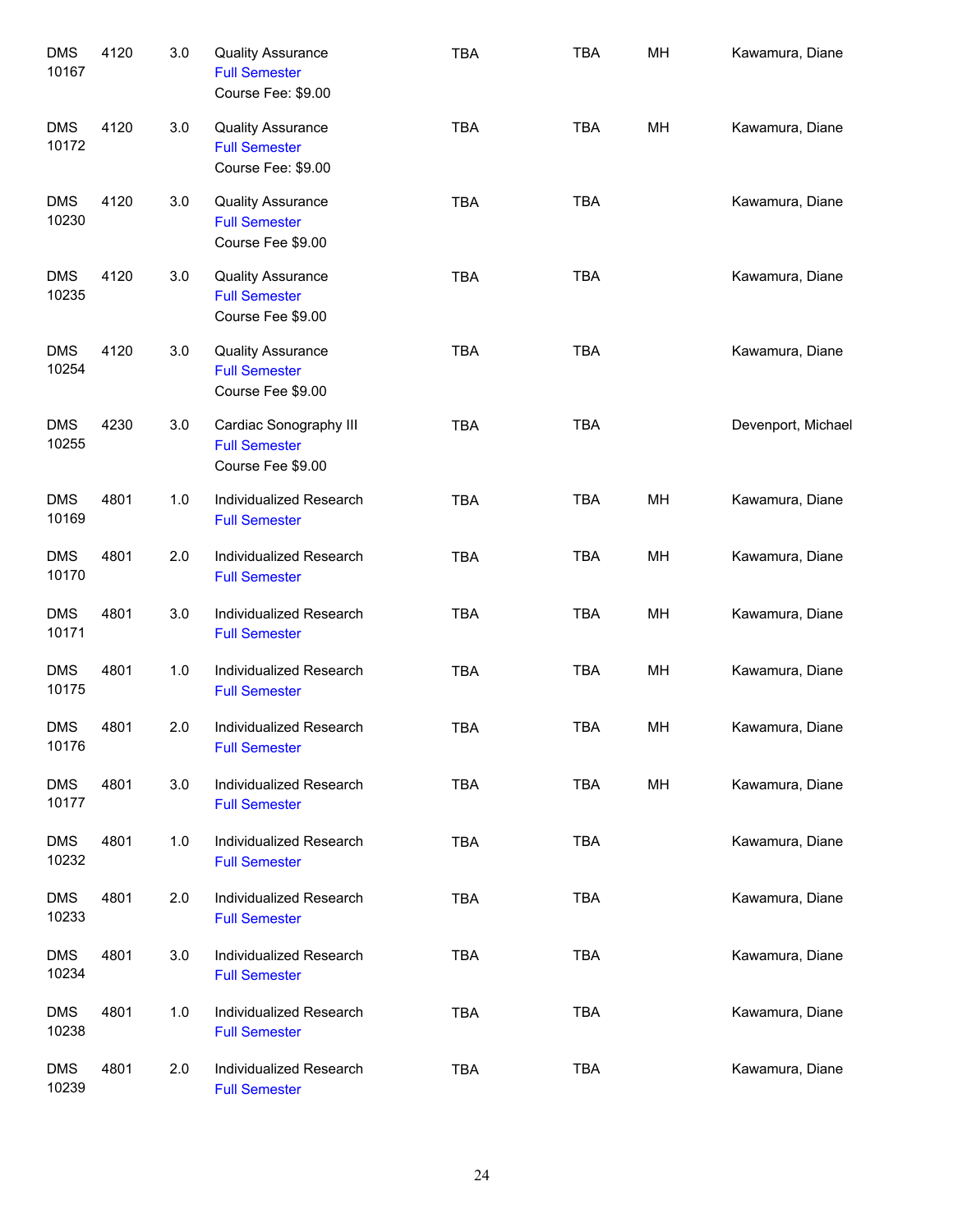| <b>DMS</b><br>10240  | 4801 | 3.0 | Individualized Research<br><b>Full Semester</b>                                                                                                    | <b>TBA</b>  | <b>TBA</b> |              | Kawamura, Diane   |
|----------------------|------|-----|----------------------------------------------------------------------------------------------------------------------------------------------------|-------------|------------|--------------|-------------------|
| <b>DMS</b><br>10257  | 4801 | 1.0 | Individualized Research<br><b>Full Semester</b>                                                                                                    | <b>TBA</b>  | <b>TBA</b> |              | Kawamura, Diane   |
| <b>DMS</b><br>10258  | 4801 | 2.0 | Individualized Research<br><b>Full Semester</b>                                                                                                    | <b>TBA</b>  | <b>TBA</b> |              | Kawamura, Diane   |
| <b>DMS</b><br>10259  | 4801 | 3.0 | Individualized Research<br><b>Full Semester</b>                                                                                                    | <b>TBA</b>  | <b>TBA</b> |              | Kawamura, Diane   |
| <b>DMS</b><br>10256  | 4812 | 3.0 | Cardiac Clinical II<br><b>Full Semester</b>                                                                                                        | <b>TBA</b>  | <b>TBA</b> |              | Kawamura, Diane   |
| <b>DMS</b><br>10168  | 4822 | 3.0 | Medical Clincal II<br><b>Full Semester</b>                                                                                                         | <b>TBA</b>  | <b>TBA</b> | MН           | Kawamura, Diane   |
| <b>DMS</b><br>10231  | 4822 | 3.0 | Medical Clincal II<br><b>Full Semester</b>                                                                                                         | <b>TBA</b>  | <b>TBA</b> |              | Kawamura, Diane   |
| <b>DMS</b><br>10173  | 4833 | 3.0 | Vascular Clinical III<br><b>Full Semester</b>                                                                                                      | <b>TBA</b>  | <b>TBA</b> | MH           | Jurkiewicz, Terri |
| <b>DMS</b><br>10236  | 4833 | 3.0 | Vascular Clinical III<br><b>Full Semester</b>                                                                                                      | <b>TBA</b>  | <b>TBA</b> |              | Jurkiewicz, Terri |
| <b>DMS</b><br>10174  | 4913 | 1.0 | Vascular Comprehensive Review<br><b>Full Semester</b>                                                                                              | <b>TBA</b>  | <b>TBA</b> | MH           | Jurkiewicz, Terri |
| <b>DMS</b><br>10237  | 4913 | 1.0 | Vascular Comprehensive Review<br><b>Full Semester</b>                                                                                              | <b>TBA</b>  | <b>TBA</b> |              | Jurkiewicz, Terri |
| <b>ECON</b><br>11026 | 2010 | 3.0 | SS Principles of Microeconomic<br><b>Block 2</b>                                                                                                   | 0830 - 1020 | <b>MWF</b> | <b>WB110</b> | Koford, Brandon   |
| ECON<br>11027        | 2010 | 3.0 | SS Principles of Microeconomic<br><b>Full Semester</b>                                                                                             | <b>TBA</b>  | <b>TBA</b> | OL           | Koford, Brandon   |
|                      |      |     | To access the online course materials, please log in through<br>the student portal (eWeber) at http://weber.edu and select:<br>"Current Students". |             |            |              |                   |
| <b>ECON</b><br>12001 | 2899 | 0.0 | <b>Econ Foundations Assessment</b><br><b>Full Semester</b>                                                                                         | <b>TBA</b>  | <b>TBA</b> |              | Stevenson, Doris  |
| <b>ECON</b><br>12063 | 4980 | 3.0 | <b>Research Methods</b><br><b>Full Semester</b>                                                                                                    | <b>TBA</b>  | <b>TBA</b> |              | Stevenson, Doris  |
| <b>EDUC</b><br>10908 | 1010 | 3.0 | <b>Exploring Teaching</b><br><b>Block 1</b>                                                                                                        | 0930 - 1210 | TR         | ED15         | Rasmussen, Jack   |
| <b>EDUC</b><br>11165 | 1010 | 3.0 | <b>Exploring Teaching</b><br><b>Full Semester</b>                                                                                                  | <b>TBA</b>  | <b>TBA</b> | OL           | Melvin, Anette    |
|                      |      |     | To access the online course materials, please log in through<br>the student portal (eWeber) at http://weber.edu and select:<br>"current students"  |             |            |              |                   |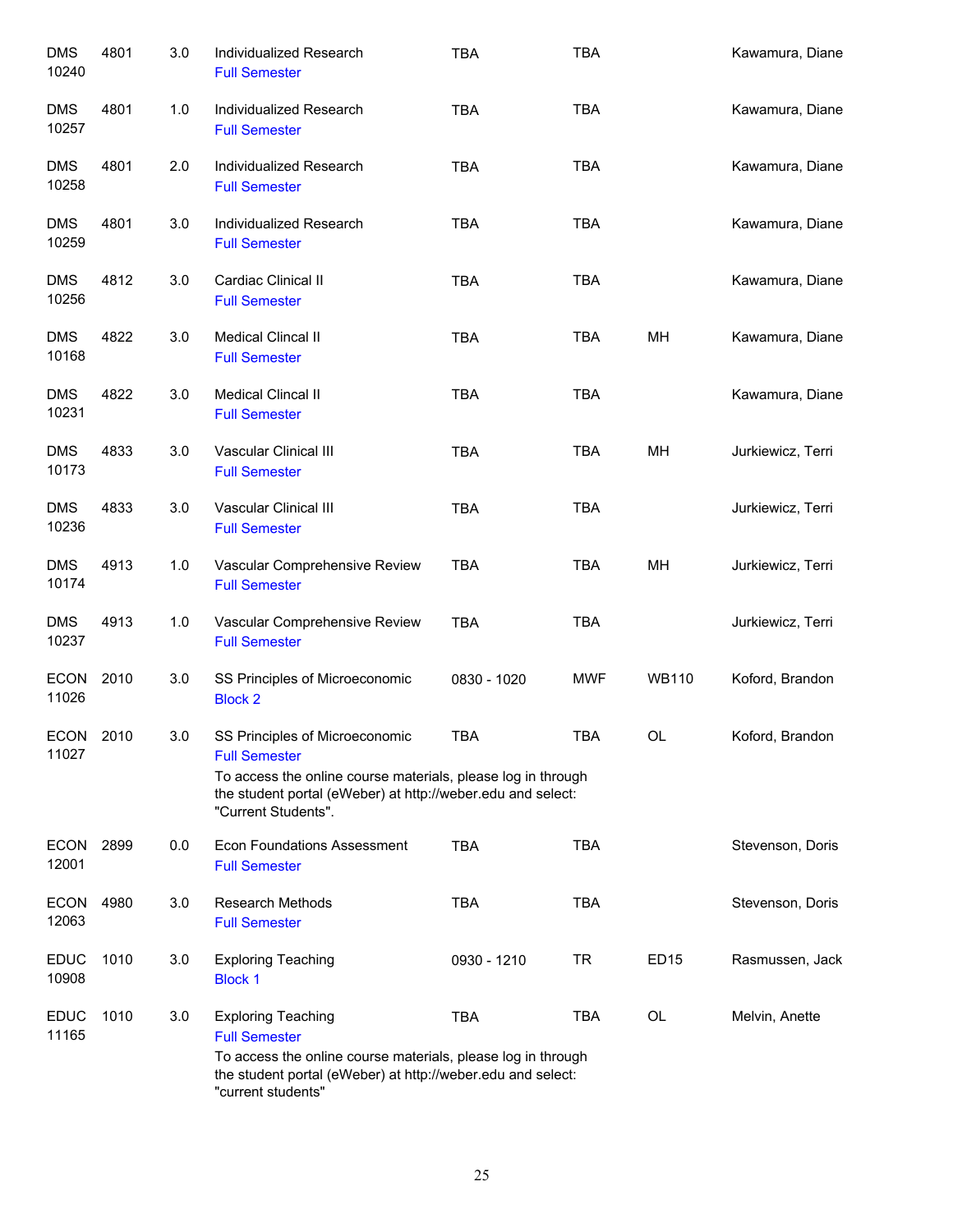| <b>EDUC</b><br>11169 | 1010  | 3.0 | <b>Exploring Teaching</b><br><b>Full Semester</b>                                                                                                                                                                   | <b>TBA</b>                                               | TBA                         | <b>OL</b>   | Alexander, Melina |
|----------------------|-------|-----|---------------------------------------------------------------------------------------------------------------------------------------------------------------------------------------------------------------------|----------------------------------------------------------|-----------------------------|-------------|-------------------|
|                      |       |     | To access the online course materials, please log in through<br>the student portal (eWeber) at http://weber.edu and select:<br>"current students"                                                                   |                                                          |                             |             |                   |
| <b>EDUC</b><br>11032 | 2000  | 3.0 | Soc Studies for Elem Teachers<br><b>Block 2</b>                                                                                                                                                                     | 1030 - 1220                                              | MWF                         | ED330       | Bittner, Nancy    |
| <b>EDUC</b><br>10911 | 2010  | 3.0 | <b>CBL Human Exceptionality</b><br><b>Block 2</b>                                                                                                                                                                   | 1330 - 1610                                              | <b>TR</b>                   | ED330       | Williams, Natalie |
| <b>EDUC</b><br>10912 | 3140D | 3.0 | Educ Psych/Classroom Mgmnt<br><b>Block 2</b><br>NOTE: This section for Special Education majors only.                                                                                                               | 1630 - 1910                                              | M                           | ED15        | Alexander, Melina |
| <b>EDUC</b><br>11225 | 3200D | 3.0 | DV Foundations of Diversity<br><b>Full Semester</b><br>Foundations of Diversity: Culturally, Linguistically<br>Responsive Teaching. For special education majors only.                                              | 1630 - 1910                                              | Τ                           | <b>ED15</b> | Alexander, Melina |
| <b>EDUC</b><br>11231 | 3430  | 3.0 | Creat Processes - Elem School<br><b>Block 1</b><br>NOTE: EDUC 3430 is offered M-F 8:00 - 4:00 APRIL 23-27,<br>2012. Prereq: Admission to Teacher Education, or<br>w/permission of the instructor.                   | 0800 - 1600                                              | <b>MTWRF</b>                | ED317       | Walker, Loretta   |
| <b>EDUC</b><br>10913 | 4270  | 3.0 | Literacy Strategies<br><b>Block 1</b>                                                                                                                                                                               | 1630 - 1910                                              | <b>TR</b>                   | ED325       | Byrd, David       |
| <b>EDUC</b><br>10954 | 4740  | 1.0 | Partnerships ESL/Bilingual<br><b>Block 1</b>                                                                                                                                                                        | 1630 - 1830                                              | F                           | ED330       | Byrd, David       |
| <b>EDUC</b><br>12105 | 4920  | 1.0 | Reading & Writing Conference<br><b>Block 1</b><br>To be held Friday June 15 and Saturday June 16.<br>Course fee \$40. For more information contact the<br>Continuing Education Registration office at 801-626-6600. | 0800 - 1630<br>0800 - 1300                               | F<br>S                      | SK<br>SK    | Mitchell, Judith  |
| <b>EDUC</b><br>11101 | 5860  | 2.0 | Practicum in Education<br><b>Block 1</b><br>This course needs registration permission from<br>Lynda Goucher, or Dr. Peggy Saunders.                                                                                 | TBA                                                      | <b>TBA</b>                  |             | Saunders, Peggy   |
| <b>EDUC</b><br>11566 | 5920  | 2.0 | Josten's Yrbk Wkshp-Snow Bird<br><b>Block 1</b>                                                                                                                                                                     | 0800 - 2100<br>0800 - 2100<br>0800 - 1700                | M<br>Τ<br>W                 |             |                   |
| <b>EDUC</b><br>11567 | 5920  | 2.0 | Josten's Yrbk Wkshp-Boise, ID<br><b>Block 1</b>                                                                                                                                                                     | 0800 - 2100<br>0800 - 2100<br>0800 - 2100<br>0800 - 1700 | W<br>$\mathsf{R}$<br>F<br>S |             |                   |
| <b>EDUC</b><br>12106 | 5920  | 1.0 | Reading & Writing Conference<br><b>Block 1</b><br>To be held Friday June 15 and Saturday June 16.<br>Course fee \$40.00. For more information contact<br>the Continuing Eduction Registration office 801-626-6600.  | 0800 - 1630<br>0800 - 1300                               | F<br>S                      | SK<br>SK    | Mitchell, Judith  |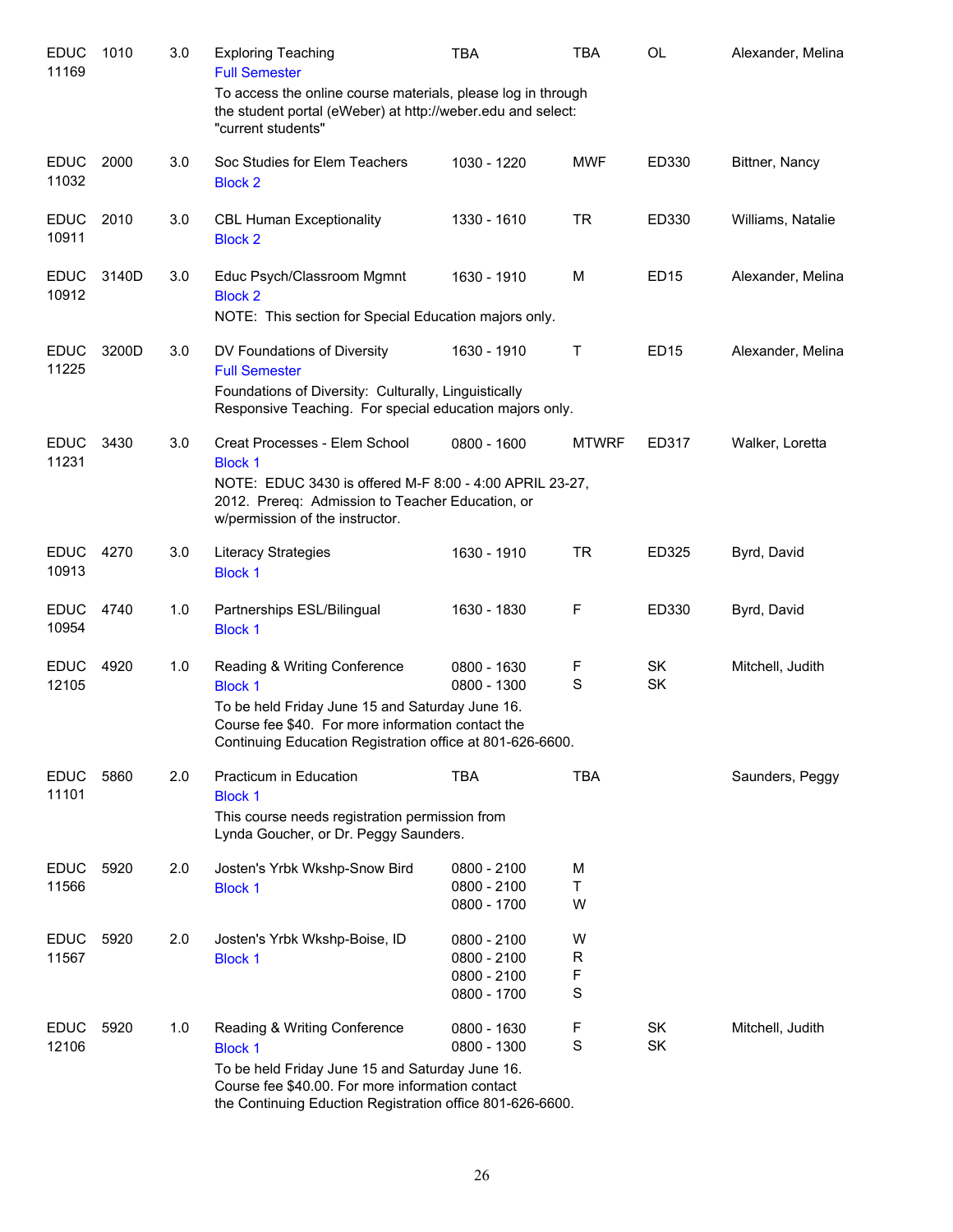| EE<br>10565          | 3010 | 2.0 | <b>Electronic Circuits</b><br><b>Full Semester</b>                                                                                                                                                          | <b>TBA</b>  | <b>TBA</b> |        |                   |
|----------------------|------|-----|-------------------------------------------------------------------------------------------------------------------------------------------------------------------------------------------------------------|-------------|------------|--------|-------------------|
| EЕ<br>12021          | 3890 | 2.0 | Internship<br><b>Full Semester</b>                                                                                                                                                                          |             |            |        |                   |
| <b>ENGL</b><br>10572 | 0955 | 6.0 | Dev College Reading/Writing<br><b>Full Semester</b><br>Hybrid course -- includes online/computer component.                                                                                                 | 0730 - 0845 | <b>TR</b>  | EH218  | Call, Christy     |
| <b>ENGL</b><br>10573 | 0955 | 6.0 | Dev College Reading/Writing<br><b>Full Semester</b><br>Hybrid course -- has an online/computer component.                                                                                                   | 0900 - 1015 | <b>TR</b>  | EH218  | Call, Christy     |
| <b>ENGL</b><br>10575 | 0955 | 6.0 | Dev College Reading/Writing<br><b>Full Semester</b><br>Hybrid course -- has an online/computer component.                                                                                                   | 1030 - 1145 | <b>TR</b>  | EH219  | Marchant, Becky   |
| <b>ENGL</b><br>10579 | 0955 | 6.0 | Dev College Reading/Writing<br><b>Full Semester</b><br>Hybrid course -- has an online/computer component.                                                                                                   | 0930 - 1020 | <b>MWF</b> | EH218  | Asay, Toni        |
| <b>ENGL</b><br>10580 | 0955 | 6.0 | Dev College Reading/Writing<br><b>Full Semester</b><br>Hybrid class -- has an online/computer component.                                                                                                    | 1730 - 2010 | Т          | EH219  | Kelly, Brooke     |
| <b>ENGL</b><br>10621 | 0955 | 6.0 | Dev College Reading/Writing<br><b>Full Semester</b><br>Hybrid course -- has an online/computer component.                                                                                                   | 1730 - 2010 | W          | D02104 | Kelly, Brooke     |
| <b>ENGL</b><br>12141 | 0955 | 6.0 | Dev College Reading/Writing<br><b>Full Semester</b>                                                                                                                                                         | 1730 - 2010 | W          | EH218  | Marchant, Becky   |
| <b>ENGL</b><br>10581 | 1010 | 3.0 | <b>EN Introduct College Writing</b><br><b>Block 1</b>                                                                                                                                                       | 0730 - 1010 | <b>MW</b>  | EH205  | Whitby, Emily     |
| <b>ENGL</b><br>10582 | 1010 | 3.0 | <b>EN Introduct College Writing</b><br><b>Block 2</b>                                                                                                                                                       | 0730 - 1010 | <b>TR</b>  | EH203  | Scott, Robin      |
| <b>ENGL</b><br>10583 | 1010 | 3.0 | <b>EN Introduct College Writing</b><br><b>Block 1</b>                                                                                                                                                       | 1030 - 1310 | <b>MW</b>  | EH203  | Vause, Sarah      |
| <b>ENGL</b><br>10585 | 1010 | 3.0 | <b>EN Introduct College Writing</b><br><b>Block 1</b>                                                                                                                                                       | 1030 - 1310 | <b>TR</b>  | EH205  | Macdonald, Robert |
| <b>ENGL</b><br>10586 | 1010 | 3.0 | <b>EN Introduct College Writing</b><br><b>Block 2</b>                                                                                                                                                       | 1730 - 2010 | <b>MW</b>  | EH203  | Beal, John        |
| <b>ENGL</b><br>10587 | 1010 | 3.0 | <b>EN Introduct College Writing</b><br><b>Block 1</b>                                                                                                                                                       | 1730 - 2010 | <b>TR</b>  | EH206  | Choberka, Angela  |
| <b>ENGL</b><br>10588 | 1010 | 3.0 | <b>EN Introduct College Writing</b><br><b>Full Semester</b><br>To access online course materials, please log on through the<br>student portal (eWeber) at http://weber.edu & select:<br>"Current Students". | <b>TBA</b>  | <b>TBA</b> | OL     | Stott, Laura      |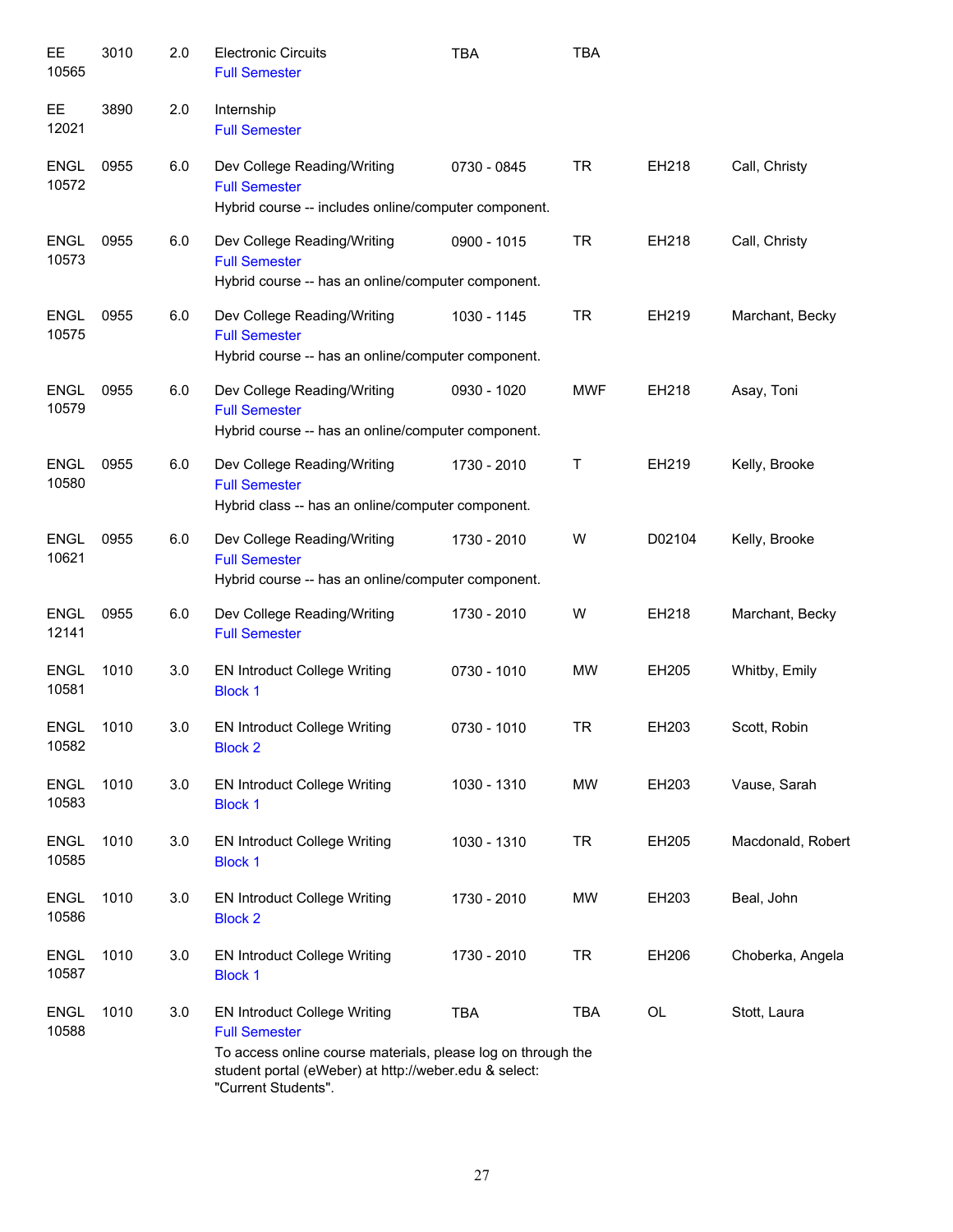| <b>ENGL</b><br>10589          | 1010 | 3.0 | <b>EN Introduct College Writing</b><br><b>Full Semester</b>                                                                                    | <b>TBA</b>  | <b>TBA</b> | OL        | Luper, A           |
|-------------------------------|------|-----|------------------------------------------------------------------------------------------------------------------------------------------------|-------------|------------|-----------|--------------------|
|                               |      |     | To access online course materials, please log on through the<br>student portal (eWeber) at http://weber.edu & select:<br>"Current Students".   |             |            |           |                    |
| <b>ENGL</b><br>10590          | 1010 | 3.0 | <b>EN Introduct College Writing</b><br><b>Full Semester</b>                                                                                    | <b>TBA</b>  | <b>TBA</b> | <b>OL</b> | Hudson, Kyra       |
|                               |      |     | To access online course materials, please log on through the<br>student portal (eWeber) at http://weber.edu & select:<br>"Current Students".   |             |            |           |                    |
| <b>ENGL</b><br>10591          | 1010 | 3.0 | <b>EN Introduct College Writing</b><br><b>Full Semester</b>                                                                                    | <b>TBA</b>  | <b>TBA</b> | OL        | Luper, A           |
|                               |      |     | To access online course materials, pleae log on through the<br>student portal (eWeber) at http://weber.edu and select:<br>"Current Students".  |             |            |           |                    |
| <b>ENGL</b><br>10592          | 1010 | 3.0 | <b>EN Introduct College Writing</b><br><b>Full Semester</b>                                                                                    | <b>TBA</b>  | <b>TBA</b> | <b>OL</b> | Stott, Laura       |
|                               |      |     | To access online course materials, please log on through the<br>student portal (eWeber) at http://weber.edu & select:<br>"Current Students".   |             |            |           |                    |
| <b>ENGL</b><br>10617          | 1010 | 3.0 | <b>EN Introduct College Writing</b><br><b>Block 1</b><br>Hybrid course -- includes an online/computer component.                               | 1730 - 2010 | <b>MW</b>  | WW108     | Sorensen, Jennifer |
| <b>ENGL</b>                   | 1010 | 3.0 | <b>EN Introduct College Writing</b>                                                                                                            | 1030 - 1310 | <b>TR</b>  | WW108     | Carper, Donald     |
| 10618<br><b>ENGL</b><br>10622 | 1010 | 3.0 | <b>Block 2</b><br><b>EN Introduct College Writing</b><br><b>Block 1</b>                                                                        | 0730 - 1010 | <b>TR</b>  | D02222    | Kolz, Buck         |
| <b>ENGL</b><br>10623          | 1010 | 3.0 | <b>EN Introduct College Writing</b><br><b>Block 2</b>                                                                                          | 1730 - 2010 | <b>MW</b>  | D02106    | Petersen, Emily    |
| <b>ENGL</b><br>11994          | 1010 | 3.0 | <b>EN Introduct College Writing</b><br><b>Full Semester</b>                                                                                    | TBA         | <b>TBA</b> | OL        | Smith, Brigette    |
|                               |      |     | To access online course materials, please log in to your student portal at<br>weber.edu and select your student services tab.                  |             |            |           |                    |
| <b>ENGL</b><br>10593          | 2010 | 3.0 | <b>EN Intermed College Writing</b><br><b>Full Semester</b>                                                                                     | <b>TBA</b>  | <b>TBA</b> | OL        | Reddy, Prasanna    |
|                               |      |     | To access online course materials, please log on through the<br>student portal (eWeber) at http://weber.edu & select:<br>"Current Students".   |             |            |           |                    |
| <b>ENGL</b><br>10594          | 2010 | 3.0 | <b>EN Intermed College Writing</b><br><b>Full Semester</b>                                                                                     | <b>TBA</b>  | <b>TBA</b> | <b>OL</b> | Hamer, Jan         |
|                               |      |     | To access online course materials, please log on through the<br>student portal (eWeber) at http://weber.edu and select:<br>"Current Students". |             |            |           |                    |
| <b>ENGL</b><br>10595          | 2010 | 3.0 | <b>EN Intermed College Writing</b><br><b>Full Semester</b>                                                                                     | <b>TBA</b>  | <b>TBA</b> | OL        | Sheridan, Deborah  |
|                               |      |     | To access online course materials, please log on through the<br>student portal (eWeber) at http://weber.edu and select:<br>"Current Students". |             |            |           |                    |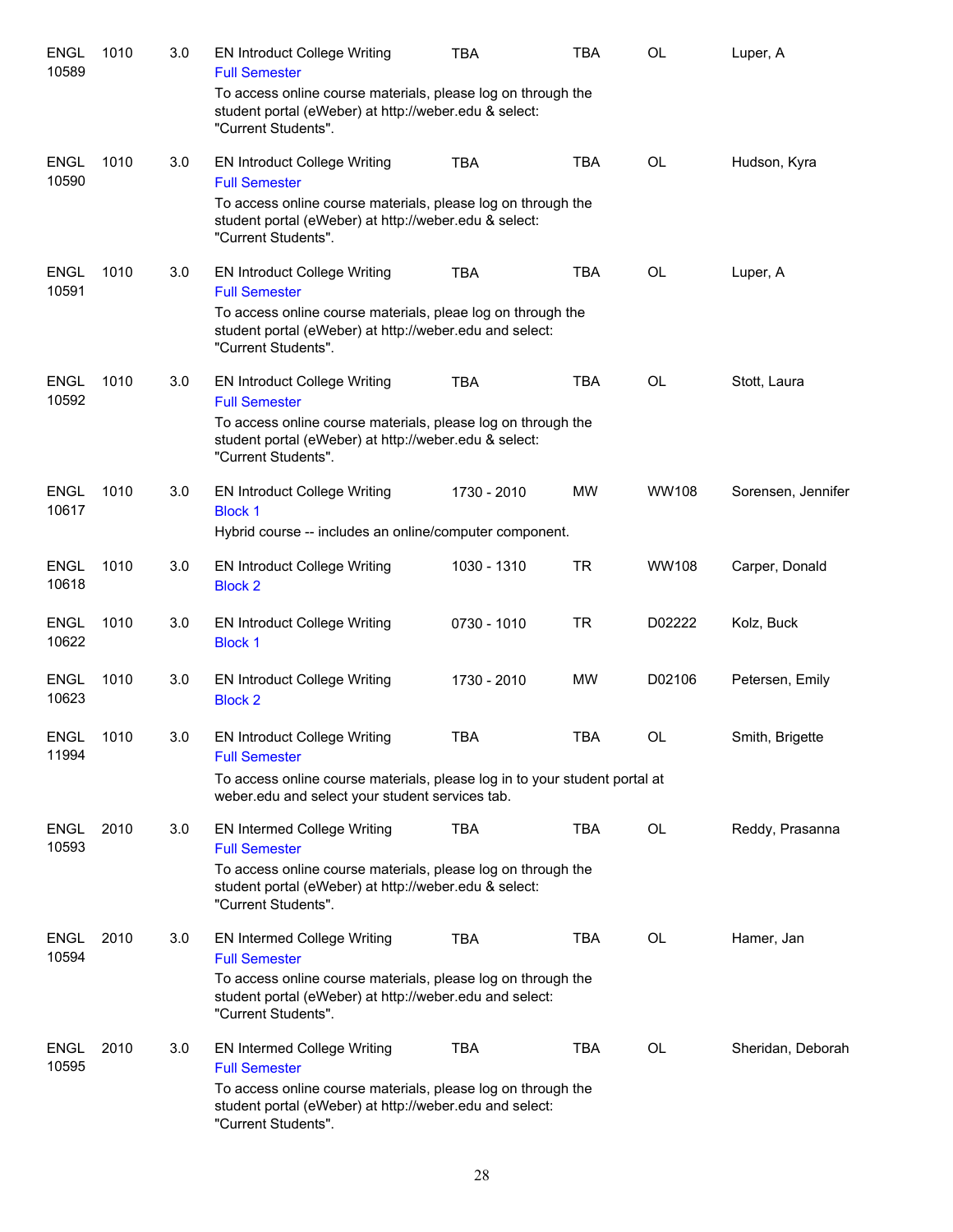| <b>ENGL</b><br>10596 | 2010 | 3.0 | <b>EN Intermed College Writing</b><br><b>Full Semester</b><br>To access online course materials, please log on through the<br>student portal (eWeber) at http://weber.edu and select:<br>"Current Students". | <b>TBA</b>  | <b>TBA</b> | OL           | Triplett, Joan       |
|----------------------|------|-----|--------------------------------------------------------------------------------------------------------------------------------------------------------------------------------------------------------------|-------------|------------|--------------|----------------------|
| <b>ENGL</b><br>10597 | 2010 | 3.0 | <b>EN Intermed College Writing</b><br><b>Full Semester</b><br>To access online course materials, please log on through the<br>student portal (eWeber) at http://weber.edu and select:<br>"Current Students". | <b>TBA</b>  | <b>TBA</b> | <b>OL</b>    | Hamer, Jan           |
| <b>ENGL</b><br>10598 | 2010 | 3.0 | <b>EN Intermed College Writing</b><br><b>Full Semester</b><br>To access online course materials, please log on through the<br>student portal (eWeber) at http://weber.edu and select:<br>"Current Students". | <b>TBA</b>  | <b>TBA</b> | <b>OL</b>    | Sheridan, Deborah    |
| <b>ENGL</b><br>10599 | 2010 | 3.0 | EN Intermed College Writing<br><b>Full Semester</b><br>To access online course materials, please log on through the<br>student portal (eWeber) at http://weber.edu and select:<br>"Current Students".        | <b>TBA</b>  | <b>TBA</b> | <b>OL</b>    | Triplett, Joan       |
| <b>ENGL</b><br>10619 | 2010 | 3.0 | <b>EN Intermed College Writing</b><br><b>Block 2</b>                                                                                                                                                         | 1730 - 2010 | <b>MW</b>  | <b>WW108</b> | Ludlow, Steven       |
| <b>ENGL</b><br>10620 | 2010 | 3.0 | <b>EN Intermed College Writing</b><br><b>Block 1</b><br>Hybrid course -- has an online/computer component.                                                                                                   | 1030 - 1310 | <b>TR</b>  | <b>WW108</b> | Marchant, Rodney     |
| <b>ENGL</b><br>10624 | 2010 | 3.0 | <b>EN Intermed College Writing</b><br><b>Block 1</b>                                                                                                                                                         | 0730 - 1010 | <b>MW</b>  | D02222       | Myers, Nathanael     |
| <b>ENGL</b><br>10625 | 2010 | 3.0 | EN Intermed College Writing<br><b>Block 1</b>                                                                                                                                                                | 1730 - 2010 | <b>MW</b>  | D02106       | Drott, Jolynn        |
| ENGL<br>10717        | 2010 | 3.0 | <b>EN Intermed College Writing</b><br><b>Block 1</b>                                                                                                                                                         | 0730 - 1010 | MW         | EH204        | Wade, Leslie         |
| <b>ENGL</b><br>10720 | 2010 | 3.0 | <b>EN Intermed College Writing</b><br><b>Block 2</b>                                                                                                                                                         | 0730 - 1010 | <b>TR</b>  | EH206        | Wheelwright, Cheyney |
| <b>ENGL</b><br>10724 | 2010 | 3.0 | EN Intermed College Writing<br><b>Block 1</b>                                                                                                                                                                | 1030 - 1310 | MW         | EH204        | Brown, Teri          |
| <b>ENGL</b><br>10725 | 2010 | 3.0 | EN Intermed College Writing<br><b>Block 2</b>                                                                                                                                                                | 1030 - 1310 | <b>TR</b>  | EH203        | Gawronski, Sarah     |
| <b>ENGL</b><br>10726 | 2010 | 3.0 | EN Intermed College Writing<br><b>Block 1</b>                                                                                                                                                                | 1730 - 2010 | MW         | EH205        | Borup, Byron         |
| <b>ENGL</b><br>10727 | 2010 | 3.0 | EN Intermed College Writing<br><b>Block 1</b>                                                                                                                                                                | 1730 - 2010 | <b>TR</b>  | EH205        | Wilkinson, Sunni     |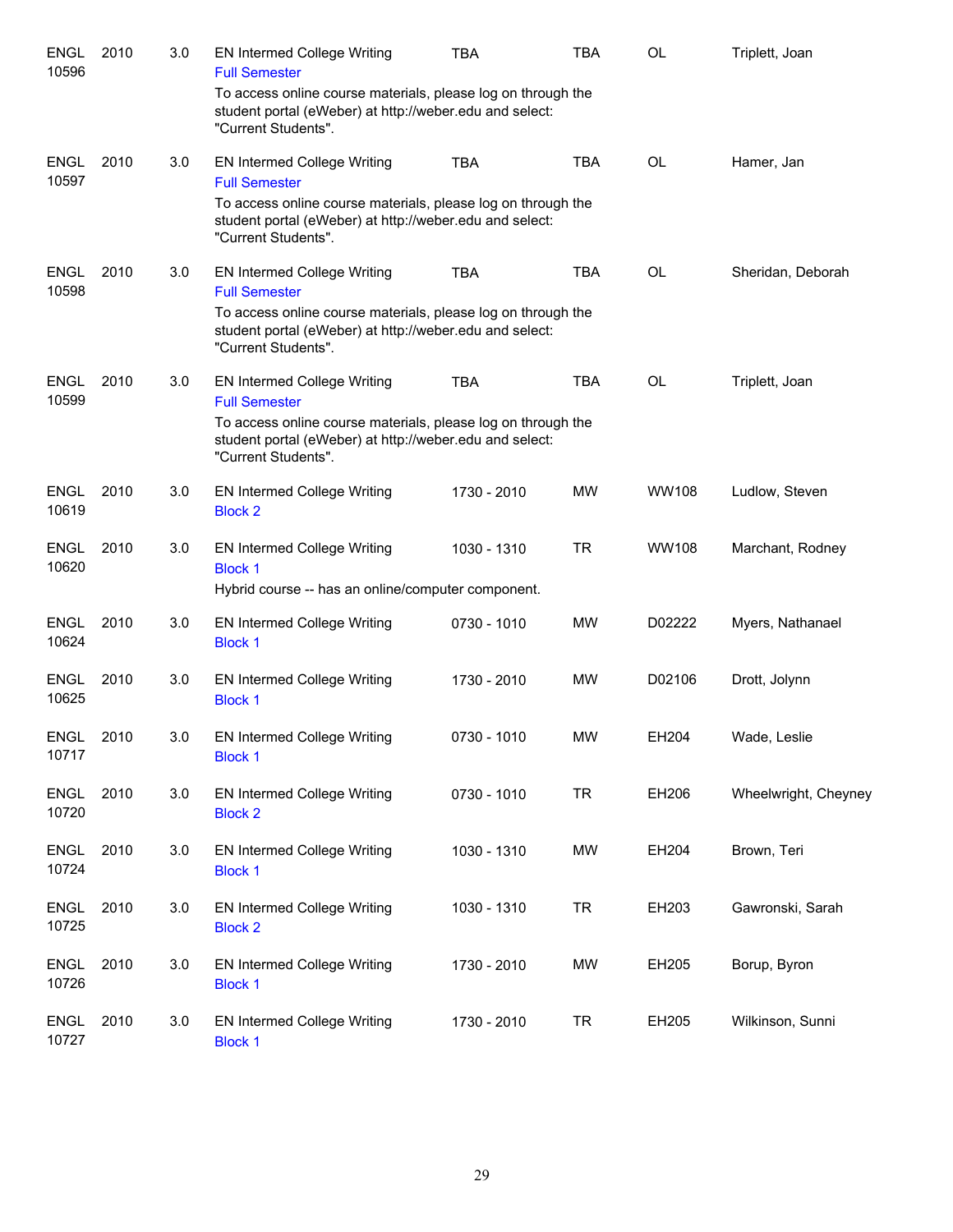| <b>ENGL</b><br>11995 | 2010 | 3.0 | <b>EN Intermed College Writing</b><br><b>Full Semester</b>                                                                                                                                               | <b>TBA</b>  | <b>TBA</b> | OL        | Smith, Brigette   |
|----------------------|------|-----|----------------------------------------------------------------------------------------------------------------------------------------------------------------------------------------------------------|-------------|------------|-----------|-------------------|
|                      |      |     | To access online course materials, please log in to your student portal at<br>weber.edu and select your student services tab.                                                                            |             |            |           |                   |
| <b>ENGL</b><br>10600 | 2100 | 3.0 | <b>Technical Writing</b><br><b>Full Semester</b><br>To access online course materials, please log on through the<br>student portal (eWeber) at http://weber.edu and select:<br>"Current Students".       | <b>TBA</b>  | <b>TBA</b> | <b>OL</b> | Egan, Stacie      |
| <b>ENGL</b><br>10601 | 2200 | 3.0 | HU/DV Intro to Literature<br><b>Full Semester</b><br>To access online course materials, please log on through the<br>student portal (eWeber) at http://weber.edu and select:<br>"Current Students".      | <b>TBA</b>  | <b>TBA</b> | <b>OL</b> | Reddy, Prasanna   |
| <b>ENGL</b><br>10602 | 2220 | 3.0 | HU/DV Introduction to Fiction<br><b>Full Semester</b><br>To access online course materials, please log on through the<br>student portal (eWeber) at http://weber.edu and select:<br>"Current Students".  | <b>TBA</b>  | <b>TBA</b> | <b>OL</b> | Reagan, Lori      |
| <b>ENGL</b><br>10729 | 2220 | 3.0 | HU/DV Introduction to Fiction<br><b>Block 2</b>                                                                                                                                                          | 1030 - 1310 | <b>TR</b>  | EH206     | Pollett, William  |
| ENGL<br>10730        | 2250 | 3.0 | <b>CA Creative Writing</b><br><b>Block 2</b>                                                                                                                                                             | 1030 - 1310 | <b>MW</b>  | EH203     | Prothero, Walter  |
| <b>ENGL</b><br>10731 | 2260 | 3.0 | CA Intro Writing Short Fiction<br><b>Block 1</b>                                                                                                                                                         | 1030 - 1310 | <b>TR</b>  | EH203     | Deeter, Ronald    |
| <b>ENGL</b><br>10732 | 2830 | 1.0 | <b>Directed Readings</b><br><b>Full Semester</b>                                                                                                                                                         | <b>TBA</b>  | <b>TBA</b> |           | Herndon, Kathleen |
| <b>ENGL</b><br>10733 | 2830 | 2.0 | <b>Directed Readings</b><br><b>Full Semester</b>                                                                                                                                                         | <b>TBA</b>  | <b>TBA</b> |           | Herndon, Kathleen |
| <b>ENGL</b><br>10734 | 2830 | 3.0 | <b>Directed Readings</b><br><b>Full Semester</b>                                                                                                                                                         | <b>TBA</b>  | <b>TBA</b> |           | Herndon, Kathleen |
| <b>ENGL</b><br>10735 | 3010 | 3.0 | Intro to Linguistics<br><b>Block 1</b>                                                                                                                                                                   | 1730 - 2010 | <b>TR</b>  | EH317     | LeTourneau, Mark  |
| <b>ENGL</b><br>10736 | 3030 | 3.0 | Structure of English<br><b>Block 2</b>                                                                                                                                                                   | 1330 - 1610 | MW         | LL229     | McKay, Susan      |
| <b>ENGL</b><br>10737 | 3080 | 3.0 | Critical Approaches to Literat<br><b>Block 2</b>                                                                                                                                                         | 1030 - 1310 | <b>TR</b>  | EH218     | McShane, Becky    |
| <b>ENGL</b><br>10603 | 3100 | 3.0 | Professional/Technical Writing<br><b>Full Semester</b><br>To access online course materials, please log on through the<br>student portal (eWeber) at http://weber.edu and select:<br>"Current Students". | <b>TBA</b>  | <b>TBA</b> | OL        | Egan, Stacie      |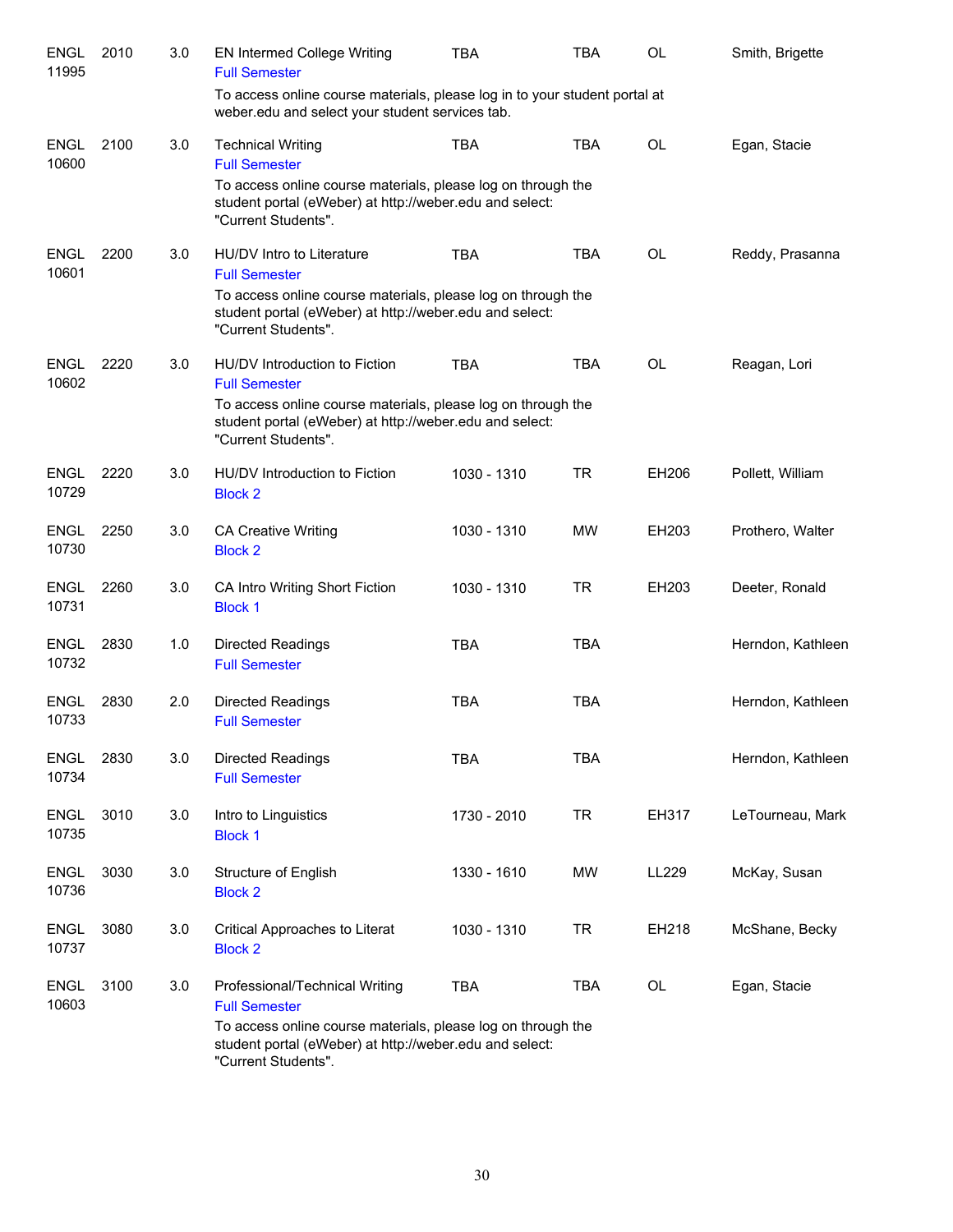| <b>ENGL</b><br>12024 | 3100 | 3.0 | Professional/Technical Writing<br><b>Full Semester</b>                                                                                                                                                  | <b>TBA</b>  | <b>TBA</b> | <b>OL</b> | Luper, A          |
|----------------------|------|-----|---------------------------------------------------------------------------------------------------------------------------------------------------------------------------------------------------------|-------------|------------|-----------|-------------------|
|                      |      |     | To access online course materials, please log in to your student portal at<br>weber.edu and select your student services tab.                                                                           |             |            |           |                   |
| <b>ENGL</b><br>10738 | 3260 | 3.0 | Poetry Writing<br><b>Block 1</b>                                                                                                                                                                        | 1030 - 1310 | <b>TR</b>  | EH204     | Griffiths, Sian   |
| <b>ENGL</b><br>10739 | 3300 | 3.0 | <b>Children's Literature</b><br><b>Block 2</b>                                                                                                                                                          | 0730 - 1010 | <b>MW</b>  | EH403     | Olson, Eleanor    |
| <b>ENGL</b><br>10740 | 3300 | 3.0 | <b>Children's Literature</b><br><b>Block 2</b>                                                                                                                                                          | 1030 - 1310 | <b>MW</b>  | EH403     | Olson, Eleanor    |
| <b>ENGL</b><br>10741 | 3350 | 3.0 | Litry Gnrs/Writing on the Land<br><b>Block 1</b>                                                                                                                                                        | 1730 - 2010 | <b>TR</b>  | EH204     | Roghaar, Brad     |
| <b>ENGL</b><br>10743 | 3510 | 3.0 | <b>HU/DV World Literature</b><br><b>Block 1</b>                                                                                                                                                         | 1730 - 2010 | <b>TR</b>  | EH203     | Deeter, Ronald    |
| <b>ENGL</b><br>10614 | 3520 | 3.0 | <b>HU Literature of Natural World</b><br><b>Full Semester</b>                                                                                                                                           | <b>TBA</b>  | <b>TBA</b> | <b>OL</b> | Vause, L          |
|                      |      |     | To access online course materials, please log on through the<br>student portal (eWeber) at http://weber.edu and select:<br>"Current Students".                                                          |             |            |           |                   |
| <b>ENGL</b><br>10615 | 3750 | 3.0 | HU Tpcs in Lit/Mountaineering<br><b>Full Semester</b><br>To access online course materials, please log on through the<br>student portal (eWeber) at http://weber.edu and select:<br>"Current Students". | <b>TBA</b>  | <b>TBA</b> | OL        | Vause, L          |
| <b>ENGL</b><br>10744 | 4420 | 3.0 | Phonology/Syntax for ESL Teach<br><b>Block 2</b><br>Hybrid course -- has an online/computer component.                                                                                                  | 1030 - 1310 | <b>MW</b>  | EH204     | Conrad, Timothy   |
| <b>ENGL</b><br>10745 | 4520 | 3.0 | American Lit: Early & Romantic<br><b>Block 2</b>                                                                                                                                                        | 1030 - 1310 | <b>TR</b>  | EH205     | Burrows, J        |
| <b>ENGL</b><br>10746 | 4540 | 3.0 | American Lit: Modern<br><b>Block 1</b>                                                                                                                                                                  | 0730 - 1010 | TR         | EH204     | Roghaar, Brad     |
| <b>ENGL</b><br>10748 | 4660 | 3.0 | <b>British Lit:Contemporary</b><br><b>Block 1</b>                                                                                                                                                       | 1730 - 2010 | <b>TR</b>  | EH403     | Moloney, Karen    |
| <b>ENGL</b><br>10616 | 4710 | 3.0 | Emnt Athrs/Sir Arthur C. Doyle<br><b>Full Semester</b>                                                                                                                                                  | <b>TBA</b>  | <b>TBA</b> | OL        | Vause, L          |
|                      |      |     | To access online course materials, please log on through the<br>student portal (eWeber) at http://weber.edu and select:<br>"Current Students".                                                          |             |            |           |                   |
| <b>ENGL</b><br>10749 | 4830 | 1.0 | <b>Directed Readings</b><br><b>Full Semester</b>                                                                                                                                                        | <b>TBA</b>  | <b>TBA</b> |           | Herndon, Kathleen |
| <b>ENGL</b><br>10750 | 4830 | 2.0 | <b>Directed Readings</b><br><b>Full Semester</b>                                                                                                                                                        | <b>TBA</b>  | <b>TBA</b> |           | Herndon, Kathleen |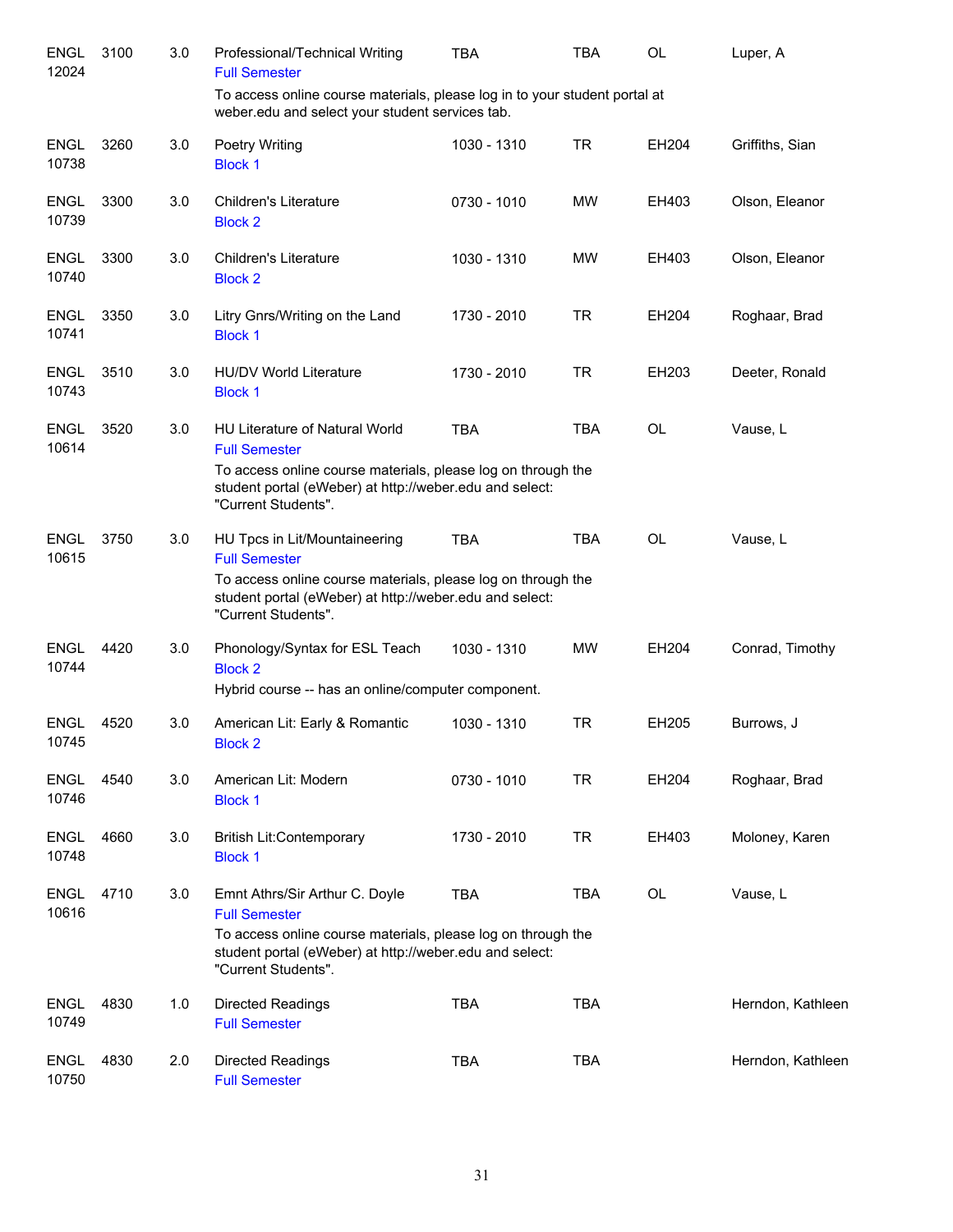| <b>ENGL</b><br>10751 | 4830 | 3.0 | <b>Directed Readings</b><br><b>Full Semester</b> | <b>TBA</b>  | <b>TBA</b>  |       | Herndon, Kathleen |
|----------------------|------|-----|--------------------------------------------------|-------------|-------------|-------|-------------------|
| <b>ESL</b><br>11226  | 0010 | 2.0 | Language Foundations I<br><b>Block 1</b>         | 0930 - 1020 | <b>MTWR</b> | EH206 | Mortensen, Maria  |
| <b>ESL</b><br>11506  | 0010 | 2.0 | Language Foundations I<br><b>Block 2</b>         | 1030 - 1120 | <b>MTWR</b> | EH250 | Mortensen, Maria  |
| <b>ESL</b><br>11241  | 0015 | 2.0 | Language Foundations II<br><b>Block 1</b>        | 1230 - 1320 | <b>MTWR</b> | EH104 | McKay, Susan      |
| <b>ESL</b><br>11512  | 0015 | 2.0 | Language Foundations II<br><b>Block 2</b>        | 1230 - 1320 | <b>MTWR</b> | EH104 | McKay, Susan      |
| <b>ESL</b><br>11232  | 0020 | 2.0 | <b>Beginning Reading I</b><br><b>Block 1</b>     | 1030 - 1120 | <b>MTWR</b> | EH250 | Tanner, Jennifer  |
| <b>ESL</b><br>11508  | 0020 | 2.0 | Beginning Reading I<br><b>Block 2</b>            | 1130 - 1220 | <b>MTWR</b> | EH250 | Green, Austin     |
| <b>ESL</b><br>11243  | 0025 | 2.0 | <b>Beginning Reading II</b><br><b>Block 1</b>    | 1330 - 1420 | <b>MTWR</b> | EH250 | Tang, Katia       |
| <b>ESL</b><br>11514  | 0025 | 2.0 | <b>Beginning Reading II</b><br><b>Block 2</b>    | 1330 - 1420 | <b>MTWR</b> | EH250 | Tang, Katia       |
| <b>ESL</b><br>11234  | 0030 | 2.0 | <b>Basic Conversation I</b><br><b>Block 1</b>    | 1230 - 1320 | <b>MTWR</b> | EH250 | Tang, Katia       |
| <b>ESL</b><br>11510  | 0030 | 2.0 | <b>Basic Conversation I</b><br><b>Block 2</b>    | 1230 - 1320 | <b>MTWR</b> | EH250 | Tang, Katia       |
| <b>ESL</b><br>11245  | 0035 | 2.0 | <b>Basic Conversation II</b><br><b>Block 1</b>   | 1430 - 1520 | <b>MTWR</b> | EH250 | Hansen, Debra     |
| ESL<br>11516         | 0035 | 2.0 | <b>Basic Conversation II</b><br><b>Block 2</b>   | 1430 - 1520 | <b>MTWR</b> | EH250 | Hansen, Debra     |
| <b>ESL</b><br>11247  | 0110 | 2.0 | Written Communication I<br><b>Block 1</b>        | 0930 - 1020 | <b>MTWR</b> | EH217 | Green, Austin     |
| <b>ESL</b><br>11248  | 0110 | 2.0 | Written Communication I<br><b>Block 1</b>        | 1030 - 1120 | <b>MTWR</b> | EH115 | Green, Austin     |
| ESL<br>11518         | 0110 | 2.0 | Written Communication I<br><b>Block 2</b>        | 0930 - 1020 | <b>MTWR</b> | EH217 | Green, Austin     |
| <b>ESL</b><br>11249  | 0120 | 2.0 | Topics In English<br><b>Block 1</b>              | 1330 - 1420 | <b>MTWR</b> | EH105 | LaRocco, Craig    |
| <b>ESL</b><br>11250  | 0120 | 2.0 | Topics In English<br><b>Block 1</b>              | 1330 - 1420 | <b>MTWR</b> | EH106 | McKay, Susan      |
| <b>ESL</b><br>11520  | 0120 | 2.0 | Topics In English<br><b>Block 2</b>              | 1330 - 1420 | <b>MTWR</b> | EH105 | LaRocco, Craig    |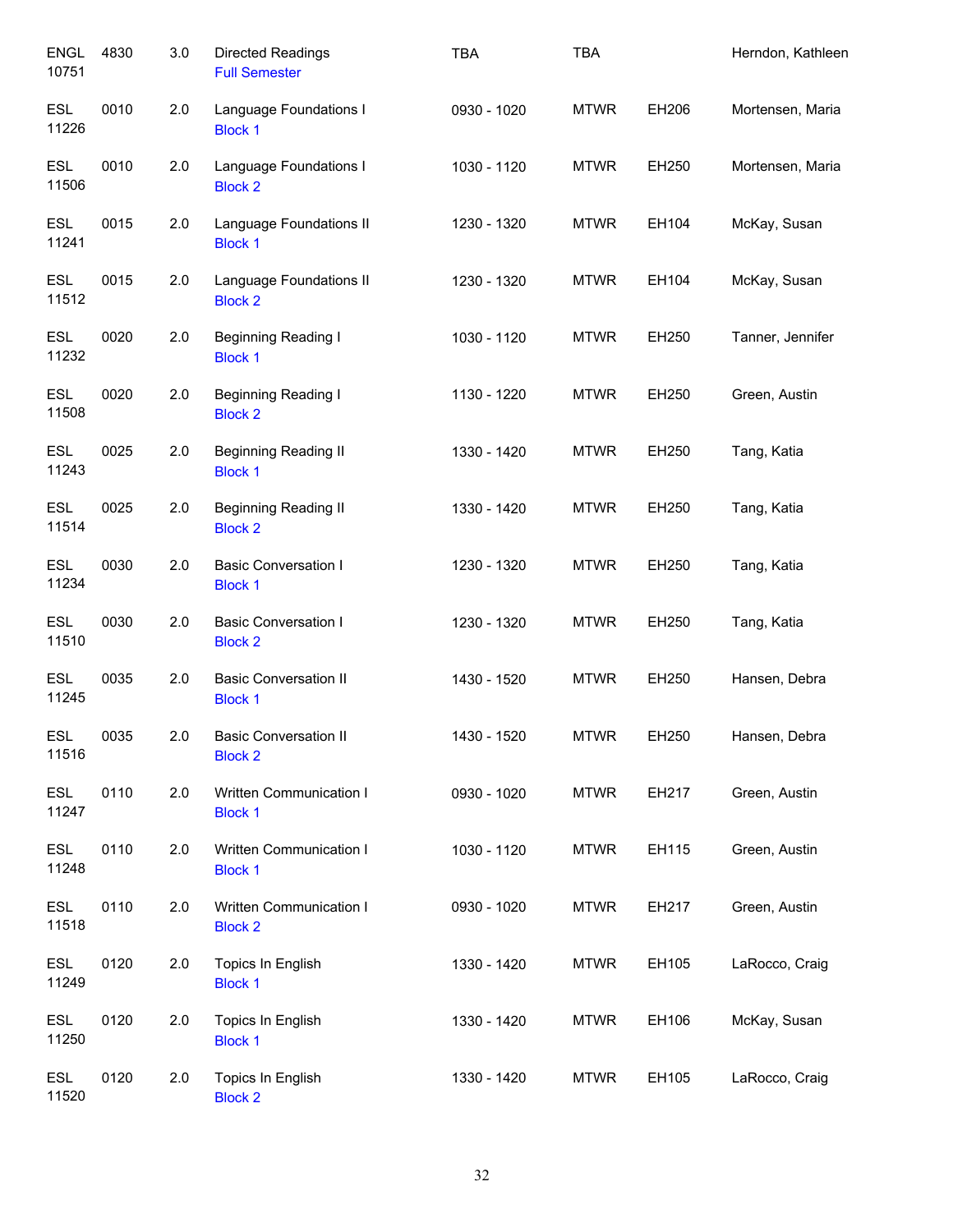| <b>ESL</b><br>11251 | 0130 | 2.0 | <b>Basic English Communication</b><br><b>Block 1</b> | 1230 - 1320 | <b>MTWR</b> | EH217 | Rivera, Ada       |
|---------------------|------|-----|------------------------------------------------------|-------------|-------------|-------|-------------------|
| <b>ESL</b><br>11252 | 0130 | 2.0 | <b>Basic English Communication</b><br><b>Block 1</b> | 0830 - 0920 | <b>MTWR</b> | EH215 | Tanner, Jennifer  |
| <b>ESL</b><br>11522 | 0130 | 2.0 | <b>Basic English Communication</b><br><b>Block 2</b> | 1230 - 1320 | <b>MTWR</b> | EH217 | Rivera, Ada       |
| <b>ESL</b><br>11253 | 0141 | 2.0 | <b>Grammar Foundations I</b><br><b>Block 1</b>       | 1130 - 1220 | <b>MTWR</b> | EH115 | Green, Austin     |
| <b>ESL</b><br>11254 | 0141 | 2.0 | <b>Grammar Foundations I</b><br><b>Block 1</b>       | 1030 - 1120 | <b>MTWR</b> | EH117 | McKay, Susan      |
| <b>ESL</b><br>11524 | 0141 | 2.0 | <b>Grammar Foundations I</b><br><b>Block 2</b>       | 1030 - 1120 | <b>MTWR</b> | EH304 | Sheridan, Deborah |
| <b>ESL</b><br>11255 | 0150 | 1.0 | Pronunciation I<br><b>Block 1</b>                    | 1430 - 1520 | MW          | EH215 | Larson, Wendy     |
| <b>ESL</b><br>11256 | 0150 | 1.0 | Pronunciation I<br><b>Block 1</b>                    | 1430 - 1520 | <b>TR</b>   | EH206 | Mortensen, Maria  |
| <b>ESL</b><br>11527 | 0150 | 1.0 | Pronunciation I<br><b>Block 2</b>                    | 1430 - 1520 | MW          | EH206 | Conrad, Timothy   |
| <b>ESL</b><br>11257 | 1210 | 2.0 | Written Communication II<br><b>Block 1</b>           | 0930 - 1020 | <b>MTWR</b> | EH220 | Curtis, Giana     |
| <b>ESL</b><br>11528 | 1210 | 2.0 | Written Communication II<br><b>Block 2</b>           | 0930 - 1020 | <b>MTWR</b> | EH107 | Curtis, Giana     |
| ESL<br>11259        | 1220 | 2.0 | Topics In Learning English<br><b>Block 1</b>         | 1330 - 1420 | <b>MTWR</b> | EH217 | Curtis, Giana     |
| <b>ESL</b><br>11530 | 1220 | 2.0 | Topics In Learning English<br><b>Block 2</b>         | 1330 - 1420 | <b>MTWR</b> | EH217 | Curtis, Giana     |
| <b>ESL</b><br>11261 | 1230 | 2.0 | Interpersonal Communication<br><b>Block 1</b>        | 1230 - 1320 | <b>MTWR</b> | EH315 | Larson, Wendy     |
| <b>ESL</b><br>11532 | 1230 | 2.0 | Interpersonal Communication<br><b>Block 2</b>        | 1230 - 1320 | <b>MTWR</b> | EH107 | Larson, Wendy     |
| <b>ESL</b><br>11263 | 1241 | 2.0 | <b>Grammar Foundations II</b><br><b>Block 1</b>      | 1030 - 1120 | <b>MTWR</b> | EH215 | Reimann, Amy      |
| <b>ESL</b><br>11535 | 1241 | 2.0 | <b>Grammar Foundations II</b><br><b>Block 2</b>      | 1130 - 1220 | <b>MTWR</b> | EH107 | Larson, Wendy     |
| <b>ESL</b><br>11265 | 1250 | 1.0 | Pronunciation II<br><b>Block 1</b>                   | 1430 - 1520 | MW          | EH217 | Curtis, Giana     |
| <b>ESL</b><br>11536 | 1250 | 1.0 | Pronunciation II<br><b>Block 2</b>                   | 1430 - 1520 | <b>TR</b>   | EH107 | Curtis, Giana     |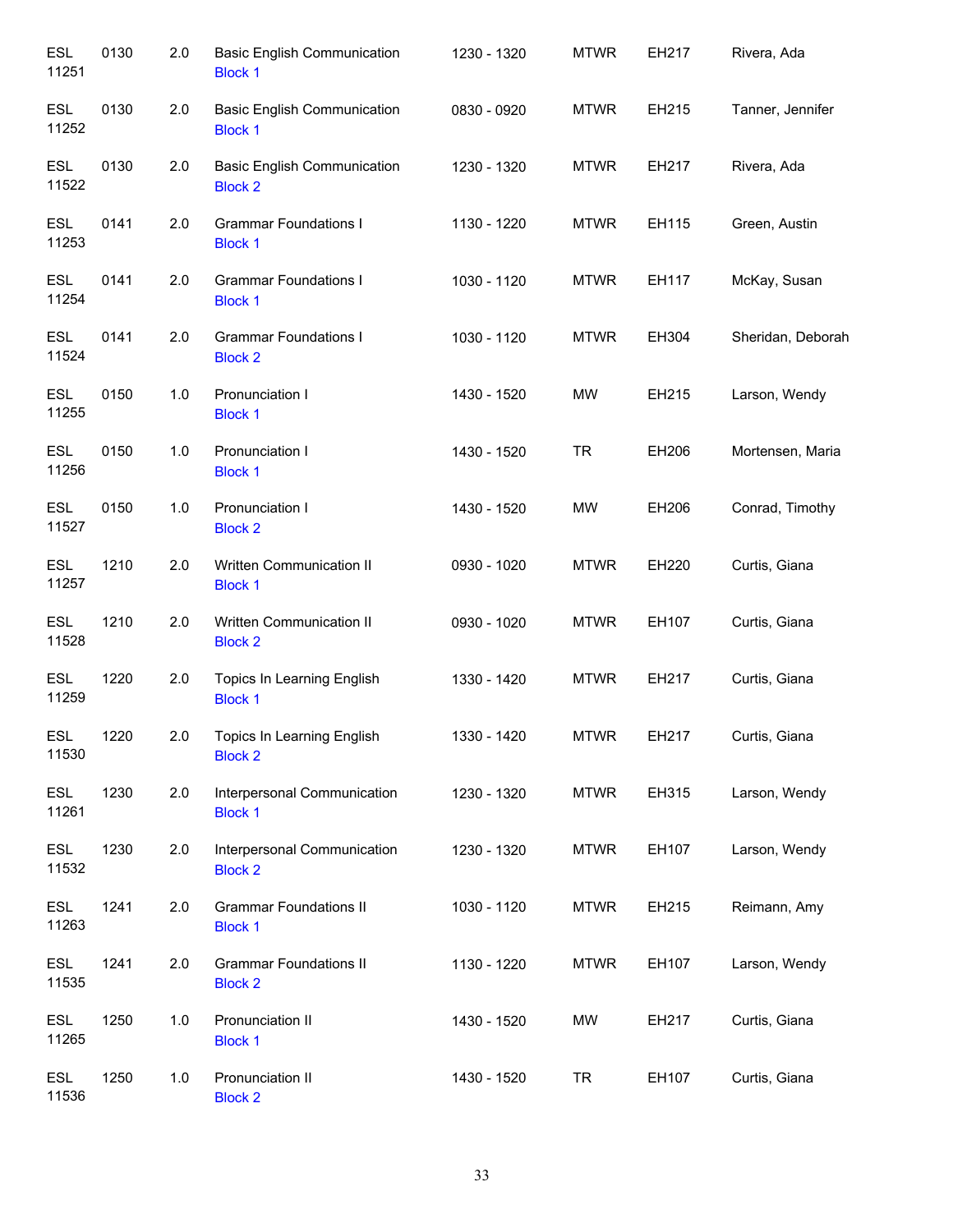| <b>ESL</b><br>11267 | 2310 | 2.0 | Written Communication III<br><b>Block 1</b>      | 0930 - 1020 | <b>MTWR</b> | EH107 | Anson, Carey           |
|---------------------|------|-----|--------------------------------------------------|-------------|-------------|-------|------------------------|
| <b>ESL</b><br>11268 | 2310 | 2.0 | Written Communication III<br><b>Block 1</b>      | 1030 - 1120 | <b>MTWR</b> | EH105 | Peterson, Mark         |
| <b>ESL</b><br>11538 | 2310 | 2.0 | Written Communication III<br><b>Block 2</b>      | 0930 - 1020 | <b>MTWR</b> | EH215 | McKay, Susan           |
| <b>ESL</b><br>11270 | 2320 | 2.0 | Topics for Academic Purposes I<br><b>Block 1</b> | 1330 - 1420 | <b>MTWR</b> | EH315 | Kareva, Yana           |
| <b>ESL</b><br>11271 | 2320 | 2.0 | Topics for Academic Purposes I<br><b>Block 1</b> | 1430 - 1610 | <b>TR</b>   | EH315 | Rodriguez Mesa, Monica |
| <b>ESL</b><br>11540 | 2320 | 2.0 | Topics for Academic Purposes I<br><b>Block 2</b> | 1430 - 1610 | <b>TR</b>   | EH315 | Rodriguez Mesa, Monica |
| <b>ESL</b><br>11272 | 2330 | 2.0 | Academic Communication I<br><b>Block 1</b>       | 1230 - 1320 | <b>MTWR</b> | EH107 | Curtis, Giana          |
| <b>ESL</b><br>11273 | 2330 | 2.0 | Academic Communication I<br><b>Block 1</b>       | 1230 - 1320 | <b>MTWR</b> | EH220 | Kareva, Yana           |
| <b>ESL</b><br>11542 | 2330 | 2.0 | Academic Communication I<br><b>Block 2</b>       | 1230 - 1320 | <b>MTWR</b> | EH215 | Curtis, Giana          |
| <b>ESL</b><br>11274 | 2341 | 2.0 | Advanced Grammar I<br><b>Block 1</b>             | 0930 - 1020 | <b>MTWR</b> | EH106 | Wheelwright, Cheyney   |
| <b>ESL</b><br>11275 | 2341 | 2.0 | Advanced Grammar I<br><b>Block 1</b>             | 1030 - 1120 | <b>MTWR</b> | EH107 | Curtis, Giana          |
| <b>ESL</b><br>11545 | 2341 | 2.0 | Advanced Grammar I<br><b>Block 2</b>             | 1030 - 1120 | <b>MTWR</b> | EH215 | Curtis, Giana          |
| <b>ESL</b><br>11277 | 2351 | 1.0 | Community I<br><b>Block 1</b>                    | 1030 - 1120 | F           | EH107 | Szalay, Eva            |
| <b>ESL</b><br>11279 | 2351 | 1.0 | Community I<br><b>Block 1</b>                    | 1030 - 1120 | F           | EH107 | Szalay, Eva            |
| <b>ESL</b><br>11546 | 2351 | 1.0 | Community I<br><b>Block 2</b>                    | 1030 - 1120 | F           | EH304 | Sheridan, Deborah      |
| <b>ESL</b><br>11280 | 2410 | 2.0 | Written Communication IV<br><b>Block 1</b>       | 0930 - 1020 | <b>MTWR</b> | EH305 | Peterson, Mark         |
| <b>ESL</b><br>11548 | 2410 | 2.0 | Written Communication IV<br><b>Block 2</b>       | 0930 - 1020 | <b>MTWR</b> | EH305 | Stitt, Leslie          |
| ESL<br>11549        | 2410 | 2.0 | Written Communication IV<br><b>Block 2</b>       | 1030 - 1120 | <b>MTWR</b> | EH116 | Green, Austin          |
| <b>ESL</b><br>11491 | 2420 | 2.0 | Topics - Academic Purposes II<br><b>Block 1</b>  | 1130 - 1220 | <b>MTWR</b> | EH107 | Peterson, Mark         |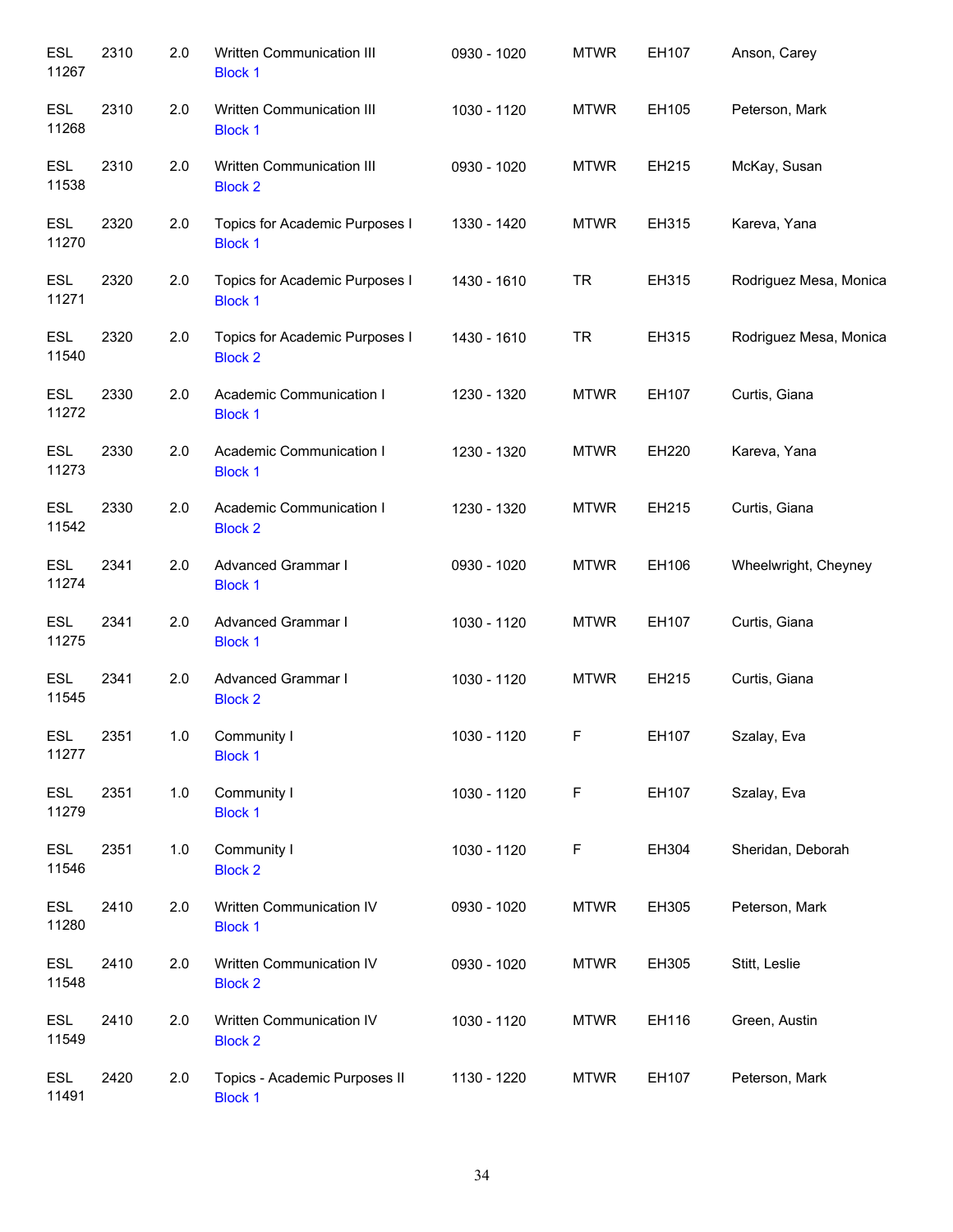| <b>ESL</b><br>11550 | 2420 | 2.0 | Topics - Academic Purposes II<br><b>Block 2</b>                                 | 1330 - 1420 | <b>MTWR</b>  | EH215 | Goodrich, Chanar     |
|---------------------|------|-----|---------------------------------------------------------------------------------|-------------|--------------|-------|----------------------|
| <b>ESL</b><br>11551 | 2420 | 2.0 | Topics - Academic Purposes II<br><b>Block 2</b>                                 | 1130 - 1220 | <b>MTWR</b>  | EH215 | Goodrich, Chanar     |
| <b>ESL</b><br>11492 | 2430 | 2.0 | Academic Communication II<br><b>Block 1</b>                                     | 1230 - 1320 | <b>MTWR</b>  | EH116 | Mortensen, Maria     |
| <b>ESL</b><br>11552 | 2430 | 2.0 | Academic Communication II<br><b>Block 2</b>                                     | 1230 - 1320 | <b>MTWR</b>  | EH304 | Sheridan, Deborah    |
| <b>ESL</b><br>11553 | 2430 | 2.0 | Academic Communication II<br><b>Block 2</b>                                     | 1230 - 1320 | <b>MTWR</b>  | EH117 | Mortensen, Maria     |
| <b>ESL</b><br>11494 | 2441 | 2.0 | <b>Advanced Grammar II</b><br><b>Block 1</b>                                    | 1030 - 1120 | <b>MTWR</b>  | EH118 | Wheelwright, Cheyney |
| <b>ESL</b><br>11554 | 2441 | 2.0 | <b>Advanced Grammar II</b><br><b>Block 2</b>                                    | 1030 - 1120 | <b>MTWR</b>  | EH118 | Stitt, Leslie        |
| <b>ESL</b><br>11555 | 2441 | 2.0 | <b>Advanced Grammar II</b><br><b>Block 2</b>                                    | 0930 - 1020 | <b>MTWR</b>  | EH219 | Mortensen, Maria     |
| <b>ESL</b><br>11496 | 2451 | 1.0 | Community II<br><b>Block 1</b>                                                  | 1030 - 1120 | F            | EH215 | Szalay, Eva          |
| <b>ESL</b><br>11556 | 2451 | 1.0 | Community II<br><b>Block 2</b>                                                  | 1030 - 1120 | F            | EH107 | Sheridan, Deborah    |
| <b>ESL</b><br>11497 | 2510 | 3.0 | Written Communication V<br><b>Block 1</b>                                       | 0930 - 1020 | <b>MTWRF</b> | EH315 | Larson, Wendy        |
| <b>ESL</b><br>11557 | 2510 | 3.0 | Written Communication V<br><b>Block 2</b>                                       | 1330 - 1420 | <b>MTWRF</b> | EH315 | Wheelwright, Cheyney |
| <b>ESL</b><br>11558 | 2510 | 3.0 | Written Communication V<br><b>Block 2</b>                                       | 1030 - 1120 | <b>MTWRF</b> | EH315 | Larson, Wendy        |
| <b>ESL</b><br>12125 | 2510 | 3.0 | Written Communication V<br><b>Block 1</b>                                       | 1330 - 1610 | <b>TR</b>    | EH218 | Reimann, Amy         |
| <b>ESL</b><br>11501 | 2520 | 3.0 | Variable Topics-Academic Study<br><b>Block 1</b>                                | 1030 - 1120 | <b>MTWRF</b> | EH315 | Goodrich, Chanar     |
| <b>ESL</b><br>11559 | 2520 | 3.0 | Variable Topics-Academic Study<br><b>Block 2</b>                                | 0930 - 1020 | <b>MTWRF</b> | EH315 | Sheridan, Deborah    |
| <b>ESL</b><br>11560 | 2520 | 3.0 | Variable Topics-Academic Study<br><b>Block 2</b>                                | 1130 - 1220 | <b>MTWRF</b> | EH115 | Sheridan, Deborah    |
| <b>ESL</b><br>12126 | 2520 | 3.0 | Variable Topics-Academic Study<br><b>Block 1</b>                                | 1330 - 1610 | MW           | EH107 | Pittman, Melissa     |
| <b>ESL</b><br>11503 | 2750 | 1.0 | <b>Special Projects</b><br><b>Block 1</b><br>Course Fee: \$5.00 per credit hour | <b>TBA</b>  | <b>TBA</b>   |       | Curtis, Giana        |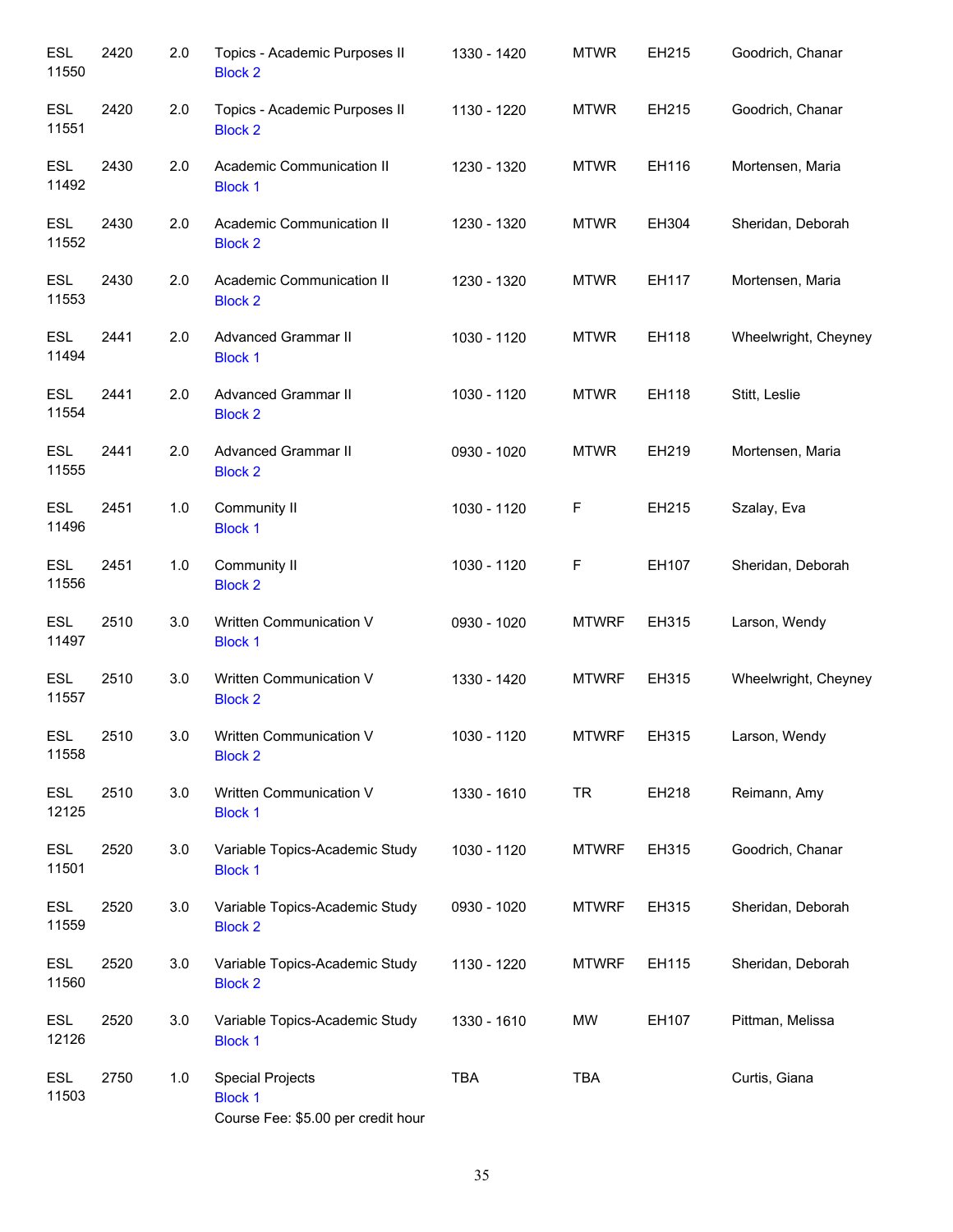| <b>ESL</b><br>11504 | 2750 | 2.0 | <b>Special Projects</b><br><b>Block 1</b><br>Course Fee: \$5.00 per credit hour                                                                                                                         | <b>TBA</b>  | <b>TBA</b> |              | Curtis, Giana      |
|---------------------|------|-----|---------------------------------------------------------------------------------------------------------------------------------------------------------------------------------------------------------|-------------|------------|--------------|--------------------|
| <b>ESL</b><br>11505 | 2750 | 3.0 | <b>Special Projects</b><br><b>Block 1</b><br>Course Fee: \$5.00 per credit hour                                                                                                                         | <b>TBA</b>  | <b>TBA</b> |              | Curtis, Giana      |
| <b>ESL</b><br>11561 | 2750 | 1.0 | <b>Special Projects</b><br><b>Block 2</b><br>Course Fee: \$5.00 per credit hour                                                                                                                         | <b>TBA</b>  | <b>TBA</b> |              | Curtis, Giana      |
| ESL<br>11562        | 2750 | 2.0 | <b>Special Projects</b><br><b>Block 2</b><br>Course Fee: \$5.00 per credit hour                                                                                                                         | <b>TBA</b>  | <b>TBA</b> |              | Curtis, Giana      |
| ESL<br>11563        | 2750 | 3.0 | <b>Special Projects</b><br><b>Block 2</b><br>Course Fee: \$5.00 per credit hour                                                                                                                         | <b>TBA</b>  | <b>TBA</b> |              | Curtis, Giana      |
| <b>FIN</b><br>11696 | 1010 | 3.0 | <b>Personal Finance</b><br><b>Full Semester</b><br>To access the online course materials, please log in through<br>the student portal (eWeber) at http://weber.edu and select:<br>"Current Students".   | <b>TBA</b>  | <b>TBA</b> | <b>OL</b>    | Livingston, E      |
| <b>FIN</b><br>11359 | 3200 | 3.0 | <b>Financial Management</b><br><b>Block 1</b>                                                                                                                                                           | 1030 - 1310 | <b>TR</b>  | <b>WB121</b> | Morgan, Terrilyn   |
| <b>FIN</b><br>11360 | 3200 | 3.0 | <b>Financial Management</b><br><b>Block 1</b>                                                                                                                                                           | 1730 - 2010 | <b>MW</b>  | <b>WB121</b> | Morgan, Terrilyn   |
| <b>FIN</b><br>11661 | 3300 | 3.0 | Investments<br><b>Block 1</b>                                                                                                                                                                           | 1730 - 2010 | <b>TR</b>  | <b>WB105</b> | Yergensen, Drew    |
| <b>FIN</b><br>11361 | 3350 | 3.0 | <b>Financial Institutions</b><br><b>Block 1</b>                                                                                                                                                         | 0730 - 1010 | <b>TR</b>  | <b>WB120</b> | Morgan, Terrilyn   |
| <b>FIN</b><br>11468 | 4860 | 3.0 | Finance Internship<br><b>Full Semester</b>                                                                                                                                                              | <b>TBA</b>  | <b>TBA</b> |              | Russell, Stephen   |
| FL<br>11990         | 4990 | 0.5 | Senior Assessment<br><b>Full Semester</b><br>This class will not meet. Please contact the instructor.                                                                                                   | 0800 - 0830 | M          |              | Mathews, Thomas    |
| GEO<br>11664        | 1030 | 3.0 | PS Earthquakes & Volcanoes<br><b>Block 2</b>                                                                                                                                                            | 1030 - 1310 | <b>TR</b>  | LL124        | Nielsen, Gregory   |
| GEO<br>11737        | 1030 | 3.0 | PS Earthquakes & Volcanoes<br><b>Block 2</b>                                                                                                                                                            | 1730 - 2010 | <b>TR</b>  | D02117       | Larsen, David      |
| GEO<br>11738        | 1030 | 3.0 | PS Earthquakes & Volcanoes<br><b>Full Semester</b><br>To access the online course materials, please log in through<br>the student portal (eWeber) at http://weber.edu and select:<br>"current students" | <b>TBA</b>  | <b>TBA</b> | <b>OL</b>    | Hernandez, Michael |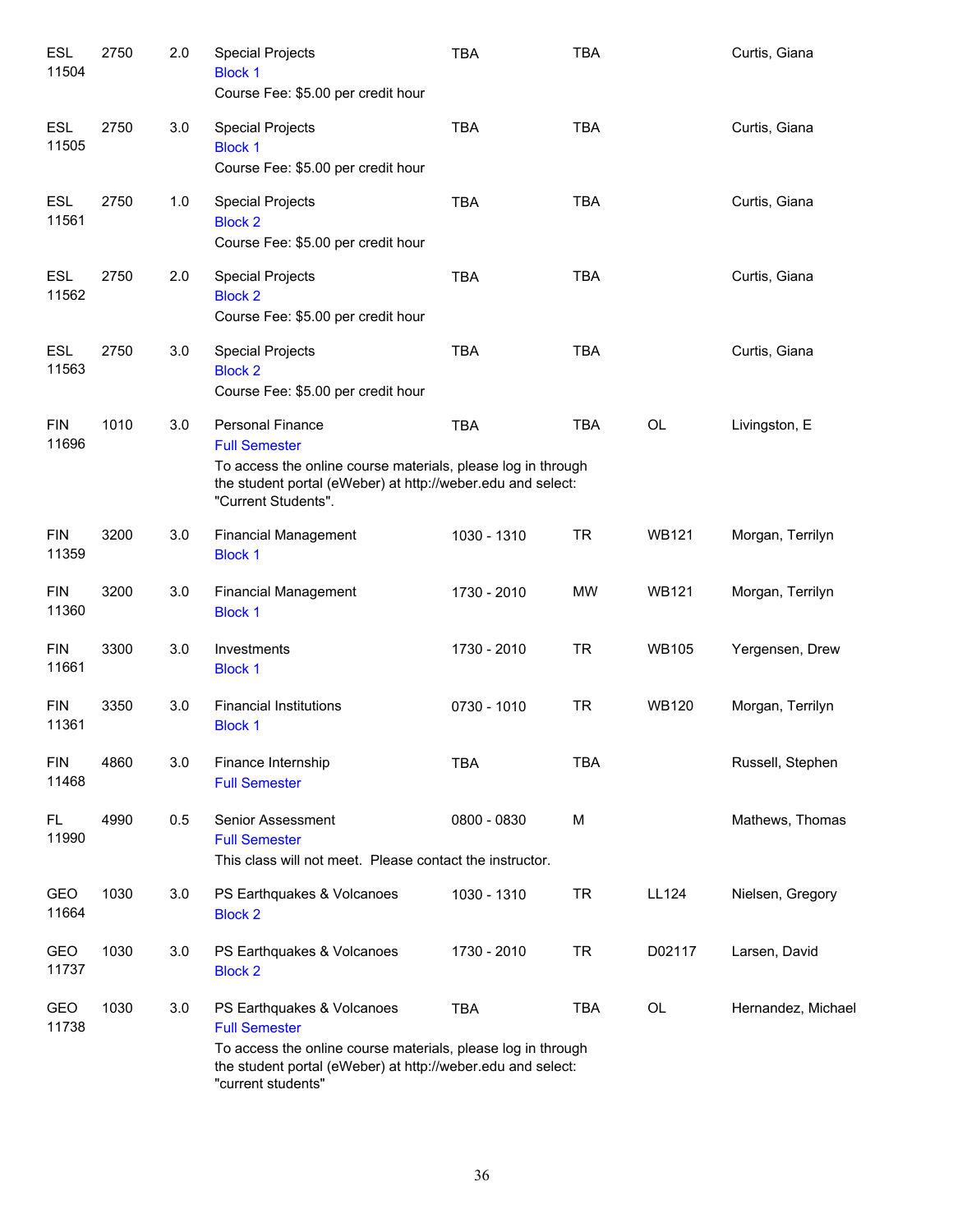| GEO<br>11739         | 1060 | 3.0 | <b>PS Environmental Geosciences</b><br><b>Full Semester</b>                                                                                       | <b>TBA</b>  | TBA        | <b>OL</b>    | Matyjasik, Marek    |
|----------------------|------|-----|---------------------------------------------------------------------------------------------------------------------------------------------------|-------------|------------|--------------|---------------------|
|                      |      |     | To access the online course materials, please log in through<br>the student portal (eWeber) at http://weber.edu and select:<br>"current students" |             |            |              |                     |
| <b>GEO</b><br>11740  | 1110 | 3.0 | PS Dynamic Earth: Physical Geo<br><b>Full Semester</b>                                                                                            | <b>TBA</b>  | <b>TBA</b> | <b>OL</b>    | Matyjasik, Marek    |
|                      |      |     | To access the online course materials, please log in through<br>the student portal (eWeber) at http://weber.edu and select:<br>"current students" |             |            |              |                     |
| GEO<br>11201         | 1130 | 3.0 | PS Intro to Meteorology<br><b>Block 1</b>                                                                                                         | 0930 - 1210 | <b>TR</b>  | LL124        | Ford, Richard       |
| <b>GEO</b><br>11204  | 4510 | 4.0 | Geology Field Camp<br><b>Block 1</b><br>GEOLOGY FIELD CAMP. CLASS DURATION: MAY 1-25, 2012.<br>FIELD TRIPS TO UTAH & SW WYOMING                   | <b>TBA</b>  | <b>TBA</b> |              | Yonkee, W           |
| <b>GEOG</b><br>11295 | 1000 | 3.0 | PS Natural Environmnt of Earth<br><b>Block 1</b>                                                                                                  | 0930 - 1210 | <b>TR</b>  | <b>SS318</b> | Lang, Anna          |
| <b>GEOG</b><br>11296 | 1000 | 3.0 | PS Natural Environmnt of Earth<br><b>Block 2</b>                                                                                                  | 0930 - 1210 | <b>TR</b>  | <b>SS318</b> | Richards, Paul      |
| <b>GEOG</b><br>11334 | 1000 | 3.0 | PS Natural Environmnt of Earth<br><b>Block 2</b>                                                                                                  | 0930 - 1210 | <b>TR</b>  | D02318       | Hadfield, Kimball   |
| <b>GEOG</b><br>11298 | 1002 | 2.0 | Map Reading & Land Navigation<br><b>Block 1</b>                                                                                                   | 0930 - 1300 | M          | <b>SS46</b>  | McCullough, Matthew |
| <b>GEOG</b><br>11297 | 1300 | 3.0 | SS/DV Places & Peoples World<br><b>Block 1</b>                                                                                                    | 0930 - 1210 | <b>MW</b>  | <b>SS333</b> | Gurgel, Klaus       |
| <b>GEOG</b><br>11337 | 1300 | 3.0 | SS/DV Places & Peoples World<br><b>Block 1</b>                                                                                                    | 0930 - 1210 | <b>TR</b>  | D02318       | Hadfield, Kimball   |
| GEOG<br>11299        | 4800 | 1.0 | Individual Research<br><b>Full Semester</b>                                                                                                       | <b>TBA</b>  | <b>TBA</b> |              | Dorsey, Bryan       |
| GEOG<br>11300        | 4800 | 2.0 | Individual Research<br><b>Full Semester</b>                                                                                                       | <b>TBA</b>  | <b>TBA</b> |              | Dorsey, Bryan       |
| GEOG<br>11301        | 4800 | 3.0 | Individual Research<br><b>Full Semester</b>                                                                                                       | <b>TBA</b>  | <b>TBA</b> |              | Dorsey, Bryan       |
| <b>GEOG</b><br>11302 | 4800 | 1.0 | Individual Research<br><b>Full Semester</b>                                                                                                       | <b>TBA</b>  | <b>TBA</b> |              | Elliott, Harold     |
| <b>GEOG</b><br>11303 | 4800 | 2.0 | Individual Research<br><b>Full Semester</b>                                                                                                       | <b>TBA</b>  | <b>TBA</b> |              | Elliott, Harold     |
| <b>GEOG</b><br>11304 | 4800 | 3.0 | Individual Research<br><b>Full Semester</b>                                                                                                       | <b>TBA</b>  | <b>TBA</b> |              | Elliott, Harold     |
| GEOG<br>11305        | 4800 | 1.0 | Individual Research<br><b>Full Semester</b>                                                                                                       | <b>TBA</b>  | <b>TBA</b> |              | Ewert, Eric         |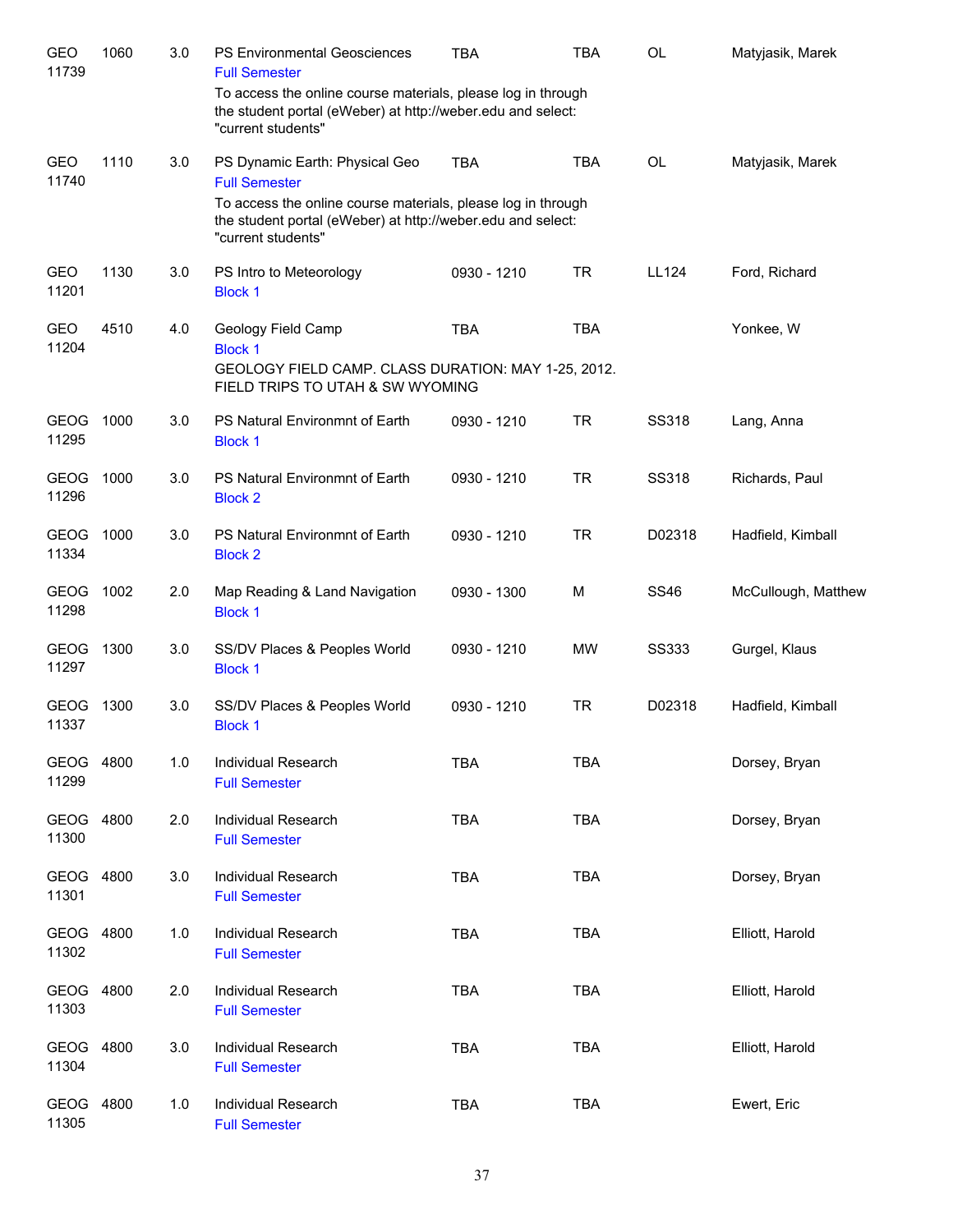| GEOG 4800<br>11306   |      | 2.0 | Individual Research<br><b>Full Semester</b>                                                                                                                                                                                                                                                                                                                          | <b>TBA</b>  | <b>TBA</b> |              | Ewert, Eric            |
|----------------------|------|-----|----------------------------------------------------------------------------------------------------------------------------------------------------------------------------------------------------------------------------------------------------------------------------------------------------------------------------------------------------------------------|-------------|------------|--------------|------------------------|
| GEOG 4800<br>11307   |      | 3.0 | Individual Research<br><b>Full Semester</b>                                                                                                                                                                                                                                                                                                                          | <b>TBA</b>  | <b>TBA</b> |              | Ewert, Eric            |
| GEOG 4800<br>11308   |      | 1.0 | Individual Research<br><b>Full Semester</b>                                                                                                                                                                                                                                                                                                                          | <b>TBA</b>  | <b>TBA</b> |              | Lang, Anna             |
| GEOG<br>11309        | 4800 | 2.0 | <b>Individual Research</b><br><b>Full Semester</b>                                                                                                                                                                                                                                                                                                                   | <b>TBA</b>  | <b>TBA</b> |              | Lang, Anna             |
| GEOG 4800<br>11310   |      | 3.0 | Individual Research<br><b>Full Semester</b>                                                                                                                                                                                                                                                                                                                          | <b>TBA</b>  | <b>TBA</b> |              | Lang, Anna             |
| GEOG 4890<br>11311   |      | 1.0 | Cooperative Work Experience<br><b>Full Semester</b>                                                                                                                                                                                                                                                                                                                  | <b>TBA</b>  | <b>TBA</b> |              | Dorsey, Bryan          |
| GEOG 4890<br>11312   |      | 2.0 | <b>Cooperative Work Experience</b><br><b>Full Semester</b>                                                                                                                                                                                                                                                                                                           | <b>TBA</b>  | <b>TBA</b> |              | Dorsey, Bryan          |
| GEOG 4890<br>11313   |      | 3.0 | Cooperative Work Experience<br><b>Full Semester</b>                                                                                                                                                                                                                                                                                                                  | <b>TBA</b>  | <b>TBA</b> |              | Dorsey, Bryan          |
| GEOG<br>11314        | 4890 | 1.0 | Cooperative Work Experience<br><b>Full Semester</b>                                                                                                                                                                                                                                                                                                                  | <b>TBA</b>  | <b>TBA</b> |              | Ewert, Eric            |
| GEOG<br>11315        | 4890 | 2.0 | Cooperative Work Experience<br><b>Full Semester</b>                                                                                                                                                                                                                                                                                                                  | <b>TBA</b>  | <b>TBA</b> |              | Ewert, Eric            |
| GEOG<br>11316        | 4890 | 3.0 | Cooperative Work Experience<br><b>Full Semester</b>                                                                                                                                                                                                                                                                                                                  | <b>TBA</b>  | <b>TBA</b> |              | Ewert, Eric            |
| <b>GERT</b><br>11111 | 3600 | 3.0 | <b>Social Statistics</b><br><b>Block 1</b><br>To access online course materials, please log on through the<br>student portal (eWeber) at http://weber.edu and select:<br>"Current Students".                                                                                                                                                                         | <b>TBA</b>  | <b>TBA</b> | OL           | Kennedy-Pressey, Kerry |
| <b>GERT</b><br>11112 | 3600 | 3.0 | <b>Social Statistics</b><br><b>Block 2</b><br>To access online course materials, please log on through the<br>student portal (eWeber) at http://weber.edu and select:<br>"Current Students".                                                                                                                                                                         | <b>TBA</b>  | <b>TBA</b> | OL           | Kennedy-Pressey, Kerry |
| <b>GERT</b><br>10711 | 4830 | 3.0 | Readings and/or Projects<br><b>Full Semester</b><br>Instructor approval required. Contact Social Work & Gerontology Office<br>801-626-6157 or bstockberger@weber.edu                                                                                                                                                                                                 | <b>TBA</b>  | <b>TBA</b> |              | Bigler, Mark           |
| <b>GERT</b><br>10709 | 4860 | 2.0 | Introductory Field Practicum<br><b>Full Semester</b><br>Gerontology Majors or Minors must meet with Steve Vigil the semester PRIOR to<br>entering the Field. Prerequisites are: GERT1010, GERT3320, SW3700,<br>GERT3500. Instructor approval is required to take this course. Contact the<br>Social Work & Gerontology OFfice 801-626-6157 or bstockberger@weber.edu | 1430 - 1520 | M          | <b>SS108</b> | Vigil, Steven          |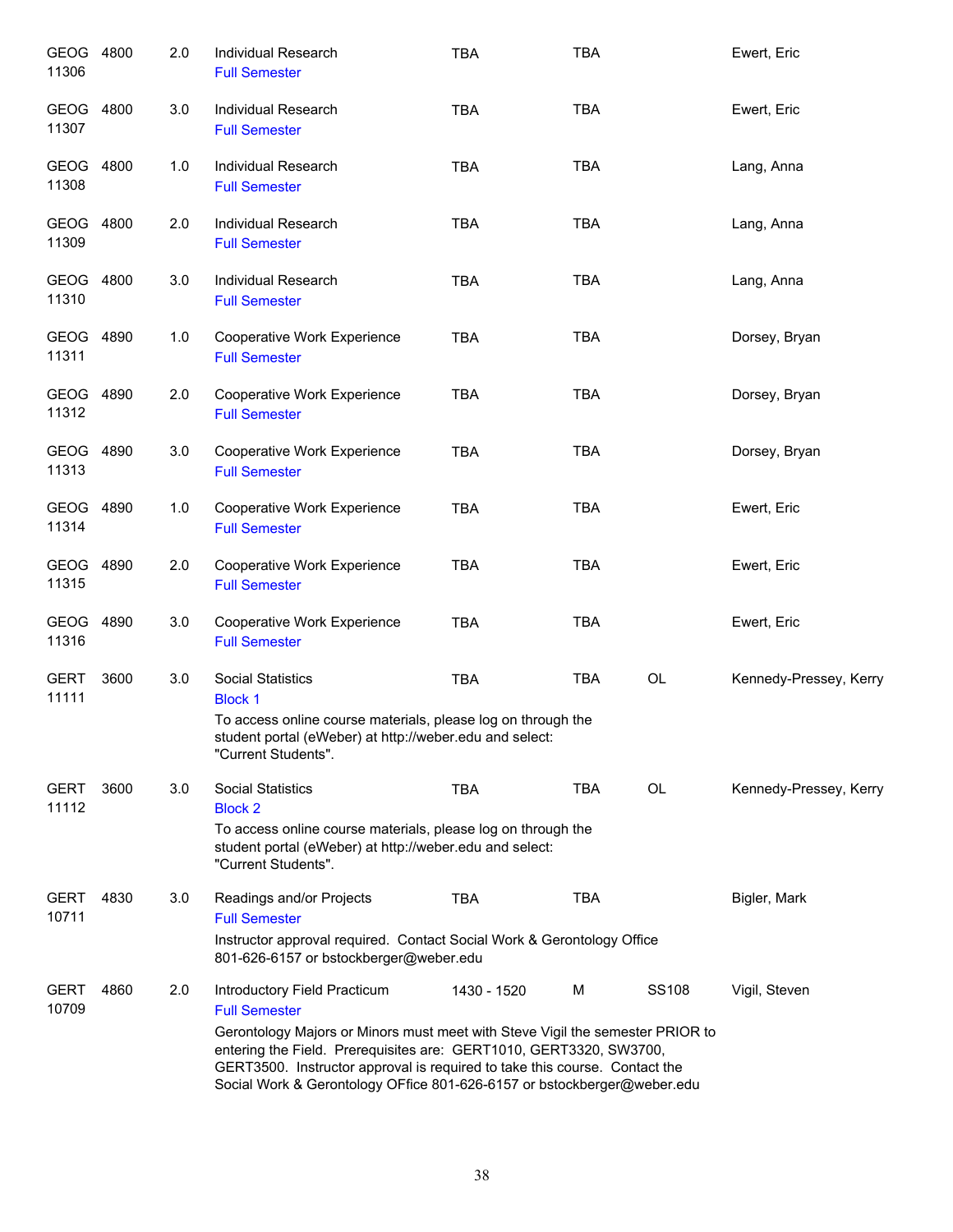| GERT<br>12094        | 4990 | 2.0 | Senior Seminar<br><b>Full Semester</b>                                                                                                                                                                      | <b>TBA</b>  | TBA        |           | Vigil, Steven       |
|----------------------|------|-----|-------------------------------------------------------------------------------------------------------------------------------------------------------------------------------------------------------------|-------------|------------|-----------|---------------------|
|                      |      |     | To register for this class you must meet with Steve Vigil, Coordinator for<br>Gerontology. Contact the Social Work program for more information,<br>bstockberger@weber.edu                                  |             |            |           |                     |
| <b>GRMN</b><br>10109 | 1010 | 3.0 | First Year German I<br><b>Block 1</b><br>Course Fee: \$6.00                                                                                                                                                 | 0830 - 1020 | <b>MWF</b> | EH116     | Szalay, Eva         |
| <b>GRMN</b><br>10110 | 1020 | 3.0 | First Year German II<br><b>Block 2</b><br>Course Fee: \$6.00                                                                                                                                                | 0830 - 1020 | <b>MWF</b> | EH116     | Szalay, Eva         |
| <b>GRMN</b><br>10120 | 3850 | 6.0 | Study Abroad<br><b>Full Semester</b>                                                                                                                                                                        | <b>TBA</b>  | <b>TBA</b> |           | Szalay, Eva         |
| <b>GRMN</b><br>10121 | 4850 | 6.0 | <b>Study Abroad</b><br><b>Full Semester</b>                                                                                                                                                                 | <b>TBA</b>  | <b>TBA</b> |           | Szalay, Eva         |
| HAS<br>10295         | 3000 | 3.0 | The Health Care System<br><b>Full Semester</b><br>To access the online course materials, please log in through<br>the student portal (eWeber) at http://weber.edu and select<br>"Current Students".         | <b>TBA</b>  | <b>TBA</b> | <b>OL</b> | Dahlkemper, Richard |
| HAS<br>10296         | 3020 | 3.0 | <b>Health Care Marketing</b><br><b>Full Semester</b><br>To access the online course materials, please log in through<br>the student portal (eWeber) at http://weber.edu and select<br>"Current Students".   | <b>TBA</b>  | <b>TBA</b> | <b>OL</b> | Dahlkemper, Richard |
| HAS<br>10297         | 3150 | 3.0 | Com Health Agencies & Services<br><b>Full Semester</b><br>To access the online course materials, please log in through<br>the student portal (eWeber) at http://weber.edu and select<br>"Current Students". | <b>TBA</b>  | <b>TBA</b> | <b>OL</b> | Johnson, Kenneth    |
| HAS<br>10298         | 3190 | 3.0 | DV Cultural Divers in Patient<br><b>Full Semester</b><br>To access the online course materials, please log in through<br>the student portal (eWeber) at http://weber.edu and select<br>"Current Students".  | TBA         | TBA        | OL        | Johnson, Kenneth    |
| HAS<br>10299         | 3230 | 3.0 | <b>Health Communication</b><br><b>Full Semester</b><br>To access the online course materials, please log in through<br>the student portal (eWeber) at http://weber.edu and select<br>"Current Students".    | <b>TBA</b>  | <b>TBA</b> | OL        | Moss, Cory          |
| HAS<br>10300         | 3260 | 3.0 | Administrative/Supervisor Theo<br><b>Block 1</b><br>To access the online course materials, please log in through<br>the student portal (eWeber) at http://weber.edu and select<br>"Current Students".       | <b>TBA</b>  | TBA        | OL        | Burton, Lloyd       |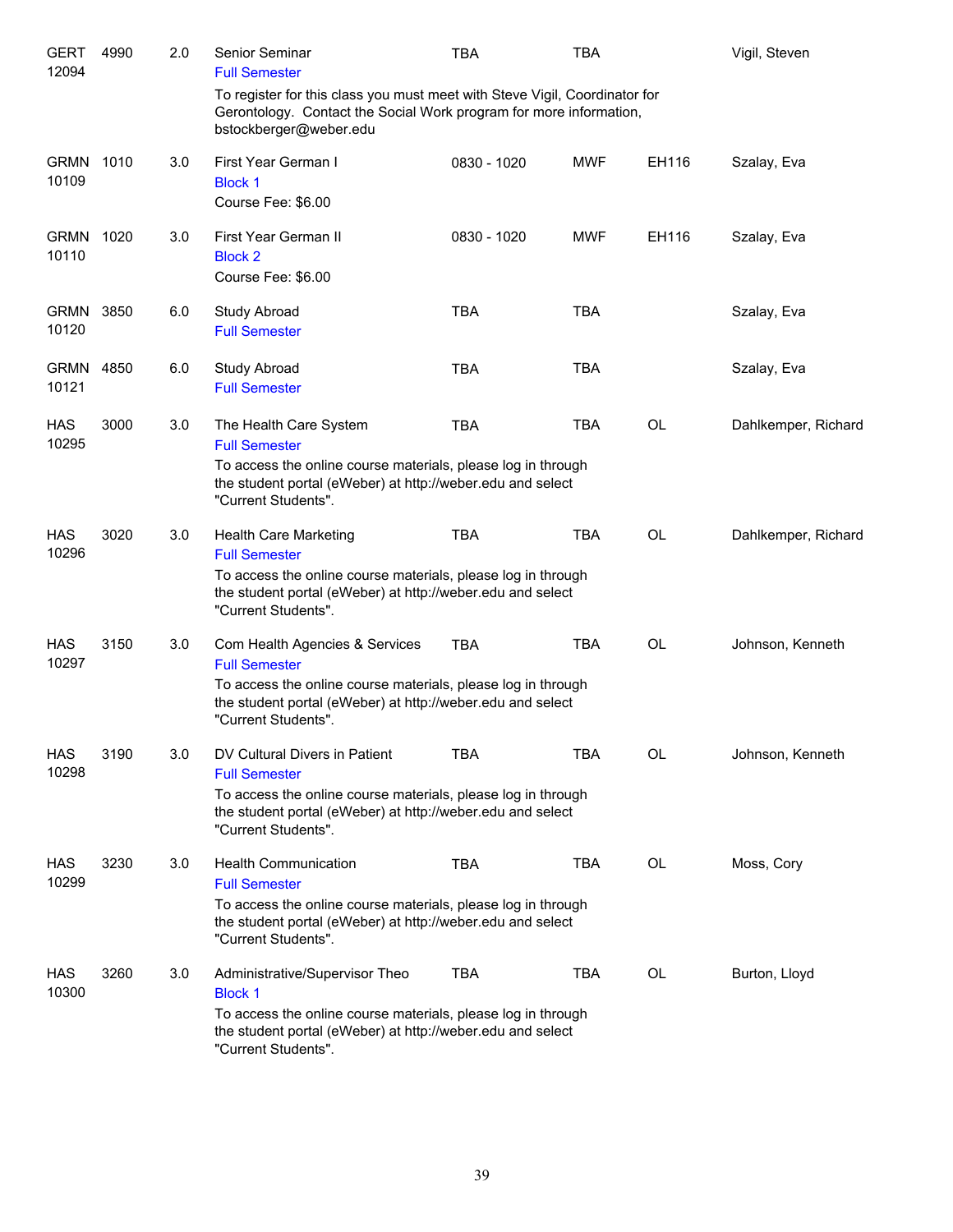| <b>HAS</b><br>10301  | 4620 | 3.0 | International Health Care<br><b>Block 2</b>                                                                                                                              | <b>TBA</b>  | <b>TBA</b> | OL        | Wyant, David     |
|----------------------|------|-----|--------------------------------------------------------------------------------------------------------------------------------------------------------------------------|-------------|------------|-----------|------------------|
|                      |      |     | To access the online course materials, please log in through<br>the student portal (eWeber) at http://weber.edu and select<br>"Current Students".                        |             |            |           |                  |
| HIM<br>10302         | 2300 | 3.0 | Diagnosis Coding<br><b>Full Semester</b>                                                                                                                                 | <b>TBA</b>  | <b>TBA</b> | <b>OL</b> | Carter, Darcy    |
|                      |      |     | To access the online course materials, please log in through<br>the student portal (eWeber) at http://weber.edu and select<br>"Current Students".<br>Course Fee: \$10.00 |             |            |           |                  |
| HIM<br>10303         | 2320 | 3.0 | Ambulatory/Physician Office Co<br><b>Full Semester</b>                                                                                                                   | <b>TBA</b>  | <b>TBA</b> | OL        | Merkley, Heather |
|                      |      |     | To access the online course materials, please log in through<br>the student portal (eWeber) at http://weber.edu and select<br>"Current Students".<br>Course Fee: \$10.00 |             |            |           |                  |
| HIM<br>10304         | 2330 | 2.0 | Class Systems Topics/Reimburse<br><b>Full Semester</b>                                                                                                                   | <b>TBA</b>  | <b>TBA</b> | OL        | Shaw, Patricia   |
|                      |      |     | To access the online course materials, please log in through<br>the student portal (eWeber) at http://weber.edu and select<br>"Current Students".                        |             |            |           |                  |
| HIM<br>11996         | 2410 | 2.0 | ICD-10-PCS Coding<br><b>Full Semester</b>                                                                                                                                | <b>TBA</b>  | <b>TBA</b> | <b>OL</b> | Carter, Darcy    |
|                      |      |     | To access the online course materials, please log in through<br>the student portal (eWeber) at http://weber.edu and select:<br>"Current Students".                       |             |            |           |                  |
| HIM<br>10305         | 2863 | 1.0 | Profess Pract Exper in Coding<br><b>Full Semester</b>                                                                                                                    | <b>TBA</b>  | <b>TBA</b> | OL        | Carter, Darcy    |
|                      |      |     | To access the online course materials, please log in through<br>the student portal (eWeber) at http://weber.edu and select<br>"Current Students".<br>Course Fee: \$10.00 |             |            |           |                  |
| HIM<br>10306         | 3000 | 3.0 | Computer Applications in HIth<br><b>Block 1</b>                                                                                                                          | <b>TBA</b>  | <b>TBA</b> | OL        | Merkley, Heather |
|                      |      |     | To access the online course materials, please log in through<br>the student portal (eWeber) at http://weber.edu and select<br>"Current Students".                        |             |            |           |                  |
| HIM<br>10307         | 3200 | 3.0 | Epidemiology & Biostatistics<br><b>Full Semester</b>                                                                                                                     | <b>TBA</b>  | <b>TBA</b> | <b>OL</b> | Palmer, Miland   |
|                      |      |     | To access the online course materials, please log in through<br>the student portal (eWeber) at http://weber.edu and select<br>"Current Students".                        |             |            |           |                  |
| HIM<br>10308         | 3300 | 3.0 | Intro Quality Improve Hith Car<br><b>Full Semester</b>                                                                                                                   | <b>TBA</b>  | <b>TBA</b> | <b>OL</b> | Shaw, Patricia   |
|                      |      |     | To access the online course materials, please log in through<br>the student portal (eWeber) at http://weber.edu and select<br>"Current Students".                        |             |            |           |                  |
| <b>HIST</b><br>11053 | 1500 | 3.0 | SS World History to 1500<br><b>Full Semester</b>                                                                                                                         | 0930 - 1020 | <b>MWF</b> | SS201     | Moffett, Randall |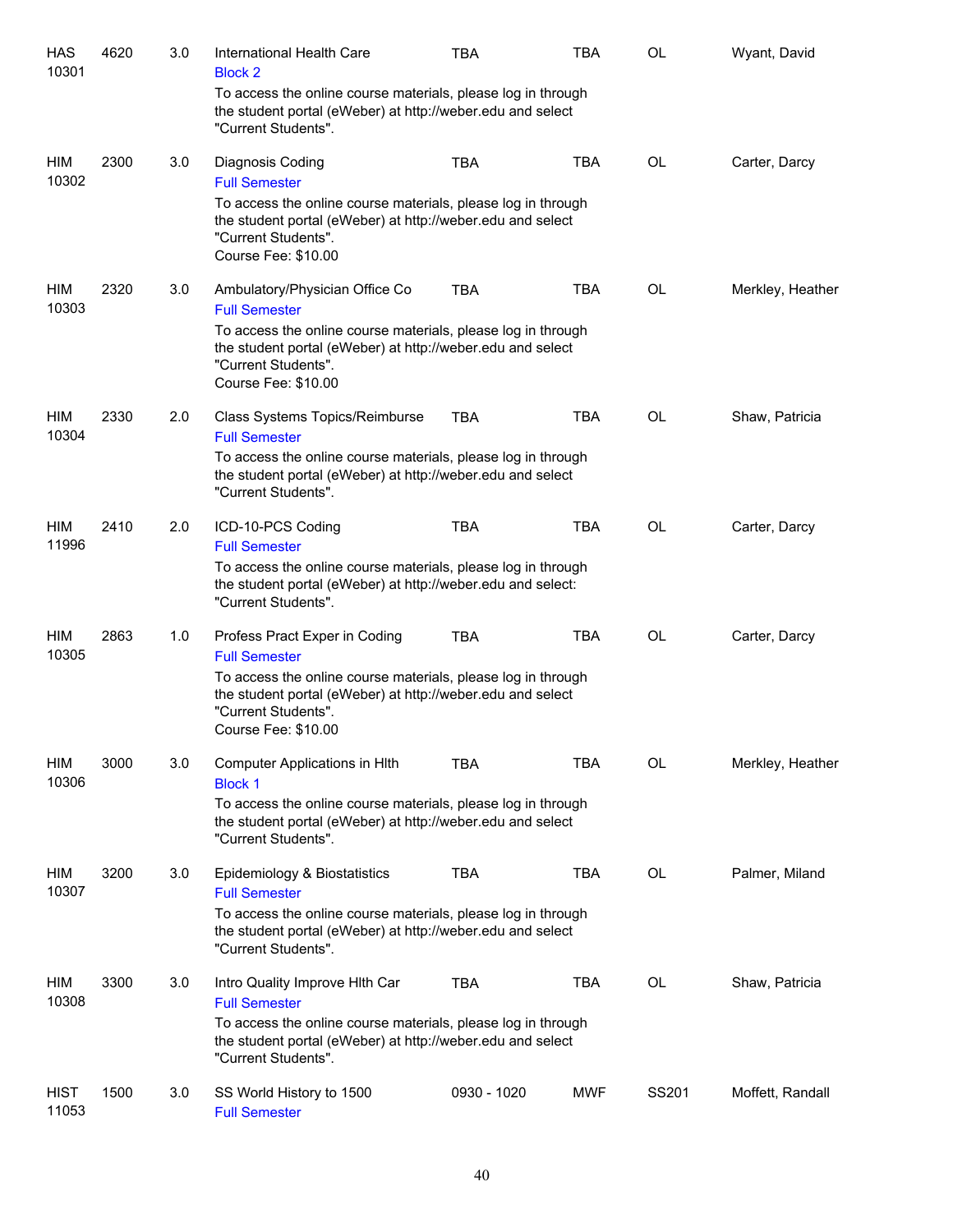| <b>HIST</b><br>11133 | 1500 | 3.0 | SS World History to 1500<br><b>Full Semester</b>                                                                                                                                                         | 1730 - 2010 | T          | <b>SS274</b> | Nelson, Katie     |
|----------------------|------|-----|----------------------------------------------------------------------------------------------------------------------------------------------------------------------------------------------------------|-------------|------------|--------------|-------------------|
| <b>HIST</b><br>11135 | 1500 | 3.0 | SS World History to 1500<br><b>Block 2</b>                                                                                                                                                               | 0930 - 1210 | <b>TR</b>  | SS219        | Nelson, Katie     |
| <b>HIST</b><br>11290 | 1500 | 3.0 | SS World History to 1500<br><b>Block 1</b><br>To access online course materials, please log on through the<br>student portal (eWeber) at http://weber.edu and select:<br>"Current Students".             | <b>TBA</b>  | <b>TBA</b> | <b>OL</b>    | Francis, Stephen  |
| <b>HIST</b><br>11054 | 1510 | 3.0 | SS/DV World Hist 1500 to Pres<br><b>Full Semester</b>                                                                                                                                                    | 1730 - 2010 | M          | SS219        | Moffett, Randall  |
| <b>HIST</b><br>11291 | 1510 | 3.0 | SS/DV World Hist 1500 to Pres<br><b>Block 1</b><br>To access online course materials, please log on through the<br>student portal (eWeber) at http://weber.edu and select:<br>"Current Students".        | <b>TBA</b>  | <b>TBA</b> | <b>OL</b>    | Francis, Stephen  |
| <b>HIST</b><br>11051 | 1700 | 3.0 | Al American Civilization<br><b>Full Semester</b>                                                                                                                                                         | 0730 - 0845 | <b>TR</b>  | SS219        | Hedges, Andrew    |
| <b>HIST</b><br>11052 | 1700 | 3.0 | Al American Civilization<br><b>Full Semester</b>                                                                                                                                                         | 1030 - 1310 | M          | SS219        | Rives, Nathan     |
| <b>HIST</b><br>11057 | 1700 | 3.0 | Al American Civilization<br><b>Full Semester</b>                                                                                                                                                         | 1730 - 2010 | Τ          | SS219        | Smith, Tracey     |
| <b>HIST</b><br>11079 | 1700 | 3.0 | Al American Civilization<br><b>Block 1</b>                                                                                                                                                               | 1730 - 2010 | <b>TR</b>  | SS201        | Kronmiller, Jay   |
| <b>HIST</b><br>11080 | 1700 | 3.0 | Al American Civilization<br><b>Block 1</b>                                                                                                                                                               | 1030 - 1310 | <b>TR</b>  | SS219        | Reynolds, Dynette |
| <b>HIST</b><br>11282 | 1700 | 3.0 | Al American Civilization<br><b>Full Semester</b><br>To access online course materials, please log on through the<br>student portal (eWeber) at http://weber.edu and select:<br>"Current Students".       | <b>TBA</b>  | <b>TBA</b> | <b>OL</b>    | Sessions, Gene    |
| HIST<br>11293        | 1700 | 3.0 | Al American Civilization<br><b>Block 1</b><br>To access online course materials, please log on through the<br>student portal (eWeber) at http://weber.edu and select:<br>"Current Students".             | TBA         | <b>TBA</b> | OL           | Vickers, Vikki    |
| HIST<br>11362        | 1700 | 3.0 | Al American Civilization<br><b>Full Semester</b>                                                                                                                                                         | 1730 - 2010 | W          | D02325       | Swedin, Eric      |
| HIST<br>11283        | 2700 | 3.0 | Al History of the U.S. to 1877<br><b>Full Semester</b><br>To access online course materials, please log on through the<br>student portal (eWeber) at http://weber.edu and select:<br>"Current Students". | TBA         | <b>TBA</b> | OL           | MacKay, Kathryn   |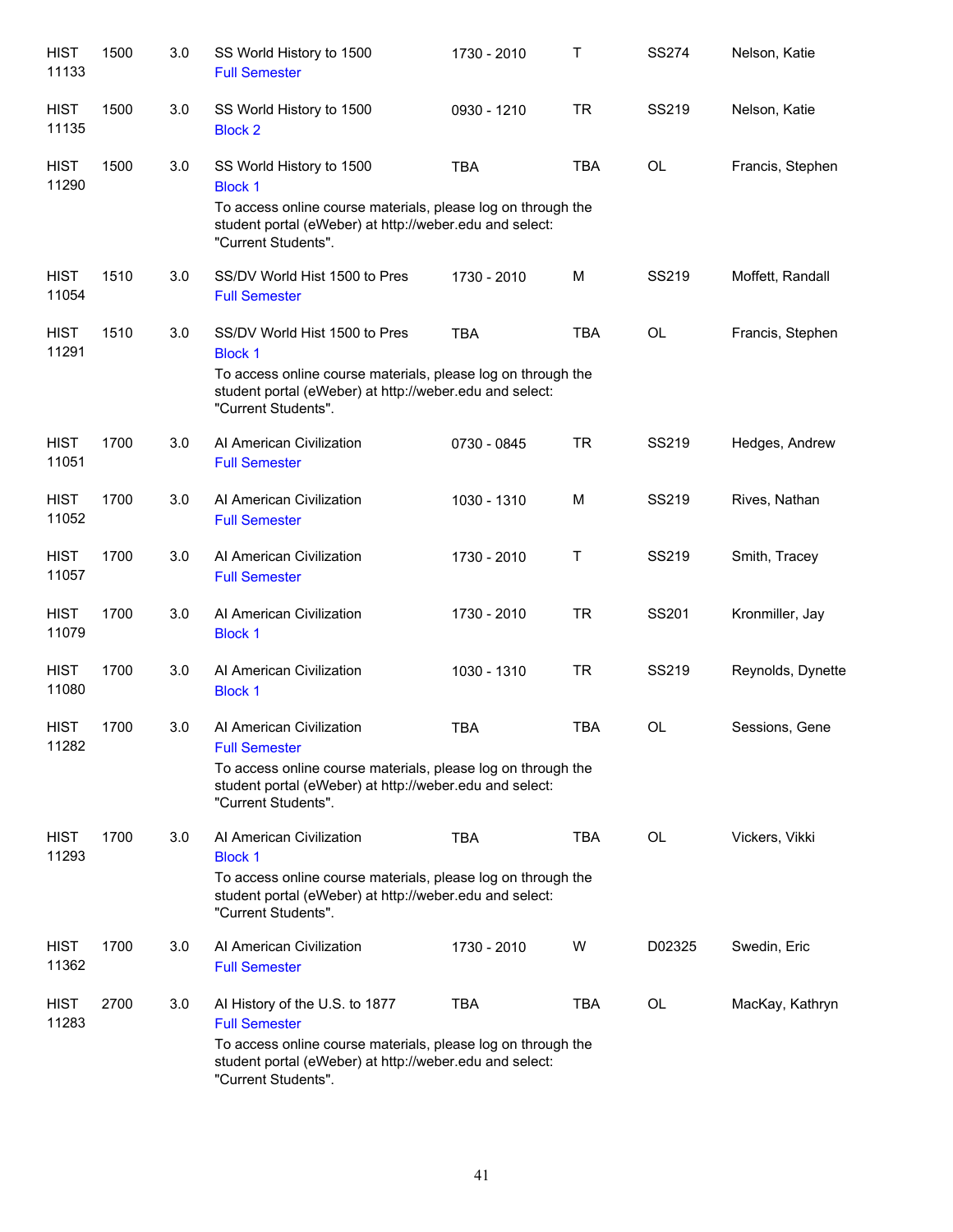| <b>HIST</b><br>11284 | 2710 | 3.0 | Al Hist of the U.S. Since 1877<br><b>Full Semester</b>                                                                                                                                                 | TBA         | TBA        | <b>OL</b>    | MacKay, Kathryn  |
|----------------------|------|-----|--------------------------------------------------------------------------------------------------------------------------------------------------------------------------------------------------------|-------------|------------|--------------|------------------|
|                      |      |     | To access online course materials, please log on through the<br>student portal (eWeber) at http://weber.edu and select:<br>"Current Students".                                                         |             |            |              |                  |
| <b>HIST</b><br>11084 | 3000 | 3.0 | <b>Investigating History</b><br><b>Block 1</b>                                                                                                                                                         | 1230 - 1510 | <b>TR</b>  | SS217        | Francis, Stephen |
| <b>HIST</b><br>11294 | 3030 | 3.0 | DV African-American History<br><b>Block 2</b><br>To access online course materials, please log on through the<br>student portal (eWeber) at http://weber.edu and select:<br>"Current Students".        | <b>TBA</b>  | <b>TBA</b> | <b>OL</b>    | Vickers, Vikki   |
| <b>HIST</b><br>11285 | 4070 | 3.0 | 20th Century U.S. since 1945<br><b>Full Semester</b><br>To access online course materials, please log on through the<br>student portal (eWeber) at http://weber.edu and select:<br>"Current Students". | <b>TBA</b>  | <b>TBA</b> | <b>OL</b>    | Sessions, Gene   |
| <b>HIST</b><br>11083 | 4130 | 3.0 | History Of Utah<br><b>Block 1</b>                                                                                                                                                                      | 1030 - 1310 | <b>TR</b>  | <b>SS274</b> | Sillito, John    |
| <b>HIST</b><br>11364 | 4500 | 3.0 | Teaching Soc. Studies in 5-12<br><b>Full Semester</b>                                                                                                                                                  | 1530 - 1810 | R          | WW103        | Waite, Ryan      |
| <b>HIST</b><br>11363 | 4510 | 3.0 | DV Twentieth Century World<br><b>Full Semester</b>                                                                                                                                                     | 1730 - 2010 | Τ          | D02320       | Swedin, Eric     |
| <b>HIST</b><br>11286 | 4610 | 3.0 | History of Africa<br><b>Full Semester</b><br>To access online course materials, please log on through the<br>student portal (eWeber) at http://weber.edu and select:<br>"Current Students".            | <b>TBA</b>  | <b>TBA</b> | <b>OL</b>    | Sessions, Gene   |
| <b>HIST</b><br>11081 | 4630 | 3.0 | Hist of Ancient/Colon Latin Am<br>Block 1                                                                                                                                                              | 1730 - 2010 | <b>TR</b>  | SS217        | Ibarguen, John   |
| <b>HIST</b><br>11055 | 4720 | 3.0 | Issues and Topics in European<br><b>Full Semester</b><br>MIDIEVAL EUROPE WARFARE                                                                                                                       | 1030 - 1120 | <b>MWF</b> | SS217        | Moffett, Randall |
| <b>HIST</b><br>11059 | 4830 | 1.0 | <b>Directed Readings</b><br><b>Full Semester</b>                                                                                                                                                       | <b>TBA</b>  | <b>TBA</b> |              | Matt, Susan      |
| <b>HIST</b><br>11060 | 4830 | 2.0 | <b>Directed Readings</b><br><b>Full Semester</b>                                                                                                                                                       | <b>TBA</b>  | <b>TBA</b> |              | Matt, Susan      |
| <b>HIST</b><br>11061 | 4830 | 3.0 | <b>Directed Readings</b><br><b>Full Semester</b>                                                                                                                                                       | <b>TBA</b>  | <b>TBA</b> |              | Matt, Susan      |
| <b>HIST</b><br>11071 | 4860 | 1.0 | Internship in Historical Study<br><b>Full Semester</b>                                                                                                                                                 | <b>TBA</b>  | <b>TBA</b> |              | MacKay, Kathryn  |
| <b>HIST</b><br>11073 | 4860 | 2.0 | Internship in Historical Study<br><b>Full Semester</b>                                                                                                                                                 | <b>TBA</b>  | <b>TBA</b> |              | MacKay, Kathryn  |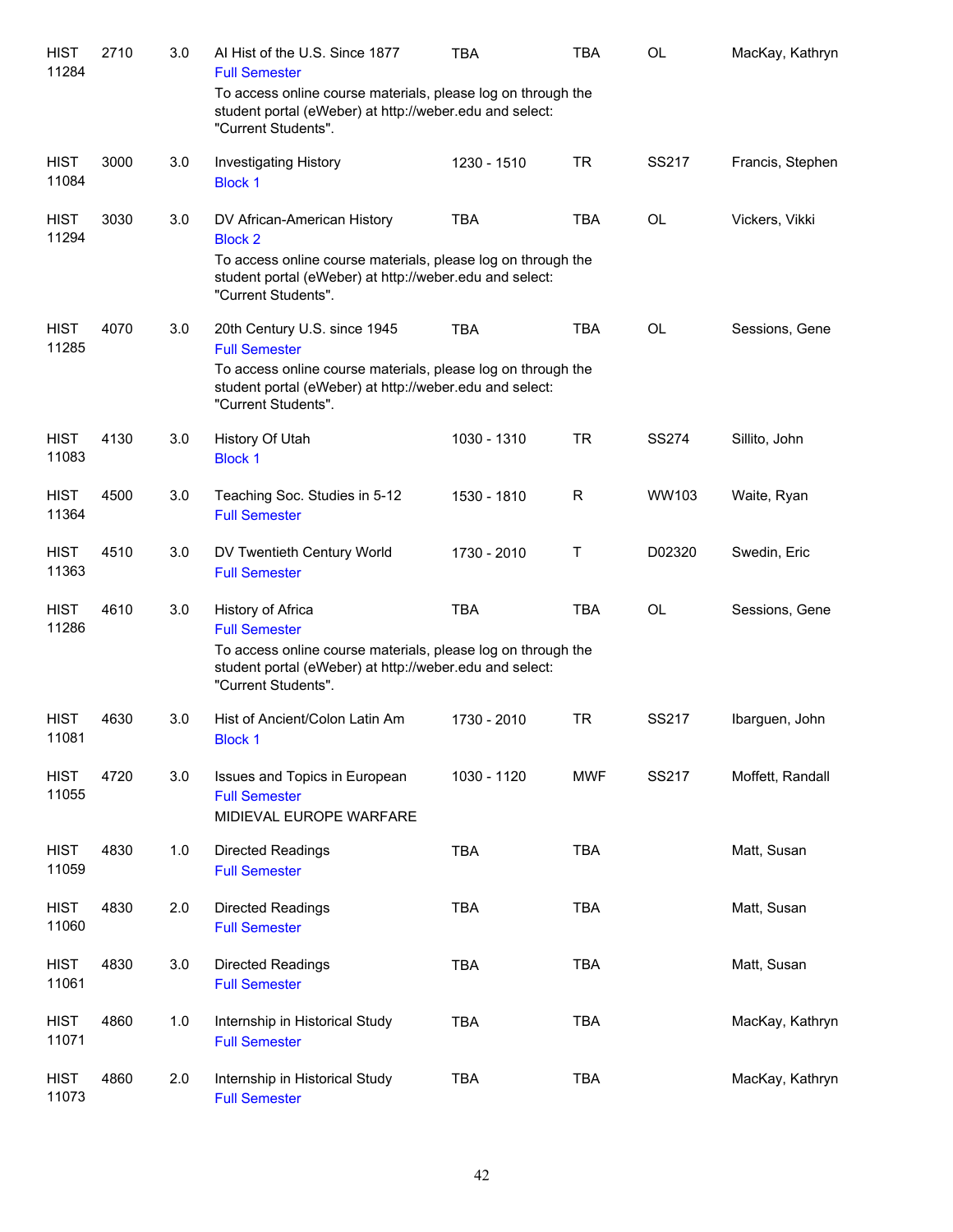| <b>HIST</b><br>11074 | 4860 | 3.0 | Internship in Historical Study<br><b>Full Semester</b>                                                                                                                                                                        | <b>TBA</b>  | <b>TBA</b> |             | MacKay, Kathryn         |
|----------------------|------|-----|-------------------------------------------------------------------------------------------------------------------------------------------------------------------------------------------------------------------------------|-------------|------------|-------------|-------------------------|
| <b>HIST</b><br>11076 | 4860 | 4.0 | Internship in Historical Study<br><b>Full Semester</b>                                                                                                                                                                        | <b>TBA</b>  | <b>TBA</b> |             | MacKay, Kathryn         |
| <b>HIST</b><br>11077 | 4860 | 5.0 | Internship in Historical Study<br><b>Full Semester</b>                                                                                                                                                                        | <b>TBA</b>  | <b>TBA</b> |             | MacKay, Kathryn         |
| <b>HIST</b><br>11078 | 4860 | 6.0 | Internship in Historical Study<br><b>Full Semester</b>                                                                                                                                                                        | <b>TBA</b>  | <b>TBA</b> |             | MacKay, Kathryn         |
| <b>HIST</b><br>11062 | 4890 | 1.0 | Cooperative Work Experience<br><b>Full Semester</b>                                                                                                                                                                           | <b>TBA</b>  | <b>TBA</b> |             | Matt, Susan             |
| <b>HIST</b><br>11063 | 4890 | 2.0 | Cooperative Work Experience<br><b>Full Semester</b>                                                                                                                                                                           | <b>TBA</b>  | <b>TBA</b> |             | Matt, Susan             |
| <b>HIST</b><br>11064 | 4890 | 3.0 | Cooperative Work Experience<br><b>Full Semester</b>                                                                                                                                                                           | <b>TBA</b>  | <b>TBA</b> |             | Matt, Susan             |
| <b>HIST</b><br>11065 | 4890 | 4.0 | Cooperative Work Experience<br><b>Full Semester</b>                                                                                                                                                                           | <b>TBA</b>  | <b>TBA</b> |             | Matt, Susan             |
| <b>HIST</b><br>11067 | 4890 | 5.0 | Cooperative Work Experience<br><b>Full Semester</b>                                                                                                                                                                           | <b>TBA</b>  | <b>TBA</b> |             | Matt, Susan             |
| <b>HIST</b><br>11069 | 4890 | 6.0 | Cooperative Work Experience<br><b>Full Semester</b>                                                                                                                                                                           | <b>TBA</b>  | <b>TBA</b> |             | Matt, Susan             |
| <b>HIST</b><br>11058 | 4990 | 3.0 | Senior Seminar<br><b>Full Semester</b>                                                                                                                                                                                        | 1730 - 2010 | M          | SS217       | Sessions, Gene          |
| <b>HLTH</b><br>11612 | 1030 | 3.0 | SS Healthy Lifestyles<br><b>Block 1</b><br>Course Fee: \$10.00                                                                                                                                                                | 0930 - 1210 | <b>TR</b>  | <b>SW62</b> | Cost, Patricia          |
| <b>HLTH</b><br>11667 | 1030 | 3.0 | SS Healthy Lifestyles<br><b>Full Semester</b><br>To access online course materials, please log on through the<br>student portal (eWeber) at http://weber.edu and select:<br>"Current Students".<br>Course Fee: \$10.00        | <b>TBA</b>  | <b>TBA</b> | <b>OL</b>   | Eisenbarth, Christopher |
| <b>HLTH</b><br>11668 | 1030 | 3.0 | <b>SS Healthy Lifestyles</b><br><b>Full Semester</b><br>To access online course materials, please log on through the<br>student portal (eWeber) at http://weber.edu and select:<br>"Current Students".<br>Course Fee: \$10.00 | <b>TBA</b>  | <b>TBA</b> | OL          | Olpin, Shanyn           |
| <b>HLTH</b><br>11669 | 1110 | 3.0 | <b>Stress Management</b><br><b>Full Semester</b><br>To access online course materials, please log on through the<br>student portal (eWeber) at http://weber.edu and select:<br>"Current Students".<br>Course Fee: \$10.00     | <b>TBA</b>  | <b>TBA</b> | OL          | Olpin, Michael          |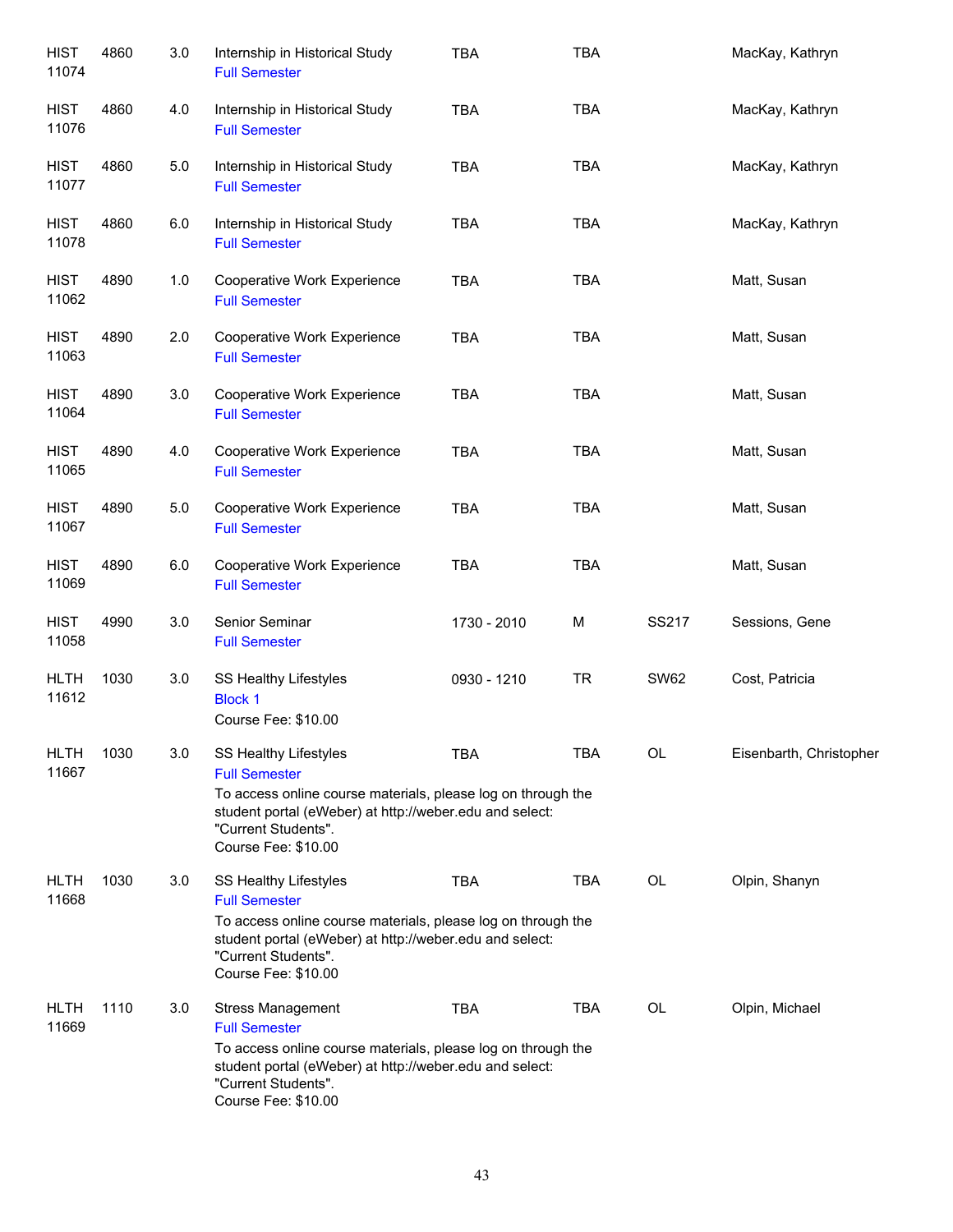| HLTH<br>12146        | 1300 | 2.0 | First Aid: Resp to Emergencies<br><b>Block 2</b><br>Class meets July 28 and August 4 only.<br>Class meets July 28 and August 4 only.                                                                       | 0815 - 1700<br>0815 - 1700 | $\mathbb S$<br>$\mathbf S$ | <b>SW68</b><br><b>SW68</b> | Stone, Lester           |
|----------------------|------|-----|------------------------------------------------------------------------------------------------------------------------------------------------------------------------------------------------------------|----------------------------|----------------------------|----------------------------|-------------------------|
| <b>HLTH</b><br>11486 | 2300 | 3.0 | <b>Emergency Response</b><br><b>Block 2</b><br>Course Fee: \$30.00                                                                                                                                         | 0900 - 1150                | <b>TR</b>                  | <b>SW68</b>                | Bugnet, Paul            |
| <b>HLTH</b><br>12016 | 2300 | 3.0 | <b>Emergency Response</b><br><b>Block 2</b><br>Course Fee \$30.00                                                                                                                                          | 1600 - 1830                | MW                         | <b>SW68</b>                | Bass, Joel              |
| <b>HLTH</b><br>11613 | 2400 | 3.0 | Mind/Body Wellness<br><b>Block 1</b>                                                                                                                                                                       | 1030 - 1220                | <b>MWF</b>                 | <b>SW62</b>                | Olpin, Michael          |
| <b>HLTH</b><br>11670 | 2700 | 3.0 | <b>Consumer Health</b><br><b>Full Semester</b><br>To access online course materials, please log on through the<br>student portal (eWeber) at http://weber.edu and select:<br>"Current Students".           | <b>TBA</b>                 | <b>TBA</b>                 | OL                         | Hadley, Susan           |
| <b>HLTH</b><br>11671 | 3000 | 3.0 | Foundations of Hith Promotion<br><b>Full Semester</b><br>To access online course materials, please log on through the<br>student portal (eWeber) at http://weber.edu and select:<br>"Current Students".    | <b>TBA</b>                 | <b>TBA</b>                 | <b>OL</b>                  | Eisenbarth, Christopher |
| <b>HLTH</b><br>11614 | 3200 | 3.0 | Methods in Health Education<br><b>Block 1</b>                                                                                                                                                              | 0830 - 1020                | <b>MWF</b>                 | <b>SW62</b>                | Olpin, Michael          |
| <b>HLTH</b><br>12087 | 3200 | 3.0 | Methods in Health Education<br><b>Block 1</b>                                                                                                                                                              | 1300 - 1415                | <b>MWF</b>                 | <b>SW62</b>                | Olpin, Michael          |
| <b>HLTH</b><br>11672 | 3400 | 3.0 | Substance Abuse Prevention<br><b>Full Semester</b><br>To access online course materials, please log on through the<br>student portal (eWeber) at http://weber.edu and select:<br>"Current Students".       | <b>TBA</b>                 | <b>TBA</b>                 | <b>OL</b>                  | Cost, Patricia          |
| <b>HLTH</b><br>11615 | 3500 | 3.0 | <b>Human Sexuality</b><br><b>Block 1</b>                                                                                                                                                                   | 1330 - 1610                | <b>TR</b>                  | <b>SW62</b>                | Cost, Patricia          |
| <b>HLTH</b><br>11673 | 3500 | 3.0 | Human Sexuality<br><b>Full Semester</b><br>To access online course materials, please log on through the<br>student portal (eWeber) at http://weber.edu and select:<br>"Current Students".                  | <b>TBA</b>                 | <b>TBA</b>                 | OL                         | Cost, Patricia          |
| HLTH<br>12017        | 4013 | 3.0 | Research & Assessment<br><b>Full Semester</b><br>Course Fee: \$10.00. To access online course materials, please log in to your<br>student portal at weber edu and select your student services tab.        | <b>TBA</b>                 | <b>TBA</b>                 | OL                         | Olpin, Michael          |
| HLTH<br>11674        | 4250 | 2.0 | <b>Health Issues Adolescents</b><br><b>Full Semester</b><br>To access online course materials, please log on through the<br>student portal (eWeber) at http://weber.edu and select:<br>"Current Students". | TBA                        | <b>TBA</b>                 | <b>OL</b>                  | Olpin, Shanyn           |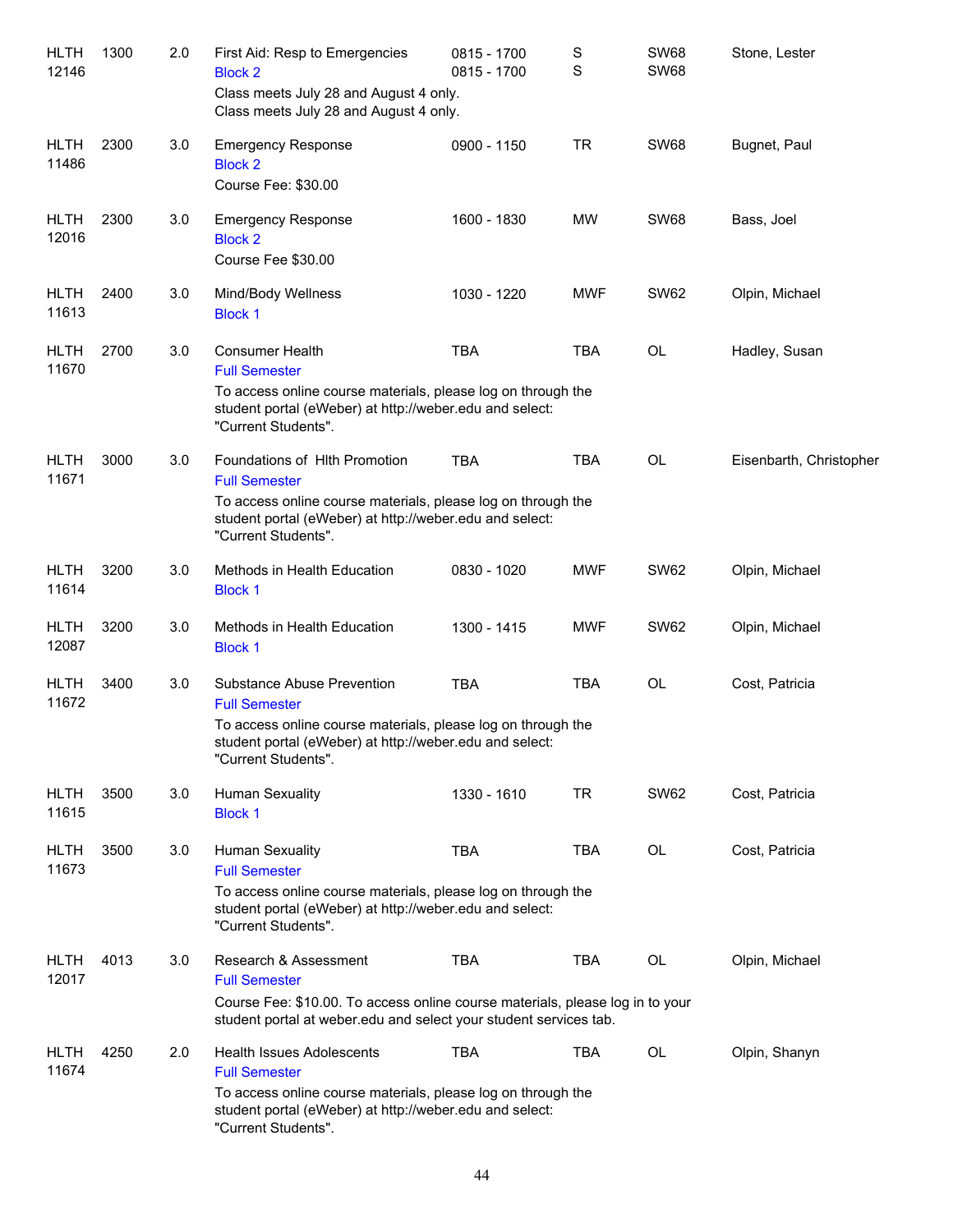| <b>HLTH</b><br>11725 | 4300 | 2.0 | Health Ed in Elementary School<br><b>Block 1</b>                                                                                                                                                                                                                                             | 1230 - 1420 | TR         | <b>SW80</b>  | Walker, Jennifer        |
|----------------------|------|-----|----------------------------------------------------------------------------------------------------------------------------------------------------------------------------------------------------------------------------------------------------------------------------------------------|-------------|------------|--------------|-------------------------|
| <b>HLTH</b><br>11747 | 4860 | 2.0 | <b>Field Experience</b><br><b>Full Semester</b><br>Instructor approval required.                                                                                                                                                                                                             | 1430 - 1520 | <b>TR</b>  | <b>SW80</b>  | Eisenbarth, Christopher |
| <b>HLTH</b><br>11750 | 4860 | 3.0 | <b>Field Experience</b><br><b>Full Semester</b><br>Instructor approval required.                                                                                                                                                                                                             | 1430 - 1520 | <b>TR</b>  | <b>SW80</b>  | Eisenbarth, Christopher |
| <b>HLTH</b><br>11751 | 4860 | 4.0 | <b>Field Experience</b><br><b>Full Semester</b><br>Instructor approval required.                                                                                                                                                                                                             | 1430 - 1520 | <b>TR</b>  | <b>SW80</b>  | Eisenbarth, Christopher |
| <b>HLTH</b><br>11753 | 4860 | 5.0 | <b>Field Experience</b><br><b>Full Semester</b><br>Instructor approval required.                                                                                                                                                                                                             | 1430 - 1520 | <b>TR</b>  | <b>SW80</b>  | Eisenbarth, Christopher |
| <b>HLTH</b><br>11754 | 4860 | 6.0 | <b>Field Experience</b><br><b>Full Semester</b><br>Instructor approval required.                                                                                                                                                                                                             | 1430 - 1520 | <b>TR</b>  | <b>SW80</b>  | Eisenbarth, Christopher |
| <b>HTHS</b><br>11435 | 1101 | 2.0 | <b>Medical Terminology</b><br><b>Full Semester</b>                                                                                                                                                                                                                                           | 1130 - 1220 | <b>WR</b>  | <b>MH117</b> | Hoffman, Rosemary       |
| <b>HTHS</b><br>11436 | 1101 | 2.0 | <b>Medical Terminology</b><br><b>Full Semester</b><br>To access the course materials, please log in through<br>the student portal (eWeber) at http://weber.edu and select:<br>"Current Students".                                                                                            | <b>TBA</b>  | <b>TBA</b> | OL           | Hoffman, Rosemary       |
| <b>HTHS</b><br>11437 | 1101 | 2.0 | <b>Medical Terminology</b><br><b>Full Semester</b><br>To access the online course materials, please log in through<br>the student portal (eWeber) at http://weber.edu and select:<br>"Current Students".                                                                                     | <b>TBA</b>  | <b>TBA</b> | <b>OL</b>    | Richardson, Brent       |
| <b>HTHS</b><br>11441 | 1110 | 4.0 | LS Biomedical Core Lecture<br><b>Full Semester</b><br>Course Fee: \$30.00<br>You must register for a face-to-face lab with this lecture.<br>Ogden Campus labs: CRNs 11403-11406                                                                                                              | 1000 - 1120 | <b>WR</b>  | MH341        | Hutchins, James         |
| <b>HTHS</b><br>11444 | 1110 | 4.0 | <b>LS Biomedical Core Lecture</b><br><b>Full Semester</b><br>Course Fee: \$30.00<br>You must register for a face-to-face lab with this lecture.<br>Ogden Campus labs: CRNs 11403-11406                                                                                                       | 1600 - 1720 | MW         | MH341        | Richardson, Brent       |
| <b>HTHS</b><br>11446 | 1110 | 4.0 | LS Biomedical Core Lecture<br><b>Full Semester</b><br>To access the online course materials, please log in through<br>the student portal (eWeber) at http://weber.edu and select:<br>"Current Students".<br>Course Fee: \$30.00<br>You must register for online lab #11449 with this lecture | TBA         | <b>TBA</b> | OL           | Hutchins, James         |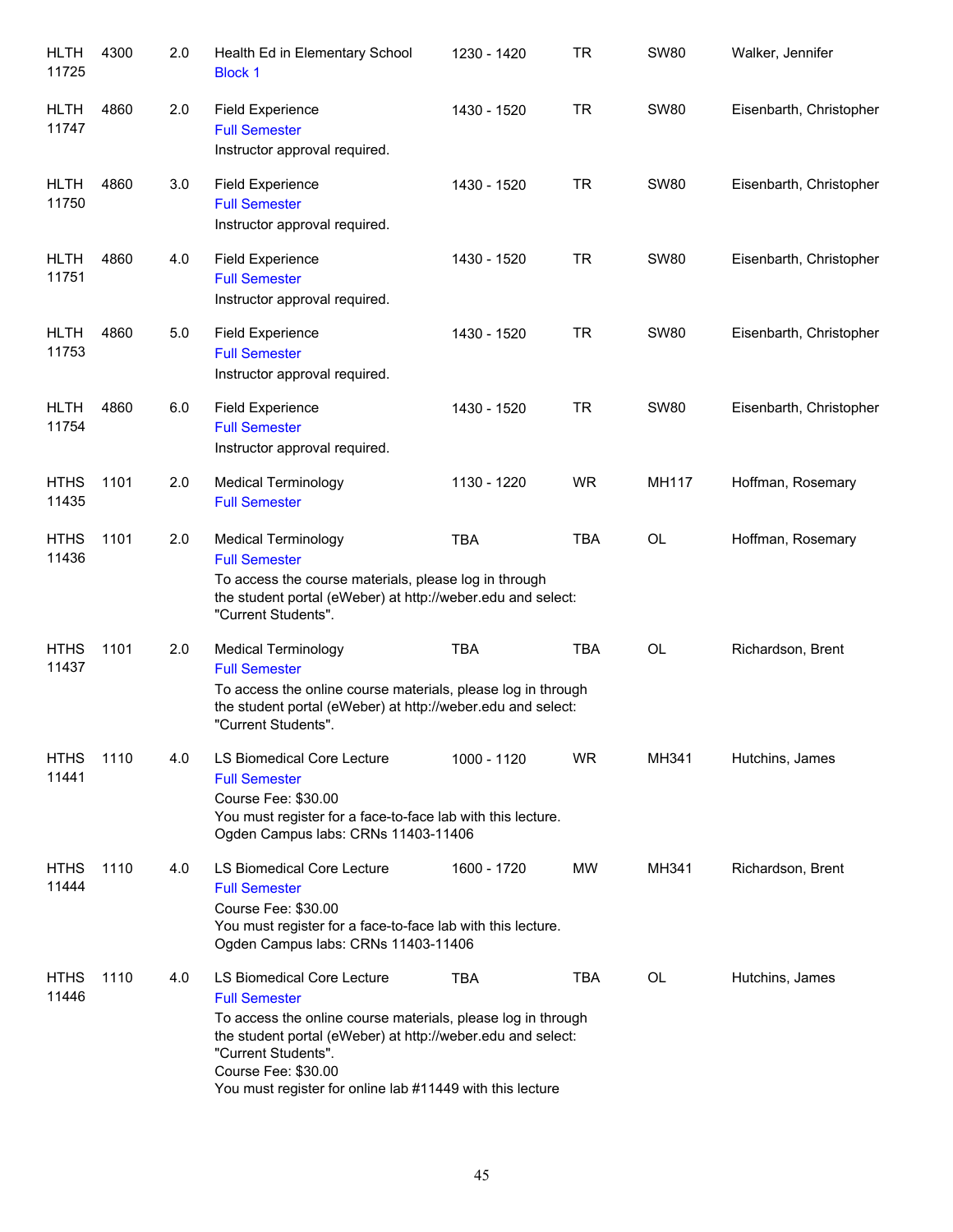| <b>HTHS</b><br>11403 | 1110L | 0.0 | <b>Biomed Core Lab</b><br><b>Full Semester</b>                                                                                                                                                                                          | 1730 - 1930 | м          | <b>MH111A</b> | Richardson, Brent |
|----------------------|-------|-----|-----------------------------------------------------------------------------------------------------------------------------------------------------------------------------------------------------------------------------------------|-------------|------------|---------------|-------------------|
|                      |       |     | You must register for a face-to-face lecture with this lab.<br>Ogden Campus lectures: CRNs 11441, 11444                                                                                                                                 |             |            |               |                   |
| <b>HTHS</b><br>11404 | 1110L | 0.0 | <b>Biomed Core Lab</b><br><b>Full Semester</b>                                                                                                                                                                                          | 1130 - 1330 | W          | <b>MH111A</b> | Doolhoff, Carissa |
|                      |       |     | You must register for a face-to-face lecture with this lab.<br>Ogden Campus lectures: CRNs 11441, 11444                                                                                                                                 |             |            |               |                   |
| <b>HTHS</b><br>11405 | 1110L | 0.0 | <b>Biomed Core Lab</b><br><b>Full Semester</b><br>You must register for a face-to-face lecture with this lab.                                                                                                                           | 1730 - 1930 | W          | <b>MH111A</b> | Richardson, Brent |
|                      |       |     | Ogden Campus lectures: CRNs 11441, 11444                                                                                                                                                                                                |             |            |               |                   |
| <b>HTHS</b><br>11406 | 1110L | 0.0 | <b>Biomed Core Lab</b><br><b>Full Semester</b>                                                                                                                                                                                          | 1130 - 1330 | R          | <b>MH111A</b> | Burr, Justin      |
|                      |       |     | You must register for a face-to-face lecture with this lab.<br>Ogden Campus lectures: CRNs 11441, 11444                                                                                                                                 |             |            |               |                   |
| <b>HTHS</b><br>11449 | 1110L | 0.0 | <b>Biomed Core Lab</b><br><b>Full Semester</b>                                                                                                                                                                                          | <b>TBA</b>  | <b>TBA</b> | <b>OL</b>     | Hutchins, James   |
|                      |       |     | To access the online course materials, please log in through<br>the student portal (eWeber) at http://weber.edu and select:<br>"Current Students".<br>You must register for online lecture #11446 with this lab.                        |             |            |               |                   |
| <b>HTHS</b><br>11451 | 1111  | 4.0 | <b>Biomedical Core Lecture</b><br><b>Full Semester</b><br>Course Fee: \$30.00<br>You must register for a face-to-face lab with this lecture.<br>Ogden Campus labs: CRNs 11407, 11408                                                    | 1630 - 1750 | TR         | MH341         | DeFriez, Curtis   |
| <b>HTHS</b><br>11452 | 1111  | 4.0 | <b>Biomedical Core Lecture</b><br><b>Full Semester</b>                                                                                                                                                                                  | <b>TBA</b>  | <b>TBA</b> | <b>OL</b>     | DeFriez, Curtis   |
|                      |       |     | To access the online course materials, please log in through<br>the student portal (eWeber) at http://weber.edu and select:<br>"Current Students".<br>Course Fee: \$30.00<br>You must register for online lab #11456 with this lecture. |             |            |               |                   |
| <b>HTHS</b><br>11407 | 1111L | 0.0 | <b>Biomed Core Lab</b><br><b>Full Semester</b><br>You must register for a face-to-face lecture with this lab.<br>CRN#11451                                                                                                              | 1800 - 2000 | Τ          | <b>MH111A</b> | Marden, Brad      |
| <b>HTHS</b><br>11408 | 1111L | 0.0 | <b>Biomed Core Lab</b><br><b>Full Semester</b>                                                                                                                                                                                          | 1800 - 2000 | R          | <b>MH111A</b> | Thompson, Mark    |
|                      |       |     | You must register for a face-to-face lecture with this lab.<br>CRN#11451                                                                                                                                                                |             |            |               |                   |
| <b>HTHS</b><br>11456 | 1111L | 0.0 | <b>Biomed Core Lab</b><br><b>Full Semester</b>                                                                                                                                                                                          | <b>TBA</b>  | <b>TBA</b> | OL            | DeFriez, Curtis   |
|                      |       |     | To access the online course materials, please log in through<br>the student portal (eWeber) at http://weber.edu and select:<br>"Current Students".<br>You must register for online lecture #11452 with this lab.                        |             |            |               |                   |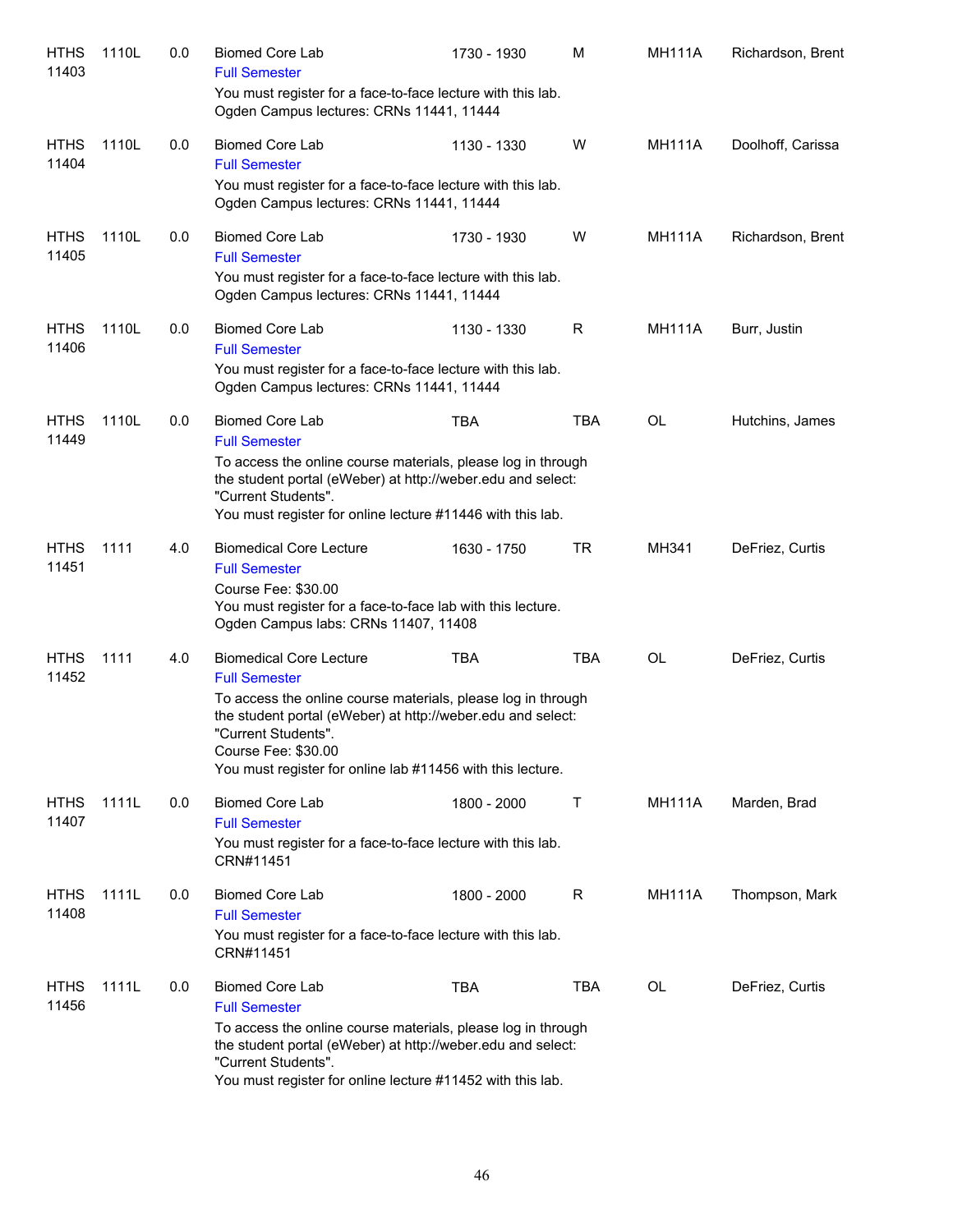| <b>HTHS</b><br>11458 | 2230 | 3.0 | Introductory Pathophysiology<br><b>Full Semester</b>                                                                                                                                                                           | 0830 - 0950 | <b>TW</b>  | MH101         | Chugg, Kraig     |
|----------------------|------|-----|--------------------------------------------------------------------------------------------------------------------------------------------------------------------------------------------------------------------------------|-------------|------------|---------------|------------------|
| <b>HTHS</b><br>11459 | 2230 | 3.0 | Introductory Pathophysiology<br><b>Full Semester</b>                                                                                                                                                                           | 1800 - 1920 | <b>WR</b>  | <b>MH117</b>  | Hutchins, James  |
| <b>HTHS</b><br>11460 | 2230 | 3.0 | Introductory Pathophysiology<br><b>Full Semester</b><br>To access the online course materials, please log in through<br>the student portal (eWeber) at http://weber.edu and select:<br>"Current Students".                     | <b>TBA</b>  | <b>TBA</b> | <b>OL</b>     | Chugg, Kraig     |
| <b>HTHS</b><br>11409 | 2231 | 1.0 | Intro Pathophysiology Lab<br><b>Full Semester</b><br>Course Fee: \$20.00                                                                                                                                                       | 1600 - 1800 | W          | MH414         | Jensen, Sean     |
| <b>HTHS</b><br>11410 | 2231 | 1.0 | Intro Pathophysiology Lab<br><b>Full Semester</b><br>Course Fee: \$20.00                                                                                                                                                       | 1600 - 1800 | R          | MH414         | Gemmill, Timothy |
| <b>HTHS</b><br>11411 | 2231 | 1.0 | Intro Pathophysiology Lab<br><b>Full Semester</b><br>Course Fee: \$20.00                                                                                                                                                       | 1000 - 1200 | Τ          | <b>MH111A</b> | Dean, Nicholas   |
| <b>HTHS</b><br>11412 | 2231 | 1.0 | Intro Pathophysiology Lab<br><b>Full Semester</b><br>Course Fee: \$20.00                                                                                                                                                       | 1000 - 1200 | W          | MH414         | Combe, Anthony   |
| <b>HTHS</b><br>11461 | 2231 | 1.0 | Intro Pathophysiology Lab<br><b>Full Semester</b><br>To access the online course materials, please log in through<br>the student portal (eWeber) at http://weber.edu and select:<br>"Current Students".<br>Course Fee: \$20.00 | <b>TBA</b>  | <b>TBA</b> | <b>OL</b>     | Chugg, Kraig     |
| <b>HTHS</b><br>11462 | 2240 | 3.0 | Introduction to Pharmacology<br><b>Full Semester</b><br>To access the online course materials, please log in through<br>the student portal (eWeber) at http://weber.edu and select:<br>"Current Students".                     | <b>TBA</b>  | TBA        | <b>OL</b>     | DeFriez, Curtis  |
| <b>HTHS</b><br>11464 | 2904 | 1.0 | Info Resources in Hith Prof<br><b>Block 1</b><br>To access the online course materials, please log in through<br>the student portal (eWeber) at http://weber. edu and select:<br>"Current Students".                           | <b>TBA</b>  | TBA        | <b>OL</b>     | Davis, Garad M   |
| <b>HTHS</b><br>11465 | 3328 | 2.0 | Pathophysiology Cells & Tissue<br><b>Full Semester</b><br>To access the online course materials, please log in through<br>the student portal (eWeber) at http://weber.edu and select:<br>"Current Students".                   | <b>TBA</b>  | <b>TBA</b> | OL            | Clayton, Cathryn |
| <b>HTHS</b><br>11473 | 3329 | 2.0 | Pathophysiology Organs/Systems<br><b>Full Semester</b><br>To access the online course materials, please log in through<br>the student portal (eWeber) at http://weber.edu and select:<br>"Current Students".                   | TBA         | TBA        | <b>OL</b>     | Clayton, Cathryn |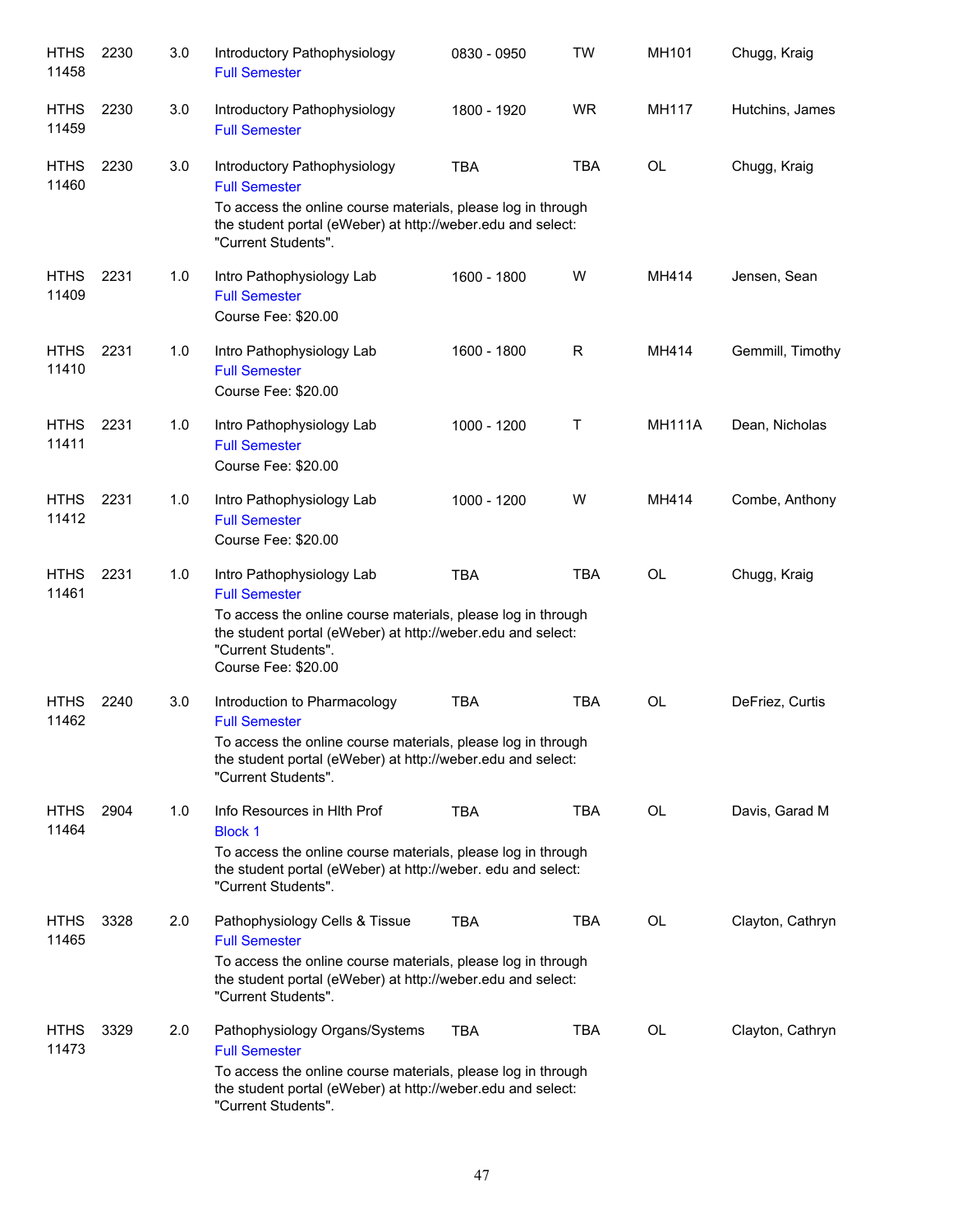| IDT<br>11576         | 1010 | 3.0 | Intro to Interior Design<br><b>Block 2</b>                                                                                                                                | TBA         | <b>TBA</b> | OL        | Arnold, Kristen   |
|----------------------|------|-----|---------------------------------------------------------------------------------------------------------------------------------------------------------------------------|-------------|------------|-----------|-------------------|
|                      |      |     | To access the online course materials, please log in through<br>the student portal (eWeber) at http://weber.edu and select:<br>"Current Students".<br>Course Fee: \$15.00 |             |            |           |                   |
| <b>IST</b><br>11698  | 1100 | 3.0 | SS The Wired Society<br><b>Full Semester</b>                                                                                                                              | <b>TBA</b>  | <b>TBA</b> | <b>OL</b> | Painter, Ava      |
|                      |      |     | To access the online course materials, please log in through<br>the student portal (eWeber) at http://weber.edu and select:<br>"Current Students".<br>Course Fee: \$5.00  |             |            |           |                   |
| <b>IST</b><br>11699  | 1100 | 3.0 | SS The Wired Society<br><b>Full Semester</b>                                                                                                                              | <b>TBA</b>  | <b>TBA</b> | OL        | Niklason, Barbara |
|                      |      |     | To access the online course materials, please log in through<br>the student portal (eWeber) at http://weber.edu and select:<br>"Current Students".<br>Course Fee: \$5.00  |             |            |           |                   |
| <b>IST</b><br>11701  | 2010 | 1.0 | TE Business Computer Skills<br><b>Full Semester</b>                                                                                                                       | <b>TBA</b>  | <b>TBA</b> | <b>OL</b> | Harris, G         |
|                      |      |     | To access the online course materials, please log in through<br>the student portal (eWeber) at http://weber.edu and select:<br>"Current Students".<br>Course Fee: \$5.00  |             |            |           |                   |
| <b>IST</b><br>11702  | 2010 | 1.0 | TE Business Computer Skills<br><b>Full Semester</b>                                                                                                                       | <b>TBA</b>  | <b>TBA</b> | <b>OL</b> | Harris, G         |
|                      |      |     | To access the online course materials, please log in through<br>the student portal (eWeber) at http://weber.edu and select:<br>"Current Students".<br>Course Fee: \$5.00  |             |            |           |                   |
| <b>IST</b><br>11703  | 3110 | 3.0 | Information Technology/Busines<br><b>Block 1</b>                                                                                                                          | <b>TBA</b>  | <b>TBA</b> | OL        | Song, Seokwoo     |
|                      |      |     | To access the online course materials, please log in through<br>the student portal (eWeber) at http://weber.edu and select:<br>"Current Students".<br>Course Fee: \$5.00  |             |            |           |                   |
| <b>IST</b><br>11704  | 3110 | 3.0 | Information Technology/Busines<br><b>Block 1</b>                                                                                                                          | <b>TBA</b>  | <b>TBA</b> | <b>OL</b> | Belflower, Shelly |
|                      |      |     | To access the online course materials, please log in through<br>the student portal (eWeber) at http://weber.edu and select:<br>"Current Students".<br>Course Fee: \$5.00  |             |            |           |                   |
| <b>IST</b><br>11705  | 3710 | 3.0 | Global Issues in I.T.<br><b>Block 1</b>                                                                                                                                   | <b>TBA</b>  | TBA        | OL        | Yu, Zhuolin       |
|                      |      |     | To access the online course materials, please log in through<br>the student portal (eWeber) at http://weber.edu and select:<br>"Current Studnets".<br>Course Fee: \$5.00  |             |            |           |                   |
| <b>JPNS</b><br>11719 | 1010 | 3.0 | First Year Japanese I<br><b>Block 1</b><br>Course Fee: \$6.00                                                                                                             | 1030 - 1220 | <b>MWF</b> | EH106     | Olson, Tazuko     |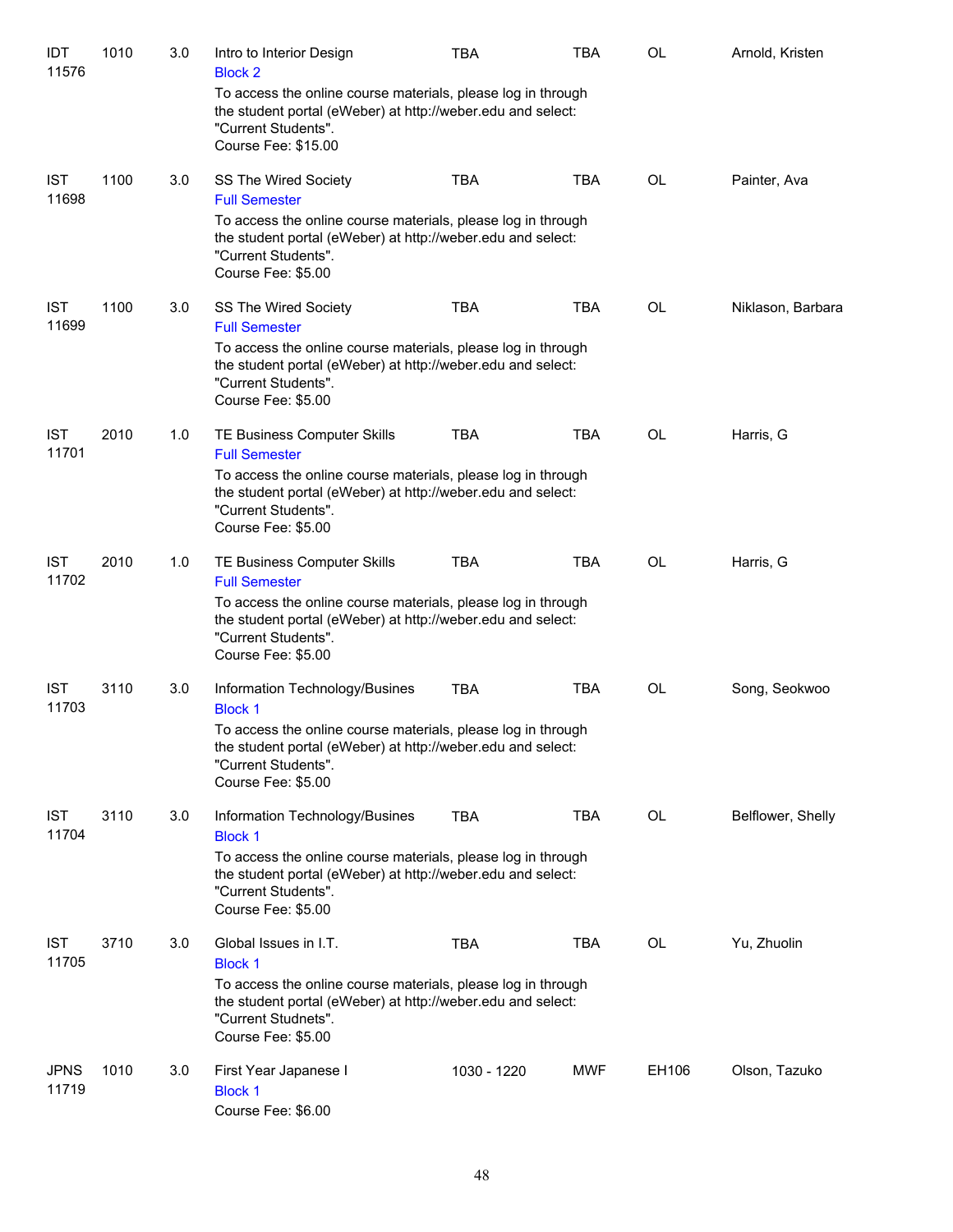| <b>JPNS</b><br>11720 | 1020 | 3.0 | First Year Japanese II<br><b>Block 2</b><br>Course Fee: \$6.00                                                                                                                                        | 1030 - 1220 | <b>MWF</b> | EH106     | Lay, Lisa          |
|----------------------|------|-----|-------------------------------------------------------------------------------------------------------------------------------------------------------------------------------------------------------|-------------|------------|-----------|--------------------|
| <b>LIBS</b><br>11659 | 1704 | 1.0 | TD Information Navigator<br><b>Block 1</b>                                                                                                                                                            | 1030 - 1200 | Τ          | LI31      | Kinikin, Janae     |
| <b>LIBS</b><br>11865 | 1704 | 1.0 | TD Information Navigator<br><b>Full Semester</b><br>To access the online course materials, please log in through<br>the student portal (eWeber) at http://weber.edu and select:<br>"current students" | <b>TBA</b>  | <b>TBA</b> | OL        | Allen, Misty       |
| <b>LIBS</b><br>11867 | 1704 | 1.0 | TD Information Navigator<br><b>Block 1</b><br>To access the online course materials, please log in through<br>the student portal (eWeber) at http://weber.edu and select:<br>"current students"       | <b>TBA</b>  | <b>TBA</b> | OL        | Baker, Lesli       |
| <b>LIBS</b><br>11868 | 1704 | 1.0 | TD Information Navigator<br><b>Block 1</b><br>To access the online course materials, please log in through the student portal<br>(eWeber) at http://weber.edu and select: "current students"          | <b>TBA</b>  | <b>TBA</b> | OL        | Carpenter, Gerald  |
| <b>LIBS</b><br>11869 | 1704 | 1.0 | TD Information Navigator<br><b>Block 1</b><br>To access the online course materials, please log in through the student portal<br>(eWeber) at http://weber.edu and select: "current students"          | <b>TBA</b>  | TBA        | OL        | Eissinger, Richard |
| <b>LIBS</b><br>11870 | 1704 | 1.0 | TD Information Navigator<br><b>Full Semester</b><br>To access the online course materials, please log in through the student portal<br>(eWeber) at http://weber.edu and select: "current students"    | <b>TBA</b>  | <b>TBA</b> | OL        | Francis, Jason     |
| <b>LIBS</b><br>11871 | 1704 | 1.0 | TD Information Navigator<br><b>Block 1</b><br>To access the online course materials, please log in through the student portal<br>(eWeber) at http://weber.edu and select: "current students"          | <b>TBA</b>  | <b>TBA</b> | OL        | Jackson, Shaun     |
| <b>LIBS</b><br>11872 | 1704 | 1.0 | TD Information Navigator<br><b>Full Semester</b><br>To access the online course materials, please log in through the student portal<br>(eWeber) at http://weber.edu and select: "current students"    | TBA         | <b>TBA</b> | OL        | Slade, Keith       |
| <b>LIBS</b><br>11873 | 1704 | 1.0 | TD Information Navigator<br><b>Block 1</b><br>To access the online course materials, please log in through the student portal<br>(eWeber) at http://weber.edu and select: "current students"          | <b>TBA</b>  | <b>TBA</b> | OL        | Zedney, Francis    |
| <b>LIBS</b><br>11874 | 1704 | 1.0 | TD Information Navigator<br><b>Full Semester</b><br>To access the online course materials, please log in through the student portal<br>(eWeber) at http://weber.edu and select: "current students"    | <b>TBA</b>  | <b>TBA</b> | <b>OL</b> | Weeks, Jamie       |
| <b>LIBS</b><br>11876 | 1704 | 1.0 | TD Information Navigator<br><b>Block 2</b>                                                                                                                                                            | 1730 - 1900 | W          | D02223    | Zedney, Francis    |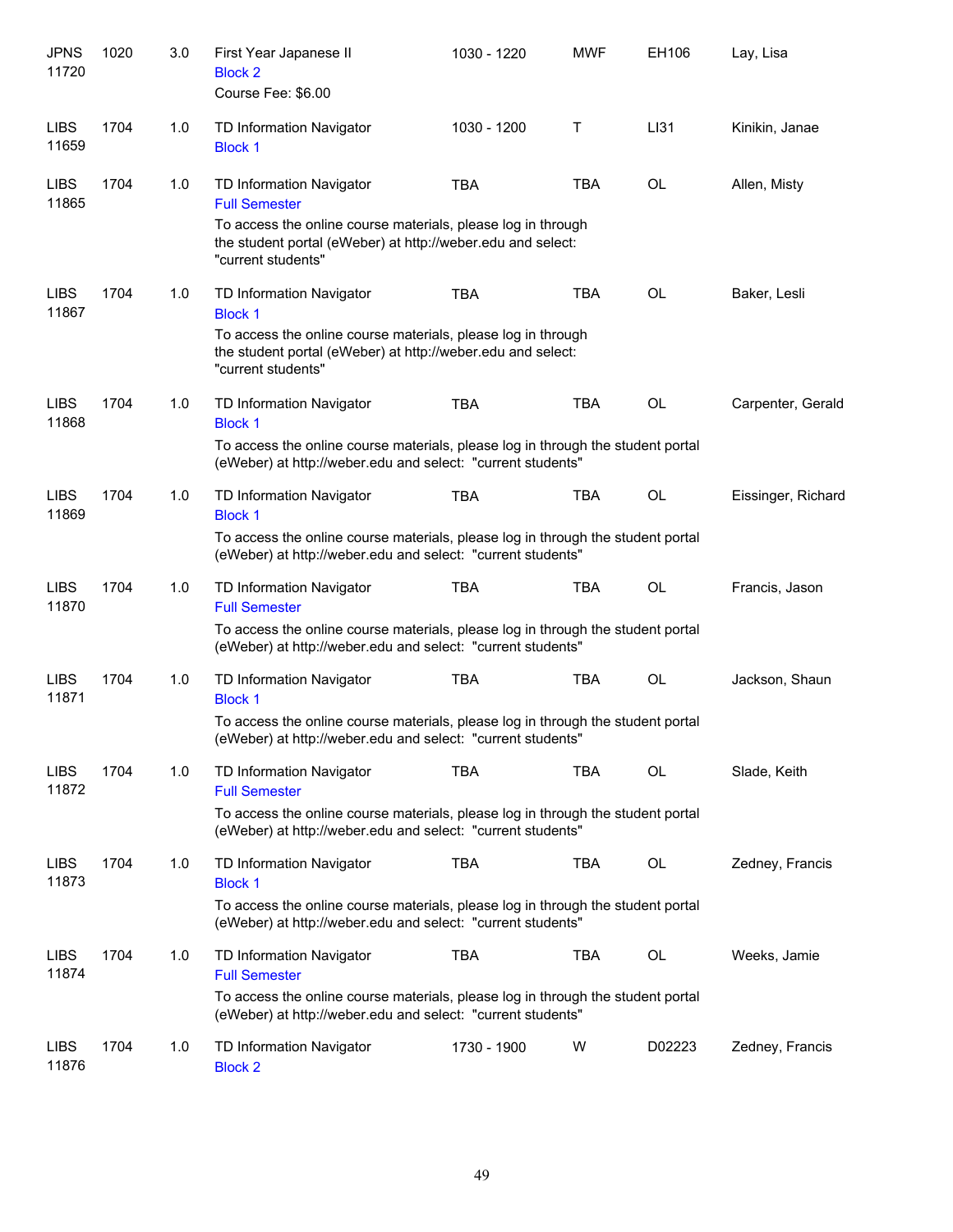| <b>LIBS</b><br>11875 | 2904 | 1.0 | Info Resources in HIth Prof<br><b>Block 1</b>                                                                                                                                                                   | <b>TBA</b>  | <b>TBA</b>  | <b>OL</b> | Davis, Garad M     |
|----------------------|------|-----|-----------------------------------------------------------------------------------------------------------------------------------------------------------------------------------------------------------------|-------------|-------------|-----------|--------------------|
|                      |      |     | To access the online course materials, please log in through the student portal<br>(eWeber) at http://weber.edu and select: "current students"                                                                  |             |             |           |                    |
| <b>MACC</b><br>10792 | 6120 | 3.0 | Financial Accounting/Report<br><b>Block 1</b>                                                                                                                                                                   | 1830 - 2110 | <b>TR</b>   | D02103    | Deppe, Larry       |
| <b>MATH</b><br>10632 | 0950 | 3.0 | Pre-algebra<br><b>Full Semester</b><br>Course Fee: \$95.00                                                                                                                                                      | 0830 - 0920 | Τ           | ET127     | Thaeler, John      |
| <b>MATH</b><br>10633 | 0950 | 3.0 | Pre-algebra<br><b>Full Semester</b><br>Course Fee: \$95.00                                                                                                                                                      | 0930 - 1020 | W           | ET127     | Thaeler, John      |
| <b>MATH</b><br>10634 | 0950 | 3.0 | Pre-algebra<br><b>Full Semester</b><br>Course Fee: \$95.00                                                                                                                                                      | 0930 - 1020 | $\mathsf R$ | B4516     | Hunt, Corinne      |
| <b>MATH</b><br>10635 | 0950 | 3.0 | Pre-algebra<br><b>Full Semester</b><br>Course Fee: \$95.00                                                                                                                                                      | 1030 - 1120 | M           | B4516     | Hansen, Amber      |
| <b>MATH</b><br>10636 | 0950 | 3.0 | Pre-algebra<br><b>Full Semester</b><br>Course Fee: \$95.00                                                                                                                                                      | 1230 - 1320 | M           | B4516     | Marriott, Katrina  |
| <b>MATH</b><br>10637 | 0950 | 3.0 | Pre-algebra<br><b>Full Semester</b><br>Course Fee: \$95.00                                                                                                                                                      | 1030 - 1120 | Τ           | B4517     | Hansen, Amber      |
| <b>MATH</b><br>10638 | 0950 | 3.0 | Pre-algebra<br><b>Full Semester</b><br>Course Fee: \$95.00                                                                                                                                                      | 0830 - 0920 | W           | B4516     | Rich, Michelle     |
| <b>MATH</b><br>10639 | 0950 | 3.0 | Pre-algebra<br><b>Full Semester</b><br>Course Fee: \$95.00                                                                                                                                                      | 1830 - 1920 | м           | B4516     | Jennings, Cristine |
| MATH<br>10640        | 0950 | 3.0 | Pre-algebra<br><b>Full Semester</b><br>Course Fee: \$95.00                                                                                                                                                      | 1630 - 1720 | W           | B4516     | Floyd, M           |
| <b>MATH</b><br>10641 | 0950 | 3.0 | Pre-algebra<br><b>Full Semester</b><br>Course Fee: \$95.00                                                                                                                                                      | 1730 - 1820 | R           | B4516     | Thompson, Erin     |
| MATH<br>10765        | 0950 | 3.0 | Pre-algebra<br><b>Full Semester</b><br>To access the online course materials, please log in through<br>the student portal (eWeber) at http://weber.edu and select<br>"Current Students".<br>Course Fee: \$95.00 | <b>TBA</b>  | <b>TBA</b>  | OL        | Imig, David        |
| <b>MATH</b><br>10768 | 0950 | 3.0 | Pre-algebra<br><b>Full Semester</b><br>Course Fee: \$95.00                                                                                                                                                      | 0830 - 0920 | М           | D02235    | Acor, Brenda       |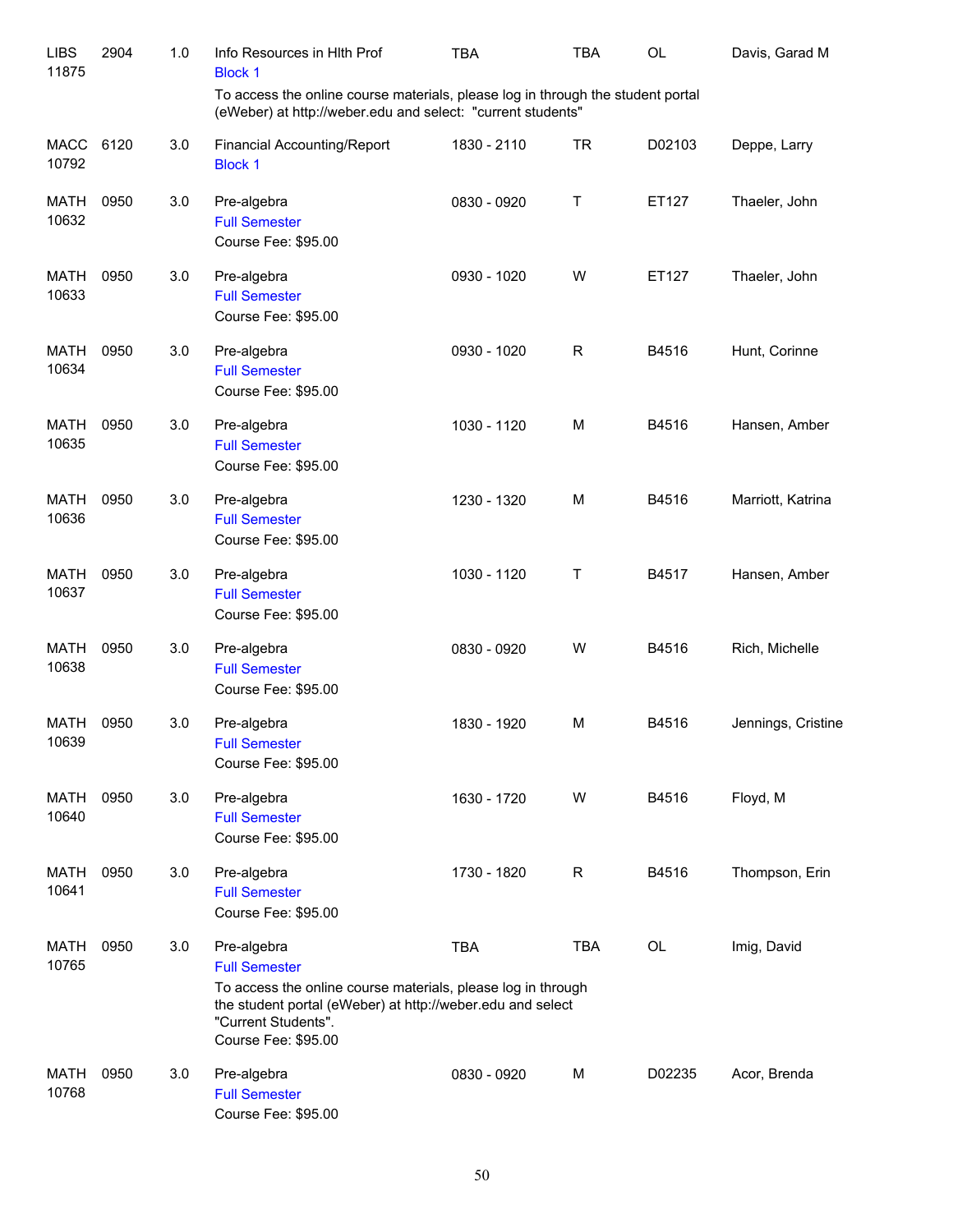| <b>MATH</b><br>10769 | 0950 | 3.0 | Pre-algebra<br><b>Full Semester</b><br>Course Fee: \$95.00                                                                                          | 1730 - 1820 | M          | D02235 | Harden, Elizabeth  |
|----------------------|------|-----|-----------------------------------------------------------------------------------------------------------------------------------------------------|-------------|------------|--------|--------------------|
| MATH<br>10770        | 0950 | 3.0 | Pre-algebra<br><b>Full Semester</b><br>Course Fee: \$95.00                                                                                          | 0930 - 1020 | Т          | D02235 | Acor, Brenda       |
| <b>MATH</b><br>11228 | 0950 | 3.0 | Pre-algebra<br><b>Full Semester</b><br>Course Fee: \$95.00                                                                                          | 0830 - 0930 | Τ          | WW103  | Kent, Randall      |
| MATH<br>10092        | 0990 | 3.0 | First Course in Algebra<br><b>Block 2</b><br>THIS IS NOT A COURSE FOR STUDENTS TO ENROLL IN. Do not attempt to get<br>an override for this section! | <b>TBA</b>  | <b>TBA</b> |        | Poore, Darrell     |
| <b>MATH</b><br>10642 | 0990 | 3.0 | First Course in Algebra<br><b>Full Semester</b><br>Course Fee: \$95.00                                                                              | 0830 - 0920 | M          | B4517  | Hunt, Corinne      |
| <b>MATH</b><br>10643 | 0990 | 3.0 | First Course in Algebra<br><b>Full Semester</b><br>Course Fee: \$95.00                                                                              | 0930 - 1020 | M          | B4516  | Hansen, Amber      |
| <b>MATH</b><br>10644 | 0990 | 3.0 | First Course in Algebra<br><b>Full Semester</b><br>Course Fee: \$95.00                                                                              | 0930 - 1020 | Т          | ET127  | Thaeler, John      |
| <b>MATH</b><br>10645 | 0990 | 3.0 | First Course in Algebra<br><b>Full Semester</b><br>Course Fee: \$95.00                                                                              | 0830 - 0920 | Т          | B4516  | Jones, Charity     |
| <b>MATH</b><br>10646 | 0990 | 3.0 | First Course in Algebra<br><b>Full Semester</b><br>Course Fee: \$95.00                                                                              | 1130 - 1220 | Т          | B4517  | Hansen, Amber      |
| MATH 0990<br>10647   |      | 3.0 | First Course in Algebra<br><b>Full Semester</b><br>Course Fee: \$95.00                                                                              | 0830 - 0920 | W          | ET127  | Thaeler, John      |
| MATH<br>10648        | 0990 | 3.0 | First Course in Algebra<br><b>Full Semester</b><br>Course Fee: \$95.00                                                                              | 0930 - 1020 | W          | B4516  | Rich, Michelle     |
| MATH<br>10649        | 0990 | 3.0 | First Course in Algebra<br><b>Full Semester</b><br>Course Fee: \$95.00                                                                              | 1030 - 1120 | W          | B4516  | Wilkinson, Janette |
| MATH<br>10650        | 0990 | 3.0 | First Course in Algebra<br><b>Full Semester</b><br>Course Fee: \$95.00                                                                              | 1030 - 1120 | R          | B4516  | Jones, Charity     |
| <b>MATH</b><br>10651 | 0990 | 3.0 | First Course in Algebra<br><b>Full Semester</b><br>Course Fee: \$95.00                                                                              | 1630 - 1720 | M          | B4516  | Floyd, M           |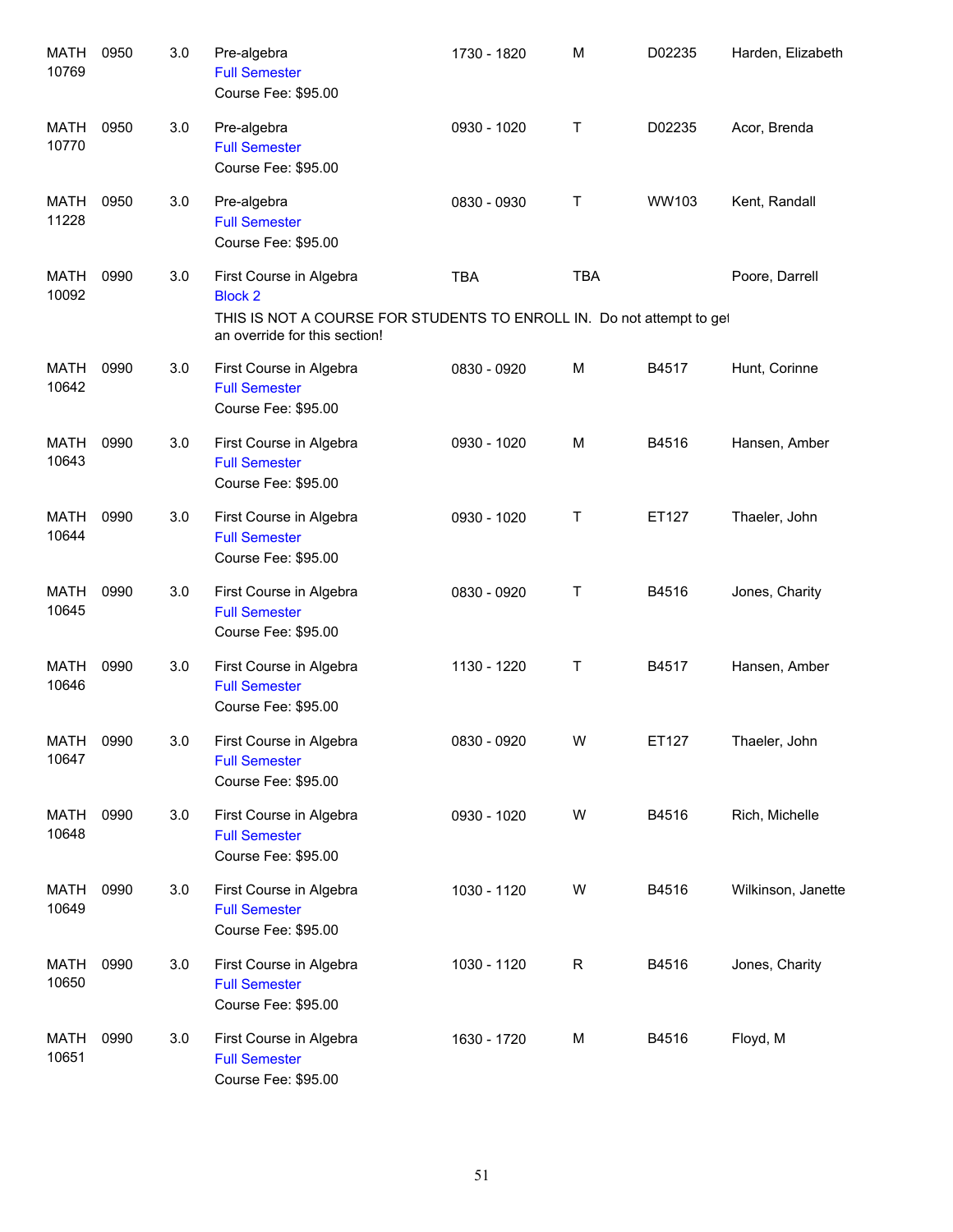| <b>MATH</b><br>10652 | 0990 | 3.0 | First Course in Algebra<br><b>Full Semester</b><br>Course Fee: \$95.00                                                                                                                                                       | 1730 - 1820 | W          | B4516     | Floyd, M         |
|----------------------|------|-----|------------------------------------------------------------------------------------------------------------------------------------------------------------------------------------------------------------------------------|-------------|------------|-----------|------------------|
| MATH<br>10653        | 0990 | 3.0 | First Course in Algebra<br><b>Full Semester</b><br>Course Fee: \$95.00                                                                                                                                                       | 1830 - 1920 | Τ          | B4516     | Thompson, Erin   |
| MATH<br>10654        | 0990 | 3.0 | First Course in Algebra<br><b>Full Semester</b><br>Course Fee: \$95.00                                                                                                                                                       | 1830 - 1920 | W          | B4516     | lacovelli, John  |
| MATH<br>10655        | 0990 | 3.0 | First Course in Algebra<br><b>Full Semester</b><br>Course Fee: \$95.00                                                                                                                                                       | 1730 - 1820 | M          | B4517     | Webster, Lori    |
| MATH<br>10766        | 0990 | 3.0 | First Course in Algebra<br><b>Full Semester</b><br>To access the online course materials, please log in through<br>the student portal (eWeber) at http://weber.edu and select:<br>"Current Students".<br>Course Fee: \$95.00 | <b>TBA</b>  | <b>TBA</b> | <b>OL</b> | Poore, Darrell   |
| <b>MATH</b><br>10771 | 0990 | 3.0 | First Course in Algebra<br><b>Full Semester</b><br>Course Fee: \$95.00                                                                                                                                                       | 1030 - 1120 | M          | D02235    | Baker, Loyal     |
| <b>MATH</b><br>10772 | 0990 | 3.0 | First Course in Algebra<br><b>Full Semester</b><br>Course Fee: \$95.00                                                                                                                                                       | 1130 - 1220 | M          | D02235    | Acor, Brenda     |
| <b>MATH</b><br>10773 | 0990 | 3.0 | First Course in Algebra<br><b>Full Semester</b><br>Course Fee: \$95.00                                                                                                                                                       | 1630 - 1720 | Τ          | D02235    | Hallin, Stephen  |
| <b>MATH</b><br>10774 | 0990 | 3.0 | First Course in Algebra<br><b>Full Semester</b><br>Course Fee: \$95.00                                                                                                                                                       | 1730 - 1820 | Τ          | D02235    | Barney, Corine   |
| MATH<br>10775        | 0990 | 3.0 | First Course in Algebra<br><b>Full Semester</b><br>Course Fee: \$95.00                                                                                                                                                       | 1030 - 1120 | W          | D02235    | Acor, Brenda     |
| MATH<br>11229        | 0990 | 3.0 | First Course in Algebra<br><b>Full Semester</b><br>Course Fee: \$95.00                                                                                                                                                       | 0830 - 0930 | W          | WW103     | Kent, Randall    |
| MATH<br>10093        | 1010 | 4.0 | Intermediate Algebra<br><b>Block 2</b><br>THIS IS NOT A COURSE FOR STUDENTS TO ENROLL IN. Do not attempt to get<br>an override for this section!                                                                             | <b>TBA</b>  | <b>TBA</b> |           | Quesnell, Carrie |
| MATH<br>10656        | 1010 | 4.0 | Intermediate Algebra<br><b>Full Semester</b><br>Course Fee: \$95.00                                                                                                                                                          | 0930 - 1020 | м          | B4517     | Hunt, Corinne    |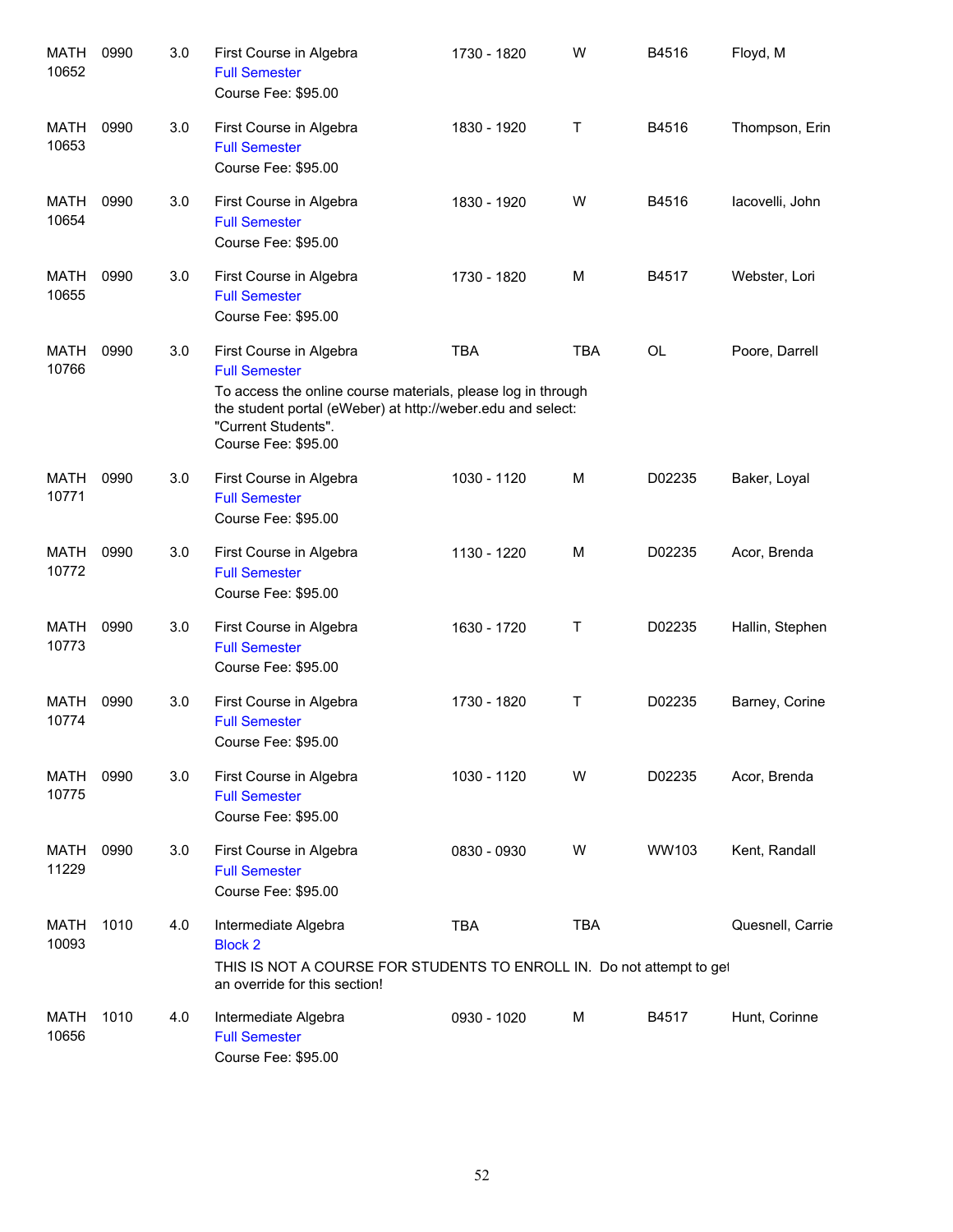| <b>MATH</b><br>10657 | 1010 | 4.0 | Intermediate Algebra<br><b>Full Semester</b><br>Course Fee: \$95.00                                                                                                                                                       | 1030 - 1120 | W          | ET127  | Thaeler, John      |
|----------------------|------|-----|---------------------------------------------------------------------------------------------------------------------------------------------------------------------------------------------------------------------------|-------------|------------|--------|--------------------|
| MATH<br>10658        | 1010 | 4.0 | Intermediate Algebra<br><b>Full Semester</b><br>Course Fee: \$95.00                                                                                                                                                       | 0830 - 0920 | R          | B4516  | Hunt, Corinne      |
| MATH<br>10659        | 1010 | 4.0 | Intermediate Algebra<br><b>Full Semester</b><br>Course Fee: \$95.00                                                                                                                                                       | 0930 - 1020 | R          | ET127  | Thaeler, John      |
| MATH<br>10660        | 1010 | 4.0 | Intermediate Algebra<br><b>Full Semester</b><br>Course Fee: \$95.00                                                                                                                                                       | 1030 - 1120 | M          | B4517  | Rich, Michelle     |
| <b>MATH</b><br>10661 | 1010 | 4.0 | Intermediate Algebra<br><b>Full Semester</b><br>Course Fee: \$95.00                                                                                                                                                       | 1130 - 1220 | M          | B4516  | Hallin, Stephen    |
| MATH<br>10662        | 1010 | 4.0 | Intermediate Algebra<br><b>Full Semester</b><br>Course Fee: \$95.00                                                                                                                                                       | 0930 - 1020 | Т          | B4516  | Jones, Charity     |
| MATH<br>10663        | 1010 | 4.0 | Intermediate Algebra<br><b>Full Semester</b><br>Course Fee: \$95.00                                                                                                                                                       | 1030 - 1120 | Т          | B4516  | Marriott, Katrina  |
| <b>MATH</b><br>10664 | 1010 | 4.0 | Intermediate Algebra<br><b>Full Semester</b><br>Course Fee: \$95.00                                                                                                                                                       | 1130 - 1220 | W          | B4516  | Wilkinson, Janette |
| MATH<br>10665        | 1010 | 4.0 | Intermediate Algebra<br><b>Full Semester</b><br>Course Fee: \$95.00                                                                                                                                                       | 1730 - 1820 | M          | B4516  | Floyd, M           |
| MATH<br>10666        | 1010 | 4.0 | Intermediate Algebra<br><b>Full Semester</b><br>Course Fee: \$95.00                                                                                                                                                       | 1830 - 1920 | R          | B4516  | Jennings, Cristine |
| MATH<br>10667        | 1010 | 4.0 | Intermediate Algebra<br><b>Full Semester</b><br>Course Fee: \$95.00                                                                                                                                                       | 1730 - 1820 | Τ          | B4516  | Thompson, Erin     |
| MATH<br>10767        | 1010 | 4.0 | Intermediate Algebra<br><b>Full Semester</b><br>To access the online course materials, please log in through<br>the student portal (eWeber) at http://weber.edu and select:<br>"Current Students".<br>Course Fee: \$95.00 | <b>TBA</b>  | <b>TBA</b> | OL     | Quesnell, Carrie   |
| MATH<br>10776        | 1010 | 4.0 | Intermediate Algebra<br><b>Full Semester</b><br>Course Fee: \$95.00                                                                                                                                                       | 0930 - 1020 | М          | D02235 | Acor, Brenda       |
| MATH<br>10777        | 1010 | 4.0 | Intermediate Algebra<br><b>Full Semester</b><br>Course Fee: \$95.00                                                                                                                                                       | 1830 - 1920 | M          | D02235 | Harden, Elizabeth  |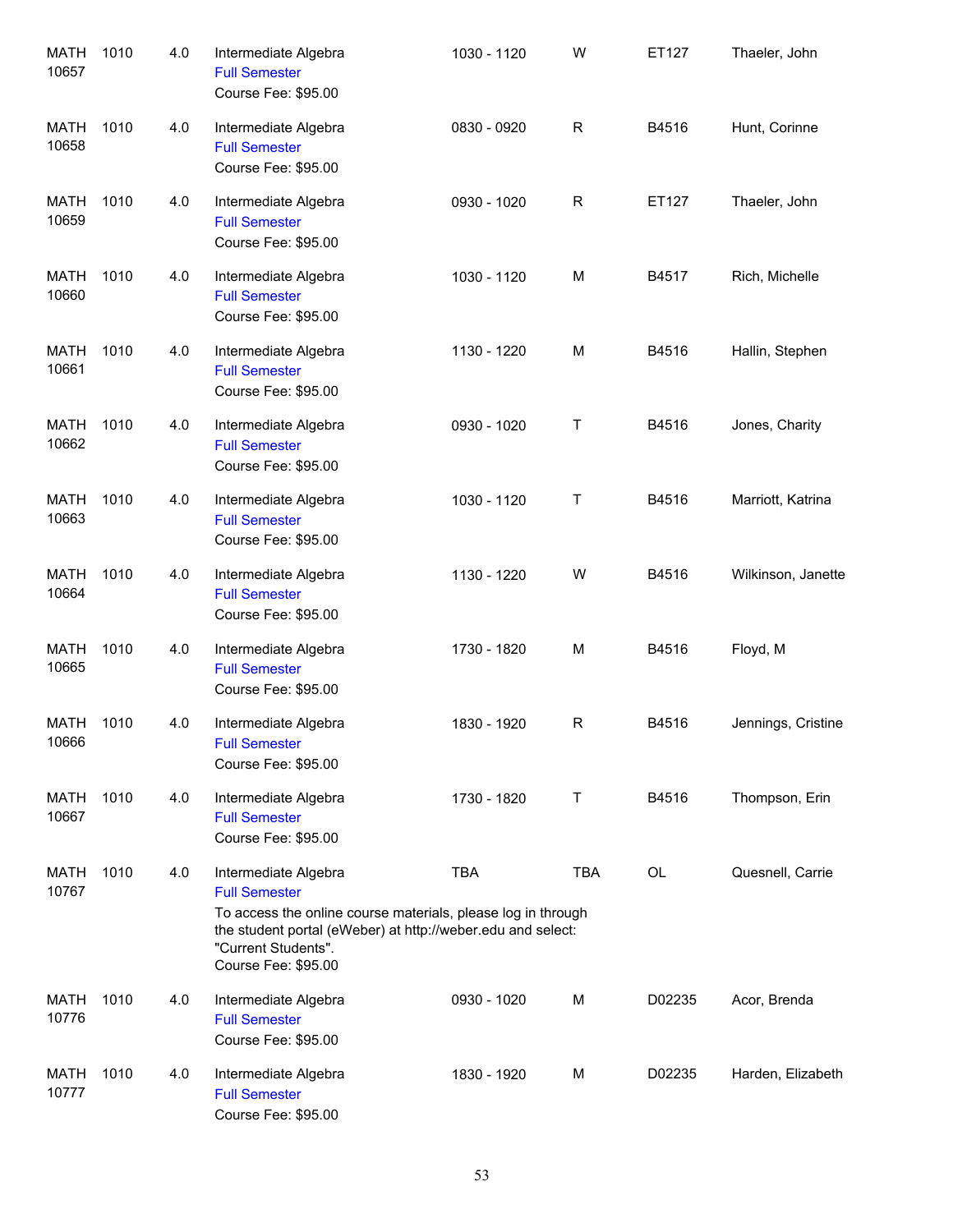| <b>MATH</b><br>10778 | 1010 | 4.0 | Intermediate Algebra<br><b>Full Semester</b><br>Course Fee: \$95.00                                                                                                                                                                        | 0830 - 0920 | Τ           | D02235    | Baker, Loyal      |
|----------------------|------|-----|--------------------------------------------------------------------------------------------------------------------------------------------------------------------------------------------------------------------------------------------|-------------|-------------|-----------|-------------------|
| MATH<br>10779        | 1010 | 4.0 | Intermediate Algebra<br><b>Full Semester</b><br>Course Fee: \$95.00                                                                                                                                                                        | 1030 - 1120 | Τ           | D02235    | Acor, Brenda      |
| MATH<br>10780        | 1010 | 4.0 | Intermediate Algebra<br><b>Full Semester</b><br>Course Fee: \$95.00                                                                                                                                                                        | 1830 - 1920 | Τ           | D02235    | Barney, Corine    |
| MATH<br>10781        | 1010 | 4.0 | Intermediate Algebra<br><b>Full Semester</b><br>Course Fee: \$95.00                                                                                                                                                                        | 0930 - 1020 | W           | D02235    | Acor, Brenda      |
| MATH<br>10782        | 1010 | 4.0 | Intermediate Algebra<br><b>Full Semester</b><br>Course Fee: \$95.00                                                                                                                                                                        | 1630 - 1720 | W           | D02235    | Holt, Julie       |
| <b>MATH</b><br>11230 | 1010 | 4.0 | Intermediate Algebra<br><b>Full Semester</b><br>Course Fee: \$95.00                                                                                                                                                                        | 0830 - 0930 | $\mathsf R$ | WW103     | Kent, Randall     |
| <b>MATH</b><br>12166 | 1010 | 4.0 | Intermediate Algebra<br><b>Full Semester</b><br>Course Fee \$95.00                                                                                                                                                                         | 1830 - 1920 | M           | B4517     | Webster, Lori     |
| <b>MATH</b><br>10967 | 1030 | 3.0 | QL Contemporary Math<br><b>Block 1</b>                                                                                                                                                                                                     | 1630 - 1820 | <b>MWF</b>  | B4515     | Marx, Christine   |
| <b>MATH</b><br>11036 | 1030 | 3.0 | <b>QL Contemporary Math</b><br><b>Full Semester</b><br>To access the online course materials, please log in through<br>the student portal (eWeber) at http://weber.edu and select:<br>"Current Students".                                  | <b>TBA</b>  | <b>TBA</b>  | <b>OL</b> | Peters, James     |
| <b>MATH</b><br>11037 | 1030 | 3.0 | QL Contemporary Math<br><b>Full Semester</b><br>To access the online course materials, please log in through<br>the student portal (eWeber) at http://weber.edu and select:<br>"Current Students".                                         | <b>TBA</b>  | <b>TBA</b>  | OL        | Ghoreishi, Afshin |
| MATH<br>10955        | 1040 | 3.0 | <b>QL Introduction To Statistics</b><br><b>Full Semester</b><br>STUDENTS WILL MEET MWF THE FIRST WEEK OF CLASSES.                                                                                                                          | 0930 - 1020 | W           | B4511     | Akelbek, Mahmud   |
| MATH<br>11038        | 1040 | 3.0 | <b>QL Introduction To Statistics</b><br><b>Full Semester</b><br>To access the online course materials, please log in through<br>the student portal (eWeber) at http://weber.edu and select:<br>"Current Students".                         | <b>TBA</b>  | <b>TBA</b>  | OL        | Ghoreishi, Afshin |
| MATH<br>10956        | 1050 | 4.0 | QL College Algebra<br><b>Full Semester</b><br>Please note that math prerequisites expire. Registration for this course may be<br>canceled due to a prerequisite failure or expiration any time prior to the third<br>week of the semester. | 0930 - 1020 | <b>MTWR</b> | B4510     | Walthers, Phillip |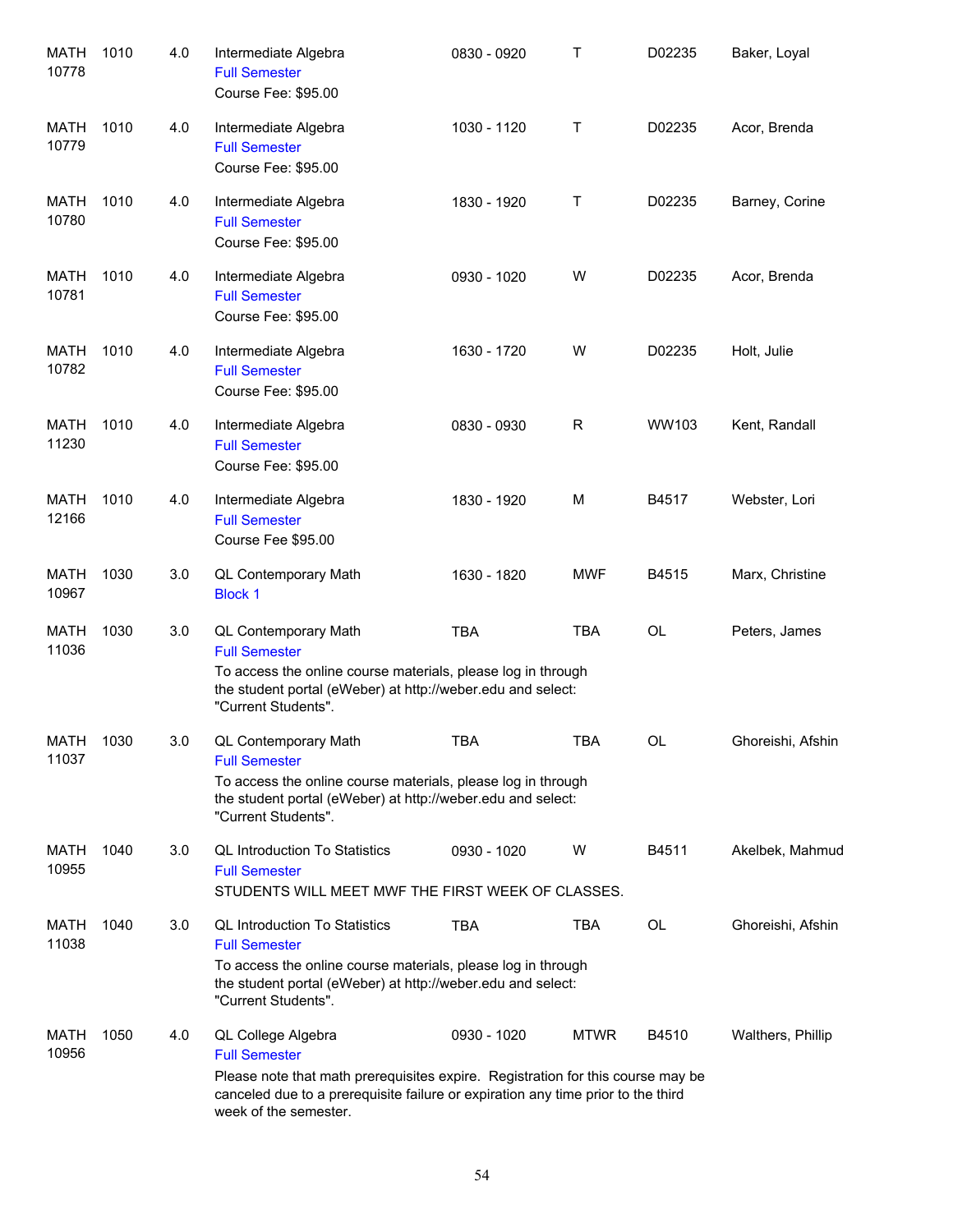| MATH<br>10968        | 1050 | 4.0 | QL College Algebra<br><b>Full Semester</b>                                                                                                                                                       | 1730 - 1920 | <b>MW</b>    | <b>LL222</b> | Ellis, Maria          |
|----------------------|------|-----|--------------------------------------------------------------------------------------------------------------------------------------------------------------------------------------------------|-------------|--------------|--------------|-----------------------|
|                      |      |     | Please note that math prerequisites expire. Registration for this course may be<br>canceled due to a prerequisite failure or expiration any time prior to the third<br>week of the semester.     |             |              |              |                       |
| <b>MATH</b><br>11039 | 1050 | 4.0 | QL College Algebra<br><b>Full Semester</b>                                                                                                                                                       | <b>TBA</b>  | <b>TBA</b>   | <b>OL</b>    | Fital-Akelbek, Sandra |
|                      |      |     | To access the online course materials, please log in through<br>the student portal (eWeber) at http://weber.edu and select:<br>"Current Students".                                               |             |              |              |                       |
| <b>MATH</b><br>11040 | 1050 | 4.0 | QL College Algebra<br><b>Full Semester</b>                                                                                                                                                       | 0730 - 0820 | <b>MTWR</b>  | D02103       | Acor, Brenda          |
| <b>MATH</b><br>11043 | 1050 | 4.0 | QL College Algebra<br><b>Full Semester</b>                                                                                                                                                       | 1730 - 1920 | <b>MW</b>    | D02114       | Acor, Brenda          |
| <b>MATH</b><br>11048 | 1050 | 4.0 | QL College Algebra<br><b>Full Semester</b>                                                                                                                                                       | 1030 - 1120 | <b>MTWR</b>  | WW116        | Baker, Stacey         |
| <b>MATH</b><br>11049 | 1050 | 4.0 | QL College Algebra<br><b>Full Semester</b>                                                                                                                                                       | 1730 - 1920 | <b>TR</b>    | WW116        | Baker, Stacey         |
| <b>MATH</b><br>10957 | 1060 | 3.0 | Trigonometry<br><b>Block 1</b>                                                                                                                                                                   | 1130 - 1320 | <b>MWF</b>   | B4511        | Kvernadze, George     |
|                      |      |     | Please note that math prerequisites expire. Registration for this course may be<br>canceled due to a prerequisite failure or expiration any time prior to the third<br>week of the semester.     |             |              |              |                       |
| <b>MATH</b><br>10969 | 1060 | 3.0 | Trigonometry<br><b>Full Semester</b>                                                                                                                                                             | 1800 - 1915 | <b>TR</b>    | B4510        | Salt, Jeffrey         |
|                      |      |     | Please note that math prerequisites expire. Registration for this course may be<br>canceled due to a prerequisite failure or expiration any time prior to the third<br>week of the semester.     |             |              |              |                       |
| <b>MATH</b><br>11041 | 1060 | 3.0 | Trigonometry<br><b>Block 1</b>                                                                                                                                                                   | 0930 - 1120 | <b>MWF</b>   | D02318       | Poore, Darrell        |
| MATH<br>10958        | 1080 | 5.0 | <b>QL Pre-calculus</b><br><b>Full Semester</b>                                                                                                                                                   | 1130 - 1220 | <b>MTWRF</b> | B4515        | Cocos, Mihail         |
|                      |      |     | Please note that math prerequisites expire. Registration for this course may be<br>canceled due to a prerequisite failure or expiration any time prior to the third<br>week of the semester.     |             |              |              |                       |
| MATH<br>10970        | 1080 | 5.0 | <b>QL Pre-calculus</b><br><b>Full Semester</b>                                                                                                                                                   | 1730 - 1945 | TR.          | B4515        | Emami, Robab          |
|                      |      |     | Please note that math prerequisites expire. Registration for this course may be<br>canceled due to a prerequisite failure or expiration any time prior to the third<br>week of the semester.     |             |              |              |                       |
| <b>MATH</b><br>10971 | 1200 | 1.0 | Mathematics Computer Lab<br><b>Full Semester</b>                                                                                                                                                 | 1030 - 1120 | M            | B4505        | Ghoreishi, Afshin     |
|                      |      |     | The correspondence and assignments will be done via email. Contact the<br>instructor or visit http://faculty.weber.edu/aghoreishi for more information.<br>Students must attend the first class. |             |              |              |                       |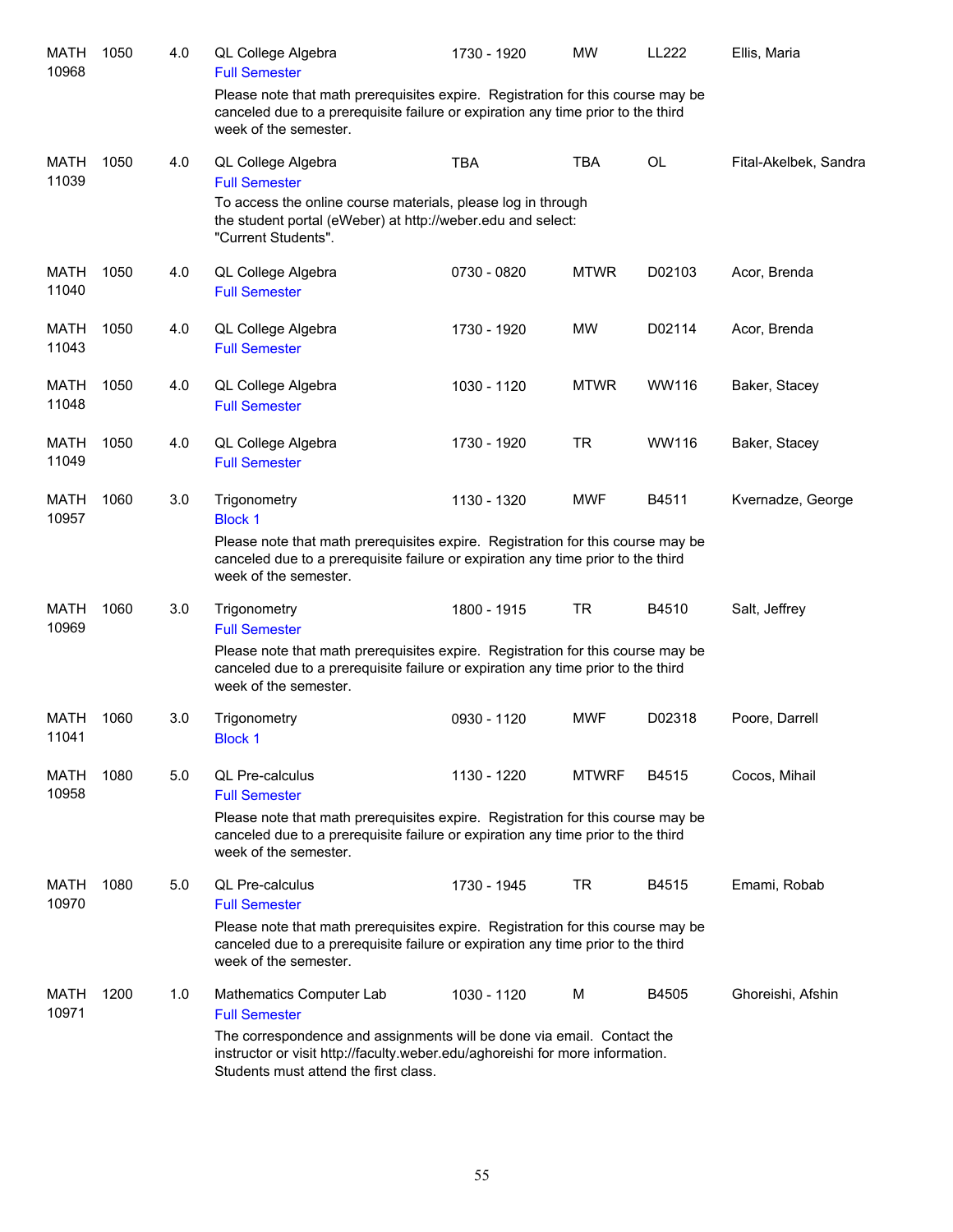| MATH<br>10959        | 1210 | 4.0 | Calculus I<br><b>Full Semester</b>                                                                                                                                                           | 0830 - 0920 | <b>MTWR</b> | B4511     | Cocos, Mihail      |
|----------------------|------|-----|----------------------------------------------------------------------------------------------------------------------------------------------------------------------------------------------|-------------|-------------|-----------|--------------------|
|                      |      |     | Please note that math prerequisites expire. Registration for this course may be<br>canceled due to a prerequisite failure or expiration any time prior to the third<br>week of the semester. |             |             |           |                    |
| <b>MATH</b><br>12134 | 1210 | 4.0 | Calculus I<br><b>Full Semester</b>                                                                                                                                                           | 0730 - 0820 | <b>MTWR</b> | B4515     | Walthers, Phillip  |
| <b>MATH</b><br>10960 | 1220 | 4.0 | Calculus II<br><b>Full Semester</b>                                                                                                                                                          | 0830 - 0920 | <b>MTWR</b> | B4515     | Kvernadze, George  |
|                      |      |     | Please note that math prerequisites expire. Registration for this course may be<br>canceled due to a prerequisite failure or expiration any time prior to the third<br>week of the semester. |             |             |           |                    |
| MATH<br>11942        | 1630 | 4.0 | Discrete Math Applied to Comp<br><b>Full Semester</b>                                                                                                                                        | <b>TBA</b>  | <b>TBA</b>  | <b>OL</b> | Rague, Brian       |
|                      |      |     | To access the online course materials, please go to canvas weber edu and<br>login using<br>your portal username and password.                                                                |             |             |           |                    |
| MATH<br>10961        | 2010 | 3.0 | Math for Elementary Teachers I<br><b>Full Semester</b>                                                                                                                                       | 0930 - 1120 | <b>TWR</b>  | B4539     | Hadley, Kristin    |
|                      |      |     | Please note that math prerequisites expire. Registration for this course may be<br>canceled due to a prerequisite failure or expiration any time prior to the third<br>week of the semester. |             |             |           |                    |
| MATH<br>10962        | 2020 | 3.0 | Math for Elem Teachers II<br><b>Full Semester</b>                                                                                                                                            | 0730 - 0820 | <b>MTWR</b> | B4539     | Wilkinson, Janette |
|                      |      |     | Please note that math prerequisites expire. Registration for this course may be<br>canceled due to a prerequisite failure or expiration any time prior to the third<br>week of the semester. |             |             |           |                    |
| MATH<br>10963        | 2210 | 4.0 | Calculus III<br><b>Full Semester</b>                                                                                                                                                         | 1030 - 1120 | <b>MTWR</b> | B4511     | Kvernadze, George  |
|                      |      |     | Please note that math prerequisites expire. Registration for this course may be<br>canceled due to a prerequisite failure or expiration any time prior to the third<br>week of the semester. |             |             |           |                    |
| MATH<br>10964        | 2270 | 3.0 | Elementary Linear Algebra<br><b>Full Semester</b>                                                                                                                                            | 0930 - 1020 | <b>MTR</b>  | B4515     | Cocos, Mihail      |
| <b>MBA</b><br>10606  | 6010 | 3.0 | Legal/Regulatory Enviro Busine<br><b>Block 1</b>                                                                                                                                             | 1730 - 2030 | W           | D02112    | Read, David        |
|                      |      |     | Foundations course - Non-Business Majors Only.                                                                                                                                               |             |             |           |                    |
| MBA<br>10613         | 6020 | 3.0 | Financial & Managerial Account<br><b>Block 2</b>                                                                                                                                             | 1730 - 2030 | R           | D02113    | Peterson, Mark     |
|                      |      |     | MBA 6020 Financial and Managerial Accounting is a foundations course.<br>Non-Business Majors Only. Overlaps with Session I classes 6/25 - 6/29.                                              |             |             |           |                    |
| MBA<br>10609         | 6040 | 3.0 | <b>Managerial Economics</b><br><b>Block 2</b>                                                                                                                                                | 1730 - 2030 | Т           | D02113    | Parkhurst, Gregory |
|                      |      |     | MBA 6040 Magerial Economics is a foundations course. Non-Business Majors<br>Only. Overlaps with Session I classes 6/25 - 6/29.                                                               |             |             |           |                    |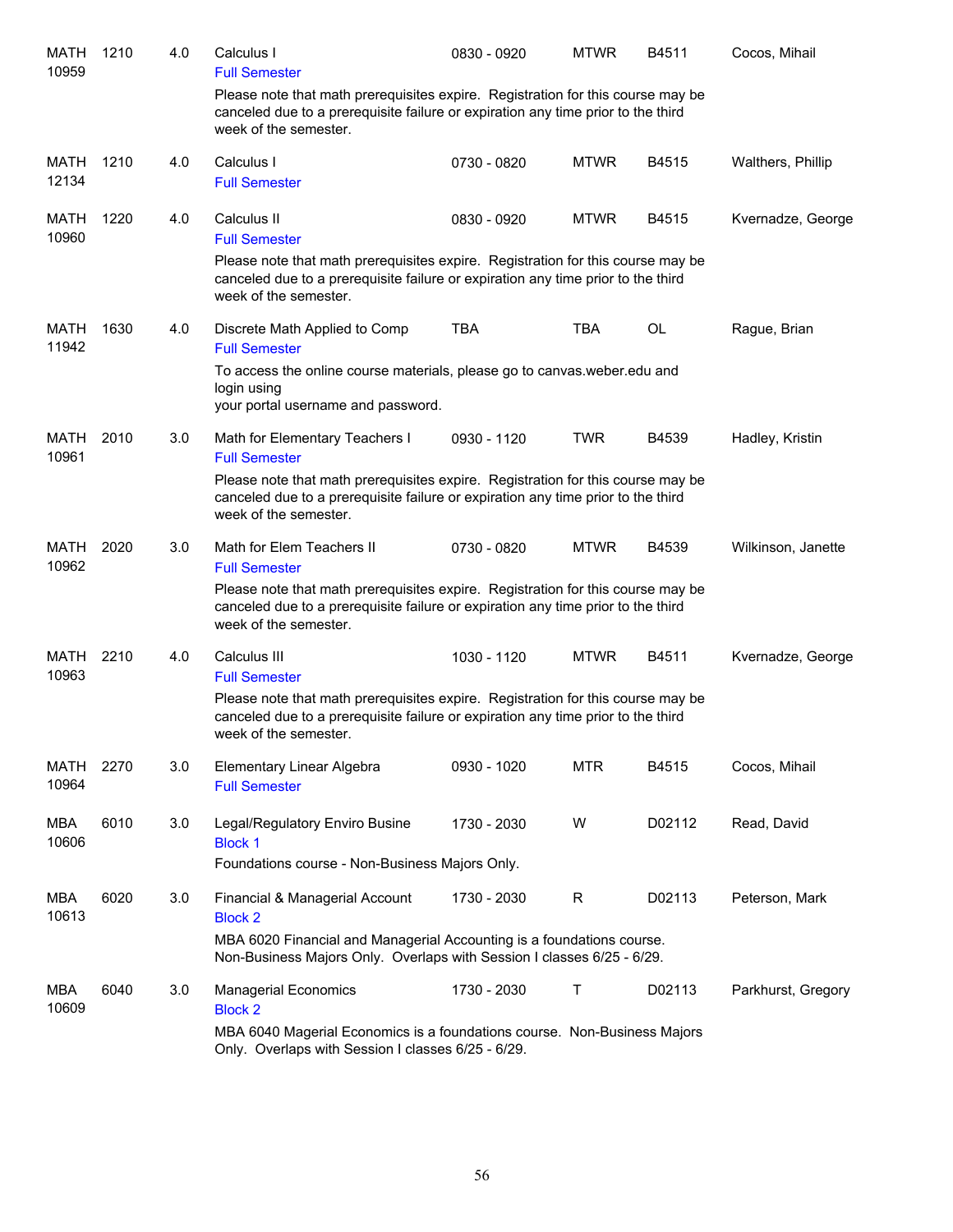| <b>MBA</b><br>10608 | 6160 | 3.0 | Applications of Decision Model<br><b>Block 2</b>                                                                                                                                                                              | 1730 - 2030                | м          | D02101           | Hill, Stephen    |
|---------------------|------|-----|-------------------------------------------------------------------------------------------------------------------------------------------------------------------------------------------------------------------------------|----------------------------|------------|------------------|------------------|
|                     |      |     | MBA 6160 Applications of Decision Models is an elective course. Preregs; MBA<br>6050/52, or equivalent courses in statistics. Overlaps with Session I classes<br>$6/25 - 6/29$ .                                              |                            |            |                  |                  |
| <b>MBA</b><br>10605 | 6180 | 3.0 | Strategic Management<br><b>Block 1</b>                                                                                                                                                                                        | 1730 - 2030                | Τ          | D02112           | Suiter, Jeremy   |
|                     |      |     | MBA 6180 Strateig Management is a required course. Preregs: MBA 6130,<br>6140, 6150.                                                                                                                                          |                            |            |                  |                  |
| <b>MBA</b><br>10534 | 6450 | 3.0 | Leadership Thru People Skills<br><b>Block 1</b>                                                                                                                                                                               | 0830 - 1730<br>1700 - 2100 | U<br>F     | D02324<br>D02324 | Stevens, Michael |
|                     |      |     | Elective course meets three (3) weekends only.<br>Fridays 5:00 - 9:00 p.m.<br>Saturdays 8:30 a.m. - 5:30 p.m.<br>Friday, May 4<br>Saturday, May 5<br>Friday, May 11<br>Saturday, May 12<br>Friday, May 18<br>Saturday, May 19 |                            |            |                  |                  |
| <b>MBA</b><br>10610 | 6540 | 3.0 | Negotiations<br><b>Block 2</b>                                                                                                                                                                                                | 1730 - 2030                | M          | D02113           | Skanchy, Randall |
|                     |      |     | MBA 6540 Negotiations is an elective course. Overlaps with Session I classes<br>$6/25 - 6/29$ .                                                                                                                               |                            |            |                  |                  |
| <b>MBA</b><br>10612 | 6560 | 3.0 | Bus/Market Plan Using Online<br><b>Block 2</b>                                                                                                                                                                                | 1730 - 2030                | R          | D02134           | Valentin, Erhard |
|                     |      |     | MBA 6560 business/Market Planning is an elective course. Overlaps with<br>Session I classes 6/25 - 6/29.                                                                                                                      |                            |            |                  |                  |
| MBA<br>12033        | 6680 | 3.0 | <b>Graduate Consulting Project</b><br><b>Full Semester</b>                                                                                                                                                                    | <b>TBA</b>                 | <b>TBA</b> | D <sub>0</sub> 2 |                  |
|                     |      |     | Call department for over ride to register. 801-395-3519                                                                                                                                                                       |                            |            |                  |                  |
| MBA<br>12148        | 6680 | 3.0 | <b>Graduate Consulting Project</b><br><b>Full Semester</b>                                                                                                                                                                    | <b>TBA</b>                 | <b>TBA</b> | D <sub>0</sub> 2 |                  |
|                     |      |     | To register for this course, please contact the MBA department secretary at<br>801-395-3519.                                                                                                                                  |                            |            |                  |                  |
| MBA<br>12034        | 6730 | 3.0 | Proj Environmnt Sustainability<br><b>Full Semester</b>                                                                                                                                                                        | <b>TBA</b>                 | <b>TBA</b> | D <sub>02</sub>  |                  |
|                     |      |     | Call department for over ride to register. 801-395-3519                                                                                                                                                                       |                            |            |                  |                  |
| MBA<br>12230        | 6730 | 3.0 | Proj Environmnt Sustainability<br><b>Full Semester</b>                                                                                                                                                                        | <b>TBA</b>                 | TBA        |                  |                  |
|                     |      |     | Requires departmental approval and over ride to register. Contact Sally at<br>801-395-3519.                                                                                                                                   |                            |            |                  |                  |
| <b>MBA</b><br>10611 | 6740 | 3.0 | Prin of Contract Management<br><b>Block 2</b><br>MBA 6740 Principles of Contract Management is an elective course. Overlaps                                                                                                   | 1730 - 2030                | W          | D02113           | Johanson, Jonene |
|                     |      |     | with Session I classes 6/25 - 6/29.                                                                                                                                                                                           |                            |            |                  |                  |
| <b>MBA</b><br>12035 | 6800 | 1.0 | Directed Study<br><b>Full Semester</b><br>Call department for over ride to register. 801-395-3519                                                                                                                             | TBA                        | <b>TBA</b> | D <sub>02</sub>  | Harris, G        |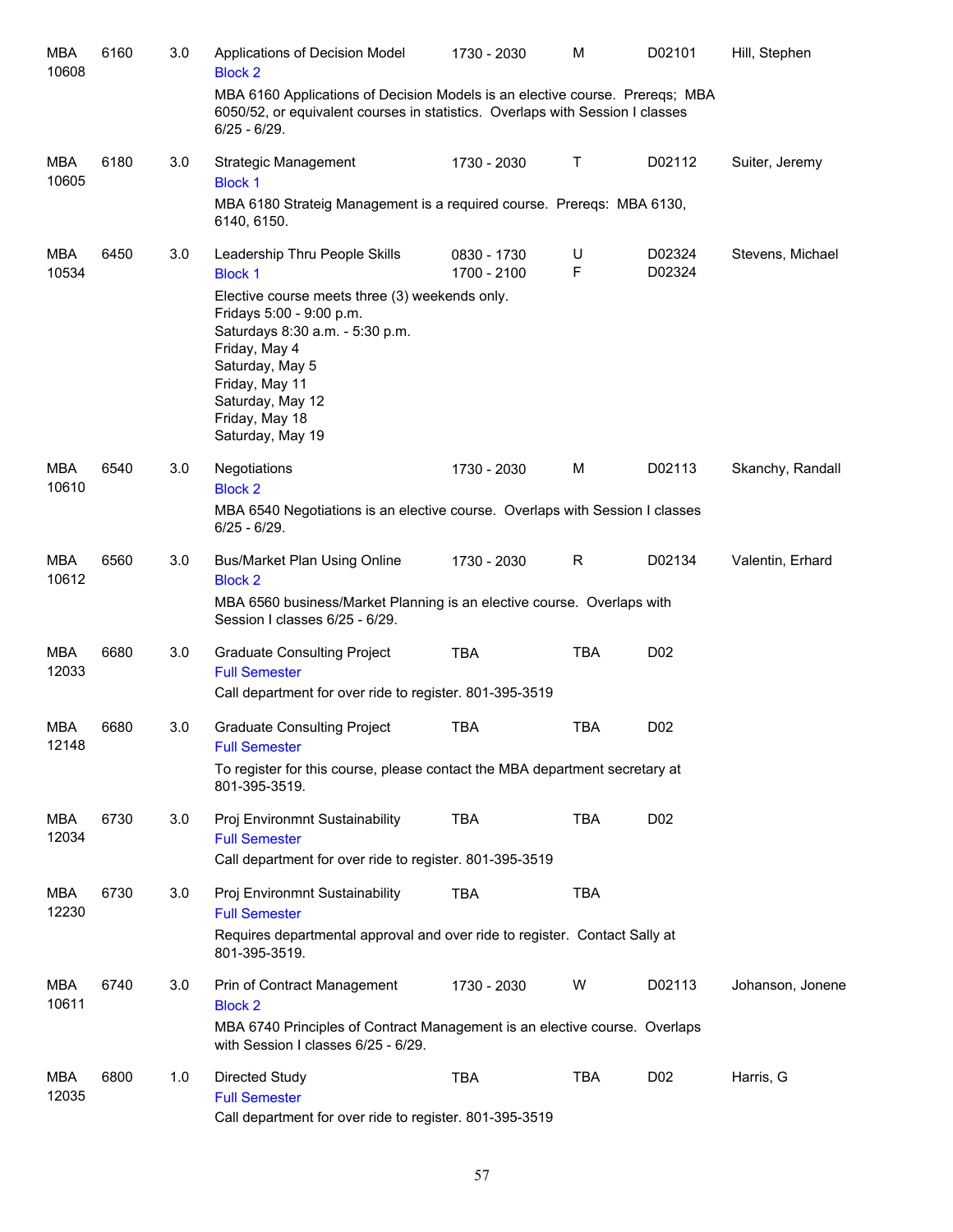| MBA<br>10607        | 6810 | 3.0 | Entrepreneurship<br><b>Block 1</b>                                                                                                                                                                                          | 1730 - 2030 | R           | D02112       | Lawrence, Alexander |
|---------------------|------|-----|-----------------------------------------------------------------------------------------------------------------------------------------------------------------------------------------------------------------------------|-------------|-------------|--------------|---------------------|
|                     |      |     | MBA 6810 Entrepreneurship is an elective course.                                                                                                                                                                            |             |             |              |                     |
| <b>MCJ</b><br>10810 | 6110 | 3.0 | Research Methods in C.J.<br><b>Full Semester</b>                                                                                                                                                                            | 1500 - 1740 | Τ           | <b>SS226</b> | Senjo, Scott        |
| <b>MCJ</b><br>10811 | 6250 | 3.0 | Victimology<br><b>Full Semester</b>                                                                                                                                                                                         | 1800 - 2040 | M           | SS215        | Reyns, Bradford     |
| <b>MCJ</b><br>10831 | 6250 | 3.0 | Clashing Views in CJ<br><b>Full Semester</b>                                                                                                                                                                                | <b>TBA</b>  | <b>TBA</b>  | <b>OL</b>    | Chabries, Michael   |
|                     |      |     | Please contact the Criminal Justice Department at 801-626-6146 to register for<br>this class. To access online course materials, please log in to your student<br>portal at weber.edu and select your student services tab. |             |             |              |                     |
| <b>MCJ</b><br>11317 | 6250 | 3.0 | Theories of Management in CJ<br><b>Full Semester</b><br>Please contact the Criminal Justice department at<br>801-626-6146 to register for this class.                                                                       | 1800 - 2040 | W           | D02229A      | Rickards, Jack      |
| <b>MED</b><br>10999 | 6000 | 2.0 | Fundamentals of Grad Study<br><b>Full Semester</b><br>Class will be held on Mondays from 4:30 p.m. to 7:10 p.m.: May 7, 14, 21, June<br>4, 11. 18. 25. July 2, 9, 16, & 23.                                                 | 1630 - 1910 | M           | ED227        | Saunders, Peggy     |
| MED<br>11007        | 6010 | 2.0 | <b>Advanced Historical Foundation</b><br><b>Block 1</b>                                                                                                                                                                     | 1630 - 1910 | <b>TR</b>   | ED330        | Cena, Michael       |
| <b>MED</b><br>11008 | 6020 | 2.0 | Diversity In Education<br><b>Block 2</b>                                                                                                                                                                                    | 0730 - 1000 | <b>TRF</b>  | ED227        | Crawford, Forrest   |
|                     |      |     | Class will be held on the following dates: June 26, 27, July 3. 5, 6, 10, 12, 13, 16,<br>& 17                                                                                                                               |             |             |              |                     |
| <b>MED</b><br>11009 | 6030 | 2.0 | <b>Advanced Education Psychology</b><br><b>Block 1</b>                                                                                                                                                                      | 1630 - 1910 | <b>MW</b>   | ED325        | Ellis, Ann          |
| <b>MED</b><br>11018 | 6050 | 3.0 | Curriculum Design/Eval/Assess<br><b>Block 2</b>                                                                                                                                                                             | 0730 - 1000 | <b>MWF</b>  | ED325        | Womack, Sue         |
|                     |      |     | Class will be held on June 25, 27, 29, July 2, 9, 11, 23 & 25. This is a hybrid<br>course and will have some sessions online.                                                                                               |             |             |              |                     |
| MED<br>11012        | 6060 | 2.0 | <b>Instruction Strategies</b><br><b>Block 1</b>                                                                                                                                                                             | 1630 - 1910 | <b>TR</b>   | ED303        | Napper, Vicki       |
| <b>MED</b><br>11014 | 6085 | 1.0 | Developing Project Proposal<br><b>Block 1</b>                                                                                                                                                                               | 1630 - 1910 | Τ           | ED227        | Hadley, Kristin     |
|                     |      |     | Prerequisite: Must have a signed graduate committee form. Class to be held on<br>Tuesdays ONLY.                                                                                                                             |             |             |              |                     |
| MED<br>12160        | 6085 | 1.0 | Developing Project Proposal<br><b>Block 1</b><br>Prerequisite: Must have a signed graduate committee form. Class to be held on                                                                                              | 1630 - 1910 | Τ           | ED227        | Womack, Sue         |
|                     |      |     | Tuesdays ONLY.                                                                                                                                                                                                              |             |             |              |                     |
| MED<br>11022        | 6090 | 3.0 | <b>Masters Project</b><br><b>Full Semester</b><br>Prerequisites: Must have completed all MED core and elective credit courses.                                                                                              | 1630 - 1910 | <b>MTWR</b> | ED           | Saunders, Peggy     |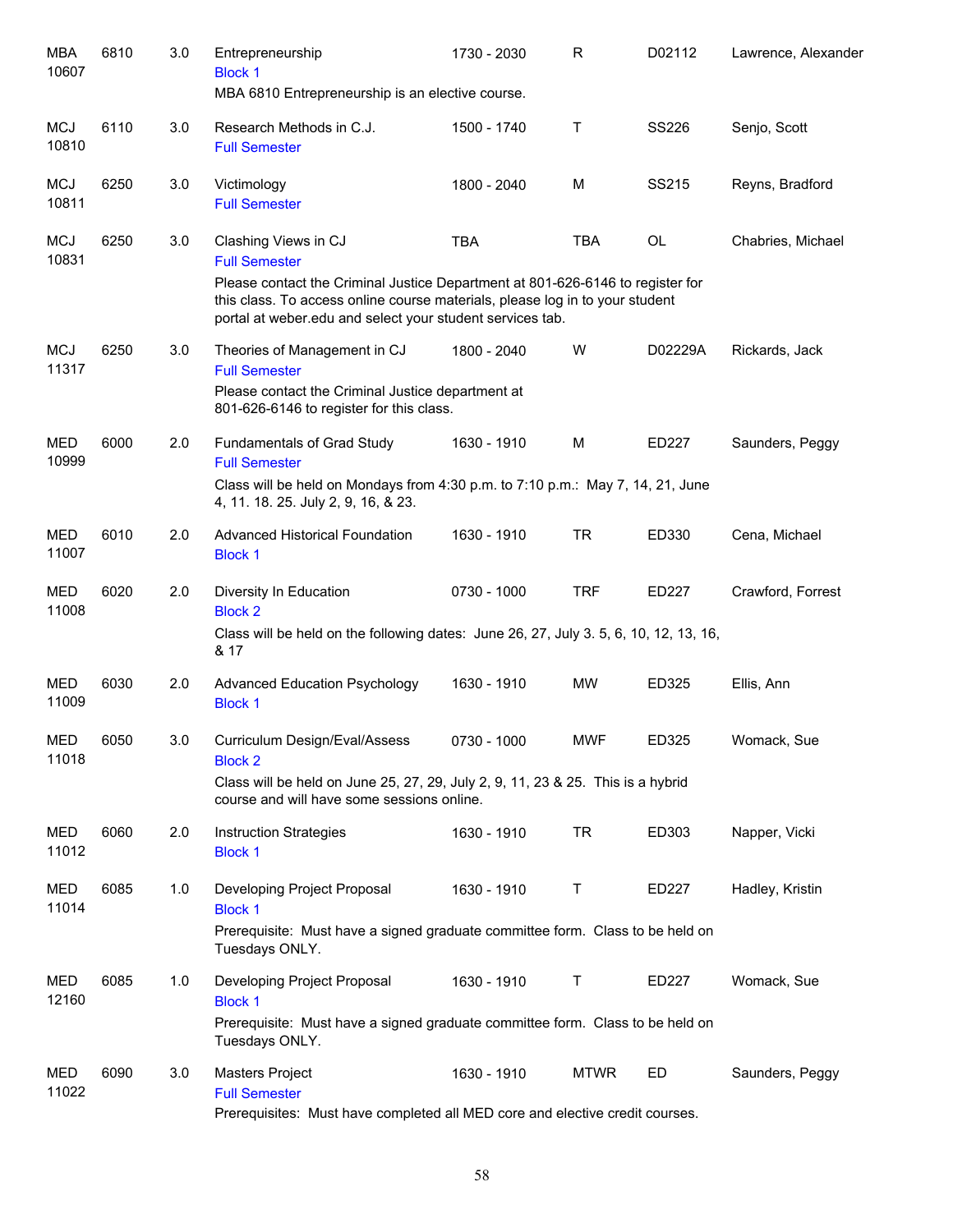| MED<br>11017        | 6091 | 1.0 | <b>Graduate Synthesis</b><br><b>Block 2</b>                                                                                                    | 0730 - 1000 | <b>MW</b>    | ED317           | Gowans, Linda     |
|---------------------|------|-----|------------------------------------------------------------------------------------------------------------------------------------------------|-------------|--------------|-----------------|-------------------|
|                     |      |     | Prerequisite: Signed Proposal Class will be held on June 25, 27, July 2, 5 & 9.                                                                |             |              |                 |                   |
| MED<br>11019        | 6110 | 3.0 | Intro to Classroom Management<br><b>Block 2</b>                                                                                                | 1015 - 1245 | TR           | ED325           | Williams, Natalie |
|                     |      |     | Class will be held on Tuesday and Thursday. This is a hybrid course and will<br>have some sessions online.                                     |             |              |                 |                   |
| <b>MED</b><br>11015 | 6130 | 2.0 | Topic In Education<br><b>Block 1</b>                                                                                                           | 0800 - 1600 | <b>MTWRF</b> | ED <sub>6</sub> | Lofgreen, Marilyn |
|                     |      |     | This course will be held June 18 to 22, 2012 from 8:00 a.m. to 4:00 p.m.                                                                       |             |              |                 |                   |
| <b>MED</b><br>11157 | 6220 | 3.0 | <b>Current Problems in Education</b><br><b>Block 1</b>                                                                                         | <b>TBA</b>  | <b>TBA</b>   | <b>OL</b>       | Rasmussen, Jack   |
|                     |      |     | To access online course materials, please log on through the<br>student portal (eWeber) at http://weber.edu and select:<br>"Current Students". |             |              |                 |                   |
| MED<br>11010        | 6230 | 3.0 | Instructionl Tech for Teachers<br><b>Block 1</b>                                                                                               | 1630 - 1910 | <b>MW</b>    | ED303           | Napper, Vicki     |
| MED<br>11011        | 6270 | 3.0 | Literacy Strategies<br><b>Block 1</b>                                                                                                          | 1630 - 1910 | <b>TR</b>    | ED325           | Byrd, David       |
| <b>MED</b><br>11013 | 6311 | 2.0 | Inst. Ele. School: Science<br><b>Block 1</b>                                                                                                   | 1630 - 1910 | <b>TR</b>    | ED317           | Pontius, Richard  |
| MED<br>11021        | 6353 | 3.0 | <b>Understanding Reading Develop</b><br><b>Block 2</b><br>Class is held Monday through Thursday until July 19.                                 |             |              |                 |                   |
| MED<br>11236        | 6430 | 3.0 | Creative Processes in Elem<br><b>Block 1</b>                                                                                                   | 0800 - 1600 | <b>MTWRF</b> | ED317           | Walker, Loretta   |
|                     |      |     | NOTE: MED 6430 is offered M-F, 8:00-4:00 April 23-27,<br>2012. Prereq: Admission to Teacher Education, or<br>w/permission of the instructor.   |             |              |                 |                   |
| <b>MED</b><br>11020 | 6510 | 3.0 | Adv Found Spec Ed/Pract & Law<br><b>Block 2</b>                                                                                                | 1015 - 1245 | <b>MWF</b>   | <b>ED15</b>     | Butler, Frances   |
|                     |      |     | This course for Elementary and Secondary Licensure Track students.                                                                             |             |              |                 |                   |
| MED<br>11023        | 6900 | 1.0 | Individual Study<br><b>Full Semester</b>                                                                                                       | <b>TBA</b>  | <b>MTWR</b>  |                 | Saunders, Peggy   |
|                     |      |     | Prerequisite: Must have an approved contract signed by MEd director.                                                                           |             |              |                 |                   |
| MED<br>11024        | 6900 | 2.0 | Individual Study<br><b>Full Semester</b><br>Prerequisite: Must have a approved contract signed by MEd director.                                | <b>TBA</b>  | <b>MTWR</b>  |                 | Saunders, Peggy   |
|                     |      |     |                                                                                                                                                |             |              |                 |                   |
| MED<br>11025        | 6900 | 3.0 | Individual Study<br><b>Full Semester</b>                                                                                                       | <b>TBA</b>  | <b>MTWR</b>  |                 | Saunders, Peggy   |
|                     |      |     | Prerequisite: Must have an approved contract signed by MEd director.                                                                           |             |              |                 |                   |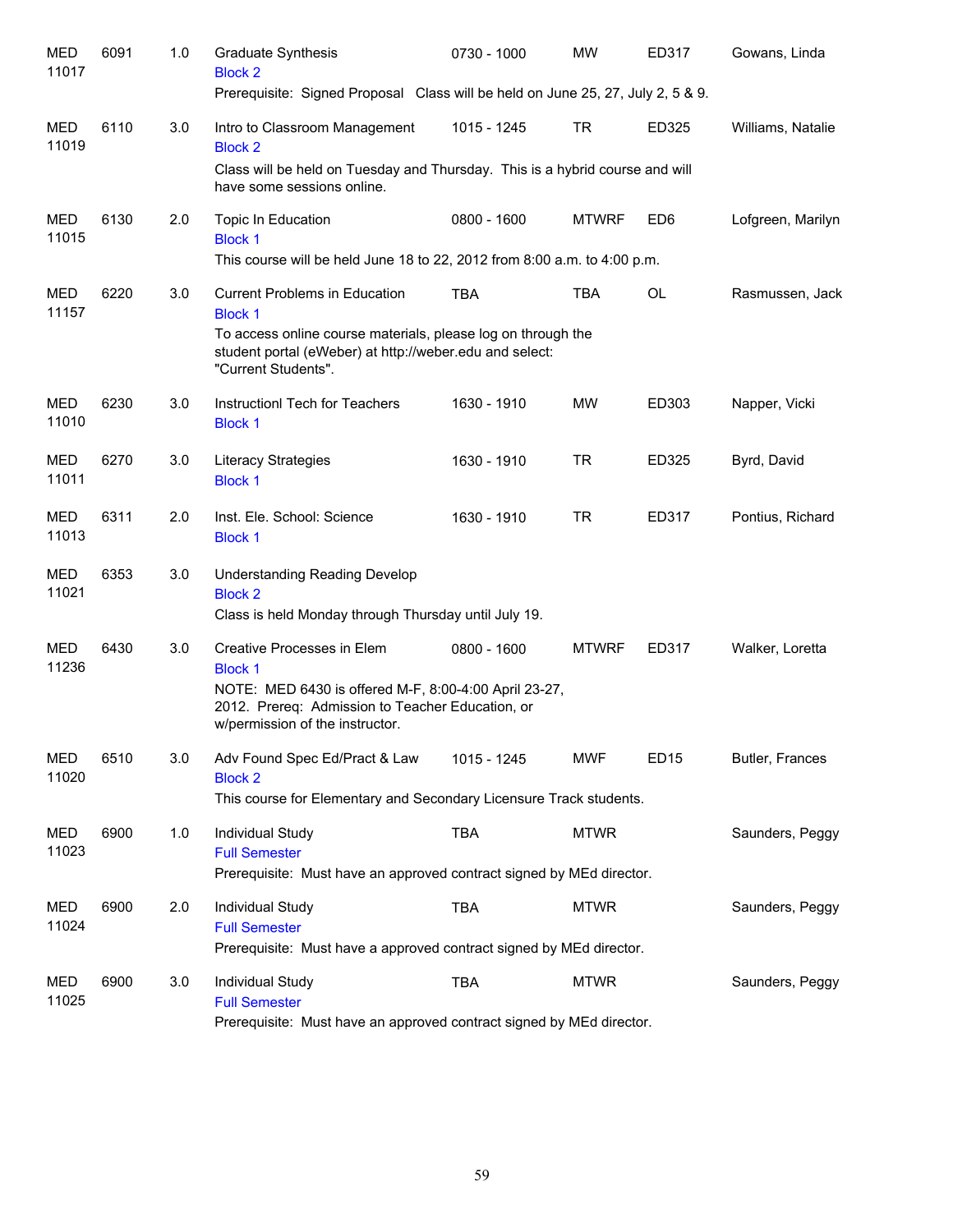| <b>MED</b><br>12107  | 6920 | 1.0 | Reading & Writing Conference<br><b>Block 1</b><br>To be held Fri June 15 and Sat June 16. Course fee \$75.<br>For more information contact the Continuing Education<br>Registration office at 801-626-6600. | 0800 - 1630<br>0800 - 1300 | F<br>S      | SK<br>SK | Mitchell, Judith    |
|----------------------|------|-----|-------------------------------------------------------------------------------------------------------------------------------------------------------------------------------------------------------------|----------------------------|-------------|----------|---------------------|
| <b>MED</b><br>11050  | 6990 | 1.0 | <b>Continuing Graduate Advisement</b><br><b>Full Semester</b><br>Prerequisite: Must have MEd Program approval                                                                                               | <b>TBA</b>                 | <b>MTWR</b> |          | Saunders, Peggy     |
|                      |      |     |                                                                                                                                                                                                             |                            |             |          |                     |
| MENG<br>10863        | 5010 | 3.0 | Introduction to Linguistics<br><b>Block 1</b>                                                                                                                                                               | 1730 - 2010                | <b>TR</b>   | EH317    | LeTourneau, Mark    |
| MENG<br>10864        | 5080 | 3.0 | Critical Approach to Literatur<br><b>Block 2</b>                                                                                                                                                            | 1030 - 1310                | <b>TR</b>   | EH218    | McShane, Becky      |
| MENG<br>10866        | 5520 | 3.0 | Amer Lit/Early and Romantic<br><b>Block 2</b>                                                                                                                                                               | 1030 - 1310                | <b>TR</b>   | EH205    | Burrows, J          |
| MENG<br>10867        | 5630 | 3.0 | Brit Lit: Neoclassical/Romanti<br><b>Block 2</b>                                                                                                                                                            | 1030 - 1310                | <b>TR</b>   | EH403    | Vause, L            |
| MENG<br>10868        | 5660 | 3.0 | British Lit: Contemporary<br><b>Block 1</b>                                                                                                                                                                 | 1730 - 2010                | <b>TR</b>   | EH403    | Moloney, Karen      |
| MENG<br>12098        | 6010 | 3.0 | Bibliography/Research Methods<br><b>Block 1</b>                                                                                                                                                             | <b>TBA</b>                 | <b>TBA</b>  |          | McKay, Susan        |
| MENG<br>10921        | 6250 | 3.0 | Brit Lit: Thomas Hardy<br><b>Block 1</b>                                                                                                                                                                    | 1730 - 2010                | <b>TR</b>   | EH306    | Cheney, Merlin      |
| MENG<br>10924        | 6260 | 3.0 | World Lit: Magical Realism<br><b>Block 2</b>                                                                                                                                                                | 1630 - 1910                | <b>MW</b>   | D02321   | Subbiah, Mahalingam |
| MENG<br>10925        | 6330 | 3.0 | Literary/Rhetorical Stylistics<br><b>Block 2</b>                                                                                                                                                            | 1330 - 1610                | <b>TR</b>   | EH203    | McKay, Susan        |
| MENG 6410<br>12220   |      | 3.0 | Strat/Methods of Teaching ESL<br><b>Block 2</b>                                                                                                                                                             | <b>TBA</b>                 | TBA         |          | Conrad, Timothy     |
| <b>MENG</b><br>10865 | 6420 | 3.0 | Phonology & Syntax for ESL<br><b>Block 2</b>                                                                                                                                                                | 1030 - 1310                | <b>MW</b>   | EH204    | Conrad, Timothy     |
| <b>MENG</b><br>10922 | 6610 | 3.0 | Genre: Modern Drama<br><b>Block 1</b>                                                                                                                                                                       | 1730 - 2010                | <b>MW</b>   | D02303   | Hogge, Robert       |
| <b>MENG</b><br>12159 | 6610 | 3.0 | Genre: Creative Non-Fiction<br><b>Block 1</b>                                                                                                                                                               | 0800 - 1200                | S           | EH204    | Griffiths, Sian     |
| MENG<br>11568        | 6830 | 3.0 | <b>Directed Readings</b><br><b>Full Semester</b>                                                                                                                                                            | <b>TBA</b>                 | <b>TBA</b>  |          | Vause, L            |
| MENG<br>11569        | 6830 | 3.0 | <b>Directed Readings</b><br><b>Block 1</b>                                                                                                                                                                  | <b>TBA</b>                 | <b>TBA</b>  |          | Cheney, Merlin      |
| MENG<br>12036        | 6830 | 1.0 | <b>Directed Readings</b><br><b>Full Semester</b>                                                                                                                                                            | <b>TBA</b>                 | <b>TBA</b>  |          | Crimmel, Henry      |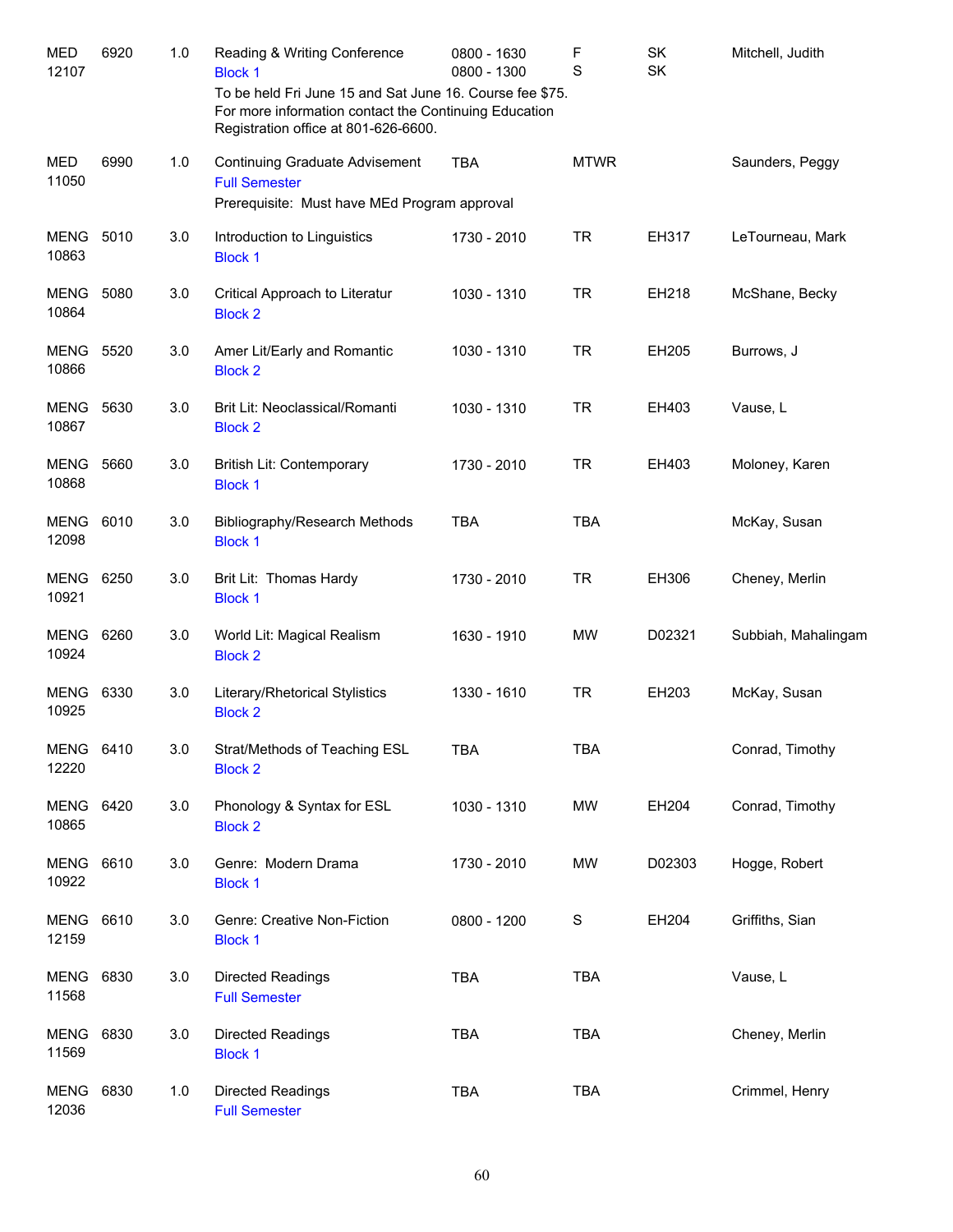| MENG 6830<br>12203   |      | 2.0 | <b>Directed Readings</b><br><b>Block 2</b>                                                                                                                                  | <b>TBA</b>  | <b>TBA</b> |              | Butler, Shannon     |
|----------------------|------|-----|-----------------------------------------------------------------------------------------------------------------------------------------------------------------------------|-------------|------------|--------------|---------------------|
| MENG<br>12228        | 6830 | 1.0 | <b>Directed Readings</b><br><b>Block 2</b>                                                                                                                                  | <b>TBA</b>  | <b>TBA</b> |              | Subbiah, Mahalingam |
| MET<br>12143         | 4890 | 1.0 | Coop Work Experience<br><b>Full Semester</b>                                                                                                                                | <b>TBA</b>  | <b>TBA</b> |              | Magda, Daniel       |
| MGMT 2400<br>11941   |      | 3.0 | Project Management<br><b>Full Semester</b><br>To access the online course materials, please go to canvas weber edu and<br>login using<br>your portal username and password. | <b>TBA</b>  | <b>TBA</b> | OL           | Cowan, Ted          |
| MGMT 3010<br>11463   |      | 3.0 | Organizational Behavior & Mgmt<br><b>Block 1</b>                                                                                                                            | 1730 - 2010 | MW         | <b>WB116</b> | Morgan, James       |
| MGMT 3010<br>12133   |      | 3.0 | Organizational Behavior & Mgmt<br><b>Block 2</b>                                                                                                                            | 1730 - 2010 | <b>TR</b>  | <b>WB117</b> | Stanger, Lloyd      |
| MGMT 3450<br>12122   |      | 3.0 | Study Abroad - Intnl Managemnt<br><b>Full Semester</b>                                                                                                                      | <b>TBA</b>  | <b>TBA</b> |              | Nowell, Clifford    |
| MGMT 4860<br>11469   |      | 3.0 | Managment Internship<br><b>Full Semester</b>                                                                                                                                | <b>TBA</b>  | <b>TBA</b> |              | Russell, Stephen    |
| MGMT 4865<br>11470   |      | 3.0 | Human Resource Internship<br><b>Full Semester</b>                                                                                                                           | <b>TBA</b>  | <b>TBA</b> |              | Russell, Stephen    |
| MHA<br>10503         | 6180 | 3.0 | Health Care Entrepreneurship<br><b>Block 2</b>                                                                                                                              | 1730 - 2010 | R          | D02229A      | Davis, Bruce        |
| <b>MHA</b><br>10505  | 6500 | 3.0 | Field Work<br><b>Block 1</b>                                                                                                                                                | <b>TBA</b>  | <b>TBA</b> |              | Burton, Lloyd       |
| <b>MICR</b><br>10678 | 1113 | 3.0 | LS Intro to Microbiology<br><b>Block 2</b>                                                                                                                                  | 0930 - 1210 | <b>TR</b>  | <b>LL127</b> | Jackson, Richard    |
| <b>MICR</b><br>10679 | 1113 | 3.0 | LS Intro to Microbiology<br><b>Block 2</b>                                                                                                                                  | 1730 - 2010 | <b>TR</b>  | <b>LL127</b> | Jackson, Richard    |
| <b>MICR</b><br>10838 | 1113 | 3.0 | LS Intro to Microbiology<br><b>Block 1</b>                                                                                                                                  | 1730 - 2010 | <b>TR</b>  | D02117       | Burt, Wayne         |
| <b>MICR</b><br>10839 | 1113 | 3.0 | LS Intro to Microbiology<br><b>Block 1</b>                                                                                                                                  | 1030 - 1310 | <b>TR</b>  | D02117       | Call, Evan          |
| <b>MICR</b><br>10840 | 1113 | 3.0 | LS Intro to Microbiology<br><b>Block 2</b>                                                                                                                                  | 1730 - 2010 | <b>MW</b>  | D02117       | Burt, Wayne         |
| <b>MICR</b><br>10841 | 1113 | 3.0 | LS Intro to Microbiology<br><b>Block 2</b>                                                                                                                                  | 0830 - 1020 | <b>MWF</b> | D02117       | Call, Evan          |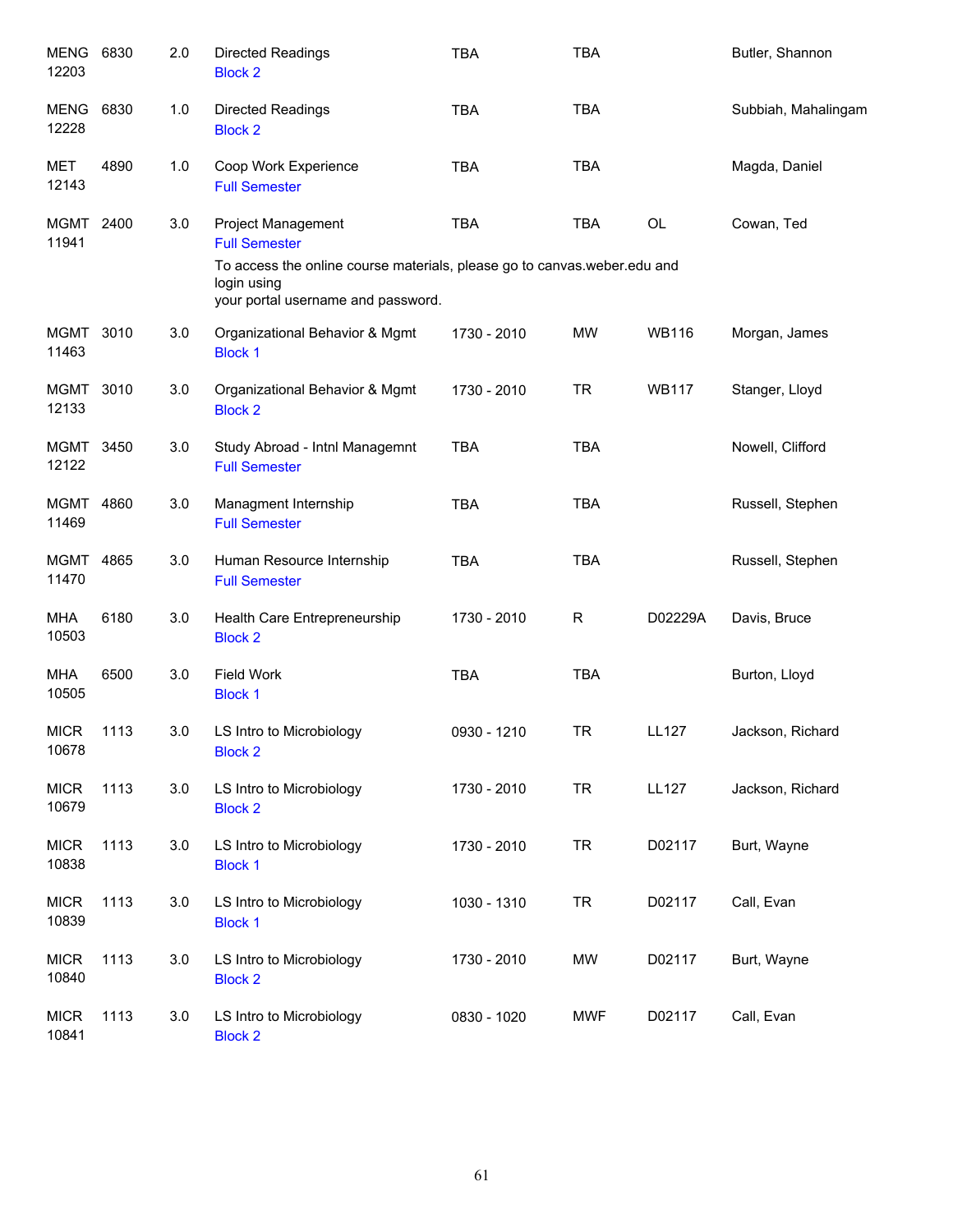| <b>MICR</b><br>10842 | 1113 | 3.0 | LS Intro to Microbiology<br><b>Block 1</b>                                                                                                         | <b>TBA</b> | TBA        | OL        | Oberg, Craig      |
|----------------------|------|-----|----------------------------------------------------------------------------------------------------------------------------------------------------|------------|------------|-----------|-------------------|
|                      |      |     | To access the online course materials, please log in through<br>the student portal (eWeber) at http://weber.edu and select:<br>"Current Students". |            |            |           |                   |
| <b>MICR</b><br>10843 | 1113 | 3.0 | LS Intro to Microbiology<br><b>Block 2</b>                                                                                                         | <b>TBA</b> | <b>TBA</b> | <b>OL</b> | Domek, Matthew    |
|                      |      |     | To access the online course materials, please log in through<br>the student portal (eWeber) at http://weber.edu and select:<br>"Current Students". |            |            |           |                   |
| <b>MICR</b><br>10844 | 1153 | 3.0 | LS Elementary Public Health<br><b>Block 1</b>                                                                                                      | <b>TBA</b> | <b>TBA</b> | OL        | Oberg, Craig      |
|                      |      |     | To access the online course materials, please log in through<br>the student portal (eWeber) at http://weber.edu and select:<br>"Current Students". |            |            |           |                   |
| <b>MICR</b><br>10845 | 1153 | 3.0 | LS Elementary Public Health<br><b>Block 2</b>                                                                                                      | <b>TBA</b> | <b>TBA</b> | <b>OL</b> | Culumber, Michele |
|                      |      |     | To access the online course materials, please log in through<br>the student portal (eWeber) at http://weber.edu and select:<br>"Current Students". |            |            |           |                   |
| <b>MICR</b><br>10511 | 3203 | 3.0 | Immune System in HIth/Disease<br><b>Block 2</b>                                                                                                    | <b>TBA</b> | <b>TBA</b> | OL        | Nakaoka, Karen    |
|                      |      |     | To access the online course materials, please log in through<br>the student portal (eWeber) at http://weber.edu and select<br>"Current Students".  |            |            |           |                   |
| <b>MICR</b><br>10512 | 3603 | 3.0 | Adv Micro for Health Professio<br><b>Block 2</b>                                                                                                   | <b>TBA</b> | <b>TBA</b> | <b>OL</b> | Nakaoka, Karen    |
|                      |      |     | To access the online course materials, please log in through<br>the student portal (eWeber) at http://weber.edu and select<br>"Current Students".  |            |            |           |                   |
| <b>MICR</b><br>10668 | 4800 | 1.0 | <b>Directed Research</b><br><b>Full Semester</b>                                                                                                   | <b>TBA</b> | <b>TBA</b> |           | Domek, Matthew    |
| <b>MICR</b><br>10669 | 4800 | 1.0 | Directed Research<br><b>Full Semester</b>                                                                                                          | <b>TBA</b> | <b>TBA</b> |           | Lorowitz, William |
| <b>MICR</b><br>10670 | 4800 | 1.0 | Directed Research<br><b>Full Semester</b>                                                                                                          | <b>TBA</b> | <b>TBA</b> |           | Nakaoka, Karen    |
| <b>MICR</b><br>10671 | 4800 | 1.0 | Directed Research<br><b>Full Semester</b>                                                                                                          | <b>TBA</b> | <b>TBA</b> |           | Oberg, Craig      |
| <b>MICR</b><br>10672 | 4800 | 1.0 | Directed Research<br><b>Full Semester</b>                                                                                                          | <b>TBA</b> | <b>TBA</b> |           | Culumber, Michele |
| <b>MICR</b><br>10673 | 4800 | 2.0 | Directed Research<br><b>Full Semester</b>                                                                                                          | <b>TBA</b> | <b>TBA</b> |           | Domek, Matthew    |
| <b>MICR</b><br>10674 | 4800 | 2.0 | Directed Research<br><b>Full Semester</b>                                                                                                          | <b>TBA</b> | <b>TBA</b> |           | Lorowitz, William |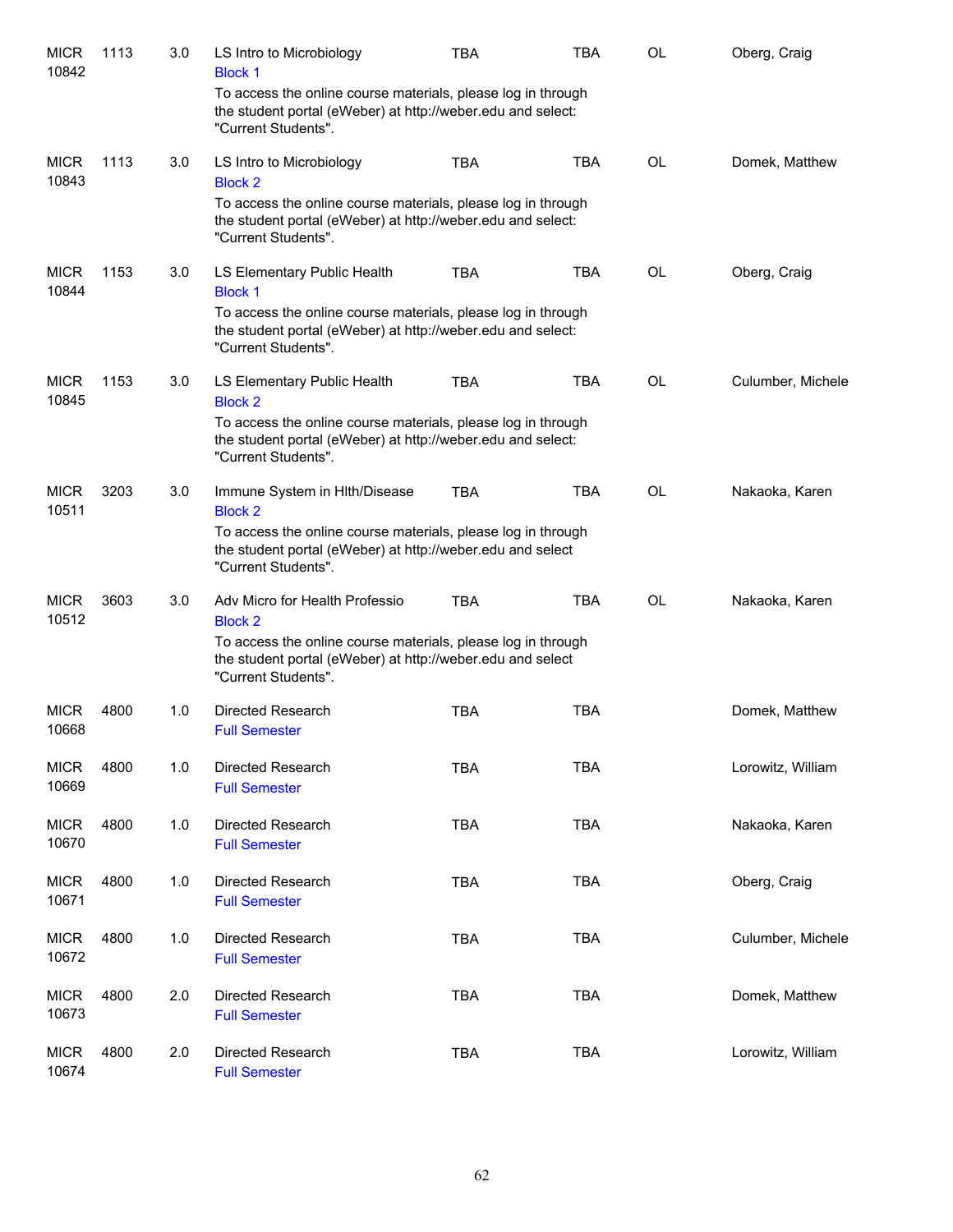| <b>MICR</b><br>10675 | 4800 | 2.0   | Directed Research<br><b>Full Semester</b>            | <b>TBA</b> | <b>TBA</b> | Nakaoka, Karen    |
|----------------------|------|-------|------------------------------------------------------|------------|------------|-------------------|
| <b>MICR</b><br>10676 | 4800 | 2.0   | Directed Research<br><b>Full Semester</b>            | <b>TBA</b> | <b>TBA</b> | Oberg, Craig      |
| <b>MICR</b><br>10677 | 4800 | 2.0   | Directed Research<br><b>Full Semester</b>            | <b>TBA</b> | <b>TBA</b> | Culumber, Michele |
| <b>MICR</b><br>10681 | 4830 | 1.0   | Directed Readings<br><b>Full Semester</b>            | <b>TBA</b> | <b>TBA</b> | Domek, Matthew    |
| <b>MICR</b><br>10682 | 4830 | 1.0   | <b>Directed Readings</b><br><b>Full Semester</b>     | <b>TBA</b> | <b>TBA</b> | Lorowitz, William |
| <b>MICR</b><br>10683 | 4830 | $1.0$ | <b>Directed Readings</b><br><b>Full Semester</b>     | <b>TBA</b> | <b>TBA</b> | Nakaoka, Karen    |
| <b>MICR</b><br>10684 | 4830 | 1.0   | <b>Directed Readings</b><br><b>Full Semester</b>     | <b>TBA</b> | <b>TBA</b> | Oberg, Craig      |
| <b>MICR</b><br>10685 | 4830 | 1.0   | <b>Directed Readings</b><br><b>Full Semester</b>     | <b>TBA</b> | TBA        | Culumber, Michele |
| <b>MICR</b><br>10686 | 4830 | 2.0   | <b>Directed Readings</b><br><b>Full Semester</b>     | <b>TBA</b> | <b>TBA</b> | Domek, Matthew    |
| <b>MICR</b><br>10687 | 4830 | 2.0   | Directed Readings<br><b>Full Semester</b>            | <b>TBA</b> | <b>TBA</b> | Lorowitz, William |
| <b>MICR</b><br>10688 | 4830 | 2.0   | <b>Directed Readings</b><br><b>Full Semester</b>     | <b>TBA</b> | <b>TBA</b> | Nakaoka, Karen    |
| <b>MICR</b><br>10689 | 4830 | 2.0   | <b>Directed Readings</b><br><b>Full Semester</b>     | <b>TBA</b> | <b>TBA</b> | Oberg, Craig      |
| <b>MICR</b><br>10690 | 4830 | 2.0   | <b>Directed Readings</b><br><b>Full Semester</b>     | <b>TBA</b> | <b>TBA</b> | Culumber, Michele |
| <b>MICR</b><br>10691 | 4890 | 1.0   | Coop Work Experience<br><b>Full Semester</b>         | <b>TBA</b> | TBA        | Oberg, Craig      |
| <b>MICR</b><br>10692 | 4890 | 2.0   | Coop Work Experience<br><b>Full Semester</b>         | <b>TBA</b> | <b>TBA</b> | Oberg, Craig      |
| <b>MICR</b><br>10693 | 4890 | 3.0   | Coop Work Experience<br><b>Full Semester</b>         | <b>TBA</b> | <b>TBA</b> | Oberg, Craig      |
| <b>MICR</b><br>10694 | 4890 | 4.0   | Coop Work Experience<br><b>Full Semester</b>         | <b>TBA</b> | TBA        | Oberg, Craig      |
| <b>MICR</b><br>10695 | 4890 | 5.0   | Coop Work Experience<br><b>Full Semester</b>         | <b>TBA</b> | TBA        | Oberg, Craig      |
| <b>MILS</b><br>10917 | 2830 | 1.0   | Directed Readings & Projects<br><b>Full Semester</b> | <b>TBA</b> | <b>TBA</b> | Czipka, Michael   |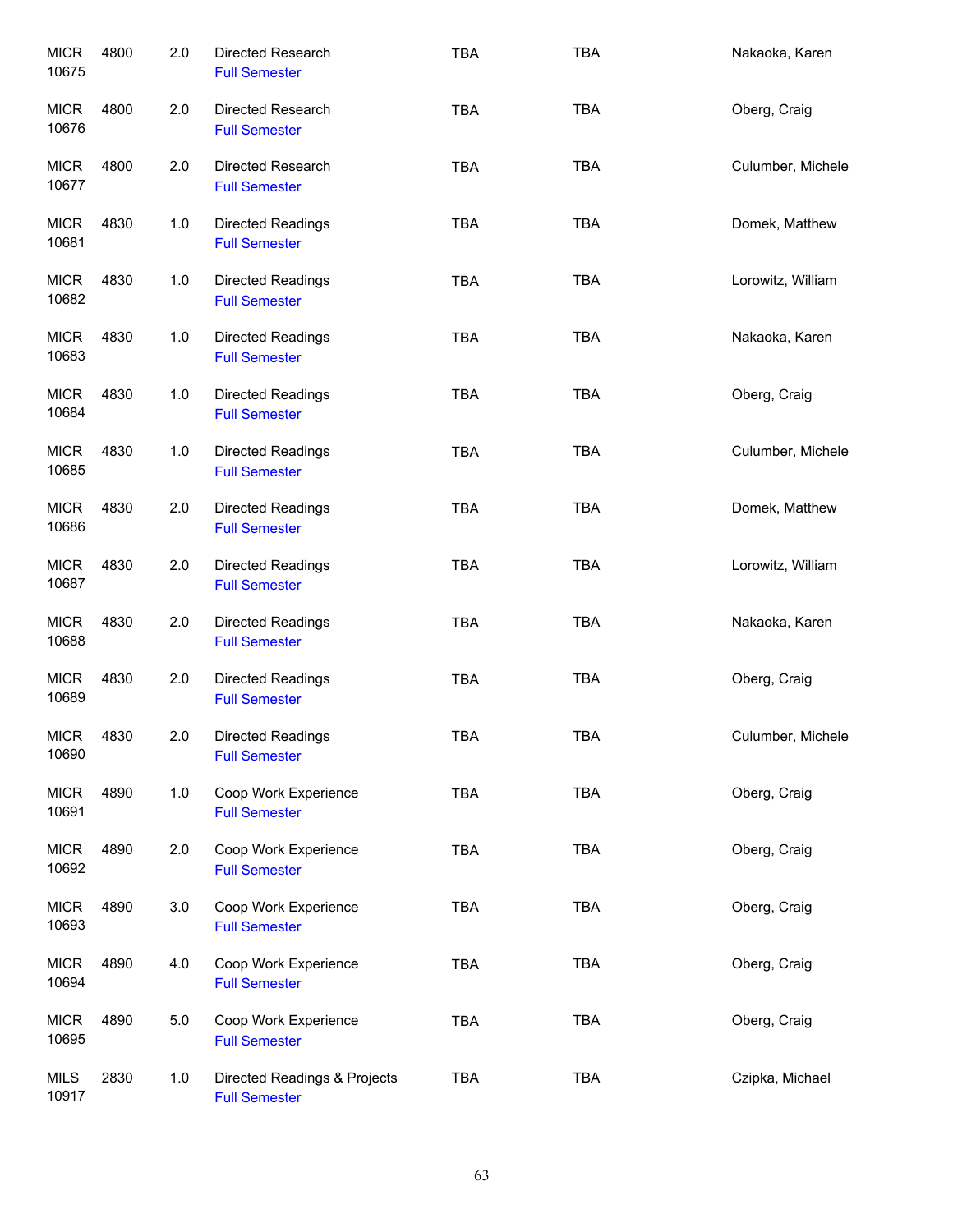| <b>MILS</b><br>10918 | 2830 | 2.0 | Directed Readings & Projects<br><b>Full Semester</b>                                                                                               | <b>TBA</b>  | <b>TBA</b> |              | Czipka, Michael  |
|----------------------|------|-----|----------------------------------------------------------------------------------------------------------------------------------------------------|-------------|------------|--------------|------------------|
| MILS<br>10919        | 2830 | 3.0 | Directed Readings & Projects<br><b>Full Semester</b>                                                                                               | <b>TBA</b>  | <b>TBA</b> |              | Czipka, Michael  |
| <b>MILS</b><br>10920 | 2921 | 3.0 | ROTC Leader's Training Course<br><b>Full Semester</b>                                                                                              | <b>TBA</b>  | <b>TBA</b> |              | Ballinger, Brian |
| MILS<br>10923        | 2922 | 2.0 | Northern Warfare<br><b>Full Semester</b>                                                                                                           | <b>TBA</b>  | <b>TBA</b> |              | Ballinger, Brian |
| MILS<br>10931        | 2923 | 2.0 | Air Assault<br><b>Full Semester</b>                                                                                                                | <b>TBA</b>  | <b>TBA</b> |              | Ballinger, Brian |
| <b>MILS</b><br>10936 | 4830 | 1.0 | Directed Readings & Projects<br><b>Full Semester</b>                                                                                               | <b>TBA</b>  | <b>TBA</b> |              | Bashein, Robert  |
| <b>MILS</b><br>10939 | 4830 | 2.0 | Directed Readings & Projects<br><b>Full Semester</b>                                                                                               | <b>TBA</b>  | <b>TBA</b> |              | Bashein, Robert  |
| <b>MILS</b><br>10940 | 4830 | 3.0 | Directed Readings & Projects<br><b>Full Semester</b>                                                                                               | <b>TBA</b>  | <b>TBA</b> |              | Bashein, Robert  |
| MILS<br>10941        | 4921 | 3.0 | Leadership Dev/Assess Course<br><b>Full Semester</b>                                                                                               | <b>TBA</b>  | <b>TBA</b> |              | Ballinger, Brian |
| MILS<br>10942        | 4922 | 2.0 | Airborne Operations<br><b>Full Semester</b>                                                                                                        | <b>TBA</b>  | <b>TBA</b> |              | Ballinger, Brian |
| <b>MILS</b><br>10943 | 4923 | 2.0 | Cadet Troop Leader Training<br><b>Full Semester</b>                                                                                                | <b>TBA</b>  | <b>TBA</b> |              | Ballinger, Brian |
| <b>MKTG</b><br>11697 | 3010 | 3.0 | Marketing Concepts & Practices<br><b>Full Semester</b>                                                                                             | <b>TBA</b>  | <b>TBA</b> | OL           | Allred, Anthony  |
|                      |      |     | To access the online course materials, please log in through<br>the student portal (eWeber) at http://weber.edu and select:<br>"Current Students". |             |            |              |                  |
| <b>MKTG</b><br>11466 | 3200 | 3.0 | Selling & Sales Management<br><b>Block 1</b>                                                                                                       | 0730 - 1010 | <b>TR</b>  | <b>WB116</b> | Allred, Anthony  |
| <b>MKTG</b><br>12123 | 3700 | 3.0 | Study Abroad - Intl Marketing<br><b>Full Semester</b>                                                                                              | <b>TBA</b>  | <b>TBA</b> |              | Nowell, Clifford |
| <b>MKTG</b><br>11474 | 4860 | 3.0 | Marketing Internship<br><b>Full Semester</b>                                                                                                       | <b>TBA</b>  | <b>TBA</b> |              | Russell, Stephen |
| MLS<br>10422         | 1000 | 3.0 | Core Clinical Laboratory Skill<br><b>Full Semester</b>                                                                                             | <b>TBA</b>  | TBA        | OL           | Kranek, Cindi    |
|                      |      |     | Limited to students approved for the CLA course.<br>Please contact Cindi Kranek at 801-626-8546 to register.<br>Course Fee: \$39.00                |             |            |              |                  |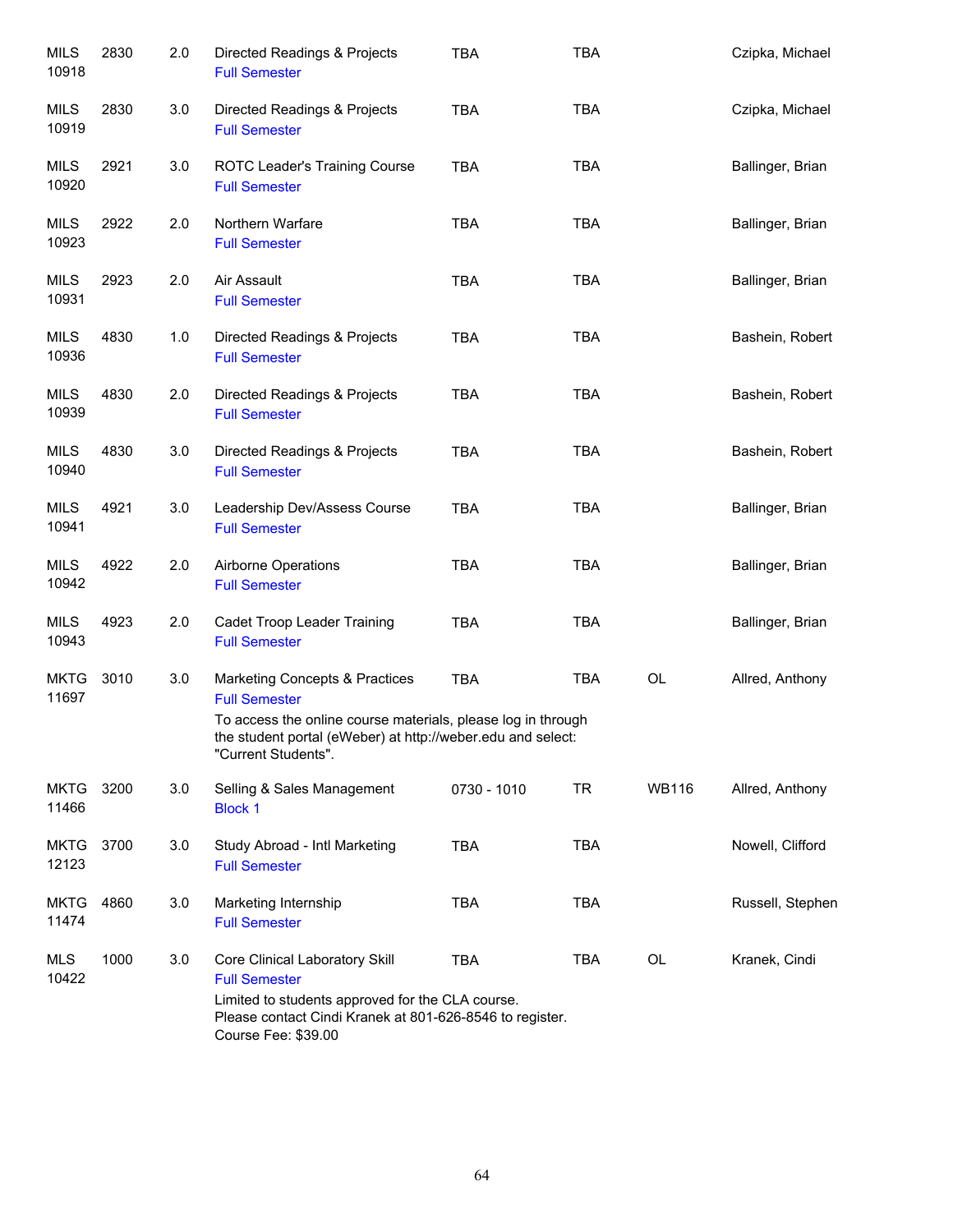| <b>MLS</b><br>10423 | 1001  | 1.0 | <b>Online Orientation AAS Degree</b><br><b>Full Semester</b>                                                                                                                                                                                         | <b>TBA</b>  | <b>TBA</b> | <b>OL</b>    | Kranek, Cindi      |
|---------------------|-------|-----|------------------------------------------------------------------------------------------------------------------------------------------------------------------------------------------------------------------------------------------------------|-------------|------------|--------------|--------------------|
|                     |       |     | To access the online course materials, please log in through<br>the student portal (eWeber) at http://weber.edu and select<br>"Current Students".                                                                                                    |             |            |              |                    |
| <b>MLS</b><br>11319 | 1113  | 4.0 | Intro to Medical Lab Practices<br><b>Block 1</b><br>Course Fee: \$52.00                                                                                                                                                                              | 0930 - 1120 | <b>TWR</b> | <b>MH117</b> | Price, Travis      |
| <b>MLS</b><br>11679 | 1113L | 0.0 | Lab<br><b>Block 1</b>                                                                                                                                                                                                                                | 1230 - 1450 | <b>TR</b>  | MH211        | Price, Travis      |
| <b>MLS</b><br>10424 | 1123  | 5.0 | Prin Hematology & Hemostasis<br><b>Full Semester</b>                                                                                                                                                                                                 | <b>TBA</b>  | <b>TBA</b> | <b>OL</b>    | Thomas, Janice     |
|                     |       |     | To access the online course materials, please log in through<br>the student portal (eWeber) at http://weber.edu and select<br>"Current Students".<br>For MLS Majors only.<br>Course Fee: \$65.00                                                     |             |            |              |                    |
| <b>MLS</b><br>11327 | 1123  | 5.0 | Prin Hematology & Hemostasis<br><b>Block 2</b><br>Course Fee: \$65.00                                                                                                                                                                                | 0930 - 1120 | <b>TWR</b> | MH222        | McEntire, Dan      |
| <b>MLS</b><br>10425 | 1123L | 0.0 | Lab<br><b>Full Semester</b><br>To access the online course materials, please log in through<br>the student portal (eWeber) at http://weber.edu and select<br>"Current Students".<br>For MLS Majors only.                                             | <b>TBA</b>  | <b>TBA</b> | <b>OL</b>    | Thomas, Janice     |
| <b>MLS</b><br>11344 | 1123L | 0.0 | Lab<br><b>Block 2</b>                                                                                                                                                                                                                                | 1230 - 1520 | <b>TWR</b> | MH211        | McEntire, Dan      |
| <b>MLS</b><br>10426 | 2215  | 4.0 | Prin of Immunohematology<br><b>Full Semester</b><br>To access the online course materials, please log in through<br>the student portal (eWeber) at http://weber.edu and select<br>"Current Students".<br>For MLS Majors only.<br>Course Fee: \$52.00 | <b>TBA</b>  | <b>TBA</b> | OL           | Kenyon, Amy        |
| <b>MLS</b><br>10427 | 2215L | 0.0 | Lab<br><b>Full Semester</b><br>To access the online course materials, please log in through<br>the student portal (eWeber) at http://weber.edu and select<br>"Current Students".<br>For MLS Majors only.                                             | <b>TBA</b>  | <b>TBA</b> | OL           | Kenyon, Amy        |
| <b>MLS</b><br>11329 | 2256  | 1.0 | Supv Clinical Experience I<br><b>Full Semester</b><br>Course Fee: \$13.00                                                                                                                                                                            | <b>TBA</b>  | <b>TBA</b> |              | Hansen-Suchy, Kara |
| <b>MLS</b><br>11330 | 2257  | 1.0 | Supv Clinical Experience II<br><b>Full Semester</b><br>Course Fee: \$13.00                                                                                                                                                                           | <b>TBA</b>  | <b>TBA</b> |              | Hansen-Suchy, Kara |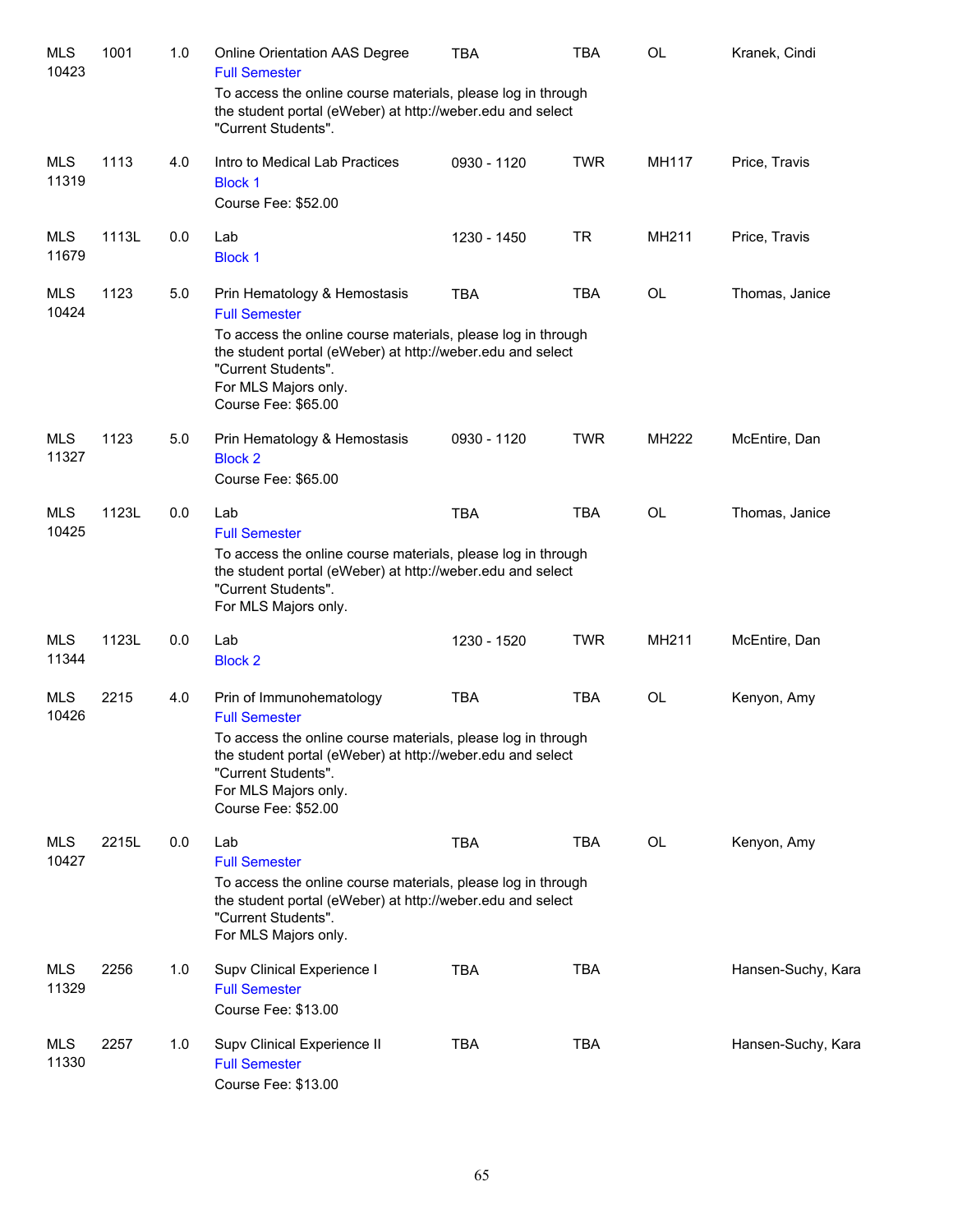| <b>MLS</b><br>11338 | 2830  | 1.0 | Directed Reading<br><b>Full Semester</b>                                                                                                                                                                                 | <b>TBA</b> | <b>TBA</b> |           |                  |
|---------------------|-------|-----|--------------------------------------------------------------------------------------------------------------------------------------------------------------------------------------------------------------------------|------------|------------|-----------|------------------|
| MLS<br>10428        | 3301  | 1.0 | Online Orientation for BS Degr<br><b>Full Semester</b>                                                                                                                                                                   | <b>TBA</b> | <b>TBA</b> | OL        | Kranek, Cindi    |
|                     |       |     | To access the online course materials, please log in through<br>the student portal (eWeber) at http://weber.edu and select<br>"Current Students".                                                                        |            |            |           |                  |
| <b>MLS</b><br>10478 | 3302  | 4.0 | Adv Medical Lab Practices I<br><b>Full Semester</b>                                                                                                                                                                      | <b>TBA</b> | <b>TBA</b> | OL        | Price, Travis    |
|                     |       |     | To access the online course materials, please log in through<br>the student portal (eWeber) at http://weber.edu and select<br>"Current Students".<br>For MLS Majors only.<br>Course Fee: \$52.00                         |            |            |           |                  |
| <b>MLS</b><br>10480 | 3302L | 0.0 | Lab<br><b>Full Semester</b>                                                                                                                                                                                              | <b>TBA</b> | <b>TBA</b> | OL        | Price, Travis    |
|                     |       |     | To access the online course materials, please log in through<br>the student portal (eWeber) at http://weber.edu and select<br>"Current Students".<br>For MLS Majors only.                                                |            |            |           |                  |
| <b>MLS</b><br>10481 | 4409  | 1.0 | <b>Clinical Correlation</b><br><b>Full Semester</b>                                                                                                                                                                      | <b>TBA</b> | <b>TBA</b> | <b>OL</b> | Simonian, Yasmen |
|                     |       |     | To access the online course materials, please log in through<br>the student porta (eWeber) at http://weber.edu and select<br>"Current Students".<br>For MLS Majors only.                                                 |            |            |           |                  |
| <b>MLS</b><br>10483 | 4412  | 4.0 | Simulated Laboratory II                                                                                                                                                                                                  | <b>TBA</b> | <b>TBA</b> | OL        | Beazer, Steven   |
|                     |       |     | <b>Full Semester</b><br>To access the online course materials, please log in through<br>the student portal (eWeber) at http://weber.edu and select<br>"Current Students".<br>For MLS Majors only.<br>Course Fee: \$13.00 |            |            |           |                  |
| <b>MLS</b><br>10485 | 4414  | 2.0 | Lab Teaching & Supervision I<br><b>Full Semester</b>                                                                                                                                                                     | <b>TBA</b> | <b>TBA</b> | OL        | Maciel, Megan    |
|                     |       |     | To access the online course materials, please log in through<br>the student portal (eWeber) at http://weber.edu and select<br>"Current Students".<br>For MLS Majors only.<br>Course Fee: \$26.00                         |            |            |           |                  |
| <b>MLS</b><br>10486 | 4417  | 1.0 | Lab Teaching & Supervision II<br><b>Full Semester</b>                                                                                                                                                                    | <b>TBA</b> | TBA        | OL        | Maciel, Megan    |
|                     |       |     | To access the online course materials, please log in through<br>the student portal (eWeber) at http://weber.edu and select<br>"Current Students".<br>For MLS Majors only.<br>Course Fee: \$13.00                         |            |            |           |                  |
| MLS<br>11333        | 4453  | 1.0 | Supervised Clinical Exper I<br><b>Full Semester</b><br>Course Fee: \$13.00                                                                                                                                               | <b>TBA</b> | <b>TBA</b> |           | Wright, Scott    |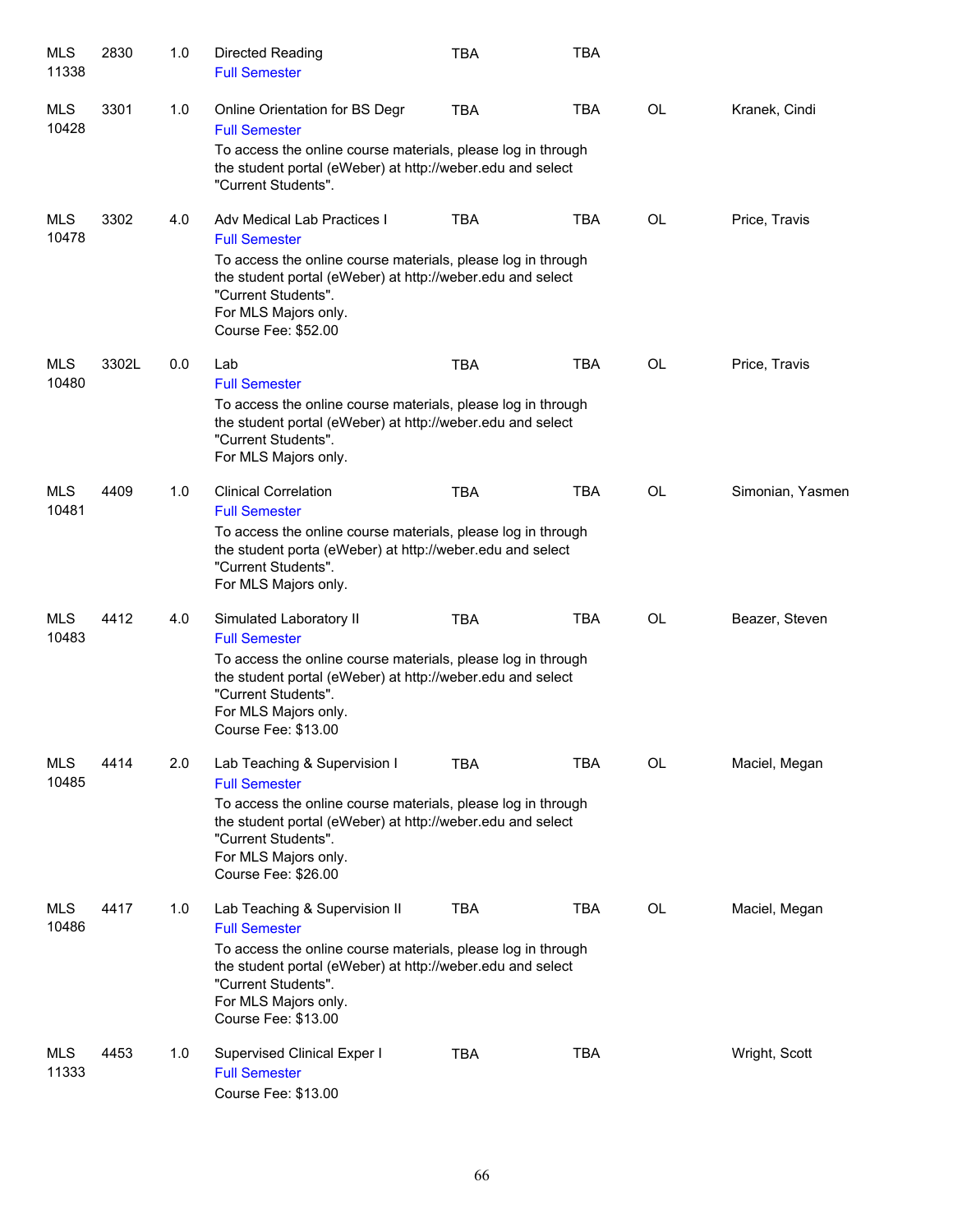| <b>MLS</b><br>11335 | 4454 | 1.0 | Supervised Clinical Exper II<br><b>Full Semester</b><br>Course Fee: \$13.00                                                                                                                                                                                                                                                          | <b>TBA</b>  | <b>TBA</b> |           | Wright, Scott     |
|---------------------|------|-----|--------------------------------------------------------------------------------------------------------------------------------------------------------------------------------------------------------------------------------------------------------------------------------------------------------------------------------------|-------------|------------|-----------|-------------------|
| MLS<br>11340        | 4800 | 1.0 | <b>Special Problems</b><br><b>Full Semester</b>                                                                                                                                                                                                                                                                                      | <b>TBA</b>  | <b>TBA</b> |           |                   |
| <b>MLS</b><br>11341 | 4830 | 1.0 | <b>Directed Readings</b><br><b>Full Semester</b>                                                                                                                                                                                                                                                                                     | <b>TBA</b>  | <b>TBA</b> |           |                   |
| <b>MLS</b><br>10489 | 5101 | 4.0 | Analytical Chemistry Appl/MLS<br><b>Full Semester</b><br>To access the online course materials, please log in through<br>the student portal (eWeber) at http://weber.edu and select<br>"Current Students".                                                                                                                           | <b>TBA</b>  | TBA        | <b>OL</b> | Rowe, Ryan        |
| <b>MLS</b><br>10490 | 5102 | 3.0 | Clin App/Hematology/Hemostasis<br><b>Full Semester</b><br>To access the online course materials, please log in through<br>the student portal (eWeber) at http://weber.edu and select<br>"Current Students".                                                                                                                          | <b>TBA</b>  | <b>TBA</b> | <b>OL</b> | Thomas, Janice    |
| <b>MLS</b><br>10494 | 5105 | 3.0 | Clinical Immunohematology<br><b>Full Semester</b><br>To access the online course materials, please log in through<br>the student portal (eWeber) at http://weber.edu and select<br>"Current Students".<br>Course Fee: \$30.00                                                                                                        | <b>TBA</b>  | <b>TBA</b> | <b>OL</b> | Kenyon, Amy       |
| <b>MPC</b><br>11213 | 5650 | 3.0 | <b>Communication Law</b><br><b>Block 1</b><br>Prerequisite: COMM 3000 and instructor permission. After you<br>get instructor permission, call 801-626-8924 for an override<br>, if necessary.                                                                                                                                        | 1730 - 2010 | <b>MW</b>  | EH407     |                   |
| <b>MPC</b><br>10563 | 6000 | 1.0 | Intro to Grad Studies MPC<br><b>Block 1</b><br>One time meeting on May 5 from 9:00-4:00                                                                                                                                                                                                                                              | 0900 - 1600 | S          | EH407     | Edwards, Kathy    |
| <b>MPC</b><br>10784 | 6150 | 3.0 | Writing for Prof Communicators<br><b>Block 2</b><br>This is a hybrid class--part online, part FTF. Class in con-<br>junction with MPC 6200. 6200 starts at 5:30 to 7:30. This<br>class starts at 7:30 to 7:10, it will run for 12 week. A<br>letter is being sent to students explaining the procedure.                              | 1730 - 2010 | Τ          | EH406     | Josephson, Sheree |
| <b>MPC</b><br>10785 | 6200 | 2.0 | Comm Prof in Speak & Vis Comm<br><b>Block 1</b><br>This class is a hybrid, meaning it is partially online.<br>This class is in conjuction with MPC 6150. Comm 6200 starts<br>at 5:30 to 7:30 followed by MPC 6150 until 8:10. This portion<br>of the class will last 8 weeks. A letter will be sent to you<br>explaining the course. | 1730 - 1930 | Τ          | EH406     | Packer, Colleen   |
| <b>MPC</b><br>10566 | 6300 | 3.0 | New Media In Professional Comm<br><b>Block 1</b><br>Wed. only class. Class is duel taught by Tyler & Sanders                                                                                                                                                                                                                         | 1730 - 2010 | W          | EH410     | Sanders, Anthony  |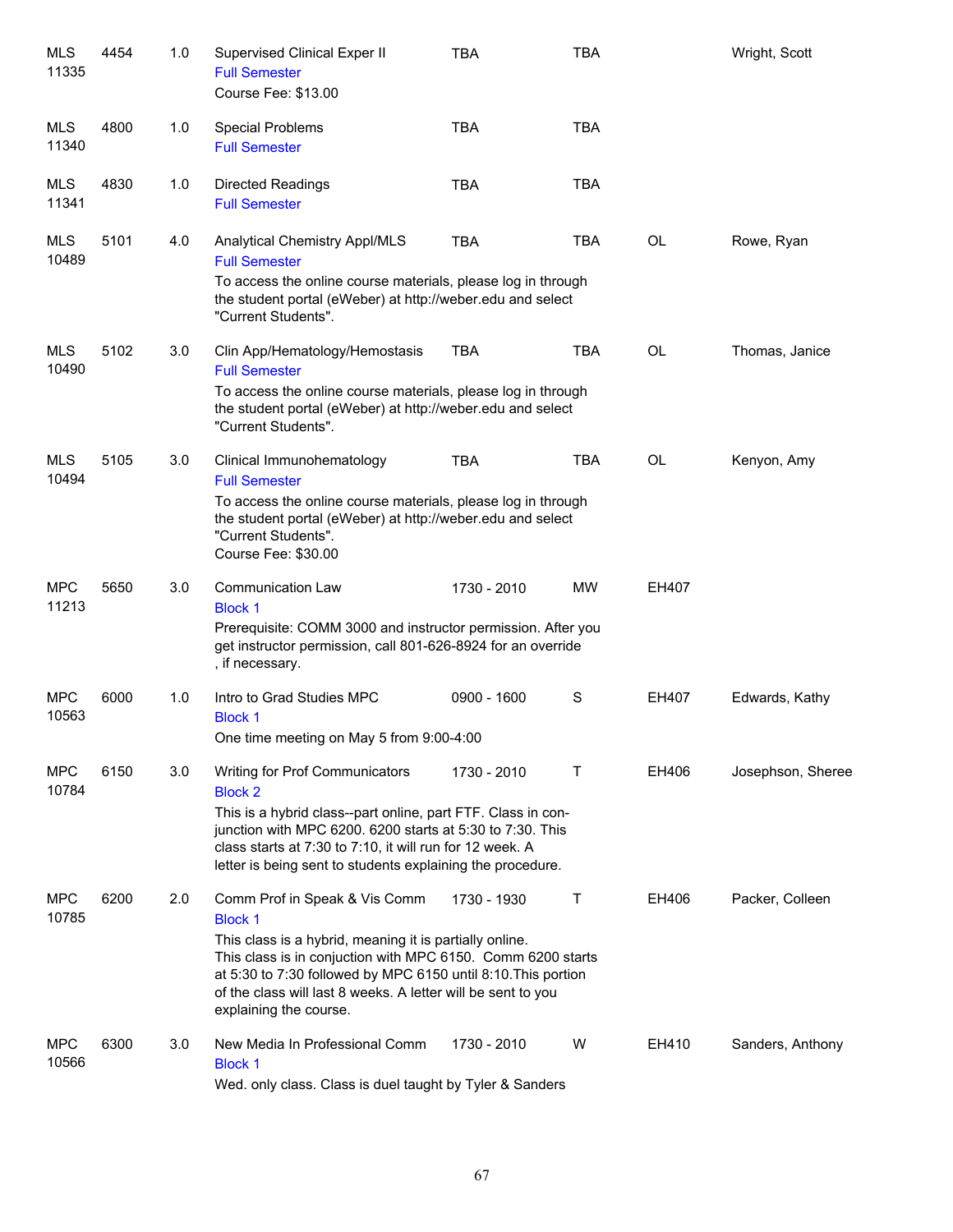| <b>MPC</b><br>11216  | 6500 | 3.0 | Topics in Prof Communication<br><b>Block 2</b>                                                                                                                                                     | 1730 - 2010 | W             | EH406        | Hafen, Susan           |
|----------------------|------|-----|----------------------------------------------------------------------------------------------------------------------------------------------------------------------------------------------------|-------------|---------------|--------------|------------------------|
|                      |      |     | Prerequisites: COMM 3150 and COMM 3000. Call 801-626-8924<br>if you need an override to register. Class runs from June 25<br>to August 10.                                                         |             |               |              |                        |
| <b>MSAT</b><br>12169 | 6090 | 3.0 | Research Methods III<br><b>Full Semester</b>                                                                                                                                                       | <b>TBA</b>  | <b>TBA</b>    |              | Hamson-Utley, Jennifer |
| <b>MSAT</b><br>11583 | 6200 | 3.0 | Psychology of Sport & Injury<br><b>Block 2</b><br>Class begins June 18<br>Course Fee: \$15.00                                                                                                      | 0900 - 1120 | <b>TR</b>     | <b>SW117</b> | Hamson-Utley, Jennifer |
| <b>MSAT</b><br>11607 | 6300 | 3.0 | Ortho Assessment: Lower<br><b>Block 2</b><br>Class starts June 18                                                                                                                                  | 1230 - 1420 | <b>MWF</b>    | <b>SW117</b> | Hamson-Utley, Jennifer |
| <b>MSAT</b><br>11609 | 6431 | 1.0 | Orthopedic Bracing<br><b>Block 2</b><br>Course Fee: \$40.00                                                                                                                                        | 1030 - 1220 | <b>MW</b>     | <b>SW117</b> | Bass, Joel             |
| <b>MSAT</b><br>11584 | 6500 | 2.0 | Intro to Graduate AT<br><b>Block 2</b><br>Course Fee: \$45.00                                                                                                                                      | 1145 - 1335 | <b>TR</b>     | <b>SW117</b> | Herzog, Valerie        |
| <b>MTAX</b><br>10794 | 6440 | 3.0 | Exempt En & State & Local Tax<br><b>Block 1</b>                                                                                                                                                    | 1530 - 1810 | <b>MW</b>     | D02103       | Smith, Eric            |
| <b>MTAX</b><br>10795 | 6460 | 3.0 | <b>Advanced Corporate Taxation</b><br><b>Block 1</b>                                                                                                                                               | 1830 - 2110 | <b>MW</b>     | D02103       | Pace, Ryan             |
| <b>MTAX</b><br>10797 | 6470 | 3.0 | Adv Partnership Taxation<br><b>Block 2</b>                                                                                                                                                         | 1830 - 2110 | <b>MW</b>     | D02103       | Pace, Ryan             |
| MTAX<br>10798        | 6490 | 3.0 | Mergers, Acquistns, Consolid<br><b>Block 2</b>                                                                                                                                                     | 1830 - 2110 | <b>TR</b>     | D02103       | Seipert, Kyle          |
| <b>MTHE</b><br>10965 | 4700 | 3.0 | Senior Project in Elem Teach<br><b>Full Semester</b>                                                                                                                                               | <b>TBA</b>  | <b>TBA</b>    |              | Blackinton, Dixilee    |
| <b>MUSC</b><br>11086 | 1010 | 3.0 | CA Introduction to Music<br><b>Full Semester</b>                                                                                                                                                   | 0830 - 1110 | ${\mathsf S}$ | <b>BC211</b> | Johnson, Gordon        |
| <b>MUSC</b><br>11430 | 1010 | 3.0 | CA Introduction to Music<br><b>Block 2</b>                                                                                                                                                         | 1030 - 1310 | <b>TR</b>     | D02320       | Basinger, Bettie       |
| <b>MUSC</b><br>11432 | 1010 | 3.0 | CA Introduction to Music<br><b>Full Semester</b><br>To access online course materials, please log on through the<br>student portal (eWeber) at http://weber.edu and select:<br>"Current Students". | <b>TBA</b>  | <b>TBA</b>    | OL           | Feller, David          |
| <b>MUSC</b><br>11433 | 1030 | 3.0 | CA Introduction to Jazz<br><b>Block 1</b><br>To access online course materials, please log on through the<br>student portal (eWeber) at http://weber.edu and select:<br>"Current Students".        | <b>TBA</b>  | <b>TBA</b>    | OL           | Keipp, Donald          |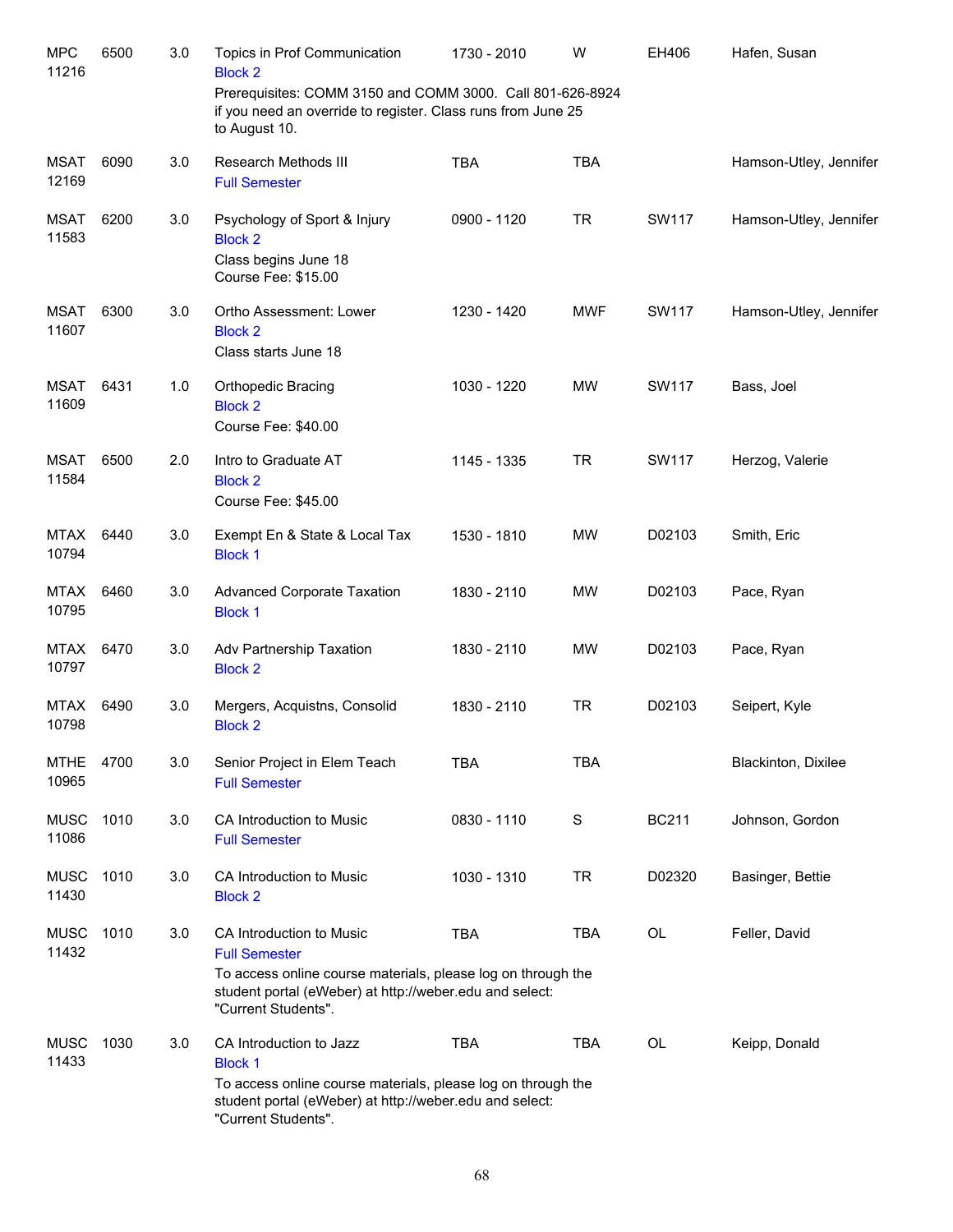| <b>MUSC</b><br>11434 | 1040 | 3.0 | CA DV Music of World Cultures<br><b>Block 1</b>                                                                                                                              | TBA         | TBA         | OL           | Keipp, Donald    |
|----------------------|------|-----|------------------------------------------------------------------------------------------------------------------------------------------------------------------------------|-------------|-------------|--------------|------------------|
|                      |      |     | To access online course materials, please log on through the<br>student portal (eWeber) at http://weber.edu and select:<br>"Current Students".                               |             |             |              |                  |
| <b>MUSC</b><br>11094 | 1100 | 2.0 | <b>Fundamentals of Music</b><br><b>Block 2</b>                                                                                                                               | 0930 - 1020 | <b>MTWR</b> | <b>BC318</b> | Wiemer, Gerta    |
|                      |      |     | This class will meet during the 2nd seven-week block,<br>June 25th through August 17th.                                                                                      |             |             |              |                  |
| <b>MUSC</b><br>11091 | 1120 | 3.0 | Music Theory II<br><b>Block 1</b>                                                                                                                                            | 1030 - 1220 | MWF         | <b>BC318</b> | Palumbo, Michael |
|                      |      |     | This class will meet during the 1st seven-week block,<br>May 7th through June 22nd.                                                                                          |             |             |              |                  |
| <b>MUSC</b><br>11092 | 1140 | 1.0 | Sight-Singing /Ear Training II<br><b>Block 1</b>                                                                                                                             | 1030 - 1220 | <b>TR</b>   | <b>BC318</b> | Palumbo, Michael |
|                      |      |     | This class will meet during the 1st seven-week block,<br>May 7th through June 22nd.                                                                                          |             |             |              |                  |
| <b>MUSC</b><br>11093 | 1160 | 1.0 | Class Piano II<br><b>Block 1</b>                                                                                                                                             | 0930 - 1020 | <b>MTWR</b> | <b>BC320</b> | Wiemer, Gerta    |
|                      |      |     | This class will meet during the 1st seven-week block,<br>May 7th through June 22nd.<br>Course Fee: \$7.00                                                                    |             |             |              |                  |
| <b>MUSC</b><br>10342 | 1601 | 1.0 | Private Instruction<br><b>Full Semester</b>                                                                                                                                  | <b>TBA</b>  | <b>TBA</b>  |              | Priest, Thomas   |
|                      |      |     | For non-music majors and minors. Private lessons in voice/<br>keyboard/ woodwinds/ brass/ strings/ percussion. Course Fee<br>\$258. Call 626-6437 for a list of instructors. |             |             |              |                  |
| <b>MUSC</b><br>10343 | 1610 | 1.0 | Applied Keyboard: Piano<br><b>Full Semester</b>                                                                                                                              | <b>TBA</b>  | <b>TBA</b>  |              | Yang, Yu-Jane    |
|                      |      |     | Music majors and minors only. Course fee \$350.                                                                                                                              |             |             |              |                  |
| <b>MUSC</b><br>10344 | 1611 | 1.0 | Applied Keyboard: Organ<br><b>Full Semester</b>                                                                                                                              | <b>TBA</b>  | <b>TBA</b>  |              | Christiansen, B  |
|                      |      |     | Music majors and minors only. Course fee \$350.                                                                                                                              |             |             |              |                  |
| <b>MUSC</b><br>10345 | 1620 | 1.0 | <b>Applied Voice</b><br><b>Full Semester</b>                                                                                                                                 | <b>TBA</b>  | <b>TBA</b>  |              | Brookens, Karen  |
|                      |      |     | Music majors and minors only. Course fee \$350.                                                                                                                              |             |             |              |                  |
| <b>MUSC</b><br>10346 | 1630 | 1.0 | Applied Woodwinds: Flute<br><b>Full Semester</b>                                                                                                                             | <b>TBA</b>  | <b>TBA</b>  |              | Priest, Thomas   |
|                      |      |     | Music majors and minors only. Course fee \$350.                                                                                                                              |             |             |              |                  |
| <b>MUSC</b><br>10347 | 1631 | 1.0 | Applied Woodwinds: Oboe<br><b>Full Semester</b>                                                                                                                              | <b>TBA</b>  | <b>TBA</b>  |              | Priest, Thomas   |
|                      |      |     | Music majors and minors only. Course fee \$350.                                                                                                                              |             |             |              |                  |
| <b>MUSC</b><br>10348 | 1632 | 1.0 | Applied Woodwinds: Clarinet<br><b>Full Semester</b>                                                                                                                          | <b>TBA</b>  | <b>TBA</b>  |              | Priest, Thomas   |
|                      |      |     | Music majors and minors only. Course fee \$350.                                                                                                                              |             |             |              |                  |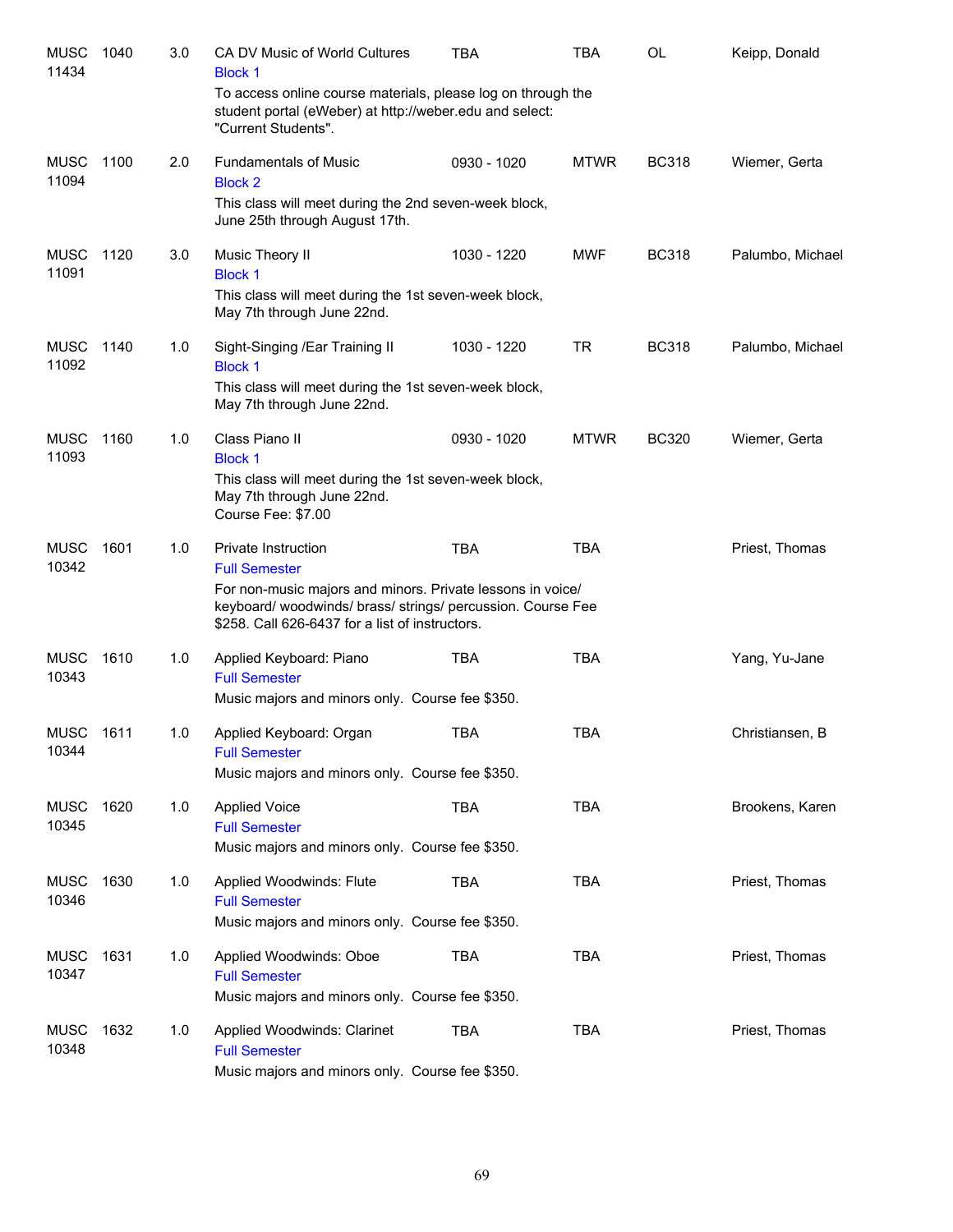| <b>MUSC</b><br>10349 | 1633 | 1.0 | Applied Woodwinds: Saxaphone<br><b>Full Semester</b><br>Music majors and minors only. Course fee \$350.                                                                                                                   | <b>TBA</b> | <b>TBA</b> | Priest, Thomas   |
|----------------------|------|-----|---------------------------------------------------------------------------------------------------------------------------------------------------------------------------------------------------------------------------|------------|------------|------------------|
| MUSC<br>10350        | 1634 | 1.0 | Applied Woodwinds: Bassoon<br><b>Full Semester</b><br>Music majors and minors only. Course fee \$350.                                                                                                                     | TBA        | <b>TBA</b> | Priest, Thomas   |
| MUSC<br>10351        | 1640 | 1.0 | Applied Brass: Trumpet<br><b>Full Semester</b><br>Music majors and minors only. Course fee \$350.                                                                                                                         | <b>TBA</b> | <b>TBA</b> | Priest, Thomas   |
| MUSC<br>10352        | 1641 | 1.0 | Applied Brass: French Horn<br><b>Full Semester</b><br>Music majors and minors only. Course fee \$350.                                                                                                                     | TBA        | <b>TBA</b> | Priest, Thomas   |
| MUSC<br>10353        | 1642 | 1.0 | Applied Brass: Trombone<br><b>Full Semester</b><br>Music majors and minors only. Course fee \$350.                                                                                                                        | TBA        | <b>TBA</b> | Priest, Thomas   |
| MUSC<br>10354        | 1643 | 1.0 | Applied Brass: Euphonium/Tuba<br><b>Full Semester</b><br>Music majors and minors only. Course fee \$350.                                                                                                                  | TBA        | <b>TBA</b> | Priest, Thomas   |
| <b>MUSC</b><br>10355 | 1650 | 1.0 | Applied Strings: Violin<br><b>Full Semester</b><br>Music majors and minors only. Course fee \$350.                                                                                                                        | <b>TBA</b> | <b>TBA</b> | Palumbo, Michael |
| <b>MUSC</b><br>10356 | 1651 | 1.0 | Applied Strings: Viola<br><b>Full Semester</b><br>Music majors and minors only. Course fee \$350.                                                                                                                         | <b>TBA</b> | <b>TBA</b> | Palumbo, Michael |
| <b>MUSC</b><br>10357 | 1652 | 1.0 | Applied Strings: Violincello<br><b>Full Semester</b><br>Music majors and minors only. Course fee \$350.                                                                                                                   | <b>TBA</b> | <b>TBA</b> | Palumbo, Michael |
| MUSC<br>10358        | 1653 | 1.0 | Applied Strings: String Bass<br><b>Full Semester</b><br>Music majors and minors only. Course fee \$350.                                                                                                                   | <b>TBA</b> | <b>TBA</b> | Palumbo, Michael |
| <b>MUSC</b><br>10359 | 1654 | 1.0 | Applied Strings: Guitar<br><b>Full Semester</b><br>Music majors and minors only. Course fee \$350.                                                                                                                        | <b>TBA</b> | <b>TBA</b> | Palumbo, Michael |
| <b>MUSC</b><br>10360 | 1655 | 1.0 | Applied Strings: Harp<br><b>Full Semester</b><br>Music majors and minors only. Course fee \$350.                                                                                                                          | <b>TBA</b> | <b>TBA</b> | Palumbo, Michael |
| <b>MUSC</b><br>10361 | 1660 | 1.0 | <b>Applied Percussion</b><br><b>Full Semester</b><br>Music majors and minors only. Course fee \$350.                                                                                                                      | <b>TBA</b> | <b>TBA</b> | Priest, Thomas   |
| <b>MUSC</b><br>10362 | 1673 | 2.0 | Private Instruction<br><b>Full Semester</b><br>All performance areas. Two hours instruction/week.<br>Minimum of 18 hrs/ week practice required. One-half hour<br>special assignment. By approval only. Course Fee: \$700. | <b>TBA</b> | <b>TBA</b> | Priest, Thomas   |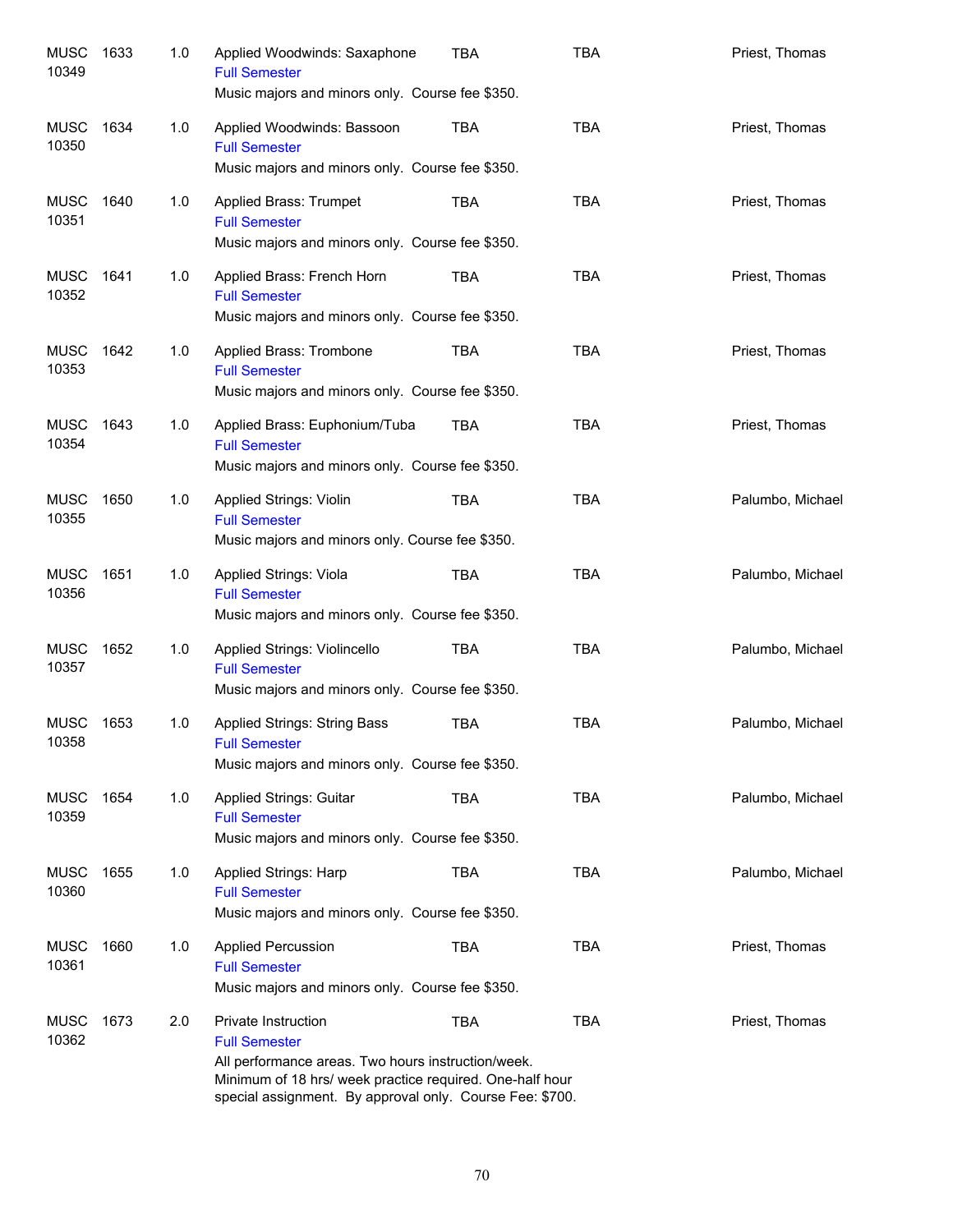| MUSC 2610<br>10363   |      | 1.0 | Applied Keyboard: Piano<br><b>Full Semester</b><br>Music majors and minors only. Course fee \$350.       | TBA        | <b>TBA</b> | Yang, Yu-Jane    |
|----------------------|------|-----|----------------------------------------------------------------------------------------------------------|------------|------------|------------------|
| MUSC<br>10364        | 2611 | 1.0 | Applied Keyboard: Organ<br><b>Full Semester</b><br>Music majors and minors only. Course fee \$350.       | TBA        | <b>TBA</b> | Christiansen, B  |
| MUSC<br>10365        | 2620 | 1.0 | <b>Applied Voice</b><br><b>Full Semester</b><br>Music majors and minors only. Course fee \$350.          | <b>TBA</b> | <b>TBA</b> | Brookens, Karen  |
| MUSC<br>10366        | 2630 | 1.0 | Applied Woodwinds: Flute<br><b>Full Semester</b><br>Music majors and minors only. Course fee \$350.      | TBA        | <b>TBA</b> | Priest, Thomas   |
| MUSC<br>10367        | 2631 | 1.0 | Applied Woodwinds: Oboe<br><b>Full Semester</b><br>Music majors and minors only. Course fee \$350.       | <b>TBA</b> | <b>TBA</b> | Priest, Thomas   |
| MUSC<br>10368        | 2632 | 1.0 | Applied Woodwinds: Clarinet<br><b>Full Semester</b><br>Music majors and minors only. Course fee \$350.   | TBA        | <b>TBA</b> | Priest, Thomas   |
| MUSC<br>10369        | 2633 | 1.0 | Applied Woodwinds: Saxaphone<br><b>Full Semester</b><br>Music majors and minors only. Course fee \$350.  | TBA        | <b>TBA</b> | Priest, Thomas   |
| <b>MUSC</b><br>10370 | 2634 | 1.0 | Applied Woodwinds: Bassoon<br><b>Full Semester</b><br>Music majors and minors only. Course fee \$350.    | TBA        | <b>TBA</b> | Priest, Thomas   |
| MUSC<br>10429        | 2640 | 1.0 | Applied Brass: Trumpet<br><b>Full Semester</b><br>Music majors and minors only. Course fee \$350.        | TBA        | <b>TBA</b> | Priest, Thomas   |
| MUSC 2641<br>10430   |      | 1.0 | Applied Brass: French Horn<br><b>Full Semester</b><br>Music majors and minors only. Course fee \$350.    | TBA        | <b>TBA</b> | Priest, Thomas   |
| MUSC 2642<br>10431   |      | 1.0 | Applied Brass: Trombone<br><b>Full Semester</b><br>Music majors and minors only. Course fee \$350.       | TBA        | <b>TBA</b> | Priest, Thomas   |
| MUSC<br>10432        | 2643 | 1.0 | Applied Brass: Euphonium/Tuba<br><b>Full Semester</b><br>Music majors and minors only. Course Fee \$350. | <b>TBA</b> | <b>TBA</b> | Priest, Thomas   |
| MUSC<br>10433        | 2650 | 1.0 | Applied Strings: Violin<br><b>Full Semester</b><br>Music majors and minors only. Course fee \$350.       | TBA        | <b>TBA</b> | Palumbo, Michael |
| <b>MUSC</b><br>10434 | 2651 | 1.0 | Applied Strings: Viola<br><b>Full Semester</b><br>Music majors and minors only. Course fee \$350.        | TBA        | <b>TBA</b> | Palumbo, Michael |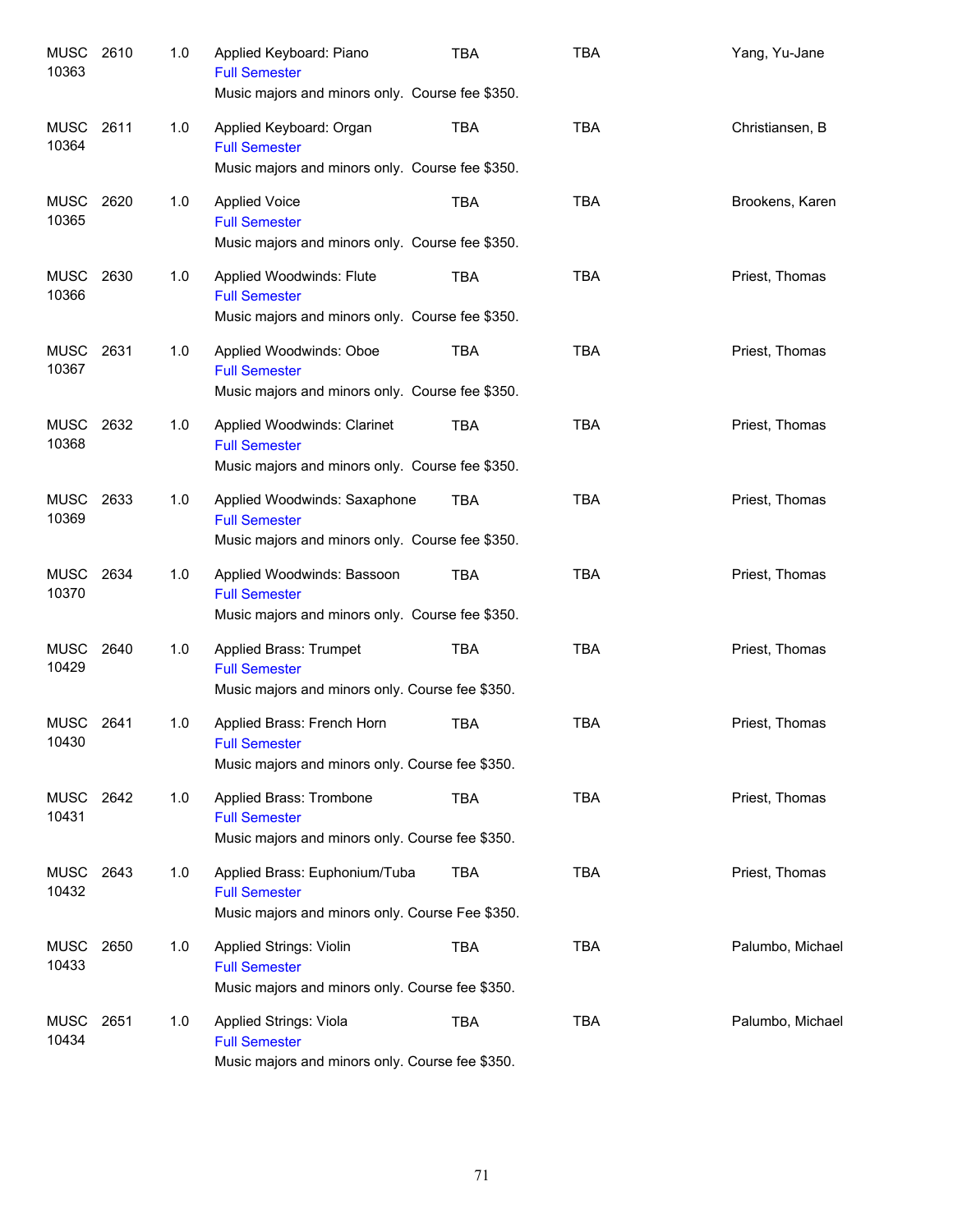| MUSC 2652<br>10435   |      | 1.0 | Applied Strings: Violincello<br><b>Full Semester</b><br>Music majors and minors only. Course fee \$350.                                                                                                                                           | TBA        | <b>TBA</b> | Palumbo, Michael |
|----------------------|------|-----|---------------------------------------------------------------------------------------------------------------------------------------------------------------------------------------------------------------------------------------------------|------------|------------|------------------|
| MUSC<br>10436        | 2653 | 1.0 | <b>Applied Strings: String Bass</b><br><b>Full Semester</b><br>Music majors and minors only. Course fee \$350.                                                                                                                                    | <b>TBA</b> | <b>TBA</b> | Palumbo, Michael |
| MUSC 2654<br>10437   |      | 1.0 | <b>Applied Strings: Guitar</b><br><b>Full Semester</b><br>Music majors and minors only. Course fee \$350.                                                                                                                                         | <b>TBA</b> | <b>TBA</b> | Palumbo, Michael |
| <b>MUSC</b><br>10438 | 2655 | 1.0 | Applied Strings: Harp<br><b>Full Semester</b><br>Music majors and minors only. Course fee \$350.                                                                                                                                                  | <b>TBA</b> | <b>TBA</b> | Palumbo, Michael |
| <b>MUSC</b><br>10439 | 2660 | 1.0 | <b>Applied Percussion</b><br><b>Full Semester</b><br>Music majors and minors only. Course fee \$350.                                                                                                                                              | <b>TBA</b> | <b>TBA</b> | Priest, Thomas   |
| <b>MUSC</b><br>10440 | 2673 | 2.0 | <b>Private Instruction</b><br><b>Full Semester</b><br>All performance areas. Two hours instruction/ week.<br>Minimum of 18 hrs/ week practice required. One-half<br>hour special assignment. By consent of instructor only.<br>Course Fee: \$700. | <b>TBA</b> | <b>TBA</b> | Priest, Thomas   |
| <b>MUSC</b><br>10441 | 3601 | 1.0 | Private Instruction<br><b>Full Semester</b><br>For non-music majors and minors. Private lessons in voice/<br>keyboard/ woodwinds/ brass/ strings/ percussion. Lab Fee:<br>\$258. Call 626-6437 for a list of instructors.                         | <b>TBA</b> | <b>TBA</b> | Priest, Thomas   |
| <b>MUSC</b><br>10371 | 3610 | 1.0 | Applied Keyboard: Piano<br><b>Full Semester</b><br>Music majors and minors only. Course Fee \$350.                                                                                                                                                | <b>TBA</b> | <b>TBA</b> | Yang, Yu-Jane    |
| <b>MUSC</b><br>10372 | 3611 | 1.0 | Applied Keyboard: Organ<br><b>Full Semester</b><br>Music majors and minors only. Course fee \$350.                                                                                                                                                | <b>TBA</b> | TBA        | Christiansen, B  |
| MUSC<br>10373        | 3620 | 1.0 | <b>Applied Voice</b><br><b>Full Semester</b><br>Music majors and minors only. Course fee \$350.                                                                                                                                                   | <b>TBA</b> | <b>TBA</b> | Brookens, Karen  |
| <b>MUSC</b><br>10374 | 3630 | 1.0 | Applied Woodwinds: Flute<br><b>Full Semester</b><br>Music majors and minors only. Course fee \$350.                                                                                                                                               | <b>TBA</b> | <b>TBA</b> | Priest, Thomas   |
| <b>MUSC</b><br>10375 | 3631 | 1.0 | Applied Woodwinds: Oboe<br><b>Full Semester</b><br>Music majors and minors only. Course fee \$350.                                                                                                                                                | <b>TBA</b> | <b>TBA</b> | Priest, Thomas   |
| <b>MUSC</b><br>10376 | 3632 | 1.0 | Applied Woodwinds: Clarinet<br><b>Full Semester</b><br>Music majors and minors only. Course fee \$350.                                                                                                                                            | TBA        | <b>TBA</b> | Priest, Thomas   |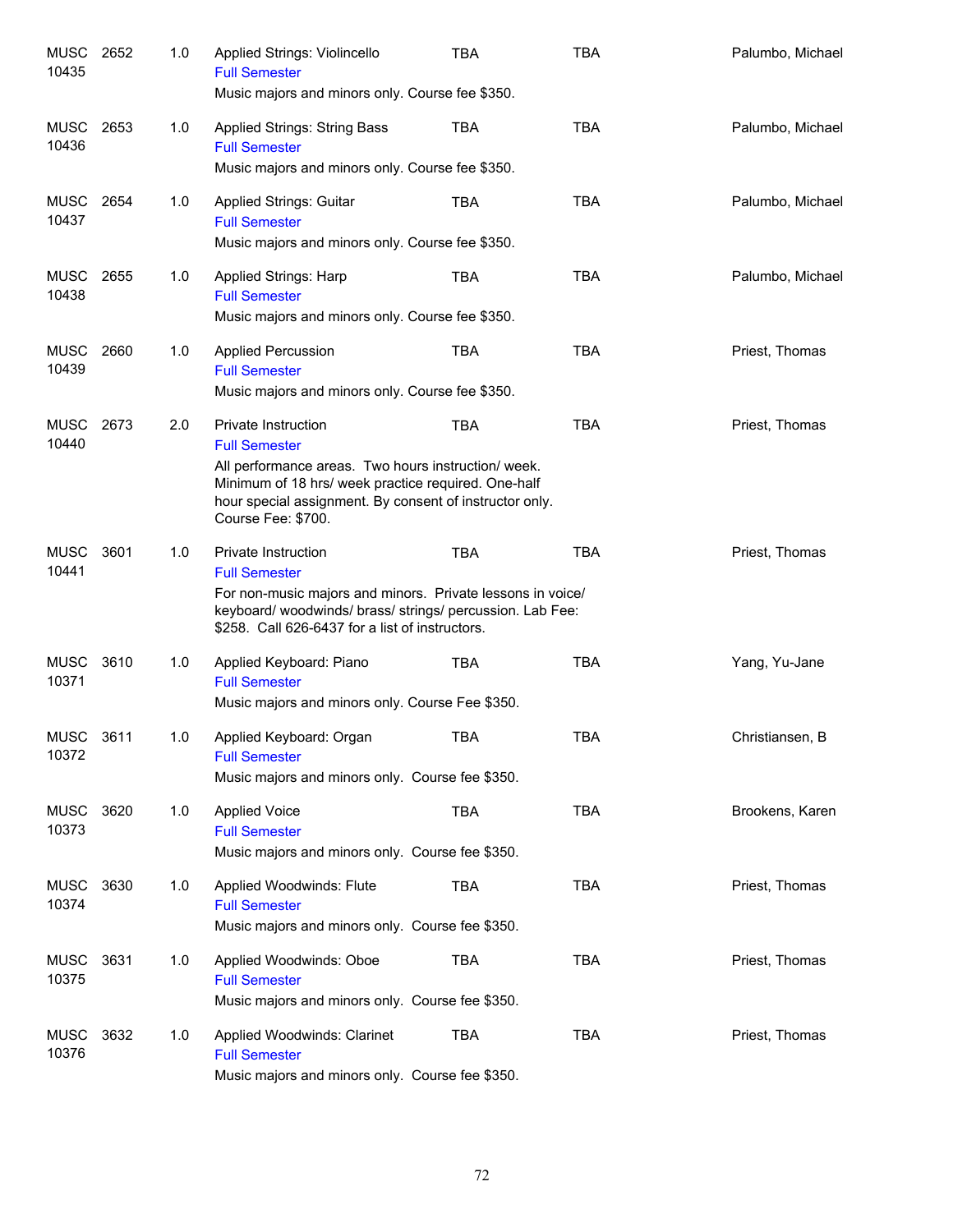| <b>MUSC</b><br>10377 | 3633 | 1.0 | Applied Woodwinds: Saxaphone<br><b>Full Semester</b><br>Music majors and minors only. Course fee \$350.                                                                                                                                 | <b>TBA</b> | <b>TBA</b> | Priest, Thomas   |
|----------------------|------|-----|-----------------------------------------------------------------------------------------------------------------------------------------------------------------------------------------------------------------------------------------|------------|------------|------------------|
| MUSC<br>10378        | 3640 | 1.0 | Applied Brass: Trumpet<br><b>Full Semester</b><br>Music majors and minors only. Course fee \$350.                                                                                                                                       | <b>TBA</b> | <b>TBA</b> | Priest, Thomas   |
| MUSC<br>10379        | 3641 | 1.0 | Applied Brass: French Horn<br><b>Full Semester</b><br>Music majors and minors only. Course fee \$350.                                                                                                                                   | TBA        | <b>TBA</b> | Priest, Thomas   |
| MUSC<br>10380        | 3642 | 1.0 | Applied Brass: Trombone<br><b>Full Semester</b><br>Music majors and minors only. Course fee \$350.                                                                                                                                      | TBA        | <b>TBA</b> | Priest, Thomas   |
| MUSC<br>10381        | 3643 | 1.0 | Applied Brass: Euphonium/Tuba<br><b>Full Semester</b><br>Music majors and minors only. Course fee \$350.                                                                                                                                | TBA        | <b>TBA</b> | Priest, Thomas   |
| <b>MUSC</b><br>10382 | 3650 | 1.0 | Applied Strings: Vioin<br><b>Full Semester</b><br>Music majors and minors only. Course fee \$350.                                                                                                                                       | <b>TBA</b> | <b>TBA</b> | Palumbo, Michael |
| <b>MUSC</b><br>10383 | 3651 | 1.0 | Applied Strings: Viola<br><b>Full Semester</b><br>Music majors and minors only. Course fee \$350.                                                                                                                                       | <b>TBA</b> | <b>TBA</b> | Palumbo, Michael |
| <b>MUSC</b><br>10384 | 3652 | 1.0 | Applied Strings: Violincello<br><b>Full Semester</b><br>Music majors and minors only. Course fee \$350.                                                                                                                                 | <b>TBA</b> | <b>TBA</b> | Palumbo, Michael |
| <b>MUSC</b><br>10385 | 3653 | 1.0 | Applied Strings: String Bass<br><b>Full Semester</b><br>Music majors and minors only. Course fee \$350.                                                                                                                                 | <b>TBA</b> | <b>TBA</b> | Palumbo, Michael |
| MUSC<br>10386        | 3654 | 1.0 | Applied Strings: Guitar<br><b>Full Semester</b><br>Music majors and minors only. Course fee \$350.                                                                                                                                      | <b>TBA</b> | <b>TBA</b> | Palumbo, Michael |
| <b>MUSC</b><br>10387 | 3655 | 1.0 | Applied Strings: Harp<br><b>Full Semester</b><br>Music majors and minors only. Course fee \$350.                                                                                                                                        | <b>TBA</b> | <b>TBA</b> | Palumbo, Michael |
| <b>MUSC</b><br>10388 | 3660 | 1.0 | <b>Applied Percussion</b><br><b>Full Semester</b><br>Music majors and minors only. Course fee \$350.                                                                                                                                    | <b>TBA</b> | <b>TBA</b> | Priest, Thomas   |
| <b>MUSC</b><br>10389 | 3673 | 2.0 | Private Instruction<br><b>Full Semester</b><br>All performance areas. Two hours instruction/ week. Minimum<br>of 18 hrs/ week practice required. One-half hour special<br>assignment. By consent of instructor only. Course Fee: \$700. | <b>TBA</b> | <b>TBA</b> | Priest, Thomas   |
| <b>MUSC</b><br>10390 | 4610 | 1.0 | Applied Keyboard: Piano<br><b>Full Semester</b><br>Music majors and minors only. Course fee \$350.                                                                                                                                      | <b>TBA</b> | <b>TBA</b> | Yang, Yu-Jane    |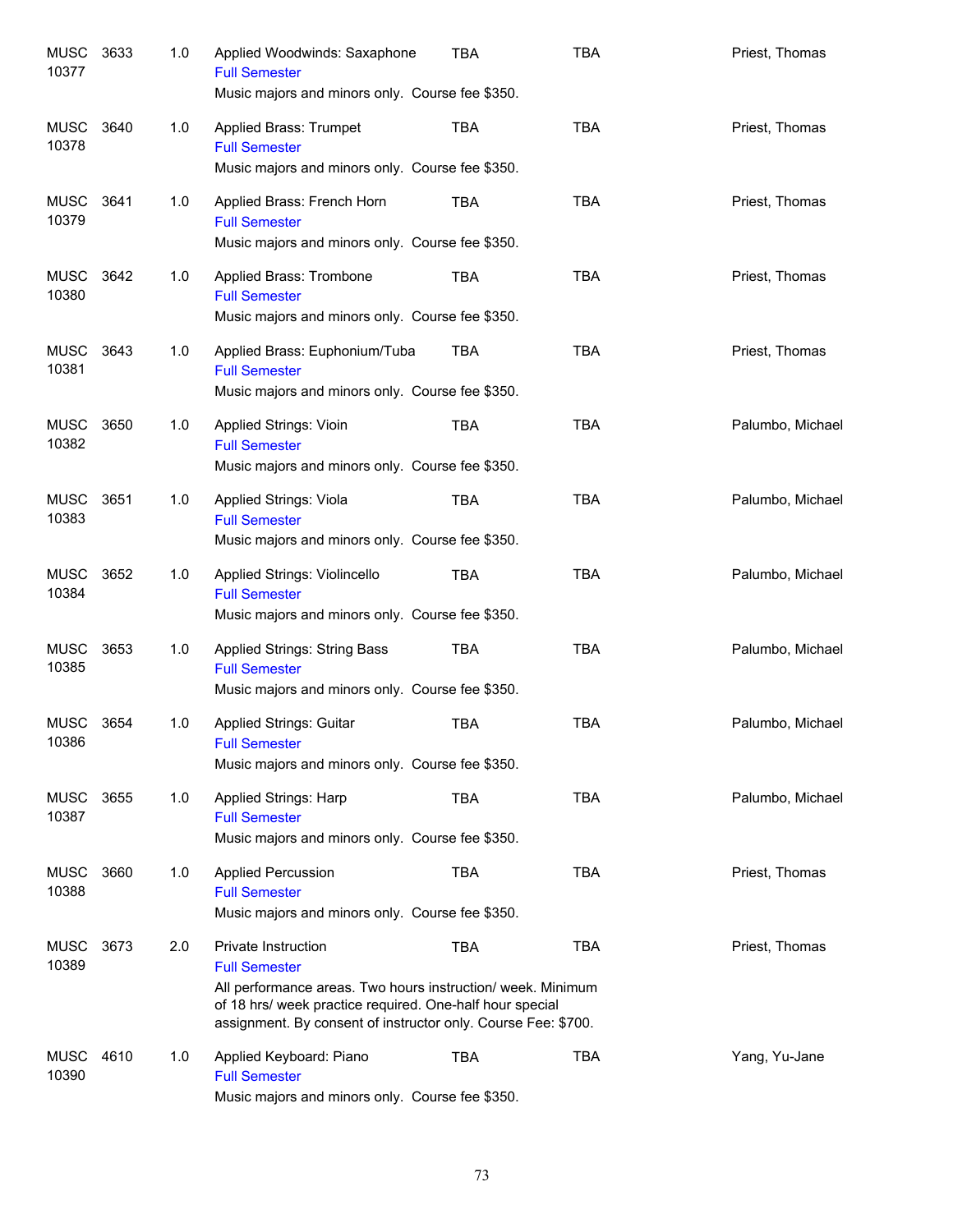| MUSC<br>10391      | 4611 | 1.0 | Applied Keyboard: Organ<br><b>Full Semester</b><br>Music majors and minors only. Course fee \$350.        | <b>TBA</b> | <b>TBA</b> | Christiansen, B  |
|--------------------|------|-----|-----------------------------------------------------------------------------------------------------------|------------|------------|------------------|
| MUSC<br>10392      | 4620 | 1.0 | <b>Applied Voice</b><br><b>Full Semester</b><br>Music majors and minors only. Course fee \$350.           | <b>TBA</b> | <b>TBA</b> | Brookens, Karen  |
| MUSC<br>10393      | 4630 | 1.0 | Applied Woodwinds: Flute<br><b>Full Semester</b><br>Music majors and minors only. Course fee \$350.       | TBA        | <b>TBA</b> | Priest, Thomas   |
| MUSC<br>10394      | 4631 | 1.0 | Applied Woodwinds: Oboe<br><b>Full Semester</b><br>Music majors and minors only. Course fee \$350.        | <b>TBA</b> | <b>TBA</b> | Priest, Thomas   |
| MUSC<br>10395      | 4632 | 1.0 | Applied Woodwinds: Clarinet<br><b>Full Semester</b><br>Music majors and minors only. Course fee \$350.    | TBA        | <b>TBA</b> | Priest, Thomas   |
| MUSC<br>10396      | 4633 | 1.0 | Applied Woodwinds: Saxaphone<br><b>Full Semester</b><br>Music majors and minors only. Course fee \$350.   | TBA        | <b>TBA</b> | Priest, Thomas   |
| MUSC 4634<br>10397 |      | 1.0 | Applied Woodwinds: Bassoon<br><b>Full Semester</b><br>Music majors and minors only. Course fee \$350.     | <b>TBA</b> | <b>TBA</b> | Priest, Thomas   |
| MUSC<br>10398      | 4640 | 1.0 | Applied Brass: Trumpet<br><b>Full Semester</b><br>Music majors and minors only. Course fee \$350.         | <b>TBA</b> | <b>TBA</b> | Priest, Thomas   |
| MUSC<br>10399      | 4641 | 1.0 | Applied Brass: French Horn<br><b>Full Semester</b><br>Music majors and minors only. Course fee \$350.     | <b>TBA</b> | <b>TBA</b> | Priest, Thomas   |
| MUSC 4642<br>10400 |      | 1.0 | Applied Brass: Trombone<br><b>Full Semester</b><br>Music majors and minors only. Course fee \$350.        | <b>TBA</b> | <b>TBA</b> | Priest, Thomas   |
| MUSC 4643<br>10401 |      | 1.0 | Applied Brass: Euphonium/Tuba<br><b>Full Semester</b><br>Music majors and minors only. Course fee \$350.  | TBA        | <b>TBA</b> | Priest, Thomas   |
| MUSC<br>10402      | 4650 | 1.0 | <b>Applied Strings: Violin</b><br><b>Full Semester</b><br>Music majors and minors only. Course fee \$350. | TBA        | <b>TBA</b> | Palumbo, Michael |
| MUSC<br>10403      | 4651 | 1.0 | Applied Strings: Viola<br><b>Full Semester</b><br>Music majors and minors only. Course fee \$350.         | TBA        | <b>TBA</b> | Palumbo, Michael |
| MUSC<br>10404      | 4652 | 1.0 | Applied Strings: Violincello<br><b>Full Semester</b><br>Music majors and minors only. Course fee \$350.   | TBA        | <b>TBA</b> | Palumbo, Michael |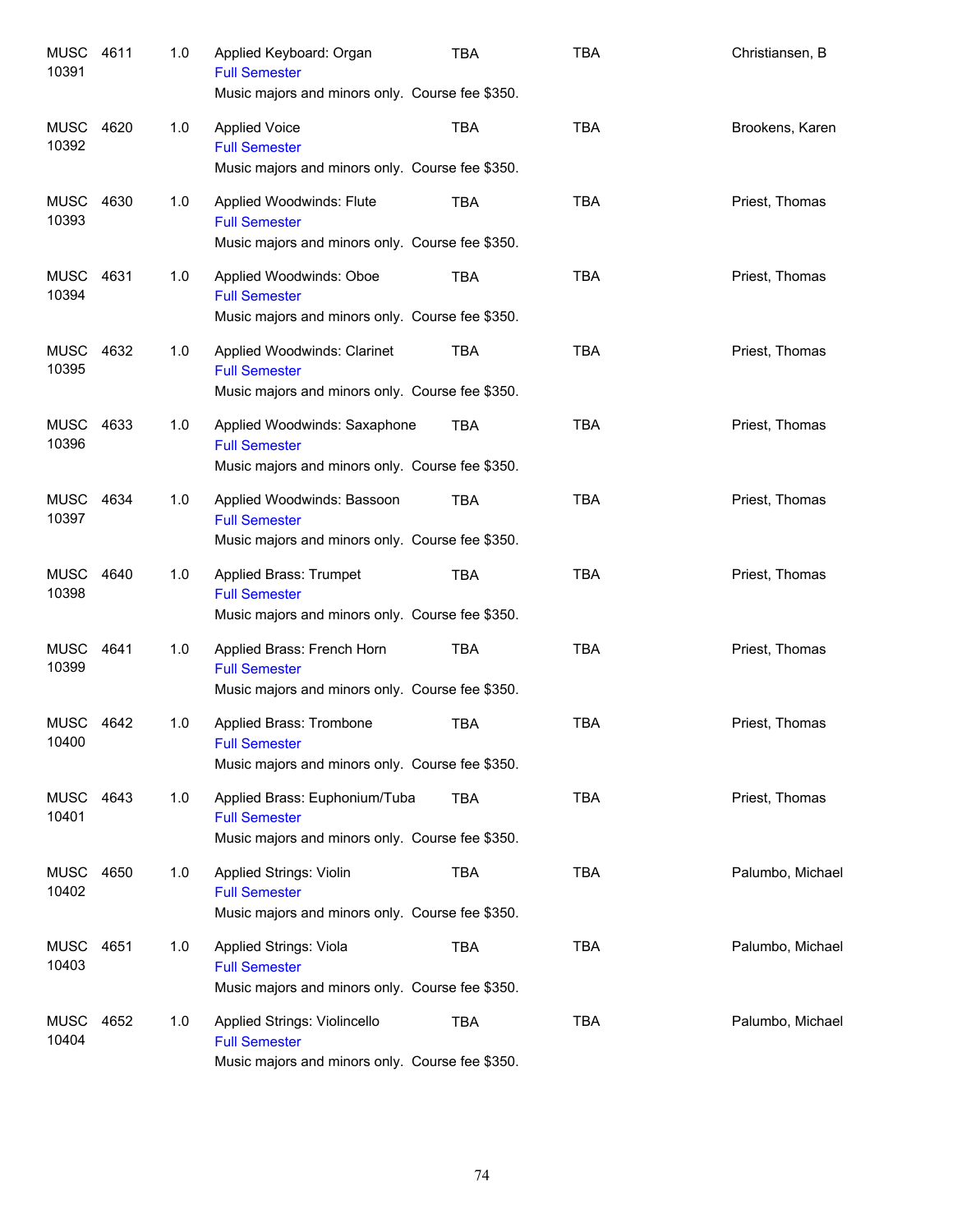| <b>MUSC</b><br>10405 | 4653  | 1.0 | Applied Strings: String Bass<br><b>Full Semester</b>                                                                                                                      | TBA        | <b>TBA</b> |    | Palumbo, Michael |
|----------------------|-------|-----|---------------------------------------------------------------------------------------------------------------------------------------------------------------------------|------------|------------|----|------------------|
|                      |       |     | Music majors and minors only. Course fee \$350.                                                                                                                           |            |            |    |                  |
| <b>MUSC</b><br>10406 | 4654  | 1.0 | <b>Applied Strings: Guitar</b><br><b>Full Semester</b>                                                                                                                    | <b>TBA</b> | <b>TBA</b> |    | Palumbo, Michael |
|                      |       |     | Music majors and minors only. Course fee \$350.                                                                                                                           |            |            |    |                  |
| <b>MUSC</b><br>10407 | 4655  | 1.0 | Applied Strings: Harp<br><b>Full Semester</b>                                                                                                                             | <b>TBA</b> | <b>TBA</b> |    | Palumbo, Michael |
|                      |       |     | Music majors and minors only. Course fee \$350.                                                                                                                           |            |            |    |                  |
| <b>MUSC</b><br>10408 | 4660  | 1.0 | <b>Applied Percussion</b><br><b>Full Semester</b>                                                                                                                         | <b>TBA</b> | <b>TBA</b> |    | Priest, Thomas   |
|                      |       |     | Music majors and minors only. Course fee \$350.                                                                                                                           |            |            |    |                  |
| <b>MUSC</b><br>10409 | 4673  | 2.0 | Private Instruction<br><b>Full Semester</b>                                                                                                                               | <b>TBA</b> | <b>TBA</b> |    | Priest, Thomas   |
|                      |       |     | For non-music majors and minors. Private lessons in voice/<br>keyboard/woodwinds/brass/strings/percussion. Call<br>626-6437 for a list of instructors. Course Fee: \$700. |            |            |    |                  |
| MUSC<br>10410        | 4830A | 1.0 | <b>Directed Readings</b><br><b>Full Semester</b>                                                                                                                          | <b>TBA</b> | <b>TBA</b> |    | Priest, Thomas   |
| <b>MUSC</b><br>10411 | 4830A | 2.0 | <b>Directed Readings</b><br><b>Full Semester</b>                                                                                                                          | <b>TBA</b> | <b>TBA</b> |    | Priest, Thomas   |
| <b>MUSC</b><br>10412 | 4830A | 3.0 | <b>Directed Readings</b><br><b>Full Semester</b>                                                                                                                          | <b>TBA</b> | <b>TBA</b> |    | Priest, Thomas   |
| <b>MUSC</b><br>10413 | 4890  | 1.0 | Cooperative Work Experience<br><b>Full Semester</b>                                                                                                                       | <b>TBA</b> | <b>TBA</b> |    | Priest, Thomas   |
| MUSC<br>10414        | 4890  | 2.0 | Cooperative Work Experience<br><b>Full Semester</b>                                                                                                                       | <b>TBA</b> | <b>TBA</b> |    | Priest, Thomas   |
| MUSC 4890<br>10415   |       | 3.0 | Cooperative Work Experience<br><b>Full Semester</b>                                                                                                                       | <b>TBA</b> | <b>TBA</b> |    | Priest, Thomas   |
| <b>MUSC</b><br>10416 | 4890  | 4.0 | <b>Cooperative Work Experience</b><br><b>Full Semester</b>                                                                                                                | <b>TBA</b> | <b>TBA</b> |    | Priest, Thomas   |
| <b>MUSC</b><br>10417 | 4890  | 5.0 | <b>Cooperative Work Experience</b><br><b>Full Semester</b>                                                                                                                | <b>TBA</b> | <b>TBA</b> |    | Priest, Thomas   |
| <b>MUSC</b><br>10418 | 4890  | 6.0 | Cooperative Work Experience<br><b>Full Semester</b>                                                                                                                       | <b>TBA</b> | <b>TBA</b> |    | Priest, Thomas   |
| <b>NEUR</b><br>10089 | 2050  | 3.0 | Introduction to Neuroscience<br><b>Full Semester</b>                                                                                                                      | <b>TBA</b> | TBA        | OL | Hutchins, James  |
|                      |       |     | To access the online course materials, please log in through<br>the student portal (eWeber) at http://weber.edu and select:<br>"current students"<br>Course Fee: \$15.00  |            |            |    |                  |
| <b>NRSG</b><br>10523 | 1030  | 3.0 | Found of Nursing Practice<br><b>Full Semester</b>                                                                                                                         | <b>TBA</b> | <b>TBA</b> |    |                  |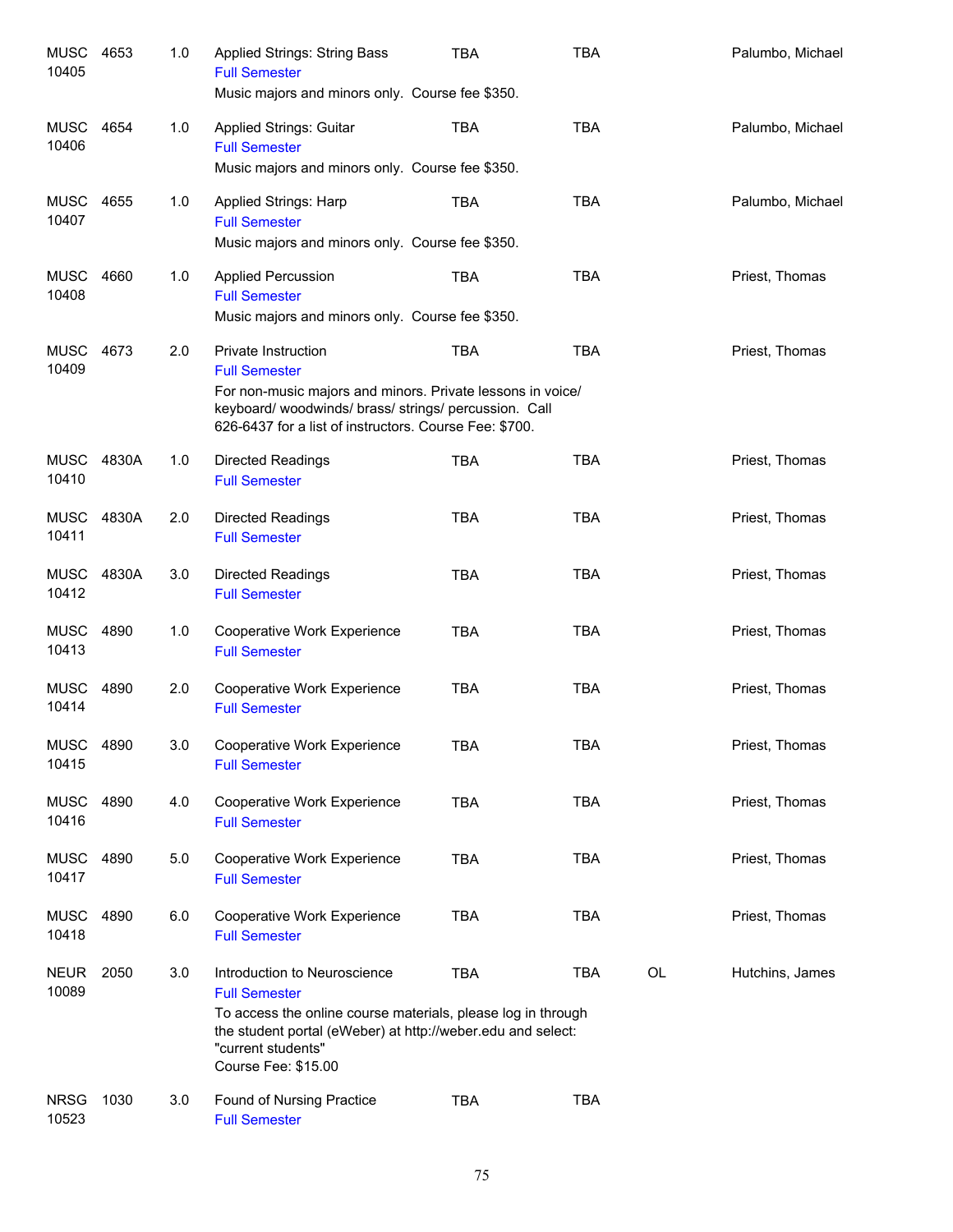| <b>NRSG</b><br>10507 | 2050 | 2.0 | <b>Treatment Modalities</b><br><b>Full Semester</b>                         | <b>TBA</b> | <b>TBA</b> | Kuncl, Nancy      |
|----------------------|------|-----|-----------------------------------------------------------------------------|------------|------------|-------------------|
| <b>NRSG</b><br>10515 | 2060 | 2.0 | Psychiatric/Mental Health<br><b>Full Semester</b>                           | <b>TBA</b> | <b>TBA</b> | Turner, Patricia  |
| <b>NRSG</b><br>10516 | 2061 | 1.0 | Psych/Mental Health Clinical<br><b>Full Semester</b>                        | <b>TBA</b> | <b>TBA</b> | Turner, Patricia  |
| NRSG 2061<br>10517   |      | 1.0 | Psych/Mental Health Clinical<br><b>Full Semester</b>                        | <b>TBA</b> | <b>TBA</b> | Turner, Patricia  |
| <b>NRSG</b><br>10518 | 2061 | 1.0 | Psych/Mental Health Clinical<br><b>Full Semester</b>                        | <b>TBA</b> | <b>TBA</b> | Turner, Patricia  |
| <b>NRSG</b><br>10519 | 2061 | 1.0 | Psych/Mental Health Clinical<br><b>Full Semester</b>                        | <b>TBA</b> | <b>TBA</b> | Turner, Patricia  |
| <b>NRSG</b><br>10520 | 2061 | 1.0 | Psych/Mental Health Clinical<br><b>Full Semester</b>                        | <b>TBA</b> | <b>TBA</b> |                   |
| <b>NRSG</b><br>10508 | 2070 | 3.0 | Nurs Care - Adults/Children II<br><b>Full Semester</b>                      | <b>TBA</b> | <b>TBA</b> | Turner, Patricia  |
| <b>NRSG</b><br>10509 | 2071 | 4.0 | Adults/Children II Clinical<br><b>Full Semester</b><br>Course Fee: \$340.00 | <b>TBA</b> | <b>TBA</b> | Turner, Patricia  |
| <b>NRSG</b><br>10510 | 2071 | 4.0 | Adults/Children II Clinical<br><b>Full Semester</b><br>Course Fee: \$340.00 | <b>TBA</b> | <b>TBA</b> | Turner, Patricia  |
| <b>NRSG</b><br>10513 | 2071 | 4.0 | Adults/Children II Clinical<br><b>Full Semester</b><br>Course Fee: \$340.00 | <b>TBA</b> | <b>TBA</b> | Dreyer, Katherine |
| <b>NRSG</b><br>10514 | 2071 | 4.0 | Adults/Children II Clinical<br><b>Full Semester</b><br>Course Fee: \$340.00 | <b>TBA</b> | <b>TBA</b> | Dreyer, Katherine |
| NRSG<br>10524        | 2071 | 4.0 | Adults/Children II Clinical<br><b>Full Semester</b><br>Course Fee: \$340.00 | <b>TBA</b> | <b>TBA</b> |                   |
| NRSG<br>10521        | 2080 | 2.0 | Patient Care Management<br><b>Full Semester</b>                             | <b>TBA</b> | <b>TBA</b> | Dreyer, Katherine |
| <b>NRSG</b><br>10630 | 2080 | 2.0 | Patient Care Management<br><b>Full Semester</b>                             | <b>TBA</b> | <b>TBA</b> |                   |
| <b>NRSG</b><br>10522 | 2081 | 3.0 | Patient Care Mgmt Clinical<br><b>Full Semester</b><br>Course Fee: \$160.00  | <b>TBA</b> | <b>TBA</b> | Kuncl, Nancy      |
| <b>NRSG</b><br>10525 | 2081 | 3.0 | Patient Care Mgmt Clinical<br><b>Full Semester</b><br>Course Fee: \$160.00  | <b>TBA</b> | <b>TBA</b> | Dreyer, Katherine |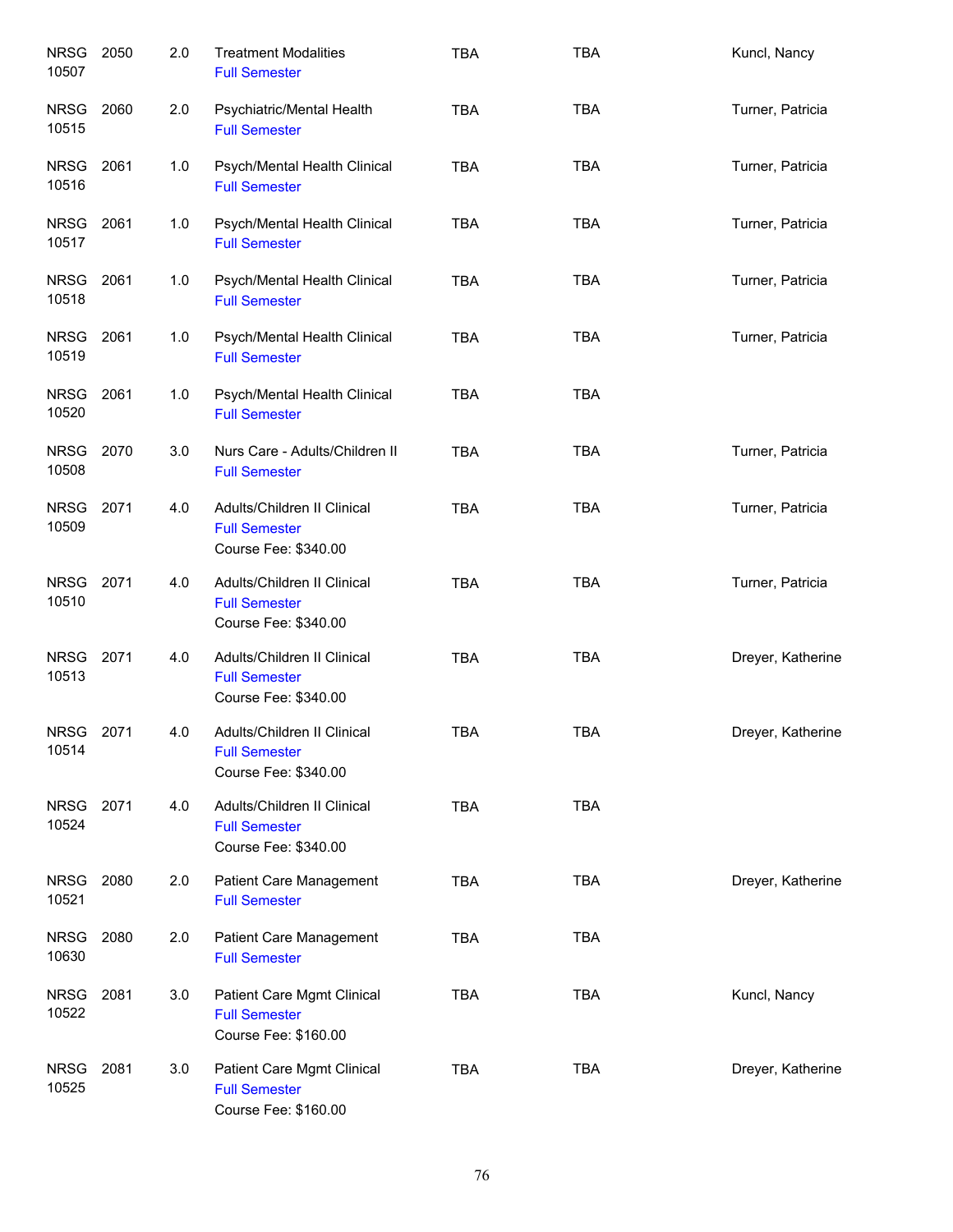| <b>NRSG</b><br>10526 | 2081 | 3.0 | Patient Care Mgmt Clinical<br><b>Full Semester</b><br>Course Fee: \$160.00                                                                                                                                                                                          | <b>TBA</b> | <b>TBA</b> |           | Dreyer, Katherine |
|----------------------|------|-----|---------------------------------------------------------------------------------------------------------------------------------------------------------------------------------------------------------------------------------------------------------------------|------------|------------|-----------|-------------------|
| <b>NRSG</b><br>10631 | 2081 | 3.0 | Patient Care Mgmt Clinical<br><b>Full Semester</b><br>Course Fee: \$160.00                                                                                                                                                                                          | <b>TBA</b> | <b>TBA</b> |           | Dreyer, Katherine |
| NRSG<br>10527        | 2283 | 1.0 | Directed Readings & Projects<br><b>Full Semester</b>                                                                                                                                                                                                                | <b>TBA</b> | <b>TBA</b> |           | Kuncl, Nancy      |
| <b>NRSG</b><br>10528 | 2283 | 2.0 | Directed Readings & Projects<br><b>Full Semester</b>                                                                                                                                                                                                                | <b>TBA</b> | <b>TBA</b> |           | Kuncl, Nancy      |
| <b>NRSG</b><br>10529 | 2283 | 3.0 | Directed Readings & Projects<br><b>Full Semester</b>                                                                                                                                                                                                                | <b>TBA</b> | <b>TBA</b> |           | Kuncl, Nancy      |
| <b>NTM</b><br>11421  | 1501 | 0.5 | TA Word Processing Comp Exam<br><b>Full Semester</b><br>After registering find practice problems and schedule exam time at<br>http://programs.weber.edu/cil<br>To access the course materials online, please log in at canvas weber edu.<br>Course Fee \$5.00       | <b>TBA</b> | <b>TBA</b> | EH311     | Lapine, Carole    |
| <b>NTM</b><br>11910  | 1501 | 0.5 | TA Word Processing Comp Exam<br><b>Full Semester</b><br>Course Fee: \$5.00. To access the online course materials, please log in through<br>the student portal (eWeber) at http://weber.edu and select: "current students"                                          | <b>TBA</b> | <b>TBA</b> | <b>OL</b> | Lapine, Carole    |
| <b>NTM</b><br>11422  | 1502 | 0.5 | TB Oper Sys/Digital Pres Exams<br><b>Full Semester</b><br>After registering find practice problems and schedule exam time at<br>http://programs.weber.edu/cil<br>To access the course materials online, please log in at canvas weber edu.<br>Course Fee \$5.00     | <b>TBA</b> | <b>TBA</b> | EH311     | Lapine, Carole    |
| <b>NTM</b><br>11911  | 1502 | 0.5 | TB Oper Sys/Digital Pres Exams<br><b>Full Semester</b><br>Course Fee: \$5.00. To access the online course materials, please log in through<br>the student portal (eWeber) at http://weber.edu and select: "current students"                                        | <b>TBA</b> | <b>TBA</b> | <b>OL</b> | Lapine, Carole    |
| <b>NTM</b><br>11423  | 1503 | 0.5 | TC Spreadsheet Competency Exam TBA<br><b>Full Semester</b><br>After registering find practice problems and schedule exam time at<br>http://programs.weber.edu/cil<br>To access the course materials online, please log in at canvas weber edu.<br>Course Fee \$5.00 |            | TBA        | EH311     | Lapine, Carole    |
| <b>NTM</b><br>11912  | 1503 | 0.5 | TC Spreadsheet Competency Exam TBA<br><b>Full Semester</b><br>Course Fee: \$5.00. To access the online course materials, please log in through<br>the student portal (eWeber) at http://weber.edu and select: "current students"                                    |            | <b>TBA</b> | <b>OL</b> | Lapine, Carole    |
| <b>NTM</b><br>11424  | 1504 | 0.5 | TD Info Literacy Comp Exam<br><b>Full Semester</b><br>After registering find practice problems and schedule exam time at<br>http://programs.weber.edu/cil<br>To access the course materials online, please log in at canvas weber edu.<br>Course Fee \$5.00         | <b>TBA</b> | <b>TBA</b> | EH311     | Lapine, Carole    |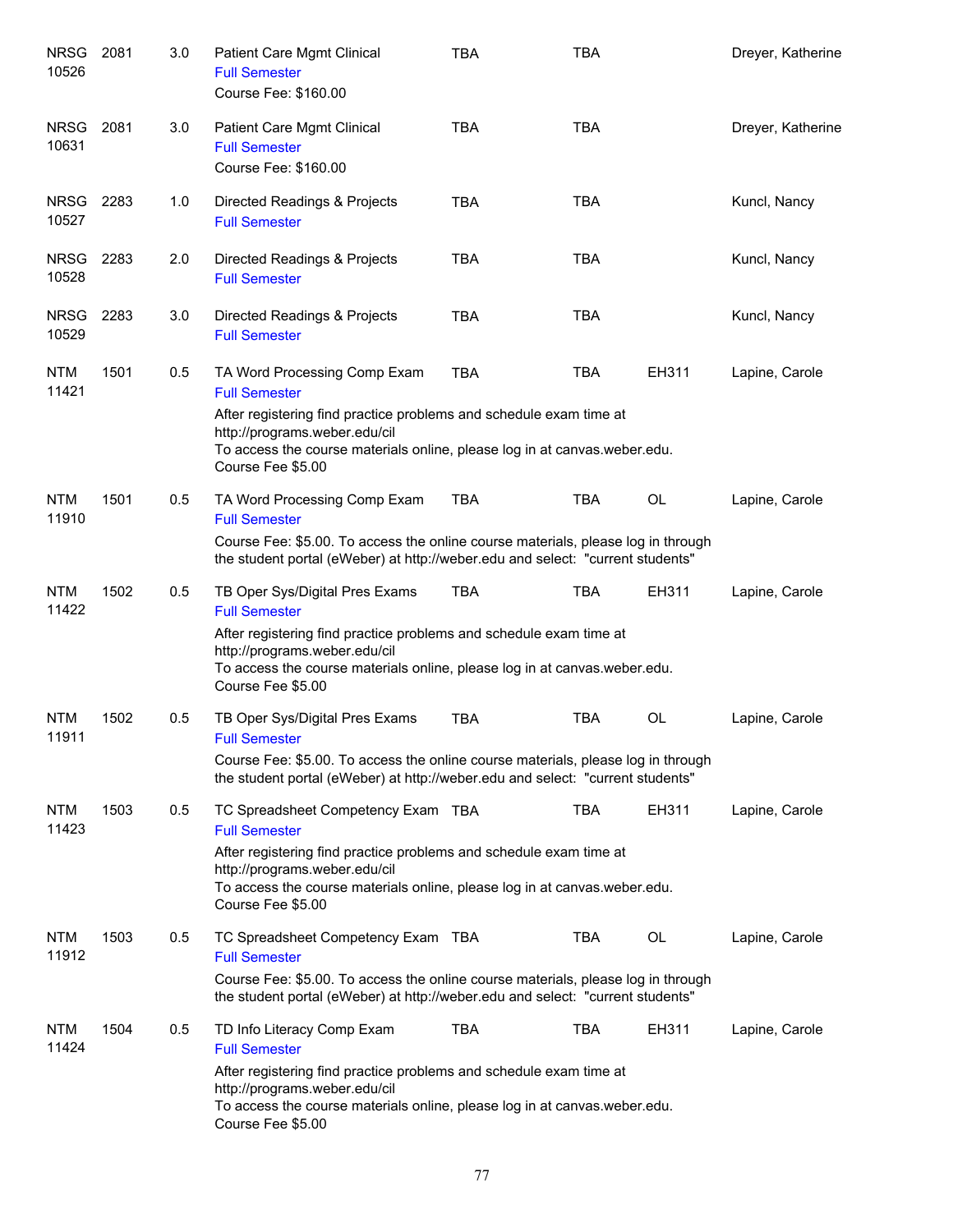| <b>NTM</b><br>11913 | 1504 | 0.5 | TD Info Literacy Comp Exam<br><b>Full Semester</b>                                                                                                                 | <b>TBA</b>  | <b>TBA</b> | OL           | Lapine, Carole   |
|---------------------|------|-----|--------------------------------------------------------------------------------------------------------------------------------------------------------------------|-------------|------------|--------------|------------------|
|                     |      |     | Course Fee: \$5.00. To access the online course materials, please log in through<br>the student portal (eWeber) at http://weber.edu and select: "current students" |             |            |              |                  |
| <b>NTM</b><br>11414 | 1700 | 3.0 | TE Intro to Microcomputer Appl<br><b>Block 1</b>                                                                                                                   | 0730 - 1010 | <b>TR</b>  | EH318        | Porter, Joyce    |
|                     |      |     | Keyboarding 25 WPM recommended. Lab Fee: \$15.00<br>NOTE: THIS IS A FIRST BLOCK COURSE<br>THIS COURSE RUNS FROM MAY 7 THROUGH JUNE 22                              |             |            |              |                  |
| <b>NTM</b><br>11415 | 1700 | 3.0 | TE Intro to Microcomputer Appl<br><b>Block 1</b>                                                                                                                   | 1030 - 1310 | TR         | EH318        | Porter, Joyce    |
|                     |      |     | Keyboarding 25 WPM recommended. Lab Fee: \$15.00<br>NOTE: THIS IS A FIRST BLOCK COURSE<br>THIS COURSE RUNS FROM MAY 7 THROUGH JUNE 22                              |             |            |              |                  |
| <b>NTM</b><br>11618 | 1700 | 3.0 | TE Intro to Microcomputer Appl<br><b>Block 2</b>                                                                                                                   | 0730 - 1010 | MW         | <b>EH318</b> | Hoyt, Nancy      |
|                     |      |     | Keyboarding 25 WPM recommended. Lab Fee: \$15.00<br>NOTE: THIS IS A SECOND BLOCK COURSE<br>THIS COURSE RUNS FROM JUNE 25 THROUGH AUGUST 10                         |             |            |              |                  |
| <b>NTM</b><br>11619 | 1700 | 3.0 | TE Intro to Microcomputer Appl<br><b>Block 2</b>                                                                                                                   | 1030 - 1310 | MW         | EH318        | Hoyt, Nancy      |
|                     |      |     | Keyboarding 25 WPM recommended. Lab Fee: \$15.00<br>NOTE: THIS IS A SECOND BLOCK COURSE<br>THIS COURSE RUNS FROM JUNE 25 THROUGH AUGUST 10                         |             |            |              |                  |
| <b>NTM</b><br>11622 | 1700 | 3.0 | TE Intro to Microcomputer Appl<br><b>Block 2</b>                                                                                                                   | 1430 - 1710 | <b>TR</b>  | EH318        | Morgan, Jennifer |
|                     |      |     | Keyboarding 25 WPM recommended. Lab Fee: \$15.00<br>NOTE: THIS IS A SECOND BLOCK COURSE<br>THIS COURSE RUNS FROM JUNE 25 THROUGH AUGUST 10                         |             |            |              |                  |
| <b>NTM</b><br>11623 | 1700 | 3.0 | TE Intro to Microcomputer Appl<br><b>Full Semester</b>                                                                                                             | 0730 - 0920 | S          | EH318        | Gardner, Jon     |
|                     |      |     | Keyboarding 25 WPM recommended. Lab Fee: \$15.00                                                                                                                   |             |            |              |                  |
| <b>NTM</b><br>11626 | 1700 | 3.0 | TE Intro to Microcomputer Appl<br><b>Block 2</b>                                                                                                                   | 1730 - 2010 | MW         | EH318        | Marriott, Naloni |
|                     |      |     | Keyboarding 25 WPM recommended. Lab Fee: \$15.00<br>NOTE: THIS IS A SECOND BLOCK COURSE<br>THIS COURSE RUNS FROM JUNE 25 THROUGH AUGUST 10                         |             |            |              |                  |
| <b>NTM</b><br>11627 | 1700 | 3.0 | TE Intro to Microcomputer Appl<br><b>Block 2</b>                                                                                                                   | 1730 - 2010 | TR         | <b>EH318</b> | Pollard, James   |
|                     |      |     | Keyboarding 25 WPM recommended. Lab Fee: \$15.00<br>NOTE: THIS IS A SECOND BLOCK COURSE<br>THIS COURSE RUNS FROM JUNE 25 THROUGH AUGUST 10                         |             |            |              |                  |
| <b>NTM</b><br>11908 | 1700 | 3.0 | TE Intro to Microcomputer Appl<br><b>Block 2</b>                                                                                                                   | 0730 - 1010 | TR         | D02315       | Pollard, James   |
|                     |      |     | Course Fee \$15.00                                                                                                                                                 |             |            |              |                  |
| <b>NTM</b><br>11909 | 1700 | 3.0 | TE Intro to Microcomputer Appl<br><b>Block 2</b><br>Course Fee \$15.00                                                                                             | 1030 - 1310 | TR         | D02315       | Morgan, Jennifer |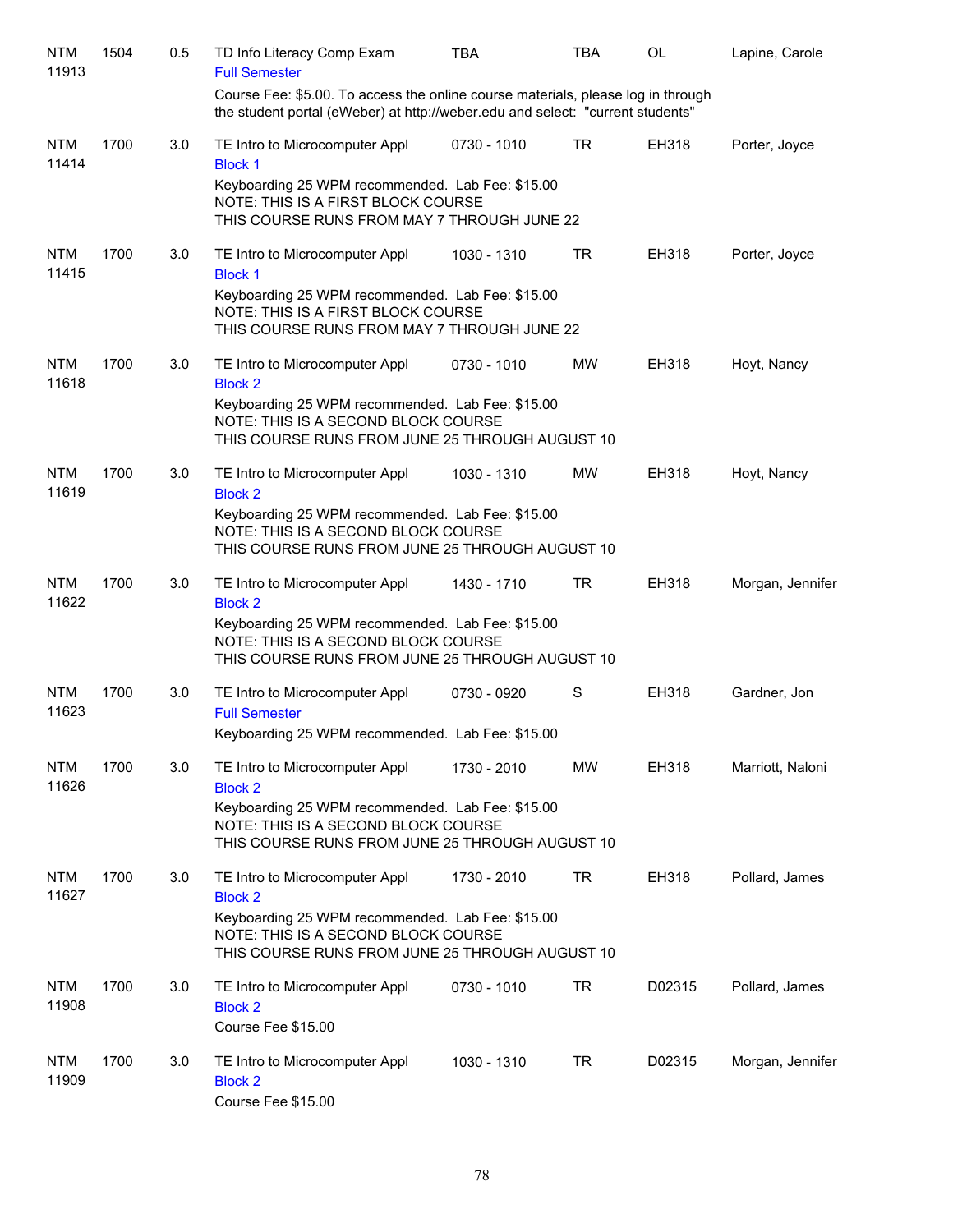| <b>NTM</b><br>12000 | 1700 | 3.0 | TE Intro to Microcomputer Appl<br><b>Block 2</b><br>Course Fee \$15.00                                                                                                                                                              | 1730 - 2010                                                          | <b>TR</b>  | WW103     | Fowers, Emily  |
|---------------------|------|-----|-------------------------------------------------------------------------------------------------------------------------------------------------------------------------------------------------------------------------------------|----------------------------------------------------------------------|------------|-----------|----------------|
| <b>NTM</b><br>11425 | 1701 | 1.0 | TA Intro to Word Processing<br><b>Block 1</b><br>SUMMER 1701 Class runs May 7 through June 7 Come to EH 311 for<br>information the 1st week of the semester. Lab Fee: \$5.00                                                        | <b>TBA</b>                                                           | <b>TBA</b> | EH311     | Talbot, Alden  |
| <b>NTM</b><br>11914 | 1701 | 1.0 | TA Intro to Word Processing<br><b>Block 1</b><br>Course Fee: \$5.00. To access the online course materials, please log in through<br>the student portal (eWeber) at http://weber.edu and select: "current students"                 | <b>TBA</b>                                                           | <b>TBA</b> | <b>OL</b> | Talbot, Alden  |
| <b>NTM</b><br>11426 | 1702 | 1.0 | TB Oper Syst/Digital Presentns<br><b>Full Semester</b><br>SUMMER 1702<br>information the 1st week of the semester. Access your course materials, and<br>submit your assignments through Canvas at canvas.weber.edu. Lab Fee: \$5.00 | <b>TBA</b><br>Class runs MAY 7 through JULY 11. Come to EH 311 for   | <b>TBA</b> | EH311     | Porter, Joyce  |
| <b>NTM</b><br>11915 | 1702 | 1.0 | TB Oper Syst/Digital Presentns<br><b>Full Semester</b><br>Course Fee: \$5.00. To access the online course materials, please log in through<br>the student portal (eWeber) at http://weber.edu and select: "current students"        | <b>TBA</b>                                                           | <b>TBA</b> | <b>OL</b> | Porter, Joyce  |
| <b>NTM</b><br>11427 | 1703 | 1.0 | TC Intro to Spreadsheets<br><b>Full Semester</b><br>SUMMER 1703<br>information the 1st week of the semester. Access your course materials, and<br>submit your assignments through Canvas at Canvas.weber.edu. Lab Fee: \$5.00       | <b>TBA</b><br>Class runs MAY 7 through August 12. Come to EH 311 for | <b>TBA</b> | EH311     | Porter, Joyce  |
| <b>NTM</b><br>11916 | 1703 | 1.0 | TC Intro to Spreadsheets<br><b>Full Semester</b><br>Course Fee: \$5.00. To access the online course materials, please log in through<br>the student portal (eWeber) at http://weber.edu and select: "current students"              | <b>TBA</b>                                                           | <b>TBA</b> | <b>OL</b> | Porter, Joyce  |
| <b>NTM</b><br>11617 | 2532 | 3.0 | Web Page Design & Development<br><b>Full Semester</b><br>Course Fee: \$15.00                                                                                                                                                        | 1900 - 2015                                                          | <b>TR</b>  | EH313     | Porter, Joyce  |
| <b>NTM</b><br>11621 | 2534 | 3.0 | Video Editing Techniques<br><b>Block 2</b><br>Course Fee: \$15.00<br>NOTE: THIS IS A SECOND BLOCK COURSE<br>THIS COURSE RUNS FROM JUNE 25 THROUGH AUGUST 10                                                                         | 1730 - 2010                                                          | MW         | EH313     | Halford, Scott |
| <b>NTM</b><br>11917 | 3070 | 1.0 | Adv Spreadsheet Applications<br><b>Block 1</b><br>Course Fee: \$5.00. To access the online course materials, please log in through<br>the student portal (eWeber) at http://weber.edu and select: "current students"                | <b>TBA</b>                                                           | <b>TBA</b> | OL        | Porter, Joyce  |
| <b>NTM</b><br>11918 | 3090 | 2.0 | <b>Adv Electronic Presentations</b><br><b>Block 1</b><br>Course Fee: \$10.00. To access the online course materials, please log in<br>through the student portal (eWeber) at http://weber.edu and select: "current<br>students"     | <b>TBA</b>                                                           | <b>TBA</b> | OL        | Porter, Joyce  |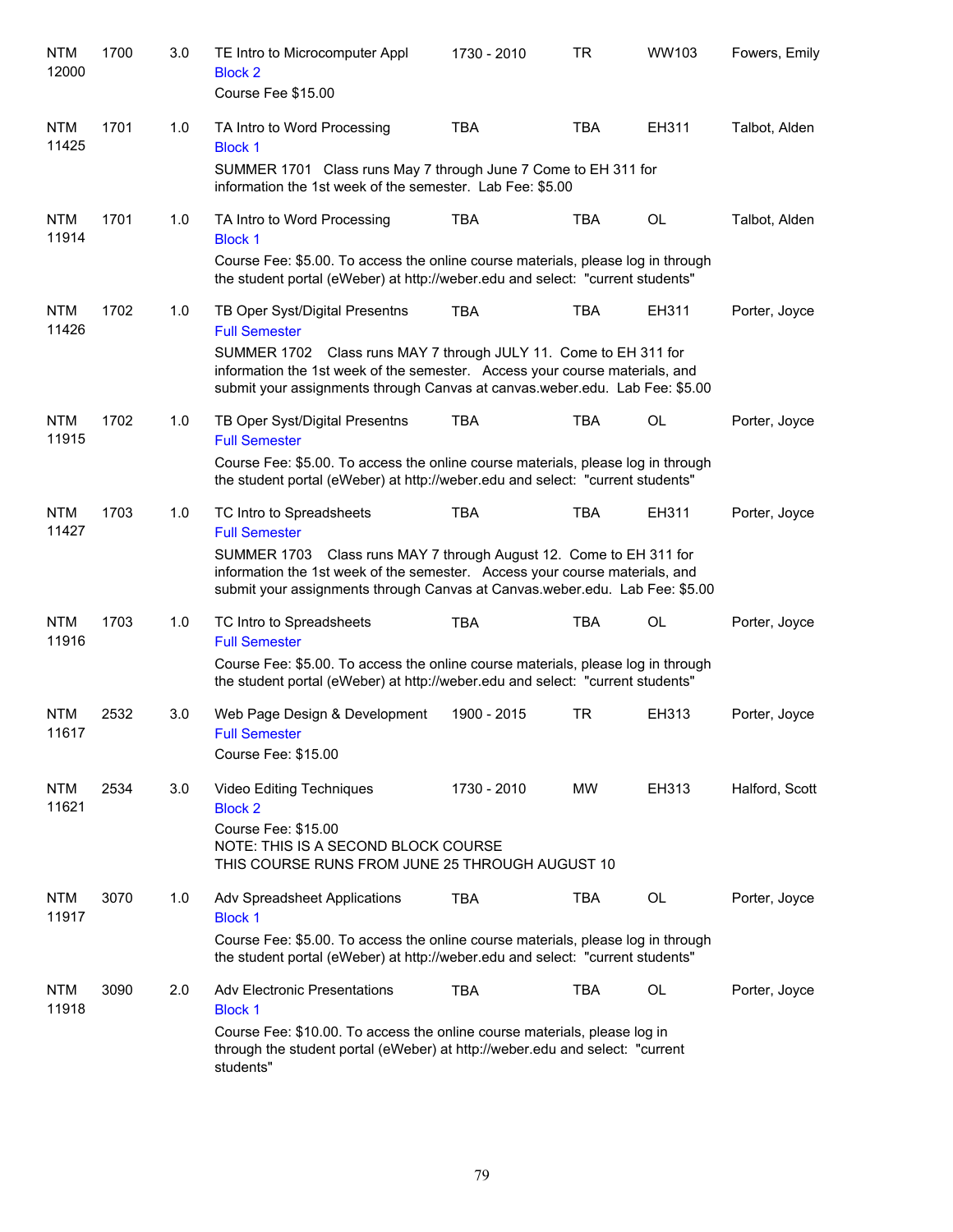| <b>NTM</b><br>11624       | 3250 | 3.0 | <b>Business Communication</b><br><b>Block 1</b><br>NOTE: THIS IS A FIRST BLOCK COURSE<br>THIS COURSE RUNS FROM MAY 7 THROUGH JUNE 22 | 1730 - 2010 | <b>MW</b>  | B3338 | Jensen, Sandra     |
|---------------------------|------|-----|--------------------------------------------------------------------------------------------------------------------------------------|-------------|------------|-------|--------------------|
| <b>NTM</b><br>11625       | 3250 | 3.0 | <b>Business Communication</b><br><b>Block 1</b><br>NOTE: THIS IS A FIRST BLOCK COURSE<br>THIS COURSE RUNS FROM MAY 7 THROUGH JUNE 22 | 1730 - 2010 | <b>TR</b>  | B3338 | Jensen, Sandra     |
| <b>NTM</b><br>11419       | 4760 | 3.0 | Network/Telecommunicatn Intern<br><b>Full Semester</b><br>Should take TBE 4760 & 4790 the same semester                              | <b>TBA</b>  | <b>TBA</b> | EH301 | Cuddeback, Kenneth |
| <b>NTM</b><br>11420       | 4790 | 2.0 | Network/Telecom Senior Project<br><b>Full Semester</b><br>Should take TBE 4760 & 4790 the same semester                              | <b>TBA</b>  | <b>TBA</b> | EH301 | Cuddeback, Kenneth |
| <b>NTM</b><br>11416       | 4800 | 1.0 | Independent Research<br><b>Full Semester</b>                                                                                         | <b>TBA</b>  | <b>TBA</b> | EH301 | Saunders, Allyson  |
| <b>NTM</b><br>11417       | 4800 | 2.0 | Independent Research<br><b>Full Semester</b>                                                                                         | <b>TBA</b>  | <b>TBA</b> | EH301 | Saunders, Allyson  |
| <b>NTM</b><br>11418       | 4800 | 3.0 | Independent Research<br><b>Full Semester</b>                                                                                         | <b>TBA</b>  | <b>TBA</b> | EH301 | Saunders, Allyson  |
| <b>NUCM</b><br>10157      | 4213 | 3.0 | Scanning/Imaging Procedure II<br><b>Full Semester</b>                                                                                | <b>TBA</b>  | <b>TBA</b> | MH    | Hawk, Julie        |
| <b>NUCM</b><br>10220      | 4213 | 3.0 | Scanning/Imaging Procedure II<br><b>Full Semester</b>                                                                                | <b>TBA</b>  | <b>TBA</b> |       | Hawk, Julie        |
| <b>NUCM</b><br>10158      | 4223 | 3.0 | Nuclear Cardiology<br><b>Full Semester</b>                                                                                           | <b>TBA</b>  | <b>TBA</b> | MH    | Harrison, Wynn     |
| <b>NUCM 4223</b><br>10221 |      | 3.0 | Nuclear Cardiology<br><b>Full Semester</b>                                                                                           | <b>TBA</b>  | <b>TBA</b> |       | Harrison, Wynn     |
| <b>NUCM</b><br>10159      | 4333 | 3.0 | <b>Quality Assurance</b><br><b>Full Semester</b>                                                                                     | <b>TBA</b>  | <b>TBA</b> | MH    | Harrison, Wynn     |
| <b>NUCM</b><br>10222      | 4333 | 3.0 | <b>Quality Assurance</b><br><b>Full Semester</b>                                                                                     | <b>TBA</b>  | <b>TBA</b> |       | Harrison, Wynn     |
| <b>NUCM</b><br>10160      | 4863 | 3.0 | <b>Clinical Education</b><br><b>Full Semester</b>                                                                                    | <b>TBA</b>  | <b>TBA</b> | MH    | Harrison, Wynn     |
| <b>NUCM</b><br>10223      | 4863 | 3.0 | <b>Clinical Education</b><br><b>Full Semester</b>                                                                                    | <b>TBA</b>  | <b>TBA</b> |       | Harrison, Wynn     |
| <b>NUCM</b><br>10161      | 4912 | 2.0 | <b>Comprehensive Review</b><br><b>Full Semester</b>                                                                                  | <b>TBA</b>  | <b>TBA</b> | MH    | Harrison, Wynn     |
| <b>NUCM</b><br>10224      | 4912 | 2.0 | <b>Comprehensive Review</b><br><b>Full Semester</b>                                                                                  | <b>TBA</b>  | <b>TBA</b> |       | Harrison, Wynn     |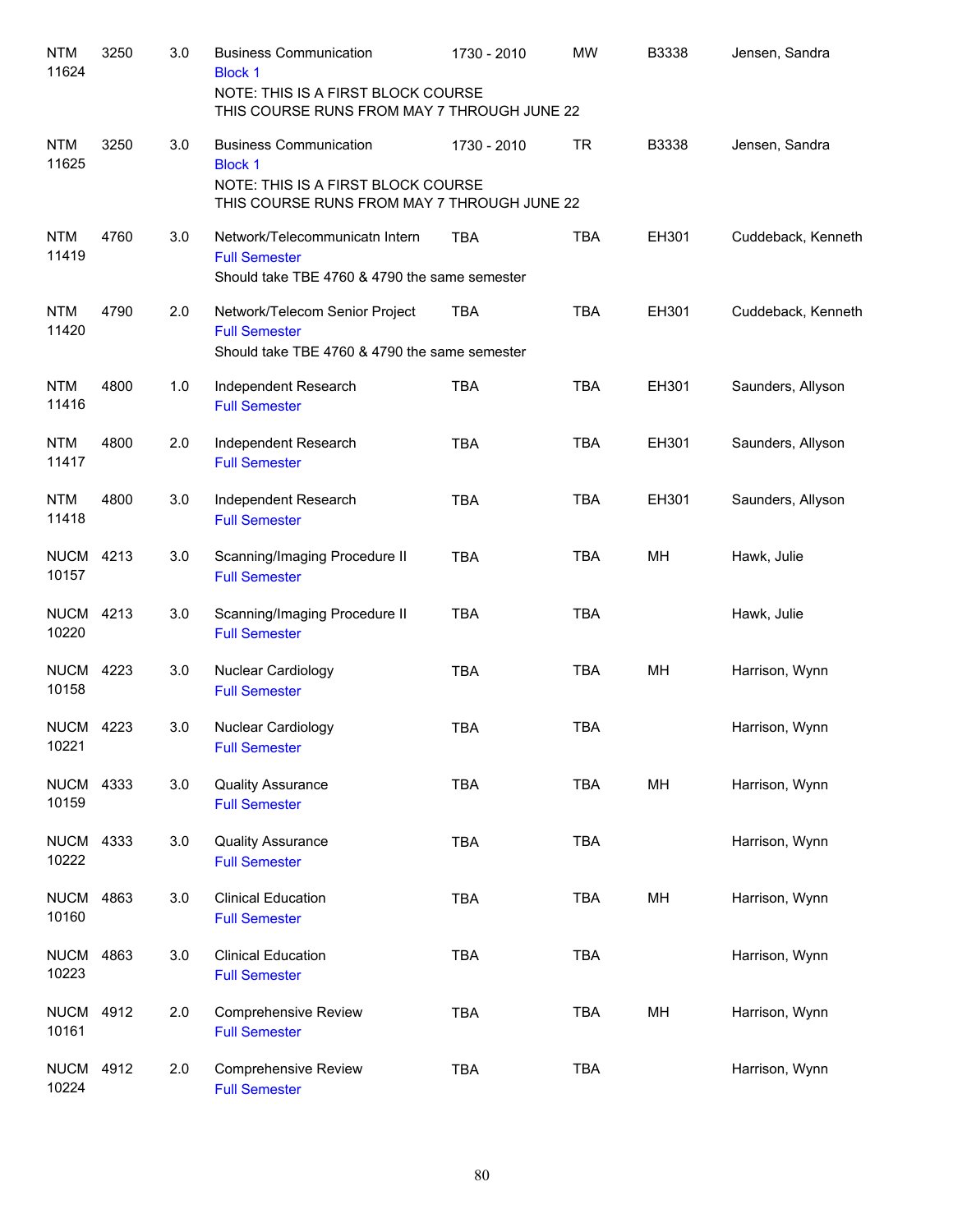| <b>NUTR</b><br>11482 | 1020 | 3.0 | LS Science of Human Nutrition<br><b>Block 1</b><br>Course Fee: \$15.00                                                                                                                                                         | 0930 - 1210 | <b>TR</b>  | <b>SW34</b>  | Heaton, Rebecca   |
|----------------------|------|-----|--------------------------------------------------------------------------------------------------------------------------------------------------------------------------------------------------------------------------------|-------------|------------|--------------|-------------------|
| <b>NUTR</b><br>11483 | 1020 | 3.0 | LS Science of Human Nutrition<br><b>Block 1</b><br>Course Fee: \$15.00                                                                                                                                                         | 1730 - 2010 | <b>MW</b>  | <b>SW34</b>  | Garr, Lindsay     |
| <b>NUTR</b><br>11484 | 1020 | 3.0 | LS Science of Human Nutrition<br><b>Block 2</b><br>Course Fee: \$15.00                                                                                                                                                         | 1730 - 2010 | <b>TR</b>  | <b>SW34</b>  | Guymon, Anna      |
| <b>NUTR</b><br>11676 | 1020 | 3.0 | LS Science of Human Nutrition<br><b>Full Semester</b><br>To access online course materials, please log on through the<br>student portal (eWeber) at http://weber.edu and select:<br>"Current Students".<br>Course Fee: \$15.00 | <b>TBA</b>  | <b>TBA</b> | <b>OL</b>    | Ruden, Timothy    |
| <b>NUTR</b><br>11677 | 1020 | 3.0 | LS Science of Human Nutrition<br><b>Block 1</b><br>To access online course materials, please log on through the<br>student portal (eWeber) at http://weber.edu and select:<br>"Current Students".<br>Course Fee: \$15.00       | <b>TBA</b>  | <b>TBA</b> | <b>OL</b>    | Turley, Jennifer  |
| <b>NUTR</b><br>11678 | 1020 | 3.0 | LS Science of Human Nutrition<br><b>Block 2</b><br>To access online course materials, please log on through the<br>student portal (eWeber) at http://weber.edu and select:<br>"Current Students".<br>Course Fee: \$15.00       | <b>TBA</b>  | <b>TBA</b> | <b>OL</b>    | Thompson, Joan    |
| <b>NUTR</b><br>11726 | 1020 | 3.0 | LS Science of Human Nutrition<br><b>Block 1</b><br>Course Fee: \$15.00                                                                                                                                                         | 0830 - 1020 | <b>MWF</b> | <b>HC014</b> | Wycherley, Nicole |
| <b>NUTR</b><br>11727 | 1020 | 3.0 | LS Science of Human Nutrition<br><b>Block 1</b><br>Interactive Audio Visual Delivery -- EdNet<br>Course Fee: \$15.00                                                                                                           | 0830 - 1020 | <b>MWF</b> | WW102        | Wycherley, Nicole |
| <b>NUTR</b><br>11680 | 2220 | 2.0 | <b>Prenatal and Infant Nutrition</b><br><b>Block 2</b><br>To access online course materials, please log on through the<br>student portal (eWeber) at http://weber.edu and select:<br>"Current Students".                       | <b>TBA</b>  | <b>TBA</b> | OL           | Dawson, Lynne     |
| <b>NUTR</b><br>11681 | 2320 | 3.0 | Food Values, Diet Design, Healt<br><b>Block 2</b><br>To access online course materials, please log on through the<br>student portal (eWeber) at http://weber.edu and select:<br>"Current Students".<br>Course Fee: \$25.00     | <b>TBA</b>  | <b>TBA</b> | OL           | Boi, Kelli        |
| <b>NUTR</b><br>12099 | 2320 | 3.0 | Food Values, Diet Design, Healt<br><b>Block 1</b><br>Course Fee: \$25.00. To access online course materials, please log in to your<br>student portal at weber edu and select your student services tab.                        | TBA         | TBA        | OL           | Turley, Jennifer  |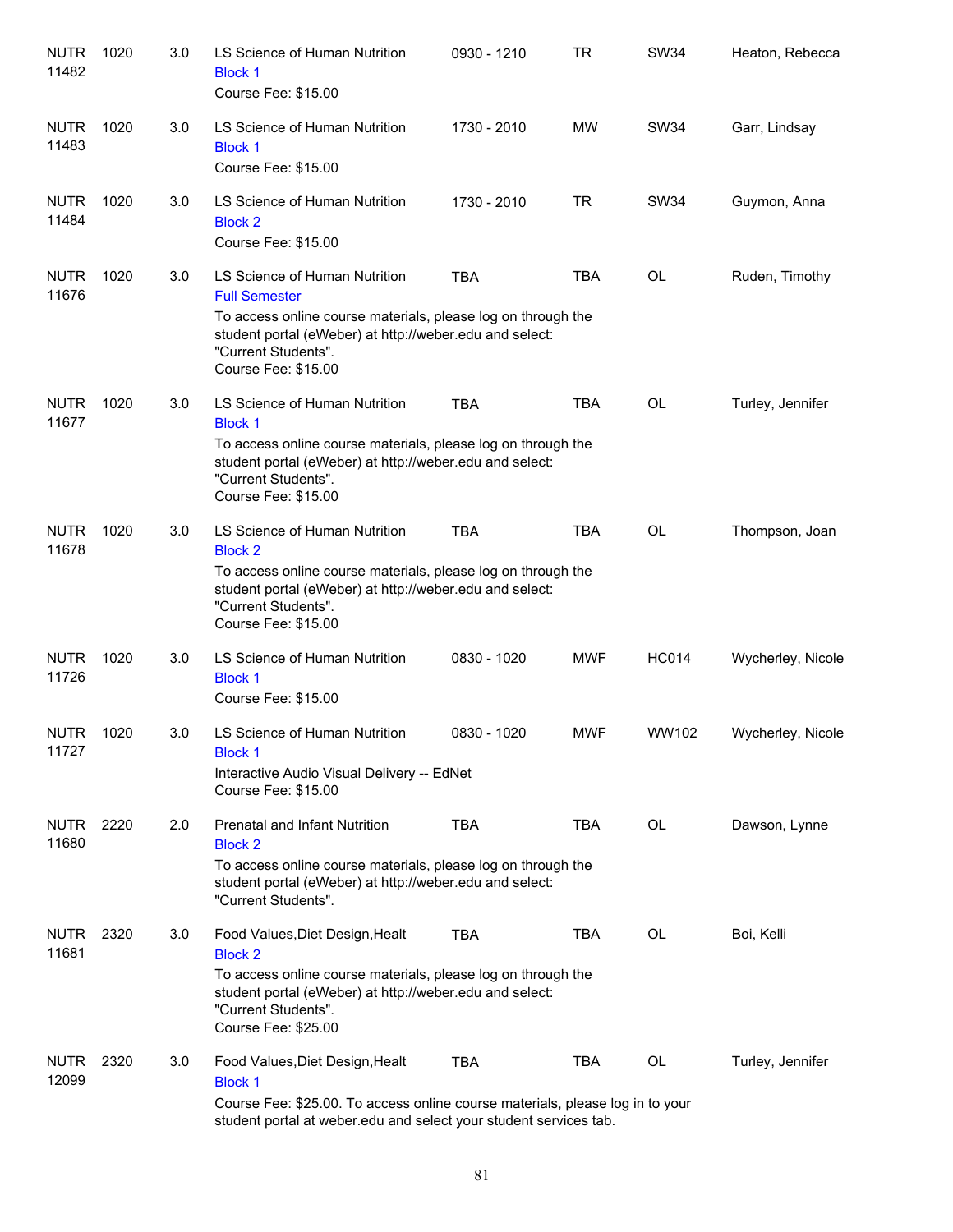| <b>NUTR</b><br>11682 | 2420 | 2.0 | Childhood/ Adolescent Nutriton<br><b>Block 1</b>                                                                                                                                                                                                                                                                                                            | <b>TBA</b>  | TBA         | OL          | Hansen, Julie   |
|----------------------|------|-----|-------------------------------------------------------------------------------------------------------------------------------------------------------------------------------------------------------------------------------------------------------------------------------------------------------------------------------------------------------------|-------------|-------------|-------------|-----------------|
|                      |      |     | To access online course materials, please log on through the<br>student portal (eWeber) at http://weber.edu and select:<br>"Current Students".                                                                                                                                                                                                              |             |             |             |                 |
| <b>NUTR</b><br>11683 | 3020 | 3.0 | <b>Sports Nutrition</b><br><b>Block 1</b>                                                                                                                                                                                                                                                                                                                   | <b>TBA</b>  | <b>TBA</b>  | OL          | Hansen, Julie   |
|                      |      |     | To access online course materials, please log on through the<br>student portal (eWeber) at http://weber.edu and select:<br>"Current Students".                                                                                                                                                                                                              |             |             |             |                 |
| <b>NUTR</b><br>11684 | 3220 | 2.0 | Foundations in Diet Therapy<br><b>Block 2</b>                                                                                                                                                                                                                                                                                                               | <b>TBA</b>  | <b>TBA</b>  | OL          | Richards, Maria |
|                      |      |     | To access online course materials, please log on through the<br>student portal (eWeber) at http://weber.edu and select:<br>"Current Students".                                                                                                                                                                                                              |             |             |             |                 |
| <b>NUTR</b><br>11685 | 3320 | 3.0 | Hith & Nutr in the Older Adult<br><b>Block 2</b>                                                                                                                                                                                                                                                                                                            | <b>TBA</b>  | <b>TBA</b>  | OL          | Richards, Maria |
|                      |      |     | To access online course materials, please log on through the<br>student portal (eWeber) at http://weber.edu and select:<br>"Current Students".                                                                                                                                                                                                              |             |             |             |                 |
| <b>NUTR</b><br>11485 | 3420 | 3.0 | DV Multicultural Hith & Nutr<br><b>Block 2</b><br>Course Fee: \$15.00                                                                                                                                                                                                                                                                                       | 1730 - 2010 | TR          | <b>SW80</b> | Boi, Kelli      |
| <b>PAR</b><br>11428  | 1000 | 2.0 | <b>Emergency Medical Technician</b><br><b>Block 1</b>                                                                                                                                                                                                                                                                                                       | 1800 - 2200 | <b>MTWR</b> | MH341       | Nielson, Holly  |
|                      |      |     | Utah Bureau of EMS Certification fee, approx. \$150.00 not<br>included in the tuition. Attendance to all classes is<br>expected for greatest chance of success. Must register for<br>both PAR 1000 (CRN 11428) lecture and its corresponding<br>PAR 1001 (CRN 11429) lab.Attendance the first night of class<br>May 7 is mandatory.                         |             |             |             |                 |
| <b>PAR</b><br>11429  | 1001 | 4.0 | EMT - Basic Lab<br><b>Block 1</b>                                                                                                                                                                                                                                                                                                                           | 1800 - 2200 | <b>MTWR</b> | MH406       | Nielson, Holly  |
|                      |      |     | Utah Bureau of EMS Certification fee, approx. \$150.00 not<br>included in the tuition. Attendance to all classes is<br>expected for greatest chance of success. Must register for<br>both PAR 1001 (CRN 11429) lab and its corresponding<br>PAR 1000 (CRN 11428) lecture.<br>Course Fee: \$16.00 Attendance the first night of class<br>May 7 is mandatory. |             |             |             |                 |
| <b>PAR</b><br>11367  | 1005 | 3.0 | EMT - Basic Field Experience I<br><b>Full Semester</b><br>MUST CONTACT DEPARTMENT FOR ENROLLMENT APPROVAL                                                                                                                                                                                                                                                   | <b>TBA</b>  | <b>TBA</b>  | MH414       | Grunow, Jeffrey |
| <b>PAR</b>           | 1021 | 2.0 | EMT - Intermediate Lab                                                                                                                                                                                                                                                                                                                                      | 1300 - 1700 | R           | MH417       | Shah, Taufiq    |
| 12152                |      |     | <b>Full Semester</b><br>ARAMCO students only! Please contact the PARAMED<br>department to register. 801-626-6251.                                                                                                                                                                                                                                           |             |             |             |                 |
| <b>PAR</b><br>11641  | 1030 | 1.0 | Pediatric Adv Life Support<br><b>Block 1</b>                                                                                                                                                                                                                                                                                                                | <b>TBA</b>  | <b>TBA</b>  |             | Shah, Taufiq    |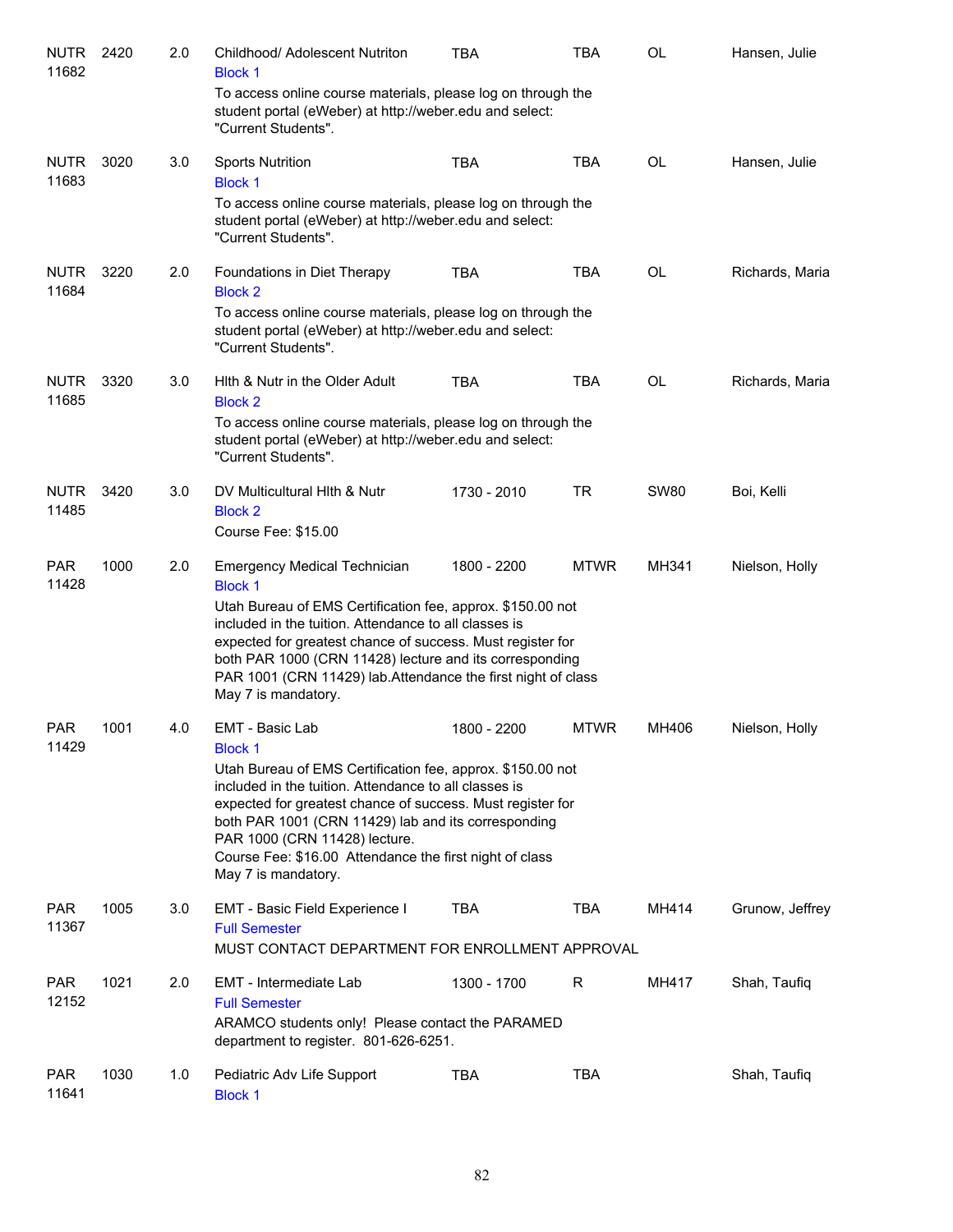| <b>PAR</b><br>12153 | 1031 | 1.0 | Adv Cardiac Life Support<br><b>Full Semester</b><br>AARMCO student only. Please call the PARAMED<br>department to register. 801-626-6251. | 1300 - 1700 | R          | MH417       | Shah, Taufiq       |
|---------------------|------|-----|-------------------------------------------------------------------------------------------------------------------------------------------|-------------|------------|-------------|--------------------|
| <b>PAR</b><br>11578 | 2020 | 3.0 | <b>Traumatic Emergenc</b><br><b>Full Semester</b>                                                                                         | 1800 - 2200 | <b>TR</b>  | MH417       | Grunow, Jeffrey    |
|                     |      |     | Restricted to students accepted into the Paramedic Program.<br>Call 801-626-6521 to register.                                             |             |            |             |                    |
| <b>PAR</b><br>11579 | 2030 | 3.0 | <b>Special Consideration/Practice</b><br><b>Full Semester</b>                                                                             | 1800 - 2200 | <b>TR</b>  | MH          | Grunow, Jeffrey    |
|                     |      |     | Restricted to Student accepted into the PARAMEDIC Program.<br>Call 801-626-6521 to register.                                              |             |            |             |                    |
| <b>PAR</b><br>11580 | 2040 | 4.0 | Paramedic Clinical Lab I<br><b>Full Semester</b>                                                                                          | 1800 - 2200 | <b>TR</b>  | MН          | Grunow, Jeffrey    |
|                     |      |     | Restricted to students accepted into the PARAMEDIC Program.<br>Call 801-626-6521 to register.<br>Course Fee \$98.00                       |             |            |             |                    |
| <b>PAR</b><br>12229 | 2110 | 3.0 | Paramedic Clinical II<br><b>Full Semester</b>                                                                                             | 1800 - 2200 | <b>TR</b>  | MН          | Grunow, Jeffrey    |
|                     |      |     | For ARRAMCO students only - contact the department to<br>register                                                                         |             |            |             |                    |
| <b>PE</b><br>11631  | 1010 | 1.0 | Aerobics, Level I<br><b>Full Semester</b>                                                                                                 | <b>TBA</b>  | <b>TBA</b> | <b>SBFA</b> | Fritz, Christopher |
|                     |      |     | Independent Conditioning Class. Access Canvas for class<br>info and orientation video.<br>Course Fee: \$5.00                              |             |            |             |                    |
| PE<br>11632         | 1011 | 1.0 | Aerobics, Level II<br><b>Full Semester</b>                                                                                                | <b>TBA</b>  | <b>TBA</b> | <b>SBFA</b> | Fritz, Christopher |
|                     |      |     | Independent Conditioning Class. Check Canvas for class info<br>and orientation video.<br>Course Fee: \$5.00                               |             |            |             |                    |
| PE<br>11633         | 1012 | 1.0 | Aerobics, Level III<br><b>Full Semester</b>                                                                                               | TBA         | TBA        | <b>SBFA</b> | Fritz, Christopher |
|                     |      |     | Independent Conditioning Class. Access Canvas for class<br>info and orientation video.<br>Course Fee: \$5.00                              |             |            |             |                    |
| PE<br>11634         | 1040 | 1.0 | Walking for Fitness, Level I<br><b>Full Semester</b>                                                                                      | TBA         | <b>TBA</b> | <b>SBFA</b> | Johnson, Brandon   |
|                     |      |     | Independent Conditioning. Access Canvas for course<br>info and orientation video.<br>Course Fee: \$5.00                                   |             |            |             |                    |
| PE<br>11635         | 1041 | 1.0 | Walking For Fitness, Level II<br><b>Full Semester</b>                                                                                     | TBA         | <b>TBA</b> | <b>SBFA</b> | Johnson, Brandon   |
|                     |      |     | Independent Conditioning. Access Canvas for course<br>info and orientation video.<br>Course Fee: \$5.00                                   |             |            |             |                    |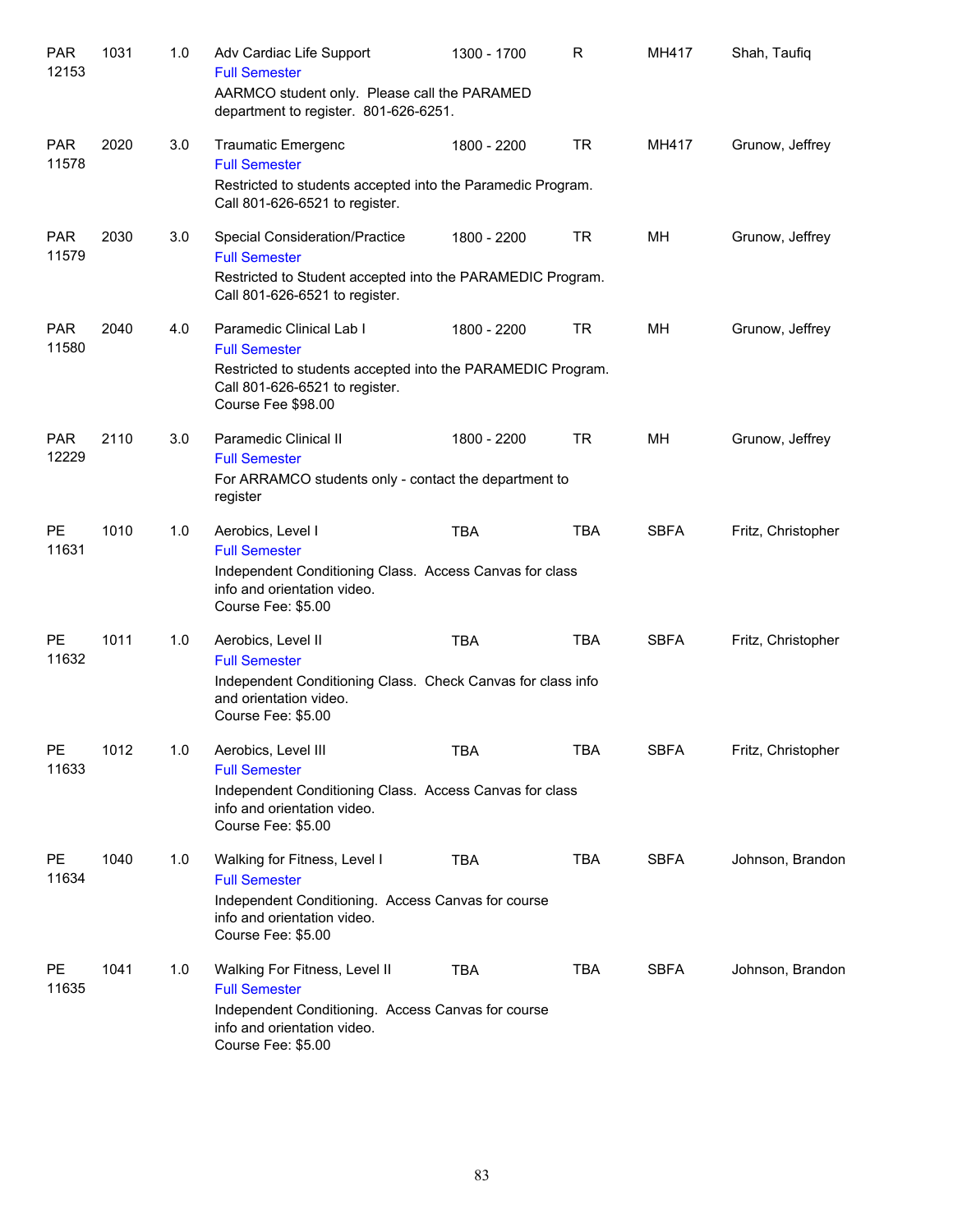| PE<br>11639        | 1042 | 1.0 | Walking for Fitness, Level III<br><b>Full Semester</b><br>Independent Conditioning. Access Canvas for course<br>info and orientation video.<br>Course Fee: \$5.00 | <b>TBA</b>  | <b>TBA</b> | <b>SBFA</b> | Johnson, Brandon   |
|--------------------|------|-----|-------------------------------------------------------------------------------------------------------------------------------------------------------------------|-------------|------------|-------------|--------------------|
| PE<br>11707        | 1070 | 1.0 | Cross Train for Fitness Lev I<br><b>Full Semester</b><br>Course Fee: \$7.50                                                                                       | <b>TBA</b>  | <b>TBA</b> | <b>SBFA</b> | Johnson, Brandon   |
| PE<br>11713        | 1070 | 1.0 | Cross Train for Fitness Lev I<br><b>Full Semester</b><br>Course Fee: \$7.50                                                                                       | 1200 - 1300 | <b>MW</b>  | <b>SBFA</b> | Fritz, Christopher |
| PE<br>11716        | 1070 | 1.0 | Cross Train for Fitness Lev I<br><b>Full Semester</b><br>Course Fee: \$7.50                                                                                       | 1630 - 1720 | <b>TR</b>  | <b>SBFA</b> | Fritz, Christopher |
| PE<br>12092        | 1070 | 1.0 | Cross Train for Fitness Lev I<br><b>Full Semester</b>                                                                                                             | <b>TBA</b>  | <b>TBA</b> |             | Rogers, David      |
| PE<br>11708        | 1071 | 1.0 | Cross Train for Fitness Lev II<br><b>Full Semester</b><br>Course Fee: \$7.50                                                                                      | <b>TBA</b>  | <b>TBA</b> | <b>SBFA</b> | Johnson, Brandon   |
| PE<br>11714        | 1071 | 1.0 | Cross Train for Fitness Lev II<br><b>Full Semester</b><br>Course Fee: \$7.50                                                                                      | 1200 - 1250 | <b>MW</b>  | <b>SBFA</b> | Fritz, Christopher |
| PE<br>11717        | 1071 | 1.0 | Cross Train for Fitness Lev II<br><b>Full Semester</b><br>Course Fee: \$7.50                                                                                      | 1630 - 1720 | <b>TR</b>  | <b>SBFA</b> | Fritz, Christopher |
| PE<br>11709        | 1072 | 1.0 | Cross Training Level III<br><b>Full Semester</b><br>Course Fee: \$7.50                                                                                            | <b>TBA</b>  | <b>TBA</b> | <b>SBFA</b> | Johnson, Brandon   |
| PE<br>11715        | 1072 | 1.0 | Cross Training Level III<br><b>Full Semester</b><br>Course Fee: \$7.50                                                                                            | 1200 - 1250 | MW         | <b>SBFA</b> | Fritz, Christopher |
| PE<br>11718        | 1072 | 1.0 | Cross Training Level III<br><b>Full Semester</b><br>Course Fee: \$7.50                                                                                            | 1630 - 1720 | <b>TR</b>  | <b>SBFA</b> | Fritz, Christopher |
| <b>PE</b><br>11710 | 1080 | 1.0 | Strength Training, Level I<br><b>Full Semester</b><br>Independent Conditioning. Access Canvas for course<br>info and orientation video.<br>Course Fee: \$7.50     | <b>TBA</b>  | <b>TBA</b> | <b>SBFA</b> | Fritz, Christopher |
| PE<br>11741        | 1080 | 1.0 | Strength Training, Level I<br><b>Full Semester</b><br>Course Fee: \$7.50                                                                                          | 1200 - 1250 | <b>TR</b>  | <b>SBFA</b> | Fritz, Christopher |
| <b>PE</b><br>11744 | 1080 | 1.0 | Strength Training, Level I<br><b>Full Semester</b><br>Course Fee: \$7.50                                                                                          | 1630 - 1720 | <b>TR</b>  | <b>SBFA</b> | Johnson, Brandon   |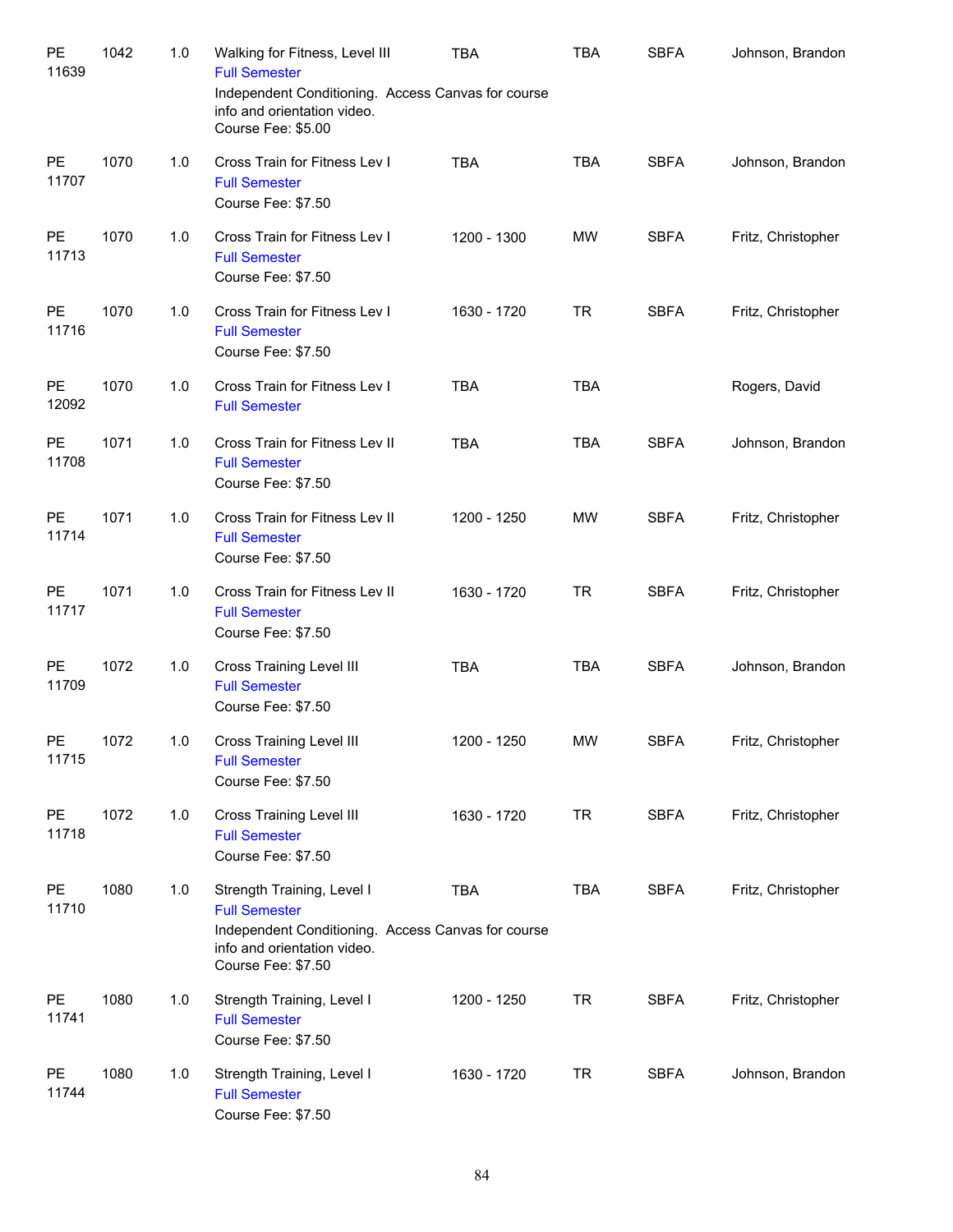| PE<br>11711 | 1081 | 1.0   | Strength Training, Level II<br><b>Full Semester</b>                                                  | <b>TBA</b>                                                            | <b>TBA</b>  | <b>SBFA</b> | Fritz, Christopher |
|-------------|------|-------|------------------------------------------------------------------------------------------------------|-----------------------------------------------------------------------|-------------|-------------|--------------------|
|             |      |       | and orientation video.<br>Course Fee: \$7.50                                                         | Independent Conditioning. Access Canvas for course info               |             |             |                    |
| PE<br>11742 | 1081 | 1.0   | Strength Training, Level II<br><b>Full Semester</b><br>Course Fee: \$7.50                            | 1200 - 1250                                                           | <b>TR</b>   | <b>SBFA</b> | Fritz, Christopher |
| PE<br>11745 | 1081 | 1.0   | Strength Training, Level II<br><b>Full Semester</b><br>Course Fee: \$7.50                            | 1630 - 1720                                                           | <b>TR</b>   | <b>SBFA</b> | Johnson, Brandon   |
| PE<br>11712 | 1082 | 1.0   | Strength Training, Level III<br><b>Full Semester</b><br>and video orientation.<br>Course Fee: \$7.50 | <b>TBA</b><br>Independent Conditioning. Access Canvas for course info | <b>TBA</b>  | <b>SBFA</b> | Fritz, Christopher |
| PE<br>11743 | 1082 | 1.0   | Strength Training, Level III<br><b>Full Semester</b><br>Course Fee: \$7.50                           | 1200 - 1250                                                           | <b>TR</b>   | <b>SBFA</b> | Fritz, Christopher |
| PE<br>11746 | 1082 | 1.0   | Strength Training, Level III<br><b>Full Semester</b><br>Course Fee: \$7.50                           | 1630 - 1720                                                           | <b>TR</b>   | <b>SBFA</b> | Johnson, Brandon   |
| PE<br>11882 | 1130 | 1.0   | Golf, Level I<br><b>Full Semester</b>                                                                | 1300 - 1600                                                           | $\mathsf R$ | <b>VVG</b>  | Loughton, S        |
| PE<br>11885 | 1130 | 1.0   | Golf, Level I<br><b>Block 2</b>                                                                      | 1600 - 1800                                                           | <b>TR</b>   | SA          | Romney, Trevor     |
| PE<br>11883 | 1131 | $1.0$ | Golf, Level II<br><b>Full Semester</b>                                                               | 1300 - 1600                                                           | $\mathsf R$ | <b>VVG</b>  | Loughton, S        |
| PE<br>11886 | 1131 | 1.0   | Golf, Level II<br><b>Block 2</b>                                                                     | 1600 - 1800                                                           | <b>TR</b>   | SA          | Romney, Trevor     |
| PE<br>11884 | 1132 | 1.0   | Golf, Level III<br><b>Full Semester</b>                                                              | 1300 - 1600                                                           | $\mathsf R$ | <b>VVG</b>  | Loughton, S        |
| PE<br>11887 | 1132 | 1.0   | Golf, Level III<br><b>Block 2</b>                                                                    | 1600 - 1800                                                           | <b>TR</b>   | SA          | Romney, Trevor     |
| PE<br>11925 | 1135 | 1.0   | Archery, Level I<br><b>Block 1</b><br>Course Fee \$25.00                                             | 0930 - 1120                                                           | <b>TR</b>   | SB          | Barton, Christine  |
| PE<br>11926 | 1136 | 1.0   | Archery, Level II<br><b>Block 1</b><br>Course Fee \$25.00                                            | 0930 - 1120                                                           | <b>TR</b>   | SB          | Barton, Christine  |
| PE<br>11927 | 1137 | 1.0   | Archery, Level III<br><b>Block 1</b><br>Course Fee \$25.00                                           | 0830 - 1120                                                           | <b>TR</b>   | SB          | Barton, Christine  |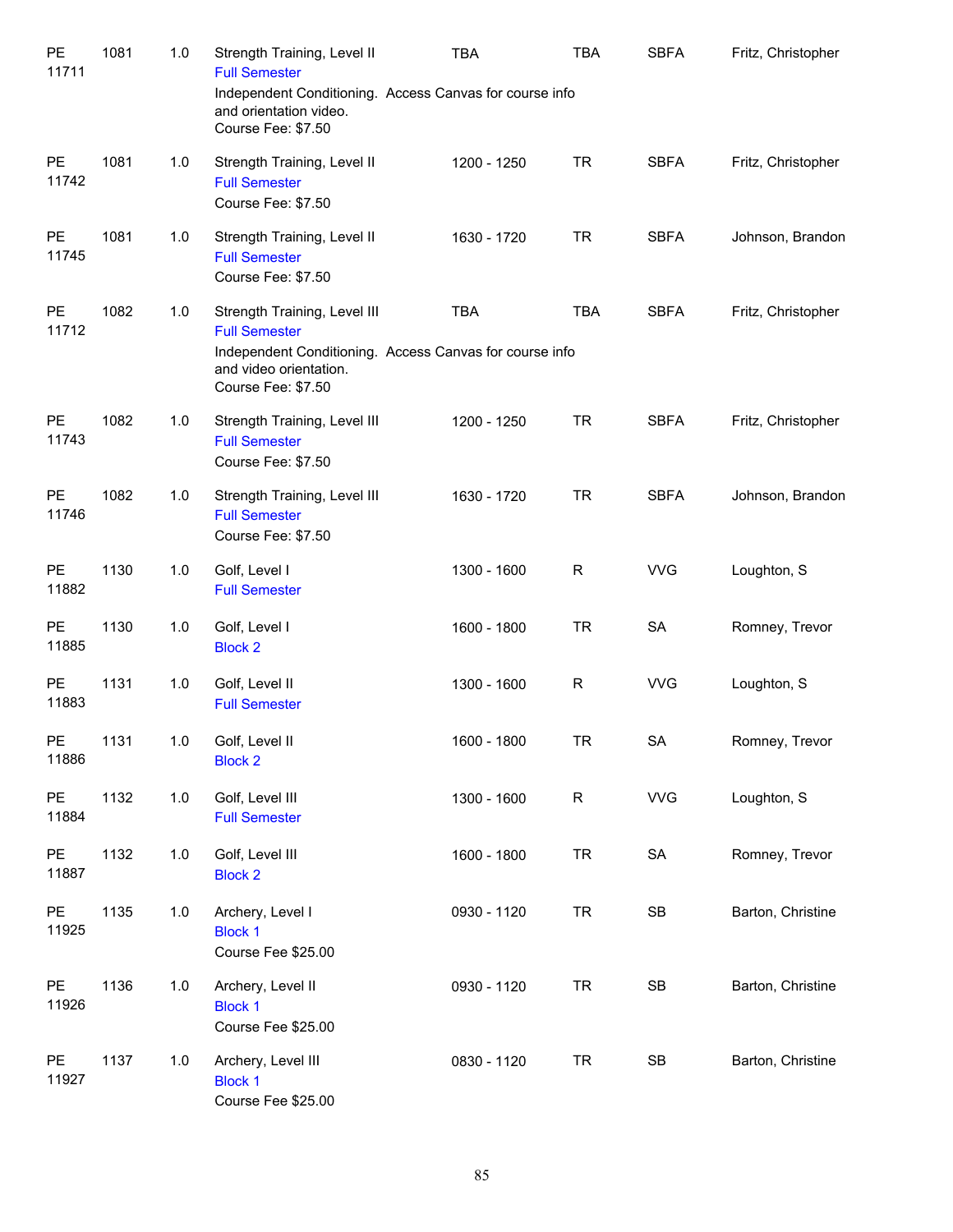| <b>PE</b><br>11735  | 1145 | 1.0 | Bowling, Level I<br><b>Block 2</b><br>Course Fee: \$53.00                                                                                                                                                    | 1030 - 1210 | <b>TR</b>  | SU          | Lilly, Richard    |
|---------------------|------|-----|--------------------------------------------------------------------------------------------------------------------------------------------------------------------------------------------------------------|-------------|------------|-------------|-------------------|
| <b>PE</b><br>11734  | 1150 | 1.0 | Billiards, Level I<br><b>Block 2</b><br>Course Fee: \$30.00                                                                                                                                                  | 1230 - 1410 | <b>TR</b>  | SU          | Giles, Jonathan   |
| <b>PE</b><br>11879  | 1350 | 1.0 | Scuba I<br><b>Full Semester</b><br>Call Dive Utah at 801-394-8842 for class dates and times.<br>There will be additional costs for books, equipment rental,<br>and diving trips.<br>Course Fee \$55.00       | <b>TBA</b>  | <b>TBA</b> | DU          | Adams, Gregory    |
| <b>PE</b><br>11880  | 1350 | 1.0 | Scuba I<br><b>Full Semester</b><br>Call Adventures West at 801-476-1300 for class dates and<br>times. There will be additional costs for books, equipment<br>rental, and diving trips.<br>Course Fee \$55.00 | <b>TBA</b>  | <b>TBA</b> | AW          | Gilbert, Lynnette |
| <b>PE</b><br>11881  | 1350 | 1.0 | Scuba I<br><b>Full Semester</b><br>Call Seaport Scuba at 801-444-1604 for class dates and<br>times. There will be additional costs for books, equipment<br>rental, and diving trips.<br>Course Fee \$55.00   | <b>TBA</b>  | <b>TBA</b> | <b>SPS</b>  | Rankin, Veronica  |
| <b>PE</b><br>11728  | 1410 | 1.0 | TaiChi, Level I<br><b>Full Semester</b>                                                                                                                                                                      | 1630 - 1720 | <b>MW</b>  | <b>SB19</b> | Jones, Lee        |
| <b>PE</b><br>11730  | 1435 | 1.0 | Kempo, Level I<br><b>Full Semester</b>                                                                                                                                                                       | 1730 - 1820 | <b>MW</b>  | <b>SB19</b> | Jones, Lee        |
| PE<br>11731         | 1436 | 1.0 | Kempo, Level II<br><b>Full Semester</b>                                                                                                                                                                      | 1730 - 1820 | <b>MW</b>  | <b>SB19</b> | Jones, Lee        |
| PE<br>11732         | 1437 | 1.0 | Kempo, Level III<br><b>Full Semester</b>                                                                                                                                                                     | 1730 - 1820 | MW         | <b>SB19</b> | Jones, Lee        |
| <b>PEP</b><br>11920 | 2890 | 1.0 | Cooperative Work Experience<br><b>Full Semester</b><br>Instructor approval required.                                                                                                                         | 1230 - 1320 | W          | <b>SB12</b> | Smith, Molly      |
| <b>PEP</b><br>11921 | 2890 | 2.0 | Cooperative Work Experience<br><b>Full Semester</b><br>Instructor approval required.                                                                                                                         | 1230 - 1320 | W          | <b>SB12</b> | Smith, Molly      |
| <b>PEP</b><br>11922 | 2890 | 3.0 | Cooperative Work Experience<br><b>Full Semester</b><br>Instructor approval required.                                                                                                                         | 1230 - 1320 | W          | <b>SB12</b> | Smith, Molly      |
| <b>PEP</b><br>11923 | 2890 | 4.0 | Cooperative Work Experience<br><b>Full Semester</b><br>Instructor approval required.                                                                                                                         | 1230 - 1320 | W          | <b>SB12</b> | Smith, Molly      |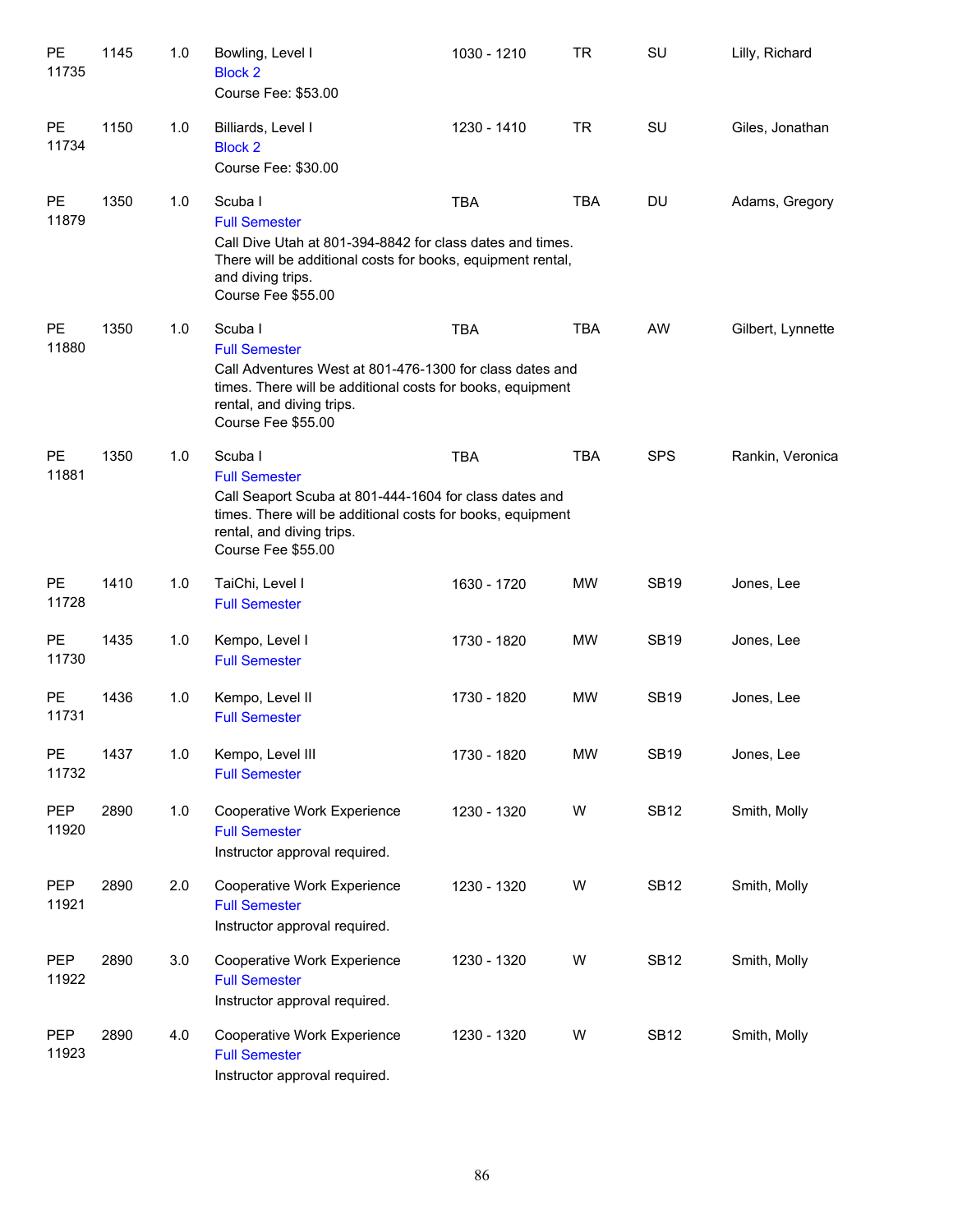| <b>PEP</b><br>11924 | 2890 | 5.0 | Cooperative Work Experience<br><b>Full Semester</b><br>Instructor approval required. | 1230 - 1320                | W              | <b>SB12</b>                | Smith, Molly     |
|---------------------|------|-----|--------------------------------------------------------------------------------------|----------------------------|----------------|----------------------------|------------------|
| <b>PEP</b><br>11479 | 3280 | 2.0 | <b>Teach Neuromuscular Cond</b><br><b>Block 1</b><br>Course Fee: \$10.00             | 0830 - 1020                | <b>TR</b>      | SW116                      | McGladrey, Brian |
| <b>PEP</b><br>11476 | 3500 | 3.0 | Kinesiology<br><b>Full Semester</b><br>Course Fee: \$25.00                           | 1030 - 1120<br>1030 - 1220 | <b>MW</b><br>F | <b>SB12</b><br><b>SB12</b> | Ruden, Timothy   |
| <b>PEP</b><br>11480 | 3600 | 3.0 | Measurement Eval/Research<br><b>Full Semester</b><br>Course Fee: \$10.00             | 1030 - 1200                | <b>TR</b>      | <b>SW80</b>                | Zagrodnik, James |
| <b>PEP</b><br>11477 | 3630 | 3.0 | Physical Education K-6<br><b>Block 1</b><br>Course Fee: \$7.00                       | 0830 - 1140                | <b>MTWRF</b>   | SW202                      | Walker, Jennifer |
| <b>PEP</b><br>11478 | 3630 | 3.0 | Physical Education K-6<br><b>Block 1</b><br>Course Fee: \$7.00                       | 1230 - 1540                | <b>MTWRF</b>   | SW202                      | Zagrodnik, James |
| <b>PEP</b><br>11919 | 4800 | 3.0 | Individual Projects<br><b>Full Semester</b><br>Instructor approval required.         | <b>TBA</b>                 | <b>TBA</b>     |                            | Zagrodnik, James |
| <b>PEP</b><br>11481 | 4830 | 3.0 | <b>Directed Readings</b><br><b>Full Semester</b><br>Instructor approval required.    | <b>TBA</b>                 | <b>TBA</b>     | SW                         | McGladrey, Brian |
| <b>PEP</b><br>12076 | 4890 | 1.0 | Cooperative Work Experience<br><b>Full Semester</b>                                  | <b>TBA</b>                 | <b>TBA</b>     |                            | Herzog, Valerie  |
| <b>PEP</b><br>12077 | 4890 | 2.0 | Cooperative Work Experience<br><b>Full Semester</b>                                  | <b>TBA</b>                 | <b>TBA</b>     |                            | Herzog, Valerie  |
| <b>PEP</b><br>12078 | 4890 | 3.0 | Cooperative Work Experience<br><b>Full Semester</b>                                  | <b>TBA</b>                 | <b>TBA</b>     |                            | Herzog, Valerie  |
| PEP<br>12079        | 4890 | 4.0 | Cooperative Work Experience<br><b>Full Semester</b>                                  | TBA                        | <b>TBA</b>     |                            | Herzog, Valerie  |
| <b>PEP</b><br>12080 | 4890 | 1.0 | Cooperative Work Experience<br><b>Full Semester</b>                                  | 1230 - 1420                | W              | <b>SB12</b>                | Smith, Molly     |
| <b>PEP</b><br>12081 | 4890 | 2.0 | Cooperative Work Experience<br><b>Full Semester</b>                                  | 1230 - 1320                | W              | <b>SB12</b>                | Smith, Molly     |
| PEP<br>12082        | 4890 | 3.0 | Cooperative Work Experience<br><b>Full Semester</b>                                  | 1230 - 1320                | W              | <b>SB12</b>                | Smith, Molly     |
| PEP<br>12083        | 4890 | 4.0 | Cooperative Work Experience<br><b>Full Semester</b>                                  | 1230 - 1320                | W              | <b>SB12</b>                | Smith, Molly     |
| <b>PEP</b><br>12084 | 4890 | 5.0 | Cooperative Work Experience<br><b>Full Semester</b>                                  | 1230 - 1320                | W              | <b>SB12</b>                | Smith, Molly     |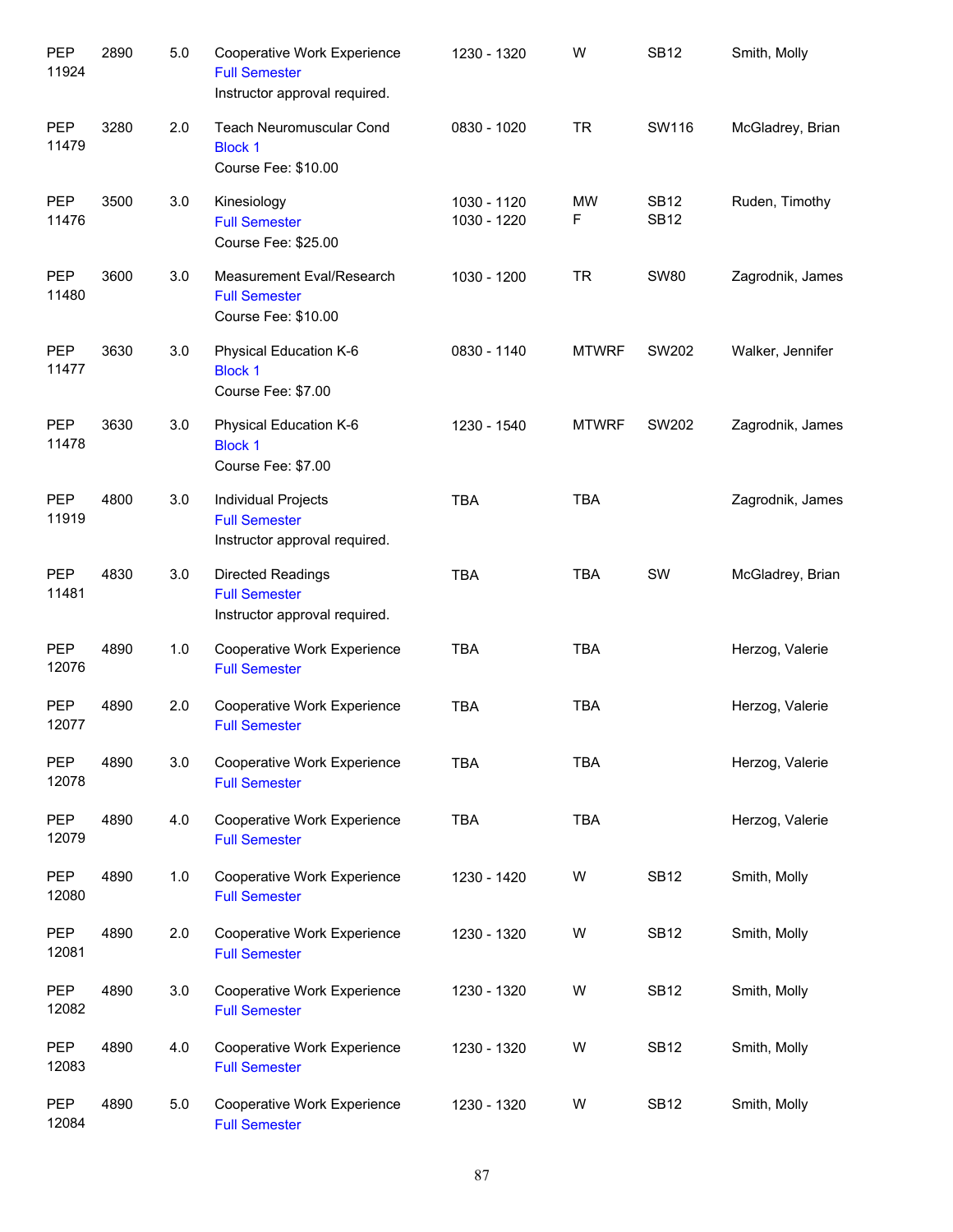| PEP<br>12085         | 4890 | 6.0 | Cooperative Work Experience<br><b>Full Semester</b>                                                                                                                                                      | 1230 - 1320 | W          | <b>SB12</b>  | Smith, Molly     |
|----------------------|------|-----|----------------------------------------------------------------------------------------------------------------------------------------------------------------------------------------------------------|-------------|------------|--------------|------------------|
| <b>PEP</b><br>12149  | 4890 | 5.0 | Cooperative Work Experience<br><b>Full Semester</b>                                                                                                                                                      | <b>TBA</b>  | <b>TBA</b> |              | Herzog, Valerie  |
| <b>PEP</b><br>12150  | 4890 | 6.0 | Cooperative Work Experience<br><b>Full Semester</b>                                                                                                                                                      | <b>TBA</b>  | <b>TBA</b> |              | Herzog, Valerie  |
| <b>PEP</b><br>12129  | 6100 | 3.0 | Current Trends in Health & PE<br><b>Block 1</b>                                                                                                                                                          | 0830 - 1020 | <b>TR</b>  | SW116        | McGladrey, Brian |
| <b>PEP</b><br>12130  | 6420 | 3.0 | Curriculum in Physical Educ<br><b>Full Semester</b>                                                                                                                                                      | <b>TBA</b>  | TBA        | SW           | Zagrodnik, James |
| <b>PHIL</b><br>10723 | 1000 | 3.0 | HU Introduction to Philosophy<br><b>Block 2</b>                                                                                                                                                          | 0930 - 1120 | <b>MWF</b> | <b>SS233</b> | Robison, Rachel  |
| <b>PHIL</b><br>10800 | 1000 | 3.0 | HU Introduction to Philosophy<br><b>Full Semester</b><br>To access online course materials, please log on through the<br>student portal (eWeber) at http://weber.edu and select:<br>"Current Students".  | <b>TBA</b>  | <b>TBA</b> | <b>OL</b>    | Greene, Richard  |
| <b>PHIL</b><br>10801 | 1120 | 3.0 | HU Contemporary Moral Problems<br><b>Full Semester</b><br>To access online course materials, please log on through the<br>student portal (eWeber) at http://weber.edu and select:<br>"Current Students". | TBA         | <b>TBA</b> | <b>OL</b>    | Greene, Richard  |
| PHIL<br>10802        | 1250 | 3.0 | <b>HU Critical Thinking</b><br><b>Block 1</b><br>To access online course materials, please log on through the<br>student portal (eWeber) at http://weber.edu and select:<br>"Current Students".          | <b>TBA</b>  | <b>TBA</b> | OL           | Fudge, Robert    |
| <b>PHIL</b><br>10799 | 2200 | 3.0 | QL-Deductive Logic<br><b>Block 2</b>                                                                                                                                                                     | 0930 - 1210 | <b>TR</b>  | D02103       | Greene, Richard  |
| <b>PHIL</b><br>10761 | 4830 | 1.0 | <b>Directed Readings</b><br><b>Full Semester</b>                                                                                                                                                         | <b>TBA</b>  | <b>TBA</b> |              | Greene, Richard  |
| <b>PHIL</b><br>10762 | 4830 | 2.0 | <b>Directed Readings</b><br><b>Full Semester</b>                                                                                                                                                         | <b>TBA</b>  | <b>TBA</b> |              | Greene, Richard  |
| <b>PHYS</b><br>11905 | 1010 | 3.0 | PS Elementary Physics<br><b>Full Semester</b><br>Course Fee \$10.00<br>To access online course materials, please go to<br>canvas.weber.edu and log in using your portal username and<br>password.        | <b>TBA</b>  | TBA        | <b>OL</b>    | Amiri, Farhang   |
| <b>PHYS</b><br>11570 | 1040 | 3.0 | PS Elementary Astronomy<br><b>Full Semester</b><br>This course is now ASTR 1040. Please enroll in CRN 11571.<br>Course Fee: \$10.00                                                                      | 1730 - 2020 | М          | LL203        | Kaur, Simranjit  |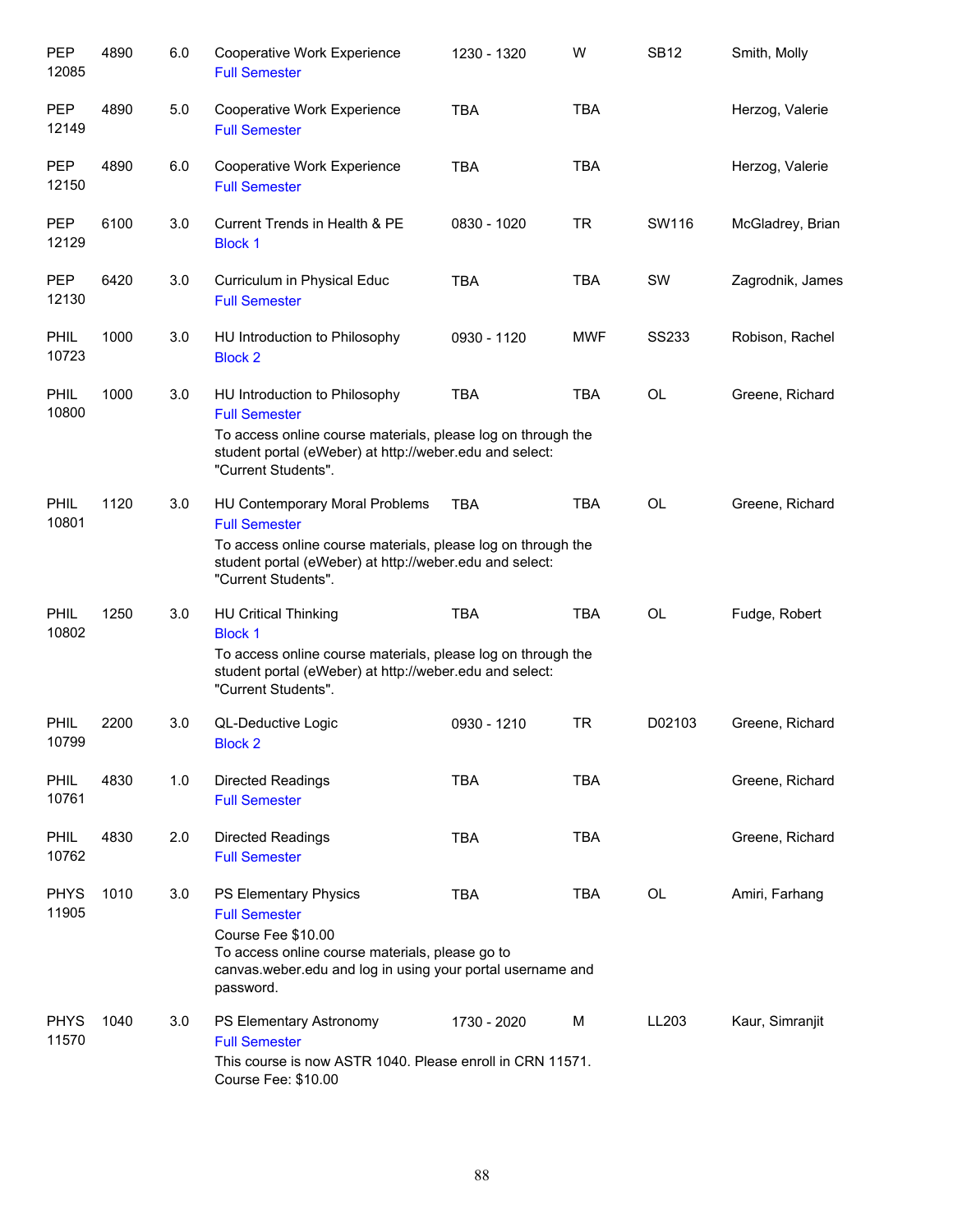| <b>PHYS</b><br>11574 | 2010 | 5.0 | PS College Physics I<br><b>Full Semester</b>                                                                                                                                                                                             | 1030 - 1120 | <b>MTWRF</b> | LL121        | Zollinger, Rhett |
|----------------------|------|-----|------------------------------------------------------------------------------------------------------------------------------------------------------------------------------------------------------------------------------------------|-------------|--------------|--------------|------------------|
|                      |      |     | To request a registration override to substitute MATH 1080 for MATH 1060, or to<br>discuss other registration problems, please contact Mrs. Nereyda Hesterberg,<br>the department secretary, at nhesterberg@weber.edu or (801) 626-6163. |             |              |              |                  |
| <b>PHYS</b><br>11575 | 2019 | 0.0 | College Physics I Lab<br><b>Full Semester</b><br>Course Fee: \$25.00                                                                                                                                                                     | 1230 - 1520 | W            | <b>SL221</b> | Lear, Charles    |
| <b>PHYS</b><br>11577 | 2019 | 0.0 | College Physics I Lab<br><b>Full Semester</b><br>Course Fee: \$25.00                                                                                                                                                                     | 1230 - 1520 | R            | <b>SL221</b> | Lear, Charles    |
| <b>PHYS</b><br>12069 | 4800 | 1.0 | Individual Research Problems<br><b>Full Semester</b>                                                                                                                                                                                     | <b>TBA</b>  | <b>TBA</b>   |              | Palen, Stacy     |
| <b>PHYS</b><br>12117 | 4800 | 2.0 | Individual Research Problems<br><b>Full Semester</b>                                                                                                                                                                                     | <b>TBA</b>  | <b>TBA</b>   |              | Amiri, Farhang   |
| <b>POLS</b><br>10696 | 1100 | 3.0 | Al American Ntnl Government<br><b>Block 1</b>                                                                                                                                                                                            | 0830 - 1020 | <b>MWF</b>   | <b>SS278</b> | Johnson, Gary    |
| <b>POLS</b><br>10699 | 1100 | 3.0 | Al American Ntnl Government<br><b>Block 2</b>                                                                                                                                                                                            | 0930 - 1210 | <b>TR</b>    | <b>SS278</b> | Reddy, T         |
| <b>POLS</b><br>10787 | 1100 | 3.0 | Al American Ntnl Government<br><b>Full Semester</b><br>To access online course materials, please log on through the<br>student portal (eWeber) at http://weber.edu and select:<br>"Current Students".                                    | <b>TBA</b>  | <b>TBA</b>   | <b>OL</b>    | Reddy, T         |
| <b>POLS</b><br>10788 | 1100 | 3.0 | Al American Ntnl Government<br><b>Full Semester</b><br>To access online course materials, please log on through the<br>student portal (eWeber) at http://weber.edu and select:<br>"Current Students".                                    | <b>TBA</b>  | <b>TBA</b>   | OL           | Murray, Leah     |
| <b>POLS</b><br>10789 | 2100 | 3.0 | SS Intro - Interntnl Politics<br><b>Full Semester</b><br>To access online course materials, please log on through the<br>student portal (eWeber) at http://weber.edu and select:<br>"Current Students".                                  | <b>TBA</b>  | <b>TBA</b>   | <b>OL</b>    | Reddy, T         |
| <b>POLS</b><br>10764 | 3220 | 3.0 | Politics and Govrnmnts of Asia<br><b>Block 2</b>                                                                                                                                                                                         | 0930 - 1120 | <b>MWF</b>   | <b>SS278</b> | Reddy, T         |
| <b>POLS</b><br>10790 | 3990 | 3.0 | Intro Political Sci Research<br><b>Full Semester</b><br>To access online course materials, please log on through the<br>student portal (eWeber) at http://weber.edu and select:<br>"Current Students".                                   | <b>TBA</b>  | TBA          | OL           | Murray, Leah     |
| <b>POLS</b><br>10715 | 4060 | 3.0 | Elements Of Law<br><b>Full Semester</b>                                                                                                                                                                                                  | 0900 - 1015 | TR           | <b>SS276</b> | Hoskins, Kyle    |
| <b>POLS</b><br>12100 | 4800 | 1.0 | Indiv Projects and Research<br><b>Full Semester</b>                                                                                                                                                                                      | <b>TBA</b>  | <b>TBA</b>   |              | Johnson, Gary    |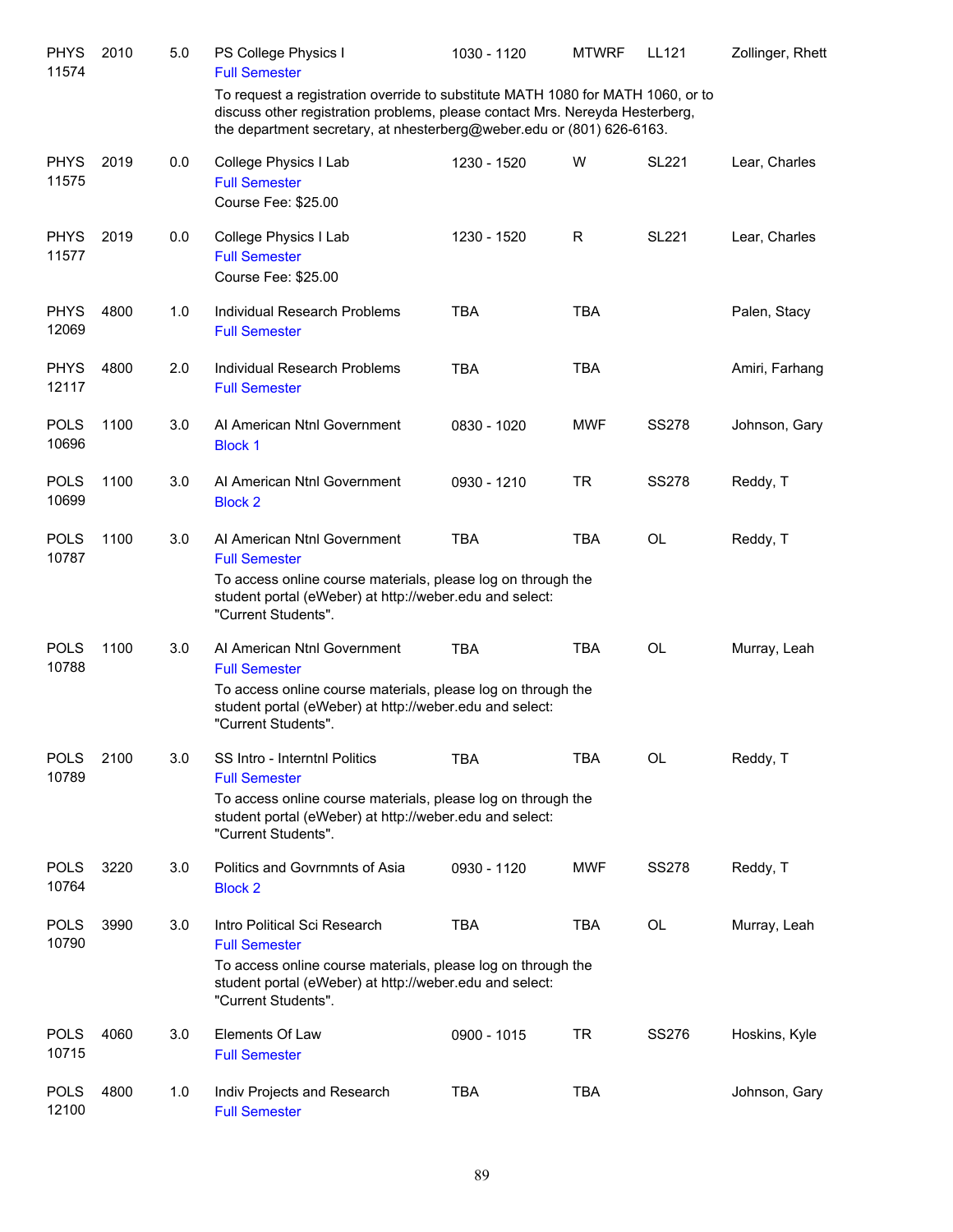| <b>POLS</b><br>12101 | 4800 | 2.0 | Indiv Projects and Research<br><b>Full Semester</b>                                                                                                                                                            | <b>TBA</b>  | <b>TBA</b> |              | Johnson, Gary          |
|----------------------|------|-----|----------------------------------------------------------------------------------------------------------------------------------------------------------------------------------------------------------------|-------------|------------|--------------|------------------------|
| <b>POLS</b><br>10742 | 4830 | 1.0 | <b>Directed Readings</b><br><b>Full Semester</b>                                                                                                                                                               | <b>TBA</b>  | <b>TBA</b> |              | Johnson, Gary          |
| <b>POLS</b><br>10753 | 4830 | 2.0 | Directed Readings<br><b>Full Semester</b>                                                                                                                                                                      | <b>TBA</b>  | <b>TBA</b> |              | Johnson, Gary          |
| <b>POLS</b><br>10755 | 4860 | 1.0 | Internships<br><b>Full Semester</b>                                                                                                                                                                            | <b>TBA</b>  | <b>TBA</b> |              | Johnson, Gary          |
| <b>POLS</b><br>10756 | 4860 | 2.0 | Internships<br><b>Full Semester</b>                                                                                                                                                                            | <b>TBA</b>  | <b>TBA</b> |              | Johnson, Gary          |
| <b>POLS</b><br>10757 | 4860 | 3.0 | Internships<br><b>Full Semester</b>                                                                                                                                                                            | TBA         | <b>TBA</b> |              | Johnson, Gary          |
| <b>POLS</b><br>10758 | 4860 | 4.0 | Internships<br><b>Full Semester</b>                                                                                                                                                                            | <b>TBA</b>  | <b>TBA</b> |              | Johnson, Gary          |
| <b>POLS</b><br>10759 | 4860 | 5.0 | Internships<br><b>Full Semester</b>                                                                                                                                                                            | <b>TBA</b>  | <b>TBA</b> |              | Johnson, Gary          |
| <b>POLS</b><br>10760 | 4860 | 6.0 | Internships<br><b>Full Semester</b>                                                                                                                                                                            | <b>TBA</b>  | <b>TBA</b> |              | Johnson, Gary          |
| <b>POLS</b><br>12058 | 4870 | 3.0 | Internship in Perspective<br><b>Full Semester</b>                                                                                                                                                              | <b>TBA</b>  | <b>TBA</b> |              | Johnson, Gary          |
| <b>POLS</b><br>12059 | 4880 | 3.0 | Internship Research<br><b>Full Semester</b>                                                                                                                                                                    | <b>TBA</b>  | <b>TBA</b> |              | Johnson, Gary          |
| <b>PSY</b><br>11946  | 1010 | 3.0 | SS Introductory Psychology<br><b>Block 2</b><br>Course Fee \$2.00                                                                                                                                              | 0830 - 1020 | <b>MWF</b> | D02113       | Russell-Stamp, Melinda |
| <b>PSY</b><br>11947  | 1010 | 3.0 | <b>SS Introductory Psychology</b><br><b>Full Semester</b><br>Course Fee: \$2.00. To access online course materials, please log in to your<br>student portal at weber edu and select your Student Services tab. | <b>TBA</b>  | <b>TBA</b> | <b>OL</b>    | Fowler, Laurie         |
| <b>PSY</b><br>11948  | 1010 | 3.0 | SS Introductory Psychology<br><b>Block 1</b><br>Course Fee: \$2.00. To access online course materials, please log in to your<br>student portal at weber edu and select your Student Services tab.              | <b>TBA</b>  | <b>TBA</b> | OL           | Schmolesky, Matthew    |
| <b>PSY</b><br>11949  | 1010 | 3.0 | SS Introductory Psychology<br><b>Block 2</b><br>Course Fee: \$2.00. To access online course materials, please log in to your<br>student portal at weber.edu and select your Student Services tab.              | <b>TBA</b>  | <b>TBA</b> | OL           | Ashley, Aaron          |
| <b>PSY</b><br>11979  | 1010 | 3.0 | SS Introductory Psychology<br><b>Full Semester</b><br>Course Fee \$2.00                                                                                                                                        | 1730 - 2010 | W          | <b>HC014</b> | Richards, Douglas      |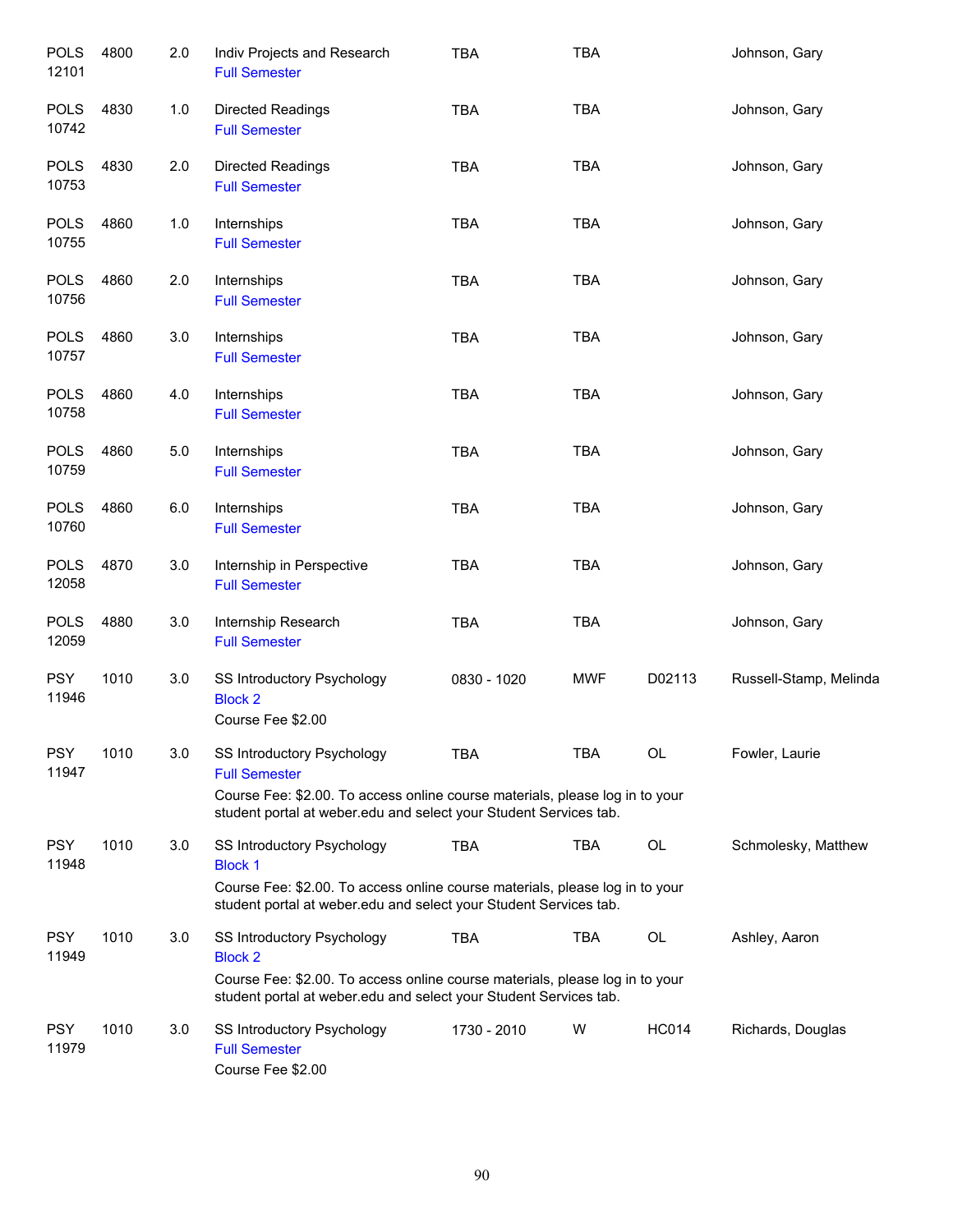| <b>PSY</b><br>11980 | 1010 | $3.0\,$ | SS Introductory Psychology<br><b>Full Semester</b><br>Interactive Audio Visual Delivery -- EdNet<br>Course Fee \$2.00         | 1730 - 2010 | W            | WW102        | Richards, Douglas        |
|---------------------|------|---------|-------------------------------------------------------------------------------------------------------------------------------|-------------|--------------|--------------|--------------------------|
| <b>PSY</b><br>11373 | 1540 | 3.0     | Psych of Adjustment/Growth<br><b>Full Semester</b>                                                                            | 1330 - 1445 | <b>TR</b>    | <b>SS337</b> | Adams, Mark              |
| <b>PSY</b><br>11374 | 2000 | 3.0     | SS Interpersonal Relationships<br><b>Block 2</b>                                                                              | 1030 - 1310 | <b>TR</b>    | SS317        | Russell-Stamp, Melinda   |
| <b>PSY</b><br>11375 | 2730 | 3.0     | Biopsychology<br><b>Block 1</b><br>Course Fee: \$2.00                                                                         | 1030 - 1310 | <b>TR</b>    | SS347        | Schmolesky, Matthew      |
| <b>PSY</b><br>11376 | 2800 | 1.0     | Projects and Research<br><b>Full Semester</b>                                                                                 | <b>TBA</b>  | <b>TBA</b>   |              | Amsel, Eric              |
| <b>PSY</b><br>11377 | 2800 | 2.0     | Projects and Research<br><b>Full Semester</b>                                                                                 | <b>TBA</b>  | <b>TBA</b>   |              | Amsel, Eric              |
| <b>PSY</b><br>11378 | 2800 | 3.0     | Projects and Research<br><b>Full Semester</b>                                                                                 | <b>TBA</b>  | <b>TBA</b>   |              | Amsel, Eric              |
| <b>PSY</b><br>11379 | 2830 | 1.0     | Directed Readings<br><b>Full Semester</b>                                                                                     | <b>TBA</b>  | <b>TBA</b>   |              | Amsel, Eric              |
| <b>PSY</b><br>11380 | 2830 | 2.0     | Directed Readings<br><b>Full Semester</b>                                                                                     | <b>TBA</b>  | <b>TBA</b>   |              | Amsel, Eric              |
| <b>PSY</b><br>11381 | 2830 | 3.0     | Directed Readings<br><b>Full Semester</b>                                                                                     | <b>TBA</b>  | <b>TBA</b>   |              | Amsel, Eric              |
| <b>PSY</b><br>11382 | 2890 | 1.0     | Co-op Work Experience<br><b>Full Semester</b>                                                                                 | <b>TBA</b>  | <b>TBA</b>   |              | Amsel, Eric              |
| <b>PSY</b><br>11383 | 2890 | 2.0     | Co-op Work Experience<br><b>Full Semester</b>                                                                                 | <b>TBA</b>  | <b>TBA</b>   |              | Amsel, Eric              |
| <b>PSY</b><br>11950 | 3000 | 3.0     | Child Psychology<br><b>Block 2</b>                                                                                            | <b>TBA</b>  | <b>TBA</b>   | OL           | Kay, Theresa             |
|                     |      |         | To access online course materials, please log in to your student portal at<br>weber.edu and select your Student Services tab. |             |              |              |                          |
| <b>PSY</b><br>11384 | 3010 | 3.0     | Abnormal Psychology<br><b>Block 1</b>                                                                                         | 1330 - 1610 | <b>TR</b>    | <b>SS323</b> | Baird, Todd              |
| <b>PSY</b><br>11951 | 3010 | 3.0     | Abnormal Psychology<br><b>Block 2</b>                                                                                         | <b>TBA</b>  | <b>TBA</b>   | OL           | Kay, Theresa             |
|                     |      |         | To access online course materials, please log in to your student portal at<br>weber.edu and select your Student Services tab. |             |              |              |                          |
| <b>PSY</b><br>10538 | 3020 | 3.0     | Child & Adolescent Psychopatho<br><b>Full Semester</b>                                                                        | 1630 - 1910 | $\mathsf{R}$ | <b>PS207</b> | Smith, Margaret          |
| <b>PSY</b><br>11385 | 3100 | 3.0     | DV Psychology of Diversity<br><b>Block 1</b>                                                                                  | 1730 - 2010 | <b>TR</b>    | SS349        | Parrilla de Kokal, Maria |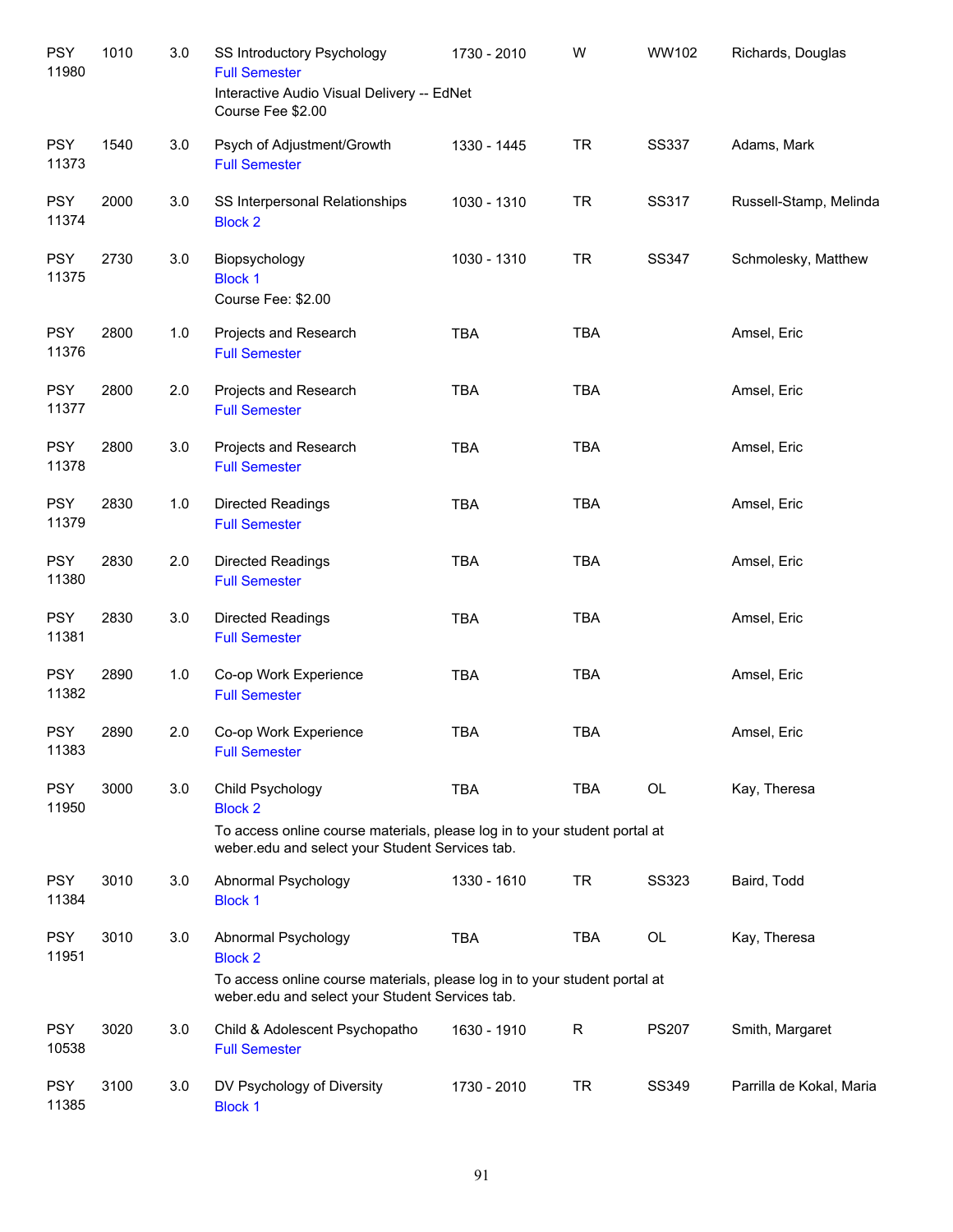| <b>PSY</b><br>11386 | 3140 | 3.0 | Psychology of Adolescence<br><b>Block 1</b>                                                                                                                                      | 0730 - 1010 | <b>TR</b>  | SS349        | Weeks, Trisha          |
|---------------------|------|-----|----------------------------------------------------------------------------------------------------------------------------------------------------------------------------------|-------------|------------|--------------|------------------------|
| <b>PSY</b><br>11930 | 3200 | 3.0 | Psychology of Sport & Injury<br><b>Block 1</b>                                                                                                                                   | 1730 - 2010 | Τ          | SW           | Hamson-Utley, Jennifer |
| <b>PSY</b><br>11387 | 3250 | 3.0 | Conditioning & Learning<br><b>Block 2</b>                                                                                                                                        | 1730 - 2010 | <b>MW</b>  | <b>SS323</b> | Chapman, Heather       |
| <b>PSY</b><br>10556 | 3270 | 3.0 | <b>Motivation and Emotion</b><br><b>Full Semester</b>                                                                                                                            | 1930 - 2210 | R          | <b>PS207</b> | Smith, Margaret        |
| <b>PSY</b><br>11952 | 3430 | 3.0 | Theories of Personality<br><b>Full Semester</b><br>To access online course materials, please log in to your student portal at<br>weber.edu and select your Student Services tab. | <b>TBA</b>  | <b>TBA</b> | OL           | Baird, Todd            |
| <b>PSY</b><br>11611 | 3460 | 3.0 | Social Psychology<br><b>Block 2</b>                                                                                                                                              | 1030 - 1220 | <b>MWF</b> | SS349        | Marquit, Joshua        |
| <b>PSY</b><br>11388 | 3500 | 3.0 | Cognition<br><b>Block 1</b>                                                                                                                                                      | 0830 - 1020 | <b>MWF</b> | <b>SS323</b> | Ashley, Aaron          |
| <b>PSY</b><br>11389 | 3600 | 3.0 | Statistics in Psychology<br><b>Block 1</b>                                                                                                                                       | 1030 - 1220 | <b>MWF</b> | <b>SS378</b> | Ashley, Aaron          |
| <b>PSY</b><br>11390 | 3605 | 1.0 | Psychology Statistics Lab<br><b>Block 1</b><br>Course Fee: \$5.00                                                                                                                | 1230 - 1400 | <b>MW</b>  | <b>SS325</b> | Marquit, Joshua        |
| <b>PSY</b><br>11391 | 3605 | 1.0 | Psychology Statistics Lab<br><b>Block 2</b><br>Course Fee: \$5.00                                                                                                                | 1230 - 1400 | <b>MW</b>  | <b>SS325</b> | Marquit, Joshua        |
| <b>PSY</b><br>11393 | 3610 | 4.0 | Research Methods in Psych<br><b>Full Semester</b><br>Course Fee: \$5.00                                                                                                          | 0830 - 1020 | <b>TR</b>  | SS317        | Baird, Todd            |
| <b>PSY</b><br>12179 | 4380 | 2.0 | Practicum<br><b>Full Semester</b>                                                                                                                                                | <b>TBA</b>  | <b>TBA</b> |              | Amsel, Eric            |
| <b>PSY</b><br>11394 | 4800 | 1.0 | Projects and Research<br><b>Full Semester</b>                                                                                                                                    | <b>TBA</b>  | <b>TBA</b> |              | Amsel, Eric            |
| <b>PSY</b><br>11395 | 4800 | 2.0 | Projects and Research<br><b>Full Semester</b>                                                                                                                                    | <b>TBA</b>  | TBA        |              | Amsel, Eric            |
| <b>PSY</b><br>11396 | 4800 | 3.0 | Projects and Research<br><b>Full Semester</b>                                                                                                                                    | <b>TBA</b>  | <b>TBA</b> |              | Amsel, Eric            |
| <b>PSY</b><br>11397 | 4830 | 1.0 | Directed Readings<br><b>Full Semester</b>                                                                                                                                        | <b>TBA</b>  | <b>TBA</b> |              | Amsel, Eric            |
| <b>PSY</b><br>11398 | 4830 | 2.0 | Directed Readings<br><b>Full Semester</b>                                                                                                                                        | <b>TBA</b>  | <b>TBA</b> |              | Amsel, Eric            |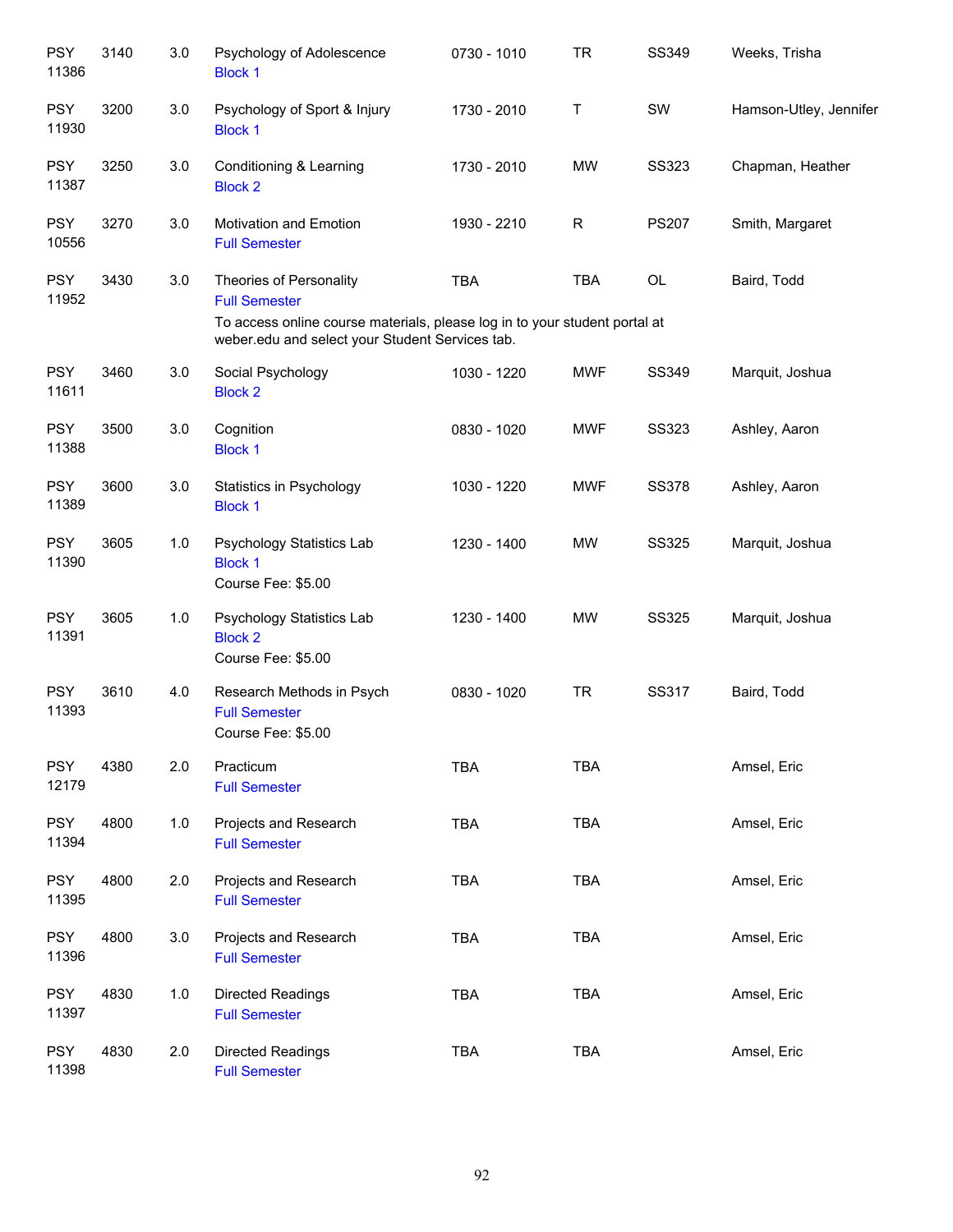| <b>PSY</b><br>11399  | 4830 | 3.0 | Directed Readings<br><b>Full Semester</b>                                                | <b>TBA</b>  | <b>TBA</b> |              | Amsel, Eric      |
|----------------------|------|-----|------------------------------------------------------------------------------------------|-------------|------------|--------------|------------------|
| <b>PSY</b><br>11400  | 4890 | 1.0 | Cooperative Work Experience<br><b>Full Semester</b>                                      | <b>TBA</b>  | <b>TBA</b> |              | Amsel, Eric      |
| <b>PSY</b><br>11401  | 4890 | 2.0 | Cooperative Work Experience<br><b>Full Semester</b>                                      | <b>TBA</b>  | <b>TBA</b> |              | Amsel, Eric      |
| <b>PSY</b><br>11402  | 4910 | 3.0 | Capstone Research Project<br><b>Full Semester</b>                                        | <b>TBA</b>  | <b>TBA</b> |              | Amsel, Eric      |
| QUAN<br>11029        | 2400 | 3.0 | <b>Business Calculus</b><br><b>Full Semester</b><br>Course Fee: \$10.00                  | 1800 - 1915 | <b>TR</b>  | <b>WB110</b> | Kent, Randall    |
| QUAN<br>11030        | 2600 | 3.0 | <b>Business Statistics I</b><br><b>Full Semester</b><br>Course Fee: \$10.00              | 1730 - 2010 | W          | <b>WB110</b> | Rogers, Philip   |
| QUAN<br>11028        | 3610 | 3.0 | <b>Business Statistics II</b><br><b>Block 2</b><br>Course Fee: \$10.00                   | 0930 - 1120 | <b>MWF</b> | <b>WB114</b> | Russell, Stephen |
| <b>RADT</b><br>10185 | 1522 | 2.0 | Radio Anatomy/Positioning III<br><b>Full Semester</b><br>Course Fee: \$12.00             | <b>TBA</b>  | <b>TBA</b> | MH           | Harrison, Wynn   |
| <b>RADT</b><br>10260 | 1522 | 2.0 | Radio Anatomy/Positioning III<br><b>Full Semester</b><br>Course Fee \$12.00              | <b>TBA</b>  | <b>TBA</b> |              | Walker, Robert   |
| <b>RADT</b><br>10267 | 1522 | 2.0 | Radio Anatomy/Positioning III<br><b>Full Semester</b><br>Course Fee \$12.00              | <b>TBA</b>  | <b>TBA</b> |              | Harrison, Wynn   |
| <b>RADT</b><br>10274 | 1522 | 2.0 | Radio Anatomy/Positioning III<br><b>Full Semester</b><br>Course Fee \$12.00              | <b>TBA</b>  | <b>TBA</b> |              | Harrison, Wynn   |
| <b>RADT</b><br>10446 | 1522 | 2.0 | Radio Anatomy/Positioning III<br><b>Full Semester</b><br>Course Fee: \$12.00             | 0800 - 0955 | F          |              | Harrison, Wynn   |
| <b>RADT</b><br>10474 | 1522 | 2.0 | Radio Anatomy/Positioning III<br><b>Full Semester</b><br>Outreach<br>Course Fee: \$12.00 | 0900 - 1055 | S          | MH354        | Harrison, Wynn   |
| <b>RADT</b><br>10496 | 1522 | 2.0 | Radio Anatomy/Positioning III<br><b>Full Semester</b><br>Provo<br>Course Fee: \$12.00    | 0900 - 1055 | M          |              | Christensen, Rex |
| <b>RADT</b><br>10953 | 1522 | 2.0 | Radio Anatomy/Positioning III<br><b>Full Semester</b><br>Course Fee: \$12.00             | 0800 - 0955 | Т          | MH354        | Harrison, Wynn   |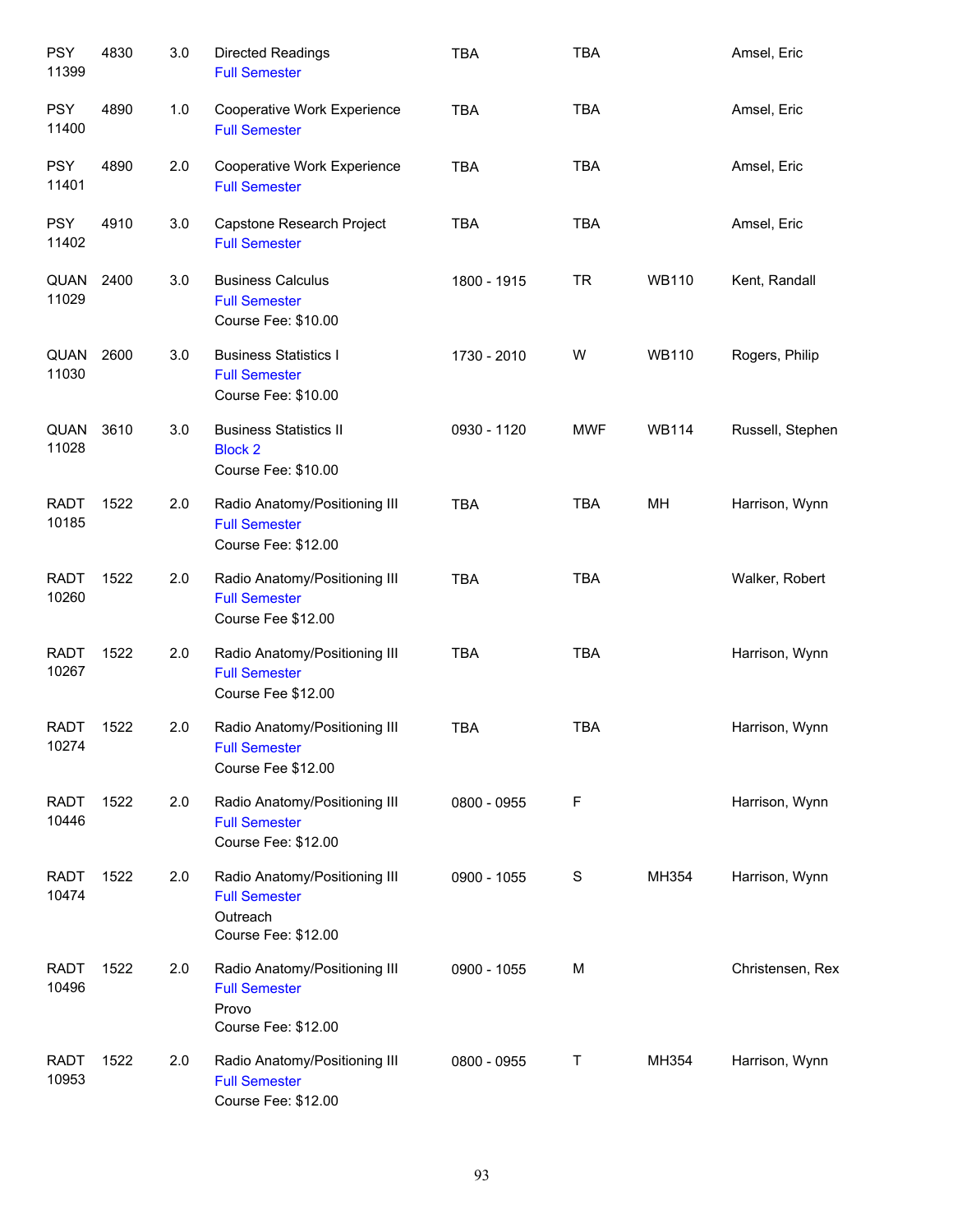| <b>RADT</b><br>10186 | 1641 | 1.0 | Lab Experience<br><b>Full Semester</b><br>Course Fee: \$12.00 | <b>TBA</b>  | <b>TBA</b> | MH    | Nolan, Tanya     |
|----------------------|------|-----|---------------------------------------------------------------|-------------|------------|-------|------------------|
| <b>RADT</b><br>10261 | 1641 | 1.0 | Lab Experience<br><b>Full Semester</b><br>Course Fee \$12.00  | <b>TBA</b>  | <b>TBA</b> |       | Walker, Robert   |
| <b>RADT</b><br>10268 | 1641 | 1.0 | Lab Experience<br><b>Full Semester</b><br>Course Fee \$12.00  | <b>TBA</b>  | <b>TBA</b> |       | Nolan, Tanya     |
| <b>RADT</b><br>10275 | 1641 | 1.0 | Lab Experience<br><b>Full Semester</b><br>Course Fee \$12.00  | <b>TBA</b>  | <b>TBA</b> |       | Nolan, Tanya     |
| <b>RADT</b><br>10447 | 1641 | 1.0 | Lab Experience<br><b>Full Semester</b><br>Course Fee: \$12.00 | 1400 - 1455 | Т          | MH372 | Walker, Robert   |
| <b>RADT</b><br>10448 | 1641 | 1.0 | Lab Experience<br><b>Full Semester</b><br>Course Fee: \$12.00 | 1500 - 1555 | Т          | MH372 | Kawamura, Diane  |
| <b>RADT</b><br>10449 | 1641 | 1.0 | Lab Experience<br><b>Full Semester</b><br>Course Fee: \$12.00 | 1300 - 1355 | Τ          | MH372 | Nolan, Tanya     |
| <b>RADT</b><br>10450 | 1641 | 1.0 | Lab Experience<br><b>Full Semester</b><br>Course Fee: \$12.00 | 1500 - 1555 | W          | MH372 | Neville, Casey   |
| <b>RADT</b><br>10451 | 1641 | 1.0 | Lab Experience<br><b>Full Semester</b><br>Course Fee: \$12.00 | 1400 - 1455 | W          | MH372 | Harrison, Wynn   |
| <b>RADT</b><br>10461 | 1641 | 1.0 | Lab Experience<br><b>Full Semester</b><br>Course Fee: \$12.00 | 1500 - 1555 | R          | MH372 | Nolan, Tanya     |
| <b>RADT</b><br>10462 | 1641 | 1.0 | Lab Experience<br><b>Full Semester</b><br>Course Fee: \$12.00 | 1400 - 1455 | R          | MH372 | Neville, Casey   |
| <b>RADT</b><br>10463 | 1641 | 1.0 | Lab Experience<br><b>Full Semester</b><br>Course Fee: \$12.00 | 1300 - 1355 | W          | MH372 | Christensen, Rex |
| <b>RADT</b><br>10464 | 1641 | 1.0 | Lab Experience<br><b>Full Semester</b><br>Course Fee: \$12.00 | 1400 - 1455 | F          | MH372 | Nolan, Tanya     |
| <b>RADT</b><br>10465 | 1641 | 1.0 | Lab Experience<br><b>Full Semester</b><br>Course Fee: \$12.00 | 1500 - 1555 | F          | MH372 | Christensen, Rex |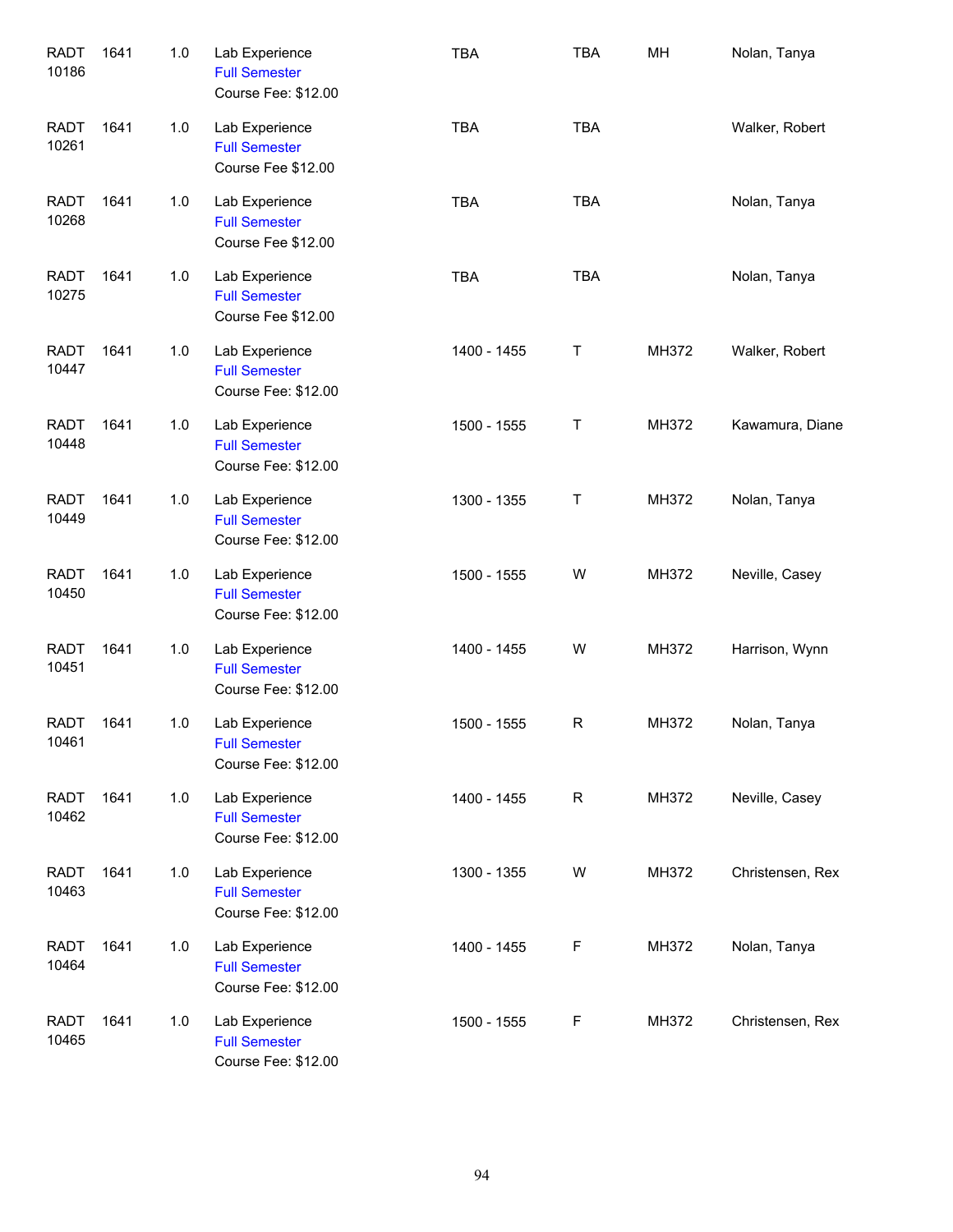| <b>RADT</b><br>10475 | 1641 | 1.0 | Lab Experience<br><b>Full Semester</b><br>Outreach<br>Course Fee: \$12.00 | 1300 - 1355 | F          | MH372         | Kawamura, Diane   |
|----------------------|------|-----|---------------------------------------------------------------------------|-------------|------------|---------------|-------------------|
| <b>RADT</b><br>10476 | 1641 | 1.0 | Lab Experience<br><b>Full Semester</b><br>Outreach<br>Course Fee: \$12.00 | 1300 - 1355 | F          | <b>MH372A</b> | Harrison, Wynn    |
| <b>RADT</b><br>10477 | 1641 | 1.0 | Lab Experience<br><b>Full Semester</b><br>Outreach<br>Course Fee: \$12.00 | 1400 - 1455 | F          | <b>MH372A</b> | Jurkiewicz, Terri |
| <b>RADT</b><br>10479 | 1641 | 1.0 | Lab Experience<br><b>Full Semester</b><br>Outreach<br>Course Fee: \$12.00 | 1500 - 1555 | F          | <b>MH372A</b> | Walker, Robert    |
| <b>RADT</b><br>10497 | 1641 | 1.0 | Lab Experience<br><b>Full Semester</b><br>Provo<br>Course Fee: \$12.00    | 1000 - 1055 | W          |               | Christensen, Rex  |
| <b>RADT</b><br>10187 | 2803 | 1.0 | Independent Research<br><b>Full Semester</b>                              | <b>TBA</b>  | <b>TBA</b> | MH            | Newham, M         |
| <b>RADT</b><br>10262 | 2803 | 1.0 | Independent Research<br><b>Full Semester</b>                              | <b>TBA</b>  | <b>TBA</b> |               | Jurkiewicz, Terri |
| <b>RADT</b><br>10269 | 2803 | 1.0 | Independent Research<br><b>Full Semester</b>                              | <b>TBA</b>  | <b>TBA</b> |               | Newham, M         |
| <b>RADT</b><br>10276 | 2803 | 1.0 | Independent Research<br><b>Full Semester</b>                              | <b>TBA</b>  | <b>TBA</b> |               | Newham, M         |
| RADT<br>10452        | 2803 | 1.0 | Independent Research<br><b>Full Semester</b>                              | 0800 - 0855 | W          | MH354         | Newham, M         |
| RADT<br>10466        | 2803 | 1.0 | Independent Research<br><b>Full Semester</b>                              | 1000 - 1155 | Τ          | MH354         | Newham, M         |
| <b>RADT</b><br>10482 | 2803 | 1.0 | Independent Research<br><b>Full Semester</b><br>outreach                  | 1000 - 1055 | W          | MH351         | Newham, M         |
| <b>RADT</b><br>10498 | 2803 | 1.0 | Independent Research<br><b>Full Semester</b><br>Provo                     | 0800 - 0855 | M          |               | Neville, Casey    |
| <b>RADT</b><br>10188 | 2833 | 3.0 | Directed Readings & Research<br><b>Full Semester</b>                      | <b>TBA</b>  | <b>TBA</b> | MН            | Kawamura, Diane   |
| <b>RADT</b><br>10263 | 2833 | 3.0 | Directed Readings & Research<br><b>Full Semester</b>                      | <b>TBA</b>  | <b>TBA</b> |               | Walker, Robert    |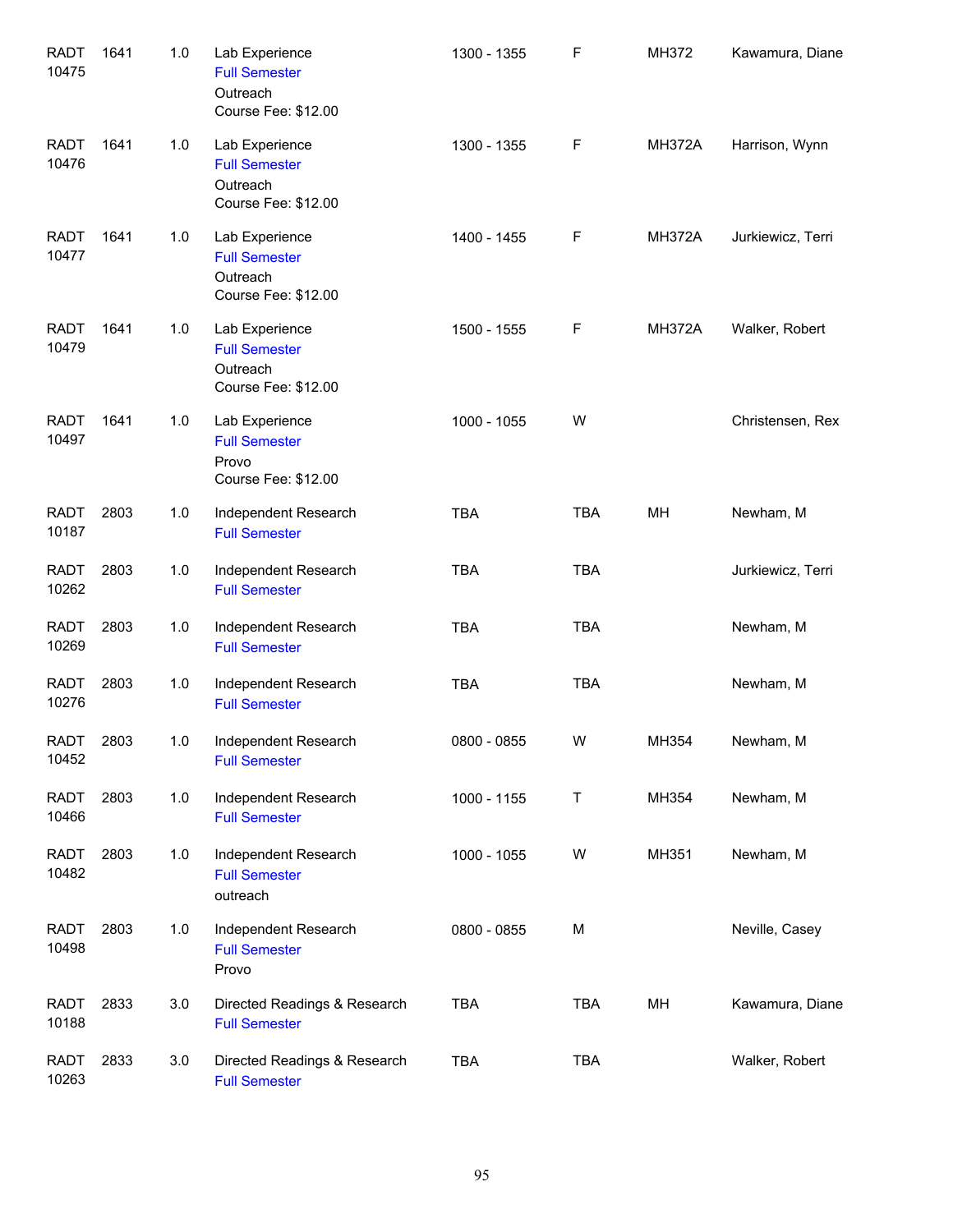| <b>RADT</b><br>10270 | 2833 | 3.0 | Directed Readings & Research<br><b>Full Semester</b>                                 | <b>TBA</b>  | <b>TBA</b> |       | Kawamura, Diane   |
|----------------------|------|-----|--------------------------------------------------------------------------------------|-------------|------------|-------|-------------------|
| <b>RADT</b><br>10277 | 2833 | 3.0 | Directed Readings & Research<br><b>Full Semester</b>                                 | <b>TBA</b>  | <b>TBA</b> |       | Kawamura, Diane   |
| RADT<br>10453        | 2833 | 3.0 | Directed Readings & Research<br><b>Full Semester</b>                                 | 0900 - 1155 | W          | MH355 | Kawamura, Diane   |
| RADT<br>10467        | 2833 | 3.0 | Directed Readings & Research<br><b>Full Semester</b>                                 | 1200 - 1455 | М          | MH355 | Kawamura, Diane   |
| <b>RADT</b><br>10484 | 2833 | 3.0 | Directed Readings & Research<br><b>Full Semester</b><br>Outreach                     | 1100 - 1355 | F          | MH355 | Kawamura, Diane   |
| <b>RADT</b><br>10499 | 2833 | 3.0 | Directed Readings & Research<br><b>Full Semester</b><br>Provo                        | 0800 - 1055 | Τ          |       | Walker, Robert    |
| <b>RADT</b><br>10189 | 2863 | 3.0 | <b>Clinical Education</b><br><b>Full Semester</b>                                    | <b>TBA</b>  | <b>TBA</b> | MH    | Nolan, Tanya      |
| <b>RADT</b><br>10264 | 2863 | 3.0 | <b>Clinical Education</b><br><b>Full Semester</b>                                    | <b>TBA</b>  | <b>TBA</b> |       | Jurkiewicz, Terri |
| <b>RADT</b><br>10271 | 2863 | 3.0 | <b>Clinical Education</b><br><b>Full Semester</b>                                    | <b>TBA</b>  | <b>TBA</b> |       | Jurkiewicz, Terri |
| <b>RADT</b><br>10278 | 2863 | 3.0 | <b>Clinical Education</b><br><b>Full Semester</b>                                    | <b>TBA</b>  | <b>TBA</b> |       | Harrison, Wynn    |
| <b>RADT</b><br>10454 | 2863 | 3.0 | <b>Clinical Education</b><br><b>Full Semester</b><br>Alta View/Mountain West/Primary | 1000 - 1255 | R          | MH351 | Harrison, Wynn    |
| <b>RADT</b><br>10455 | 2863 | 3.0 | <b>Clinical Education</b><br><b>Full Semester</b><br>Ogden Reg/Ogden Clinic/Nowcares | 1000 - 1255 | R          | MH354 | Nolan, Tanya      |
| <b>RADT</b><br>10456 | 2863 | 3.0 | <b>Clinical Education</b><br><b>Full Semester</b><br>LDS/SL Reg/Park City/Riverton   | 1000 - 1255 | R          | MH355 | Neville, Casey    |
| <b>RADT</b><br>10457 | 2863 | 3.0 | <b>Clinical Education</b><br><b>Full Semester</b><br><b>IMC</b>                      | 1300 - 1555 | R          | MH351 | Nolan, Tanya      |
| <b>RADT</b><br>10468 | 2863 | 3.0 | <b>Clinical Education</b><br><b>Full Semester</b><br>Davis/Lakeview/Tanner Clinic    | 1100 - 1155 | R          |       | Harrison, Wynn    |
| <b>RADT</b><br>10469 | 2863 | 3.0 | <b>Clinical Education</b><br><b>Full Semester</b><br>McKay-Dee/Weber Instacares      | 1300 - 1555 | Τ          |       | Jurkiewicz, Terri |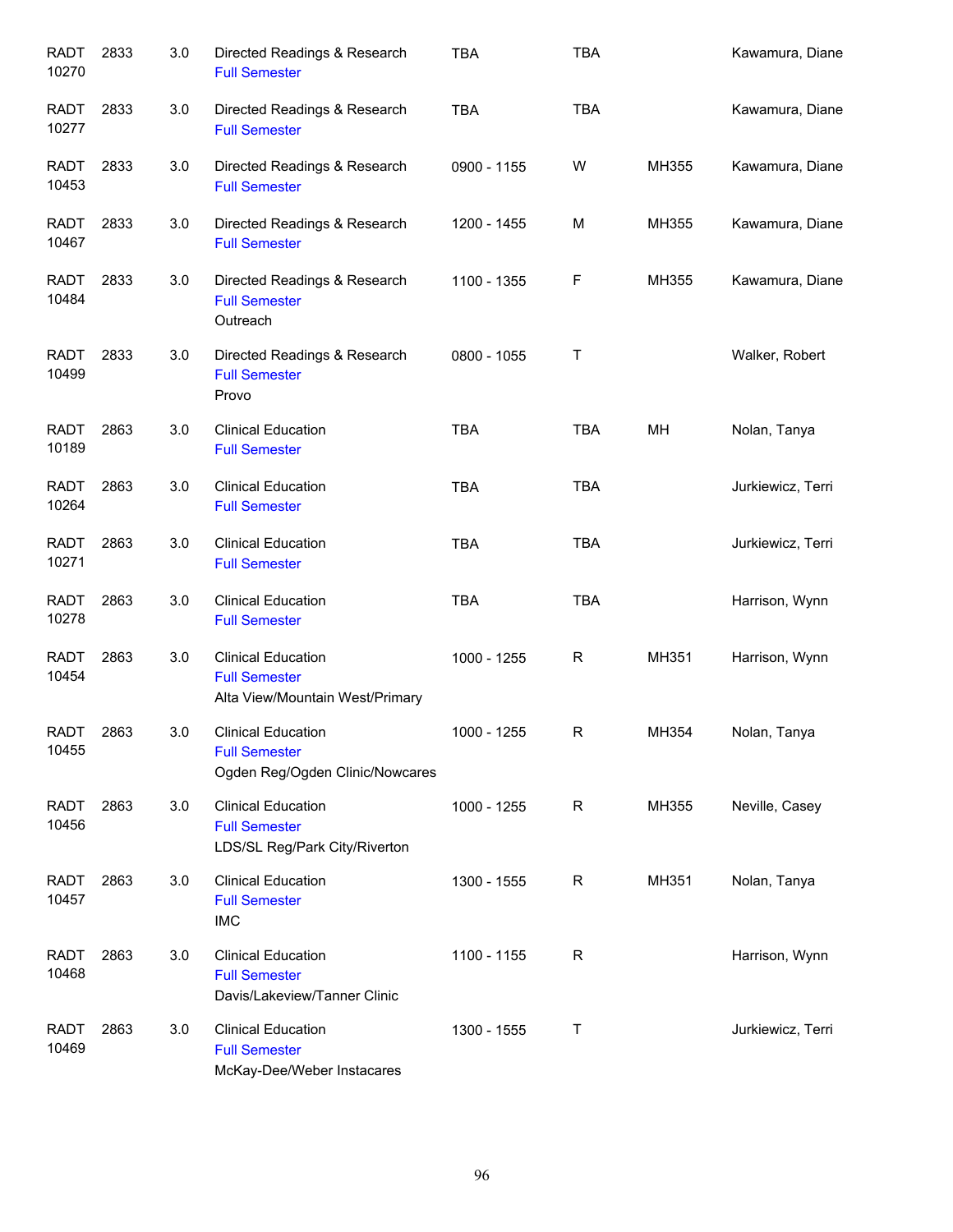| <b>RADT</b><br>10470 | 2863 | 3.0 | <b>Clinical Education</b><br><b>Full Semester</b><br>Brigham City/Logan/Bear River/Cache      | 1500 - 1755 | M           |       | Christensen, Rex |
|----------------------|------|-----|-----------------------------------------------------------------------------------------------|-------------|-------------|-------|------------------|
| <b>RADT</b><br>10471 | 2863 | 3.0 | <b>Clinical Education</b><br><b>Full Semester</b><br>Pioneer/Jordan Valley/St Marks           | 1800 - 2055 | M           |       | Harrison, Wynn   |
| <b>RADT</b><br>10487 | 2863 | 3.0 | <b>Clinical Education</b><br><b>Full Semester</b><br>Outreach<br>Castleview/Uintah Basin      | 1100 - 1355 | R           |       | Harrison, Wynn   |
| <b>RADT</b><br>10488 | 2863 | 3.0 | <b>Clinical Education</b><br><b>Full Semester</b><br>Outreach<br>Cedar City/Garfield/Beaver   | 1200 - 1455 | F           |       | Kawamura, Diane  |
| <b>RADT</b><br>10491 | 2863 | 3.0 | <b>Clinical Education</b><br><b>Full Semester</b><br>Outreach<br>Sevier Valley/Central Valley | 1200 - 1455 | F           |       | Kawamura, Diane  |
| <b>RADT</b><br>10500 | 2863 | 3.0 | <b>Clinical Education</b><br><b>Full Semester</b><br>Provo                                    | 1100 - 1355 | Τ           |       | Neville, Casey   |
| <b>RADT</b><br>10129 | 3003 | 3.0 | DV Psycho-Social Medicine<br><b>Full Semester</b>                                             | <b>TBA</b>  | <b>TBA</b>  | MH    | Walker, Robert   |
| <b>RADT</b><br>10190 | 3003 | 3.0 | DV Psycho-Social Medicine<br><b>Full Semester</b>                                             | <b>TBA</b>  | <b>TBA</b>  | MH    | Walker, Robert   |
| <b>RADT</b><br>10192 | 3003 | 3.0 | DV Psycho-Social Medicine<br><b>Full Semester</b>                                             | <b>TBA</b>  | <b>TBA</b>  |       | Walker, Robert   |
| <b>RADT</b><br>10248 | 3003 | 3.0 | DV Psycho-Social Medicine<br><b>Full Semester</b>                                             | <b>TBA</b>  | <b>TBA</b>  |       | Walker, Robert   |
| <b>RADT</b><br>10265 | 3003 | 3.0 | DV Psycho-Social Medicine<br><b>Full Semester</b>                                             | <b>TBA</b>  | <b>TBA</b>  |       | Walker, Robert   |
| <b>RADT</b><br>10272 | 3003 | 3.0 | DV Psycho-Social Medicine<br><b>Full Semester</b>                                             | <b>TBA</b>  | <b>TBA</b>  |       | Walker, Robert   |
| <b>RADT</b><br>10279 | 3003 | 3.0 | DV Psycho-Social Medicine<br><b>Full Semester</b>                                             | <b>TBA</b>  | <b>TBA</b>  |       | Walker, Robert   |
| <b>RADT</b><br>10458 | 3003 | 3.0 | DV Psycho-Social Medicine<br><b>Full Semester</b>                                             | 1300 - 1555 | W           | MH355 | Walker, Robert   |
| <b>RADT</b><br>10472 | 3003 | 3.0 | DV Psycho-Social Medicine<br><b>Full Semester</b>                                             | 1300 - 1555 | T           | MH351 | Walker, Robert   |
| <b>RADT</b><br>10493 | 3003 | 3.0 | DV Psycho-Social Medicine<br><b>Full Semester</b><br>Outreach                                 | 1000 - 1255 | $\mathsf R$ | MH354 | Walker, Robert   |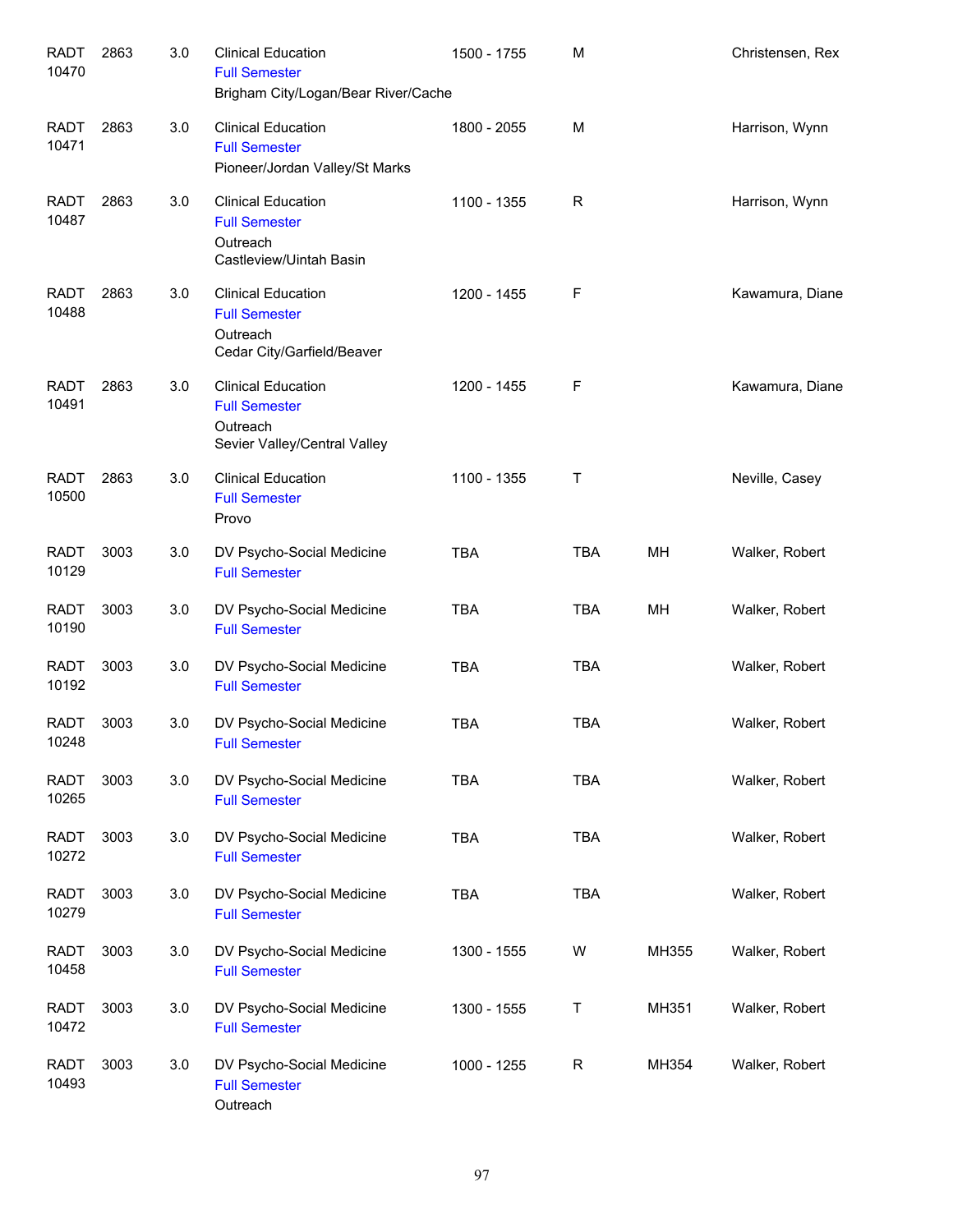| <b>RADT</b><br>10501 | 3003 | 3.0 | DV Psycho-Social Medicine<br><b>Full Semester</b><br>Provo                   | 1100 - 1355 | W           |       | Walker, Robert    |
|----------------------|------|-----|------------------------------------------------------------------------------|-------------|-------------|-------|-------------------|
| <b>RADT</b><br>10130 | 3043 | 3.0 | <b>Medical Ethics and Law</b><br><b>Full Semester</b>                        | <b>TBA</b>  | <b>TBA</b>  | MН    | Newham, M         |
| RADT<br>10191        | 3043 | 3.0 | <b>Medical Ethics and Law</b><br><b>Full Semester</b>                        | <b>TBA</b>  | <b>TBA</b>  | MH    | Jurkiewicz, Terri |
| <b>RADT</b><br>10193 | 3043 | 3.0 | Medical Ethics and Law<br><b>Full Semester</b>                               | <b>TBA</b>  | <b>TBA</b>  |       | Newham, M         |
| RADT<br>10249        | 3043 | 3.0 | Medical Ethics and Law<br><b>Full Semester</b>                               | <b>TBA</b>  | <b>TBA</b>  |       | Newham, M         |
| RADT<br>10266        | 3043 | 3.0 | Medical Ethics and Law<br><b>Full Semester</b>                               | <b>TBA</b>  | <b>TBA</b>  |       | Jurkiewicz, Terri |
| <b>RADT</b><br>10273 | 3043 | 3.0 | Medical Ethics and Law<br><b>Full Semester</b>                               | <b>TBA</b>  | <b>TBA</b>  |       | Jurkiewicz, Terri |
| <b>RADT</b><br>10280 | 3043 | 3.0 | Medical Ethics and Law<br><b>Full Semester</b>                               | <b>TBA</b>  | <b>TBA</b>  |       | Jurkiewicz, Terri |
| <b>RADT</b><br>10459 | 3043 | 3.0 | Medical Ethics and Law<br><b>Full Semester</b>                               | 1400 - 1655 | Τ           | MH355 | Jurkiewicz, Terri |
| <b>RADT</b><br>10473 | 3043 | 3.0 | Medical Ethics and Law<br><b>Full Semester</b>                               | 1500 - 1755 | $\mathsf R$ | MH355 | Jurkiewicz, Terri |
| <b>RADT</b><br>10495 | 3043 | 3.0 | Medical Ethics and Law<br><b>Full Semester</b><br>Outreach                   | 0800 - 1055 | R           | MH351 | Jurkiewicz, Terri |
| <b>RADT</b><br>10502 | 3043 | 3.0 | Medical Ethics and Law<br><b>Full Semester</b><br>Provo                      | 1400 - 1655 | W           |       | Christensen, Rex  |
| <b>RADT</b><br>10131 | 3423 | 3.0 | <b>Federal Regulations</b><br><b>Full Semester</b>                           | <b>TBA</b>  | <b>TBA</b>  | MН    | Harrison, Wynn    |
| <b>RADT</b><br>10194 | 3423 | 3.0 | <b>Federal Regulations</b><br><b>Full Semester</b>                           | <b>TBA</b>  | <b>TBA</b>  |       | Harrison, Wynn    |
| RADT<br>10250        | 3443 | 3.0 | Quality Assurance in Radiology<br><b>Full Semester</b><br>Course Fee \$18.00 | <b>TBA</b>  | <b>TBA</b>  |       | Newham, M         |
| RADT<br>10132        | 4203 | 3.0 | Patient Education in Radiology<br><b>Full Semester</b>                       | <b>TBA</b>  | <b>TBA</b>  | MН    | Walker, Robert    |
| RADT<br>10195        | 4203 | 3.0 | Patient Education in Radiology<br><b>Full Semester</b>                       | <b>TBA</b>  | <b>TBA</b>  |       | Walker, Robert    |
| <b>RADT</b><br>10133 | 4213 | 3.0 | Supervision/Staff Development<br><b>Full Semester</b>                        | <b>TBA</b>  | <b>TBA</b>  | MН    | Newham, M         |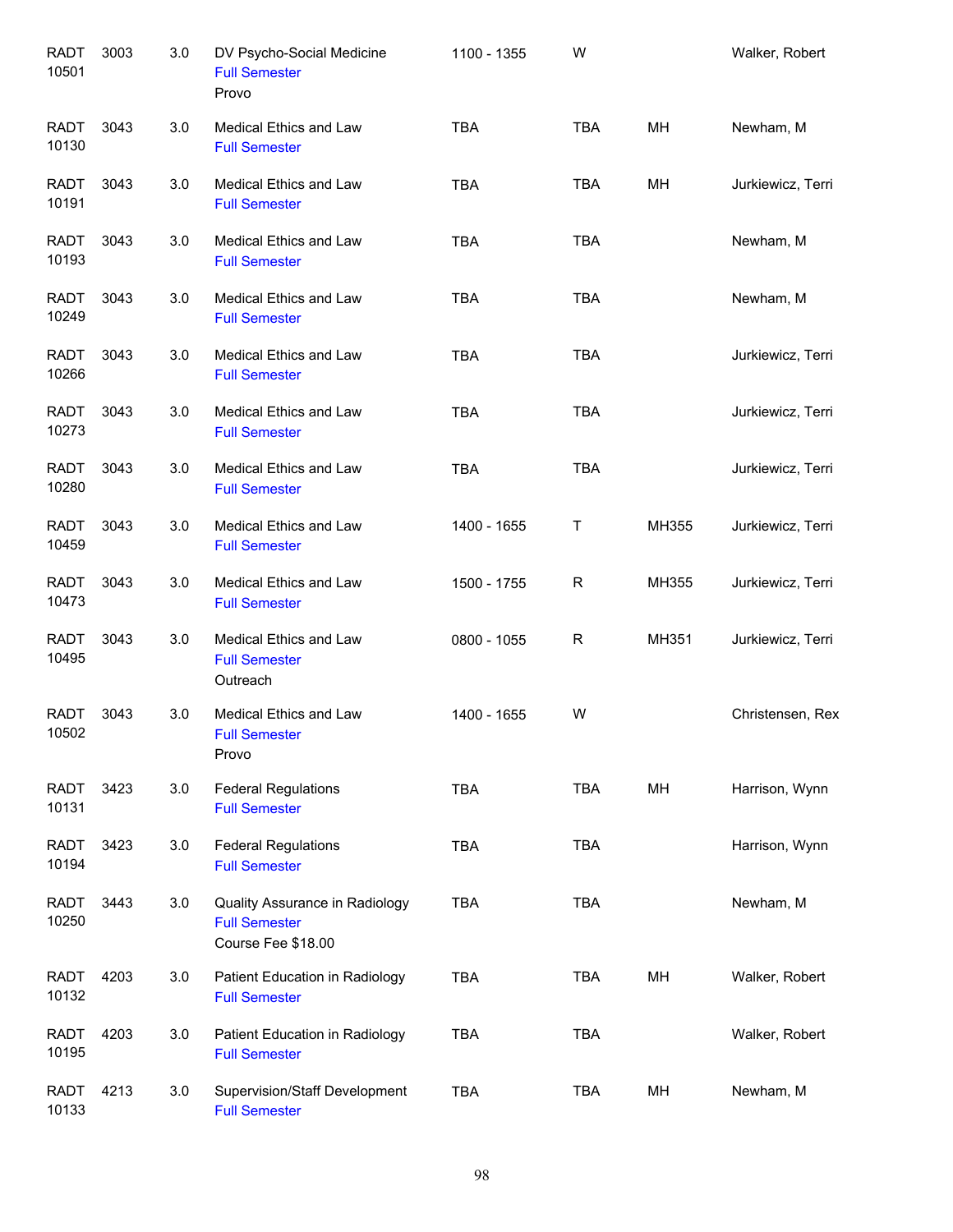| <b>RADT</b><br>10196 | 4213 | 3.0 | Supervision/Staff Development<br><b>Full Semester</b>  | <b>TBA</b> | <b>TBA</b> |    | Newham, M         |
|----------------------|------|-----|--------------------------------------------------------|------------|------------|----|-------------------|
| <b>RADT</b><br>10134 | 4223 | 3.0 | <b>Promotional Strategies</b><br><b>Full Semester</b>  | <b>TBA</b> | <b>TBA</b> | MH | Newham, M         |
| <b>RADT</b><br>10197 | 4223 | 3.0 | <b>Promotional Strategies</b><br><b>Full Semester</b>  | <b>TBA</b> | <b>TBA</b> |    | Newham, M         |
| <b>RADT</b><br>10135 | 4303 | 3.0 | Cardiology<br><b>Full Semester</b>                     | <b>TBA</b> | <b>TBA</b> | MH | Walker, Robert    |
| <b>RADT</b><br>10198 | 4303 | 3.0 | Cardiology<br><b>Full Semester</b>                     | <b>TBA</b> | <b>TBA</b> |    | Walker, Robert    |
| RADT<br>10251        | 4303 | 3.0 | Cardiology<br><b>Full Semester</b>                     | <b>TBA</b> | <b>TBA</b> |    | Walker, Robert    |
| <b>RADT</b><br>10151 | 4333 | 3.0 | Head & Neck Angiography<br><b>Full Semester</b>        | <b>TBA</b> | <b>TBA</b> | MH | Walker, Robert    |
| <b>RADT</b><br>10214 | 4333 | 3.0 | Head & Neck Angiography<br><b>Full Semester</b>        | <b>TBA</b> | <b>TBA</b> |    | Walker, Robert    |
| <b>RADT</b><br>10136 | 4543 | 3.0 | <b>Bone Densitometry</b><br><b>Full Semester</b>       | <b>TBA</b> | <b>TBA</b> | MH | Jurkiewicz, Terri |
| <b>RADT</b><br>10182 | 4543 | 3.0 | <b>Bone Densitometry</b><br><b>Full Semester</b>       | <b>TBA</b> | <b>TBA</b> | MH | Jurkiewicz, Terri |
| <b>RADT</b><br>10199 | 4543 | 3.0 | <b>Bone Densitometry</b><br><b>Full Semester</b>       | <b>TBA</b> | <b>TBA</b> |    | Jurkiewicz, Terri |
| <b>RADT</b><br>10245 | 4543 | 3.0 | <b>Bone Densitometry</b><br><b>Full Semester</b>       | <b>TBA</b> | <b>TBA</b> |    | Jurkiewicz, Terri |
| <b>RADT</b><br>10137 | 4573 | 3.0 | Female Patient/Medical Imaging<br><b>Full Semester</b> | TBA        | TBA        | MН | Newham, M         |
| RADT<br>10200        | 4573 | 3.0 | Female Patient/Medical Imaging<br><b>Full Semester</b> | <b>TBA</b> | <b>TBA</b> |    | Newham, M         |
| RADT<br>10153        | 4633 | 3.0 | MRI of Central Nervous System<br><b>Full Semester</b>  | <b>TBA</b> | TBA        | MH | Christensen, Rex  |
| RADT<br>10178        | 4633 | 3.0 | MRI of Central Nervous System<br><b>Full Semester</b>  | <b>TBA</b> | <b>TBA</b> | MH | Christensen, Rex  |
| RADT<br>10216        | 4633 | 3.0 | MRI of Central Nervous System<br><b>Full Semester</b>  | <b>TBA</b> | <b>TBA</b> |    | Christensen, Rex  |
| RADT<br>10241        | 4633 | 3.0 | MRI of Central Nervous System<br><b>Full Semester</b>  | <b>TBA</b> | <b>TBA</b> |    | Christensen, Rex  |
| <b>RADT</b><br>10154 | 4653 | 3.0 | Comp Tomo/Central Nervous Syst<br><b>Full Semester</b> | <b>TBA</b> | TBA        | MH | Newham, M         |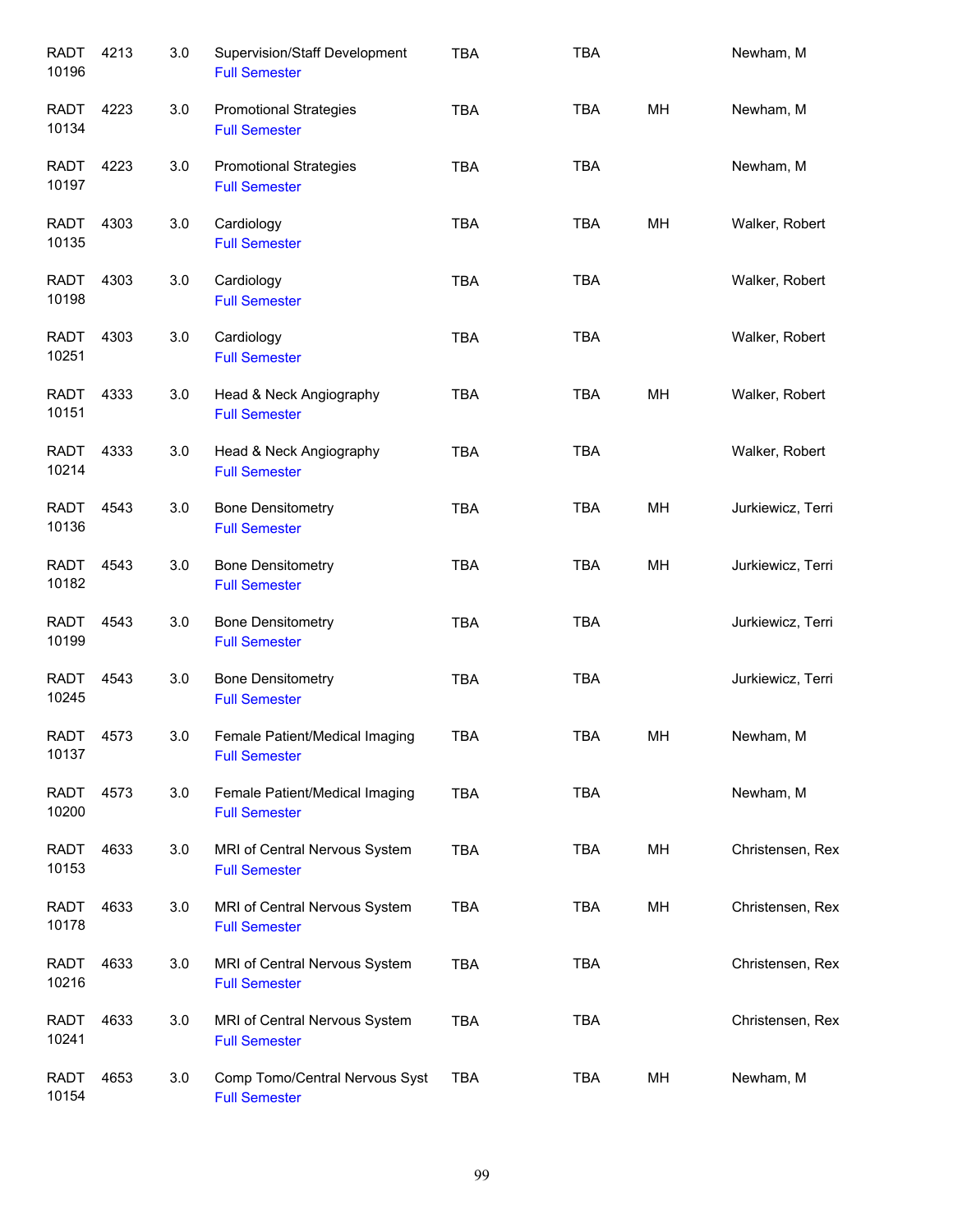| <b>RADT</b><br>10180 | 4653 | 3.0 | Comp Tomo/Central Nervous Syst<br><b>Full Semester</b> | <b>TBA</b> | <b>TBA</b> | MH | Newham, M         |
|----------------------|------|-----|--------------------------------------------------------|------------|------------|----|-------------------|
| RADT<br>10217        | 4653 | 3.0 | Comp Tomo/Central Nervous Syst<br><b>Full Semester</b> | <b>TBA</b> | <b>TBA</b> |    | Newham, M         |
| RADT<br>10243        | 4653 | 3.0 | Comp Tomo/Central Nervous Syst<br><b>Full Semester</b> | <b>TBA</b> | <b>TBA</b> |    | Newham, M         |
| <b>RADT</b><br>10138 | 4803 | 1.0 | Individual Research<br><b>Full Semester</b>            | <b>TBA</b> | <b>TBA</b> | MH | Walker, Robert    |
| RADT<br>10139        | 4803 | 2.0 | Individual Research<br><b>Full Semester</b>            | <b>TBA</b> | TBA        | MH | Walker, Robert    |
| <b>RADT</b><br>10140 | 4803 | 3.0 | Individual Research<br><b>Full Semester</b>            | <b>TBA</b> | <b>TBA</b> | MH | Walker, Robert    |
| <b>RADT</b><br>10201 | 4803 | 1.0 | <b>Individual Research</b><br><b>Full Semester</b>     | <b>TBA</b> | <b>TBA</b> |    | Walker, Robert    |
| <b>RADT</b><br>10202 | 4803 | 2.0 | Individual Research<br><b>Full Semester</b>            | <b>TBA</b> | <b>TBA</b> |    | Walker, Robert    |
| <b>RADT</b><br>10203 | 4803 | 3.0 | Individual Research<br><b>Full Semester</b>            | <b>TBA</b> | <b>TBA</b> |    | Walker, Robert    |
| <b>RADT</b><br>10141 | 4833 | 3.0 | Directed Readings & Research<br><b>Full Semester</b>   | <b>TBA</b> | TBA        | MH | Kawamura, Diane   |
| <b>RADT</b><br>10204 | 4833 | 3.0 | Directed Readings & Research<br><b>Full Semester</b>   | <b>TBA</b> | <b>TBA</b> |    | Kawamura, Diane   |
| <b>RADT</b><br>10183 | 4862 | 2.0 | Clinical Internship<br><b>Full Semester</b>            | <b>TBA</b> | <b>TBA</b> | MH | Jurkiewicz, Terri |
| <b>RADT</b><br>10246 | 4862 | 2.0 | Clinical Internship<br><b>Full Semester</b>            | <b>TBA</b> | TBA        |    | Jurkiewicz, Terri |
| <b>RADT</b><br>10142 | 4863 | 2.0 | Clinical Internship<br><b>Full Semester</b>            | TBA        | <b>TBA</b> | MH | Christensen, Rex  |
| <b>RADT</b><br>10143 | 4863 | 3.0 | Clinical Internship<br><b>Full Semester</b>            | TBA        | TBA        | MH | Christensen, Rex  |
| <b>RADT</b><br>10144 | 4863 | 4.0 | Clinical Internship<br><b>Full Semester</b>            | TBA        | <b>TBA</b> | MH | Christensen, Rex  |
| <b>RADT</b><br>10205 | 4863 | 2.0 | Clinical Internship<br><b>Full Semester</b>            | TBA        | <b>TBA</b> |    | Christensen, Rex  |
| <b>RADT</b><br>10206 | 4863 | 3.0 | Clinical Internship<br><b>Full Semester</b>            | <b>TBA</b> | <b>TBA</b> |    | Christensen, Rex  |
| <b>RADT</b><br>10207 | 4863 | 4.0 | Clinical Internship<br><b>Full Semester</b>            | <b>TBA</b> | <b>TBA</b> |    | Christensen, Rex  |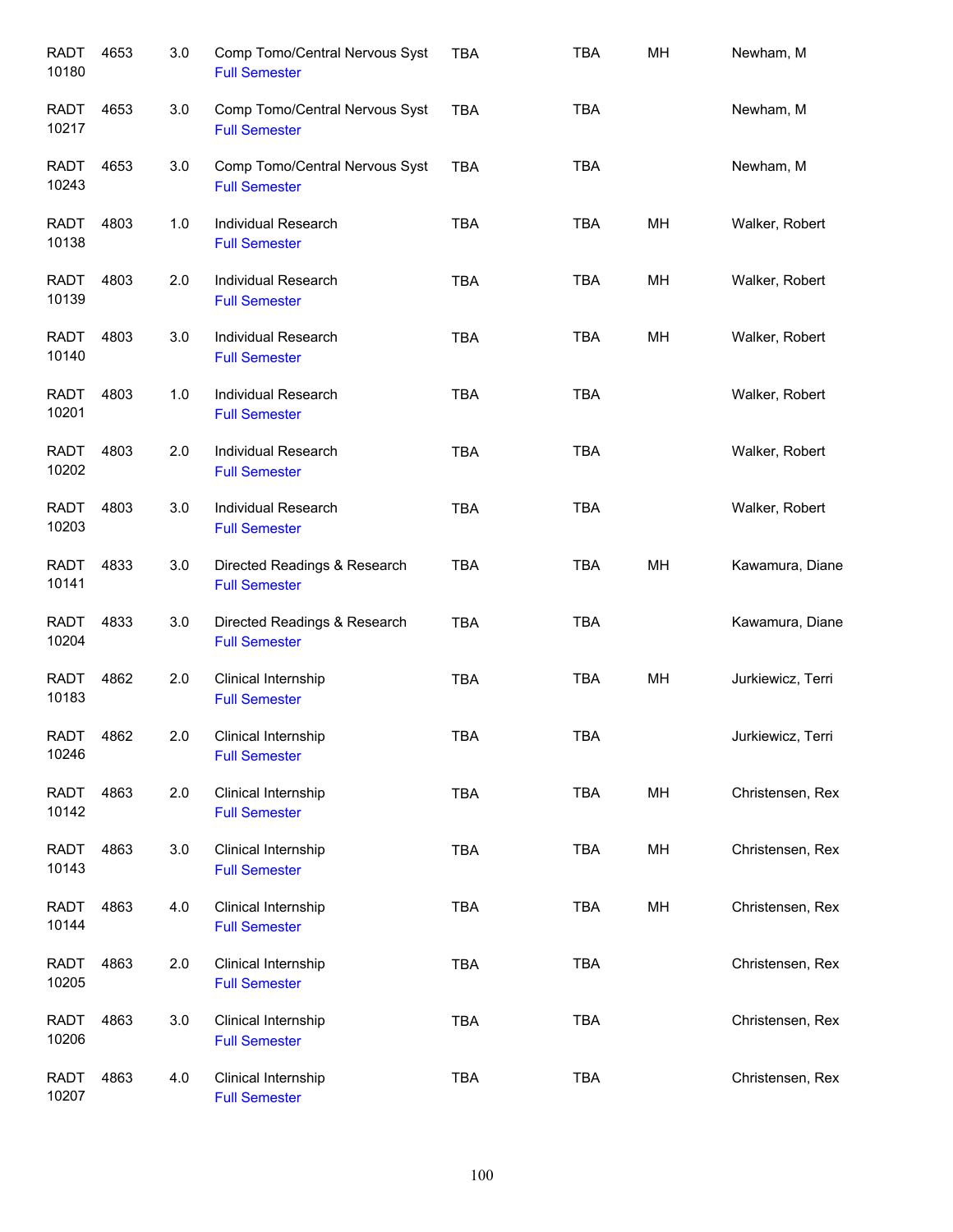| <b>RADT</b><br>12060 | 4863 | 3.0 | Clinical Internship<br><b>Full Semester</b>                | <b>TBA</b> | <b>TBA</b> |    | Newham, M         |
|----------------------|------|-----|------------------------------------------------------------|------------|------------|----|-------------------|
| <b>RADT</b><br>10155 | 4911 | 2.0 | Comprehensive Review/CT<br><b>Full Semester</b>            | <b>TBA</b> | <b>TBA</b> | MH | Newham, M         |
| <b>RADT</b><br>10181 | 4911 | 2.0 | Comprehensive Review/CT<br><b>Full Semester</b>            | <b>TBA</b> | <b>TBA</b> | MН | Newham, M         |
| RADT<br>10218        | 4911 | 2.0 | Comprehensive Review/CT<br><b>Full Semester</b>            | <b>TBA</b> | <b>TBA</b> |    | Newham, M         |
| RADT<br>10244        | 4911 | 2.0 | Comprehensive Review/CT<br><b>Full Semester</b>            | <b>TBA</b> | <b>TBA</b> |    | Newham, M         |
| <b>RADT</b><br>10156 | 4912 | 2.0 | Comprehensive Review/MRI<br><b>Full Semester</b>           | <b>TBA</b> | <b>TBA</b> | MН | Christensen, Rex  |
| <b>RADT</b><br>10179 | 4912 | 2.0 | Comprehensive Review/MRI<br><b>Full Semester</b>           | <b>TBA</b> | <b>TBA</b> | MH | Christensen, Rex  |
| <b>RADT</b><br>10219 | 4912 | 2.0 | Comprehensive Review/MRI<br><b>Full Semester</b>           | <b>TBA</b> | <b>TBA</b> |    | Christensen, Rex  |
| <b>RADT</b><br>10242 | 4912 | 2.0 | Comprehensive Review/MRI<br><b>Full Semester</b>           | <b>TBA</b> | <b>TBA</b> |    | Christensen, Rex  |
| <b>RADT</b><br>10152 | 4913 | 2.0 | Comprehensive Review/CIT<br><b>Full Semester</b>           | <b>TBA</b> | <b>TBA</b> | MH | Walker, Robert    |
| <b>RADT</b><br>10215 | 4913 | 2.0 | Comprehensive Review/CIT<br><b>Full Semester</b>           | <b>TBA</b> | <b>TBA</b> |    | Walker, Robert    |
| <b>RADT</b><br>10184 | 4914 | 2.0 | Compre Review/M<br><b>Full Semester</b>                    | <b>TBA</b> | <b>TBA</b> | MH | Jurkiewicz, Terri |
| RADT<br>10247        | 4914 | 2.0 | Compre Review/M<br><b>Full Semester</b>                    | TBA        | <b>TBA</b> |    | Jurkiewicz, Terri |
| <b>RADT</b><br>10145 | 4922 | 2.0 | Workshop<br><b>Full Semester</b>                           | TBA        | TBA        | MH | Walker, Robert    |
| <b>RADT</b><br>10208 | 4922 | 2.0 | Workshop<br><b>Full Semester</b>                           | <b>TBA</b> | <b>TBA</b> |    | Walker, Robert    |
| <b>RADT</b><br>10146 | 4933 | 3.0 | Research Methods<br><b>Full Semester</b>                   | TBA        | <b>TBA</b> | MH | Kawamura, Diane   |
| <b>RADT</b><br>10209 | 4933 | 3.0 | Research Methods<br><b>Full Semester</b>                   | <b>TBA</b> | <b>TBA</b> |    | Kawamura, Diane   |
| <b>RADT</b><br>10147 | 4942 | 2.0 | <b>Current Issues &amp; Trends</b><br><b>Full Semester</b> | <b>TBA</b> | <b>TBA</b> | MH | Walker, Robert    |
| <b>RADT</b><br>10210 | 4942 | 2.0 | <b>Current Issues &amp; Trends</b><br><b>Full Semester</b> | <b>TBA</b> | TBA        |    | Walker, Robert    |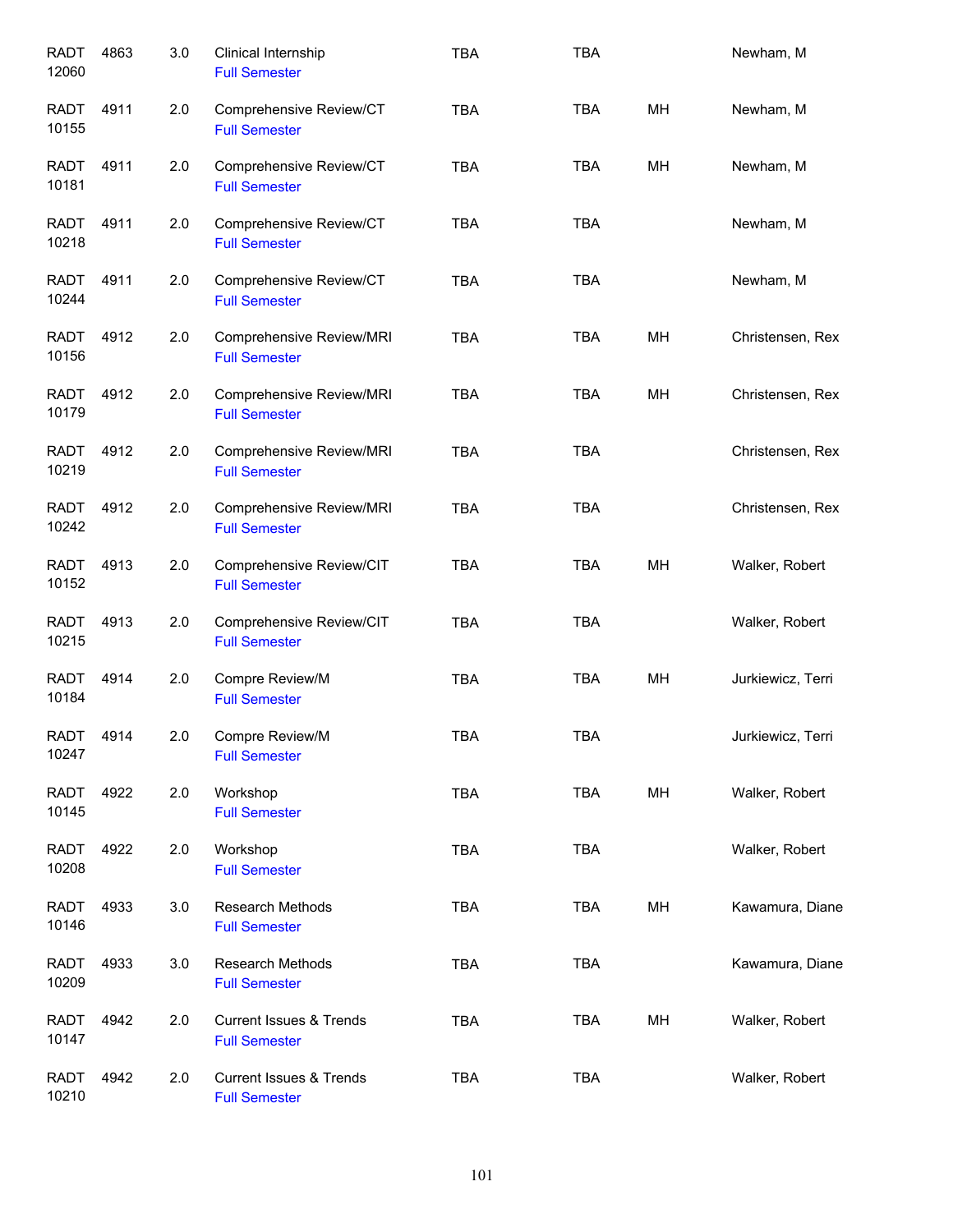| <b>RADT</b><br>10148 | 4943 | 3.0 | <b>Baccalaureate Thesis</b><br><b>Full Semester</b>   | <b>TBA</b> | <b>TBA</b> | MH | Kawamura, Diane      |
|----------------------|------|-----|-------------------------------------------------------|------------|------------|----|----------------------|
| RADT<br>10211        | 4943 | 3.0 | <b>Baccalaureate Thesis</b><br><b>Full Semester</b>   | <b>TBA</b> | <b>TBA</b> |    | Kawamura, Diane      |
| RADT<br>10149        | 4992 | 1.0 | Seminar<br><b>Full Semester</b>                       | <b>TBA</b> | <b>TBA</b> | MH | Walker, Robert       |
| <b>RADT</b><br>10150 | 4992 | 2.0 | Seminar<br><b>Full Semester</b>                       | <b>TBA</b> | <b>TBA</b> | MН | Walker, Robert       |
| <b>RADT</b><br>10162 | 4992 | 2.0 | Seminar<br><b>Full Semester</b>                       | <b>TBA</b> | <b>TBA</b> | MH | Hecox, Ryan          |
| <b>RADT</b><br>10212 | 4992 | 1.0 | Seminar<br><b>Full Semester</b>                       | <b>TBA</b> | <b>TBA</b> |    | Walker, Robert       |
| <b>RADT</b><br>10213 | 4992 | 2.0 | Seminar<br><b>Full Semester</b>                       | <b>TBA</b> | <b>TBA</b> |    | Walker, Robert       |
| <b>RADT</b><br>10225 | 4992 | 2.0 | Seminar<br><b>Full Semester</b>                       | <b>TBA</b> | <b>TBA</b> |    | Hecox, Ryan          |
| <b>RADT</b><br>11989 | 4992 | 1.0 | Seminar<br><b>Full Semester</b>                       | <b>TBA</b> | <b>TBA</b> |    | Newham, M            |
| <b>RADT</b><br>10252 | 5473 | 3.0 | Invasive Imaging Procedures<br><b>Full Semester</b>   | <b>TBA</b> | <b>TBA</b> |    | Newham, M            |
| <b>RADT</b><br>10253 | 5863 | 3.0 | <b>Clinical Preceptorship</b><br><b>Full Semester</b> | <b>TBA</b> | <b>TBA</b> |    | Newham, M            |
| <b>RATH</b><br>10163 | 4414 | 3.0 | Radiation Oncology III<br><b>Full Semester</b>        | <b>TBA</b> | <b>TBA</b> | MH | Marston, Christopher |
| RATH<br>10226        | 4414 | 3.0 | Radiation Oncology III<br><b>Full Semester</b>        | <b>TBA</b> | TBA        |    | Marston, Christopher |
| <b>RATH</b><br>10164 | 4444 | 3.0 | Advncd Treat Plan/Brachythera<br><b>Full Semester</b> | <b>TBA</b> | TBA        | MH | Hadlock, Morgan      |
| <b>RATH</b><br>10227 | 4444 | 3.0 | Advncd Treat Plan/Brachythera<br><b>Full Semester</b> | <b>TBA</b> | <b>TBA</b> |    | Hadlock, Morgan      |
| <b>RATH</b><br>10165 | 4863 | 3.0 | <b>Clinical Education III</b><br><b>Full Semester</b> | <b>TBA</b> | <b>TBA</b> | MH | Neville, Casey       |
| <b>RATH</b><br>10228 | 4863 | 3.0 | <b>Clinical Education III</b><br><b>Full Semester</b> | <b>TBA</b> | <b>TBA</b> |    | Neville, Casey       |
| <b>RATH</b><br>10166 | 4913 | 3.0 | <b>Comprehensive Review</b><br><b>Full Semester</b>   | <b>TBA</b> | TBA        | MH | Fackrell, Mark       |
| <b>RATH</b><br>10229 | 4913 | 3.0 | <b>Comprehensive Review</b><br><b>Full Semester</b>   | <b>TBA</b> | TBA        |    | Fackrell, Mark       |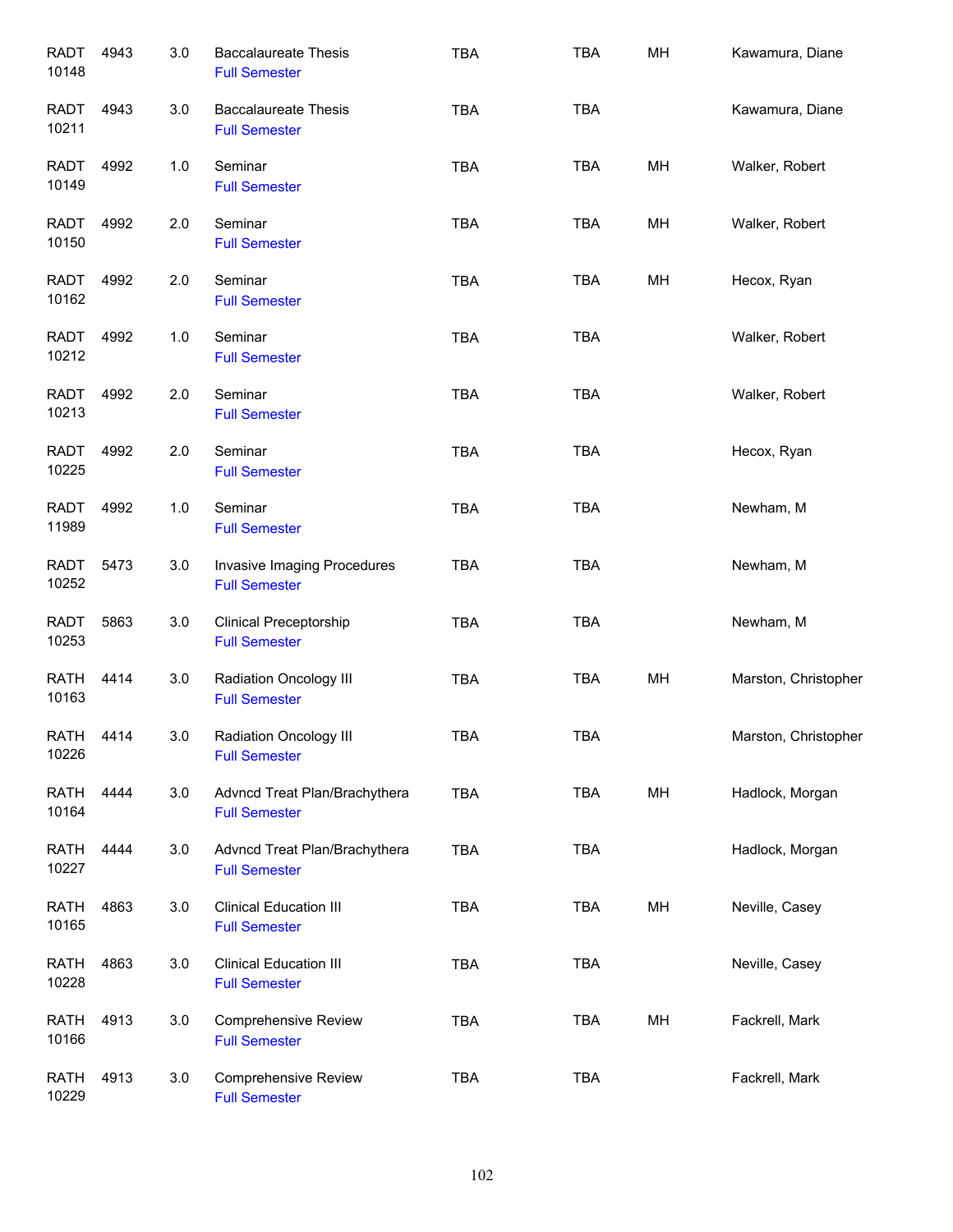| <b>REC</b><br>11629  | 4930 | 2.0 | <b>Outdoor Education Workshop</b><br><b>Block 1</b><br>Class meets June 18, 19, 20, 21, 22 and 25 only.            | 1630 - 2100                                              | <b>MTWRF</b>     | SW116                                | Willden, Gary   |
|----------------------|------|-----|--------------------------------------------------------------------------------------------------------------------|----------------------------------------------------------|------------------|--------------------------------------|-----------------|
| <b>REC</b><br>11630  | 6930 | 2.0 | <b>Outdoor Education Workshop</b><br><b>Block 1</b><br>Class meets June 18,19, 20, 21, 22, 25 only.                | 1630 - 2100                                              | <b>MTWRF</b>     | SW116                                | Willden, Gary   |
| <b>REST</b><br>10105 | 1540 | 1.0 | Survey Respiratory Therapy<br><b>Full Semester</b><br>To access the online course materials, please log in through | TBA                                                      | <b>TBA</b>       | <b>OL</b>                            | Oki, Michell    |
| <b>REST</b><br>11965 | 2140 | 3.0 | the student portal (eWeber) at http://weber.edu.<br>Intro Basic Therapeutic Modali<br><b>Full Semester</b>         | <b>TBA</b>                                               | <b>TBA</b>       | UM                                   | Guenter, Robert |
| <b>REST</b><br>11966 | 2210 | 3.0 | Elem Cardiopulm Anatomy/Physio<br><b>Full Semester</b>                                                             | <b>TBA</b>                                               | <b>TBA</b>       | UM                                   | Clawson, Gary   |
| <b>REST</b><br>11967 | 2250 | 2.0 | <b>Basic Patient Assessment</b><br><b>Full Semester</b>                                                            | <b>TBA</b>                                               | <b>TBA</b>       | UM                                   | Guenter, Robert |
| <b>REST</b><br>11968 | 2300 | 3.0 | Basic Modalities Resp Care I<br><b>Full Semester</b>                                                               | <b>TBA</b>                                               | <b>TBA</b>       | UM                                   | Clawson, Gary   |
| <b>REST</b><br>11969 | 2310 | 3.0 | Basic Modalities Resp Care II<br><b>Full Semester</b>                                                              | <b>TBA</b>                                               | <b>TBA</b>       | UM                                   | Clawson, Gary   |
| <b>REST</b><br>11970 | 2700 | 4.0 | <b>Clinical Applications</b><br><b>Full Semester</b>                                                               | <b>TBA</b>                                               | <b>TBA</b>       | UM                                   | Guenter, Robert |
| <b>REST</b><br>11971 | 3210 | 2.0 | Adv Cardiopulm Anatomy/Physiol<br><b>Full Semester</b>                                                             | <b>TBA</b>                                               | <b>TBA</b>       | UM                                   | Clawson, Gary   |
| <b>REST</b><br>11961 | 3220 | 2.0 | Adv Cardiopulm Pathophysiology<br><b>Full Semester</b>                                                             | <b>TBA</b>                                               | <b>TBA</b>       | D <sub>0</sub> 2                     | Eberle, Paul    |
| <b>REST</b><br>11972 | 3220 | 2.0 | Adv Cardiopulm Pathophysiology<br><b>Full Semester</b>                                                             | TBA                                                      | <b>TBA</b>       | <b>UM</b>                            | Clawson, Gary   |
| <b>REST</b><br>11962 | 3230 | 2.0 | Adv Cardiopulmonary Technology<br><b>Full Semester</b>                                                             | <b>TBA</b>                                               | <b>TBA</b>       | D02                                  | Hudson, Keith   |
| <b>REST</b><br>11973 | 3230 | 2.0 | Adv Cardiopulmonary Technology<br><b>Full Semester</b>                                                             | <b>TBA</b>                                               | <b>TBA</b>       | UM                                   | Clawson, Gary   |
| <b>REST</b><br>10108 | 3502 | 2.0 | Intro to Sleep Disorders<br><b>Block 1</b>                                                                         | 0900 - 1500<br>0900 - 1500<br>0900 - 1500<br>0900 - 1500 | M<br>М<br>W<br>W | D02106<br>D02106<br>D02106<br>D02106 | Oki, Michell    |
|                      |      |     | This class meets May 7, 9, 14, and 16 from 9 a.m. to 3 p.m.                                                        |                                                          |                  |                                      |                 |
| <b>REST</b><br>10106 | 3509 | 2.0 | Cases In Sleep Medicine<br><b>Full Semester</b><br>To access the online course materials, please log in through    | <b>TBA</b>                                               | TBA              | OL                                   | Oki, Michell    |
|                      |      |     | the student portal (eWeber) at http://weber.edu.                                                                   |                                                          |                  |                                      |                 |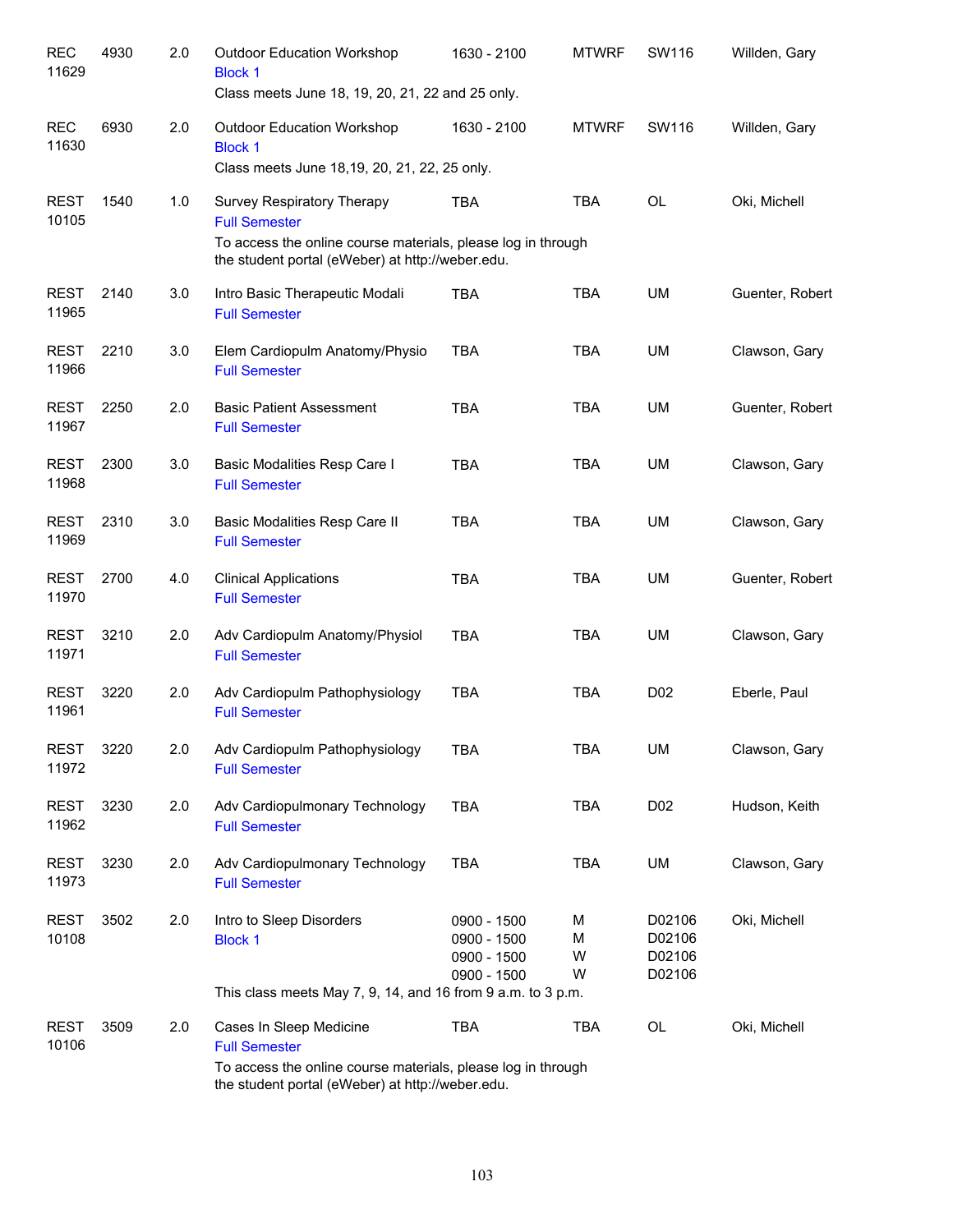| <b>REST</b><br>11963 | 3760 | 4.0 | Clin Appl Neonatal/Pediatric<br><b>Full Semester</b>                                                                                                                                                   | <b>TBA</b>  | <b>TBA</b> | D <sub>0</sub> 2 | Bouwhuis, Kristine  |
|----------------------|------|-----|--------------------------------------------------------------------------------------------------------------------------------------------------------------------------------------------------------|-------------|------------|------------------|---------------------|
| <b>REST</b><br>11974 | 3760 | 4.0 | Clin Appl Neonatal/Pediatric<br><b>Full Semester</b>                                                                                                                                                   | <b>TBA</b>  | <b>TBA</b> | UM               | Guenter, Robert     |
| <b>REST</b><br>11964 | 3900 | 3.0 | <b>Clinical Simulation Seminar</b><br><b>Full Semester</b>                                                                                                                                             | <b>TBA</b>  | <b>TBA</b> | D <sub>02</sub>  | Hudson, Keith       |
| <b>REST</b><br>11975 | 3900 | 3.0 | <b>Clinical Simulation Seminar</b><br><b>Full Semester</b>                                                                                                                                             | <b>TBA</b>  | <b>TBA</b> | UM               | Guenter, Robert     |
| <b>REST</b><br>12038 | 4610 | 1.0 | <b>Advanced Patient Assessment</b><br><b>Full Semester</b>                                                                                                                                             | <b>TBA</b>  | <b>TBA</b> |                  | Eberle, Paul        |
| <b>REST</b><br>12039 | 4610 | 2.0 | <b>Advanced Patient Assessment</b><br><b>Full Semester</b>                                                                                                                                             | <b>TBA</b>  | <b>TBA</b> |                  | Eberle, Paul        |
| <b>REST</b><br>12040 | 4620 | 1.0 | <b>Health Promotion</b><br><b>Full Semester</b>                                                                                                                                                        | <b>TBA</b>  | <b>TBA</b> |                  | Trujillo, Lisa      |
| <b>REST</b><br>12031 | 4630 | 2.0 | <b>Continuous Quality Improvement</b><br><b>Full Semester</b>                                                                                                                                          |             |            |                  |                     |
| <b>REST</b><br>10107 | 4800 | 1.0 | Independent Projects<br><b>Full Semester</b><br>To access the online course materials, please log in through<br>the student portal (eWeber) at http://weber. edu.                                      | <b>TBA</b>  | <b>TBA</b> | OL               | Oki, Michell        |
| <b>SCM</b><br>11467  | 3050 | 3.0 | Operations & Logistics Mgmt<br><b>Block 2</b>                                                                                                                                                          | 0930 - 1210 | <b>TR</b>  | <b>WB110</b>     | Hill, Stephen       |
| <b>SCM</b><br>11472  | 4860 | 3.0 | Supply Chain Mngmt Internship<br><b>Full Semester</b>                                                                                                                                                  | <b>TBA</b>  | <b>TBA</b> |                  | Russell, Stephen    |
| SOC<br>11369         | 1010 | 3.0 | SS/DV Intro to Sociology<br><b>Full Semester</b><br>To access online course materials, please log on through the<br>student portal (eWeber) at http://weber.edu and select:<br>"Current Students".     | <b>TBA</b>  | <b>TBA</b> | <b>OL</b>        | Wei-Arthus, Huiying |
| <b>SOC</b><br>11370  | 1010 | 3.0 | SS/DV Intro to Sociology<br><b>Full Semester</b><br>To access online course materials, please log on through the<br>student portal (eWeber) at http://weber.edu and select:<br>"Current Students".     | <b>TBA</b>  | <b>TBA</b> | <b>OL</b>        | Reynolds, Robert    |
| <b>SOC</b><br>11356  | 1020 | 3.0 | <b>SS/DV Social Problems</b><br><b>Block 1</b>                                                                                                                                                         | 1030 - 1310 | <b>TR</b>  | SS109            | Kearin, Thomas      |
| <b>SOC</b><br>11371  | 1020 | 3.0 | <b>SS/DV Social Problems</b><br><b>Full Semester</b><br>To access online course materials, please log on through the<br>student portal (eWeber) at http://weber.edu and select:<br>"Current Students". | <b>TBA</b>  | <b>TBA</b> | <b>OL</b>        | Richens, Greg       |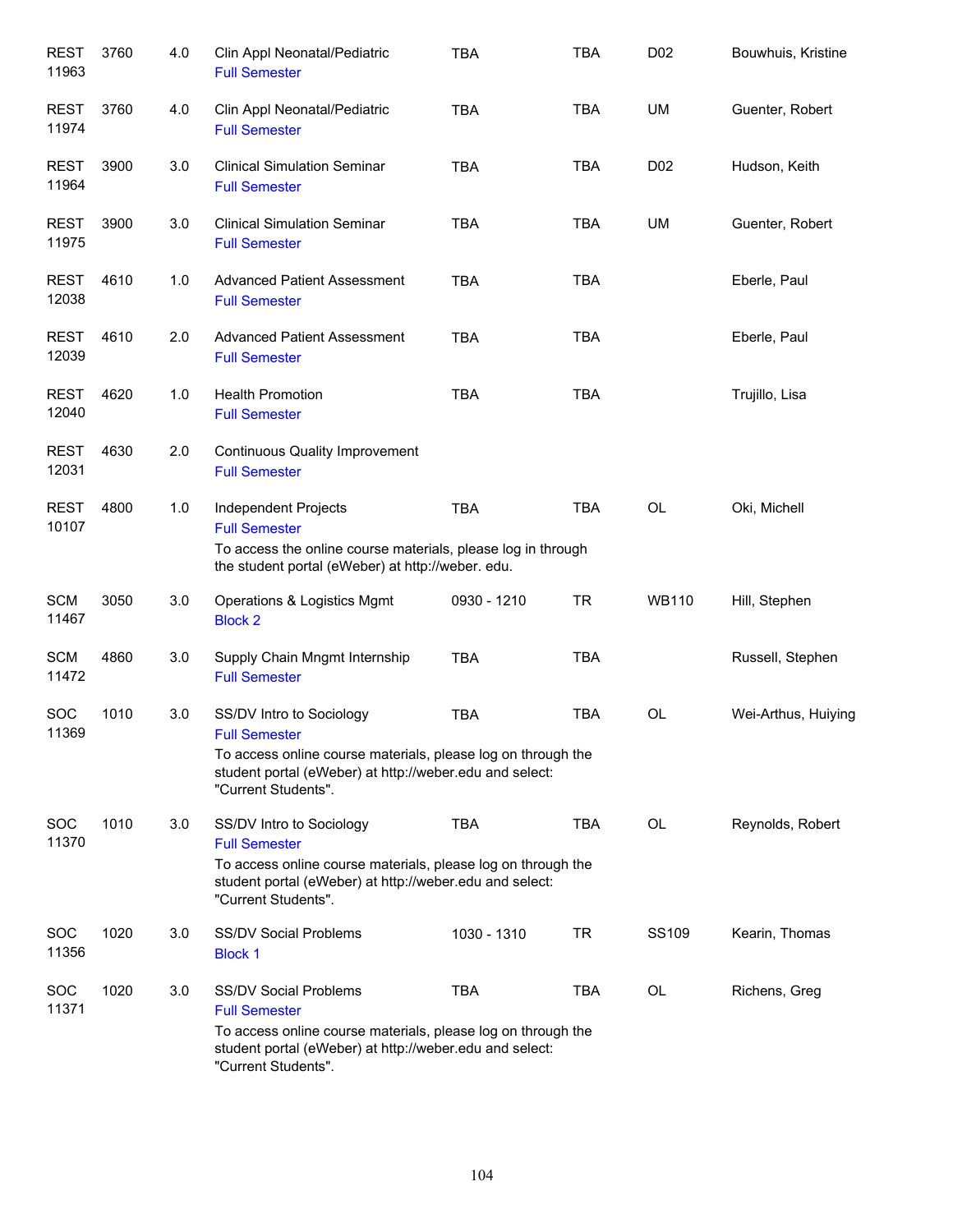| SOC<br>11372         | 1020 | 3.0   | SS/DV Social Problems<br><b>Full Semester</b>                                                                                                  | <b>TBA</b>  | <b>TBA</b>  | OL           | Higley, Ramona    |
|----------------------|------|-------|------------------------------------------------------------------------------------------------------------------------------------------------|-------------|-------------|--------------|-------------------|
|                      |      |       | To access online course materials, please log on through the<br>student portal (eWeber) at http://weber.edu and select:<br>"Current Students". |             |             |              |                   |
| <b>SOC</b><br>11354  | 3410 | 3.0   | Sociology of Religion<br><b>Block 1</b>                                                                                                        | 1030 - 1220 | <b>MWF</b>  | <b>SS44</b>  | Reynolds, Robert  |
| SOC<br>11325         | 3540 | 3.0   | Small Groups & Leadership<br><b>Block 1</b>                                                                                                    | 1730 - 2010 | <b>TR</b>   | <b>SS109</b> | Richens, Greg     |
| SOC<br>11353         | 3600 | 3.0   | <b>Social Statistics</b><br><b>Block 1</b>                                                                                                     | 0830 - 1020 | <b>MWF</b>  | <b>SS44</b>  | Reynolds, Robert  |
| SOC<br>11368         | 3660 | 3.0   | Sociological Research<br><b>Full Semester</b><br>Class held in Room 275 at SLCC, PSET.                                                         | 1700 - 2010 | $\mathsf R$ | PS           | Reynolds, Robert  |
| <b>SOC</b><br>11343  | 4830 | 1.0   | Readings and/or Projects<br><b>Full Semester</b>                                                                                               | <b>TBA</b>  | <b>TBA</b>  |              | Reynolds, Robert  |
| SOC<br>11345         | 4830 | 2.0   | Readings and/or Projects<br><b>Full Semester</b>                                                                                               | <b>TBA</b>  | <b>TBA</b>  |              | Reynolds, Robert  |
| SOC<br>11346         | 4830 | 3.0   | Readings and/or Projects<br><b>Full Semester</b>                                                                                               | <b>TBA</b>  | <b>TBA</b>  |              | Reynolds, Robert  |
| SOC<br>11347         | 4890 | 1.0   | Internship<br><b>Full Semester</b>                                                                                                             | <b>TBA</b>  | <b>TBA</b>  |              | Reynolds, Robert  |
| SOC<br>11348         | 4890 | 2.0   | Internship<br><b>Full Semester</b>                                                                                                             | <b>TBA</b>  | <b>TBA</b>  |              | Reynolds, Robert  |
| SOC<br>11349         | 4890 | 3.0   | Internship<br><b>Full Semester</b>                                                                                                             | <b>TBA</b>  | <b>TBA</b>  |              | Reynolds, Robert  |
| SOC<br>11350         | 4890 | 4.0   | Internship<br><b>Full Semester</b>                                                                                                             | <b>TBA</b>  | TBA         |              | Reynolds, Robert  |
| SOC<br>11351         | 4890 | $5.0$ | Internship<br><b>Full Semester</b>                                                                                                             | <b>TBA</b>  | <b>TBA</b>  |              | Reynolds, Robert  |
| SOC<br>11352         | 4890 | 6.0   | Internship<br><b>Full Semester</b>                                                                                                             | <b>TBA</b>  | <b>TBA</b>  |              | Reynolds, Robert  |
| <b>SPAN</b><br>10111 | 1010 | 3.0   | First Year Spanish I<br><b>Block 1</b><br>Course Fee: \$6.00                                                                                   | 0830 - 1020 | <b>MWF</b>  | EH118        | Norseth, Marianna |
| <b>SPAN</b><br>10112 | 1020 | 3.0   | First Year Spanish II<br><b>Block 2</b><br>Course Fee: \$6.00                                                                                  | 0830 - 1020 | <b>MWF</b>  | EH118        | Norseth, Marianna |
| <b>SPAN</b><br>10113 | 2010 | 3.0   | Second Year Spanish I<br><b>Block 1</b><br>Course Fee: \$6.00                                                                                  | 0830 - 1020 | <b>MWF</b>  | EH105        | Knudsen, Tyson    |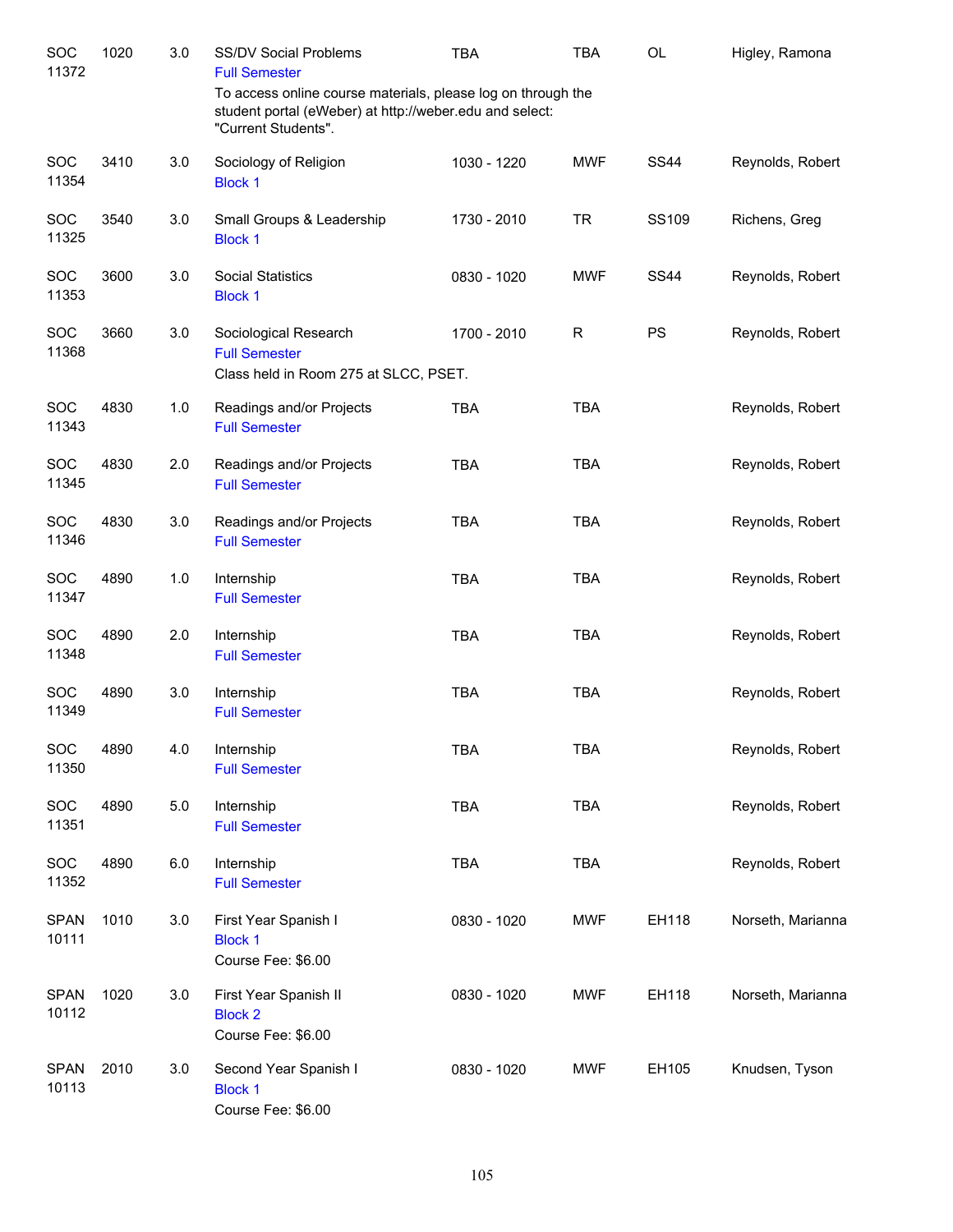| <b>SPAN</b><br>12219 | 2020 | 3.0 | HU Second Year Spanish II<br><b>Block 2</b><br>Course Fee \$6.00                                                                                                                                                   | <b>TBA</b>  | <b>TBA</b> |           | Bergeson, Craig    |
|----------------------|------|-----|--------------------------------------------------------------------------------------------------------------------------------------------------------------------------------------------------------------------|-------------|------------|-----------|--------------------|
| <b>SPAN</b><br>10115 | 3060 | 3.0 | Grammar & Composition<br><b>Block 1</b><br>Course Fee: \$6.00                                                                                                                                                      | 0830 - 1110 | <b>MW</b>  | EH104     | Batista, Diego     |
| <b>SPAN</b><br>10116 | 3160 | 3.0 | Introduction to Literature<br><b>Block 2</b><br>Course Fee: \$6.00                                                                                                                                                 | 0830 - 1110 | <b>TR</b>  | EH104     | Maughan, Rona Lee  |
| <b>SPAN</b><br>10117 | 3220 | 3.0 | Phonetics & Phonology<br><b>Block 1</b><br>Course Fee: \$6.00                                                                                                                                                      | 0830 - 1110 | <b>TR</b>  | EH104     | Mathews, Thomas    |
| <b>SPAN</b><br>10118 | 3630 | 3.0 | Spanish Theater<br><b>Block 2</b><br>Course Fee: \$6.00                                                                                                                                                            | 0830 - 1110 | <b>MW</b>  | EH104     | Bergeson, Craig    |
| <b>SST</b><br>11588  | 1143 | 3.0 | <b>Fundamental Selling Techniques</b><br><b>Full Semester</b><br>To access the online course materials, please log in through<br>the student portal (eWeber) at http://weber.edu and select:<br>"current students" | <b>TBA</b>  | <b>TBA</b> | <b>OL</b> | Border, Tim        |
| <b>SST</b><br>11589  | 1303 | 3.0 | Sales Channels<br><b>Full Semester</b><br>To access the online course materials, please log in through<br>the student portal (eWeber) at http://weber.edu and select:<br>"current students"                        | <b>TBA</b>  | <b>TBA</b> | <b>OL</b> | Eichmeier, Steven  |
| <b>SST</b><br>11592  | 1401 | 1.0 | Intoduction to SST<br><b>Full Semester</b><br>To access the online course materials, please log in through<br>the student portal (eWeber) at http://weber.edu and select:<br>"current students"                    | <b>TBA</b>  | <b>TBA</b> | <b>OL</b> | Eichmeier, Steven  |
| <b>SST</b><br>11593  | 2383 | 3.0 | Retail Merchandising/Buying Me<br><b>Full Semester</b><br>To access the online course materials, please log in through<br>the student portal (eWeber) at http://weber.edu and select:<br>"current students"        | <b>TBA</b>  | <b>TBA</b> | OL        | Jonsson, Jo Ellen  |
| <b>SST</b><br>11594  | 2443 | 3.0 | <b>Advertising Methods</b><br><b>Full Semester</b><br>To access the online course materials, please log in through<br>the student portal (eWeber) at http://weber.edu and select:<br>"current students"            | <b>TBA</b>  | <b>TBA</b> | OL        | Grunander, Carl    |
| <b>SST</b><br>11595  | 2603 | 3.0 | <b>Advanced Selling Techniques</b><br><b>Full Semester</b><br>To access the online course materials, please log in through<br>the student portal (eWeber) at http://weber.edu and select:<br>"current students"    | <b>TBA</b>  | <b>TBA</b> | <b>OL</b> | Litchford, Charles |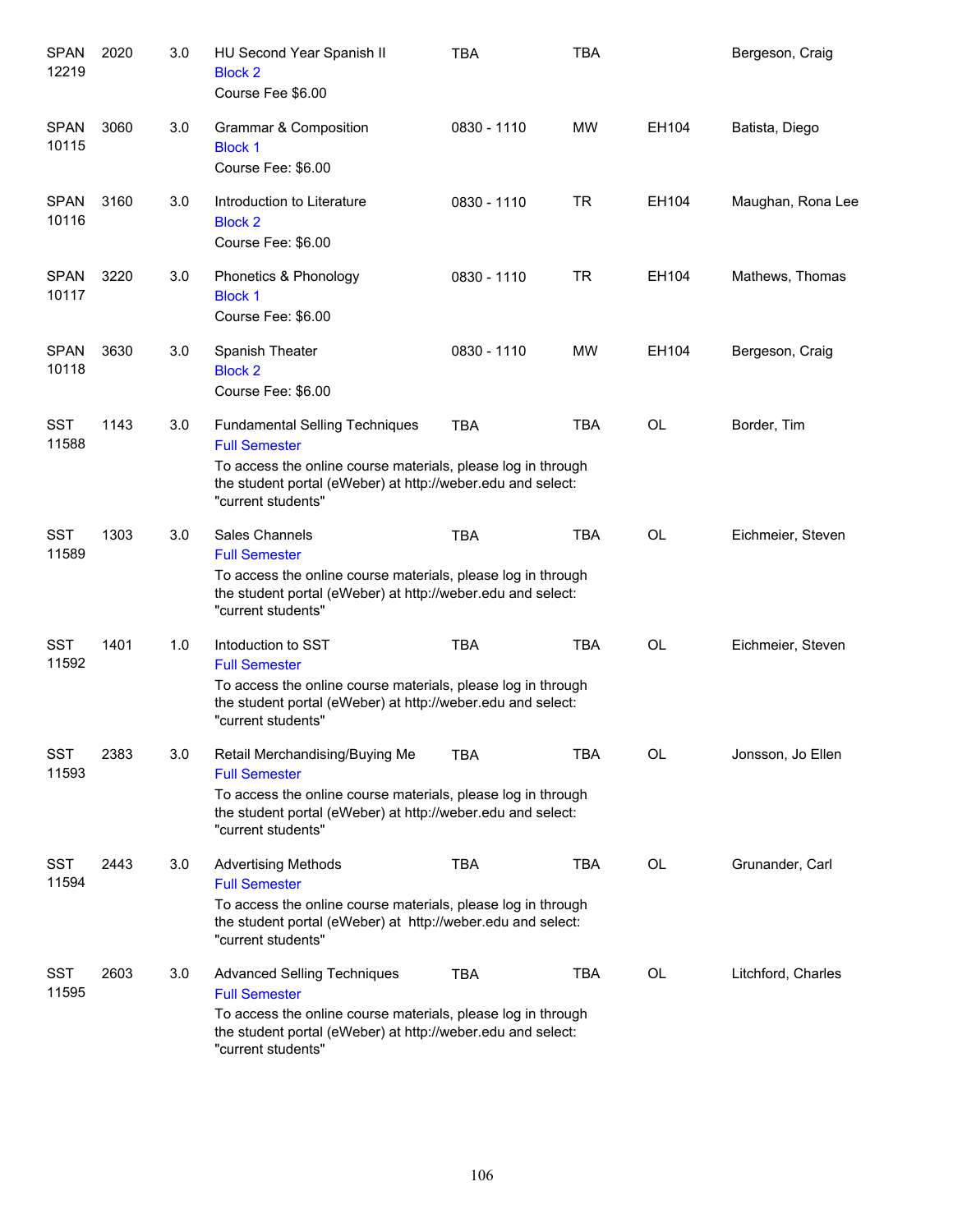| SST<br>11596        | 3103 | 3.0 | Sales Personalities & Profiles<br><b>Full Semester</b>                                                                                            | <b>TBA</b>                 | <b>TBA</b>     | <b>OL</b>                      | Border, Tim       |
|---------------------|------|-----|---------------------------------------------------------------------------------------------------------------------------------------------------|----------------------------|----------------|--------------------------------|-------------------|
|                     |      |     | To access the online course materials, please log in through<br>the student portal (eWeber) at http://weber.edu and select:<br>"current students" |                            |                |                                |                   |
| <b>SST</b><br>11597 | 3203 | 3.0 | <b>Customer Service Techniques</b><br><b>Full Semester</b>                                                                                        | <b>TBA</b>                 | <b>TBA</b>     | <b>OL</b>                      | Grunander, Carl   |
|                     |      |     | To access the online course materials, please log in through<br>the student portal (eWeber) at http://weber.edu and select:<br>"current students" |                            |                |                                |                   |
| <b>SST</b><br>11598 | 3363 | 3.0 | <b>Contract &amp; Sales Negotiation</b><br><b>Full Semester</b>                                                                                   | <b>TBA</b>                 | <b>TBA</b>     | <b>OL</b>                      | Casler, Velton    |
|                     |      |     | To access the online course materials, please log in through<br>the student portal (eWeber) at http://weber.edu and select:<br>"current students" |                            |                |                                |                   |
| <b>SST</b><br>11599 | 3563 | 3.0 | Principles Sales Supervision<br><b>Full Semester</b>                                                                                              | <b>TBA</b>                 | <b>TBA</b>     | OL                             | Eichmeier, Steven |
|                     |      |     | To access the online course materials, please log in through<br>the student portal (eWeber) at http://weber.edu and select:<br>"current students" |                            |                |                                |                   |
| <b>SST</b><br>11600 | 3563 | 3.0 | Principles Sales Supervision<br><b>Full Semester</b>                                                                                              | <b>TBA</b>                 | <b>TBA</b>     | OL                             | Dove, Rick        |
|                     |      |     | To access the online course materials, please log in through<br>the student portal (eWeber) at http://weber.edu and select:<br>"current students" |                            |                |                                |                   |
| <b>SST</b><br>11217 | 3702 | 2.0 | Devloping Team Leadrshp Skills<br><b>Full Semester</b>                                                                                            | 1200 - 2100<br>1200 - 1900 | <b>WR</b><br>F | <b>TE202N</b><br><b>TE202N</b> | Dove, Rick        |
| <b>SST</b><br>11218 | 3702 | 2.0 | Devloping Team Leadrshp Skills<br><b>Full Semester</b>                                                                                            | 0900 - 1900<br>1200 - 2100 | S<br><b>RF</b> | <b>TE202N</b><br><b>TE202N</b> | Dove, Rick        |
| <b>SST</b><br>11601 | 3803 | 3.0 | Sales Proposals<br><b>Full Semester</b>                                                                                                           | <b>TBA</b>                 | <b>TBA</b>     | OL                             | Dove, Rick        |
|                     |      |     | To access the online course materials, please log in through<br>the student portal (eWeber) at http://weber.edu and select:<br>"current students" |                            |                |                                |                   |
| <b>SST</b><br>11602 | 3903 | 3.0 | Sales Presentation Strategies<br><b>Block 1</b>                                                                                                   | <b>TBA</b>                 | <b>TBA</b>     | <b>OL</b>                      | Cooper, Desiree   |
|                     |      |     | To access the online course materials, please log in through<br>the student portal (eWeber) at http://weber.edu and select:<br>"current students" |                            |                |                                |                   |
| <b>SST</b><br>11603 | 4203 | 3.0 | <b>Ethical Sales and Service</b><br><b>Full Semester</b>                                                                                          | <b>TBA</b>                 | <b>TBA</b>     | <b>OL</b>                      | Jonsson, Jo Ellen |
|                     |      |     | To access the online course materials, please log in through<br>the student portal (eWeber) at http://weber.edu and select:<br>"current students" |                            |                |                                |                   |
| <b>SST</b><br>11604 | 4203 | 3.0 | <b>Ethical Sales and Service</b><br><b>Full Semester</b>                                                                                          | <b>TBA</b>                 | <b>TBA</b>     | OL                             | Dove, Rick        |
|                     |      |     | To access the online course materials, please log in through<br>the student portal (eWeber) at http://weber.edu and select:<br>"current students" |                            |                |                                |                   |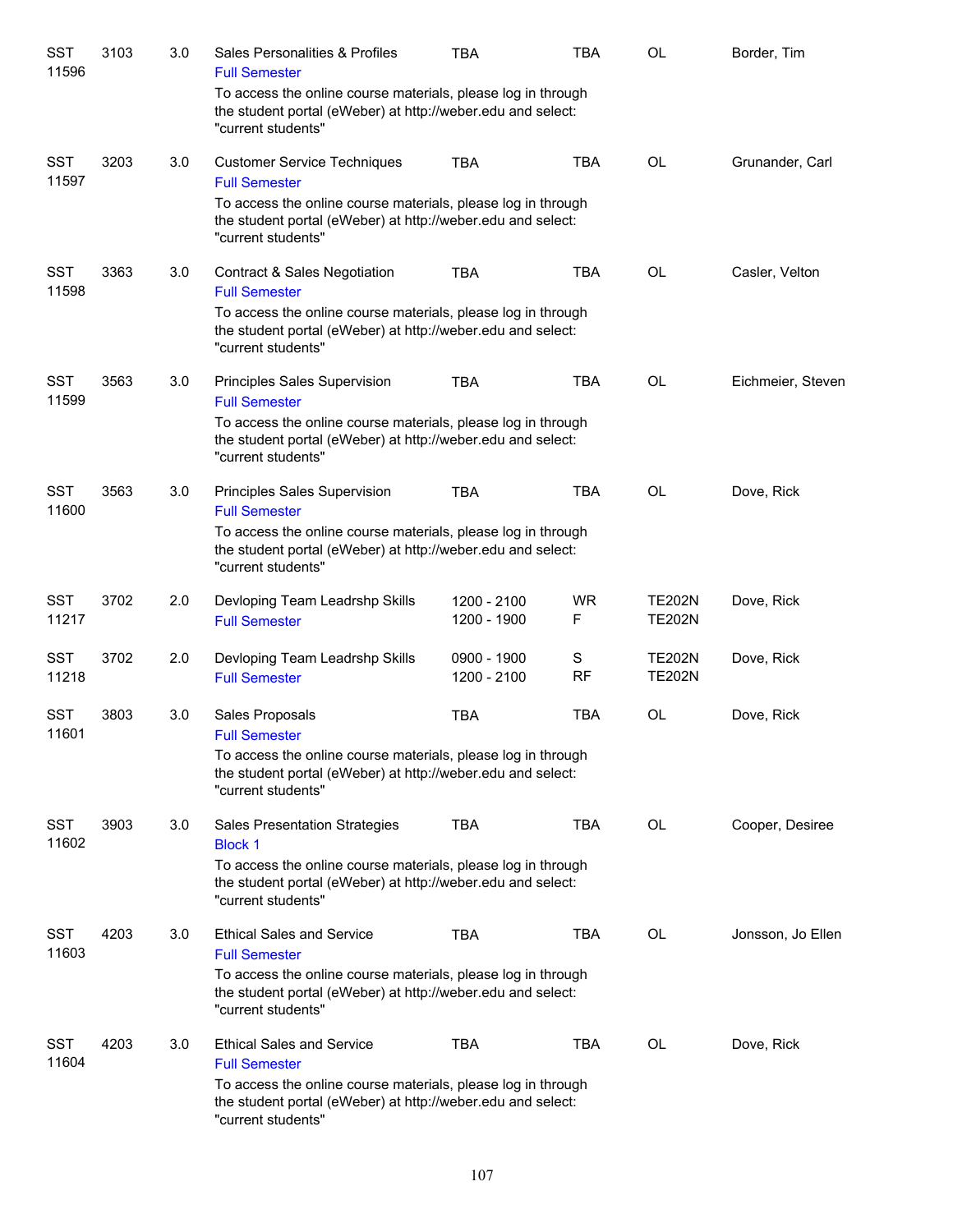| <b>SST</b><br>11605 | 4610 | 3.0 | Senior Project I<br><b>Full Semester</b>                                                                                                           | <b>TBA</b>  | <b>TBA</b> | <b>OL</b> | Casler, Velton         |
|---------------------|------|-----|----------------------------------------------------------------------------------------------------------------------------------------------------|-------------|------------|-----------|------------------------|
|                     |      |     | To access the online course materials, please log in through<br>the student portal (eWeber) at http://weber.edu and select:<br>"currrent students" |             |            |           |                        |
| <b>SST</b><br>11606 | 4620 | 3.0 | Senior Project II<br><b>Full Semester</b>                                                                                                          | <b>TBA</b>  | <b>TBA</b> | <b>OL</b> | Casler, Velton         |
|                     |      |     | To access the online course materials, please log in through<br>the student portal (eWeber) at http://weber.edu and select:<br>"current students"  |             |            |           |                        |
| <b>SST</b><br>11610 | 4993 | 3.0 | Sales Career Seminar<br><b>Full Semester</b>                                                                                                       | <b>TBA</b>  | <b>TBA</b> | <b>OL</b> | Eichmeier, Steven      |
|                     |      |     | To access the online course materials, please log in through<br>the student portal (eWeber) at http://weber.edu and select:<br>"current students"  |             |            |           |                        |
| SW<br>11109         | 1010 | 3.0 | <b>SS Intro Generalist Soc Work</b><br><b>Full Semester</b>                                                                                        | <b>TBA</b>  | <b>TBA</b> | OL        | Bigler, Mark           |
|                     |      |     | To access online course materials, please log on through the<br>student portal (eWeber) at http://weber.edu and select:<br>"Current Students".     |             |            |           |                        |
| SW<br>11110         | 2100 | 3.0 | Human Behavior & Social Enviro<br><b>Block 1</b>                                                                                                   | <b>TBA</b>  | <b>TBA</b> | <b>OL</b> | Tadehara, Corina       |
|                     |      |     | To access online course materials, please log on through the<br>student portal (eWeber) at http://weber.edu and select:<br>"Current Students".     |             |            |           |                        |
| SW<br>10899         | 2200 | 3.0 | DV Issues in Diversity<br><b>Block 1</b>                                                                                                           | 0930 - 1440 | W          | SS121     | Tadehara, Corina       |
| SW<br>10703         | 3100 | 2.0 | Human Behavoir & Social Enviro<br><b>Block 1</b>                                                                                                   | 0930 - 1300 | T          | SS101     | Bigler, Mark           |
| SW<br>10704         | 3900 | 3.0 | Social Work Methods, Values<br><b>Block 1</b>                                                                                                      | 0930 - 1440 | M          | SS101     | Bigler, Mark           |
| SW<br>10707         | 3910 | 3.0 | Social Work Practice I<br><b>Block 2</b>                                                                                                           | 1230 - 1740 | M          | SS121     | Kennedy-Pressey, Kerry |
| SW<br>10705         | 3920 | 3.0 | Social work Practice II<br><b>Block 1</b>                                                                                                          | 0930 - 1440 | T          | SS121     | Tadehara, Corina       |
| SW<br>10708         | 3930 | 3.0 | Social Work Practice III<br><b>Block 2</b>                                                                                                         | 1230 - 1740 | T          | SS121     | Kennedy-Pressey, Kerry |
| SW<br>10698         | 4150 | 3.0 | <b>DSM IV-TR</b><br><b>Full Semester</b>                                                                                                           | 1730 - 2015 | R          | SS101     | Vigil, Steven          |
| SW<br>10706         | 4500 | 3.0 | Interventions for Pop at Risk<br><b>Block 1</b>                                                                                                    | 0930 - 1440 | M          | SS121     | Tadehara, Corina       |
| SW<br>10713         | 4800 | 1.0 | Projects and Research<br><b>Full Semester</b>                                                                                                      | <b>TBA</b>  | <b>TBA</b> |           | Bigler, Mark           |
|                     |      |     | Instructor approval required. Contact the Social Work & Gerontology Office for<br>instructions at 801-626-6157.                                    |             |            |           |                        |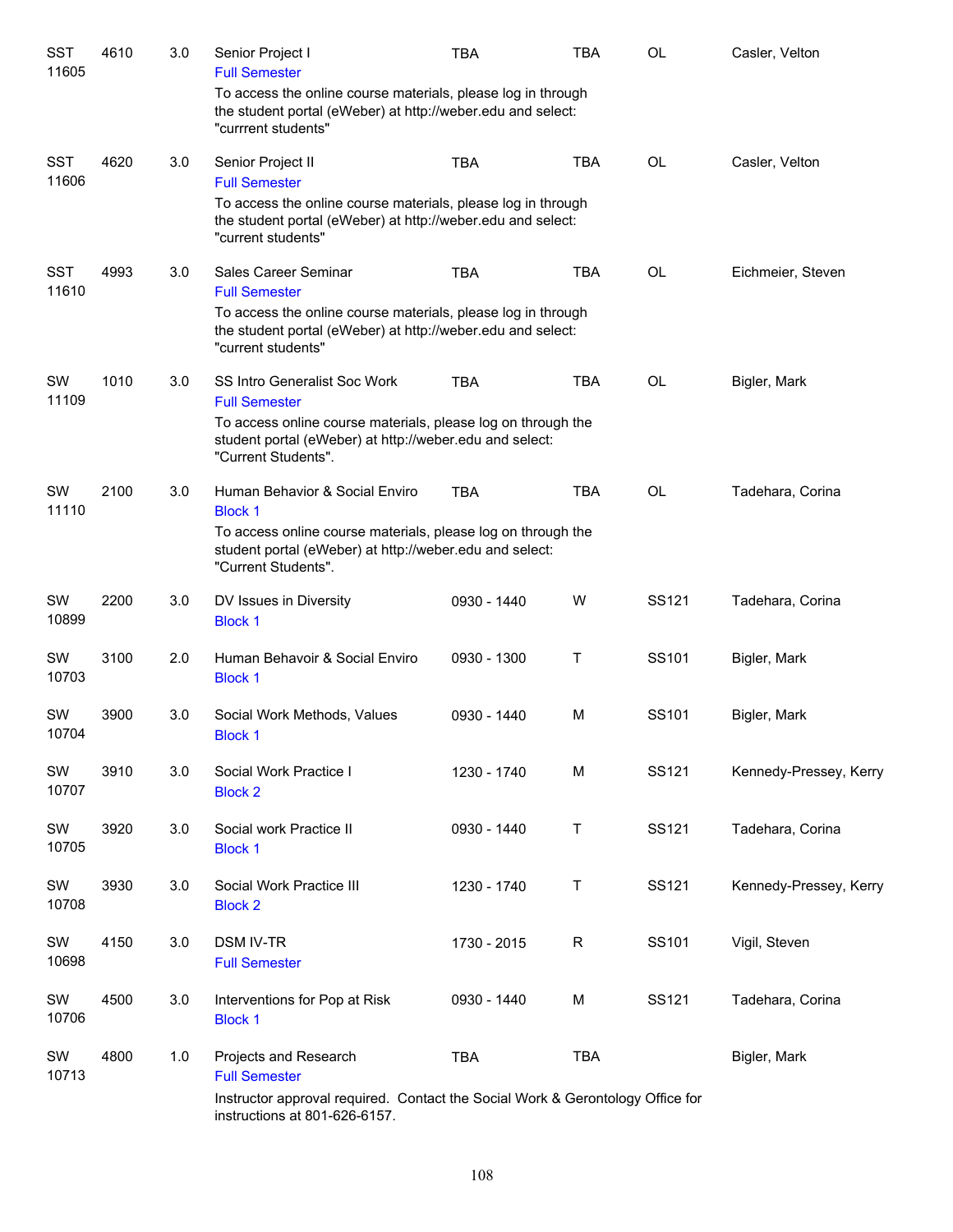| SW<br>10714          | 4800 | 2.0 | Projects and Research<br><b>Full Semester</b>                                                                                                                                                                 | <b>TBA</b>  | <b>TBA</b> |              | Bigler, Mark      |  |  |
|----------------------|------|-----|---------------------------------------------------------------------------------------------------------------------------------------------------------------------------------------------------------------|-------------|------------|--------------|-------------------|--|--|
|                      |      |     | Instructor approval required. Contact the Social Work & Gerontology Office for<br>instructions at 801-626-6157.                                                                                               |             |            |              |                   |  |  |
| SW<br>10718          | 4800 | 3.0 | Projects and Research<br><b>Full Semester</b>                                                                                                                                                                 | <b>TBA</b>  | <b>TBA</b> |              | Bigler, Mark      |  |  |
|                      |      |     | Instructor approval required. Contact the Social Work & Gerontology Office for<br>instructions at 801-626-6157.                                                                                               |             |            |              |                   |  |  |
| SW<br>10719          | 4830 | 1.0 | Directed Readings<br><b>Full Semester</b>                                                                                                                                                                     | <b>TBA</b>  | <b>TBA</b> |              | Bigler, Mark      |  |  |
|                      |      |     | Instructor approval required. Contact the Social Work & Gerontology Office for<br>instructions at 801-626-6157.                                                                                               |             |            |              |                   |  |  |
| SW<br>10721          | 4830 | 2.0 | <b>Directed Readings</b><br><b>Full Semester</b>                                                                                                                                                              | <b>TBA</b>  | <b>TBA</b> |              | Bigler, Mark      |  |  |
|                      |      |     | Instructor approval required. Contact the Social Work & Gerontology Office for<br>instructions at 801-626-6157.                                                                                               |             |            |              |                   |  |  |
| SW<br>10722          | 4830 | 3.0 | <b>Directed Readings</b><br><b>Full Semester</b>                                                                                                                                                              | <b>TBA</b>  | <b>TBA</b> |              | Bigler, Mark      |  |  |
|                      |      |     | Instructor approval required. Contact the Social Work & Gerontology Office for<br>instructions at 801-626-6157.                                                                                               |             |            |              |                   |  |  |
| SW<br>10700          | 4860 | 4.0 | Social Service Field Exp I<br><b>Full Semester</b>                                                                                                                                                            | 1730 - 2040 | M          | SS101        | Vigil, Steven     |  |  |
|                      |      |     | Admission to the Field is required. To be taken concurrently with SW3920 &<br>SW3930. Contact SW department for more information, 801-626-6157 or<br>bstockberger@weber.edu. INSTRUCTOR APPROVAL IS REQUIRED. |             |            |              |                   |  |  |
| SW<br>10701          | 4861 | 4.0 | Social Service Field Exp II<br><b>Full Semester</b>                                                                                                                                                           | 1730 - 2040 | М          | SS101        | Vigil, Steven     |  |  |
|                      |      |     | Admission to the Field is required. To be taken concurrently with SW4990.<br>Contact SW department for more information, 801-626-6157 or<br>bstockberger@weber.edu. INSTRUCTOR APPROVAL IS REQUIRED.          |             |            |              |                   |  |  |
| SW<br>10702          | 4990 | 2.0 | Social Work Senior Seminar<br><b>Full Semester</b>                                                                                                                                                            | 1545 - 1725 | M          | SS101        | Vigil, Steven     |  |  |
|                      |      |     | To be taken concurrently with SW4861. Contact SW department for more<br>information 801-626-6157 or bstockberger@weber.edu. INSTRUCTOR<br>APPROVAL IS REQUIRED.                                               |             |            |              |                   |  |  |
| <b>THEA</b><br>11438 | 1013 | 3.0 | CA Introduction to Theatre<br><b>Full Semester</b>                                                                                                                                                            | <b>TBA</b>  | TBA        | OL           | Lowe, Phillip     |  |  |
|                      |      |     | To access online course materials, please log on through the<br>student portal (eWeber) at http://weber.edu and select:<br>"Current Students".                                                                |             |            |              |                   |  |  |
| <b>THEA</b><br>11088 | 1023 | 3.0 | CA Introduction to Film<br><b>Block 1</b>                                                                                                                                                                     | 1630 - 1910 | TR         | <b>BC113</b> | Woodmansee, Carla |  |  |
|                      |      |     | This course will meet during the 1st seven-week block, May<br>7th to June 22nd. Course Fee \$8.                                                                                                               |             |            |              |                   |  |  |
| <b>THEA</b><br>11439 | 1023 | 3.0 | CA Introduction to Film<br><b>Block 2</b>                                                                                                                                                                     | <b>TBA</b>  | <b>TBA</b> | <b>OL</b>    | Zublin, Catherine |  |  |
|                      |      |     | Class begins June 25. To access online course materials, please log on<br>through the student portal (eWeber) at http://weber.edu and select student<br>services. Class fee: \$8.00.                          |             |            |              |                   |  |  |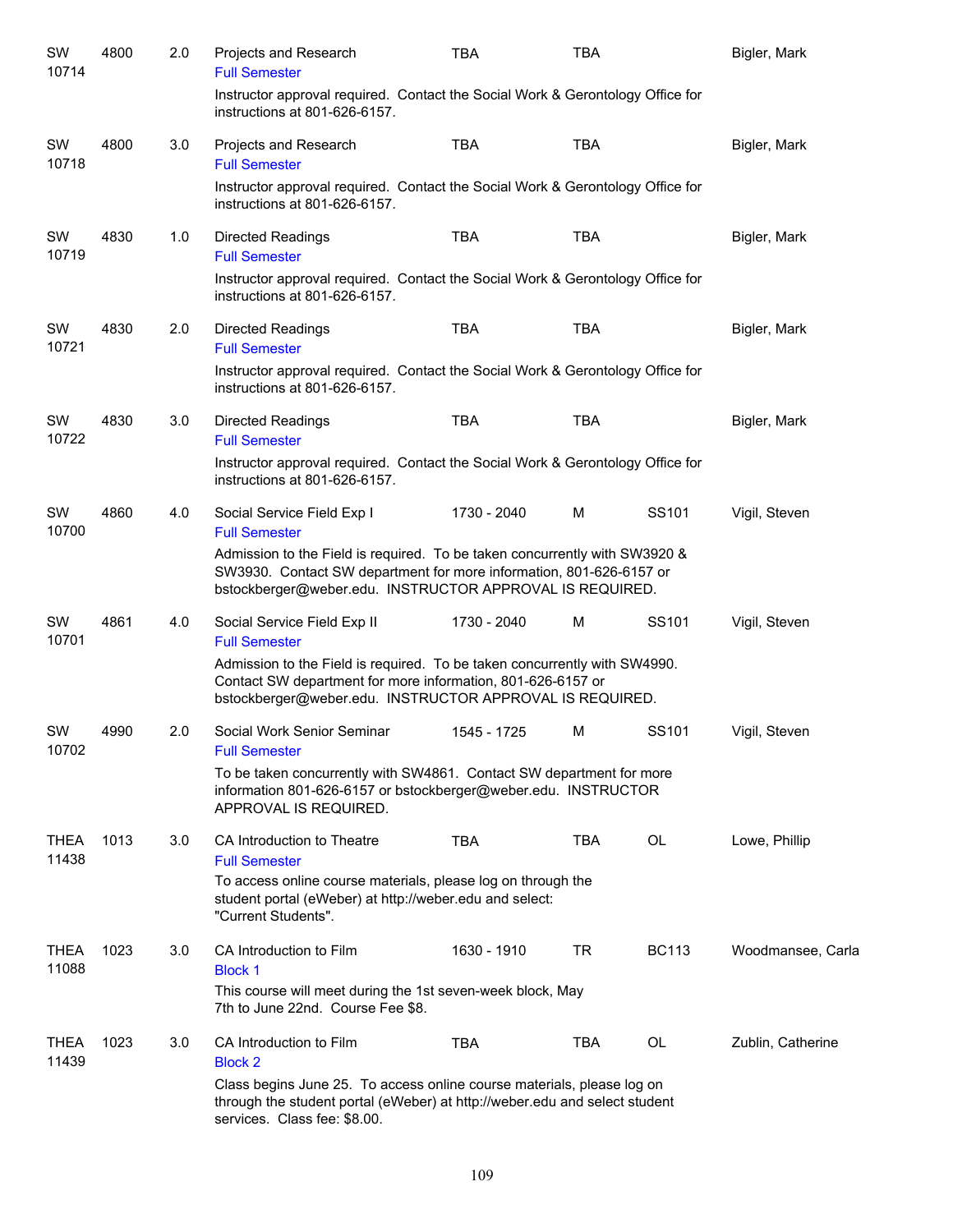| <b>THEA</b><br>12026 | 1023 | 3.0 | CA Introduction to Film<br><b>Full Semester</b><br>Course Fee \$8.00                                                                                                                                    | 0930 - 1230 | S          | D02105          | Pecchia-Bekkum, Steven   |
|----------------------|------|-----|---------------------------------------------------------------------------------------------------------------------------------------------------------------------------------------------------------|-------------|------------|-----------------|--------------------------|
| <b>THEA</b><br>11209 | 1033 | 3.0 | CA Acting I<br><b>Block 2</b><br>This class will meet during the 2nd seven-week block,<br>June 25th to August 17th.                                                                                     | 1030 - 1220 | <b>MWF</b> | <b>BC230</b>    | Callahan, Tracy          |
| <b>THEA</b><br>11365 | 4651 | 1.0 | Indiv Training in Stage Voice<br><b>Full Semester</b><br>Lab Fee: \$350. Call 626-6437 for a list of approved<br>instructors.                                                                           | <b>TBA</b>  | <b>TBA</b> |                 | Christian, James         |
| <b>UNIV</b><br>10900 | 1105 | 3.0 | Foundations of College Success<br><b>Block 1</b>                                                                                                                                                        | 0930 - 1210 | <b>TR</b>  | SU312           | Owens, Ashley            |
| <b>UNIV</b><br>10903 | 1105 | 3.0 | Foundations of College Success<br><b>Block 1</b>                                                                                                                                                        | 0930 - 1200 | <b>TR</b>  | D02324          | Drake, Lori              |
| <b>UNIV</b><br>10904 | 1105 | 3.0 | Foundations of College Success<br><b>Block 2</b>                                                                                                                                                        | 0930 - 1210 | <b>TR</b>  | D02324          | Longhurst, Danielle      |
| <b>UNIV</b><br>11644 | 1105 | 3.0 | Foundations of College Success<br><b>Block 2</b>                                                                                                                                                        | 0930 - 1210 | <b>TR</b>  | ED <sub>6</sub> | Speicher, Stephanie      |
| <b>UNIV</b><br>11149 | 2900 | 2.0 | Career Planning & Exploration<br><b>Full Semester</b><br>To access online course materials, please log on through the<br>student portal (eWeber) at http://weber.edu and select:<br>"Current Students". | <b>TBA</b>  | <b>TBA</b> | <b>OL</b>       | Simons, Betty            |
| <b>UNIV</b><br>10901 | 3170 | 0.0 | FYE Mentor Leadership Seminar<br><b>Block 1</b><br>Students can only be registered for this class with permission from Frist Year<br>Experience personnel.                                              | <b>TBA</b>  | <b>TBA</b> |                 | Ericson, Jill            |
| <b>UNIV</b><br>10902 | 3170 | 2.0 | FYE Mentor Leadership Seminar<br><b>Block 1</b><br>Students can only be registered for this class with permission from Frist Year<br>Experience personnel.                                              | TBA         | <b>TBA</b> |                 | Ericson, Jill            |
| WS<br>11224          | 1500 | 3.0 | SS/DV Intro to Women's Studies<br><b>Block 1</b>                                                                                                                                                        | 0930 - 1210 | Τ          | <b>SS333</b>    | Asensio, Isabel          |
| WS<br>11675          | 3050 | 3.0 | DV Feminist Theories 1700-Pres<br><b>Block 1</b><br>To access online course materials, please log on through the<br>student portal (eWeber) at http://weber.edu and select:<br>"Current Students".      | <b>TBA</b>  | TBA        | OL              | Gillespie, Adrienne      |
| WS<br>11219          | 4060 | 2.0 | Research Project<br><b>Full Semester</b>                                                                                                                                                                | <b>TBA</b>  | <b>TBA</b> |                 | Parrilla de Kokal, Maria |
| WS<br>11220          | 4830 | 1.0 | Directed Readings<br><b>Full Semester</b>                                                                                                                                                               | <b>TBA</b>  | <b>TBA</b> |                 | Parrilla de Kokal, Maria |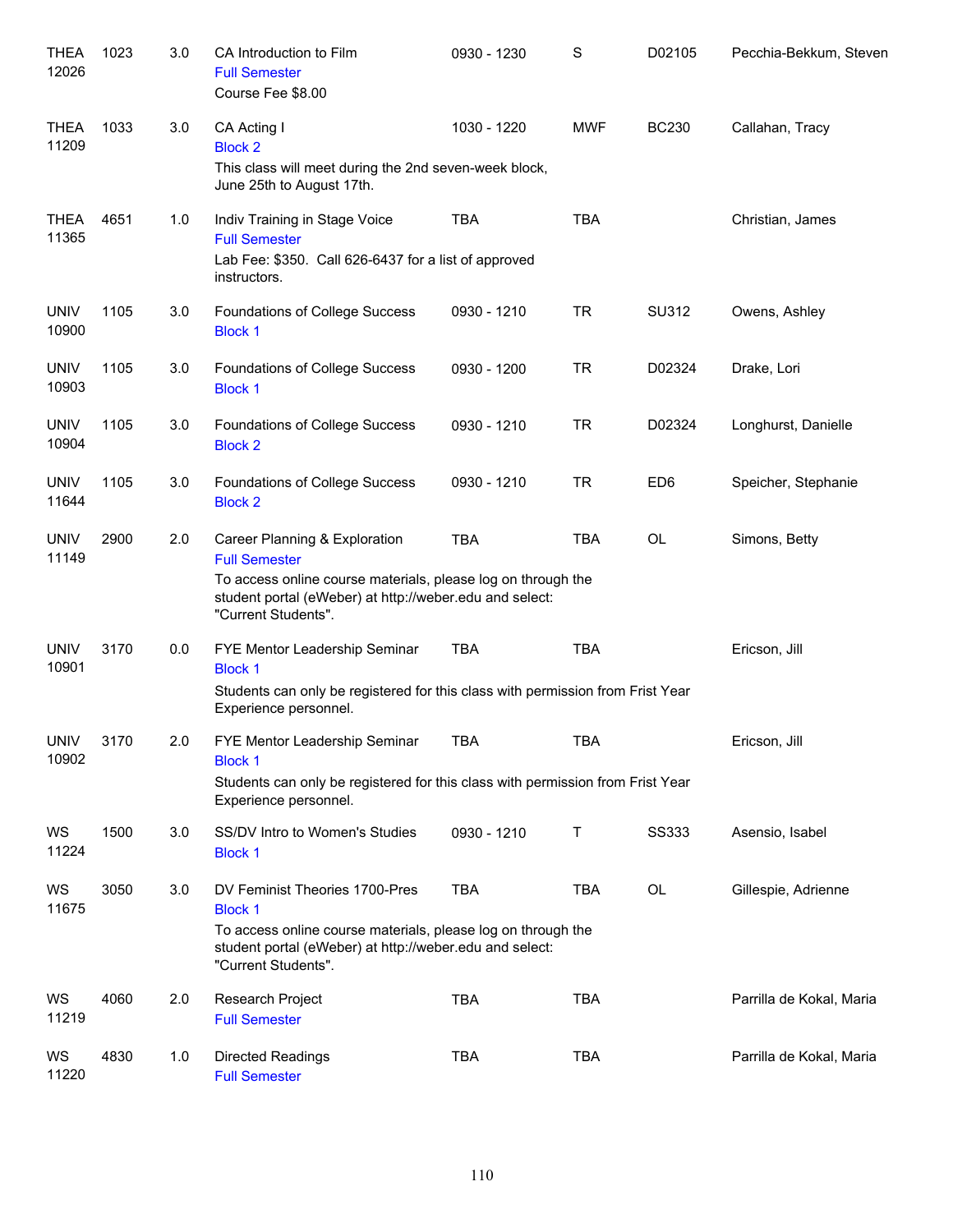| WS<br>11221          | 4830  | 2.0 | <b>Directed Readings</b><br><b>Full Semester</b>                                                                                                                                                                                                                                                                                                                                                                                                                                        | <b>TBA</b>  | <b>TBA</b> |              | Parrilla de Kokal, Maria |
|----------------------|-------|-----|-----------------------------------------------------------------------------------------------------------------------------------------------------------------------------------------------------------------------------------------------------------------------------------------------------------------------------------------------------------------------------------------------------------------------------------------------------------------------------------------|-------------|------------|--------------|--------------------------|
| WS<br>11222          | 4830  | 3.0 | <b>Directed Readings</b><br><b>Full Semester</b>                                                                                                                                                                                                                                                                                                                                                                                                                                        | <b>TBA</b>  | <b>TBA</b> |              | Parrilla de Kokal, Maria |
| WS<br>11223          | 4860  | 2.0 | Internship in Women's Studies<br><b>Full Semester</b>                                                                                                                                                                                                                                                                                                                                                                                                                                   | <b>TBA</b>  | <b>TBA</b> |              | Parrilla de Kokal, Maria |
| ZOOL<br>10973        | 1010  | 3.0 | LS Animal Biology<br><b>Block 2</b>                                                                                                                                                                                                                                                                                                                                                                                                                                                     | 1430 - 1710 | <b>MW</b>  | <b>SL427</b> | Prothero, Walter         |
| ZOOL<br>11114        | 1010  | 3.0 | <b>LS Animal Biology</b><br><b>Full Semester</b><br>To access the online course materials, please log in through<br>the student portal (eWeber) at http://weber.edu and select:<br>"Current Students".                                                                                                                                                                                                                                                                                  | <b>TBA</b>  | <b>TBA</b> | <b>OL</b>    | Mull, John               |
| ZOOL<br>10887        | 1020  | 3.0 | LS Human Biology<br><b>Block 2</b>                                                                                                                                                                                                                                                                                                                                                                                                                                                      | 1730 - 2010 | <b>MW</b>  | D02320       | Prothero, Walter         |
| ZOOL<br>10974        | 1020  | 3.0 | LS Human Biology<br><b>Block 1</b>                                                                                                                                                                                                                                                                                                                                                                                                                                                      | 1630 - 1910 | <b>MW</b>  | ET128        | Gurr, Susan              |
| ZOOL<br>11115        | 1020  | 3.0 | LS Human Biology<br><b>Full Semester</b><br>To access the online course materials, please log in through<br>the student portal (eWeber) at http://weber.edu and select:<br>"Current Students".                                                                                                                                                                                                                                                                                          | <b>TBA</b>  | <b>TBA</b> | <b>OL</b>    | Berthelemy, Nicole       |
| <b>ZOOL</b><br>11116 | 1030  | 3.0 | LS The Nature of Sex<br><b>Full Semester</b><br>To access the online course materials, please log in through<br>the student portal (eWeber) at http://weber.edu and select:<br>"Current Students".                                                                                                                                                                                                                                                                                      | <b>TBA</b>  | <b>TBA</b> | OL           | Zeveloff, Samuel         |
| <b>ZOOL</b><br>10975 | 1110  | 4.0 | Principles of Zoology I<br><b>Full Semester</b><br>Course Fee: \$20.00                                                                                                                                                                                                                                                                                                                                                                                                                  | 0930 - 1020 | <b>MWF</b> | <b>SL429</b> | Barber, Brian            |
| <b>ZOOL</b><br>10976 | 1110L | 0.0 | Lab<br><b>Full Semester</b>                                                                                                                                                                                                                                                                                                                                                                                                                                                             | 1100 - 1250 | W          | <b>SL429</b> | Barber, Brian            |
| ZOOL<br>10888        | 2200  | 4.0 | Human Physiology<br><b>Block 2</b><br>You must be registered for both the ZOOL 2200 lecture<br>(CRN 10888) on the Davis-campus and the ZOOL 2200L<br>(CRN 10889) on the Davis-campus. Students who do not<br>register for both the Davis-campus lecture and Davis-campus<br>lab may be dropped from the course. The class is completely<br>face-to-face at the Davis-campus. You cannot mix and match<br>Online; Main-campus; or Davis-campus lectures and labs.<br>Course Fee: \$25.00 | 0900 - 1130 | MW         | D02301       | Berthelemy, Nicole       |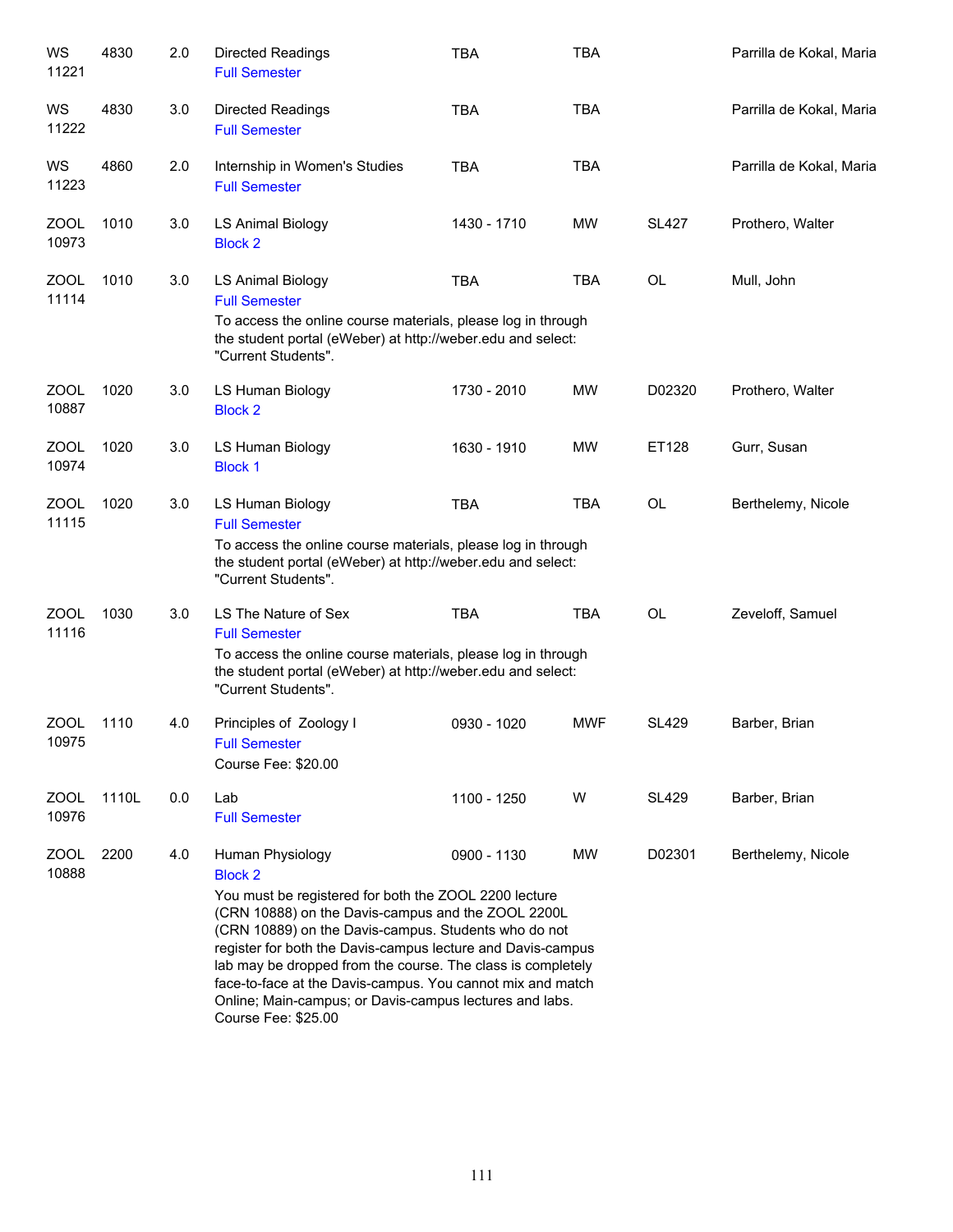| <b>ZOOL</b><br>11117 | 2200  | 4.0 | Human Physiology<br><b>Full Semester</b>                                                                                                                                                                                                                                                                                                                                                                                                   | <b>TBA</b>  | TBA        | OL           | Skopec, Michele    |
|----------------------|-------|-----|--------------------------------------------------------------------------------------------------------------------------------------------------------------------------------------------------------------------------------------------------------------------------------------------------------------------------------------------------------------------------------------------------------------------------------------------|-------------|------------|--------------|--------------------|
|                      |       |     | You must be registered for both the ZOOL 2200 lecture online<br>and the ZOOL 2200L lab online. Students who do not register<br>for both the online lecture and the online lab may be<br>dropped from the course. The class is completely online. You<br>cannot mix and match Online; Main-campus; or Davis-campus<br>lectures and labs. Online lecture: CRN 11117<br>Online lab: CRN 11118<br>Course Fee: \$25.00                          |             |            |              |                    |
| <b>ZOOL</b><br>10889 | 2200L | 0.0 | Human Physiology Lab<br><b>Block 2</b><br>You must be registered for both the ZOOL 2200 lecture<br>(CRN 10888) on the Davis-campus and the ZOOL 2200L lab<br>(CRN 10889) on the Davis-campus. Students who do not<br>register for both the Davis-campus lecture and Davis-campus<br>lab may be dropped from the course. The class is completely                                                                                            | 1200 - 1600 | W          | D02330       | Berthelemy, Nicole |
|                      |       |     | face-to-face at the Davis-campus. You cannot mix and match<br>Online; Main-campus; or Davis-campus lectures and labs.                                                                                                                                                                                                                                                                                                                      |             |            |              |                    |
| <b>ZOOL</b><br>11118 | 2200L | 0.0 | Human Physiology Lab<br><b>Full Semester</b><br>You must be registered for both the ZOOL 2200 lecture online<br>and the ZOOL 2200L lab online. Students who do not register<br>for both the online lecture and the online lab may be<br>dropped from the course. The class is completely online. You<br>cannot mix and match Online; Main-campus; or Davis-campus<br>lectures and labs. Online lecture: CRN 11117<br>Online lab: CRN 11118 | <b>TBA</b>  | TBA        | OL           | Skopec, Michele    |
| ZOOL<br>11119        | 3720  | 3.0 | Evolution<br><b>Full Semester</b><br>To access the online course materials, please log in through<br>the student portal (eWeber) at http://weber.edu and select:<br>"Current Students".                                                                                                                                                                                                                                                    | <b>TBA</b>  | <b>TBA</b> | <b>OL</b>    | Zeveloff, Samuel   |
| ZOOL<br>10977        | 4640  | 4.0 | Entomology<br>Block 1<br>There is a required field trip and required field trip fee associated with this<br>course. The field trip dates are Monday May 21, 2012 through Friday May 25,<br>2012. The field trip fee is \$175.00. The field trip fee MUST be paid before the trip<br>begins. You will pay the field trip fee at the WSU Cashier's Office.                                                                                   | 0830 - 1110 | TR         | <b>SL430</b> | Mull, John         |
| ZOOL<br>10978        | 4800  | 1.0 | Problems in Zoology<br><b>Full Semester</b>                                                                                                                                                                                                                                                                                                                                                                                                | <b>TBA</b>  | <b>TBA</b> |              | Cavitt, John       |
| ZOOL<br>10979        | 4800  | 2.0 | Problems in Zoology<br><b>Full Semester</b>                                                                                                                                                                                                                                                                                                                                                                                                | <b>TBA</b>  | <b>TBA</b> |              | Cavitt, John       |
| ZOOL<br>10980        | 4800  | 3.0 | Problems in Zoology<br><b>Full Semester</b>                                                                                                                                                                                                                                                                                                                                                                                                | <b>TBA</b>  | <b>TBA</b> |              | Cavitt, John       |
| ZOOL<br>10981        | 4800  | 4.0 | Problems in Zoology<br><b>Full Semester</b>                                                                                                                                                                                                                                                                                                                                                                                                | <b>TBA</b>  | TBA        |              | Cavitt, John       |
| ZOOL<br>10982        | 4800  | 1.0 | Problems in Zoology<br><b>Full Semester</b>                                                                                                                                                                                                                                                                                                                                                                                                | <b>TBA</b>  | TBA        |              | Clark, Jonathan    |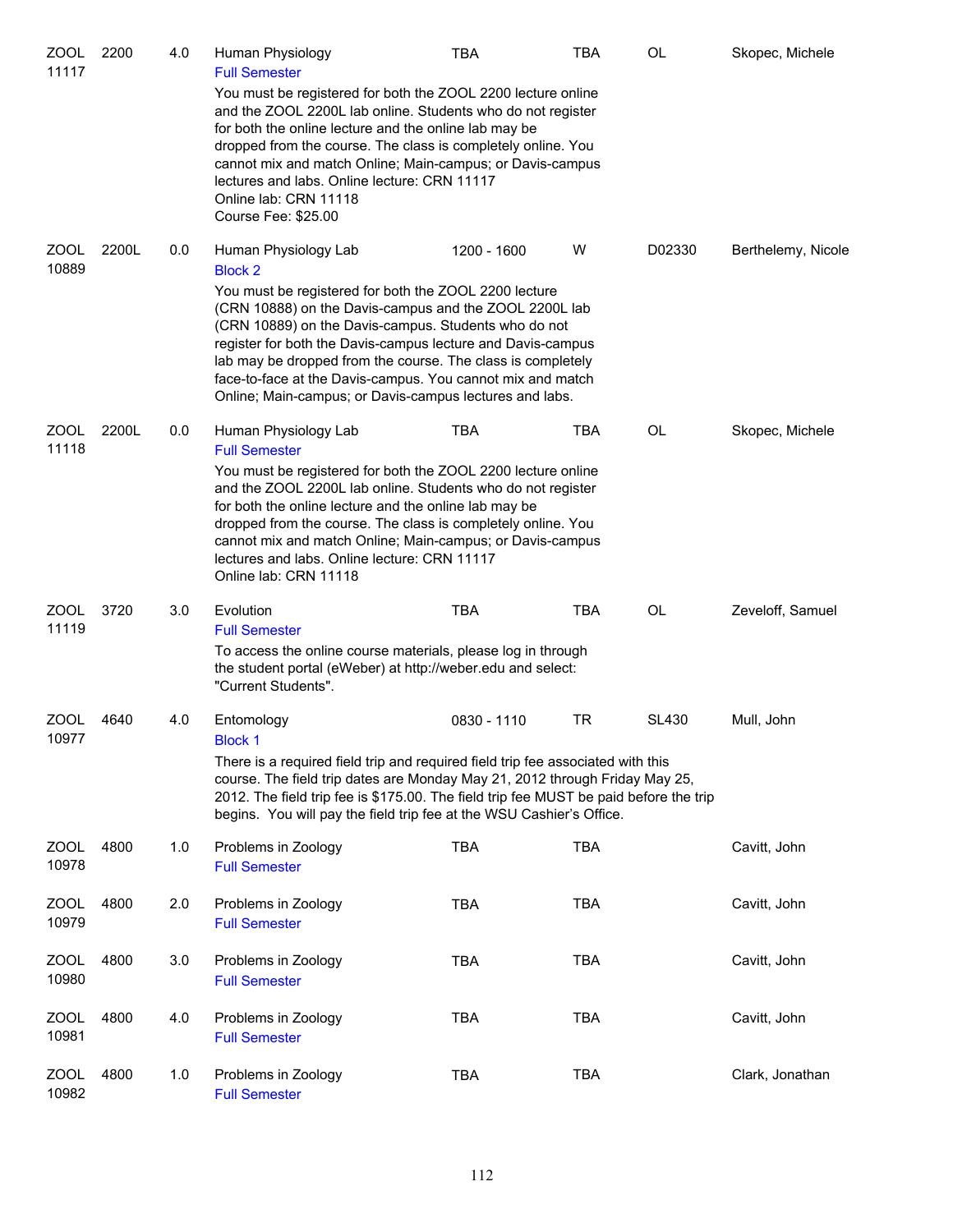| ZOOL<br>10983        | 4800 | 2.0 | Problems in Zoology<br><b>Full Semester</b> | <b>TBA</b> | <b>TBA</b> | Clark, Jonathan  |
|----------------------|------|-----|---------------------------------------------|------------|------------|------------------|
| <b>ZOOL</b><br>10984 | 4800 | 3.0 | Problems in Zoology<br><b>Full Semester</b> | <b>TBA</b> | <b>TBA</b> | Clark, Jonathan  |
| ZOOL<br>10985        | 4800 | 4.0 | Problems in Zoology<br><b>Full Semester</b> | <b>TBA</b> | <b>TBA</b> | Clark, Jonathan  |
| ZOOL<br>10986        | 4800 | 1.0 | Problems in Zoology<br><b>Full Semester</b> | <b>TBA</b> | <b>TBA</b> | Zeveloff, Samuel |
| ZOOL<br>10987        | 4800 | 2.0 | Problems in Zoology<br><b>Full Semester</b> | <b>TBA</b> | <b>TBA</b> | Zeveloff, Samuel |
| <b>ZOOL</b><br>10988 | 4800 | 3.0 | Problems in Zoology<br><b>Full Semester</b> | <b>TBA</b> | <b>TBA</b> | Zeveloff, Samuel |
| <b>ZOOL</b><br>10989 | 4800 | 4.0 | Problems in Zoology<br><b>Full Semester</b> | <b>TBA</b> | <b>TBA</b> | Zeveloff, Samuel |
| <b>ZOOL</b><br>12072 | 4800 | 2.0 | Problems in Zoology<br><b>Full Semester</b> | <b>TBA</b> | <b>TBA</b> | Skopec, Michele  |
| <b>ZOOL</b><br>12086 | 4800 | 3.0 | Problems in Zoology<br><b>Full Semester</b> | <b>TBA</b> | <b>TBA</b> | Mull, John       |
| <b>ZOOL</b><br>12119 | 4800 | 3.0 | Problems in Zoology<br><b>Full Semester</b> | <b>TBA</b> | <b>TBA</b> | Trask, Barbara   |
| <b>ZOOL</b><br>12121 | 4800 | 2.0 | Problems in Zoology<br><b>Full Semester</b> | <b>TBA</b> | <b>TBA</b> | Chung, Brian     |
| ZOOL<br>12127        | 4800 | 1.0 | Problems in Zoology<br><b>Full Semester</b> | <b>TBA</b> | <b>TBA</b> | Skopec, Michele  |
| <b>ZOOL</b><br>10990 | 4830 | 1.0 | Readings in Zoology<br><b>Full Semester</b> | TBA        | <b>TBA</b> | Cavitt, John     |
| <b>ZOOL</b><br>10991 | 4830 | 2.0 | Readings in Zoology<br><b>Full Semester</b> | <b>TBA</b> | TBA        | Cavitt, John     |
| ZOOL<br>10992        | 4830 | 3.0 | Readings in Zoology<br><b>Full Semester</b> | <b>TBA</b> | <b>TBA</b> | Cavitt, John     |
| <b>ZOOL</b><br>10993 | 4830 | 4.0 | Readings in Zoology<br><b>Full Semester</b> | <b>TBA</b> | <b>TBA</b> | Cavitt, John     |
| <b>ZOOL</b><br>10994 | 4830 | 1.0 | Readings in Zoology<br><b>Full Semester</b> | <b>TBA</b> | <b>TBA</b> | Clark, Jonathan  |
| <b>ZOOL</b><br>10995 | 4830 | 2.0 | Readings in Zoology<br><b>Full Semester</b> | <b>TBA</b> | <b>TBA</b> | Clark, Jonathan  |
| <b>ZOOL</b><br>10996 | 4830 | 3.0 | Readings in Zoology<br><b>Full Semester</b> | <b>TBA</b> | <b>TBA</b> | Clark, Jonathan  |